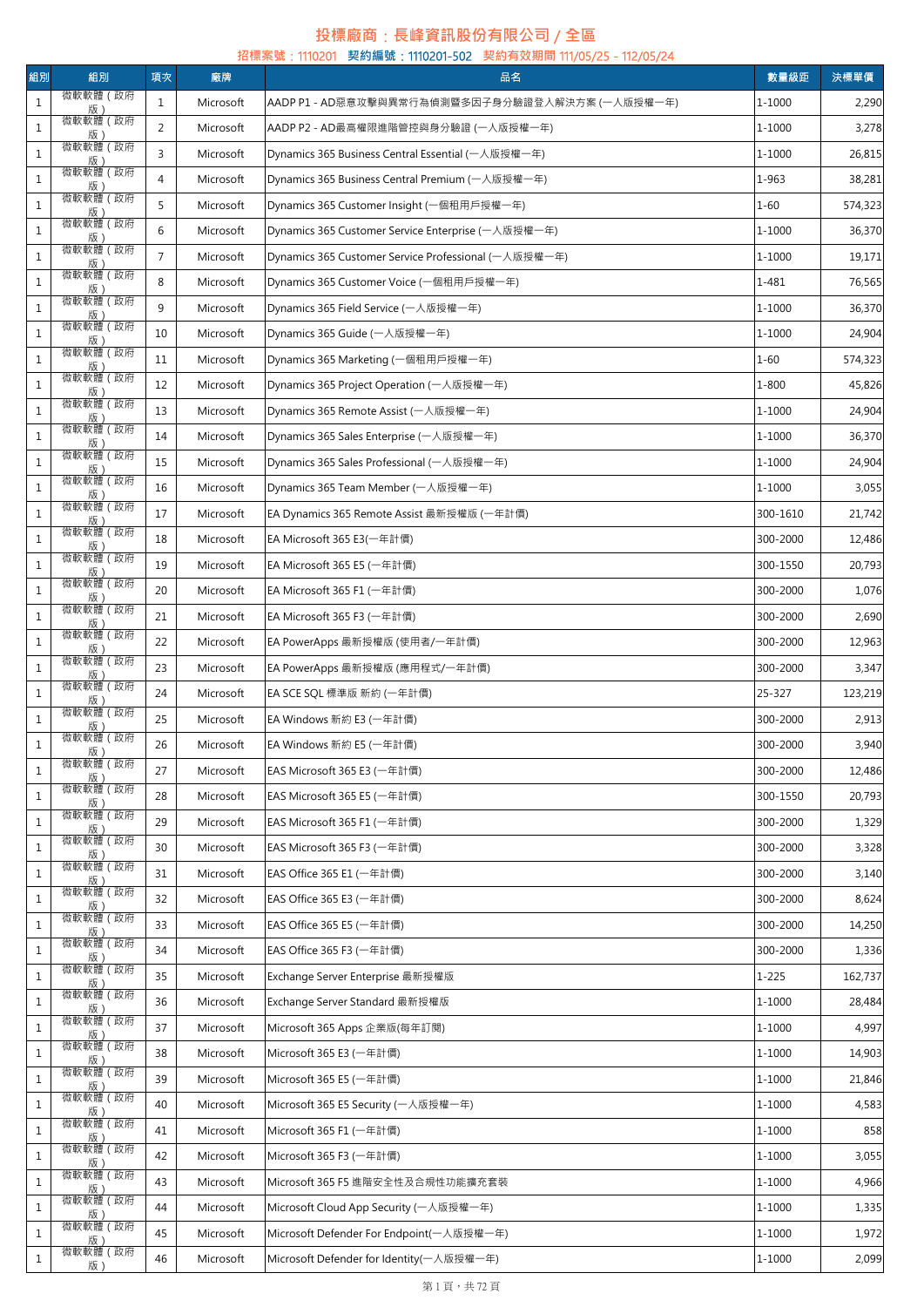| $\mathbf{1}$ | 微軟軟體 (政府<br>版                             | 47  | Microsoft | Microsoft Intune (一人版授權一年)                                     | 1-1000     | 3,055     |
|--------------|-------------------------------------------|-----|-----------|----------------------------------------------------------------|------------|-----------|
| $\mathbf{1}$ | 微軟軟體 (政府<br>版)                            | 48  | Microsoft | Microsoft Teams Rooms Standard (一個裝置授權一年)                      | 1-1000     | 5,730     |
| $\mathbf{1}$ | 微軟軟體 (政府<br>版)                            | 50  | Microsoft | Office 365 E3 (一年計價)                                           | 1-1000     | 9,488     |
| $\mathbf{1}$ | 微軟軟體 (政府<br>版)                            | 51  | Microsoft | Office 365 E5 (一年計價)                                           | 1-1000     | 15,731    |
| 1            | 微軟軟體(政府<br>版                              | 52  | Microsoft | Office 365 F3 (一年計價)                                           | 1-1000     | 1,526     |
| $\mathbf{1}$ | 微軟軟體 (政府<br>版)                            | 53  | Microsoft | Office 365平台維運服務一年套件包                                          | $1 - 160$  | 242,666   |
| $\mathbf{1}$ | 微軟軟體 (政府<br>版)                            | 54  | Microsoft | Office ProPlus 最新授權版                                           | 1-1000     | 19,328    |
| $\mathbf{1}$ | 微軟軟體 (政府<br>版)                            | 55  | Microsoft | Office Standard 最新授權版                                          | 1-1000     | 14,174    |
| $\mathbf{1}$ | 微軟軟體 (政府                                  | 56  | Microsoft | Power Apps (一人版執行一個行動應用程式授權一年)                                 | 1-1000     | 3,819     |
| $\mathbf{1}$ | 版)                                        | 57  | Microsoft | Power Apps (一人版執行無限制行動應用程式授權一年) .                              | 1-1000     | 7,641     |
| $\mathbf{1}$ | 微軟軟體 (政府<br>版)                            | 58  | Microsoft | Power Automate (一人版執行無限制自動化流程授權一年)                             | 1-1000     | 5,730     |
| $1\,$        | 微軟軟體(政府<br>版)                             | 59  | Microsoft | Power Automate (無限制使用者執行五個自動化流程授權一年)                           | $1 - 192$  | 191,418   |
| $\mathbf{1}$ | 微軟軟體 (政府<br>版)                            | 60  | Microsoft | Power Virtual Agents (一個租用戶授權一年)                               | $1 - 96$   | 382,902   |
| $\mathbf{1}$ | 微軟軟體 (政府<br>版)                            | 61  | Microsoft | Project Professional 最新授權版                                     | 1-1000     | 38,147    |
| $\mathbf{1}$ | 微軟軟體 (政府<br>版)                            | 62  | Microsoft | Project Server Device CAL 最新授權版 (五套裝置授權) GOV                   | 1-1000     | 32,139    |
| $\mathbf{1}$ | 微軟軟體 (政府<br>版)                            | 64  | Microsoft | Project Server 最新授權版                                           | $1 - 160$  | 227,600   |
| $\mathbf{1}$ | 微軟軟體 (政府<br>版)                            | 66  | Microsoft | Remote Desktop Service Device CAL 最新授權版 (五套裝置授權) GOV           | 1-1000     | 24,582    |
| $\mathbf{1}$ | 微軟軟體 (政府<br>版)                            | 67  | Microsoft | Remote Desktop Service External Connector 最新授權版                | $1 - 76$   | 488,332   |
| $\mathbf{1}$ | 微軟軟體 (政府<br>版)                            | 68  | Microsoft | Right Management Service External Connector 最新授權版              | $1 - 50$   | 681,142   |
| $\mathbf{1}$ | 微軟軟體 (政府<br>版)                            | 69  | Microsoft | Sharepoint Online Plan 1 授權方案 (每年訂閱)                           | 1-1000     | 1,908     |
| $\mathbf{1}$ | 微軟軟體 (政府<br>版)                            | 70  | Microsoft | Sharepoint Online Plan 2 授權方案 (每年訂閱)                           | $1 - 1000$ | 3,819     |
| $\mathbf{1}$ | 微軟軟體 (政府<br>版)                            | 71  | Microsoft | SharePoint Server Standard Device CAL 最新授權版 (五套裝置授權)           | 1-1000     | 16,793    |
| $\mathbf{1}$ | 微軟軟體 (政府<br>版                             | 72  | Microsoft | SharePoint Server Standard User CAL 最新授權版 (五人版授權)              | $1 - 1000$ | 21,910    |
| $\mathbf{1}$ | 微軟軟體 (政府<br>版)                            | 73  | Microsoft | Skype for Business Server Enterprise Device CAL 最新授權版 (五套裝置授權) | 1-1000     | 21,910    |
| $\mathbf{1}$ | 微軟軟體 (政府<br>版)                            | 75  | Microsoft | Skype for Business Server Plus Device CAL 最新授權版 (五套裝置授權)       | $1 - 1000$ | 21,910    |
| 1            | 微軟軟體 (政府<br>版                             | 77  | Microsoft | Skype for Business Server Standard Device CAL 最新授權版 (五套裝置授權)   | 1-1000     | 6,476     |
| $\mathbf{1}$ | 微軟軟體 (政府<br>版)                            | 81  | Microsoft | SQL Server Device CAL 最新授權版 (依實際連線數購買)                         | 1-1000     | 7,313     |
| $\mathbf{1}$ | 微軟軟體 (政府<br>版)                            | 82  | Microsoft | SQL Server User CAL 最新授權版 (依實際連線數購買)                           | $1 - 1000$ | 7,313     |
| $\mathbf{1}$ | 微軟軟體 (政府<br>版)                            | 83  | Microsoft | SOL Server 企業版 2 Core 最新授權版                                    | $2 - 73$   | 502,098   |
| 1            | 微軟軟體 (政府                                  | 84  | Microsoft | Visio Online Plan 1 (每年訂閱)                                     | 1-1000     | 1,908     |
| $\mathbf{1}$ | _______ <u>版)_______</u><br>微軟軟體(政府<br>版) | 85  | Microsoft | Visio Online Plan 2 (每年訂閱)                                     | $1 - 1000$ | 5,730     |
| 1            | 微軟軟體 (政府<br>版)                            | 88  | Microsoft | Visual Studio Professional 最新授權版                               | 1-1000     | 17,441    |
| $\mathbf{1}$ | 微軟軟體 (政府<br>版)                            | 89  | Microsoft | Windows Enterprise Upgrade 最新授權版                               | 1-1000     | 10,770    |
| $\mathbf{1}$ | 微軟軟體 (政府<br>版)                            | 90  | Microsoft | Windows Server Datacenter版 2 Core 最新授權版                        | 8-1000     | 25,624    |
| $\mathbf{1}$ | 微軟軟體(政府<br>版)                             | 92  | Microsoft | Windows Server 標準版 2Core 最新授權版                                 | 8-1000     | 4,251     |
| $\mathbf{1}$ | 微軟軟體 (政府<br>版)                            | 93  | Microsoft | 人工智慧暨大數據決策管理套件包                                                | $1 - 24$   | 2,022,197 |
| $\mathbf{1}$ | 微軟軟體 (政府<br>版)                            | 94  | Microsoft | 全方位民眾關係管理套件包                                                   | $1 - 32$   | 1,516,641 |
| $\mathbf{1}$ | 微軟軟體 (政府<br>版                             | 95  | Microsoft | 全面資訊安全防護平台導入套件包                                                | $1 - 98$   | 404,446   |
| $\mathbf{1}$ | 微軟軟體 (政府<br>版)                            | 96  | Microsoft | 商務版入門文件閱覽套件包 (一年計價)                                            | $1 - 246$  | 161,777   |
| $\mathbf{1}$ | 微軟軟體(政府<br>版)                             | 97  | Microsoft | 商務版進階文件閱覽套件包 (一年計價)                                            | $1 - 100$  | 364,001   |
| $\mathbf{1}$ | 微軟軟體 (政府<br>版)                            | 98  | Microsoft | 團隊協同合作平台導入套件包                                                  | $1 - 164$  | 242,666   |
| $\mathbf{1}$ | 微軟軟體 (政府<br>版)                            | 99  | Microsoft | 團隊流程自動化、行動化平台導入套件包                                             | $1 - 160$  | 242,666   |
| 1            | 微軟軟體 (政府<br>版)                            | 100 | Microsoft | 微軟 作業系統 升級套件包                                                  | $1 - 55$   | 890,151   |
| $\mathbf{1}$ | 微軟軟體 (政府<br>版)                            | 101 | Microsoft | 微軟Premier Support 尊享套件包                                        | $1 - 14$   | 3,397,579 |
| 1            | 微軟軟體 (政府<br>版)                            | 102 | Microsoft | 微軟Premier Support 標準套件包                                        | $1 - 54$   | 911,072   |
| $\mathbf{1}$ | 微軟軟體 (政府<br>版)                            | 103 | Microsoft | 微軟Premier Support 進階套件包                                        | $1 - 23$   | 2,122,629 |
| $\mathbf{1}$ | 微軟軟體 (政府<br>版)                            | 104 | Microsoft | 政府策略框架服務包 (一年授權)                                               | $1 - 11$   | 3,610,674 |
| $\mathbf{1}$ | 微軟軟體 (政府<br>版)                            | 105 | Microsoft | 政府轉型套件包(一年授權)                                                  | $1 - 16$   | 2,478,217 |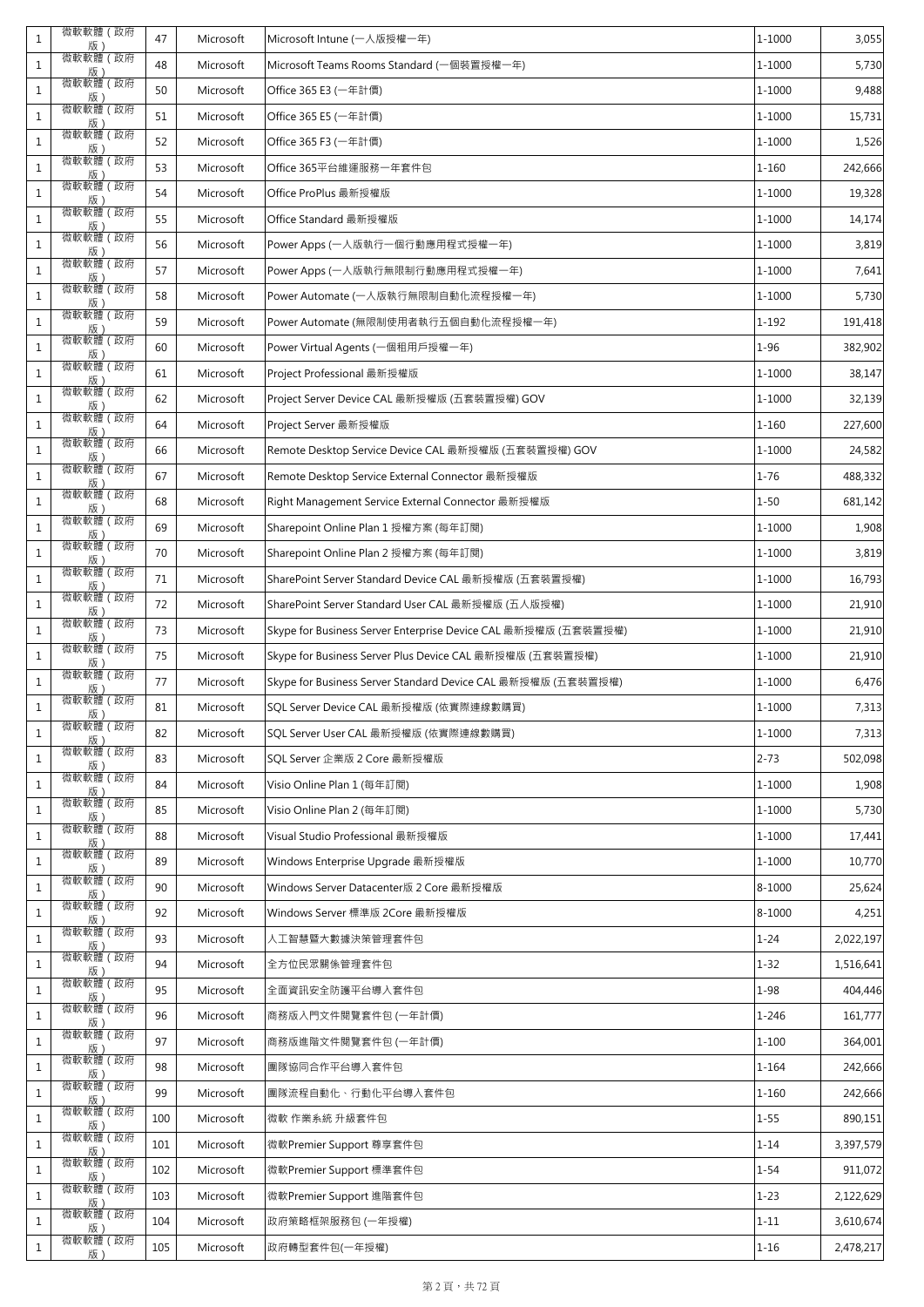| $\mathbf{1}$   | 微軟軟體 (政府                             | 106            | Microsoft | 數位工作平台套件包                                                  | $1 - 12$   | 4,044,449 |
|----------------|--------------------------------------|----------------|-----------|------------------------------------------------------------|------------|-----------|
| $\mathbf{1}$   | ________ <u>版)_______</u><br>微軟軟體(政府 | 107            | Microsoft | 文檔儲存協同作業套件包                                                | $1 - 24$   | 2,022,204 |
| $1\,$          |                                      | 108            | Microsoft | 智慧5G專網套件包(一年授權)                                            | $1 - 8$    | 4,853,384 |
| $\mathbf{1}$   |                                      | 109            | Microsoft | 智慧行動客服套件包                                                  | $1 - 61$   | 808,850   |
| $1\,$          |                                      | 110            | Microsoft | 混合雲中階套件包                                                   | $1 - 100$  | 242,666   |
| $\mathbf{1}$   | 版)                                   | 111            | Microsoft | 混合雲初階套件包                                                   | $1 - 100$  | 80,887    |
| $\,1\,$        | 微軟軟體 (政府                             | 112            | Microsoft | 混合雲進階套件包                                                   | $1 - 98$   | 404,446   |
| $\mathbf{1}$   | ______ <u>版)</u><br>微軟軟體(政府<br>版     | 113            | Microsoft | 端點偵測回應系統入門套件包 (一年授權,單一裝置)                                  | 1-1000     | 3,787     |
| $\mathbf{1}$   | 微軟軟體 (政府<br>版)                       | 114            | Microsoft | 端點偵測回應系統進階套件包 (一年授權,單一裝置)                                  | 1-1000     | 6,058     |
| $\mathbf{1}$   | 微軟軟體 (政府                             | 115            | Microsoft | 端點安全防護平台導入套件包                                              | $1 - 245$  | 161,777   |
| $1\,$          |                                      | 116            | Microsoft | 網域安全架構與存取權限強化套件包                                           | $1 - 12$   | 4,044,422 |
| $\mathbf{1}$   | _______版)<br>微軟軟體(政府<br>版)           | 117            | Microsoft | 行動平台開發維運套件包                                                | $1 - 51$   | 970,637   |
| $1\,$          | 微軟軟體 (政府<br>版)                       | 118            | Microsoft | 跨平台備份套件包                                                   | $1 - 41$   | 1,213,269 |
| $\mathbf{1}$   | 微軟軟體 (政府<br>版)                       | 119            | Microsoft | 身分安全防護平台導入套件包                                              | $1 - 245$  | 161,777   |
| $1\,$          | 微軟軟體 (政府<br>版)                       | 120            | Microsoft | 郵件移轉套件包                                                    | $1 - 160$  | 242,666   |
| $\mathbf{1}$   | 微軟軟體 (政府<br>版)                       | 121            | Microsoft | 防止釣魚郵件入侵平台導入套件包                                            | $1 - 490$  | 80,887    |
| 2              | 微軟軟體 (教育<br>版)                       | $\mathbf{1}$   | Microsoft | Azure 校園私有雲建置軟體                                            | $1 - 17$   | 2,426,697 |
| $\overline{2}$ | 微軟軟體 (教育                             | $\overline{2}$ | Microsoft | Azure 校園雲端軟體建置解決方案-入門                                      | $1 - 50$   | 1,011,119 |
| $\overline{2}$ |                                      | 3              | Microsoft | Azure 校園雲端軟體建置解決方案-進階                                      | $1 - 14$   | 2,876,468 |
| $\overline{2}$ | _______版)<br>微軟軟體(教育                 | $\overline{4}$ | Microsoft | Azure 研究專案高效能運算包                                           | $1 - 100$  | 505,558   |
| 2              | 版                                    | 5              | Microsoft | Azure 雲端教室套件包                                              | 1-1000     | 50,553    |
| $\overline{2}$ | 微軟軟體 (教育                             | 6              | Microsoft | Enterprise Mobility Suite E3 Plan + Security 最新授權版 (每年訂閱)  | $1 - 1000$ | 4,426     |
| $\overline{2}$ | 版)                                   | $\overline{7}$ | Microsoft | Enterprise Mobility Suite E5 Plan + Security 最新授權版 (每年訂閱)  | 1-1000     | 6,896     |
| $\overline{2}$ | 微軟軟體 (教育                             | 8              | Microsoft | Exchange Server Enterprise 最新授權版                           | 1-900      | 42,859    |
| $\overline{2}$ | _______版)<br>微軟軟體(教育                 | 9              | Microsoft | Exchange Server Standard 最新授權版                             | 1-1000     | 7,491     |
| $\overline{2}$ | 版.                                   | 10             | Microsoft | IoT 物聯網套件包                                                 | $1 - 47$   | 909,797   |
| $\overline{2}$ | 微軟軟體 (教育<br>版)                       | 11             | Microsoft | Microsoft 365 Apps for enterprise 教職員版 (每年訂閱)              | 1-1000     | 5,032     |
| $\overline{2}$ | 微軟軟體(教育                              | 12             | Microsoft | Microsoft Defender for Office 365 教職員版 Plan 2 最新授權版 (每年訂閱) | $1 - 1000$ | 920       |
| 2              | 版                                    | 13             | Microsoft | ODF文件儲存解決方案                                                | $1 - 42$   | 1,018,079 |
| $\overline{2}$ | 微軟軟體 (教育<br>版)                       | 14             | Microsoft | Office 365 A3 Plan 教職員版 (每年訂閱)                             | 1-1000     | 1,386     |
| $\overline{2}$ | 微軟軟體 (教育<br>版)                       | 15             | Microsoft | Project Professional 最新授權版                                 | 1-1000     | 6,187     |
| $\overline{2}$ | 微軟軟體 (教育<br>版)                       | 16             | Microsoft | Project Server 最新授權版                                       | $1 - 500$  | 62,221    |
| $\overline{2}$ | 微軟軟體 (教育<br>版                        | 17             | Microsoft | Project Standard 最新授權版                                     | 1-1000     | 3,721     |
| $\overline{2}$ | 微軟軟體(教育<br>版)                        | 18             | Microsoft | Remote Desktop Service External Connector 最新授權版            | $1 - 113$  | 132,909   |
| $\overline{2}$ | 微軟軟體(教育<br>版)                        | 19             | Microsoft | SharePoint Server 最新授權版                                    | 1-476      | 72,177    |
| $\overline{2}$ | 微軟軟體 (教育<br>版)                       | 20             | Microsoft | SQL Server 企業版 2 Core 最新授權版                                | $2 - 261$  | 131,514   |
| $\overline{2}$ | 微軟軟體 (教育<br>版)                       | 21             | Microsoft | Visio Professional 最新授權版                                   | $1 - 1000$ | 3,174     |
| $\overline{2}$ | 微軟軟體 (教育<br>版)                       | 22             | Microsoft | Visio Standard 最新授權版                                       | $1 - 1000$ | 1,695     |
| $\overline{2}$ | 微軟軟體 (教育<br>版)                       | 23             | Microsoft | 入門團隊文件閱覽協作套件包 (一年計價)                                       | $1 - 1000$ | 621,938   |
| $\overline{2}$ | 微軟軟體 (教育<br>版)                       | 24             | Microsoft | 入門文件閱覽套件包 (一年計價)                                           | $1 - 300$  | 162,990   |
| $\overline{2}$ | 微軟軟體 (教育<br>版)                       | 25             | Microsoft | 微軟資安鑑識套件包                                                  | $1 - 100$  | 505,558   |
| $\overline{2}$ | 微軟軟體 (教育<br>版                        | 26             | Microsoft | 行動裝置管理與存取管控解決方案 (一裝置授權六年)                                  | $1 - 1000$ | 1,508     |
| 2              | 微軟軟體 (教育<br>版)                       | 27             | Microsoft | 進階團隊文件閱覽協作套件包 (一年計價)                                       | 1-1000     | 1,580,482 |
| 2              | 微軟軟體 (教育<br>版)                       | 28             | Microsoft | 進階文件閱覽套件包 (一年計價)                                           | $1 - 100$  | 371,433   |
| 3              | 自由軟體                                 | 10             | Red Hat   | Red Hat AMQ, 16 Cores 5x8 一年訂閱                             | $1 - 5$    | 1,284,206 |
| 3              | 自由軟體                                 | 11             | Red Hat   | Red Hat Ceph Storage (總容量256TB, 可安裝12台主機) 7x24 一年訂閱        | $1 - 5$    | 1,093,104 |
| 3              | 自由軟體                                 | 12             | Red Hat   | Red Hat Ceph Storage (總容量256TB, 可安裝12台主機) 7x24 三年訂閱        | $1 - 5$    | 2,787,416 |
| 3              | 自由軟體                                 | 13             | Red Hat   | Red Hat Enterprise Linux Server 2 sockets 7x24 一年訂閱        | $1 - 20$   | 45,463    |
|                |                                      |                |           |                                                            |            |           |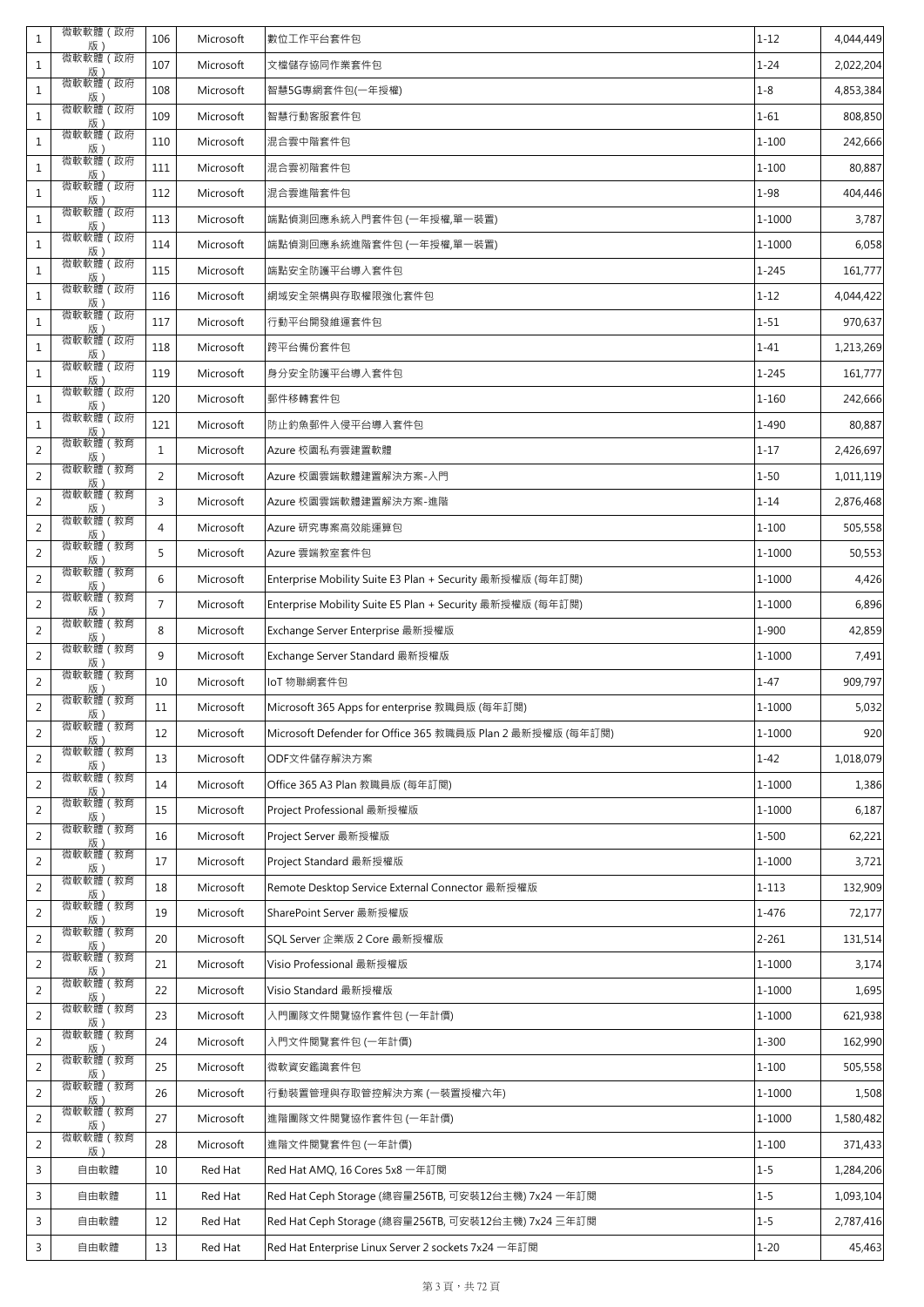| 3           | 自由軟體 | 14             | Red Hat          | Red Hat Enterprise Linux Server 2 sockets 7x24 一年訂閱                                                           | $21 - 50$ | 44,509    |
|-------------|------|----------------|------------------|---------------------------------------------------------------------------------------------------------------|-----------|-----------|
| 3           | 自由軟體 | 15             | Red Hat          | Red Hat Enterprise Linux Server 2 sockets 7x24 三年訂閱                                                           | $1 - 20$  | 117,590   |
| 3           | 自由軟體 | 16             | Red Hat          | Red Hat Enterprise Linux Server 2 sockets 7x24 三年訂閱                                                           | $21 - 50$ | 115,122   |
| 3           | 自由軟體 | 17             | Red Hat          | Red Hat Enterprise Linux Server 2 sockets, 5x8 一年訂閱                                                           | $21 - 50$ | 29,032    |
| 3           | 自由軟體 | 18             | Red Hat          | Red Hat Enterprise Linux Server 2 sockets, 5x8 三年訂閱                                                           | $1 - 20$  | 75,908    |
| 3           | 自由軟體 | 19             | Red Hat          | Red Hat Enterprise Linux Server 2 sockets, 5x8 三年訂閱                                                           | $21 - 50$ | 74,067    |
| 3           | 自由軟體 | 20             | Red Hat          | Red Hat Enterprise Linux Server 含Satellite管理 (2 sockets) 5x8 一年訂閱                                             | $21 - 50$ | 41,786    |
| 3           | 自由軟體 | 21             | Red Hat          | Red Hat Enterprise Linux Server 含Satellite管理 (2 sockets) 5x8 三年訂閱                                             | $21 - 50$ | 106,679   |
| 3           | 自由軟體 | 22             | Red Hat          | Red Hat Enterprise Linux Server 含Satellite管理 (2 sockets) 7x24 一年訂閱                                            | $21 - 50$ | 60,003    |
| 3           | 自由軟體 | 23             | Red Hat          | Red Hat Enterprise Linux Server 含Satellite管理 (2 sockets) 7x24 三年訂閱                                            | $21 - 50$ | 153,135   |
| 3           | 自由軟體 | 25             | Red Hat          | Red Hat Enterprise Linux Server 無限虛擬機 (2 sockets) 7x24 三年訂閱                                                   | $21 - 50$ | 371,465   |
| 3           | 自由軟體 | 26             | Red Hat          | Red Hat Enterprise Linux Server 無限虛擬機含Satellite管理 (2 sockets) 7x24 一年訂閱                                       | $21 - 50$ | 190,265   |
| 3           | 自由軟體 | 27             | Red Hat          | Red Hat Enterprise Linux Server 無限虛擬機含Satellite管理 (2 sockets) 7x24 三年訂閱                                       | $21 - 50$ | 485,293   |
| 3           | 自由軟體 | 28             | Red Hat          | Red Hat Enterprise Linux Sever 無限虛擬機 (2 sockets) 5x8 一年訂閱                                                     | $21 - 50$ | 90,975    |
| 3           | 自由軟體 | 29             | Red Hat          | Red Hat Enterprise Linux Sever 無限虛擬機 (2 sockets) 5x8 三年訂閱                                                     | $1 - 20$  | 232,176   |
| 3           | 自由軟體 | 30             | Red Hat          | Red Hat Enterprise Linux Sever 無限虛擬機 (2 sockets) 5x8 三年訂閱                                                     | $21 - 50$ | 231,861   |
| 3           | 自由軟體 | 31             | Red Hat          | Red Hat Enterprise Linux Sever 無限虛擬機含Satellite管理 (2 sockets) 5x8 一年訂閱                                         | $21 - 50$ | 135,610   |
| 3           | 自由軟體 | 32             | Red Hat          | Red Hat Enterprise Linux Sever 無限虛擬機含Satellite管理 (2 sockets) 5x8 三年訂閱                                         | $1 - 20$  | 346,004   |
| 3           | 自由軟體 | 33             | Red Hat          | Red Hat Enterprise Linux Sever 無限虛擬機含Satellite管理 (2 sockets) 5x8 三年訂閱                                         | $21 - 50$ | 345,574   |
| 3           | 自由軟體 | 35             | Red Hat          | Red Hat JBoss Enterprise Application Platform, 16-Core 7x24 一年訂閱                                              | $1 - 5$   | 547,495   |
| 3           | 自由軟體 | 36             | Red Hat          | Red Hat JBoss Enterprise Application Platform, 16-Core 7x24 三年訂閱                                              | $1 - 5$   | 1,364,469 |
| 3           | 自由軟體 | 37             | Red Hat          | Red Hat OpenShift Container Platform, 2 Cores, 5x8 一年訂閱                                                       | $9 - 16$  | 120,313   |
| $\mathsf 3$ | 自由軟體 | 38             | Red Hat          | Red Hat OpenShift Container Platform, 2 Cores, 7x24一年訂閱                                                       | $9 - 16$  | 178,281   |
| 3           | 自由軟體 | 39             | Red Hat          | Red Hat OpenStack Platform 管理節點, 2 Scokets 7x24 三年訂閱                                                          | $3 - 6$   | 287,851   |
| 3           | 自由軟體 | 40             | Red Hat          | Red Hat OpenStack Platform 管理節點, 2 Sockets 5x8 三年訂閱                                                           | $3 - 6$   | 221,426   |
| 3           | 自由軟體 | 41             | Red Hat          | Red Hat OpenStack Platform 運算節點, 2 Sockets 5x8 三年訂閱                                                           | $3 - 6$   | 450,177   |
| 3           | 自由軟體 | 42             | Red Hat          | Red Hat OpenStack Platform 運算節點, 2 Sockets 7x24 三年訂閱                                                          | $3 - 6$   | 585,175   |
| 3           | 自由軟體 | 44             | 世成科技股份有限<br>公司   | Netask 線上簽核系統10U                                                                                              | $1 - 500$ | 37,250    |
| 3           | 自由軟體 | 45             | 大同世界科技股份<br>有限公司 | 智慧化公廁雲端管理系統專業版/一年期訂閱方案                                                                                        | $1 - 100$ | 305,753   |
| 3           | 自由軟體 | 46             | 大同世界科技股份<br>有限公司 | 智慧化公廁雲端管理系統標準版/一年期訂閱方案                                                                                        | $1 - 200$ | 152,872   |
| 3           | 自由軟體 | 47             | 宸緯資訊有限公司         | 全民健康活動Line@ (一個帳號頻道版面設計及後端管理系統,授權一年服務,並含一年免費軟體版本升級)<br>(本品項只可與全民健康活動平台系統授權配合使用)                               | $1 - 35$  | 96,866    |
| 3           | 自由軟體 | 48             | 宸緯資訊有限公司         | 全民健康活動平台系統 (建置、訓練、服務) (1平台/1年授權服務,提供Server空間及流量) (僅供一個區公所<br>或鎮公所或鄉公所使用)                                      | $1 - 40$  | 81,598    |
| 3           | 自由軟體 | 49             | 宸緯資訊有限公司         | 網路生命追憶館雲端1000個申請人版 (含雲端伺服器、儲存空間及流量,管理者端本軟體一年使用授權服務,<br>並含一年免費軟體版本升級)                                          | $1 - 30$  | 79,879    |
| 4           | 備份工具 | 1              | Acronis          | Acronis Cyber Files Sync and Share - add-on License (依來源資料量 1TB), 訂閱版本(1年授權)                                  | $1 - 50$  | 76,878    |
| 4           | 備份工具 | 2              | Acronis          | Acronis Cyber Files Sync and Share - Users, 訂閱版本(1年授權)                                                        | $1 - 500$ | 1,922     |
| 4           | 備份工具 | 3              | Acronis          | Acronis Cyber Protect - Microsoft 365 seat, ( 依來源資料量 10TB), 訂閱版本(1年授權)                                        | $1 - 500$ | 2,485     |
| 4           | 備份工具 | 4              | Acronis          | Acronis Cyber Protect Advanced Backup for Server - Add-on License, 訂閱版本(1年授權)                                 | $1 - 50$  | 34,168    |
| 4           | 備份工具 | 5              | Acronis          | Acronis Cyber Protect Advanced Backup for Virtual Host (Host數量計價) - Add-on License, 訂閱版本<br>(1年授權)            | $1 - 50$  | 20,501    |
| 4           | 備份工具 | 6              | Acronis          | Acronis Cyber Protect Advanced Backup for Workstation - Add-on License, 訂閱版本(1年授權)                            | $1 - 100$ | 1,709     |
| 4           | 備份工具 | $\overline{7}$ | Acronis          | Acronis Cyber Protect Advanced Email Security - Add-on License, 訂閱版本(1年授權)                                    | $1 - 100$ | 3,080     |
| 4           | 備份工具 | 8              | Acronis          | Acronis Cyber Protect Advanced Management - Add-on License, 訂閱版本(1年授權)                                        | $1 - 100$ | 3,850     |
| 4           | 備份工具 | 9              | Acronis          | Acronis Cyber Protect Advanced Security - Add-on License, 訂閱版本(1年授權)                                          | $1 - 100$ | 2,562     |
| 4           | 備份工具 | 10             | Acronis          | Acronis Cyber Protect for Advanced Backup - add-on License (依來源資料量 1TB), 訂閱版本(1年授權)                           | $1 - 50$  | 76,878    |
| 4           | 備份工具 | 11             | Acronis          | Acronis Cyber Protect for Advanced Disaster Recovery - add-on License (依來源資料量 1TB), 訂閱版<br>本(1年授權)            | $1 - 50$  | 115,316   |
| 4           | 備份工具 | 12             | Acronis          | Acronis Cyber Protect for Server, 訂閱版本(1年授權)                                                                  | $1 - 50$  | 28,188    |
| 4           | 備份工具 | 13             | Acronis          | Acronis Cyber Protect for Virtual Host (Host數量計價), 訂閱版本(1年授權)                                                 | $1 - 50$  | 27,405    |
| 4           | 備份工具 | 14             | Acronis          | Acronis Cyber Protect for Workstation, 訂閱版本(1年授權)                                                             | $1 - 100$ | 3,844     |
| 4           | 備份工具 | 15             | Arcserve         | Arcserve Backup 18.0 Agent for Open Files on Windows - Product plus 1 Year Enterprise<br>Maintenance (最新版本出貨) | $1 - 50$  | 67,581    |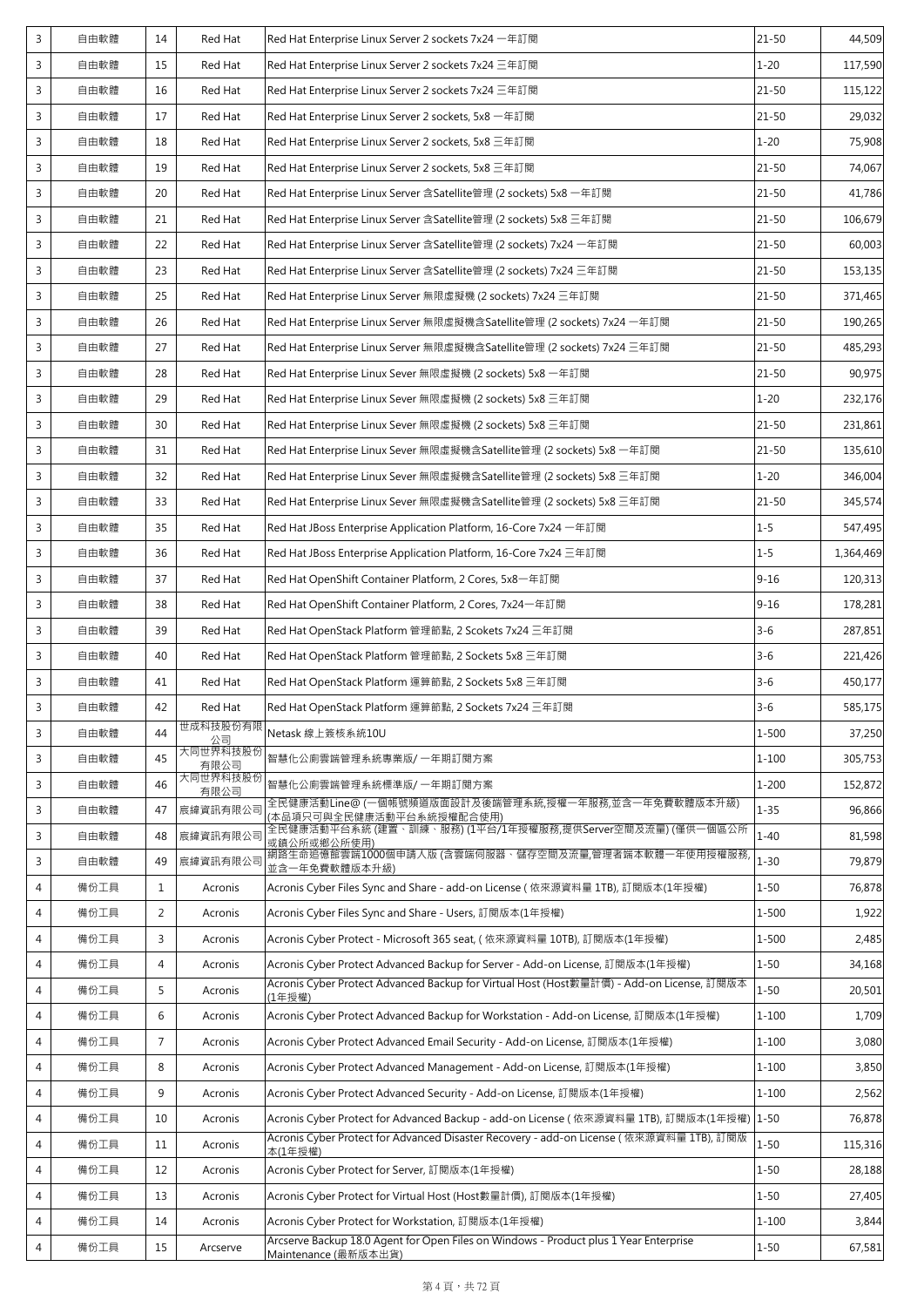| 4              | 備份工具 | 16 | Arcserve              | Arcserve Backup 18.0 Client Agent for Linux - Product plus 1 Year Enterprise Maintenance (最新版本<br>出貨)                    | $1 - 50$  | 33,530  |
|----------------|------|----|-----------------------|--------------------------------------------------------------------------------------------------------------------------|-----------|---------|
| 4              | 備份工具 | 17 | Arcserve              | Arcserve Backup 18.0 Client Agent for Windows - Product plus 1 Year Enterprise Maintenance (最新<br>版本出貨)                  | $1 - 50$  | 33,540  |
| 4              | 備份工具 | 18 | Arcserve              | Arcserve Backup 18.0 Client Agent for Windows - Product plus 3 Year Enterprise Maintenance (最新                           | $1 - 50$  | 44,768  |
| 4              | 備份工具 | 19 | Arcserve              | 版本出貨)<br>Arcserve Backup 18.0 File Server Module - Product plus 1 Year Enterprise Maintenance (最新版本出                     | $1 - 10$  | 96,167  |
| 4              | 備份工具 | 20 | Arcserve              | Arcserve Backup 18.0 for UNIX Agent for Oracle - Product plus 1 Year Enterprise Maintenance (最新<br>版本出貨)                 | $1 - 10$  | 169,613 |
| 4              | 備份工具 | 21 | Arcserve              | Arcserve Backup 18.0 for Windows - Product plus 1 Year Enterprise Maintenance (最新版本出貨)                                   | $1 - 50$  | 65,896  |
| 4              | 備份工具 | 22 | Arcserve              | Arcserve Backup 18.0 for Windows - Product plus 3 Year Enterprise Maintenance (最新版本出貨)                                   | $1 - 50$  | 87,892  |
| $\overline{4}$ | 備份工具 | 24 | Arcserve              | Arcserve Backup 18.0 for Windows Agent for Microsoft SQL Server - Product plus 3 Year Enterprise<br>Maintenance (最新版本出貨) | $1 - 10$  | 112,850 |
| 4              | 備份工具 | 25 | Arcserve              | Arcserve Backup 18.0 for Windows Agent for Oracle - Product plus 1 Year Enterprise Maintenance<br>(最新版本出貨)               | $1 - 10$  | 84,622  |
| 4              | 備份工具 | 26 | Arcserve              | Arcserve Backup 18.0 for Windows Agent for Oracle - Product plus 3 Year Enterprise Maintenance<br>(最新版本出貨)               | $1 - 10$  | 112,840 |
| 4              | 備份工具 | 27 | Arcserve              | Arcserve High Availability for Linux Server OS - Product plus 3 Year Enterprise Maintenance (最新版<br>本出貨)                 | $1 - 10$  | 404,916 |
| $\overline{4}$ | 備份工具 | 29 | Arcserve              | Arcserve UDP 8.x Advanced Edition - 1 Socket - One Year Enterprise Maintenance - New (最新版本出                              | $1 - 100$ | 10,760  |
| 4              | 備份工具 | 30 | Arcserve              | Arcserve UDP 8.x Advanced Edition - 1 Socket - Three Years Enterprise Maintenance - New (最新版<br>本出貨)                     | $1 - 100$ | 29,054  |
| 4              | 備份工具 | 31 | Arcserve              | Arcserve UDP 8.x Advanced Edition - Managed Capacity 1 TB - One Year Enterprise Maintenance -<br>New (最新版本出貨)            | $1 - 10$  | 68,660  |
| 4              | 備份工具 | 33 | Arcserve              | Arcserve UDP 8.x Premium Edition - 1 Socket - License Only (最新版本出貨)                                                      | $1 - 100$ | 107,868 |
| 4              | 備份工具 | 34 | Arcserve              | Arcserve UDP 8.x Premium Edition - 1 Socket - One Year Enterprise Maintenance - New (最新版本出                               | $1 - 100$ | 17,260  |
| 4              | 備份工具 | 35 | Arcserve              | Arcserve UDP 8.x Premium Edition - 1 Socket - Three Years Enterprise Maintenance - New (最新版本<br>出貨)                      | $1 - 100$ | 46,599  |
| 4              | 備份工具 | 37 | Arcserve              | Arcserve UDP 8.x Standard Edition - 1 Socket - One Year Enterprise Maintenance - New (最新版本出                              | $1 - 100$ | 8,596   |
| 4              | 備份工具 | 38 | Arcserve              | Arcserve UDP 8.x Standard Edition - 1 Socket - Three Years Enterprise Maintenance - New (最新版本<br>出貨)                     | $1 - 100$ | 23,205  |
| 4              | 備份工具 | 39 | Arcserve              | Arcserve UDP 8.x Standard Edition - Managed Capacity 1 TB - One Year Enterprise Maintenance -<br>New (最新版本出貨)            | $1 - 10$  | 43,907  |
| 4              | 備份工具 | 40 | Arrosoft<br>Solutions | Arrosoft - AirGap 離線備份系統 Cybervault Software Appliance 訂閱一年授權                                                            | 1-500     | 52,578  |
| 4              | 備份工具 | 41 | Arrosoft<br>Solutions | Arrosoft - AirGap 離線備份系統 Cybervault Software Appliance 訂閱三年授權                                                            | $1 - 200$ | 157,735 |
| 4              | 備份工具 | 42 | Arrosoft<br>Solutions | Arrosoft - AirGap 離線備份系統 Per Capacity 1TB 訂閱一年授權                                                                         | $1 - 150$ | 241,658 |
| 4              | 備份工具 | 43 | Arrosoft<br>Solutions | Arrosoft - AirGap 離線備份系統 Per Capacity 1TB 訂閱三年授權                                                                         | $1 - 50$  | 710,819 |
| 4              | 備份工具 | 44 | Arrosoft<br>Solutions | Arrosoft - AirGap 離線備份系統 Per Cloud(VM GuestOS) 訂閱一年授權                                                                    | 1-500     | 9,100   |
| 4              | 備份工具 | 45 | Arrosoft<br>Solutions | Arrosoft - AirGap 離線備份系統 Per Cloud(VM GuestOS) 訂閱三年授權                                                                    | 1-500     | 26,997  |
| 4              | 備份工具 | 46 | Arrosoft<br>Solutions | Arrosoft - AirGap 離線備份系統 Per NAS(500GB) 訂閱一年授權                                                                           | 1-500     | 13,852  |
| $\overline{4}$ | 備份工具 | 47 | Arrosoft<br>Solutions | Arrosoft - AirGap 離線備份系統 Per NAS(500GB) 訂閱三年授權                                                                           | 1-500     | 41,456  |
| 4              | 備份工具 | 48 | Arrosoft<br>Solutions | Arrosoft - AirGap 離線備份系統 Per User MailBox 10個 訂閱一年授權                                                                     | $1 - 500$ | 9,808   |
| 4              | 備份工具 | 49 | Arrosoft<br>Solutions | Arrosoft - AirGap 離線備份系統 Per User MailBox 10個 訂閱三年授權                                                                     | $1 - 500$ | 30,030  |
| 4              | 備份工具 | 50 | Arrosoft<br>Solutions | Arrosoft - AirGap 離線備份系統 Per 實體機(Physical Server) 訂閱一年授權                                                                 | $1 - 500$ | 40,445  |
| 4              | 備份工具 | 51 | Arrosoft<br>Solutions | Arrosoft - AirGap 離線備份系統 Per 實體機(Physical Server) 訂閱三年授權                                                                 | $1 - 300$ | 120,324 |
| 4              | 備份工具 | 52 | Arrosoft<br>Solutions | Arrosoft - AirGap 離線備份系統 Per 工作站(Workstation) 訂閱一年授權                                                                     | 1-500     | 5,056   |
| 4              | 備份工具 | 53 | Arrosoft<br>Solutions | Arrosoft - AirGap 離線備份系統 Per 工作站(Workstation) 訂閱三年授權                                                                     | $1 - 500$ | 14,863  |
| 4              | 備份工具 | 54 | Arrosoft<br>Solutions | Arrosoft - AirGap 離線備份系統 Per 虛擬機(VM GuestOS)10台 訂閱一年授權                                                                   | $1 - 300$ | 119,009 |
| 4              | 備份工具 | 55 | Arrosoft<br>Solutions | Arrosoft - AirGap 離線備份系統 Per 虛擬機(VM GuestOS)10台 訂閱三年授權                                                                   | $1 - 100$ | 354,904 |
| 4              | 備份工具 | 56 | Arrosoft<br>Solutions | Arrosoft - AirGap 離線備份系統 Per 資料庫代理程式(DB Agent) 訂閱一年授權                                                                    | $1 - 500$ | 21,941  |
| 4              | 備份工具 | 57 | Arrosoft<br>Solutions | Arrosoft - AirGap 離線備份系統 Per 資料庫代理程式(DB Agent) 訂閱三年授權                                                                    | $1 - 500$ | 64,712  |
| 4              | 備份工具 | 58 | Arrosoft<br>Solutions | Arrosoft - AirGap 離線備份系統模組 Per 100 instances 訂閱一年授權                                                                      | $1 - 100$ | 322,548 |
| 4              | 備份工具 | 59 | Arrosoft<br>Solutions | Arrosoft - AirGap 離線備份系統模組 Per 100 instances 訂閱三年授權                                                                      | $1 - 30$  | 953,488 |
| 4              | 備份工具 | 60 | CBS雲端備份軟體             | CBS雲端備份軟體 1個Vmware 或 Hyper-v 的Guest 授權含一年軟體維護保固 (必須搭配主控台)                                                                | $1 - 100$ | 9,205   |
| 4              | 備份工具 | 61 | CBS雲端備份軟體             | CBS雲端備份軟體 Client PC Agent 5台授權含一年軟體維護保固 (必須搭配主控台)                                                                        | $1 - 100$ | 25,285  |
| 4              | 備份工具 | 62 | CBS雲端備份軟體             | CBS雲端備份軟體 Client Server Agent 1台授權含一年軟體維護保固 (必須搭配主控台)                                                                    | $1 - 50$  | 33,407  |
| 4              | 備份工具 | 63 | CBS雲端備份軟體             | CBS雲端備份軟體 Cloud Backup System 主控台 含一年軟體維護保固                                                                              | $1 - 10$  | 53,994  |
| 4              | 備份工具 | 64 | CBS雲端備份軟體             | CBS雲端備份軟體 Replication Module 2個授權含一年軟體維護保固 (必須搭配主控台)                                                                     | $1 - 100$ | 15,509  |
| 4              | 備份工具 | 65 | CBS雲端備份軟體             | CBS雲端備份軟體 RPS 異地端授權版 含1套主控台/含10個Replication Module含一年軟體維護保固                                                              | $1 - 10$  | 105,484 |
| 4              | 備份工具 | 69 | Cohesity              | Cohesity DataProtect -資料備份 Virtual虛擬版授權, 資料完整性校驗, 不可overwrite設計, Data-at-rest<br>加密, Data-in-flight 加密;含原廠保固一年7*24技術支援   | $1 - 20$  | 331,220 |
| 4              | 備份工具 | 70 | Cohesity              | Cohesity SmartFiles -資料重複性資料刪除授權;含原廠保固一年7*24技術支援                                                                         | $3 - 20$  | 407,906 |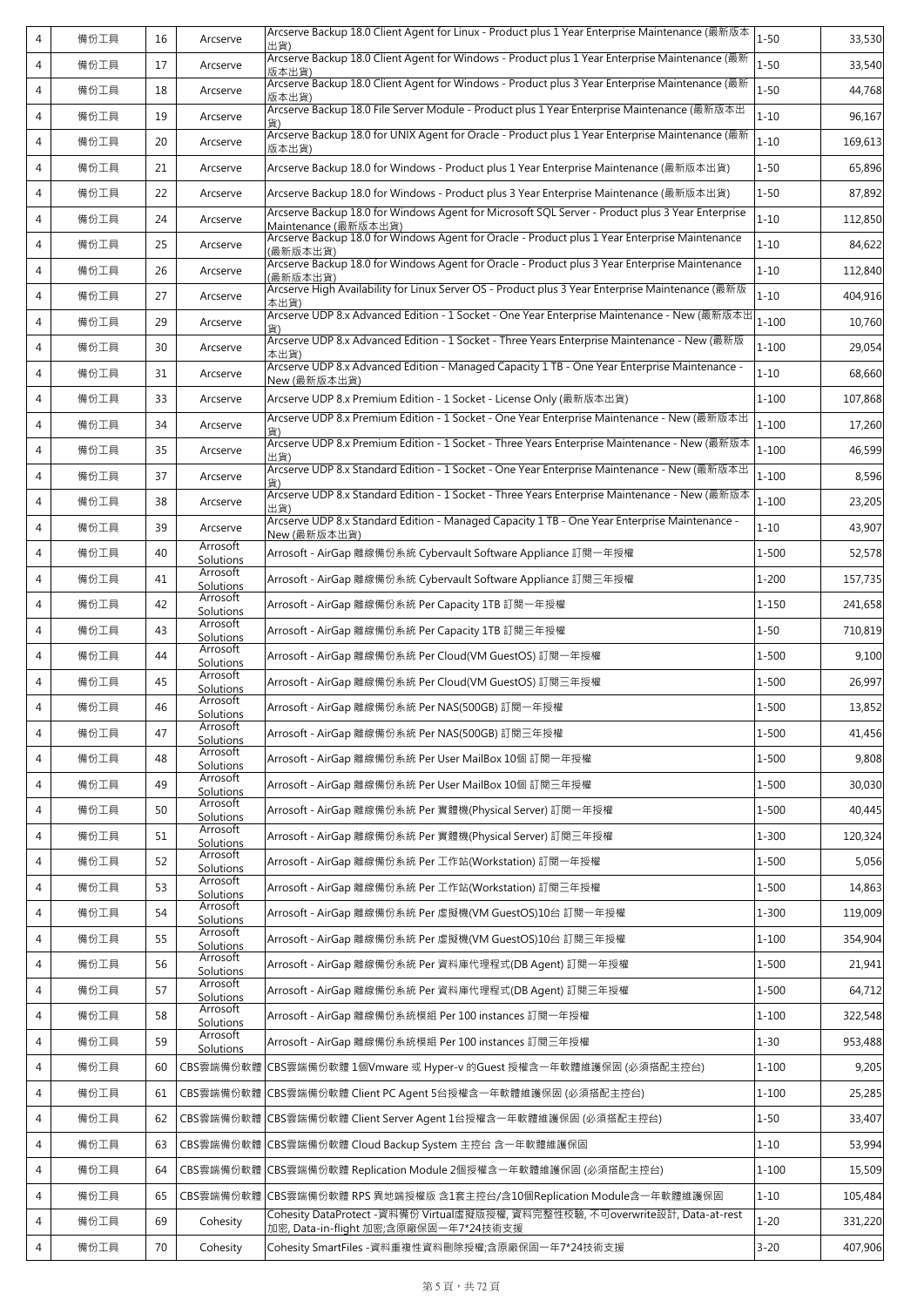| $\overline{4}$ | 備份工具 | 72  | Commvault     | Commvault Backup & Recovery for Endpoint Users, Per User 授權-1年版本更新維護授權                                         | 1-4000     | 1,285     |
|----------------|------|-----|---------------|----------------------------------------------------------------------------------------------------------------|------------|-----------|
| $\overline{4}$ | 備份工具 | 73  | Commvault     | Commvault Backup & Recovery for Endpoint Users, Per User 授權(含一年免費軟體版本昇級)                                       | 10-4000    | 8,692     |
| 4              | 備份工具 | 74  | Commvault     | Commvault Backup & Recovery for Mail and Cloud Applications, Per User 授權-1年版本更新維護授權 1-4000                     |            | 334       |
| 4              | 備份工具 | 75  | Commvault     | Commvault Backup & Recovery for Mail and Cloud Applications, Per User 授權(含一年免費軟體版本<br>昇級)                      | 10-4000    | 2,197     |
| 4              | 備份工具 | 76  | Commvault     | Commvault Backup & Recovery for Non-Virtual & File 500GB Capped Operating Instance), Per OI -<br>1年版本更新維護授權    | $1 - 150$  | 30,888    |
| 4              | 備份工具 | 77  | Commvault     | Commvault Backup & Recovery for Non-Virtual & File 500GB Capped Operating Instance), Per OI<br>授權(含一年免費軟體版本昇級) | $1 - 150$  | 203,701   |
| 4              | 備份工具 | 78  | Commvault     | Commvault Backup & Recovery for Non-Virtual and File, Per Front-End Terabyte -1年版本更新維護<br>授權                   | $1 - 150$  | 64,179    |
| 4              | 備份工具 | 79  | Commvault     | Commvault Backup & Recovery for Non-Virtual and File, Per Front-End Terabyte 授權(含一年免費軟<br>體版本昇級)               | $1 - 100$  | 421,113   |
| 4              | 備份工具 | 80  | Commvault     | Commvault Backup & Recovery for Virtual Machines, Per VM (10-Pack) -1年版本更新維護授權                                 | $1 - 150$  | 34,010    |
| 4              | 備份工具 | 81  | Commvault     | Commvault Backup & Recovery for Virtual Machines, Per VM (10-Pack) 授權(含一年免費軟體版本昇                               | $1 - 150$  | 223,167   |
| $\overline{4}$ | 備份工具 | 82  | Commvault     | Commvault Complete DP (Data Protection) for Non-Virtual and File, Per Front-End Terabyte -1年版<br>本更新維護授權       | $1 - 50$   | 96,331    |
| 4              | 備份工具 | 83  | Commvault     | Commvault Complete DP (Data Protection) for Non-Virtual and File, Per Front-End Terabyte 授權(含<br>年免費軟體版本昇級)    | $1 - 50$   | 631,760   |
| 4              | 備份工具 | 84  | Commvault     | Commvault Complete DP (Data Protection) for Virtual Machines, Per VM (10-Pack) -1年版本更新維<br>護授權                 | $1 - 100$  | 51,020    |
| 4              | 備份工具 | 85  | Commvault     | 軟體版本昇級)                                                                                                        | $1 - 100$  | 334,873   |
| 4              | 備份工具 | 86  | Commvault     | Commvault Disaster Recovery for Non-Virtual and File, Per Front-End Terabyte -1年版本更新維護授                        | $1 - 100$  | 56,180    |
| 4              | 備份工具 | 87  | Commvault     | Commvault Disaster Recovery for Non-Virtual and File, Per Front-End Terabyte 授權(含一年免費軟體<br>版本昇級)               | $1 - 100$  | 368,484   |
| 4              | 備份工具 | 88  | Commvault     | Commvault Disaster Recovery for Virtual Machines, Per VM (10-Pack) -1年版本更新維護授權                                 | $1 - 150$  | 29,720    |
| 4              | 備份工具 | 89  | Commvault     | Commvault Disaster Recovery for Virtual Machines, Per VM (10-Pack) 授權(含一年免費軟體版本昇級)                             | $1 - 150$  | 195,316   |
| 4              | 備份工具 | 90  | Dell EMC      | Dell EMC AVAMAR備份軟體授權                                                                                          | $1 - 50$   | 432,963   |
| 4              | 備份工具 | 93  | Dell EMC      | Dell EMC Data Protection Suite備份軟體授權1 CPU (by CPU Socket)                                                      | $1 - 75$   | 520,728   |
| 4              | 備份工具 | 94  | Dell EMC      | Dell EMC Data Protection Suite備份軟體授權1 TB(by TB)                                                                | $1 - 75$   | 520,728   |
| 4              | 備份工具 | 96  | Dell EMC      | Dell EMC NetWorker備份軟體 1T主程式含備份空間授權                                                                            | $51 - 100$ | 258,182   |
| 4              | 備份工具 | 97  | Dell EMC      | Dell EMC PowerProtect Data Manager資料保護軟體授權1 CPU (by CPU Socket)                                                | $1 - 100$  | 144,186   |
| 4              | 備份工具 | 98  | Dell EMC      | Dell EMC PowerProtect Data Manager資料保護軟體授權1 CPU (by CPU Socket)                                                | 101-200    | 136,061   |
| 4              | 備份工具 | 100 | Dell EMC      | Dell EMC PowerProtect Data Manager資料保護軟體授權1 TB(by TB)                                                          | 101-200    | 136,061   |
| 4              | 備份工具 | 102 | Dell EMC      | Dell EMC POWERPROTECT DD軟體定義去重系統 1TB                                                                           | 101-200    | 116,162   |
| $\overline{4}$ | 備份工具 | 103 | Dell EMC      | 訂閱1年期 Dell EMC Data Protection Suite備份軟體授權1 CPU (by CPU Socket)                                                | $1 - 100$  | 381,395   |
| 4              | 備份工具 | 104 | Dell EMC      | 訂閱1年期 Dell EMC Data Protection Suite備份軟體授權1 TB(by TB)                                                          | $1 - 100$  | 381,395   |
| 4              | 備份工具 | 105 | Dell EMC      | 訂閱1年期 Dell EMC PowerProtect Data Manager資料保護軟體授權1 CPU (by CPU Socket)                                          | $1 - 200$  | 80,182    |
| 4              | 備份工具 | 106 | Dell EMC      | 訂閱1年期 Dell EMC POWERPROTECT DD軟體定義去重系統 1TB                                                                     | $1 - 100$  | 96,158    |
| 4              | 備份工具 | 107 | Dell EMC      | 訂閱1年期-Dell EMC PowerProtect Data Manager資料保護軟體授權1 TB(by TB)                                                    | $1 - 200$  | 80,182    |
| 4              | 備份工具 | 108 | FalconStor    | 1TB儲存空間授權軟體                                                                                                    | $1 - 50$   | 75,070    |
| 4              | 備份工具 | 109 | FalconStor    | 1TB儲存空間授權軟體-1年版本更新維護授權                                                                                         | $1 - 50$   | 15,183    |
| 4              | 備份工具 | 110 | FalconStor    | 系統持續備援主程式軟體                                                                                                    | $1 - 50$   | 381,204   |
| 4              | 備份工具 | 111 | FalconStor    | 系統持續備援主程式軟體-1年版本更新維護授權                                                                                         | $1 - 50$   | 91,795    |
| 4              | 備份工具 | 113 | <b>HPE</b>    | HPE Zerto 入門版                                                                                                  | $1 - 10$   | 403,438   |
| 4              | 備份工具 | 114 | <b>HPE</b>    | SimpliVity RapidDR 100VM Pack                                                                                  | $1 - 10$   | 1,212,336 |
| 4              | 備份工具 | 115 | <b>HPE</b>    | SimpliVity RapidDR 25 VM Add-on Pack擴充套件                                                                       | $1 - 10$   | 726,997   |
| 4              | 備份工具 | 116 | <b>HPE</b>    | SimpliVity RapidDR 25 VM Starter Pack擴充套件                                                                      | $1 - 10$   | 969,666   |
| 4              | 備份工具 | 117 | Micro Focus   | Micro Focus PlateSpin Migrate 雲主機遷移                                                                            | $1 - 100$  | 14,390    |
| 4              | 備份工具 | 118 | <b>NAKIVO</b> | NAKIVO Backup & Replication Ent Ess for Physical (5-Servers 或 15-Workstations)                                 | $2 - 10$   | 40,894    |
| 4              | 備份工具 | 119 | <b>NAKIVO</b> | NAKIVO Backup & Replication Ent Ess for Physical (5-Servers 或 15-Workstations)(續約一年)                           | $2 - 10$   | 8,661     |
| 4              | 備份工具 | 120 | <b>NAKIVO</b> | NAKIVO Backup & Replication Ent for Physical (5-Servers 或 15-Workstations)                                     | $1 - 50$   | 64,923    |
| 4              | 備份工具 | 121 | <b>NAKIVO</b> | NAKIVO Backup & Replication Ent for Physical (5-Servers 或 15-Workstations)(續約一年)                               | $1 - 50$   | 13,725    |
| 4              | 備份工具 | 122 | <b>NAKIVO</b> | NAKIVO Backup & Replication Ent Plus 1 cpu for VMware, Hyper-V, and Nutanix                                    | $1 - 10$   | 132,346   |
| 4              | 備份工具 | 123 | <b>NAKIVO</b> | NAKIVO Backup & Replication Ent Plus 1 cpu for VMware, Hyper-V, and Nutanix                                    | $11 - 50$  | 101,522   |
| 4              | 備份工具 | 124 | <b>NAKIVO</b> | NAKIVO Backup & Replication Ent Plus for Oracle (per Oracle Database)                                          | $1 - 50$   | 17,723    |
| 4              | 備份工具 | 125 | <b>NAKIVO</b> | NAKIVO Backup & Replication Ent Plus for Oracle (per Oracle Database)(續約一年)                                    | $1 - 50$   | 3,769     |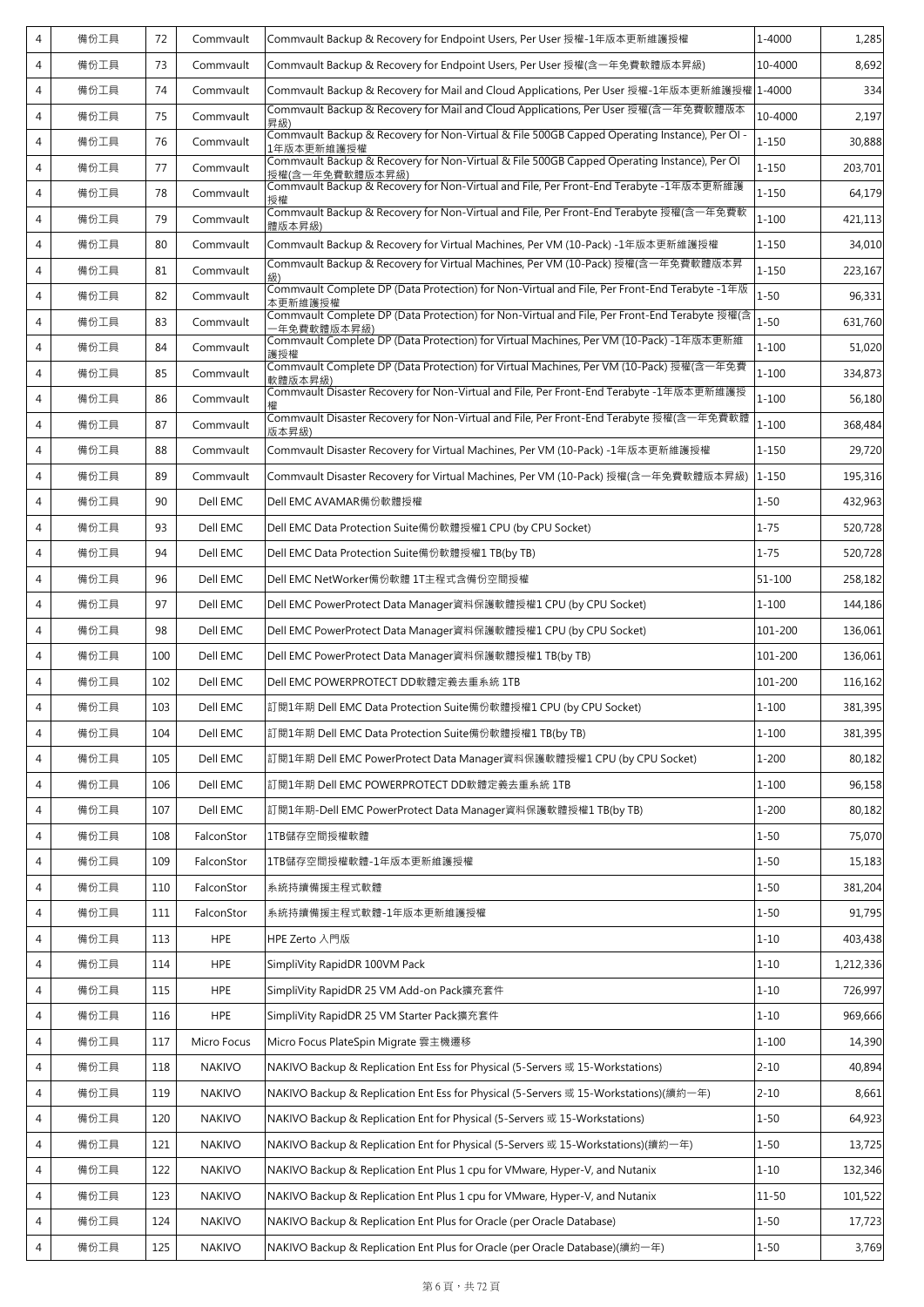| 4              | 備份工具 | 126            | <b>NAKIVO</b>        | NAKIVO Backup & Replication Ent Plus for Physical (5-Servers 或 15-Workstations)                                                 | $1 - 50$  | 88,952  |
|----------------|------|----------------|----------------------|---------------------------------------------------------------------------------------------------------------------------------|-----------|---------|
| 4              | 備份工具 | 127            | <b>NAKIVO</b>        | NAKIVO Backup & Replication Ent Plus for Physical (5-Servers 或 15-Workstations)(續約一年)                                           | $1 - 50$  | 18,702  |
| 4              | 備份工具 | 128            | <b>NAKIVO</b>        | NAKIVO Backup & Replication for Microsoft Office 365 一年訂閱授權 (10 Licenses)                                                       | $1 - 50$  | 14,860  |
| 4              | 備份工具 | 129            | <b>NAKIVO</b>        | NAKIVO Backup & Replication Pro Ess for Physical (5-Servers 或 15-Workstations)                                                  | $2 - 10$  | 29,738  |
| 4              | 備份工具 | 130            | <b>NAKIVO</b>        | NAKIVO Backup & Replication Pro Ess for Physical (5-Servers 或 15-Workstations)(續約一年)                                            | $2 - 10$  | 6,259   |
| 4              | 備份工具 | 131            | <b>NAKIVO</b>        | NAKIVO Backup & Replication Pro for Physical (5-Servers 或 15-Workstations)                                                      | $1 - 50$  | 59,090  |
| 4              | 備份工具 | 132            | <b>NAKIVO</b>        | NAKIVO Backup & Replication Pro for Physical (5-Servers 或 15-Workstations)(續約一年)                                                | $1 - 50$  | 12,312  |
| 4              | 備份工具 | 133            | Quantum              | Quantum DXi 重複資料刪除虛擬版1TB空間授權(含三年支援及保固內免費軟體版本升級)                                                                                 | $1 - 100$ | 80,890  |
| 4              | 備份工具 | 134            | Quantum              | Quantum DXi 重複資料刪除虛擬版1TB空間授權(含三年支援及保固內免費軟體版本升級)                                                                                 | 101-200   | 73,535  |
| 4              | 備份工具 | 135            | Quest                | Recovery Manager for Active Directry回覆模組                                                                                        | 100-1000  | 910     |
| 4              | 備份工具 | 136            | Quest                | Recovery Manager for Active Directry樹系回覆模組                                                                                      | 300-1000  | 1,853   |
| 4              | 備份工具 | 137            | Quest                | Recovery Manager for Exchange備份模組                                                                                               | 100-1000  | 519     |
| 4              | 備份工具 | 138            | Veeam                | Veeam Availability Suite Universal Perpetual 企業增強版本-10個虛擬機授權(Hyper V and VMware<br>and AHV); - 年擴充保固授權                          | $1 - 50$  | 80,880  |
| 4              | 備份工具 | 139            | Veeam                | Veeam Availability Suite Universal Perpetual 企業增強版本-10個虛擬機授權(Hyper V and VMware<br>and AHV);含原廠-年7*24電話支援及保固內軟體免費下載升級           | $1 - 50$  | 326,906 |
| 4              | 備份工具 | 140            | Veeam                | Veeam Availability Suite Universal Perpetual 企業增強版本-10個虛擬機授權(Hyper V and VMware<br>and AHV);含原廠三年7*24電話支援及保固內軟體免費下載升級           | $1 - 50$  | 490.344 |
| 4              | 備份工具 | 141            | Veeam                | Veeam Availability Suite Universal Perpetual 企業增強版本-10個虛擬機授權(Hyper V and VMware<br>and AHV);含原廠五年7*24電話支援及保固內軟體免費下載升級           | $1 - 50$  | 653,802 |
| 4              | 備份工具 | 142            | Veeam                | Veeam Backup & Replication Universal Perpetual License.企業增強版本-10個虛擬機授權(Hyper V and<br>VMware and AHV); - 年擴充保固授權                | $1 - 50$  | 62,599  |
| 4              | 備份工具 | 143            | Veeam                | Veeam Backup & Replication Universal Perpetual License.企業增強版本-10個虛擬機授權(Hyper V and<br>VMware and AHV);含原廠-年7*24電話支援及保固內軟體免費下載升級 | $1 - 50$  | 252,993 |
| $\overline{4}$ | 備份工具 | 144            | Veeam                | Veeam Backup & Replication Universal Perpetual License.企業增強版本-10個虛擬機授權(Hyper V and<br>VMware and AHV);含原廠三年7*24電話支援及保固內軟體免費下載升級 | $1 - 50$  | 404,095 |
| 4              | 備份工具 | 145            | Veeam                | Veeam Backup & Replication Universal Perpetual License.企業增強版本-10個虛擬機授權(Hyper V and<br>VMware and AHV);含原廠五年7*24電話支援及保固內軟體免費下載升級 | $1 - 50$  | 539,282 |
| 4              | 備份工具 | 146            | Veeam                | Veeam Backup and Replication Enterprise Plus 企業增強版一年擴充保固單顆CPU授權-現有客戶續約使                                                         | $1 - 50$  | 71,608  |
| 4              | 備份工具 | 147            | Veeam                | Veeam Backup and Replication Enterprise 企業版一年擴充保固單顆CPU授權-現有客戶續約使用                                                               | $1 - 50$  | 38,837  |
| 4              | 備份工具 | 149            | Veeam                | Veeam Backup Essentials Universal Perpetual - 5個虛擬機授權(管理上限50台虛擬機);-一年擴充保固授                                                      | $1 - 10$  | 25,025  |
| 4              | 備份工具 | 150            | Veeam                | Veeam Backup Essentials Universal Perpetual - 5個虛擬機授權(管理上限50台虛擬機);-三年擴充保固授                                                      | $1 - 10$  | 75,177  |
| 4              | 備份工具 | 151            | Veeam                | Veeam Backup Essentials Universal Perpetual - 5個虛擬機授權(管理上限50台虛擬機);-二年擴充保固授                                                      | $1 - 10$  | 50,101  |
| 4              | 備份工具 | 152            | Veeam                | Veeam Backup Essentials Universal Perpetual - 5個虛擬機授權(管理上限50台虛擬機);含原廠一年7*24<br>電話支援及保固內軟體免費下載升級                                 | $1 - 10$  | 92,730  |
| 4              | 備份工具 | 153            | Veeam                | Veeam NAS備份入門包(上限50TB)10 TB 一年保固授權                                                                                              | $1 - 5$   | 244,702 |
| 4              | 備份工具 | 154            | Veeam                | Veeam NAS備份入門包(上限50TB)10 TB 一年訂閱授權                                                                                              | $1 - 5$   | 121,325 |
| 4              | 備份工具 | 155            | Veeam                | Veeam 備份入門包(Veeam Backup Essentials)-企業增強版-—年擴充保固單顆CPU授權-現有客戶續約使                                                                | $1 - 3$   | 67,836  |
| 4              | 備份工具 | 158            | Veeam                | Veeam 備份入門包(Veeam Backup Essentials)-企業版-—年擴充保固單顆CPU授權-現有客戶續約使用                                                                 | $1 - 3$   | 45,288  |
| 4              | 備份工具 | 167            | Veritas              | Backup Exec, VMware and Hyper-V 備份模組最新版                                                                                         | $1 - 30$  | 103,306 |
| 4              | 備份工具 | 168            | Veritas              | Backup Exec, Windows作業系統備份終端代理程式最新版                                                                                             | $1 - 50$  | 31,906  |
| 4              | 備份工具 | 169            | Veritas              | Backup Exec, Windows作業系統資料備份重複資料刪除技術                                                                                            | $1 - 30$  | 95,021  |
| 4              | 備份工具 | 170            | Veritas              | Backup Exec Linux作業系統備份終端代理程式最新版                                                                                                | $1 - 30$  | 27,979  |
| 4              | 備份工具 | 171            | Veritas              | Backup Exec NDMP 儲存設備驅動選項最新版                                                                                                    | $1 - 5$   | 128,151 |
| 4              | 備份工具 | 174            | Veritas              | Desktop and Laptop Option (DLO) (最低購買數量10套)                                                                                     | 10-500    | 39,671  |
| 4              | 備份工具 | 183            | WinNexus雲端軟<br>體服務系統 | WinNexus雲端軟體服務系統-作業系統還原安裝功能模組                                                                                                   | $1 - 100$ | 34,648  |
| 4              | 備份工具 | 184            | 伸峰科技股份有限<br>公司       | EZ-BACK System 備份還原系統 (標準版)                                                                                                     | 1-1000    | 3,466   |
| 4              | 備份工具 | 185            | 伸峰科技股份有限<br>公司       | EZ-BACK System 備份還原系統 (精裝版)                                                                                                     | 1-1000    | 2,970   |
| 4              | 備份工具 | 187            | 伸峰科技股份有限<br>公司       | EZ-BACK System備份還原系統(專業版)                                                                                                       | 1-1000    | 3,677   |
| 4              | 備份工具 | 189            | 泰溥科技                 | TOP CPR PLUS電腦還原系統 專業版 -10U授權                                                                                                   | $1 - 50$  | 28,817  |
| 4              | 備份工具 | 190            | 泰溥科技                 | TOP CPR PLUS電腦還原系統 標準版- 10U授權                                                                                                   | $1 - 5$   | 18,938  |
| 5              | 開發工具 | $\mathbf{1}$   | Dynatrace            | Dynatrace Managed Digital Experience Monitoring (300,000 Unit) - 一年授權                                                           | $1 - 100$ | 200,202 |
| 5              | 開發工具 | 2              | Dynatrace            | Dynatrace Managed Infrastructure only (16GB Per Host Unit) - 一年授權                                                               | $1 - 100$ | 130,435 |
| 5              | 開發工具 | 3              | Dynatrace            | Dynatrace Managed/SaaS Host Unit (16GB Per Host Unit) - 一年授權                                                                    | $1 - 100$ | 250,738 |
| 5              | 開發工具 | $\overline{4}$ | F5 Networks          | F5-NGX-CTRL-BASE-ENT 應用程式控制器軟體                                                                                                  | $1 - 5$   | 494,443 |
| 5              | 開發工具 | 5              | F5 Networks          | F5-NGX-PLS-ENT應用程式編譯ENT版                                                                                                        | $1 - 5$   | 246,304 |
| 5              | 開發工具 | 6              | F5 Networks          | F5-NGX-PLS-PRO-NP應用程式編譯專業版                                                                                                      | $1 - 5$   | 123,456 |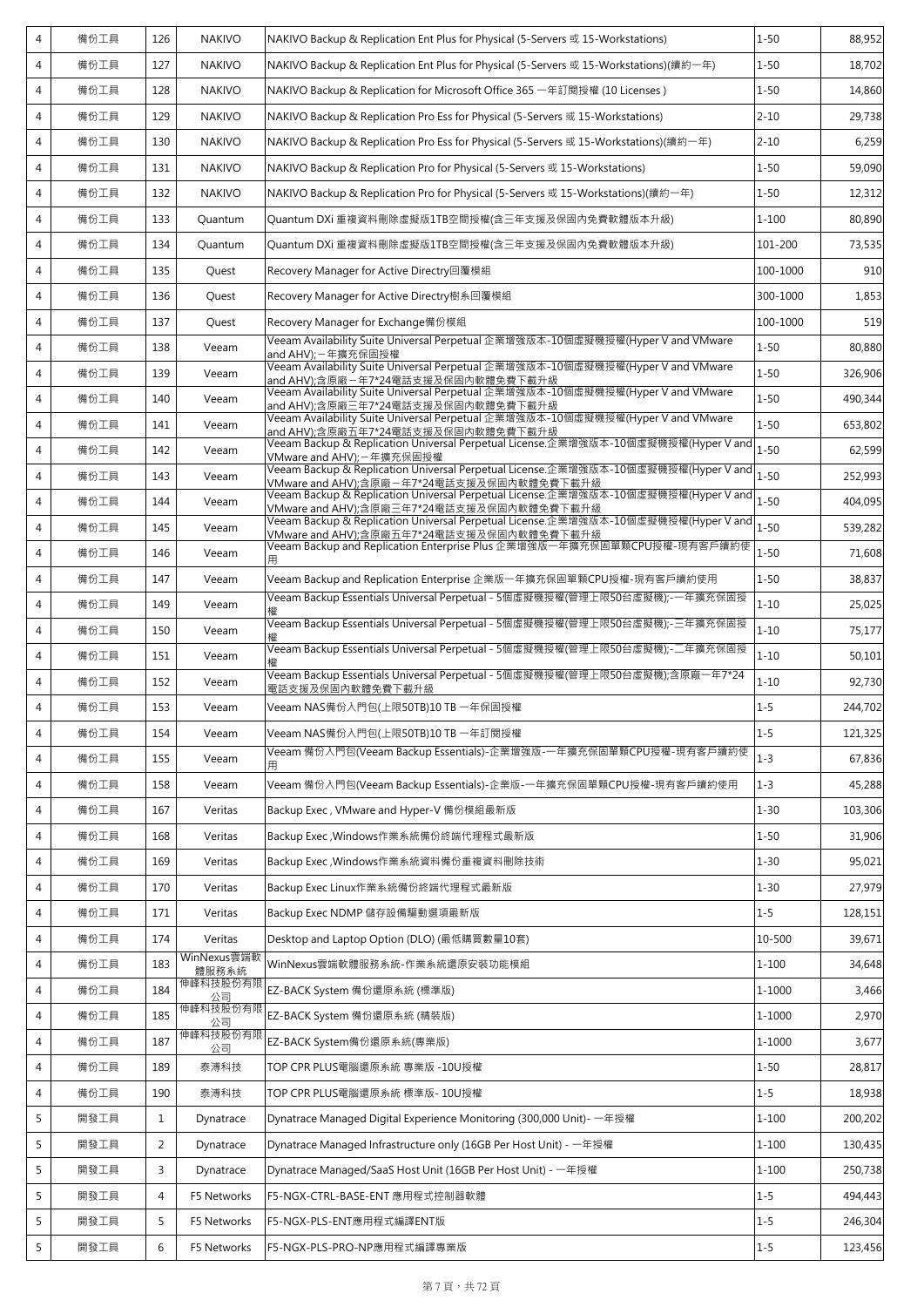| 5 | 開發工具 | 10             | 凌群電腦股份有限<br>公司   | OMFLOW 自動化流程引擎 1.2版(BASE license)                                                                                                                                      | $1 - 8$    | 636,906    |
|---|------|----------------|------------------|------------------------------------------------------------------------------------------------------------------------------------------------------------------------|------------|------------|
| 5 | 開發工具 | 11             | 凌群電腦股份有限<br>公司   | OMFLOW 自動化流程引擎 1.2版(BASE license) 1年保固服務包                                                                                                                              | $1 - 8$    | 95,450     |
| 5 | 開發工具 | 12             | 凌群電腦股份有限<br>公司   | OMFLOW 自動化流程引擎 1.2版(Viewer License)                                                                                                                                    | $1 - 50$   | 96,441     |
| 5 | 開發工具 | 13             | 凌群電腦股份有限<br>公司   | OMFLOW 自動化流程引擎 1.2版(增購授權1)                                                                                                                                             | $9 - 30$   | 8,392      |
| 5 | 開發工具 | 14             | 凌群電腦股份有限<br>公司   | OMFLOW 自動化流程引擎 1.2版(增購授權1)_一年保固服務包                                                                                                                                     | $9 - 30$   | 1,173      |
| 5 | 開發工具 | 15             | 凌群電腦股份有限<br>公司   | OMFLOW 自動化流程引擎 1.2版(增購授權2)                                                                                                                                             | 31-100     | 6,977      |
| 5 | 開發工具 | 16             | 凌群電腦股份有限<br>公司   | OMFLOW 自動化流程引擎 1.2版(增購授權2)_一年保固服務包                                                                                                                                     | 31-100     | 961        |
| 5 | 開發工具 | 17             | 叡揚資訊股份有限<br>公司   | QuEye CIA - 變更衝擊分析器 2.0 (Change Impact Analyzer) 一年授權                                                                                                                  | $1 - 5$    | 160,212    |
| 5 | 開發工具 | 18             | 叡揚資訊股份有限<br>公司   | QuEye CIA - 變更衝擊分析器 2.0 (Change Impact Analyzer) 一年授權 - 加購1人數使用者授權 (本品項為<br>授權加購項目,需與QuEye CIA - 變更衝擊分析器 2.0 (Change Impact Analyzer) 一年授權 配合使用)                       | $1 - 100$  | 6,117      |
| 5 | 開發工具 | 19             | 叡揚資訊股份有限<br>公司   | QuEye CIA - 變更衝擊分析器 2.0 (Change Impact Analyzer) 一年授權 - 解析語言擴充模組/分析策略擴充<br>模組/跨專案相依關聯分析模組/API擴充模組 (本品項需與QuEye CIA - 變更衝擊分析器 2.0 (Change<br>Impact Analyzer) 一年授權 配合使用) | $1 - 5$    | 78,665     |
| 5 | 開發工具 | 20             | 叡揚資訊股份有限<br>公司   | QuEye CIA - 變更衝擊分析器 2.0 (Change Impact Analyzer) 一年更新維護 -加購1人數使用者授權 (本品<br>項為授權加購項目,需與QuEye CIA - 變更衝擊分析器 2.0 (Change Impact Analyzer) 一年更新維護 配合使 1-100<br>用) 一年更新維護   |            | 4,196      |
| 5 | 開發工具 | 21             | 叡揚資訊股份有限<br>公司   | QuEye CIA - 變更衝擊分析器 2.0 (Change Impact Analyzer) 一年更新維護 (本品項為授權加購項目,需與<br>OuEve CIA - 變更衝擊分析器 2.0 (Change Impact Analyzer) 永久授權 配合使用)                                  | $1 - 5$    | 113,397    |
| 5 | 開發工具 | 22             | 叡揚資訊股份有限<br>公司   | QuEye CIA - 變更衝擊分析器 2.0 (Change Impact Analyzer) 永久授權                                                                                                                  | $1 - 5$    | 462,487    |
| 5 | 開發工具 | 23             | 叡揚資訊股份有限<br>公司   | QuEye CIA - 變更衝擊分析器 2.0 (Change Impact Analyzer) 永久授權 - 解析語言擴充模組/分析策略擴充<br>模組/跨專案相依關聯分析模組/API擴充模組 (本品項需與QuEve CIA - 變更衝擊分析器 (Change Impact<br>Analyzer) 永久授權 配合使用)     | $1 - 5$    | 229,980    |
| 5 | 開發工具 | 24             | 叡揚資訊股份有限<br>公司   | QuEye CIA - 變更衝擊分析器 2.0 (Change Impact Analyzer) 永久授權 -加購1人數使用者授權 (本品項為<br>授權加購項目,需與QuEye CIA - 變更衝擊分析器 2.0 (Change Impact Analyzer) 永久授權 配合使用)                        | $1 - 100$  | 16,330     |
| 5 | 開發工具 | 25             | 叡揚資訊股份有限<br>公司   | OuEye CIA - 變更衝擊分析器 2.0 (Change Impact Analyzer) 永久授權(5專案)                                                                                                             | $1 - 2$    | 202,224    |
| 5 | 開發工具 | 26             | 叡揚資訊股份有限<br>公司   | QuEye CIA - 變更衝擊分析器 2.0 (Change Impact Analyzer) 計次授權                                                                                                                  | $1 - 10$   | 95,956     |
| 5 | 開發工具 | 27             | 泰溥科技             | TOPOO 行政E化管理平台 -- 10U授權 (支援 Android、iOS系統使用)                                                                                                                           | $1 - 10$   | 41,203     |
| 5 | 開發工具 | 28             | 準線智慧科技股份<br>有限公司 | Easymap空間資訊整合服務平台                                                                                                                                                      | $1 - 20$   | 202,224    |
| 5 | 開發工具 | 29             | 秉華科技             | 單晶片微處理機模擬實驗軟體2021版 旗艦版                                                                                                                                                 | $1 - 50$   | 495,046    |
| 5 | 開發工具 | 30             | 秉華科技             | 單晶片微處理機模擬實驗軟體2021版 標準版                                                                                                                                                 | $1 - 50$   | 14,439     |
| 5 | 開發工具 | 31             | 秉華科技             | 單晶片微處理機模擬實驗軟體2021版 標準版                                                                                                                                                 | $51 - 100$ | 12,929     |
| 5 | 開發工具 | 32             | 英丰寶              | QuickCORE 10名終端使用者授權(Named User)-一年                                                                                                                                    | 1-1000     | 309,494    |
| 5 | 開發工具 | 33             | 英丰寶              | QuickCORE 10名終端使用者授權(Named User)-三年                                                                                                                                    | 1-1000     | 681,992    |
| 5 | 開發工具 | 34             | 英丰寶              | QuickCORE 2名終端開發者授權(Developer)-一年                                                                                                                                      | 1-1000     | 102,551    |
| э | 開發工具 | 35             | 英丰寶              | QuickCORE 2名終端開發者授權(Developer)-三年                                                                                                                                      | $1 - 1000$ | 226,717    |
| 5 | 開發工具 | 36             | 英丰寶              | QuickCORE 大數據分析平台一年使用授權                                                                                                                                                | $1 - 5$    | 696,168    |
| 5 | 開發工具 | 37             | 英丰寶              | QuickCORE 大數據分析平台三年使用授權                                                                                                                                                | $1 - 5$    | 1,923,649  |
| 5 | 開發工具 | 38             | 英丰寶              | QuickCORE 視覺化智慧分析平台一年使用授權                                                                                                                                              | $1 - 5$    | 610,738    |
| 5 | 開發工具 | 39             | 英丰寶              | QuickCORE 視覺化智慧分析平台三年使用授權                                                                                                                                              | $1 - 5$    | 1,344,356  |
| 5 | 開發工具 | 40             | 英丰寶              | QuickCORE 進階模組                                                                                                                                                         | $1 - 5$    | 247,101    |
| 5 | 開發工具 | 41             | 英丰寶              | QuickReport 2名終端開發者授權(Developer)+10名終端使用者授權(Named User)-一年                                                                                                             | 1-10000    | 85,698     |
| 5 | 開發工具 | 42             | 英丰寶              | OuickReport 2名終端開發者授權(Developer)+10名終端使用者授權(Named User)-三年                                                                                                             | 1-10000    | 189,268    |
| 5 | 開發工具 | 43             | 英丰寶              | QuickReport 5名終端使用者授權(Named User)-一年                                                                                                                                   | 1-10000    | 28,880     |
| 5 | 開發工具 | 44             | 英丰寶              | QuickReport 5名終端使用者授權(Named User)-三年                                                                                                                                   | 1-10000    | 64,639     |
| 5 | 開發工具 | 45             | 英丰寶              | QuickReport 5名終端開發者授權(Developer)-一年                                                                                                                                    | 1-10000    | 48,746     |
| 5 | 開發工具 | 46             | 英丰寶              | QuickReport 5名終端開發者授權(Developer)-三年                                                                                                                                    | 1-10000    | 108,346    |
| 5 | 開發工具 | 47             | 英丰寶              | QuickReport 大數據視覺化圖表開發平台(Base)一年使用授權                                                                                                                                   | $1 - 5$    | 118,279    |
| 5 | 開發工具 | 48             | 英丰寶              | QuickReport 大數據視覺化圖表開發平台(Base)三年使用授權                                                                                                                                   | $1 - 5$    | 260,610    |
| 5 | 開發工具 | 49             | 英丰寶              | QuickReport統計分析應用模組                                                                                                                                                    | $1 - 5$    | 134,247    |
| 5 | 開發工具 | 50             | 英丰寶              | QuickReport進階分析模組                                                                                                                                                      | $1 - 5$    | 81,546     |
| 5 | 開發工具 | 51             | 英丰寶              | 新世代網站開發平台NextepWeb_基礎版                                                                                                                                                 | $1 - 5$    | 3,463,397  |
| 5 | 開發工具 | 52             | 英丰寶              | 新世代網站開發平台NextepWeb_專業版                                                                                                                                                 | $1 - 5$    | 11,416,481 |
| 5 | 開發工具 | 53             | 英丰寶              | 新世代網站開發平台NextepWeb_進階版                                                                                                                                                 | $1 - 5$    | 5,638,524  |
| 6 | 繪圖軟體 | 1              | Adobe            | Adobe Creative Cloud 一年國中/高中職 K12授權版(1000台電腦教室授權)                                                                                                                      | $1 - 5$    | 889,788    |
| 6 | 繪圖軟體 | $\overline{2}$ | Adobe            | Adobe Creative Cloud 一年國中/高中職 K12授權版(100台電腦教室授權)                                                                                                                       | $1 - 4$    | 141,557    |
| 6 | 繪圖軟體 | 3              | Adobe            | Adobe Creative Cloud 一年國中/高中職 K12授權版(500台電腦教室授權)                                                                                                                       | $1 - 4$    | 609,707    |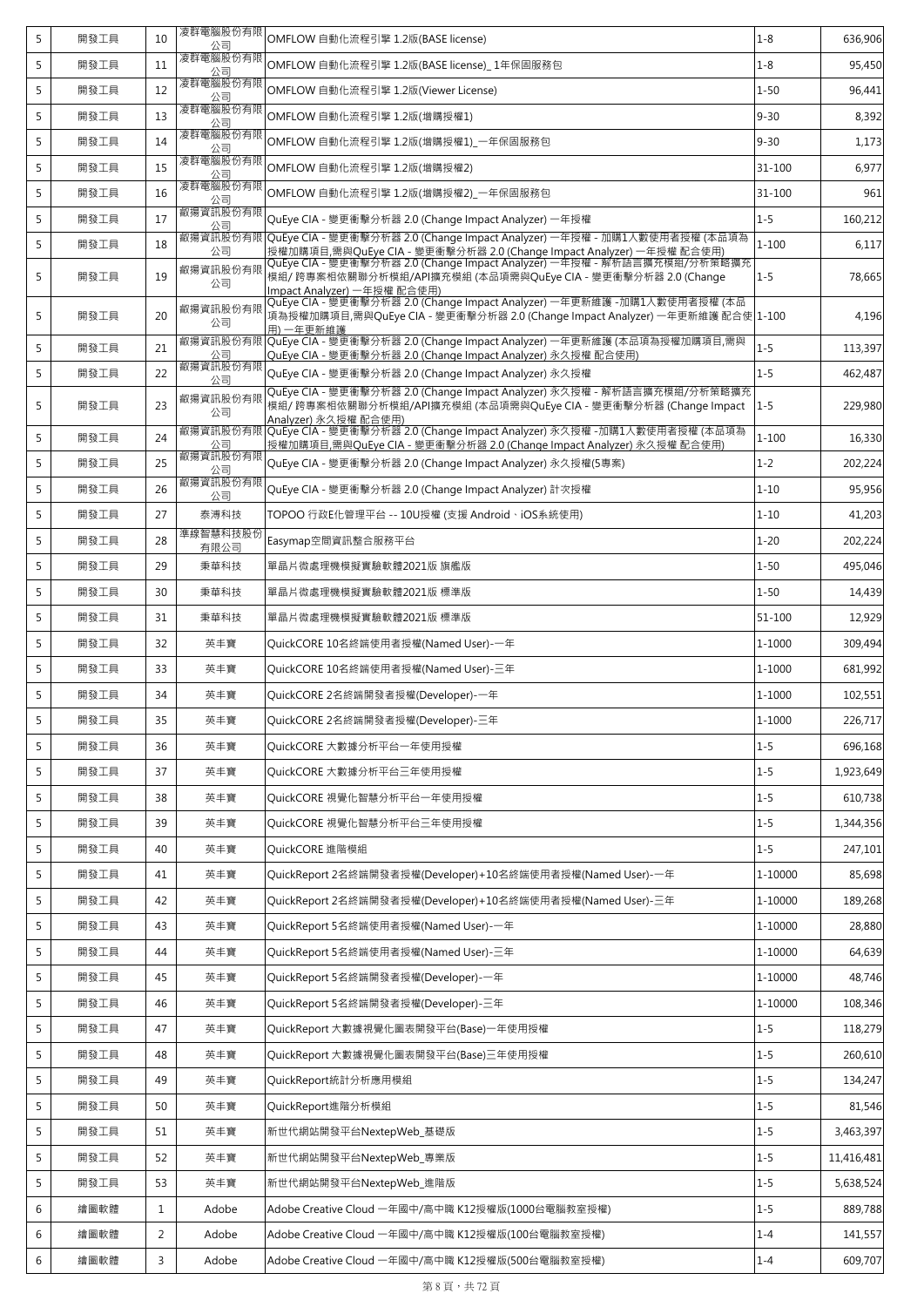| 6              | 繪圖軟體           | $\overline{4}$ | Adobe                    | Adobe Creative Cloud 一年大專院校授權版(50台電腦教室授權)                                                         | $1 - 50$  | 511,628   |
|----------------|----------------|----------------|--------------------------|---------------------------------------------------------------------------------------------------|-----------|-----------|
| 6              | 繪圖軟體           | 5              | Adobe                    | Adobe Creative Cloud 一年大專院校授權版含圖庫(20人帳號授權)                                                        | $1 - 20$  | 509,606   |
| 6              | 繪圖軟體           | 6              | Adobe                    | Adobe Creative Cloud 一年學生授權版 校園與居家遠距使用 (100人帳號授權)                                                 | $1 - 50$  | 540,949   |
| 6              | 繪圖軟體           | 11             | Autodesk                 | Autodesk新訂閱Singel-User一年期-3ds Max最新版                                                              | $1 - 100$ | 54,752    |
| 6              | 繪圖軟體           | 13             | Autodesk                 | Autodesk新訂閱Singel-User一年期-AutoCAD - including specialized toolsets最新版                             | $1 - 100$ | 65,375    |
| 6              | 繪圖軟體           | 18             | Autodesk                 | Autodesk新訂閱Singel-User三年期-3ds Max最新版                                                              | $1 - 100$ | 151,595   |
| 6              | 繪圖軟體           | 19             | Autodesk                 | Autodesk新訂閱Singel-User三年期-AutoCAD - including specialized toolsets最新版                             | $1 - 100$ | 185,382   |
| 6              | 繪圖軟體           | 23             | Autodesk                 | Autodesk續訂閱Singel-User一年期-AutoCAD - including specialized toolsets(必須於合約到期日前<br>1~90日內完成系統採購)     | $1 - 100$ | 65,198    |
| 6              | 繪圖軟體           | 27             | CSoft                    | 影像暨向量化輔助設計軟體WiseImage Pro 或 WiseImage Pro ACAD中文商業版(含一年期保固)新購或擴<br>增授權                            | $1 - 11$  | 203,301   |
| 6              | 繪圖軟體           | 28             | CSoft                    | 影像暨向量化輔助設計軟體WiseImage Pro 或 WiseImage Pro ACAD中文商業版(舊版本升級最新版)                                     | $1 - 11$  | 161,670   |
| 6              | 繪圖軟體           | 30             | CSoft                    | 影像輔助設計軟體WiseImage 或 WiseImage ACAD中文商業版(舊版本升級最新版)                                                 | $1 - 11$  | 71,547    |
| 6              | 繪圖軟體           | 31             | CSoft                    | 繪圖軟體NanoCAD Construction商業版(一年期授權)新購或續約                                                           | $1 - 50$  | 24,447    |
| 6              | 繪圖軟體           | 32             | CSoft                    | 繪圖軟體NanoCAD Construction商業版永久授權(含3年2次版本更新)新購或續約                                                   | $1 - 50$  | 57,486    |
| 6              | 繪圖軟體           | 33             | CSoft                    | 繪圖軟體NanoCAD Mechanica商業版(一年期授權)新購或續約                                                              | $1 - 50$  | 24,447    |
| 6              | 繪圖軟體           | 35             | CSoft                    | 繪圖軟體NanoCAD Plus商業版(一年期授權)新購或續約                                                                   | $1 - 50$  | 19,297    |
| 6              | 繪圖軟體           | 36             | CSoft                    | 繪圖軟體NanoCAD Plus商業版永久授權(含3年2次版本更新)新購或續約                                                           | $1 - 50$  | 46,330    |
| 6              | 繪圖軟體           | 37             | CSoft                    | 繪圖軟體NanoCAD Pro商業版(一年期授權)新購或續約                                                                    | $1 - 50$  | 24,447    |
| 6              | 繪圖軟體           | 38             | CSoft                    | 繪圖軟體NanoCAD Pro商業版永久授權(含3年2次版本更新)新購或續約                                                            | $1 - 50$  | 57,486    |
| 6              | 繪圖軟體           | 41             | 力新國際                     | 非常好色 國中小授權版                                                                                       | $1 - 500$ | 16,081    |
| 6              | 繪圖軟體           | 42             | 力新國際                     | 非常好色 政府單機版                                                                                        | 1-5000    | 710       |
| 6              | 繪圖軟體           | 43             | 力新國際                     | 非常好色 教育單機版                                                                                        | 1-5000    | 461       |
| 6              | 繪圖軟體           | 44             | 力新國際                     | 非常好色 教育行政單位30台授權                                                                                  | $1 - 500$ | 10,283    |
| 6              | 繪圖軟體           | 45             |                          | 棣南股份有限公司  PDF文電通專業版(政府最新授權版)                                                                      | $1 - 100$ | 3,964     |
| 6              | 繪圖軟體           | 46             |                          | 棣南股份有限公司 PDF文電通專業版(政府最新授權版)                                                                       | 101-500   | 3,051     |
| $\overline{7}$ | 資料庫軟體          | $\mathbf{1}$   | <b>Brobridge</b>         | Gravity 入門版 for 1 pipeline 含BCA Adapter擴充模組 (一年訂閱制軟體授權)                                           | $1 - 100$ | 198,180   |
| $\overline{7}$ | 資料庫軟體          | 2              | <b>Brobridge</b>         | Gravity 基礎附加套組                                                                                    | $1 - 100$ | 100,101   |
| $\overline{7}$ | 資料庫軟體          | $\overline{4}$ | <b>Brobridge</b>         | Gravity 標準商業包_BCA Adapter擴充模組 for 10 pipelines (一年訂閱制軟體授權)                                        | $1 - 100$ | 441,860   |
| 7              | 資料庫軟體          | 5              | <b>Brobridge</b>         | Gravity 標準版 BCA Adapter 擴充模組 for 1 worker node(一年訂閱制軟體授權)                                         | $1 - 30$  | 1,338,726 |
| $\overline{7}$ | 資料庫軟體          | $\overline{7}$ | Brobridge                | Pilotwave 企業版 for 1 node - 軟體定義應用程式介面閘道,含 Brobridge Atomic Express 可動態定義的<br>API 整合機制 (一年訂閱制軟體授權) | $1 - 50$  | 802,831   |
| $\overline{7}$ | 資料庫軟體          | 8              | <b>Brobridge</b>         | Pilotwave 基礎附加套組                                                                                  | $1 - 100$ | 150,657   |
| $\overline{7}$ | 資料庫軟體          | 9              | Brobridge                | Pilotwave 標準版 for 1 node - 軟體定義應用程式介面閘道 (一年訂閱制軟體授權)                                               | $1 - 100$ | 320,526   |
| $\overline{7}$ | 資料庫軟體          | 18             | Systex Software          | 資料庫效能優化套件包                                                                                        | $1 - 10$  | 601,213   |
| $\sqrt{7}$     | 資料庫軟體          | 19             | 全民通用股份有限<br>公司           | 空氣品質電子連續監控雲端系統                                                                                    | $1 - 5$   | 907,804   |
| 8              | 公文製作管理         | 2              | Adobe                    | Adobe Document Cloud企業文件簽核包政府版一年訂閱 t Acrobat Pro DC*50+Adobe Sign*1500+數<br>位憑証*1;                | $1 - 10$  | 450,960   |
| 8              | 公文製作管理         | $\overline{4}$ | Adobe                    | Adobe校園文件簽核包 一年期 (含團隊式管理平台)                                                                       | $1 - 10$  | 778,564   |
| 8              | 公文製作管理         | 8              | 泰溥科技                     | 雲端公文製作及線上簽核管理系統 -- 10U授權 (支援android、iOS系統使用)                                                      | $1 - 30$  | 146,107   |
| 9              | 會議無紙化及同步<br>軟體 | $\mathbf{1}$   | BXB卡訊電子股份<br>有限公司        | BXB互動式會議決策管理系統軟體 (SEVER端授權-專業版)                                                                   | $1 - 10$  | 345,865   |
| 9              | 會議無紙化及同步<br>軟體 | 2              | BXB卡訊電子股份<br>有限公司        | BXB互動式會議決策管理系統軟體 (用戶端1U授權)                                                                        | $1 - 150$ | 13,230    |
| 9              | 會議無紙化及同步<br>軟體 | $\overline{3}$ | BXB卡訊電子股份<br>有限公司        | BXB仿真式視訊會議系統                                                                                      | $1 - 10$  | 371,788   |
| 9              | 會議無紙化及同步<br>軟體 | $\overline{A}$ | BXB卡訊電子股份<br>有限公司        | BXB數位音訊編碼傳輸模組                                                                                     | $1 - 150$ | 30,096    |
| 9              | 會議無紙化及同步<br>軟體 | 5              | Computer<br>Institute of | SONOBA COMET 無紙化會議系統 Ver.3.1                                                                      | $1 - 20$  | 242,568   |
| 9              | 會議無紙化及同步<br>軟體 | 6              | Computer<br>Institute of | SONOBA COMET 無紙化會議系統 Ver.3.1                                                                      | $21 - 30$ | 79,504    |
| 9              | 會議無紙化及同步<br>軟體 | $\overline{7}$ | Computer<br>Institute of | SONOBA無紙化會議系統Ver.3.1一年軟體保固                                                                        | $1 - 30$  | 46,474    |
| 9              | 會議無紙化及同步<br>軟體 | 8              | Computer<br>Institute of | SONOBA無紙化會議系統Ver.3.1服務包                                                                           | $1 - 30$  | 58,891    |
| 9              | 會議無紙化及同步<br>軟體 | 9              | Funcode                  | 方碼 QR Code 行動報到系統                                                                                 | $1 - 30$  | 101,820   |
| 9              | 會議無紙化及同步<br>軟體 | 10             | Funcode                  | 方碼 QR Code 行動報到系統                                                                                 | $31 - 60$ | 99,778    |
| 9              | 會議無紙化及同步<br>軟體 | 11             | FunEvent                 | FunEvent QR Code報到平台整合系統方案 - 一年度授權+12000點                                                         | $1 - 30$  | 56,047    |
| 9              | 會議無紙化及同步<br>軟體 | 12             | FunEvent                 | FunEvent QR Code報到平台整合系統方案 - 一年度授權+12000點                                                         | $31 - 60$ | 54,878    |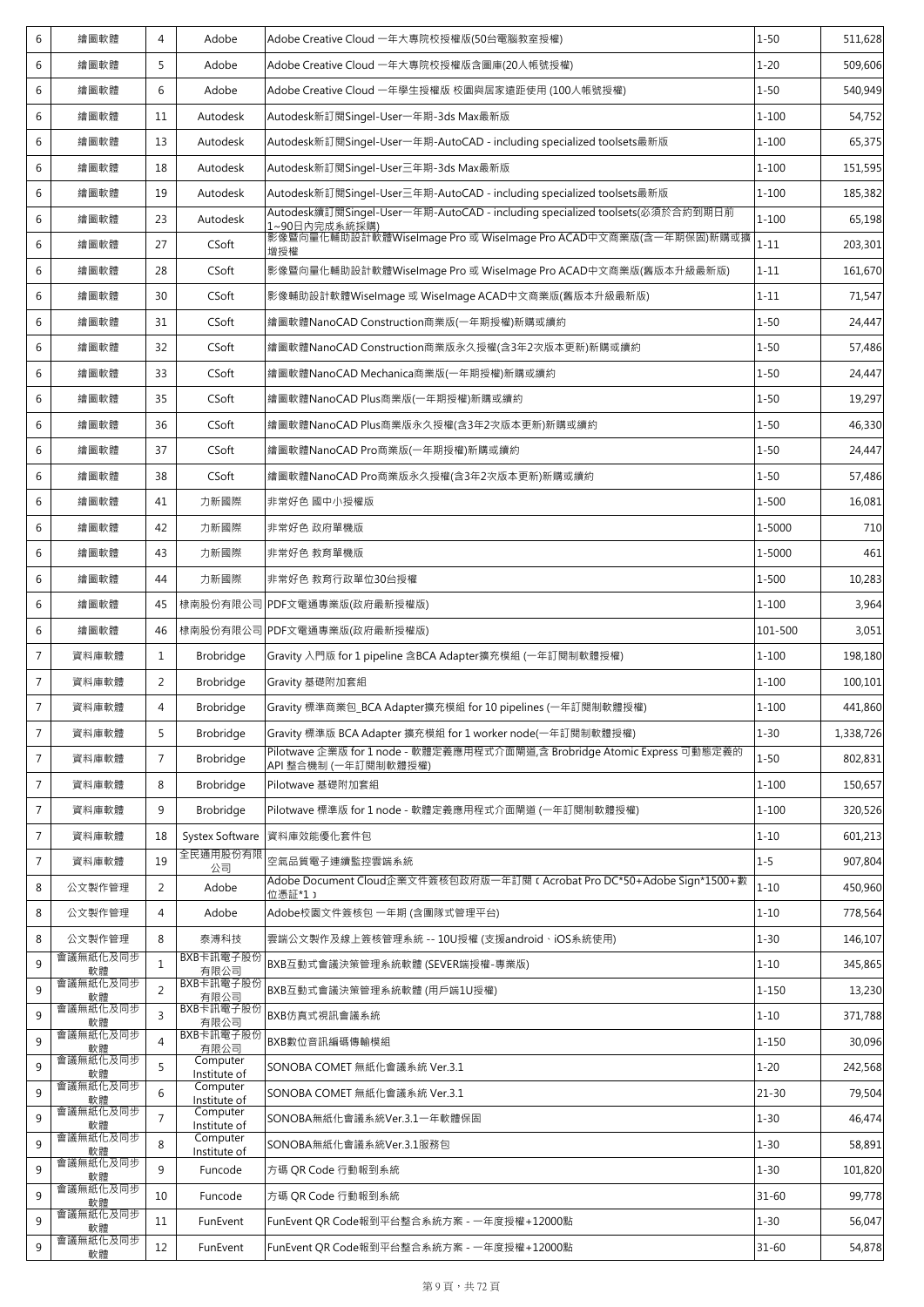| 9  | 會議無紙化及同步<br>軟體 | 13 | promeet                                  | promeet會議管理系統                                                                                | $2 - 100$ | 24,065    |
|----|----------------|----|------------------------------------------|----------------------------------------------------------------------------------------------|-----------|-----------|
| 9  | 會議無紙化及同步<br>軟體 | 14 | promeet                                  | promeet會議管理系統                                                                                | 101-200   | 23,232    |
| 9  | 會議無紙化及同步<br>軟體 | 15 | Splashtop                                | Splashtop Mirroring360 螢幕鏡像軟體,LDP 一年維護服務                                                     | $20 - 50$ | 334       |
| 9  | 會議無紙化及同步<br>軟體 | 16 | Splashtop                                | Splashtop Mirroring360 螢幕鏡像軟體,LDP 一年維護服務                                                     | 51-500    | 273       |
| 9  | 會議無紙化及同步<br>軟體 | 17 | Splashtop                                | Splashtop Mirroring360 螢幕鏡像軟體,LDP 大量佈署永久授權版                                                  | $20 - 50$ | 1,213     |
| 9  | 會議無紙化及同步<br>軟體 | 18 | Splashtop                                | Splashtop Mirroring360 螢幕鏡像軟體,LDP 大量佈署永久授權版                                                  | 51-500    | 1,010     |
| 9  | 會議無紙化及同步<br>軟體 | 19 | 哈瑪星科技股份有<br>限公司                          | 無紙化同步管理系統選購 client端授權                                                                        | $1 - 50$  | 21,838    |
| 9  | 會議無紙化及同步<br>軟體 | 20 | 哈瑪星科技股份有<br>限公司                          | 資訊數位化同步管理系統(html5)                                                                           | $1 - 10$  | 485,238   |
| 9  | 會議無紙化及同步<br>軟體 | 21 | 哈瑪星科技股份有<br>限公司                          | 資訊數位化管理平台                                                                                    | $1 - 10$  | 970,576   |
| 9  | 會議無紙化及同步<br>軟體 | 22 | 泰溥科技                                     | TOPMeeting全球行動視訊會議系統(支援Windows、Android、iOS)等作業系統 最低採購數2套                                     | $2 - 20$  | 36,077    |
| 9  | 會議無紙化及同步<br>軟體 | 23 | 泰溥科技                                     | TOPMeeting全球行動視訊會議系統(支援Windows、Android、iOS)等作業系統-二年使用授權                                      | $2 - 200$ | 25,865    |
| 9  | 會議無紙化及同步<br>軟體 | 24 | 泰溥科技                                     | TOPMeeting多媒體視訊影音串流伺服器(內建5點)                                                                 | $1 - 5$   | 310,364   |
| 9  | 會議無紙化及同步<br>軟體 | 25 | 泰溥科技                                     | TOPOO 無紙化會議系統 (支援Windows、Andriod及iOS) -5U二年使用授權                                              | $1 - 50$  | 145,592   |
| 10 | 知識管理軟體         | 5  | Guardians<br>Enterprise                  | Guardians Enterprise Edition 資料庫多維分析與監控- 三年使用授權                                              | $1 - 10$  | 1,414,560 |
| 10 | 知識管理軟體         | 6  | <b>Guardians Expert</b><br>Edition for o | Guardians Expert Edition 資料庫多維分析與監控 - 一年使用授權                                                 | $1 - 10$  | 646,107   |
| 10 | 知識管理軟體         | 9  | LibBest 立百世                              | Dimension 800 Lite 圖書館管理系統精華版                                                                | $1 - 50$  | 161,577   |
| 10 | 知識管理軟體         | 11 | LibBest 立百世                              | LibSign 2000 Landscape 圖書館電子看板系統橫式專業版                                                        | $1 - 50$  | 121,132   |
| 10 | 知識管理軟體         | 12 | LibBest 立百世                              | LibSign 2000 Portrait 圖書館電子看板系統直式專業版                                                         | $1 - 50$  | 121,132   |
| 10 | 知識管理軟體         | 13 | LibBest 立百世                              | LibSign 900 Landscape 圖書館電子看板系統橫式版                                                           | $1 - 50$  | 60,465    |
| 10 | 知識管理軟體         | 14 | LibBest 立百世                              | LibSign 900 Portrait 圖書館電子看板系統直式版                                                            | $1 - 50$  | 60,465    |
| 10 | 知識管理軟體         | 15 | LibBest 立百世                              | Linear C900 Lite 雲端圖書館管理系統精華租用版                                                              | $1 - 50$  | 80,688    |
| 10 | 知識管理軟體         | 16 | LibBest 立百世                              | Linear C900 雲端圖書館管理系統租用版                                                                     | $1 - 50$  | 121,132   |
| 10 | 知識管理軟體         | 17 | LibBest 立百世                              | Matrix 2000 整合性圖書館管理系統                                                                       | $1 - 50$  | 1,010,920 |
| 10 | 知識管理軟體         | 18 | LibBest 立百世                              | ReactBookSign 2000 互動式圖書看板系統專業版                                                              | $1 - 50$  | 151,466   |
| 10 | 知識管理軟體         | 19 | LibBest 立百世                              | ReactMediaSign 2000 互動式影音看板系統專業版                                                             | $1 - 50$  | 151,466   |
| 10 | 知識管理軟體         | 20 | LibBest 立百世                              | TB Hybrid 800 觸控瀏覽及看板雙合系統                                                                    | $1 - 50$  | 181,800   |
| 10 | 知識管理軟體         | 21 | LibBest 立百世                              | TBrowse 800 觸控瀏覽查詢系統 3台電腦授權                                                                  | $1 - 50$  | 181,800   |
| 10 | 知識管理軟體         | 22 | One Identity                             | syslog-ng Store Box 集中日誌管理系統授權                                                               | $1 - 50$  | 242,366   |
| 10 | 知識管理軟體         | 23 | One Identity                             | syslog-ng Store Box 集中日誌管理系統授權(一年維護)                                                         | $1 - 50$  | 72,497    |
| 10 | 知識管理軟體         | 24 | One Identity                             | syslog-ng 日誌來源端(LSH)授權                                                                       | 1-1000    | 25,581    |
| 10 | 知識管理軟體         | 25 | One Identity                             | syslog-ng 日誌來源端(LSH)授權(一年維護)                                                                 | 1-1000    | 9,808     |
| 10 | 知識管理軟體         | 26 | Openfind                                 | OES 企業搜尋探勘軟體-25萬筆授權索引                                                                        | $1 - 100$ | 147,588   |
| 10 | 知識管理軟體         | 27 | Splunk                                   | Splunk Enterprise - Term License - 2GB/day (大數據分析平台/2GB per day/ 一年使用授權)                     | $1 - 100$ | 193,069   |
| 10 | 知識管理軟體         | 28 | Splunk                                   | Splunk Enterprise - Term License - 5GB/day (大數據分析平台/5GB per day/ 一年使用授權)                     | $1 - 100$ | 386,149   |
| 10 | 知識管理軟體         | 29 | Splunk                                   | Splunk Enterprise Security - Term License - 5 GB/day (Splunk 資安事件即時管理智能平台/一年使用授<br>權)        | $1 - 100$ | 1,806,348 |
| 10 | 知識管理軟體         | 30 | Splunk                                   | Splunk IT Service Intelligence - Term License - 10 GB/day (Splunk ITSI 服務智慧暨戰情系統/一年使用<br>授權) | $1 - 100$ | 1,995,147 |
| 10 | 知識管理軟體         | 31 | -等一科技股份有<br>限公司                          | U-Office Force ISO文件管理                                                                       | $1 - 10$  | 155,207   |
| 10 | 知識管理軟體         | 32 | 信業科技                                     | 雲端知識行動多媒體資源服務平台(Win 11版含以上)                                                                  | $5 - 100$ | 6,977     |
| 10 | 知識管理軟體         | 33 | 信業科技                                     | 雲端知識行動多媒體資源服務平台(Win 11版含以上)                                                                  | 101-200   | 6,768     |
| 10 | 知識管理軟體         | 34 | 叡揚資訊股份有限<br>公司                           | Vitals Forum 論壇系統                                                                            | $1 - 5$   | 476,239   |
| 10 | 知識管理軟體         | 35 | 叡揚資訊股份有限<br>公司                           | Vitals Forum論壇模組                                                                             | $1 - 5$   | 267,442   |
| 10 | 知識管理軟體         | 36 | 叡揚資訊股份有限<br>公司                           | Vitals PSMS 問題分析與解決管理模組                                                                      | $1 - 5$   | 267,442   |
| 10 | 知識管理軟體         | 37 | 叡揚資訊股份有限<br>公司                           | Vitals PSMS 問題分析與解決管理系統                                                                      | $1 - 5$   | 540,950   |
| 10 | 知識管理軟體         | 38 | 叡揚資訊股份有限<br>公司                           | Vitals Survey 問卷模組                                                                           | $1 - 5$   | 267,442   |
| 10 | 知識管理軟體         | 39 | 叡揚資訊股份有限<br>公司                           | Vitals Survey 問卷系統                                                                           | $1 - 5$   | 469,161   |
| 10 | 知識管理軟體         | 41 | 泰溥科技                                     | MCS2 多媒體影音互動應用模組--5Users授權(須搭配伺服器端)                                                          | $1 - 10$  | 74,348    |
| 10 | 知識管理軟體         | 42 | 泰溥科技                                     | MOOCS 微課程學習管理平台 -- 10U授權                                                                     | $1 - 10$  | 52,174    |
| 10 | 知識管理軟體         | 43 | 泰溥科技                                     | MOOCS 微課程學習管理平台 -10U授權一年期維護                                                                  | $1 - 100$ | 12,255    |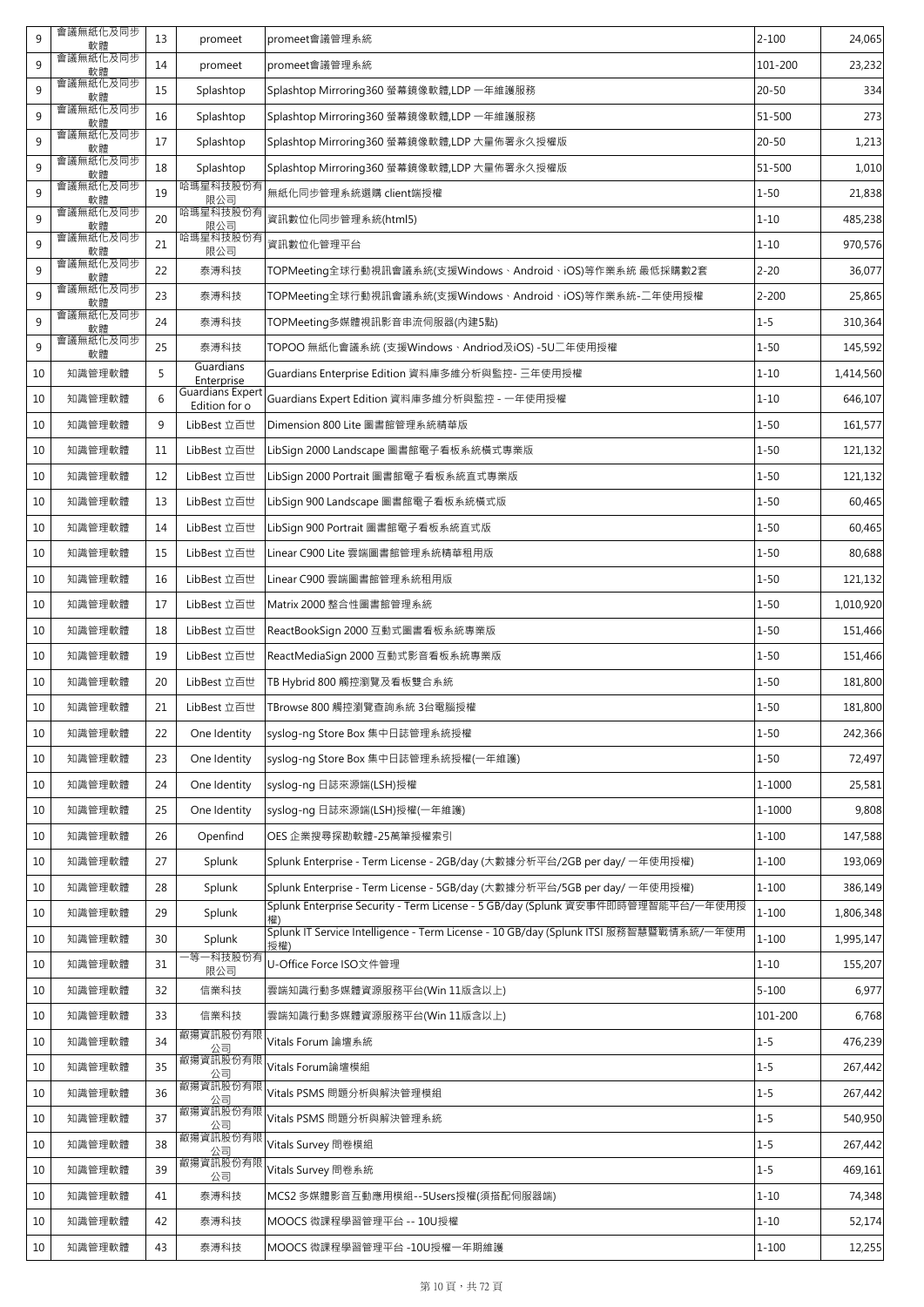| 10 | 知識管理軟體  | 44 | 泰溥科技             | MOOCS微課程學習平台 應用模組—30U授權(須搭配MOOCS平台) 擇一選購模組: 活動報名、師生個人履<br>歷、師生部落格、網頁即時通訊、雙向回饋電子化 | $1 - 100$ | 26,461  |
|----|---------|----|------------------|----------------------------------------------------------------------------------|-----------|---------|
| 10 | 知識管理軟體  | 45 | 泰溥科技             | 微校園學習歷程管理平台 -- 10U授權                                                             | $1 - 10$  | 28,837  |
| 10 | 知識管理軟體  | 46 | 百加資通股份有限<br>公司   | EIP Plus協同作業平台                                                                   | $1 - 200$ | 144,186 |
| 10 | 知識管理軟體  | 47 | 公司               | 百加資通股份有限 EIP Plus協同作業平台外掛系統(電子表單系統/會議管理系統/客戶管理系統/知識管理系統/文件管理系統/<br>合約管理系統六擇一)    | $1 - 200$ | 297,371 |
| 10 | 知識管理軟體  | 48 | 百加資通股份有限<br>公司   | 協同作業平台加購人數授權(需搭配EIP Plus協同作業平台)                                                  | $1 - 500$ | 11,931  |
| 10 | 知識管理軟體  | 49 | 碩網資訊股份有限<br>公司   | SmartKMS 9.1 知識管理系統 (100人版) / 系統安裝                                               | $1 - 10$  | 662,285 |
| 10 | 知識管理軟體  | 50 | 碩網資訊股份有限<br>公司   | SmartKMS 9.1 知識管理系統 (100人版) / 線上安控模組 / AD/LDAP帳號整合模組 / 系統安裝                      | $1 - 10$  | 828,392 |
| 10 | 知識管理軟體  | 52 | 碩網資訊股份有限<br>公司   | SmartKMS 9.1 知識管理系統 (30人版) / 系統安裝                                                | $1 - 10$  | 331,345 |
| 10 | 知識管理軟體  | 53 | 碩網資訊股份有限<br>公司   | SmartKMS 9.1 知識管理系統 (30人版) / 線上安控模組 / 系統安裝                                       | $1 - 10$  | 497,068 |
| 10 | 知識管理軟體  | 54 | 碩網資訊股份有限<br>公司   | SmartKMS 9.1知識管理系統 (250人版) /線上安控模組 / AD/LDAP帳號整合模組 / 系統安裝                        | $1 - 10$  | 994,034 |
| 10 | 知識管理軟體  | 55 | 華麗得              | 數位影音圖文應用模組                                                                       | 1-1170    | 17,125  |
| 10 | 知識管理軟體  | 56 | 華麗得              | 數位歷程使用授權                                                                         | $1 - 156$ | 130,210 |
| 10 | 知識管理軟體  | 57 | 華麗得              | 數位歷程控管模組                                                                         | $1 - 68$  | 244,100 |
| 11 | 為民服務CRM | 11 | 全民通用股份有限<br>公司   | AOI智慧管理系統                                                                        | $1 - 5$   | 61,780  |
| 11 | 為民服務CRM | 12 | 全民通用股份有限<br>公司   | AQI空氣品質多功能電子連續監控加值模組                                                             | $1 - 5$   | 134,681 |
| 11 | 為民服務CRM | 13 | 全民通用股份有限<br>公司   | AQI空氣品質管理控制模組                                                                    | $1 - 5$   | 30,839  |
| 11 | 為民服務CRM | 14 | 全民通用股份有限<br>公司   | AQI空氣品質管理控制模組                                                                    | $6 - 100$ | 30,253  |
| 11 | 為民服務CRM | 15 | 全民通用股份有限<br>公司   | AQI自動化警示系統                                                                       | $1 - 5$   | 153,234 |
| 11 | 為民服務CRM | 16 | 全民通用股份有限<br>公司   | 多功能巡查檢驗稽核管理模組                                                                    | $1 - 80$  | 19,110  |
| 11 | 為民服務CRM | 17 | 全民通用股份有限<br>公司   | 多功能巡查檢驗稽核管理模組                                                                    | 81-200    | 14,848  |
| 11 | 為民服務CRM | 18 | 全民通用股份有限<br>公司   | 室內空氣品質連續監控PM10細懸浮微粒模組                                                            | $1 - 15$  | 33,003  |
| 11 | 為民服務CRM | 19 | 全民通用股份有限<br>公司   | 室内空氣品質連續監控PM10細懸浮微粒模組                                                            | 16-220    | 29,596  |
| 11 | 為民服務CRM | 20 | 全民通用股份有限<br>公司   | 新風智能連續監控連動模組                                                                     | $1 - 30$  | 32,609  |
| 11 | 為民服務CRM | 21 | 全民通用股份有限<br>公司   | 新風智能連續監控連動模組                                                                     | 31-200    | 30,556  |
| 11 | 為民服務CRM | 22 | 全民通用股份有限<br>公司   | 環境品質監測控制整合系統                                                                     | $1 - 10$  | 175,430 |
| 11 | 為民服務CRM | 23 | 全民通用股份有限<br>公司   | 移動式污染源顯示大數據分析整合系統                                                                | $1 - 50$  | 41,052  |
| 11 | 為民服務CRM | 24 | 全民通用股份有限<br>公司   | 移動式污染源顯示大數據分析整合系統                                                                | 51-200    | 39,293  |
| 11 | 為民服務CRM | 25 | 全民通用股份有限<br>公司   | 空氣品質電子連續監控CO2、Temp、 RH模組                                                         | $1 - 5$   | 66,741  |
| 11 | 為民服務CRM | 26 | 全民通用股份有限<br>公司   | 空氣品質電子連續監控CO2、Temp、 RH模組                                                         | $6 - 220$ | 66,242  |
| 11 | 為民服務CRM | 27 | 全民通用股份有限<br>公司   | 空氣品質電子連續監控CO一氧化碳模組                                                               | $1 - 25$  | 33,266  |
| 11 | 為民服務CRM | 28 | 全民通用股份有限<br>公司   | 空氣品質電子連續監控CO一氧化碳模組                                                               | 26-220    | 24,646  |
| 11 | 為民服務CRM | 29 | 全民通用股份有限<br>公司   | 空氣品質電子連續監控HCHO甲醛模組                                                               | $1 - 25$  | 33,266  |
| 11 | 為民服務CRM | 30 | 全民通用股份有限<br>公司   | 空氣品質電子連續監控HCHO甲醛模組                                                               | 26-220    | 29,899  |
| 11 | 為民服務CRM | 31 | 全民通用股份有限<br>公司   | 空氣品質電子連續監控PM2.5細懸浮微粒模組                                                           | $1 - 25$  | 33,266  |
| 11 | 為民服務CRM | 32 | 全民通用股份有限<br>公司   | 空氣品質電子連續監控PM2.5細懸浮微粒模組                                                           | 26-220    | 29,899  |
| 11 | 為民服務CRM | 33 | 全民通用股份有限<br>公司   | 空氣品質電子連續監控VOC模組                                                                  | $1 - 100$ | 40,444  |
| 11 | 為民服務CRM | 34 | 全民通用股份有限<br>公司   | 自主控制模組                                                                           | $1 - 30$  | 10,222  |
| 11 | 為民服務CRM | 35 | 全民通用股份有限<br>公司   | 自主控制模組                                                                           | 31-100    | 9,995   |
| 11 | 為民服務CRM | 36 | 利得儀器             | 空氣品質一氧化碳CO監測模組                                                                   | $1 - 30$  | 25,228  |
| 11 | 為民服務CRM | 38 | 利得儀器             | 空氣品質二氧化碳CO2監測模組                                                                  | $1 - 30$  | 25,228  |
| 11 | 為民服務CRM | 39 | 利得儀器             | 空氣品質懸浮微粒PM10監測模組                                                                 | $1 - 30$  | 25,228  |
| 11 | 為民服務CRM | 40 | 利得儀器             | 空氣品質懸浮微粒PM2.5監測模組                                                                | $1 - 30$  | 25,228  |
| 11 | 為民服務CRM | 41 | 利得儀器             | 空氣品質數據蒐集與應用管控模組                                                                  | $1 - 10$  | 808,797 |
| 11 | 為民服務CRM | 42 | 利得儀器             | 空氣品質甲醛HCHO監測模組                                                                   | $1 - 30$  | 35,339  |
| 11 | 為民服務CRM | 43 | 利得儀器             | 空氣品質總揮發性有機化合物TVOC監測模組                                                            | $1 - 30$  | 25,228  |
| 11 | 為民服務CRM | 46 | 大同世界科技股份<br>有限公司 | ibo.ai智慧客服機器人(雲端服務) -標準版-機器人LINE及Facebook Messenger服務模組 /半年訂閱                    | $1 - 10$  | 59,444  |
| 11 | 為民服務CRM | 47 | 大同世界科技股份<br>有限公司 | ibo.ai智慧客服機器人(雲端服務) -標準版-機器人前端網頁服務模組 /1年訂閱                                       | $1 - 10$  | 84,924  |
| 11 | 為民服務CRM | 48 | 大同世界科技股份<br>有限公司 | ibo.ai智慧客服機器人(雲端服務) -標準版-機器人前端網頁服務模組 /半年訂閱                                       | $1 - 10$  | 59,444  |
|    |         |    |                  |                                                                                  |           |         |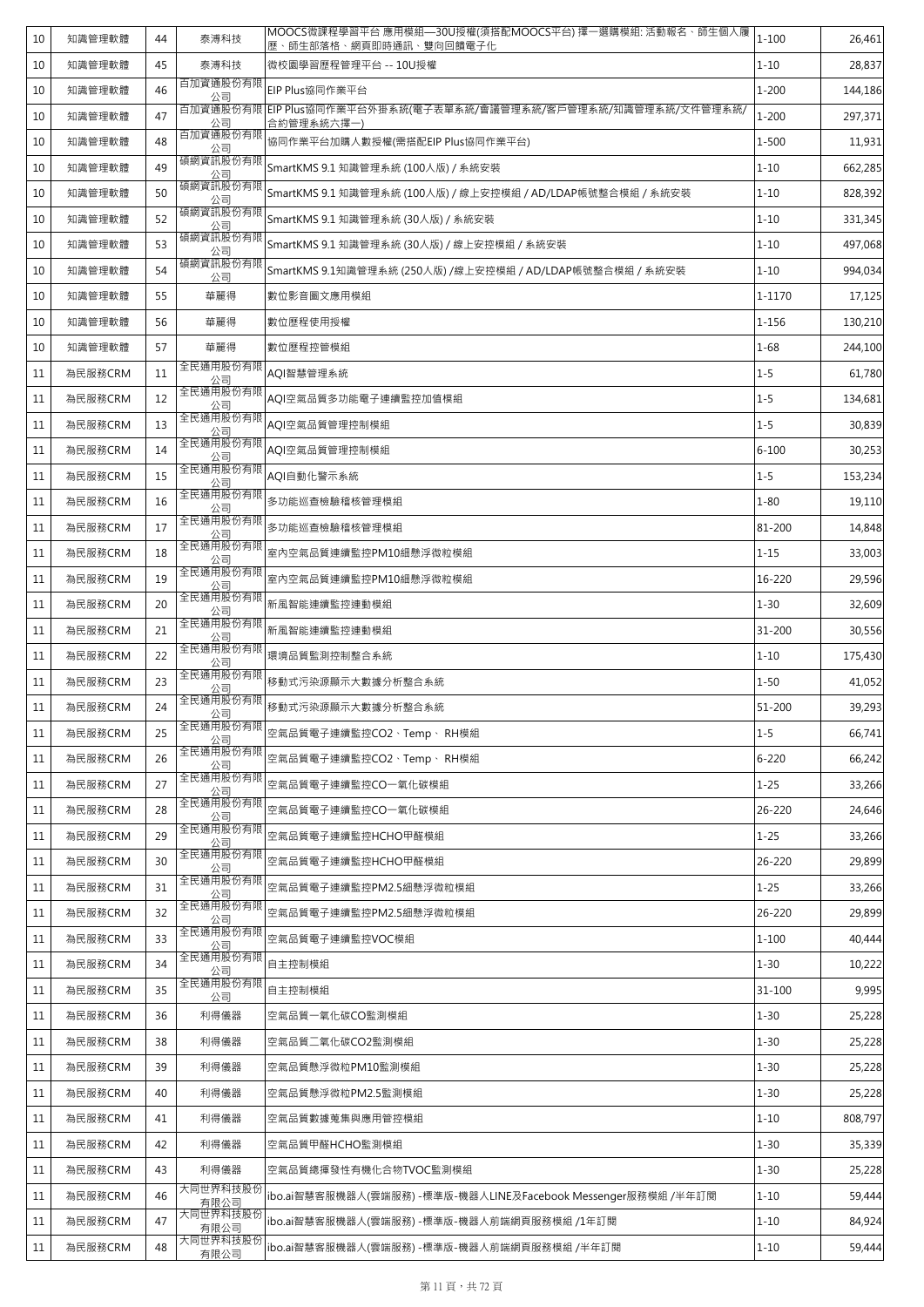| 11     | 為民服務CRM | 49 | 大同世界科技股份<br>有限公司 | ibo.ai智慧客服機器人(雲端服務) 500知識點容量擴充包 /1年訂閱                      | $1 - 10$  | 84,924    |
|--------|---------|----|------------------|------------------------------------------------------------|-----------|-----------|
| 11     | 為民服務CRM | 50 | 大同世界科技股份<br>有限公司 | ibo.ai智慧客服機器人(雲端服務) 500知識點容量擴充包 /半年訂閱                      | $1 - 10$  | 84,924    |
| 11     | 為民服務CRM | 51 | 大同世界科技股份<br>有限公司 | ibo.ai智慧客服機器人(雲端服務) 標準版(含500知識點容量, 每月50000訊息回覆量) /1年訂閱     | $1 - 10$  | 339,727   |
| 11     | 為民服務CRM | 52 | 大同世界科技股份<br>有限公司 | ibo.ai智慧客服機器人(雲端服務) 標準版(含500知識點容量, 每月50000訊息回覆量) /半年訂閱     | $1 - 10$  | 212,326   |
| 11     | 為民服務CRM | 53 | 大同世界科技股份<br>有限公司 | ibo.ai智慧客服機器人(雲端服務) 每月50000訊息回覆量擴充包 /1年訂閱                  | $1 - 10$  | 169,858   |
| 11     | 為民服務CRM | 54 | 大同世界科技股份<br>有限公司 | ibo.ai智慧客服機器人(雲端服務) 每月50000訊息回覆量擴充包 /半年訂閱                  | $1 - 10$  | 118,898   |
| 11     | 為民服務CRM | 55 | 大同世界科技股份<br>有限公司 | ibo.ai智慧客服機器人系統-標準版-AD/LDAP帳號整合模組                          | $1 - 10$  | 169,858   |
| 11     | 為民服務CRM | 56 | 大同世界科技股份<br>有限公司 | ibo.ai智慧客服機器人系統-標準版-AD/LDAP帳號整合模組 /1年使用授權                  | $1 - 10$  | 84,924    |
| 11     | 為民服務CRM | 57 | 大同世界科技股份<br>有限公司 | ibo.ai智慧客服機器人系統-標準版-新增1個客服機器人擴充授權                          | $1 - 10$  | 127,391   |
| 11     | 為民服務CRM | 58 | 大同世界科技股份<br>有限公司 | ibo.ai智慧客服機器人系統-標準版-新增1個客服機器人擴充授權 /1年使用授權                  | $1 - 10$  | 63,691    |
| 11     | 為民服務CRM | 59 | 大同世界科技股份<br>有限公司 | ibo.ai智慧客服機器人系統-標準版-機器人LINE及Facebook Messenger服務模組         | $1 - 10$  | 169,858   |
| 11     | 為民服務CRM | 60 | 大同世界科技股份<br>有限公司 | ibo.ai智慧客服機器人系統-標準版-機器人LINE及Facebook Messenger服務模組 /1年使用授權 | $1 - 10$  | 84,924    |
| 11     | 為民服務CRM | 61 | 大同世界科技股份<br>有限公司 | ibo.ai智慧客服機器人系統-標準版-機器人前端網頁服務模組                            | $1 - 10$  | 169,858   |
| 11     | 為民服務CRM | 62 | 大同世界科技股份<br>有限公司 | ibo.ai智慧客服機器人系統-標準版-機器人前端網頁服務模組 /1年使用授權                    | $1 - 10$  | 84,924    |
| 11     | 為民服務CRM | 63 | 大同世界科技股份<br>有限公司 | ibo.ai智慧客服機器人系統-標準版(含1個客服機器人)                              | $1 - 10$  | 679,464   |
| 11     | 為民服務CRM | 64 | 大同世界科技股份<br>有限公司 | ibo.ai智慧客服機器人系統-標準版(含1個客服機器人) /1年使用授權                      | $1 - 10$  | 339,727   |
| 11     | 為民服務CRM | 66 | 大同世界科技股份<br>有限公司 | 萬事答雲客服(雲端服務)標準版-前端文字客服進線服務模組串接/半年訂閱                        | $1 - 10$  | 34,813    |
| 11     | 為民服務CRM | 67 | 大同世界科技股份<br>有限公司 | 萬事答雲客服(雲端服務)標準版(含1席主管,1席客服值機授權)/1年訂閱                       | $1 - 10$  | 90,445    |
| 11     | 為民服務CRM | 68 | 大同世界科技股份<br>有限公司 | 萬事答雲客服(雲端服務)標準版(含1席主管,1席客服值機授權)/半年訂閱                       | $1 - 10$  | 72,609    |
| 11     | 為民服務CRM | 69 | 大同世界科技股份<br>有限公司 | 萬事答雲客服(雲端服務)標準版/加購主管席1年訂閱                                  | $1 - 10$  | 37,701    |
| 11     | 為民服務CRM | 70 | 大同世界科技股份<br>有限公司 | 萬事答雲客服(雲端服務)標準版/加購主管席半年訂閱                                  | $1 - 10$  | 13,087    |
| 11     | 為民服務CRM | 71 | 大同世界科技股份<br>有限公司 | 萬事答雲客服(雲端服務)標準版/加購客服值機席1年訂閱                                | $1 - 10$  | 23,432    |
| 11     | 為民服務CRM | 72 | 大同世界科技股份<br>有限公司 | 萬事答雲客服(雲端服務)標準版/加購客服值機席半年訂閱                                | $1 - 10$  | 8,653     |
| 11     | 為民服務CRM | 73 | 英丰寶              | DolphinSurvey 2.0 民意分析平台 (一年授權版)                           | $1 - 5$   | 297,078   |
| 11     | 為民服務CRM | 74 | 英丰寶              | DolphinSurvey 2.0 民意分析平台 (三年授權版)                           | $1 - 5$   | 654,675   |
| 11     | 為民服務CRM | 75 | 英丰寶              | DolphinSurvey 2.0 醫療服務滿意調查平台 (一年授權版)                       | $1 - 5$   | 320,020   |
| 11     | 為民服務CRM | 76 | 英丰寶              | DolphinSurvey 2.0 醫療服務滿意調查平台 (三年授權版)                       | $1 - 5$   | 704,408   |
| 11     | 為民服務CRM | 77 | 英丰寶              | DolphinSurvey Pro 2.0 民意分析平台 (一年授權版)                       | $1 - 5$   | 737,866   |
| 11     | 為民服務CRM | 78 | 英丰寶              | DolphinSurvey Pro 2.0 民意分析平台 (三年授權版)                       | $1 - 5$   | 1,299,344 |
| 11     | 為民服務CRM | 79 | 英丰寶              | DolphinSurvey Pro 2.0 醫療服務滿意調查平台 (一年授權版)                   | $1 - 5$   | 635,005   |
| 11     | 為民服務CRM | 80 | 英丰寶              | DolphinSurvey Pro 2.0 醫療服務滿意調查平台 (三年授權版)                   | $1 - 5$   | 1,397,375 |
| 11     | 為民服務CRM | 81 | 英丰寶              | 數位行銷宣導與推廣平台A(CRM+eDM)一年授權版                                 | $1 - 5$   | 401,274   |
| 11     | 為民服務CRM | 82 | 英丰寶              | 數位行銷宣導與推廣平台A(CRM+eDM)三年授權版                                 | $1 - 5$   | 891,418   |
| 11     | 為民服務CRM | 83 | 英丰寶              | 數位行銷宣導與推廣平台B(CRM+eDM+CM)一年授權版                              | $1 - 5$   | 594,765   |
| 11     | 為民服務CRM | 84 | 英丰寶              | 數位行銷宣導與推廣平台B(CRM+eDM+CM)三年授權版                              | $1 - 5$   | 1,309,237 |
| 11     | 為民服務CRM | 85 | 英丰寶              | 數位行銷宣導與推廣平台進階功能模組                                          | $1 - 5$   | 247,101   |
| 11     | 為民服務CRM | 86 | 華承               | 新鮮風智能辨識反饋模組                                                | $1 - 255$ | 17,139    |
| 11     | 為民服務CRM | 87 | 華承               | 新鮮風智能通風淨化模組                                                | $1 - 255$ | 25,733    |
| $11\,$ | 為民服務CRM | 88 | 華承               | 新鮮風智能雲端應用模組                                                | $1 - 5$   | 634,934   |
| 11     | 為民服務CRM | 89 | 華麗得              | 公務宣導使用授權                                                   | 1-1172    | 18,505    |
| 11     | 為民服務CRM | 90 | 華麗得              | 公務宣導隨選模組                                                   | $1 - 95$  | 219,665   |
| 11     | 為民服務CRM | 91 | 華麗得              | 空氣品質加值整合模組                                                 | $1 - 154$ | 182,050   |
| 11     | 為民服務CRM | 92 | 華麗得              | 空氣品質數據分析模組                                                 | $1 - 228$ | 125,765   |
| 11     | 為民服務CRM | 93 | 華麗得              | 空氣品質雲端管理模組                                                 | $1 - 49$  | 575,190   |
| 11     | 為民服務CRM | 94 | 阿母斯壯             | WBGT綜合溫度熱指數監控管理系統                                          | $1 - 50$  | 67,001    |
| 11     | 為民服務CRM | 95 | 阿母斯壯             | WBGT綜合溫度熱指數監控管理系統                                          | 51-200    | 64,865    |
| $11\,$ | 為民服務CRM | 96 | 阿母斯壯             | 光學/離子數位監測綜合應用模組                                            | $1 - 80$  | 60,617    |
| 11     | 為民服務CRM | 97 | 阿母斯壯             | 光學/離子數位監測綜合應用模組                                            | 81-200    | 58,535    |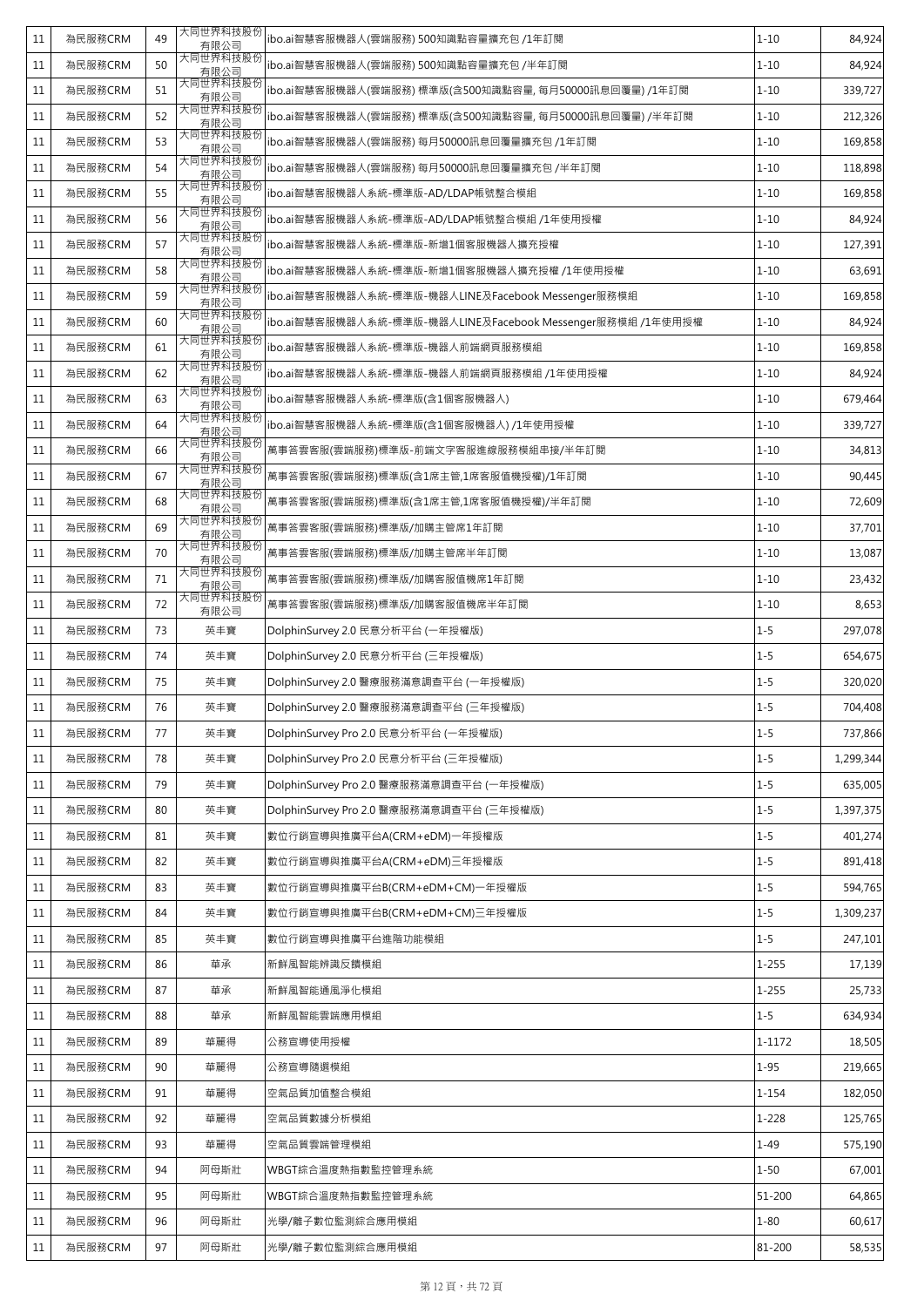| 11 | 為民服務CRM | 98             | 阿母斯壯           | 多點式體溫監控系統                                         | $1 - 50$   | 18,554    |
|----|---------|----------------|----------------|---------------------------------------------------|------------|-----------|
| 11 | 為民服務CRM | 99             | 阿母斯壯           | 多點式體溫監控系統                                         | $51 - 200$ | 18,131    |
| 11 | 為民服務CRM | 100            | 阿母斯壯           | 智慧型訊號辨識升級應用模組                                     | $1 - 30$   | 36,010    |
| 11 | 為民服務CRM | 101            | 阿母斯壯           | 智慧型訊號辨識升級應用模組                                     | $31 - 100$ | 35,237    |
| 11 | 為民服務CRM | 102            | 阿母斯壯           | 智能監控模組                                            | $1 - 30$   | 161,729   |
| 11 | 為民服務CRM | 103            | 阿母斯壯           | 智能監控模組                                            | $31 - 80$  | 156,515   |
| 11 | 為民服務CRM | 104            | 阿母斯壯           | 水質數位監測綜合應用模組                                      | $1 - 80$   | 78,817    |
| 11 | 為民服務CRM | 105            | 阿母斯壯           | 水質數位監測綜合應用模組                                      | 81-200     | 76,717    |
| 11 | 為民服務CRM | 106            | 阿母斯壯           | 產銷履歷登錄系統                                          | $1 - 5$    | 384,176   |
| 11 | 為民服務CRM | 107            | 阿母斯壯           | 空氣品質動態即時加值應用群組                                    | $1 - 10$   | 695,176   |
| 11 | 為民服務CRM | 108            | 阿母斯壯           | 空氣品質動態即時加值應用群組                                    | $11 - 30$  | 680,715   |
| 11 | 為民服務CRM | 109            | 阿母斯壯           | 空氣品質動態即時顯示旗艦應用套組                                  | $1 - 20$   | 137,308   |
| 11 | 為民服務CRM | 110            | 阿母斯壯           | 空氣品質動態即時顯示旗艦應用套組                                  | $21 - 50$  | 134,224   |
| 11 | 為民服務CRM | 111            | 阿母斯壯           | 空氣品質安全自動監測CO2數位標準模組                               | $1 - 30$   | 32,305    |
| 11 | 為民服務CRM | 112            | 阿母斯壯           | 空氣品質安全自動監測CO2數位標準模組                               | 31-100     | 30,253    |
| 11 | 為民服務CRM | 113            | 阿母斯壯           | 空氣品質安全自動監測CO數位標準模組                                | $1 - 30$   | 24,629    |
| 11 | 為民服務CRM | 114            | 阿母斯壯           | 空氣品質安全自動監測CO數位標準模組                                | $31 - 80$  | 24,091    |
| 11 | 為民服務CRM | 115            | 阿母斯壯           | 空氣品質安全自動監測HCHO數位標準模組                              | $1 - 30$   | 22,249    |
| 11 | 為民服務CRM | 116            | 阿母斯壯           | 空氣品質安全自動監測HCHO數位標準模組                              | $31 - 80$  | 21,555    |
| 11 | 為民服務CRM | 117            | 阿母斯壯           | 空氣品質安全自動監測PM10數位標準模組                              | $1 - 30$   | 24,319    |
| 11 | 為民服務CRM | 118            | 阿母斯壯           | 空氣品質安全自動監測PM10數位標準模組                              | $31 - 80$  | 23,787    |
| 11 | 為民服務CRM | 119            | 阿母斯壯           | 空氣品質安全自動監測PM2.5數位標準模組                             | $1 - 30$   | 24,319    |
| 11 | 為民服務CRM | 120            | 阿母斯壯           | 空氣品質安全自動監測PM2.5數位標準模組                             | $31 - 80$  | 23,787    |
| 11 | 為民服務CRM | 121            | 阿母斯壯           | 空氣品質智控溫溼度顯示管理模組                                   | $1 - 80$   | 36,728    |
| 11 | 為民服務CRM | 122            | 阿母斯壯           | 空氣品質智控溫溼度顯示管理模組                                   | 81-200     | 35,671    |
| 11 | 為民服務CRM | 123            | 阿母斯壯           | 警示即時通報管理系統                                        | $1 - 10$   | 586,400   |
| 11 | 為民服務CRM | 124            | 阿母斯壯           | 連續監測巡查管理模組                                        | $1 - 30$   | 16,248    |
| 11 | 為民服務CRM | 125            | 阿母斯壯           | 連續監測巡查管理模組                                        | 31-200     | 15,886    |
| 12 | 虛擬軟體    | $\mathbf{1}$   | 3Gen           | 3Gen unified Storage儲存虛擬化軟體主程式 Lv1                | $1 - 10$   | 240,647   |
| 12 | 虛擬軟體    | 2              | 3Gen           | 3Gen unified Storage儲存虛擬化軟體主程式 Lv2                | $1 - 10$   | 725,986   |
| 12 | 虛擬軟體    | 3              | 3Gen           | 3Gen unified Storage儲存虛擬化軟體主程式 Lv2 一年軟體更新與技術支援    | $1 - 10$   | 238,625   |
| 12 | 虛擬軟體    | $\overline{4}$ | 3Gen           | 3Gen unified Storage儲存虛擬化軟體主程式 Lv3                | $1 - 10$   | 968,655   |
| 12 | 虛擬軟體    | 5              | 3Gen           | 3Gen unified Storage儲存虛擬化軟體主程式 Lv3 一年軟體更新與技術支援    | $1 - 10$   | 318,504   |
| 12 | 虛擬軟體    | 6              | 3Gen           | 3Gen超融合式虛擬化平台FT (Fault Tolerance)軟體               | $1 - 10$   | 1,211,325 |
| 12 | 虛擬軟體    | 7              | 3Gen           | 3Gen超融合式虛擬化平台FT (Fault Tolerance)軟體 一年軟體更新與技術支援   | $1 - 10$   | 358,948   |
| 12 | 虛擬軟體    | 8              | 3Gen           | 3Gen超融合式虛擬化平台HA (High Availability)軟體             | $1 - 10$   | 483,316   |
| 12 | 虛擬軟體    | 9              | 3Gen           | 3Gen超融合式虚擬化平台HA (High Availability)軟體 一年軟體更新與技術支援 | $1 - 10$   | 141,557   |
| 12 | 虛擬軟體    | 10             | 3Gen           | 3Gen超融合式虚擬化平台vServer軟體主程式(Enterprise)             | $1 - 10$   | 572,295   |
| 12 | 虛擬軟體    | 11             | 3Gen           | 3Gen超融合式虛擬化平台vServer軟體主程式(Enterprise)一年軟體更新與技術支援  | $1 - 10$   | 179,980   |
| 12 | 虛擬軟體    | 12             | 3Gen           | 3Gen超融合式虛擬化平台vServer軟體主程式(Lite)                   | $1 - 10$   | 103,134   |
| 12 | 虛擬軟體    | 13             | 3Gen           | 3Gen超融合式虚擬化平台vServer軟體主程式(Standard)               | $1 - 10$   | 268,959   |
| 12 | 虛擬軟體    | 14             | 3Gen           | 3Gen超融合式虛擬化平台vServer軟體主程式(Standard)一年軟體更新與技術支援    | $1 - 10$   | 80,890    |
| 12 | 虛擬軟體    | 15             | AAIPM          | 應用系統效能管理AAIPM顧問分析服務包                              | $1 - 100$  | 204,247   |
| 12 | 虛擬軟體    | 24             | Bigtera        | VirtualStor ConvergerOne 超融合基礎架構 (最新授權版)          | $1 - 5$    | 250,758   |
| 12 | 虛擬軟體    | 25             | Bigtera        | VirtualStor ConvergerOne 超融合基礎架構 (最新授權版)          | $6 - 20$   | 197,172   |
| 12 | 虛擬軟體    | 26             | Bigtera        | VirtualStor Scaler 軟體定義儲存 (最新授權版)                 | $1 - 5$    | 501,517   |
| 12 | 虛擬軟體    | 27             | Bigtera        | VirtualStor Scaler 軟體定義儲存 (最新授權版)                 | $6 - 20$   | 394,343   |
| 12 | 虛擬軟體    | 28             | Citrix Systems | Citrix ADC VPX 10 Mbps Advenced Edition 一年維護      | $1 - 50$   | 103,636   |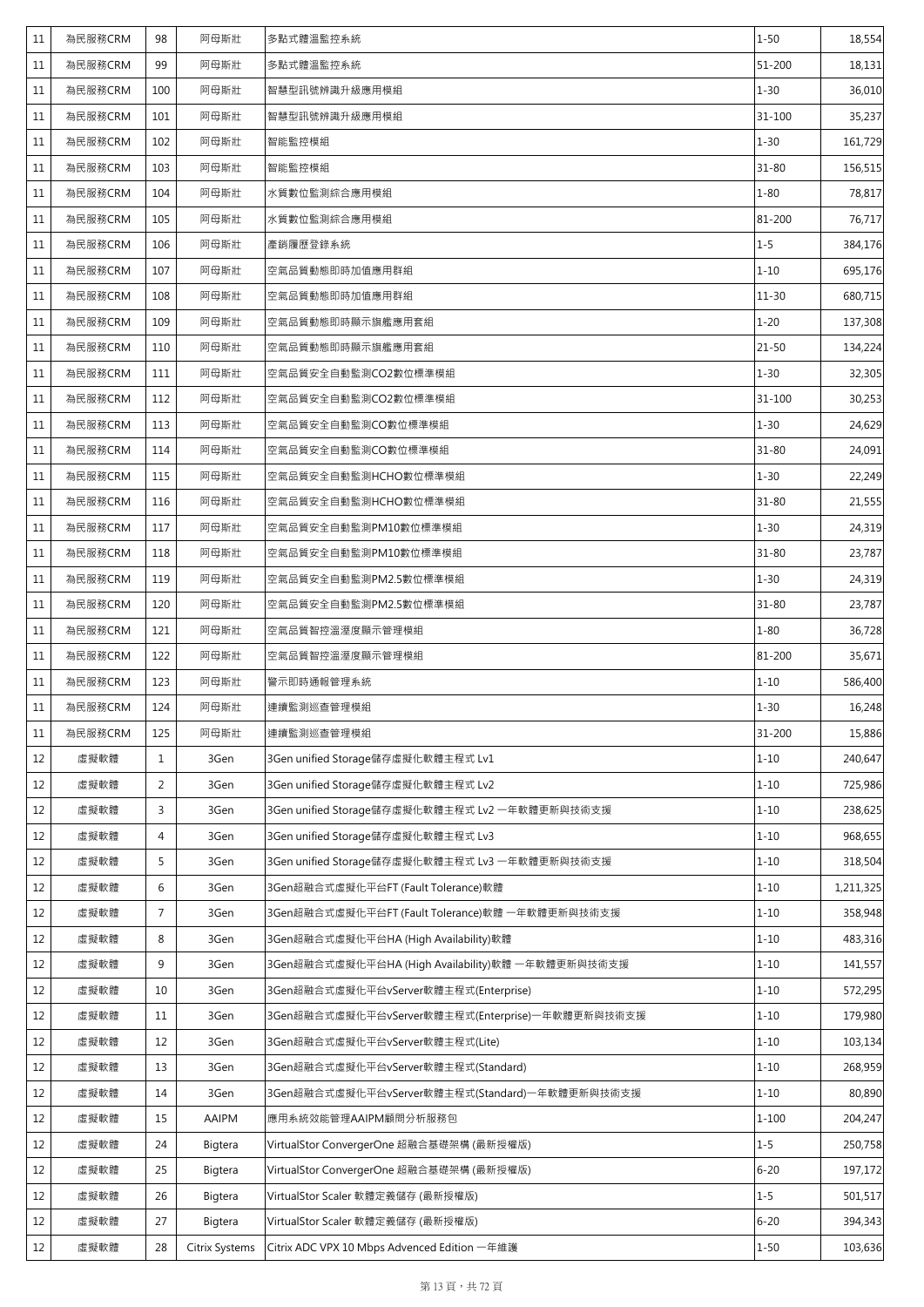| 12 | 虛擬軟體 | 29 | Citrix Systems        | Citrix ADC VPX 10 Mbps Advenced Edition含1年Customer Success Services   | $1 - 5$  | 575,633    |
|----|------|----|-----------------------|-----------------------------------------------------------------------|----------|------------|
| 12 | 虛擬軟體 | 30 | Citrix Systems        | Citrix ADC VPX 10 Mbps Premium Edition 一年維護                           | $1 - 50$ | 165,939    |
| 12 | 虛擬軟體 | 31 | Citrix Systems        | Citrix ADC VPX 10 Mbps Premium Edition含1年Customer Success Services    | $1 - 5$  | 920,685    |
| 12 | 虛擬軟體 | 32 | <b>Citrix Systems</b> | Citrix ADC VPX 10 Mbps Standard Edition 一年維護                          | $1 - 50$ | 41,760     |
| 12 | 虛擬軟體 | 35 | Citrix Systems        | Citrix ADC VPX 1000 Mbps Advenced Edition含1年Customer Success Services | $1 - 5$  | 2,591,059  |
| 12 | 虛擬軟體 | 36 | Citrix Systems        | Citrix ADC VPX 1000 Mbps Premium Edition 一年維護                         | $1 - 50$ | 622,832    |
| 12 | 虛擬軟體 | 37 | Citrix Systems        | Citrix ADC VPX 1000 Mbps Premium Edition含1年Customer Success Services  | $1 - 5$  | 3,454,813  |
| 12 | 虛擬軟體 | 38 | Citrix Systems        | Citrix ADC VPX 1000 Mbps Standard Edition 一年維護                        | $1 - 50$ | 315,199    |
| 12 | 虛擬軟體 | 40 | Citrix Systems        | Citrix ADC VPX 200 Mbps Advenced Edition 一年維護                         | $1 - 50$ | 207,475    |
| 12 | 虛擬軟體 | 41 | Citrix Systems        | Citrix ADC VPX 200 Mbps Advenced Edition含1年Customer Success Services  | $1 - 5$  | 1,151,469  |
| 12 | 虛擬軟體 | 42 | Citrix Systems        | Citrix ADC VPX 200 Mbps Premium Edition 一年維護                          | $1 - 50$ | 311,314    |
| 12 | 虛擬軟體 | 43 | Citrix Systems        | Citrix ADC VPX 200 Mbps Premium Edition含1年Customer Success Services   | $1 - 5$  | 1,727,305  |
| 12 | 虛擬軟體 | 44 | <b>Citrix Systems</b> | Citrix ADC VPX 200 Mbps Standard Edition 一年維護                         | $1 - 50$ | 104,861    |
| 12 | 虛擬軟體 | 46 | Citrix Systems        | Citrix ADC VPX 25 Mbps Advenced Edition 一年維護                          | $1 - 50$ | 124,403    |
| 12 | 虛擬軟體 | 47 | Citrix Systems        | Citrix ADC VPX 25 Mbps Advenced Edition含1年Customer Success Services   | $1 - 5$  | 690,800    |
| 12 | 虛擬軟體 | 48 | Citrix Systems        | Citrix ADC VPX 25 Mbps Premium Edition 一年維護                           | $1 - 50$ | 186,708    |
| 12 | 虛擬軟體 | 49 | Citrix Systems        | Citrix ADC VPX 25 Mbps Premium Edition含1年Customer Success Services    | $1 - 5$  | 1,036,301  |
| 12 | 虛擬軟體 | 52 | Citrix Systems        | Citrix ADC VPX 3000 Mbps Advenced Edition 一年維護                        | $1 - 50$ | 581,296    |
| 12 | 虛擬軟體 | 53 | Citrix Systems        | Citrix ADC VPX 3000 Mbps Advenced Edition含1年Customer Success Services | $1 - 5$  | 3,224,478  |
| 12 | 虛擬軟體 | 54 | Citrix Systems        | Citrix ADC VPX 3000 Mbps Premium Edition 一年維護                         | $1 - 50$ | 756,784    |
| 12 | 虛擬軟體 | 56 | Citrix Systems        | Citrix ADC VPX 3000 Mbps Standard Edition 一年維護                        | $1 - 50$ | 435,922    |
| 12 | 虛擬軟體 | 59 | Citrix Systems        | Citrix SD-WAN 軟體定義廣域網路-50M 一年保固                                       | 1-999    | 35,155     |
| 12 | 虛擬軟體 | 61 | Citrix Systems        | Citrix SD-WAN 軟體定義廣域網路-加速模組-50M 一年保固                                  | $1 - 50$ | 208,291    |
| 12 | 虛擬軟體 | 63 | Citrix Systems        | Citrix應用交付控制軟體模組--20G(15)-Advenced(含一年維護)                             | $1 - 4$  | 9,322,285  |
| 12 | 虛擬軟體 | 64 | Citrix Systems        | Citrix應用交付控制軟體模組--20G(15)-Premium(含一年維護)                              | $1 - 3$  | 10,654,055 |
| 12 | 虚擬軟體 | 65 | Citrix Systems        | Citrix應用交付控制軟體模組--20G(15)-Standard(含一年維護)                             | $1 - 4$  | 8,390,047  |
| 12 | 虛擬軟體 | 67 | Citrix Systems        | Citrix應用交付控制軟體模組-10G(59)-Advenced一年維護                                 | $1 - 5$  | 432,317    |
| 12 | 虛擬軟體 | 68 | Citrix Systems        | Citrix應用交付控制軟體模組-10G(59)-Premium(含一年維護)                               | $1 - 5$  | 5,382,276  |
| 12 | 虛擬軟體 | 69 | Citrix Systems        | Citrix應用交付控制軟體模組-10G(59)-Premium一年維護                                  | $1 - 5$  | 576,491    |
| 12 | 虛擬軟體 | 70 | Citrix Systems        | Citrix應用交付控制軟體模組-10G(59)-Standard(含一年維護)                              | $1 - 5$  | 2,960,161  |
| 12 | 虛擬軟體 | 71 | Citrix Systems        | Citrix應用交付控制軟體模組-10G(59)-Standard一年維護                                 | $1 - 5$  | 316,979    |
| 12 | 虛擬軟體 | 72 | Citrix Systems        | Citrix應用交付控制軟體模組-10G(89)-Advenced(含一年維護)                              | $1 - 5$  | 5,113,153  |
| 12 | 虛擬軟體 | 73 | Citrix Systems        | Citrix應用交付控制軟體模組-10G(89)-Advenced一年維護                                 | $1 - 5$  | 547,656    |
| 12 | 虛擬軟體 | 75 | Citrix Systems        | Citrix應用交付控制軟體模組-10G(89)-Premium一年維護                                  | $1 - 5$  | 691,830    |
| 12 | 虛擬軟體 | 76 | Citrix Systems        | Citrix應用交付控制軟體模組-10G(89)-Standard(含一年維護)                              | $1 - 5$  | 3,767,532  |
| 12 | 虛擬軟體 | 77 | Citrix Systems        | Citrix應用交付控制軟體模組-10G(89)-Standard一年維護                                 | $1 - 5$  | 403,482    |
| 12 | 虛擬軟體 | 78 | Citrix Systems        | Citrix應用交付控制軟體模組-1G(59)-Advenced(含一年維護)                               | $1 - 5$  | 3,363,846  |
| 12 | 虛擬軟體 | 79 | Citrix Systems        | Citrix應用交付控制軟體模組-1G(59)-Advenced一年維護                                  | $1 - 5$  | 360,231    |
| 12 | 虛擬軟體 | 80 | Citrix Systems        | Citrix應用交付控制軟體模組-1G(59)-Premium(含一年維護)                                | $1 - 5$  | 4,709,466  |
| 12 | 虛擬軟體 | 81 | Citrix Systems        | Citrix應用交付控制軟體模組-1G(59)-Premium一年維護                                   | $1 - 5$  | 504,404    |
| 12 | 虛擬軟體 | 82 | Citrix Systems        | Citrix應用交付控制軟體模組-1G(59)-Standard(含一年維護)                               | $1 - 5$  | 2,018,226  |
| 12 | 虛擬軟體 | 83 | Citrix Systems        | Citrix應用交付控制軟體模組-1G(59)-Standard一年維護                                  | $1 - 5$  | 216,057    |
| 12 | 虛擬軟體 | 84 | Citrix Systems        | Citrix應用交付控制軟體模組-20G(15)-Advenced一年維護                                 | $1 - 5$  | 998,726    |
| 12 | 虛擬軟體 | 85 | Citrix Systems        | Citrix應用交付控制軟體模組-20G(15)-Premium一年維護                                  | $1 - 5$  | 1,141,416  |
| 12 | 虛擬軟體 | 86 | Citrix Systems        | Citrix應用交付控制軟體模組-20G(15)-Standard一年維護                                 | $1 - 5$  | 898,843    |
| 12 | 虛擬軟體 | 88 | Citrix Systems        | Citrix應用交付控制軟體模組-20G(89)-Advenced一年維護                                 | $1 - 5$  | 648,577    |
| 12 | 虛擬軟體 | 89 | Citrix Systems        | Citrix應用交付控制軟體模組-20G(89)-Premium(含一年維護)                               | $1 - 4$  | 8,073,516  |
| 12 | 虛擬軟體 | 91 | Citrix Systems        | Citrix應用交付控制軟體模組-20G(89)-Standard(含一年維護)                              | $1 - 5$  | 4,709,466  |
|    |      |    |                       |                                                                       |          |            |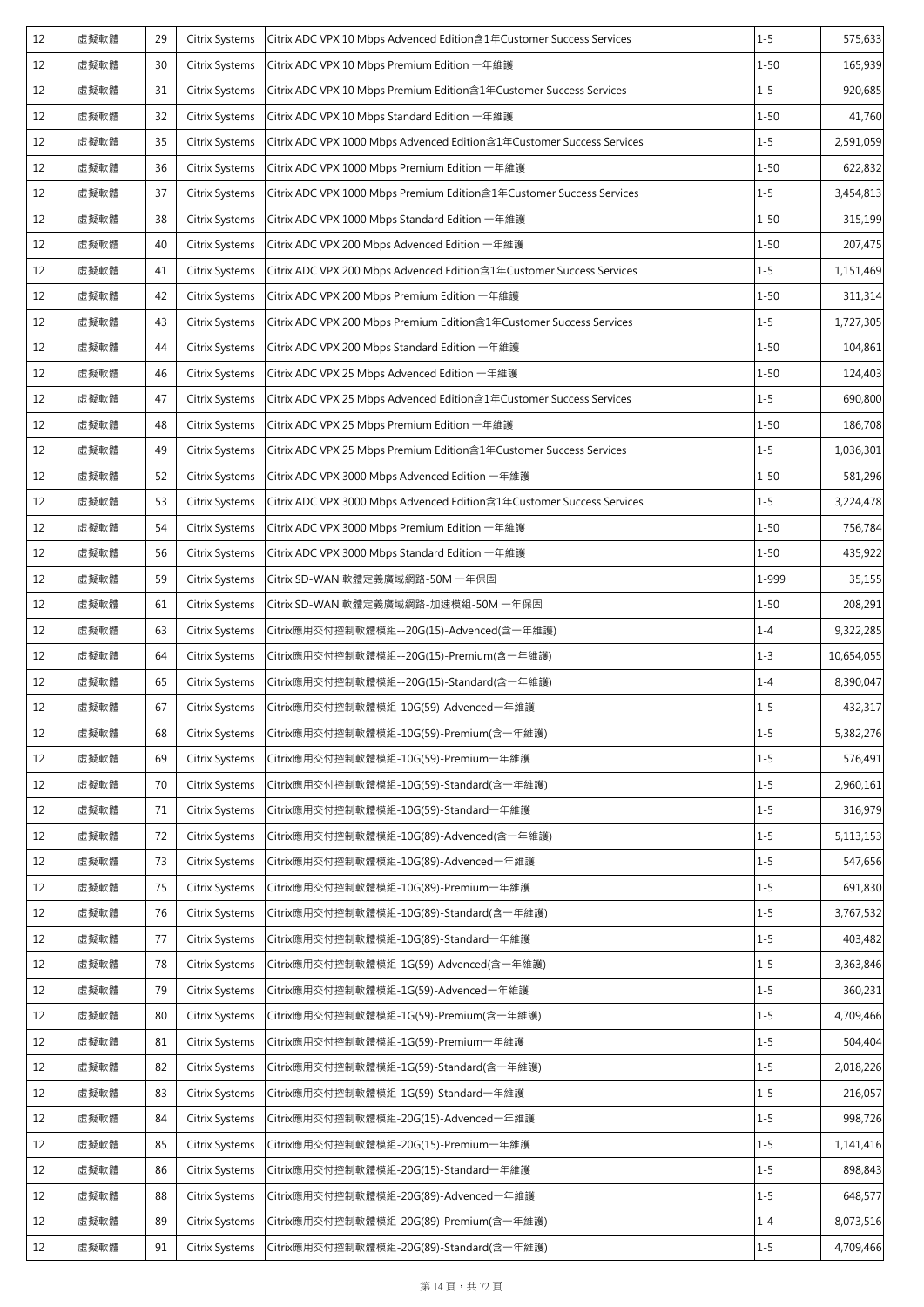| 12 | 虛擬軟體 | 92  | Citrix Systems                 | Citrix應用交付控制軟體模組-20G(89)-Standard一年維護                                  | $1 - 5$    | 504,404    |
|----|------|-----|--------------------------------|------------------------------------------------------------------------|------------|------------|
| 12 | 虛擬軟體 | 93  | Citrix Systems                 | Citrix應用交付控制軟體模組-5G(59)-Advenced(含一年維護)                                | $1 - 5$    | 3,767,532  |
| 12 | 虛擬軟體 | 94  | Citrix Systems                 | Citrix應用交付控制軟體模組-5G(59)-Advenced一年維護                                   | $1 - 5$    | 342,916    |
| 12 | 虛擬軟體 | 95  | <b>Citrix Systems</b>          | Citrix應用交付控制軟體模組-5G(59)-Premium(含一年維護)                                 | $1 - 5$    | 5,113,153  |
| 12 | 虛擬軟體 | 96  | Citrix Systems                 | Citrix應用交付控制軟體模組-5G(59)-Premium一年維護                                    | $1 - 5$    | 546,737    |
| 12 | 虛擬軟體 | 97  | Citrix Systems                 | Citrix應用交付控制軟體模組-5G(59)-Standard(含一年維護)                                | $1 - 5$    | 2,421,912  |
| 12 | 虛擬軟體 | 99  | Citrix Systems                 | Citrix應用交付控制軟體模組(進階應用版)-20G(15)-Premium(含一年維護)                         | $1 - 3$    | 12,651,709 |
| 12 | 虛擬軟體 | 100 | Citrix Systems                 | Citrix應用交付控制軟體模組(進階應用版)-20G(15)-Premium一年維護                            | $1 - 5$    | 1,355,450  |
| 12 | 虛擬軟體 | 103 | <b>HPE</b>                     | HPE Ezmeral Container Platform / Ezmeral 容器平台                          | $1 - 2$    | 3,790,698  |
| 12 | 虛擬軟體 | 104 | <b>HPE</b>                     | HPE Ezmeral Deployment and Integration Service / Ezmeral 部署整合維護工具組     | $1 - 2$    | 908,999    |
| 12 | 虛擬軟體 | 105 | <b>HPE</b>                     | <b>HPE ServiceGuard for Oracle Linux</b>                               | $1 - 2$    | 1,414,560  |
| 12 | 虛擬軟體 | 106 | <b>HPE</b>                     | HPE ServiceGuard for RedHat Linux                                      | $1 - 2$    | 1,414,560  |
| 12 | 虛擬軟體 | 116 | Neo SUITE                      | Neo SUITE-IDV                                                          | $2 - 1000$ | 5,561      |
| 12 | 虛擬軟體 | 117 | Neo SUITE                      | Neo SUITE-VDI                                                          | $2 - 1000$ | 14,722     |
| 12 | 虚擬軟體 | 118 | Neo SUITE                      | Neo SUITE-VM                                                           | 1-1000     | 3,620      |
| 12 | 虛擬軟體 | 119 | Neo SUITE                      | Neo SUITE-VOI                                                          | $2 - 1000$ | 4,449      |
| 12 | 虛擬軟體 | 120 | Nutanix                        | Nutanix 超融合運算平台 Calm自動化管理軟體授權(25VM pack)                               | $1 - 80$   | 454,936    |
| 12 | 虚擬軟體 | 121 | Nutanix                        | Nutanix 超融合運算平台 Files 軟體定義檔案儲存軟體 1TB 空間授權                              | $1 - 500$  | 41,479     |
| 12 | 虛擬軟體 | 122 | Nutanix                        | Nutanix 超融合運算平台 Flow 軟體定義網路授權                                          | $1 - 10$   | 165,144    |
| 12 | 虛擬軟體 | 123 | Nutanix                        | Nutanix 超融合運算平台 Objects 軟體定義物件儲存軟體 10TB 空間授權                           | $1 - 100$  | 252,142    |
| 12 | 虛擬軟體 | 124 | Nutanix                        | Nutanix 超融合運算平台Prism Pro管理軟體授權                                         | $1 - 10$   | 186,459    |
| 12 | 虛擬軟體 | 125 | Nutanix                        | Nutanix 超融合運算平台管理軟體一年更新與支援                                             | $1 - 10$   | 651,450    |
| 12 | 虛擬軟體 | 126 | Nutanix                        | Nutanix 超融合運算平台管理軟體主程式                                                 | $1 - 10$   | 2,792,276  |
| 12 | 虛擬軟體 | 127 | Nutanix                        | Nutanix 超融合運算平台管理軟體擴充套件                                                | $1 - 10$   | 960,830    |
| 12 | 虛擬軟體 | 128 | Quantum                        | Quantum ActiveScale物件導向儲存軟體主程式LV1內建280TB可用空間授權(含三年支援及保固內免費軟<br>體版本升級)  | $1 - 10$   | 3,384,253  |
| 12 | 虛擬軟體 | 129 | Quantum                        | Quantum ActiveScale物件導向儲存軟體主程式LV2內建718TB可用空間授權(含三年支援及保固內免費軟<br>體版本升級)  | $1 - 4$    | 6,491,405  |
| 12 | 虛擬軟體 | 130 | Quantum                        | Ouantum ActiveScale物件導向儲存軟體擴充授權LV2內建718TB可用空間授權(含三年支援及保固內免費<br>軟體版本升級) | $1 - 8$    | 5,985,844  |
| 12 | 虛擬軟體 | 131 | Quantum                        | Quantum StorNext檔案系統,公有或私有雲端空間三年訂閱授權 1TiB(含三年支援及保固內免費軟體版本<br>升級)       | 1-10000    | 4,550      |
| 12 | 虛擬軟體 | 132 | Quantum                        | Quantum StorNext檔案系統,磁帶空間三年訂閱授權 1TiB(含三年支援及保固內免費軟體版本升級)                | 1-20000    | 2,275      |
| 12 | 虛擬軟體 | 133 | Quantum                        | Quantum StorNext檔案系統,系統空間三年訂閱授權 1TiB(含三年支援及保固内免費軟體版本升級)                | 1-5000     | 9,100      |
| 12 | 虛擬軟體 | 134 | Quantum                        | Quantum StorNext檔案系統軟體主程式授權(含三年支援及保固內免費軟體版本升級)                         | $1 - 10$   | 2,874,414  |
| 12 | 虛擬軟體 | 135 | Rubrik                         | Rubrik CDM data protection 擴充功能 Cloud on 30TB 一年授權 (需有主系統)             | $1 - 100$  | 187,961    |
| 12 | 虛擬軟體 | 136 | Rubrik                         | Rubrik CDM data protection 擴充功能 NAS Direct Archive 10TB 一年授權 (需有主系統)   | $1 - 100$  | 48,936     |
| 12 | 虛擬軟體 | 137 | Rubrik                         | Rubrik CDM data protection 擴充功能 Polaris RADAR 30TB 一年授權 (需有主系統)        | $1 - 100$  | 224,658    |
| 12 | 虚擬軟體 | 138 | Rubrik                         | Rubrik CDM data protection 超融合主系統(四節點)                                 | $1 - 100$  | 3,408,082  |
| 12 | 虛擬軟體 | 139 | Rubrik                         | Rubrik CDM data protection 超融合主系統(四節點) 一年續約授權                          | $1 - 100$  | 672,544    |
| 12 | 虛擬軟體 | 140 | <b>SOITEK</b>                  | VR情境英語教室Client                                                         | $1 - 5$    | 1,811,931  |
| 12 | 虛擬軟體 | 141 | <b>SOITEK</b>                  | VR情境英語教室Server                                                         | $1 - 5$    | 1,035,389  |
| 12 | 虛擬軟體 | 142 | <b>SOITEK</b>                  | VR魔法英語學院                                                               | $1 - 1000$ | 34,540     |
| 12 | 虛擬軟體 | 143 | <b>SOITEK</b>                  | 虛擬情境系統                                                                 | 1-1000     | 21,840     |
| 12 | 虛擬軟體 | 144 | <b>SOITEK</b>                  | 魔法學院管理平台                                                               | $1 - 10$   | 323,559    |
| 12 | 虛擬軟體 | 145 | <b>SOITEK</b>                  | 魔法學院資料管理模組                                                             | $1 - 1000$ | 16,178     |
| 12 | 虛擬軟體 | 146 | <b>SOITEK</b>                  | 魔法學院題庫模組                                                               | $1 - 1000$ | 16,178     |
| 12 | 虛擬軟體 | 155 | <b>Stratus</b><br>Technologies | Stratus Automated Uptime Layer 服務授權                                    | $1 - 100$  | 201,921    |
| 12 | 虛擬軟體 | 156 | Teamsoftex                     | EVO Cloud UEFI 雲端管理系統 叢集伺服器擴充套件 2022版                                  | $1 - 25$   | 57,949     |
| 12 | 虛擬軟體 | 157 | Teamsoftex                     | EVO Cloud UEFI 雲端管理系統 用戶端 2022版(5pack)                                 | $1 - 500$  | 20,121     |
| 12 | 虛擬軟體 | 158 | Teamsoftex                     | EVO Cloud UEFI雲端管理系統 叢集伺服器群組 2022版(3pack)                              | $1 - 25$   | 177,068    |
| 12 | 虛擬軟體 | 159 | Uila                           | 1-yr Annual support for Optional Security Module per CPU socket        | 1-1000     | 19,616     |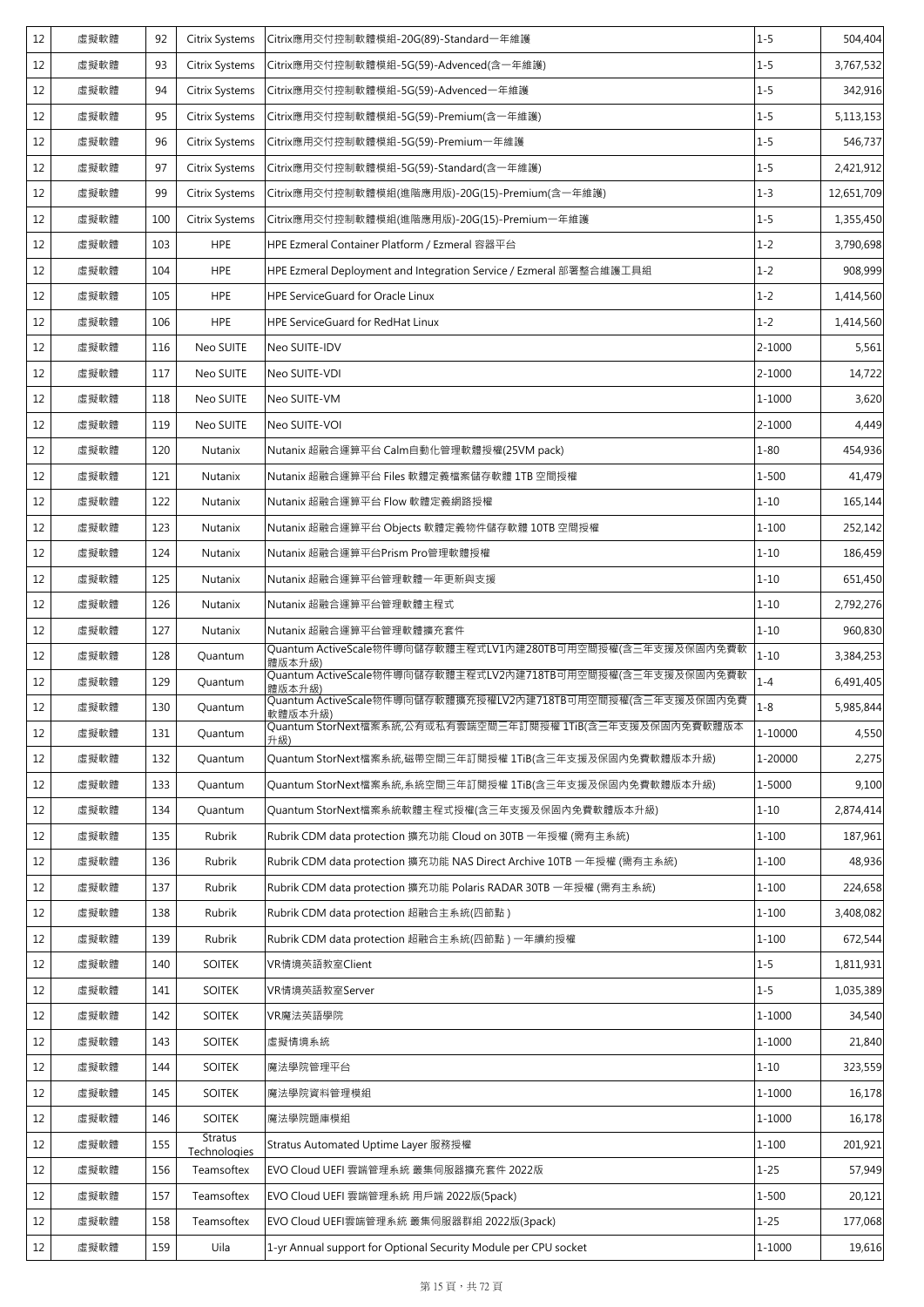| 12 | 虛擬軟體 | 160 | Uila   | 1-yr Annual support for Virtual Smart Tap 虛擬探針 per CPU socket                                                                                                | 1-900     | 35,693    |
|----|------|-----|--------|--------------------------------------------------------------------------------------------------------------------------------------------------------------|-----------|-----------|
| 12 | 虛擬軟體 | 161 | Uila   | Optional Security Module per CPU socket                                                                                                                      | $1 - 450$ | 43,377    |
| 12 | 虛擬軟體 | 162 | Uila   | Virtual Smart Tap 虛擬探針 per CPU socket                                                                                                                        | $1 - 230$ | 86,754    |
| 12 | 虛擬軟體 | 174 | VMware | Academic VMware Horizon Apps Advanced Term Edition: 10 Pack (CCU) [一年期授權](含原廠一年支<br>援及保固內軟體免費下載升級)最新版校園授權                                                    | $1 - 99$  | 51,160    |
| 12 | 虛擬軟體 | 175 | VMware | Academic VMware Horizon Apps Advanced Term Edition: 10 Pack (CCU) [三個月期授權](含原廠三個<br>月支援及保固內軟體免費下載升級)最新版校園授權                                                  | $1 - 99$  | 15,309    |
| 12 | 虛擬軟體 | 176 | VMware | Academic VMware Horizon Apps Advanced Term Edition: 10 Pack (CCU) [三年期授權](含原廠三年支<br>援及保固內軟體免費下載升級)最新版校園授權                                                    | $1 - 99$  | 153,590   |
| 12 | 虛擬軟體 | 177 | VMware | Academic VMware Horizon Apps Standard Term Edition: 10 Pack (CCU) [一年期授權](含原廠一年支援<br>及保固內軟體免費下載升級)最新版校園授權                                                    | $1 - 99$  | 38,165    |
| 12 | 虛擬軟體 | 178 | VMware | Academic VMware Horizon Apps Standard Term Edition: 10 Pack (CCU) [三個月期授權](含原廠三個月<br>支援及保固内軟體免費下載升級)最新版校園授權                                                  | $1 - 99$  | 11,411    |
| 12 | 虛擬軟體 | 179 | VMware | Academic VMware Horizon Apps Standard Term Edition: 10 Pack (CCU) [三年期授權](含原廠三年支援<br>及保固內軟體免費下載升級)最新版校園授權                                                    | $1 - 99$  | 114,606   |
| 12 | 虛擬軟體 | 180 | VMware | Academic VMware NSX Network Detection and Response On-Premises for Per Processor (含原廠<br>7*24電話支援及使用期間內軟體免費下載升級)最新版校園授權                                      | $1 - 5$   | 5,733,008 |
| 12 | 虛擬軟體 | 181 | VMware | Academic VMware NSX-T Advanced for Desktop: 10 Pack (CCU); (含原廠一年使用權期間 7*24電話支<br>援及保固內軟體免費下載升級)最新版校園授權                                                      | $1 - 20$  | 16,379    |
| 12 | 虛擬軟體 | 182 | VMware | Academic VMware NSX-T Advanced for Desktop: 100 Pack (CCU) for 1 year;(含原廠一年使用權期間<br>7*24電話支援及保固內軟體免費下載升級) 最新版校園授權                                           | $1 - 20$  | 164,285   |
| 12 | 虛擬軟體 | 183 | VMware | Academic VMware NSX-T Advanced per Processor with Advanced Threat Prevention-1 year term<br>(NSX-T含原廠-年 7*24電話支援及保固內軟體免費下載升級/ add on ATP 為一年期訂閱)最新版校園授權      | $1 - 20$  | 236,529   |
| 12 | 虛擬軟體 | 184 | VMware | Academic VMware NSX-T Advanced per Processor with Advanced Threat Prevention-3 year term<br>(NSX-T含原廠三年 7*24電話支援及保固內軟體免費下載升級/ add on ATP 為三年期訂閱)最新版校園授權      | $1 - 20$  | 408,663   |
| 12 | 虚擬軟體 | 185 | VMware | Academic VMware NSX-T Enterprise Plus for Desktop: 10 Pack (CCU) for 1 year; (含原廠一年使用權期<br>間 7*24電話支援及保固內軟體免費下載升級) 最新版校園授權                                   | $1 - 20$  | 25,297    |
| 12 | 虛擬軟體 | 186 | VMware | Academic VMware NSX-T Enterprise Plus for Desktop: 100 Pack (CCU) for 1 year;(含原廠一年使用權<br>期間 7*24電話支援及保固內軟體免費下載升級) 最新版校園授權                                   | $1 - 20$  | 253,473   |
| 12 | 虛擬軟體 | 187 | VMware | Academic VMware NSX-T Enterprise Plus per Processor with Advanced Threat Prevention-1 year<br>term (NSX-T 含原廠-年 7*24電話支援及保固內軟體免費下載升級/ add on ATP 為一年期訂閱)最新版校 | $1 - 20$  | 344,820   |
| 12 | 虛擬軟體 | 189 | VMware | Academic VMware Site Recovery Manager Enterprise (25 VM Pack);(含原廠一年 5*12電話支援及保固<br>內軟體免費下載升級) 最新版校園授權                                                       | $1 - 12$  | 385,459   |
| 12 | 虛擬軟體 | 190 | VMware | Academic VMware User Environment Manager: 10 Pack (CCU) (含原廠一年 5*12電話支援及保固內軟<br>體免費下載升級) 最新版校園授權                                                             | $1 - 20$  | 15,098    |
| 12 | 虛擬軟體 | 193 | VMware | Academic VMware vCloud Suite Advanced (含原廠一年 5*12電話支援及保固內軟體免費下載升級)最新<br>版校園授權                                                                                | $1 - 20$  | 250,717   |
| 12 | 虛擬軟體 | 194 | VMware | Academic VMware vCloud Suite Advanced (含原廠三年 5*12電話支援及保固內軟體免費下載升級)最新<br>版校園授權                                                                                | $1 - 20$  | 337,270   |
| 12 | 虛擬軟體 | 195 | VMware | Academic VMware vCloud Suite Standard(含原廠一年 5*12電話支援及保固內軟體免費下載升級) 最新<br>版校園授權                                                                                | $1 - 20$  | 172,109   |
| 12 | 虛擬軟體 | 197 | VMware | Academic VMware vRealize Automation Advanced (25 OSI Pack)(含原廠一年 5*12電話支援及保固內<br>軟體免費下載升級) 最新版校園授權                                                           | $1 - 20$  | 214,140   |
| 12 | 虛擬軟體 | 198 | VMware | Academic VMware vRealize Automation Enterprise (25 OSI Pack) (含原廠一年 5*12電話支援及保固內<br>軟體免費下載升級) 最新版校園授權                                                        | $1 - 20$  | 360,150   |
| 12 | 虛擬軟體 | 200 | VMware | Academic VMware vRealize Automation Standard Plus per 25 OSI Pack(含原廠-年 5*12電話支援及<br>保固內軟體免費下載升級)最新版授權                                                       | $1 - 50$  | 190,962   |
| 12 | 虛擬軟體 | 201 | VMware | Academic VMware vRealize Log Insight (25 OSI Pack) (含原廠一年 5*12電話支援及保固內軟體免費下<br>載升級) 最新版校園授權                                                                  | $1 - 20$  | 155,087   |
| 12 | 虛擬軟體 | 202 | VMware | Academic VMware vRealize Log Insight per CPU (含原廠一年 5*12電話支援及保固內軟體免費下載升<br>級) 最新版校園授權                                                                        | $1 - 20$  | 45,519    |
| 12 | 虛擬軟體 | 204 | VMware | Academic VMware vRealize Operations Advanced (25 OSI Pack) (含原廠一年 5*12電話支援及保固內<br>軟體免費下載升級) 最新版校園授權                                                          | $1 - 20$  | 213,846   |
| 12 | 虛擬軟體 | 205 | VMware | Academic VMware vRealize Operations Advanced (Per CPU) (含原廠一年 5*12電話支援及保固內軟體<br>免費下載升級)最新版校園授權                                                               | $1 - 20$  | 84,052    |
| 12 | 虛擬軟體 | 206 | VMware | Academic VMware vRealize Operations Enterprise (25 OSI Pack) (含原廠一年 5*12電話支援及保固內<br>軟體免費下載升級) 最新版校園授權                                                        | $1 - 20$  | 539,651   |
| 12 | 虛擬軟體 | 208 | VMware | Academic VMware vRealize Operations Manager Advanced per Processor with True Visibility Suite<br>Advanced (含原廠-年 7*24電話支援及保固内軟體免費下載升級)最新版校園授權                | $1 - 50$  | 117,621   |
| 12 | 虛擬軟體 | 209 | VMware | Academic VMware vRealize Operations Manager Enterprise per 25 OSI pack with True Visibility<br>Suite Enterprise (含原廠-年 7*24電話支援及保固內軟體免費下載升級)最新版校園授權          | $1 - 20$  | 667,323   |
| 12 | 虛擬軟體 | 210 | VMware | Academic VMware vRealize Operations Manager Enterprise per Processor with True Visibility Suite<br>Enterprise (含原廠–年7*24電話支援及保固內軟體免費下載升級)最新版校園授權             | $1 - 50$  | 182,043   |
| 12 | 虛擬軟體 | 211 | VMware | Academic VMware vRealize Operations Standard (25 VM Pack) (含原廠一年 5*12電話支援及保固内軟<br>體免費下載升級) 最新版校園授權                                                           | $1 - 20$  | 91,178    |
| 12 | 虚擬軟體 | 212 | VMware | Academic VMware vRealize Operations Standard (Per CPU) (含原廠一年 5*12電話支援及保固内軟體免<br>費下載升級)最新版校園授權                                                               | $1 - 20$  | 37,914    |
| 12 | 虛擬軟體 | 213 | VMware | Academic VMware vRealize Suite Advanced (Per PLU)(含原廠一年 5*12電話支援及保固內軟體免費下<br>載升級) 最新版校園授權                                                                    | $1 - 20$  | 194,579   |
| 12 | 虛擬軟體 | 214 | VMware | Academic VMware vRealize Suite Enterprise (Per PLU)(含原廠一年 5*12電話支援及保固內軟體免費下<br>載升級) 最新版校園授權                                                                  | $1 - 20$  | 240,110   |
| 12 | 虛擬軟體 | 215 | VMware | Academic VMware vRealize Suite Standard (Per PLU) (含原廠一年 5*12電話支援及保固內軟體免費下載<br>升級) 最新版校園授權                                                                   | $1 - 20$  | 113,459   |
| 12 | 虛擬軟體 | 216 | VMware | 級) 最新版校園授權                                                                                                                                                   |           | 141,851   |
| 12 | 虛擬軟體 | 217 | VMware | 體免費下載升級) 最新版校園授權                                                                                                                                             | $1 - 20$  | 34,873    |
| 12 | 虛擬軟體 | 219 | VMware | Academic VMware vSAN Enterprise for Desktop 10 Pack (CCU) (含原廠一年7*24電話支援及保固內軟<br>體免費下載升級) 最新版校園授權                                                            | $1 - 20$  | 44,506    |
| 12 | 虛擬軟體 | 220 | VMware | Academic VMware vSAN Standard for 1 processor(含原廠一年 7*24電話支援及保固內軟體免費下載升<br>級) 最新版校園授權                                                                        | $1 - 20$  | 87,601    |
| 12 | 虛擬軟體 | 221 | VMware | Academic VMware vSAN Standard for Desktop 10 Pack (CCU) (含原廠一年7*24電話支援及保固內軟體<br>免費下載升級) 最新版校園授權                                                              | $1 - 20$  | 18,951    |
| 12 | 虛擬軟體 | 222 | VMware | Academic VMware vSphere 7 Bitfusion for 1 processor (含原廠一年 5*12電話支援及保固內軟體免費下<br>載升級) 最新版校園授權                                                                 | $1 - 50$  | 6,102     |
| 12 | 虛擬軟體 | 223 | VMware | Academic VMware vSphere Enterprise Plus with VMware NSX-T Advanced per Processor (含原廠+<br>年7*24電話支援及保固內軟體免費下載升級) 最新版校園授權                                     | $1 - 20$  | 328,088   |
| 12 | 虛擬軟體 | 224 | VMware | Academic VMware vSphere Enterprise Plus with VMware NSX-T Advanced per Processor (含原廠三<br>年7*24電話支援及保固內軟體免費下載升級) 最新版校園授權                                     | $1 - 20$  | 486,393   |
| 12 | 虛擬軟體 | 225 | VMware | Academic VMware vSphere Enterprise Plus with VMware NSX-T Enterprise Plus per Processor; (含原<br>廠一年 7*24電話支援及保固內軟體免費下載升級) 最新版校園授權                            | $1 - 20$  | 436,379   |
| 12 | 虛擬軟體 | 226 | VMware | Academic VMware vSphere Enterprise Plus with VMware NSX-T Enterprise Plus per Processor;(含原<br>廠三年 7*24電話支援及保固內軟體免費下載升級) 最新版校園授權                             | $1 - 20$  | 646,919   |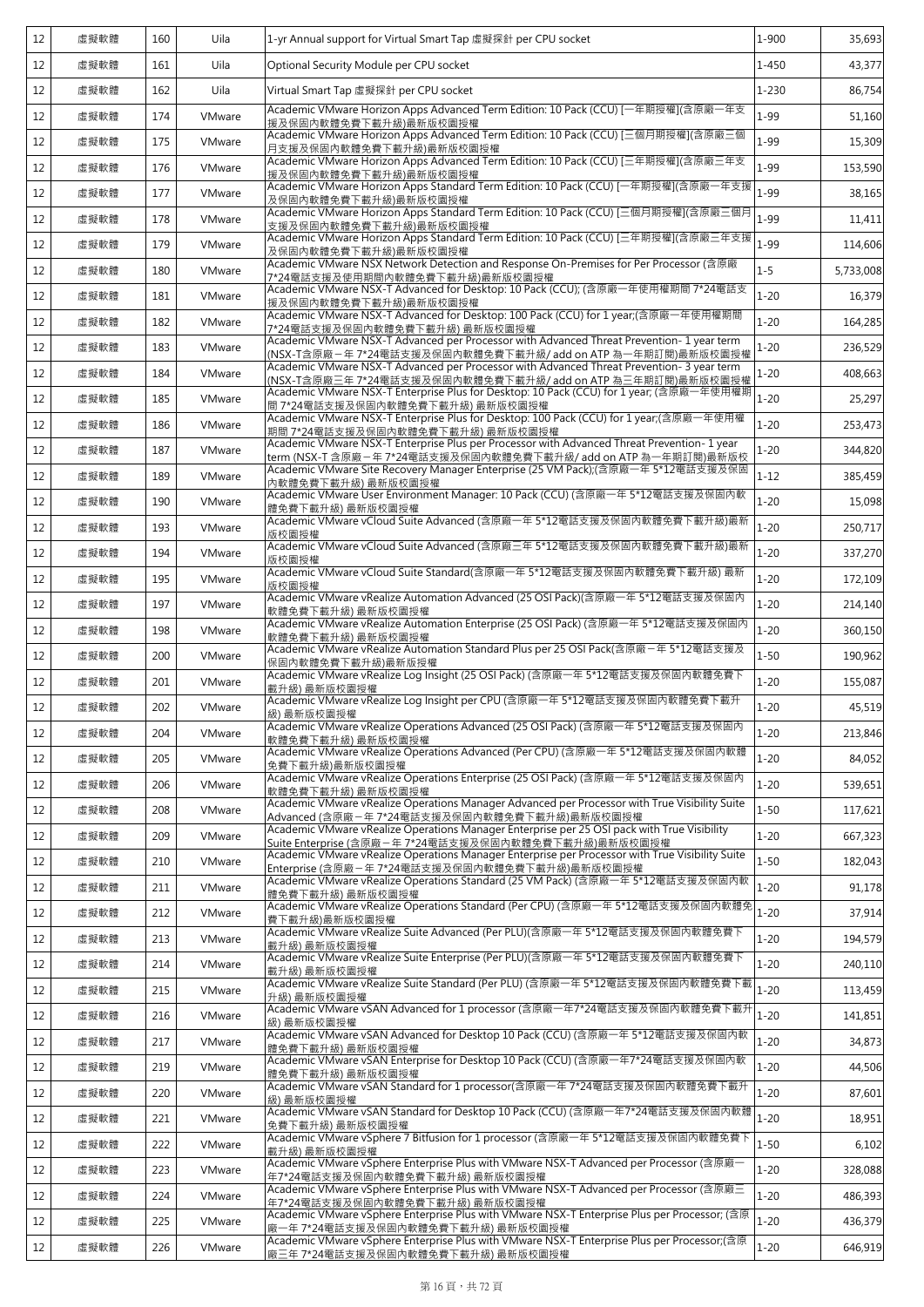| 虛擬軟體<br>228<br>$1 - 20$<br>12<br>VMware<br>7*24電話支援及保固內軟體免費下載升級) 最新版校園授權<br>Academic VMware vSphere Standard with VMware NSX-T Advanced per Processor; (含原廠三年<br>$1 - 20$<br>355,567<br>12<br>虛擬軟體<br>229<br>VMware<br>7*24電話支援及保固内軟體免費下載升級) 最新版校園授權<br>Academic VMware vSphere Standard with VMware NSX-T Enterprise Plus per Processor ; (含原廠三<br>$1 - 20$<br>虛擬軟體<br>VMware<br>12<br>230<br>年 7*24電話支援及保固內軟體免費下載升級) 最新版校園授權<br>Academic VMware Workspace ONE Advanced Perpetual: 1 Device (最低採購量 25 Devices) (含原廠<br>25-1000<br>虛擬軟體<br>232<br>VMware<br>12<br>年支援及保固內軟體免費下載升級)最新版校園授權<br>Academic VMware Workspace ONE Advanced Perpetual: 1 User (最低採購量 25U) (含原廠一年支援及<br>25-1000<br>虛擬軟體<br>233<br>VMware<br>12<br>保固內軟體免費下載升級)最新版校園授權<br>Academic VMware Workspace ONE Standard Perpetual: 1 Device (最低採購量 25 Devices) (含原廠<br>25-1000<br>虛擬軟體<br>234<br>VMware<br>2,581<br>12<br>年支援及保固內軟體免費下載升級)最新版校園授權<br>Academic VMware Workspace ONE Standard Perpetual: 1 User (最低採購量 25U) (含原廠一年支援及<br>25-1000<br>虛擬軟體<br>235<br>12<br>VMware<br>保固内軟體免費下載升級)最新版校園授權<br>VMware Horizon Apps Advanced Term Edition: 10 Pack (CCU) [一年期授權](含原廠一年支援及保固內<br>$1 - 99$<br>虛擬軟體<br>VMware<br>236<br>12<br>軟體免費下載升級)最新版授權<br>VMware Horizon Apps Advanced Term Edition: 10 Pack (CCU) [三個月期授權](含原廠三個月支援及保<br>$1 - 99$<br>虛擬軟體<br>237<br>VMware<br>12<br>固内軟體免費下載升級)最新版授權<br>VMware Horizon Apps Advanced Term Edition: 10 Pack (CCU) [三年期授權](含原廠三年支援及保固內<br>$1 - 99$<br>虛擬軟體<br>238<br>12<br>VMware<br>軟體免費下載升級)最新版授權<br>VMware Horizon Apps Standard Term Edition: 10 Pack (CCU) [一年期授權](含原廠一年支援及保固內軟<br>$1 - 99$<br>虛擬軟體<br>239<br>VMware<br>12<br>體免費下載升級)最新版授權<br>VMware Horizon Apps Standard Term Edition: 10 Pack (CCU) [三個月期授權](含原廠三個月支援及保固<br>$1 - 99$<br>虛擬軟體<br>VMware<br>240<br>12<br>内軟體免費下載升級)最新版授權<br>VMware Horizon Apps Standard Term Edition: 10 Pack (CCU) [三年期授權](含原廠三年支援及保固內軟<br>$1 - 99$<br>虛擬軟體<br>VMware<br>12<br>241<br>體免費下載升級)最新版授權<br>虛擬軟體<br>242<br>VMware Horizon for Linux:10 Pack (CCU); (含原廠一年支援及保固內軟體免費下載升級) 最新版校園授權  1-20<br>12<br>VMware<br>VMware Horizon for Linux:10 Pack (CCU); (含原廠三年支援及保固內軟體免費下載升級) 最新版校園授權  1-20<br>12<br>虛擬軟體<br>243<br>VMware<br>VMware NSX Network Detection and Response On-Premises for Per Processor (含原廠 7*24電話支<br>$1 - 4$<br>虛擬軟體<br>244<br>VMware<br>9,555,051<br>12<br>援及使用期間內軟體免費下載升級)最新版授權<br>VMware NSX-T Advanced for Desktop: 100 Pack (CCU) for 1 year; (含原廠使用權一年期間 7*24 電話<br>$1 - 20$<br>虛擬軟體<br>VMware<br>273,857<br>12<br>246<br>支援及保固內軟體免費下載升級)最新版授權<br>VMware NSX-T Advanced per Processor with Advanced Threat Prevention- 3 year term (NSX-T含原<br>$1 - 20$<br>虛擬軟體<br>578,447<br>12<br>248<br>VMware<br>廠三年 7*24電話支援及保固內軟體免費下載升級/ add on ATP 為三年期訂閱)最新版授權<br>VMware NSX-T Advanced per Processor; (含原廠一年7*24電話支援及保固內軟體免費下載升級)最新版<br>$1 - 20$<br>VMware<br>12<br>虛擬軟體<br>249<br>291,651<br>授權<br>VMware NSX-T Enterprise Plus for Desktop: 10 Pack (CCU) for 1 year; (含原廠一年使用權 7*24電話支<br>$1 - 20$<br>虛擬軟體<br>VMware<br>12<br>250<br>援及保固內軟體免費下載升級)最新版授權<br>VMware NSX-T Enterprise Plus for Desktop: 100 Pack (CCU) for 1 year (含原廠一年使用權期間7*24電<br>$1 - 20$<br>虛擬軟體<br>VMware<br>422,492<br>12<br>251<br>話支援及保固內軟體免費下載升級)最新版授權<br>VMware NSX-T Enterprise Plus per Processor with Advanced Threat Prevention- 1 year term (NSX-T<br>$1 - 20$<br>虛擬軟體<br>252<br>12<br>VMware<br>含原廠–年 7*24電話支援及保固內軟體免費下載升級/ add on ATP 為一年期訂閱)最新版授權<br>VMware NSX-T Enterprise Plus per Processor with Advanced Threat Prevention- 3 year term (NSX-T<br>$1 - 20$<br>12<br>虛擬軟體<br>253<br>VMware<br>含原廠三年 7*24電話支援及保固內軟體免費下載升級/ add on ATP 為三年期訂閱)最新版授權<br>VMware NSX-T Enterprise Plus per Processor; (含原廠一年7*24電話支援及保固內軟體免費下載升級)最<br>$1 - 20$<br>虛擬軟體<br>254<br>VMware<br>12<br>新版授權<br>VMware NSX-T Professional per Processor; (含原廠一年7*24電話支援及保固內軟體免費下載升級)最新<br>$1 - 20$<br>虛擬軟體<br>212,025<br>12<br>255<br>VMware<br>版授權<br>VMware Site Recovery Manager Standard(25VM Pack )(75個VM以上需採購 Enterprise版本)(含原廠<br>$1 - 20$<br>虛擬軟體<br>12<br>257<br>VMware<br>年 5*12電話支援及保固內軟體免費下載升級)最新版授權<br>VMware User Environment Manager: 10 Pack (CCU) (含原廠一年 5*12電話支援及保固內軟體免費下載<br>12<br>虛擬軟體<br>258<br>VMware<br>$1 - 20$<br>升級)最新版授權<br>VMware User Environment Manager: 10 Pack (CCU) (含原廠三年 5*12電話支援及保固內軟體免費下載<br>$1 - 20$<br>12<br>虛擬軟體<br>259<br>VMware<br>升級)最新版授權<br>VMware vCenter Server Standard for vSphere (Per Instance); (含原廠一年 5*12電話支援及保固內軟體<br>$1 - 5$<br>VMware<br>12<br>虛擬軟體<br>260<br>免費下載升級)最新版授權<br>VMware vCloud Suite Standard(含原廠一年 5*12電話支援及保固内軟體免費下載升級)最新版授權<br>$1 - 20$<br>12<br>虛擬軟體<br>261<br>VMware<br>$1 - 20$<br>12<br>虛擬軟體<br>262<br>VMware<br>VMware vCloud Suite Standard(含原廠三年 5*12電話支援及保固內軟體免費下載升級)最新版授權<br>VMware vRealize Automation Advanced (25 OSI Pack) (含原廠一年 5*12電話支援及保固內軟體免費下<br>$1 - 20$<br>12<br>虛擬軟體<br>263<br>VMware<br>載升級)最新版授權<br>VMware vRealize Automation Enterprise (25 OSI Pack); (含原廠一年 5*12電話支援及保固內軟體免費下<br>$1 - 20$<br>虛擬軟體<br>264<br>VMware<br>12<br>載升級)最新版授權<br>VMware vRealize Automation Standard Plus per 25 OSI Pack with SaltStack SecOps (含原廠一年<br>$1 - 50$<br>12<br>虛擬軟體<br>265<br>VMware<br>5*12電話支援及保固內軟體免費下載升級)最新版授權<br>VMware vRealize Automation Standard Plus per 25 OSI Pack(含原廠-年 5*12電話支援及保固內軟體<br>$1 - 50$<br>虛擬軟體<br>VMware<br>12<br>266<br>免費下載升級)最新版授權<br>VMware vRealize Log Insight per CPU (含原廠一年 5*12電話支援及保固內軟體免費下載升級)最新版授<br>$1 - 20$<br>VMware<br>12<br>虛擬軟體<br>267<br>VMware vRealize Log Insight(25 OSI Pack) (含原廠一年 5*12電話支援及保固內軟體免費下載升級)最新<br>$1 - 20$<br>虛擬軟體<br>VMware<br>12<br>268<br>版授權<br>VMware vRealize Network Insight Advanced (per CPU); (該用戶必須搭配在原廠保固期有效內的任一版<br>$1 - 20$<br>12<br>虛擬軟體<br>269<br>VMware<br>本NSX-T) (含原廠一年 5*12電話支援及保固內軟體免費下載升級)最新版授權<br>VMware vRealize Operations Advanced (25 OSI Pack)(含原廠一年 5*12電話支援及保固內軟體免費下載<br>$1 - 20$<br>12<br>虛擬軟體<br>270<br>VMware<br>355,911<br>升級)最新版授權<br>VMware vRealize Operations Advanced (Per CPU) (含原廠一年 5*12電話支援及保固內軟體免費下載升<br>$1 - 20$<br>12<br>虛擬軟體<br>271<br>VMware<br>級)最新版授權<br>VMware vRealize Operations Enterprise (25 OSI Pack)(含原廠一年 5*12電話支援及保固內軟體免費下<br>$1 - 20$<br>虛擬軟體<br>272<br>VMware<br>12<br>載升級)最新版授權<br>VMware vRealize Operations Manager Advanced per 25 OSI pack with True Visibility Suite<br>$1 - 50$<br>虛擬軟體<br>273<br>VMware<br>12<br>Advanced (含原廠-年 7*24電話支援及保固內軟體免費下載升級)最新版授權<br>VMware vRealize Operations Manager Advanced per Processor with True Visibility Suite Advanced<br>$1 - 50$<br>虛擬軟體<br>274<br>VMware<br>12<br>(含原廠一年7*24電話支援及保固內軟體免費下載升級)最新版授權<br>VMware vRealize Operations Manager Enterprise per 25 OSI pack with True Visibility Suite<br>$1 - 20$<br>12<br>虛擬軟體<br>275<br>VMware<br>Enterprise (含原廠–年7*24電話支援及保固內軟體免費下載升級)最新版授權<br>VMware vRealize Operations Manager Enterprise per Processor with True Visibility Suite Enterprise<br>$1 - 50$<br>虛擬軟體<br>12<br>276<br>VMware<br>(含原廠-年 7*24電話支援及保固內軟體免費下載升級)最新版授權<br>VMware vRealize Operations Standard (25VM Pack)(含原廠一年 5*12電話支援及保固內軟體免費下載<br>$1 - 20$<br>虛擬軟體<br>277<br>VMware<br>12<br>升級)最新版授權<br>VMware vRealize Operations Standard (Per CPU) (含原廠一年 5*12電話支援及保固內軟體免費下載升<br>12<br>虛擬軟體<br>278<br>$1 - 20$<br>VMware<br>級)最新版授權 | 12 | 虛擬軟體 | 227 | VMware | Academic VMware vSphere Standard for 1 processor(含原廠一年 5*12電話支援及保固內軟體免費下載<br>升級) 最新版校園授權 | $1 - 20$ | 29,802    |
|----------------------------------------------------------------------------------------------------------------------------------------------------------------------------------------------------------------------------------------------------------------------------------------------------------------------------------------------------------------------------------------------------------------------------------------------------------------------------------------------------------------------------------------------------------------------------------------------------------------------------------------------------------------------------------------------------------------------------------------------------------------------------------------------------------------------------------------------------------------------------------------------------------------------------------------------------------------------------------------------------------------------------------------------------------------------------------------------------------------------------------------------------------------------------------------------------------------------------------------------------------------------------------------------------------------------------------------------------------------------------------------------------------------------------------------------------------------------------------------------------------------------------------------------------------------------------------------------------------------------------------------------------------------------------------------------------------------------------------------------------------------------------------------------------------------------------------------------------------------------------------------------------------------------------------------------------------------------------------------------------------------------------------------------------------------------------------------------------------------------------------------------------------------------------------------------------------------------------------------------------------------------------------------------------------------------------------------------------------------------------------------------------------------------------------------------------------------------------------------------------------------------------------------------------------------------------------------------------------------------------------------------------------------------------------------------------------------------------------------------------------------------------------------------------------------------------------------------------------------------------------------------------------------------------------------------------------------------------------------------------------------------------------------------------------------------------------------------------------------------------------------------------------------------------------------------------------------------------------------------------------------------------------------------------------------------------------------------------------------------------------------------------------------------------------------------------------------------------------------------------------------------------------------------------------------------------------------------------------------------------------------------------------------------------------------------------------------------------------------------------------------------------------------------------------------------------------------------------------------------------------------------------------------------------------------------------------------------------------------------------------------------------------------------------------------------------------------------------------------------------------------------------------------------------------------------------------------------------------------------------------------------------------------------------------------------------------------------------------------------------------------------------------------------------------------------------------------------------------------------------------------------------------------------------------------------------------------------------------------------------------------------------------------------------------------------------------------------------------------------------------------------------------------------------------------------------------------------------------------------------------------------------------------------------------------------------------------------------------------------------------------------------------------------------------------------------------------------------------------------------------------------------------------------------------------------------------------------------------------------------------------------------------------------------------------------------------------------------------------------------------------------------------------------------------------------------------------------------------------------------------------------------------------------------------------------------------------------------------------------------------------------------------------------------------------------------------------------------------------------------------------------------------------------------------------------------------------------------------------------------------------------------------------------------------------------------------------------------------------------------------------------------------------------------------------------------------------------------------------------------------------------------------------------------------------------------------------------------------------------------------------------------------------------------------------------------------------------------------------------------------------------------------------------------------------------------------------------------------------------------------------------------------------------------------------------------------------------------------------------------------------------------------------------------------------------------------------------------------------------------------------------------------------------------------------------------------------------------------------------------------------------------------------------------------------------------------------------------------------------------------------------------------------------------------------------------------------------------------------------------------------------------------------|----|------|-----|--------|------------------------------------------------------------------------------------------|----------|-----------|
|                                                                                                                                                                                                                                                                                                                                                                                                                                                                                                                                                                                                                                                                                                                                                                                                                                                                                                                                                                                                                                                                                                                                                                                                                                                                                                                                                                                                                                                                                                                                                                                                                                                                                                                                                                                                                                                                                                                                                                                                                                                                                                                                                                                                                                                                                                                                                                                                                                                                                                                                                                                                                                                                                                                                                                                                                                                                                                                                                                                                                                                                                                                                                                                                                                                                                                                                                                                                                                                                                                                                                                                                                                                                                                                                                                                                                                                                                                                                                                                                                                                                                                                                                                                                                                                                                                                                                                                                                                                                                                                                                                                                                                                                                                                                                                                                                                                                                                                                                                                                                                                                                                                                                                                                                                                                                                                                                                                                                                                                                                                                                                                                                                                                                                                                                                                                                                                                                                                                                                                                                                                                                                                                                                                                                                                                                                                                                                                                                                                                                                                                                                                                                                                                                                                                                                                                                                                                                                                                                                                                                                                                                                                                                                |    |      |     |        | Academic VMware vSphere Standard with VMware NSX-T Advanced per Processor; (含原廠一年        |          | 237,378   |
|                                                                                                                                                                                                                                                                                                                                                                                                                                                                                                                                                                                                                                                                                                                                                                                                                                                                                                                                                                                                                                                                                                                                                                                                                                                                                                                                                                                                                                                                                                                                                                                                                                                                                                                                                                                                                                                                                                                                                                                                                                                                                                                                                                                                                                                                                                                                                                                                                                                                                                                                                                                                                                                                                                                                                                                                                                                                                                                                                                                                                                                                                                                                                                                                                                                                                                                                                                                                                                                                                                                                                                                                                                                                                                                                                                                                                                                                                                                                                                                                                                                                                                                                                                                                                                                                                                                                                                                                                                                                                                                                                                                                                                                                                                                                                                                                                                                                                                                                                                                                                                                                                                                                                                                                                                                                                                                                                                                                                                                                                                                                                                                                                                                                                                                                                                                                                                                                                                                                                                                                                                                                                                                                                                                                                                                                                                                                                                                                                                                                                                                                                                                                                                                                                                                                                                                                                                                                                                                                                                                                                                                                                                                                                                |    |      |     |        |                                                                                          |          |           |
|                                                                                                                                                                                                                                                                                                                                                                                                                                                                                                                                                                                                                                                                                                                                                                                                                                                                                                                                                                                                                                                                                                                                                                                                                                                                                                                                                                                                                                                                                                                                                                                                                                                                                                                                                                                                                                                                                                                                                                                                                                                                                                                                                                                                                                                                                                                                                                                                                                                                                                                                                                                                                                                                                                                                                                                                                                                                                                                                                                                                                                                                                                                                                                                                                                                                                                                                                                                                                                                                                                                                                                                                                                                                                                                                                                                                                                                                                                                                                                                                                                                                                                                                                                                                                                                                                                                                                                                                                                                                                                                                                                                                                                                                                                                                                                                                                                                                                                                                                                                                                                                                                                                                                                                                                                                                                                                                                                                                                                                                                                                                                                                                                                                                                                                                                                                                                                                                                                                                                                                                                                                                                                                                                                                                                                                                                                                                                                                                                                                                                                                                                                                                                                                                                                                                                                                                                                                                                                                                                                                                                                                                                                                                                                |    |      |     |        |                                                                                          |          | 516.093   |
|                                                                                                                                                                                                                                                                                                                                                                                                                                                                                                                                                                                                                                                                                                                                                                                                                                                                                                                                                                                                                                                                                                                                                                                                                                                                                                                                                                                                                                                                                                                                                                                                                                                                                                                                                                                                                                                                                                                                                                                                                                                                                                                                                                                                                                                                                                                                                                                                                                                                                                                                                                                                                                                                                                                                                                                                                                                                                                                                                                                                                                                                                                                                                                                                                                                                                                                                                                                                                                                                                                                                                                                                                                                                                                                                                                                                                                                                                                                                                                                                                                                                                                                                                                                                                                                                                                                                                                                                                                                                                                                                                                                                                                                                                                                                                                                                                                                                                                                                                                                                                                                                                                                                                                                                                                                                                                                                                                                                                                                                                                                                                                                                                                                                                                                                                                                                                                                                                                                                                                                                                                                                                                                                                                                                                                                                                                                                                                                                                                                                                                                                                                                                                                                                                                                                                                                                                                                                                                                                                                                                                                                                                                                                                                |    |      |     |        |                                                                                          |          | 4,104     |
|                                                                                                                                                                                                                                                                                                                                                                                                                                                                                                                                                                                                                                                                                                                                                                                                                                                                                                                                                                                                                                                                                                                                                                                                                                                                                                                                                                                                                                                                                                                                                                                                                                                                                                                                                                                                                                                                                                                                                                                                                                                                                                                                                                                                                                                                                                                                                                                                                                                                                                                                                                                                                                                                                                                                                                                                                                                                                                                                                                                                                                                                                                                                                                                                                                                                                                                                                                                                                                                                                                                                                                                                                                                                                                                                                                                                                                                                                                                                                                                                                                                                                                                                                                                                                                                                                                                                                                                                                                                                                                                                                                                                                                                                                                                                                                                                                                                                                                                                                                                                                                                                                                                                                                                                                                                                                                                                                                                                                                                                                                                                                                                                                                                                                                                                                                                                                                                                                                                                                                                                                                                                                                                                                                                                                                                                                                                                                                                                                                                                                                                                                                                                                                                                                                                                                                                                                                                                                                                                                                                                                                                                                                                                                                |    |      |     |        |                                                                                          |          | 6,377     |
|                                                                                                                                                                                                                                                                                                                                                                                                                                                                                                                                                                                                                                                                                                                                                                                                                                                                                                                                                                                                                                                                                                                                                                                                                                                                                                                                                                                                                                                                                                                                                                                                                                                                                                                                                                                                                                                                                                                                                                                                                                                                                                                                                                                                                                                                                                                                                                                                                                                                                                                                                                                                                                                                                                                                                                                                                                                                                                                                                                                                                                                                                                                                                                                                                                                                                                                                                                                                                                                                                                                                                                                                                                                                                                                                                                                                                                                                                                                                                                                                                                                                                                                                                                                                                                                                                                                                                                                                                                                                                                                                                                                                                                                                                                                                                                                                                                                                                                                                                                                                                                                                                                                                                                                                                                                                                                                                                                                                                                                                                                                                                                                                                                                                                                                                                                                                                                                                                                                                                                                                                                                                                                                                                                                                                                                                                                                                                                                                                                                                                                                                                                                                                                                                                                                                                                                                                                                                                                                                                                                                                                                                                                                                                                |    |      |     |        |                                                                                          |          |           |
|                                                                                                                                                                                                                                                                                                                                                                                                                                                                                                                                                                                                                                                                                                                                                                                                                                                                                                                                                                                                                                                                                                                                                                                                                                                                                                                                                                                                                                                                                                                                                                                                                                                                                                                                                                                                                                                                                                                                                                                                                                                                                                                                                                                                                                                                                                                                                                                                                                                                                                                                                                                                                                                                                                                                                                                                                                                                                                                                                                                                                                                                                                                                                                                                                                                                                                                                                                                                                                                                                                                                                                                                                                                                                                                                                                                                                                                                                                                                                                                                                                                                                                                                                                                                                                                                                                                                                                                                                                                                                                                                                                                                                                                                                                                                                                                                                                                                                                                                                                                                                                                                                                                                                                                                                                                                                                                                                                                                                                                                                                                                                                                                                                                                                                                                                                                                                                                                                                                                                                                                                                                                                                                                                                                                                                                                                                                                                                                                                                                                                                                                                                                                                                                                                                                                                                                                                                                                                                                                                                                                                                                                                                                                                                |    |      |     |        |                                                                                          |          | 3,132     |
|                                                                                                                                                                                                                                                                                                                                                                                                                                                                                                                                                                                                                                                                                                                                                                                                                                                                                                                                                                                                                                                                                                                                                                                                                                                                                                                                                                                                                                                                                                                                                                                                                                                                                                                                                                                                                                                                                                                                                                                                                                                                                                                                                                                                                                                                                                                                                                                                                                                                                                                                                                                                                                                                                                                                                                                                                                                                                                                                                                                                                                                                                                                                                                                                                                                                                                                                                                                                                                                                                                                                                                                                                                                                                                                                                                                                                                                                                                                                                                                                                                                                                                                                                                                                                                                                                                                                                                                                                                                                                                                                                                                                                                                                                                                                                                                                                                                                                                                                                                                                                                                                                                                                                                                                                                                                                                                                                                                                                                                                                                                                                                                                                                                                                                                                                                                                                                                                                                                                                                                                                                                                                                                                                                                                                                                                                                                                                                                                                                                                                                                                                                                                                                                                                                                                                                                                                                                                                                                                                                                                                                                                                                                                                                |    |      |     |        |                                                                                          |          | 68,232    |
|                                                                                                                                                                                                                                                                                                                                                                                                                                                                                                                                                                                                                                                                                                                                                                                                                                                                                                                                                                                                                                                                                                                                                                                                                                                                                                                                                                                                                                                                                                                                                                                                                                                                                                                                                                                                                                                                                                                                                                                                                                                                                                                                                                                                                                                                                                                                                                                                                                                                                                                                                                                                                                                                                                                                                                                                                                                                                                                                                                                                                                                                                                                                                                                                                                                                                                                                                                                                                                                                                                                                                                                                                                                                                                                                                                                                                                                                                                                                                                                                                                                                                                                                                                                                                                                                                                                                                                                                                                                                                                                                                                                                                                                                                                                                                                                                                                                                                                                                                                                                                                                                                                                                                                                                                                                                                                                                                                                                                                                                                                                                                                                                                                                                                                                                                                                                                                                                                                                                                                                                                                                                                                                                                                                                                                                                                                                                                                                                                                                                                                                                                                                                                                                                                                                                                                                                                                                                                                                                                                                                                                                                                                                                                                |    |      |     |        |                                                                                          |          | 20,431    |
|                                                                                                                                                                                                                                                                                                                                                                                                                                                                                                                                                                                                                                                                                                                                                                                                                                                                                                                                                                                                                                                                                                                                                                                                                                                                                                                                                                                                                                                                                                                                                                                                                                                                                                                                                                                                                                                                                                                                                                                                                                                                                                                                                                                                                                                                                                                                                                                                                                                                                                                                                                                                                                                                                                                                                                                                                                                                                                                                                                                                                                                                                                                                                                                                                                                                                                                                                                                                                                                                                                                                                                                                                                                                                                                                                                                                                                                                                                                                                                                                                                                                                                                                                                                                                                                                                                                                                                                                                                                                                                                                                                                                                                                                                                                                                                                                                                                                                                                                                                                                                                                                                                                                                                                                                                                                                                                                                                                                                                                                                                                                                                                                                                                                                                                                                                                                                                                                                                                                                                                                                                                                                                                                                                                                                                                                                                                                                                                                                                                                                                                                                                                                                                                                                                                                                                                                                                                                                                                                                                                                                                                                                                                                                                |    |      |     |        |                                                                                          |          | 204,806   |
|                                                                                                                                                                                                                                                                                                                                                                                                                                                                                                                                                                                                                                                                                                                                                                                                                                                                                                                                                                                                                                                                                                                                                                                                                                                                                                                                                                                                                                                                                                                                                                                                                                                                                                                                                                                                                                                                                                                                                                                                                                                                                                                                                                                                                                                                                                                                                                                                                                                                                                                                                                                                                                                                                                                                                                                                                                                                                                                                                                                                                                                                                                                                                                                                                                                                                                                                                                                                                                                                                                                                                                                                                                                                                                                                                                                                                                                                                                                                                                                                                                                                                                                                                                                                                                                                                                                                                                                                                                                                                                                                                                                                                                                                                                                                                                                                                                                                                                                                                                                                                                                                                                                                                                                                                                                                                                                                                                                                                                                                                                                                                                                                                                                                                                                                                                                                                                                                                                                                                                                                                                                                                                                                                                                                                                                                                                                                                                                                                                                                                                                                                                                                                                                                                                                                                                                                                                                                                                                                                                                                                                                                                                                                                                |    |      |     |        |                                                                                          |          | 50,905    |
|                                                                                                                                                                                                                                                                                                                                                                                                                                                                                                                                                                                                                                                                                                                                                                                                                                                                                                                                                                                                                                                                                                                                                                                                                                                                                                                                                                                                                                                                                                                                                                                                                                                                                                                                                                                                                                                                                                                                                                                                                                                                                                                                                                                                                                                                                                                                                                                                                                                                                                                                                                                                                                                                                                                                                                                                                                                                                                                                                                                                                                                                                                                                                                                                                                                                                                                                                                                                                                                                                                                                                                                                                                                                                                                                                                                                                                                                                                                                                                                                                                                                                                                                                                                                                                                                                                                                                                                                                                                                                                                                                                                                                                                                                                                                                                                                                                                                                                                                                                                                                                                                                                                                                                                                                                                                                                                                                                                                                                                                                                                                                                                                                                                                                                                                                                                                                                                                                                                                                                                                                                                                                                                                                                                                                                                                                                                                                                                                                                                                                                                                                                                                                                                                                                                                                                                                                                                                                                                                                                                                                                                                                                                                                                |    |      |     |        |                                                                                          |          | 15,233    |
|                                                                                                                                                                                                                                                                                                                                                                                                                                                                                                                                                                                                                                                                                                                                                                                                                                                                                                                                                                                                                                                                                                                                                                                                                                                                                                                                                                                                                                                                                                                                                                                                                                                                                                                                                                                                                                                                                                                                                                                                                                                                                                                                                                                                                                                                                                                                                                                                                                                                                                                                                                                                                                                                                                                                                                                                                                                                                                                                                                                                                                                                                                                                                                                                                                                                                                                                                                                                                                                                                                                                                                                                                                                                                                                                                                                                                                                                                                                                                                                                                                                                                                                                                                                                                                                                                                                                                                                                                                                                                                                                                                                                                                                                                                                                                                                                                                                                                                                                                                                                                                                                                                                                                                                                                                                                                                                                                                                                                                                                                                                                                                                                                                                                                                                                                                                                                                                                                                                                                                                                                                                                                                                                                                                                                                                                                                                                                                                                                                                                                                                                                                                                                                                                                                                                                                                                                                                                                                                                                                                                                                                                                                                                                                |    |      |     |        |                                                                                          |          | 152,826   |
|                                                                                                                                                                                                                                                                                                                                                                                                                                                                                                                                                                                                                                                                                                                                                                                                                                                                                                                                                                                                                                                                                                                                                                                                                                                                                                                                                                                                                                                                                                                                                                                                                                                                                                                                                                                                                                                                                                                                                                                                                                                                                                                                                                                                                                                                                                                                                                                                                                                                                                                                                                                                                                                                                                                                                                                                                                                                                                                                                                                                                                                                                                                                                                                                                                                                                                                                                                                                                                                                                                                                                                                                                                                                                                                                                                                                                                                                                                                                                                                                                                                                                                                                                                                                                                                                                                                                                                                                                                                                                                                                                                                                                                                                                                                                                                                                                                                                                                                                                                                                                                                                                                                                                                                                                                                                                                                                                                                                                                                                                                                                                                                                                                                                                                                                                                                                                                                                                                                                                                                                                                                                                                                                                                                                                                                                                                                                                                                                                                                                                                                                                                                                                                                                                                                                                                                                                                                                                                                                                                                                                                                                                                                                                                |    |      |     |        |                                                                                          |          | 74,419    |
|                                                                                                                                                                                                                                                                                                                                                                                                                                                                                                                                                                                                                                                                                                                                                                                                                                                                                                                                                                                                                                                                                                                                                                                                                                                                                                                                                                                                                                                                                                                                                                                                                                                                                                                                                                                                                                                                                                                                                                                                                                                                                                                                                                                                                                                                                                                                                                                                                                                                                                                                                                                                                                                                                                                                                                                                                                                                                                                                                                                                                                                                                                                                                                                                                                                                                                                                                                                                                                                                                                                                                                                                                                                                                                                                                                                                                                                                                                                                                                                                                                                                                                                                                                                                                                                                                                                                                                                                                                                                                                                                                                                                                                                                                                                                                                                                                                                                                                                                                                                                                                                                                                                                                                                                                                                                                                                                                                                                                                                                                                                                                                                                                                                                                                                                                                                                                                                                                                                                                                                                                                                                                                                                                                                                                                                                                                                                                                                                                                                                                                                                                                                                                                                                                                                                                                                                                                                                                                                                                                                                                                                                                                                                                                |    |      |     |        |                                                                                          |          | 110,996   |
|                                                                                                                                                                                                                                                                                                                                                                                                                                                                                                                                                                                                                                                                                                                                                                                                                                                                                                                                                                                                                                                                                                                                                                                                                                                                                                                                                                                                                                                                                                                                                                                                                                                                                                                                                                                                                                                                                                                                                                                                                                                                                                                                                                                                                                                                                                                                                                                                                                                                                                                                                                                                                                                                                                                                                                                                                                                                                                                                                                                                                                                                                                                                                                                                                                                                                                                                                                                                                                                                                                                                                                                                                                                                                                                                                                                                                                                                                                                                                                                                                                                                                                                                                                                                                                                                                                                                                                                                                                                                                                                                                                                                                                                                                                                                                                                                                                                                                                                                                                                                                                                                                                                                                                                                                                                                                                                                                                                                                                                                                                                                                                                                                                                                                                                                                                                                                                                                                                                                                                                                                                                                                                                                                                                                                                                                                                                                                                                                                                                                                                                                                                                                                                                                                                                                                                                                                                                                                                                                                                                                                                                                                                                                                                |    |      |     |        |                                                                                          |          |           |
|                                                                                                                                                                                                                                                                                                                                                                                                                                                                                                                                                                                                                                                                                                                                                                                                                                                                                                                                                                                                                                                                                                                                                                                                                                                                                                                                                                                                                                                                                                                                                                                                                                                                                                                                                                                                                                                                                                                                                                                                                                                                                                                                                                                                                                                                                                                                                                                                                                                                                                                                                                                                                                                                                                                                                                                                                                                                                                                                                                                                                                                                                                                                                                                                                                                                                                                                                                                                                                                                                                                                                                                                                                                                                                                                                                                                                                                                                                                                                                                                                                                                                                                                                                                                                                                                                                                                                                                                                                                                                                                                                                                                                                                                                                                                                                                                                                                                                                                                                                                                                                                                                                                                                                                                                                                                                                                                                                                                                                                                                                                                                                                                                                                                                                                                                                                                                                                                                                                                                                                                                                                                                                                                                                                                                                                                                                                                                                                                                                                                                                                                                                                                                                                                                                                                                                                                                                                                                                                                                                                                                                                                                                                                                                |    |      |     |        |                                                                                          |          |           |
|                                                                                                                                                                                                                                                                                                                                                                                                                                                                                                                                                                                                                                                                                                                                                                                                                                                                                                                                                                                                                                                                                                                                                                                                                                                                                                                                                                                                                                                                                                                                                                                                                                                                                                                                                                                                                                                                                                                                                                                                                                                                                                                                                                                                                                                                                                                                                                                                                                                                                                                                                                                                                                                                                                                                                                                                                                                                                                                                                                                                                                                                                                                                                                                                                                                                                                                                                                                                                                                                                                                                                                                                                                                                                                                                                                                                                                                                                                                                                                                                                                                                                                                                                                                                                                                                                                                                                                                                                                                                                                                                                                                                                                                                                                                                                                                                                                                                                                                                                                                                                                                                                                                                                                                                                                                                                                                                                                                                                                                                                                                                                                                                                                                                                                                                                                                                                                                                                                                                                                                                                                                                                                                                                                                                                                                                                                                                                                                                                                                                                                                                                                                                                                                                                                                                                                                                                                                                                                                                                                                                                                                                                                                                                                |    |      |     |        |                                                                                          |          |           |
|                                                                                                                                                                                                                                                                                                                                                                                                                                                                                                                                                                                                                                                                                                                                                                                                                                                                                                                                                                                                                                                                                                                                                                                                                                                                                                                                                                                                                                                                                                                                                                                                                                                                                                                                                                                                                                                                                                                                                                                                                                                                                                                                                                                                                                                                                                                                                                                                                                                                                                                                                                                                                                                                                                                                                                                                                                                                                                                                                                                                                                                                                                                                                                                                                                                                                                                                                                                                                                                                                                                                                                                                                                                                                                                                                                                                                                                                                                                                                                                                                                                                                                                                                                                                                                                                                                                                                                                                                                                                                                                                                                                                                                                                                                                                                                                                                                                                                                                                                                                                                                                                                                                                                                                                                                                                                                                                                                                                                                                                                                                                                                                                                                                                                                                                                                                                                                                                                                                                                                                                                                                                                                                                                                                                                                                                                                                                                                                                                                                                                                                                                                                                                                                                                                                                                                                                                                                                                                                                                                                                                                                                                                                                                                |    |      |     |        |                                                                                          |          |           |
|                                                                                                                                                                                                                                                                                                                                                                                                                                                                                                                                                                                                                                                                                                                                                                                                                                                                                                                                                                                                                                                                                                                                                                                                                                                                                                                                                                                                                                                                                                                                                                                                                                                                                                                                                                                                                                                                                                                                                                                                                                                                                                                                                                                                                                                                                                                                                                                                                                                                                                                                                                                                                                                                                                                                                                                                                                                                                                                                                                                                                                                                                                                                                                                                                                                                                                                                                                                                                                                                                                                                                                                                                                                                                                                                                                                                                                                                                                                                                                                                                                                                                                                                                                                                                                                                                                                                                                                                                                                                                                                                                                                                                                                                                                                                                                                                                                                                                                                                                                                                                                                                                                                                                                                                                                                                                                                                                                                                                                                                                                                                                                                                                                                                                                                                                                                                                                                                                                                                                                                                                                                                                                                                                                                                                                                                                                                                                                                                                                                                                                                                                                                                                                                                                                                                                                                                                                                                                                                                                                                                                                                                                                                                                                |    |      |     |        |                                                                                          |          | 42,199    |
|                                                                                                                                                                                                                                                                                                                                                                                                                                                                                                                                                                                                                                                                                                                                                                                                                                                                                                                                                                                                                                                                                                                                                                                                                                                                                                                                                                                                                                                                                                                                                                                                                                                                                                                                                                                                                                                                                                                                                                                                                                                                                                                                                                                                                                                                                                                                                                                                                                                                                                                                                                                                                                                                                                                                                                                                                                                                                                                                                                                                                                                                                                                                                                                                                                                                                                                                                                                                                                                                                                                                                                                                                                                                                                                                                                                                                                                                                                                                                                                                                                                                                                                                                                                                                                                                                                                                                                                                                                                                                                                                                                                                                                                                                                                                                                                                                                                                                                                                                                                                                                                                                                                                                                                                                                                                                                                                                                                                                                                                                                                                                                                                                                                                                                                                                                                                                                                                                                                                                                                                                                                                                                                                                                                                                                                                                                                                                                                                                                                                                                                                                                                                                                                                                                                                                                                                                                                                                                                                                                                                                                                                                                                                                                |    |      |     |        |                                                                                          |          |           |
|                                                                                                                                                                                                                                                                                                                                                                                                                                                                                                                                                                                                                                                                                                                                                                                                                                                                                                                                                                                                                                                                                                                                                                                                                                                                                                                                                                                                                                                                                                                                                                                                                                                                                                                                                                                                                                                                                                                                                                                                                                                                                                                                                                                                                                                                                                                                                                                                                                                                                                                                                                                                                                                                                                                                                                                                                                                                                                                                                                                                                                                                                                                                                                                                                                                                                                                                                                                                                                                                                                                                                                                                                                                                                                                                                                                                                                                                                                                                                                                                                                                                                                                                                                                                                                                                                                                                                                                                                                                                                                                                                                                                                                                                                                                                                                                                                                                                                                                                                                                                                                                                                                                                                                                                                                                                                                                                                                                                                                                                                                                                                                                                                                                                                                                                                                                                                                                                                                                                                                                                                                                                                                                                                                                                                                                                                                                                                                                                                                                                                                                                                                                                                                                                                                                                                                                                                                                                                                                                                                                                                                                                                                                                                                |    |      |     |        |                                                                                          |          | 514,604   |
|                                                                                                                                                                                                                                                                                                                                                                                                                                                                                                                                                                                                                                                                                                                                                                                                                                                                                                                                                                                                                                                                                                                                                                                                                                                                                                                                                                                                                                                                                                                                                                                                                                                                                                                                                                                                                                                                                                                                                                                                                                                                                                                                                                                                                                                                                                                                                                                                                                                                                                                                                                                                                                                                                                                                                                                                                                                                                                                                                                                                                                                                                                                                                                                                                                                                                                                                                                                                                                                                                                                                                                                                                                                                                                                                                                                                                                                                                                                                                                                                                                                                                                                                                                                                                                                                                                                                                                                                                                                                                                                                                                                                                                                                                                                                                                                                                                                                                                                                                                                                                                                                                                                                                                                                                                                                                                                                                                                                                                                                                                                                                                                                                                                                                                                                                                                                                                                                                                                                                                                                                                                                                                                                                                                                                                                                                                                                                                                                                                                                                                                                                                                                                                                                                                                                                                                                                                                                                                                                                                                                                                                                                                                                                                |    |      |     |        |                                                                                          |          | 789,933   |
|                                                                                                                                                                                                                                                                                                                                                                                                                                                                                                                                                                                                                                                                                                                                                                                                                                                                                                                                                                                                                                                                                                                                                                                                                                                                                                                                                                                                                                                                                                                                                                                                                                                                                                                                                                                                                                                                                                                                                                                                                                                                                                                                                                                                                                                                                                                                                                                                                                                                                                                                                                                                                                                                                                                                                                                                                                                                                                                                                                                                                                                                                                                                                                                                                                                                                                                                                                                                                                                                                                                                                                                                                                                                                                                                                                                                                                                                                                                                                                                                                                                                                                                                                                                                                                                                                                                                                                                                                                                                                                                                                                                                                                                                                                                                                                                                                                                                                                                                                                                                                                                                                                                                                                                                                                                                                                                                                                                                                                                                                                                                                                                                                                                                                                                                                                                                                                                                                                                                                                                                                                                                                                                                                                                                                                                                                                                                                                                                                                                                                                                                                                                                                                                                                                                                                                                                                                                                                                                                                                                                                                                                                                                                                                |    |      |     |        |                                                                                          |          | 450,903   |
|                                                                                                                                                                                                                                                                                                                                                                                                                                                                                                                                                                                                                                                                                                                                                                                                                                                                                                                                                                                                                                                                                                                                                                                                                                                                                                                                                                                                                                                                                                                                                                                                                                                                                                                                                                                                                                                                                                                                                                                                                                                                                                                                                                                                                                                                                                                                                                                                                                                                                                                                                                                                                                                                                                                                                                                                                                                                                                                                                                                                                                                                                                                                                                                                                                                                                                                                                                                                                                                                                                                                                                                                                                                                                                                                                                                                                                                                                                                                                                                                                                                                                                                                                                                                                                                                                                                                                                                                                                                                                                                                                                                                                                                                                                                                                                                                                                                                                                                                                                                                                                                                                                                                                                                                                                                                                                                                                                                                                                                                                                                                                                                                                                                                                                                                                                                                                                                                                                                                                                                                                                                                                                                                                                                                                                                                                                                                                                                                                                                                                                                                                                                                                                                                                                                                                                                                                                                                                                                                                                                                                                                                                                                                                                |    |      |     |        |                                                                                          |          |           |
|                                                                                                                                                                                                                                                                                                                                                                                                                                                                                                                                                                                                                                                                                                                                                                                                                                                                                                                                                                                                                                                                                                                                                                                                                                                                                                                                                                                                                                                                                                                                                                                                                                                                                                                                                                                                                                                                                                                                                                                                                                                                                                                                                                                                                                                                                                                                                                                                                                                                                                                                                                                                                                                                                                                                                                                                                                                                                                                                                                                                                                                                                                                                                                                                                                                                                                                                                                                                                                                                                                                                                                                                                                                                                                                                                                                                                                                                                                                                                                                                                                                                                                                                                                                                                                                                                                                                                                                                                                                                                                                                                                                                                                                                                                                                                                                                                                                                                                                                                                                                                                                                                                                                                                                                                                                                                                                                                                                                                                                                                                                                                                                                                                                                                                                                                                                                                                                                                                                                                                                                                                                                                                                                                                                                                                                                                                                                                                                                                                                                                                                                                                                                                                                                                                                                                                                                                                                                                                                                                                                                                                                                                                                                                                |    |      |     |        |                                                                                          |          | 258,145   |
|                                                                                                                                                                                                                                                                                                                                                                                                                                                                                                                                                                                                                                                                                                                                                                                                                                                                                                                                                                                                                                                                                                                                                                                                                                                                                                                                                                                                                                                                                                                                                                                                                                                                                                                                                                                                                                                                                                                                                                                                                                                                                                                                                                                                                                                                                                                                                                                                                                                                                                                                                                                                                                                                                                                                                                                                                                                                                                                                                                                                                                                                                                                                                                                                                                                                                                                                                                                                                                                                                                                                                                                                                                                                                                                                                                                                                                                                                                                                                                                                                                                                                                                                                                                                                                                                                                                                                                                                                                                                                                                                                                                                                                                                                                                                                                                                                                                                                                                                                                                                                                                                                                                                                                                                                                                                                                                                                                                                                                                                                                                                                                                                                                                                                                                                                                                                                                                                                                                                                                                                                                                                                                                                                                                                                                                                                                                                                                                                                                                                                                                                                                                                                                                                                                                                                                                                                                                                                                                                                                                                                                                                                                                                                                |    |      |     |        |                                                                                          |          | 25,239    |
|                                                                                                                                                                                                                                                                                                                                                                                                                                                                                                                                                                                                                                                                                                                                                                                                                                                                                                                                                                                                                                                                                                                                                                                                                                                                                                                                                                                                                                                                                                                                                                                                                                                                                                                                                                                                                                                                                                                                                                                                                                                                                                                                                                                                                                                                                                                                                                                                                                                                                                                                                                                                                                                                                                                                                                                                                                                                                                                                                                                                                                                                                                                                                                                                                                                                                                                                                                                                                                                                                                                                                                                                                                                                                                                                                                                                                                                                                                                                                                                                                                                                                                                                                                                                                                                                                                                                                                                                                                                                                                                                                                                                                                                                                                                                                                                                                                                                                                                                                                                                                                                                                                                                                                                                                                                                                                                                                                                                                                                                                                                                                                                                                                                                                                                                                                                                                                                                                                                                                                                                                                                                                                                                                                                                                                                                                                                                                                                                                                                                                                                                                                                                                                                                                                                                                                                                                                                                                                                                                                                                                                                                                                                                                                |    |      |     |        |                                                                                          |          | 33,965    |
|                                                                                                                                                                                                                                                                                                                                                                                                                                                                                                                                                                                                                                                                                                                                                                                                                                                                                                                                                                                                                                                                                                                                                                                                                                                                                                                                                                                                                                                                                                                                                                                                                                                                                                                                                                                                                                                                                                                                                                                                                                                                                                                                                                                                                                                                                                                                                                                                                                                                                                                                                                                                                                                                                                                                                                                                                                                                                                                                                                                                                                                                                                                                                                                                                                                                                                                                                                                                                                                                                                                                                                                                                                                                                                                                                                                                                                                                                                                                                                                                                                                                                                                                                                                                                                                                                                                                                                                                                                                                                                                                                                                                                                                                                                                                                                                                                                                                                                                                                                                                                                                                                                                                                                                                                                                                                                                                                                                                                                                                                                                                                                                                                                                                                                                                                                                                                                                                                                                                                                                                                                                                                                                                                                                                                                                                                                                                                                                                                                                                                                                                                                                                                                                                                                                                                                                                                                                                                                                                                                                                                                                                                                                                                                |    |      |     |        |                                                                                          |          | 309,165   |
|                                                                                                                                                                                                                                                                                                                                                                                                                                                                                                                                                                                                                                                                                                                                                                                                                                                                                                                                                                                                                                                                                                                                                                                                                                                                                                                                                                                                                                                                                                                                                                                                                                                                                                                                                                                                                                                                                                                                                                                                                                                                                                                                                                                                                                                                                                                                                                                                                                                                                                                                                                                                                                                                                                                                                                                                                                                                                                                                                                                                                                                                                                                                                                                                                                                                                                                                                                                                                                                                                                                                                                                                                                                                                                                                                                                                                                                                                                                                                                                                                                                                                                                                                                                                                                                                                                                                                                                                                                                                                                                                                                                                                                                                                                                                                                                                                                                                                                                                                                                                                                                                                                                                                                                                                                                                                                                                                                                                                                                                                                                                                                                                                                                                                                                                                                                                                                                                                                                                                                                                                                                                                                                                                                                                                                                                                                                                                                                                                                                                                                                                                                                                                                                                                                                                                                                                                                                                                                                                                                                                                                                                                                                                                                |    |      |     |        |                                                                                          |          | 284,118   |
|                                                                                                                                                                                                                                                                                                                                                                                                                                                                                                                                                                                                                                                                                                                                                                                                                                                                                                                                                                                                                                                                                                                                                                                                                                                                                                                                                                                                                                                                                                                                                                                                                                                                                                                                                                                                                                                                                                                                                                                                                                                                                                                                                                                                                                                                                                                                                                                                                                                                                                                                                                                                                                                                                                                                                                                                                                                                                                                                                                                                                                                                                                                                                                                                                                                                                                                                                                                                                                                                                                                                                                                                                                                                                                                                                                                                                                                                                                                                                                                                                                                                                                                                                                                                                                                                                                                                                                                                                                                                                                                                                                                                                                                                                                                                                                                                                                                                                                                                                                                                                                                                                                                                                                                                                                                                                                                                                                                                                                                                                                                                                                                                                                                                                                                                                                                                                                                                                                                                                                                                                                                                                                                                                                                                                                                                                                                                                                                                                                                                                                                                                                                                                                                                                                                                                                                                                                                                                                                                                                                                                                                                                                                                                                |    |      |     |        |                                                                                          |          | 390,144   |
|                                                                                                                                                                                                                                                                                                                                                                                                                                                                                                                                                                                                                                                                                                                                                                                                                                                                                                                                                                                                                                                                                                                                                                                                                                                                                                                                                                                                                                                                                                                                                                                                                                                                                                                                                                                                                                                                                                                                                                                                                                                                                                                                                                                                                                                                                                                                                                                                                                                                                                                                                                                                                                                                                                                                                                                                                                                                                                                                                                                                                                                                                                                                                                                                                                                                                                                                                                                                                                                                                                                                                                                                                                                                                                                                                                                                                                                                                                                                                                                                                                                                                                                                                                                                                                                                                                                                                                                                                                                                                                                                                                                                                                                                                                                                                                                                                                                                                                                                                                                                                                                                                                                                                                                                                                                                                                                                                                                                                                                                                                                                                                                                                                                                                                                                                                                                                                                                                                                                                                                                                                                                                                                                                                                                                                                                                                                                                                                                                                                                                                                                                                                                                                                                                                                                                                                                                                                                                                                                                                                                                                                                                                                                                                |    |      |     |        |                                                                                          |          | 356,823   |
|                                                                                                                                                                                                                                                                                                                                                                                                                                                                                                                                                                                                                                                                                                                                                                                                                                                                                                                                                                                                                                                                                                                                                                                                                                                                                                                                                                                                                                                                                                                                                                                                                                                                                                                                                                                                                                                                                                                                                                                                                                                                                                                                                                                                                                                                                                                                                                                                                                                                                                                                                                                                                                                                                                                                                                                                                                                                                                                                                                                                                                                                                                                                                                                                                                                                                                                                                                                                                                                                                                                                                                                                                                                                                                                                                                                                                                                                                                                                                                                                                                                                                                                                                                                                                                                                                                                                                                                                                                                                                                                                                                                                                                                                                                                                                                                                                                                                                                                                                                                                                                                                                                                                                                                                                                                                                                                                                                                                                                                                                                                                                                                                                                                                                                                                                                                                                                                                                                                                                                                                                                                                                                                                                                                                                                                                                                                                                                                                                                                                                                                                                                                                                                                                                                                                                                                                                                                                                                                                                                                                                                                                                                                                                                |    |      |     |        |                                                                                          |          | 617,224   |
|                                                                                                                                                                                                                                                                                                                                                                                                                                                                                                                                                                                                                                                                                                                                                                                                                                                                                                                                                                                                                                                                                                                                                                                                                                                                                                                                                                                                                                                                                                                                                                                                                                                                                                                                                                                                                                                                                                                                                                                                                                                                                                                                                                                                                                                                                                                                                                                                                                                                                                                                                                                                                                                                                                                                                                                                                                                                                                                                                                                                                                                                                                                                                                                                                                                                                                                                                                                                                                                                                                                                                                                                                                                                                                                                                                                                                                                                                                                                                                                                                                                                                                                                                                                                                                                                                                                                                                                                                                                                                                                                                                                                                                                                                                                                                                                                                                                                                                                                                                                                                                                                                                                                                                                                                                                                                                                                                                                                                                                                                                                                                                                                                                                                                                                                                                                                                                                                                                                                                                                                                                                                                                                                                                                                                                                                                                                                                                                                                                                                                                                                                                                                                                                                                                                                                                                                                                                                                                                                                                                                                                                                                                                                                                |    |      |     |        |                                                                                          |          | 514,689   |
|                                                                                                                                                                                                                                                                                                                                                                                                                                                                                                                                                                                                                                                                                                                                                                                                                                                                                                                                                                                                                                                                                                                                                                                                                                                                                                                                                                                                                                                                                                                                                                                                                                                                                                                                                                                                                                                                                                                                                                                                                                                                                                                                                                                                                                                                                                                                                                                                                                                                                                                                                                                                                                                                                                                                                                                                                                                                                                                                                                                                                                                                                                                                                                                                                                                                                                                                                                                                                                                                                                                                                                                                                                                                                                                                                                                                                                                                                                                                                                                                                                                                                                                                                                                                                                                                                                                                                                                                                                                                                                                                                                                                                                                                                                                                                                                                                                                                                                                                                                                                                                                                                                                                                                                                                                                                                                                                                                                                                                                                                                                                                                                                                                                                                                                                                                                                                                                                                                                                                                                                                                                                                                                                                                                                                                                                                                                                                                                                                                                                                                                                                                                                                                                                                                                                                                                                                                                                                                                                                                                                                                                                                                                                                                |    |      |     |        |                                                                                          |          | 318,278   |
|                                                                                                                                                                                                                                                                                                                                                                                                                                                                                                                                                                                                                                                                                                                                                                                                                                                                                                                                                                                                                                                                                                                                                                                                                                                                                                                                                                                                                                                                                                                                                                                                                                                                                                                                                                                                                                                                                                                                                                                                                                                                                                                                                                                                                                                                                                                                                                                                                                                                                                                                                                                                                                                                                                                                                                                                                                                                                                                                                                                                                                                                                                                                                                                                                                                                                                                                                                                                                                                                                                                                                                                                                                                                                                                                                                                                                                                                                                                                                                                                                                                                                                                                                                                                                                                                                                                                                                                                                                                                                                                                                                                                                                                                                                                                                                                                                                                                                                                                                                                                                                                                                                                                                                                                                                                                                                                                                                                                                                                                                                                                                                                                                                                                                                                                                                                                                                                                                                                                                                                                                                                                                                                                                                                                                                                                                                                                                                                                                                                                                                                                                                                                                                                                                                                                                                                                                                                                                                                                                                                                                                                                                                                                                                |    |      |     |        |                                                                                          |          | 74,621    |
|                                                                                                                                                                                                                                                                                                                                                                                                                                                                                                                                                                                                                                                                                                                                                                                                                                                                                                                                                                                                                                                                                                                                                                                                                                                                                                                                                                                                                                                                                                                                                                                                                                                                                                                                                                                                                                                                                                                                                                                                                                                                                                                                                                                                                                                                                                                                                                                                                                                                                                                                                                                                                                                                                                                                                                                                                                                                                                                                                                                                                                                                                                                                                                                                                                                                                                                                                                                                                                                                                                                                                                                                                                                                                                                                                                                                                                                                                                                                                                                                                                                                                                                                                                                                                                                                                                                                                                                                                                                                                                                                                                                                                                                                                                                                                                                                                                                                                                                                                                                                                                                                                                                                                                                                                                                                                                                                                                                                                                                                                                                                                                                                                                                                                                                                                                                                                                                                                                                                                                                                                                                                                                                                                                                                                                                                                                                                                                                                                                                                                                                                                                                                                                                                                                                                                                                                                                                                                                                                                                                                                                                                                                                                                                |    |      |     |        |                                                                                          |          | 248,323   |
|                                                                                                                                                                                                                                                                                                                                                                                                                                                                                                                                                                                                                                                                                                                                                                                                                                                                                                                                                                                                                                                                                                                                                                                                                                                                                                                                                                                                                                                                                                                                                                                                                                                                                                                                                                                                                                                                                                                                                                                                                                                                                                                                                                                                                                                                                                                                                                                                                                                                                                                                                                                                                                                                                                                                                                                                                                                                                                                                                                                                                                                                                                                                                                                                                                                                                                                                                                                                                                                                                                                                                                                                                                                                                                                                                                                                                                                                                                                                                                                                                                                                                                                                                                                                                                                                                                                                                                                                                                                                                                                                                                                                                                                                                                                                                                                                                                                                                                                                                                                                                                                                                                                                                                                                                                                                                                                                                                                                                                                                                                                                                                                                                                                                                                                                                                                                                                                                                                                                                                                                                                                                                                                                                                                                                                                                                                                                                                                                                                                                                                                                                                                                                                                                                                                                                                                                                                                                                                                                                                                                                                                                                                                                                                |    |      |     |        |                                                                                          |          | 66,490    |
|                                                                                                                                                                                                                                                                                                                                                                                                                                                                                                                                                                                                                                                                                                                                                                                                                                                                                                                                                                                                                                                                                                                                                                                                                                                                                                                                                                                                                                                                                                                                                                                                                                                                                                                                                                                                                                                                                                                                                                                                                                                                                                                                                                                                                                                                                                                                                                                                                                                                                                                                                                                                                                                                                                                                                                                                                                                                                                                                                                                                                                                                                                                                                                                                                                                                                                                                                                                                                                                                                                                                                                                                                                                                                                                                                                                                                                                                                                                                                                                                                                                                                                                                                                                                                                                                                                                                                                                                                                                                                                                                                                                                                                                                                                                                                                                                                                                                                                                                                                                                                                                                                                                                                                                                                                                                                                                                                                                                                                                                                                                                                                                                                                                                                                                                                                                                                                                                                                                                                                                                                                                                                                                                                                                                                                                                                                                                                                                                                                                                                                                                                                                                                                                                                                                                                                                                                                                                                                                                                                                                                                                                                                                                                                |    |      |     |        |                                                                                          |          |           |
|                                                                                                                                                                                                                                                                                                                                                                                                                                                                                                                                                                                                                                                                                                                                                                                                                                                                                                                                                                                                                                                                                                                                                                                                                                                                                                                                                                                                                                                                                                                                                                                                                                                                                                                                                                                                                                                                                                                                                                                                                                                                                                                                                                                                                                                                                                                                                                                                                                                                                                                                                                                                                                                                                                                                                                                                                                                                                                                                                                                                                                                                                                                                                                                                                                                                                                                                                                                                                                                                                                                                                                                                                                                                                                                                                                                                                                                                                                                                                                                                                                                                                                                                                                                                                                                                                                                                                                                                                                                                                                                                                                                                                                                                                                                                                                                                                                                                                                                                                                                                                                                                                                                                                                                                                                                                                                                                                                                                                                                                                                                                                                                                                                                                                                                                                                                                                                                                                                                                                                                                                                                                                                                                                                                                                                                                                                                                                                                                                                                                                                                                                                                                                                                                                                                                                                                                                                                                                                                                                                                                                                                                                                                                                                |    |      |     |        |                                                                                          |          | 139,823   |
|                                                                                                                                                                                                                                                                                                                                                                                                                                                                                                                                                                                                                                                                                                                                                                                                                                                                                                                                                                                                                                                                                                                                                                                                                                                                                                                                                                                                                                                                                                                                                                                                                                                                                                                                                                                                                                                                                                                                                                                                                                                                                                                                                                                                                                                                                                                                                                                                                                                                                                                                                                                                                                                                                                                                                                                                                                                                                                                                                                                                                                                                                                                                                                                                                                                                                                                                                                                                                                                                                                                                                                                                                                                                                                                                                                                                                                                                                                                                                                                                                                                                                                                                                                                                                                                                                                                                                                                                                                                                                                                                                                                                                                                                                                                                                                                                                                                                                                                                                                                                                                                                                                                                                                                                                                                                                                                                                                                                                                                                                                                                                                                                                                                                                                                                                                                                                                                                                                                                                                                                                                                                                                                                                                                                                                                                                                                                                                                                                                                                                                                                                                                                                                                                                                                                                                                                                                                                                                                                                                                                                                                                                                                                                                |    |      |     |        |                                                                                          |          | 899,528   |
|                                                                                                                                                                                                                                                                                                                                                                                                                                                                                                                                                                                                                                                                                                                                                                                                                                                                                                                                                                                                                                                                                                                                                                                                                                                                                                                                                                                                                                                                                                                                                                                                                                                                                                                                                                                                                                                                                                                                                                                                                                                                                                                                                                                                                                                                                                                                                                                                                                                                                                                                                                                                                                                                                                                                                                                                                                                                                                                                                                                                                                                                                                                                                                                                                                                                                                                                                                                                                                                                                                                                                                                                                                                                                                                                                                                                                                                                                                                                                                                                                                                                                                                                                                                                                                                                                                                                                                                                                                                                                                                                                                                                                                                                                                                                                                                                                                                                                                                                                                                                                                                                                                                                                                                                                                                                                                                                                                                                                                                                                                                                                                                                                                                                                                                                                                                                                                                                                                                                                                                                                                                                                                                                                                                                                                                                                                                                                                                                                                                                                                                                                                                                                                                                                                                                                                                                                                                                                                                                                                                                                                                                                                                                                                |    |      |     |        |                                                                                          |          | 432,048   |
|                                                                                                                                                                                                                                                                                                                                                                                                                                                                                                                                                                                                                                                                                                                                                                                                                                                                                                                                                                                                                                                                                                                                                                                                                                                                                                                                                                                                                                                                                                                                                                                                                                                                                                                                                                                                                                                                                                                                                                                                                                                                                                                                                                                                                                                                                                                                                                                                                                                                                                                                                                                                                                                                                                                                                                                                                                                                                                                                                                                                                                                                                                                                                                                                                                                                                                                                                                                                                                                                                                                                                                                                                                                                                                                                                                                                                                                                                                                                                                                                                                                                                                                                                                                                                                                                                                                                                                                                                                                                                                                                                                                                                                                                                                                                                                                                                                                                                                                                                                                                                                                                                                                                                                                                                                                                                                                                                                                                                                                                                                                                                                                                                                                                                                                                                                                                                                                                                                                                                                                                                                                                                                                                                                                                                                                                                                                                                                                                                                                                                                                                                                                                                                                                                                                                                                                                                                                                                                                                                                                                                                                                                                                                                                |    |      |     |        |                                                                                          |          | 172,998   |
|                                                                                                                                                                                                                                                                                                                                                                                                                                                                                                                                                                                                                                                                                                                                                                                                                                                                                                                                                                                                                                                                                                                                                                                                                                                                                                                                                                                                                                                                                                                                                                                                                                                                                                                                                                                                                                                                                                                                                                                                                                                                                                                                                                                                                                                                                                                                                                                                                                                                                                                                                                                                                                                                                                                                                                                                                                                                                                                                                                                                                                                                                                                                                                                                                                                                                                                                                                                                                                                                                                                                                                                                                                                                                                                                                                                                                                                                                                                                                                                                                                                                                                                                                                                                                                                                                                                                                                                                                                                                                                                                                                                                                                                                                                                                                                                                                                                                                                                                                                                                                                                                                                                                                                                                                                                                                                                                                                                                                                                                                                                                                                                                                                                                                                                                                                                                                                                                                                                                                                                                                                                                                                                                                                                                                                                                                                                                                                                                                                                                                                                                                                                                                                                                                                                                                                                                                                                                                                                                                                                                                                                                                                                                                                |    |      |     |        |                                                                                          |          | 1,034,826 |
|                                                                                                                                                                                                                                                                                                                                                                                                                                                                                                                                                                                                                                                                                                                                                                                                                                                                                                                                                                                                                                                                                                                                                                                                                                                                                                                                                                                                                                                                                                                                                                                                                                                                                                                                                                                                                                                                                                                                                                                                                                                                                                                                                                                                                                                                                                                                                                                                                                                                                                                                                                                                                                                                                                                                                                                                                                                                                                                                                                                                                                                                                                                                                                                                                                                                                                                                                                                                                                                                                                                                                                                                                                                                                                                                                                                                                                                                                                                                                                                                                                                                                                                                                                                                                                                                                                                                                                                                                                                                                                                                                                                                                                                                                                                                                                                                                                                                                                                                                                                                                                                                                                                                                                                                                                                                                                                                                                                                                                                                                                                                                                                                                                                                                                                                                                                                                                                                                                                                                                                                                                                                                                                                                                                                                                                                                                                                                                                                                                                                                                                                                                                                                                                                                                                                                                                                                                                                                                                                                                                                                                                                                                                                                                |    |      |     |        |                                                                                          |          | 267,742   |
|                                                                                                                                                                                                                                                                                                                                                                                                                                                                                                                                                                                                                                                                                                                                                                                                                                                                                                                                                                                                                                                                                                                                                                                                                                                                                                                                                                                                                                                                                                                                                                                                                                                                                                                                                                                                                                                                                                                                                                                                                                                                                                                                                                                                                                                                                                                                                                                                                                                                                                                                                                                                                                                                                                                                                                                                                                                                                                                                                                                                                                                                                                                                                                                                                                                                                                                                                                                                                                                                                                                                                                                                                                                                                                                                                                                                                                                                                                                                                                                                                                                                                                                                                                                                                                                                                                                                                                                                                                                                                                                                                                                                                                                                                                                                                                                                                                                                                                                                                                                                                                                                                                                                                                                                                                                                                                                                                                                                                                                                                                                                                                                                                                                                                                                                                                                                                                                                                                                                                                                                                                                                                                                                                                                                                                                                                                                                                                                                                                                                                                                                                                                                                                                                                                                                                                                                                                                                                                                                                                                                                                                                                                                                                                |    |      |     |        |                                                                                          |          | 160,184   |
|                                                                                                                                                                                                                                                                                                                                                                                                                                                                                                                                                                                                                                                                                                                                                                                                                                                                                                                                                                                                                                                                                                                                                                                                                                                                                                                                                                                                                                                                                                                                                                                                                                                                                                                                                                                                                                                                                                                                                                                                                                                                                                                                                                                                                                                                                                                                                                                                                                                                                                                                                                                                                                                                                                                                                                                                                                                                                                                                                                                                                                                                                                                                                                                                                                                                                                                                                                                                                                                                                                                                                                                                                                                                                                                                                                                                                                                                                                                                                                                                                                                                                                                                                                                                                                                                                                                                                                                                                                                                                                                                                                                                                                                                                                                                                                                                                                                                                                                                                                                                                                                                                                                                                                                                                                                                                                                                                                                                                                                                                                                                                                                                                                                                                                                                                                                                                                                                                                                                                                                                                                                                                                                                                                                                                                                                                                                                                                                                                                                                                                                                                                                                                                                                                                                                                                                                                                                                                                                                                                                                                                                                                                                                                                |    |      |     |        |                                                                                          |          | 62,554    |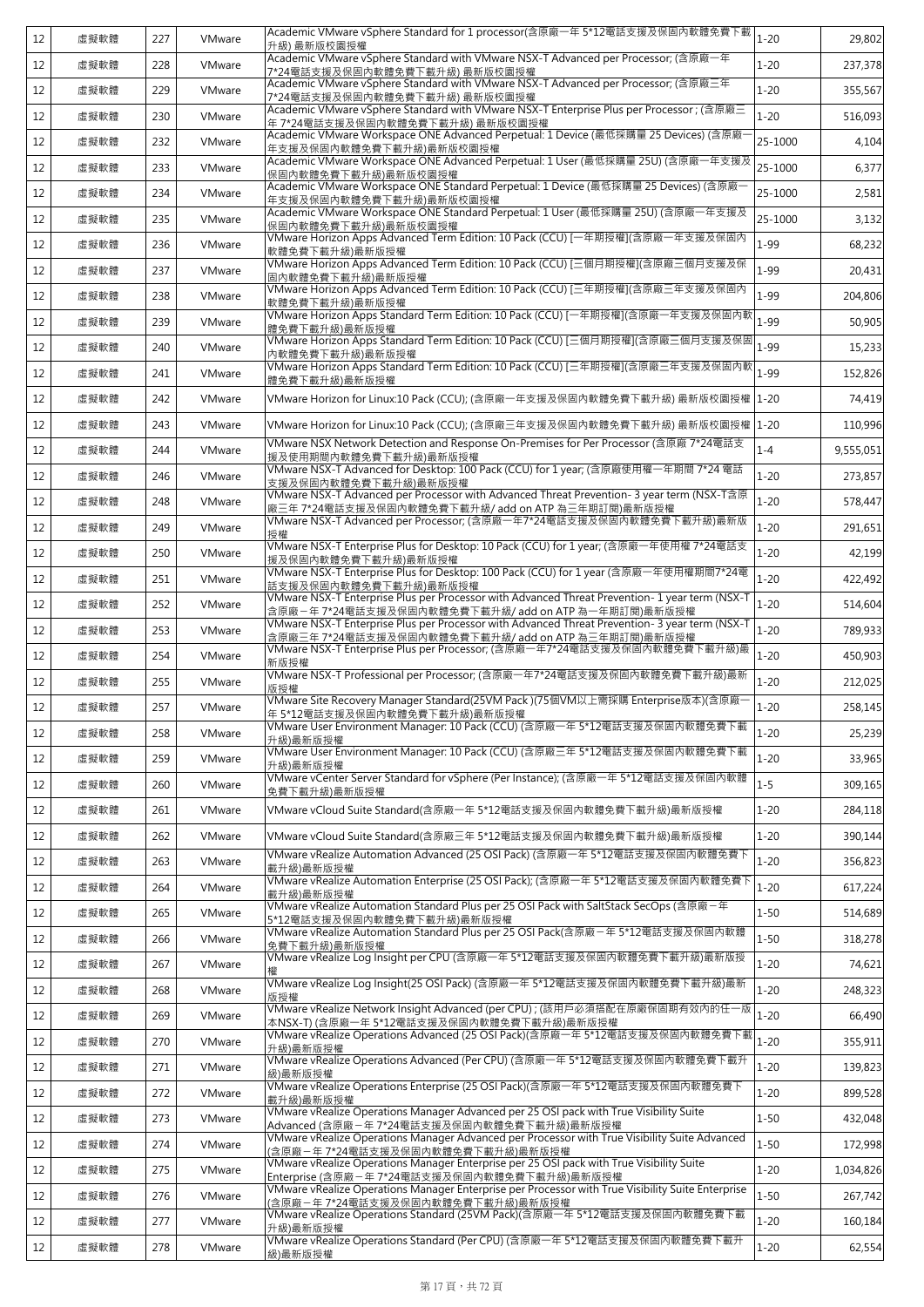| 12 | 虛擬軟體 | 281             | VMware         | VMware vRealize Suite Standard (Per PLU)(含原廠一年 5*12電話支援及保固內軟體免費下載升級)最新<br>版授權                                  | $1 - 20$   | 184,440 |
|----|------|-----------------|----------------|----------------------------------------------------------------------------------------------------------------|------------|---------|
| 12 | 虛擬軟體 | 282             | VMware         | VMware vSAN Advanced for 1 processor;(含原廠一年 7*24電話支援及保固內軟體免費下載升級)最新版<br>授權                                     | $1 - 20$   | 205,937 |
| 12 | 虛擬軟體 | 283             | VMware         | VMware vSAN Advanced for Desktop 10 Pack (CCU) (含原廠一年 7*24電話支援及保固內軟體免費下載<br>升級)最新版授權                           | $1 - 20$   | 51,502  |
| 12 | 虛擬軟體 | 284             | VMware         | VMware vSAN Enterprise for 1 processor (含原廠一年 7*24電話支援及保固內軟體免費下載升級)最新版<br>授權                                   | $1 - 20$   | 284,118 |
| 12 | 虛擬軟體 | 285             | VMware         | VMware vSAN Enterprise for Desktop 10 Pack (CCU) (含原廠一年 7*24電話支援及保固內軟體免費下載<br>升級)最新版授權                         | $1 - 20$   | 65,292  |
| 12 | 虛擬軟體 | 286             | VMware         | VMware vSAN Standard for 1 processor (含原廠一年 7*24電話支援及保固內軟體免費下載升級)最新版<br>授權                                     | $1 - 20$   | 130,190 |
| 12 | 虛擬軟體 | 287             | VMware         | VMware vSAN Standard for Desktop 10 Pack (CCU) (含原廠一年 7*24電話支援及保固內軟體免費下載<br>升級)最新版授權                           | $1 - 20$   | 27,774  |
| 12 | 虚擬軟體 | 288             | VMware         | VMware vSphere 7 Bitfusion for 1 processor (含原廠一年 5*12電話支援及保固內軟體免費下載升級) 最<br>新版授權                              | $1 - 20$   | 12,349  |
| 12 | 虛擬軟體 | 290             | VMware         | VMware vSphere Standard with VMware NSX-T Advanced per Processor; (含原廠一年 7*24電話支援<br>及保固內軟體免費下載升級)最新版授權        | $1 - 20$   | 347,623 |
| 12 | 虛擬軟體 | 291             | VMware         | VMware vSphere Standard with VMware NSX-T Advanced per Processor; (含原廠三年 7*24電話支援<br>及保固內軟體免費下載升級)最新版授權        | $1 - 20$   | 465,812 |
| 12 | 虛擬軟體 | 292             | VMware         | VMware vSphere Standard with VMware NSX-T Enterprise Plus per Processor; (含原廠一年 7*24電話<br>支援及保固内軟體免費下載升級)最新版授權 | $1 - 20$   | 506,875 |
| 12 | 虛擬軟體 | 293             | VMware         | VMware vSphere Standard with VMware NSX-T Enterprise Plus per Processor; (含原廠三年 7*24電話<br>支援及保固內軟體免費下載升級)最新版授權 | $1 - 20$   | 677,298 |
| 12 | 虛擬軟體 | 294             | VMware         | VMware Workspace ONE Advanced Perpetual: 1 Device (最低採購量 25Devices) (含原廠一年支援及保<br>固內軟體免費下載升級)最新版授權             | 25-1000    | 5,343   |
| 12 | 虛擬軟體 | 295             | VMware         | VMware Workspace ONE Advanced Perpetual: 1 User (最低採購量 25U) (含原廠一年支援及保固內軟體<br>免費下載升級)最新版授權                     | 25-1000    | 10,637  |
| 12 | 虛擬軟體 | 296             | VMware         | VMware Workspace ONE Standard Perpetual: 1 Device(最低採購量 25Devices) (含原廠一年支援及保<br>固內軟體免費下載升級)最新版授權              | 25-1000    | 2,880   |
| 12 | 虛擬軟體 | 297             | VMware         | VMware Workspace ONE Standard Perpetual: 1 User (最低採購量 25U) (含原廠一年支援及保固內軟體<br>免費下載升級)最新版授權                     | 25-1000    | 5,313   |
| 12 | 虛擬軟體 | 298             | 全民通用股份有限<br>公司 | IOT數位網路效能管理系統(單機授權)                                                                                            | $1 - 50$   | 21,638  |
| 13 | 學習內容 | 1               | GMetrix        | GMetrix 雲端教學評量系統 (10u)                                                                                         | $3 - 10$   | 4,853   |
| 13 | 學習內容 | 2               | <b>GMetrix</b> | GMetrix 雲端教學評量系統 (10u)                                                                                         | $11 - 30$  | 4,040   |
| 13 | 學習內容 | 4               | HighSchool     | 教室訊息播放系統                                                                                                       | $5 - 100$  | 20,222  |
| 13 | 學習內容 | 5               | HighSchool     | 校園多媒體數位頻道管理軟體                                                                                                  | $1 - 10$   | 252,781 |
| 13 | 學習內容 | 6               | HighSchool     | 校園英文聽力數位廣播軟體                                                                                                   | $1 - 100$  | 25,278  |
| 13 | 學習內容 | $7\overline{ }$ | HighSchool     | 校園行政無聲廣播監看軟體                                                                                                   | $1 - 5$    | 96,057  |
| 13 | 學習內容 | 8               | HighSchool     | 混成遠距教學數位授權1U                                                                                                   | $5 - 50$   | 9,909   |
| 13 | 學習內容 | 9               | HighSchool     | 混成遠距教學數位授權1U                                                                                                   | $51 - 100$ | 7,677   |
| 13 | 學習內容 | 10              | HighSchool     | 混成遠距教學數位軟體SERVER端                                                                                              | $1 - 5$    | 252,781 |
| 13 | 學習內容 | 11              | HighSchool     | 網路多媒體廣播系統 WEB SERVER                                                                                           | $1 - 10$   | 124,129 |
| 13 | 學習內容 | 12              | HighSchool     | 網路多媒體教室廣播軟體                                                                                                    | $1 - 100$  | 20,433  |
| 13 | 學習內容 | 13              | HighSchool     | 語言教室軟體-學生端授權                                                                                                   | $1 - 100$  | 14,156  |
| 13 | 學習內容 | 14              | HighSchool     | 語言教室軟體-老師端授權                                                                                                   | $1 - 10$   | 198,657 |
| 13 | 學習內容 | 15              | HighSchool     | 高中職學務系統                                                                                                        | $1 - 10$   | 794,630 |
| 13 | 學習內容 | 16              | HighSchool     | 高中職學生學習歷程系統                                                                                                    | $1 - 10$   | 695,327 |
| 13 | 學習內容 | 17              | HighSchool     | 高中職教務系統                                                                                                        | $1 - 10$   | 951,860 |
| 13 | 學習內容 | 18              | HighSchool     | 高中職行動APP系統                                                                                                     | $1 - 10$   | 544,911 |
| 13 | 學習內容 | 19              | HighSchool     | 高中職輔導系統                                                                                                        | $1 - 10$   | 794,650 |
| 13 | 學習內容 | 20              | Liveabc        | Live AR Classroom                                                                                              | $1 - 50$   | 95,551  |
| 13 | 學習內容 | 22              | Liveabc        | Live VRclassroom                                                                                               | $1 - 50$   | 100,607 |
| 13 | 學習內容 | 23              | Liveabc        | VR虛擬實境學習系統                                                                                                     | $1 - 50$   | 326,593 |
| 13 | 學習內容 | 24              | Liveabc        | 新版LiveABC檢定資源網- CSEPT 大學校院英語能力線上模擬測驗 單回加購 (聽力&閱讀試題)                                                            | $1 - 10$   | 14,257  |
| 13 | 學習內容 | 25              | Liveabc        | 新版LiveABC檢定資源網- TOEIC 多益線上模擬測驗平台(含 5回聽力&閱讀試題)                                                                  | $1 - 10$   | 108,190 |
| 13 | 學習內容 | 26              | Liveabc        | 新版LiveABC檢定資源網-GEPT全民英檢線上模擬測驗 單回加購 (可選初/中/中高級聽力&閱讀試題)                                                          | $1 - 50$   | 5,056   |
| 13 | 學習內容 | 27              | Liveabc        | 新版LiveABC檢定資源網-GEPT全民英檢線上模擬測驗 單回加購 (可選初/中/中高級聽力&閱讀試題)                                                          | $51 - 100$ | 4,040   |
| 13 | 學習內容 | 28              | Liveabc        | 新版LiveABC檢定資源網-GEPT全民英檢線上模擬測驗平台(共13回)                                                                          | $1 - 10$   | 118,301 |
| 13 | 學習內容 | 29              | Liveabc        | 新版LiveABC檢定資源網-TOEIC多益線上模擬測驗 單回加購 (聽力&閱讀)                                                                      | $1 - 30$   | 18,200  |
| 13 | 學習內容 | 30              | Liveabc        | 新版LiveABC檢定資源網-日檢網 單回加購 (可選N5-N1級數)                                                                            | $1 - 5$    | 12,437  |
| 13 | 學習內容 | 31              | Liveabc        | 新版LiveABC檢定資源網平台                                                                                               | $1 - 2$    | 96,562  |
| 13 | 學習內容 | 32              | Liveabc        | 新版LiveABC檢定資源網課程 - 環遊世界學英語                                                                                     | $1 - 10$   | 108,190 |
| 13 | 學習內容 | 33              | Liveabc        | 新版LiveABC檢定資源網課程- CNN課程(每單元課程加購)                                                                               | $1 - 50$   | 7,179   |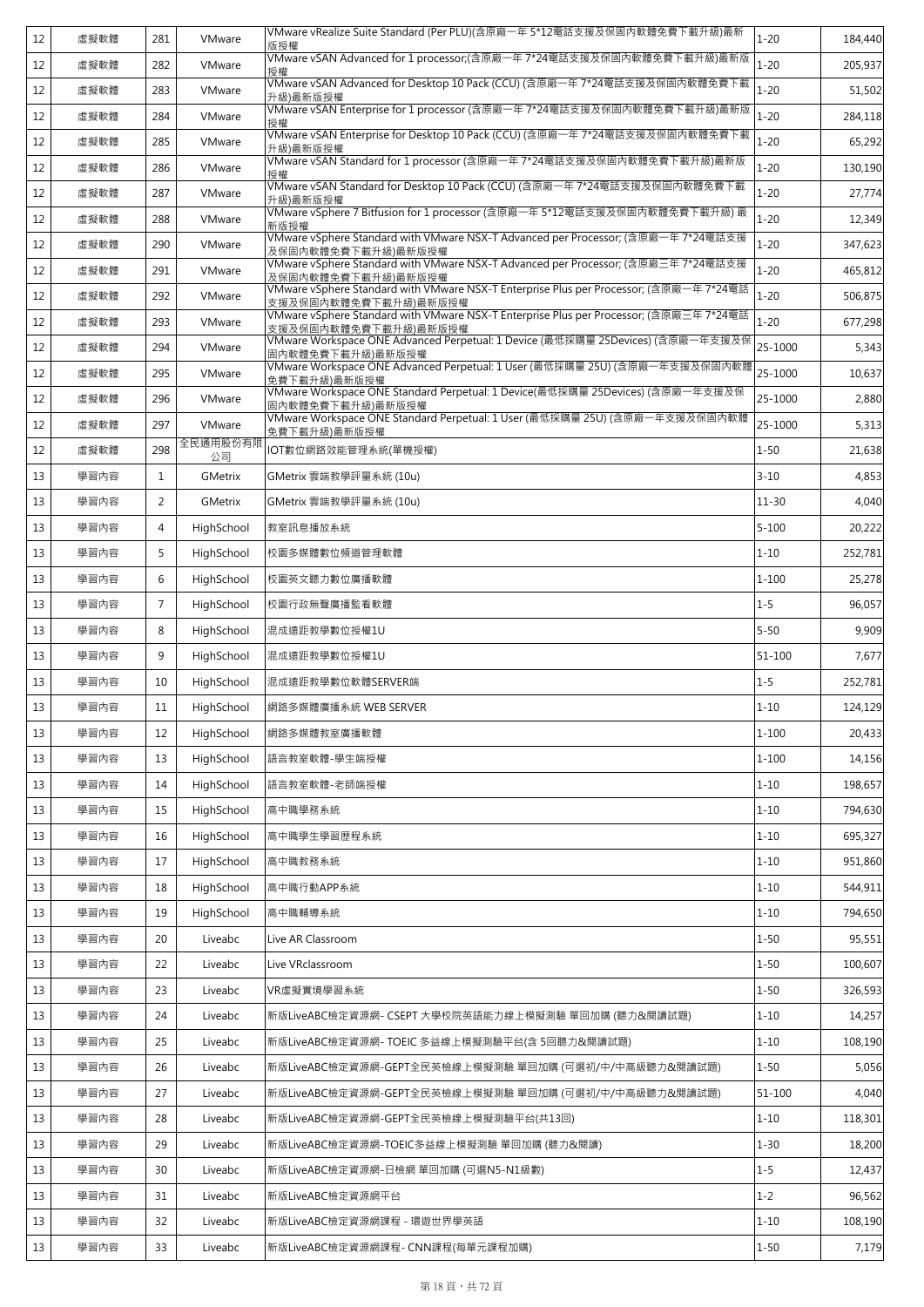| 13 | 學習內容 | 34  | Liveabc               | 新版LiveABC檢定資源網課程- CNN課程(每單元課程加購)                              | $51 - 100$ | 5,051   |
|----|------|-----|-----------------------|---------------------------------------------------------------|------------|---------|
| 13 | 學習內容 | 35  | Liveabc               | 新版LiveABC檢定資源網課程-(含AR APP辨識影片) (需先建置智慧校園APP)                  | $1 - 50$   | 9,100   |
| 13 | 學習內容 | 36  | Liveabc               | 新版LiveABC檢定資源網課程-(含AR APP辨識影片) (需先建置智慧校園APP)                  | $51 - 100$ | 7,071   |
| 13 | 學習內容 | 37  | Liveabc               | 新版LiveABC檢定資源網課程-日文套裝課程-任選N5~N4及五十音                           | $1 - 5$    | 135,996 |
| 13 | 學習內容 | 38  | Liveabc               | 新版LiveABC檢定資源網課程-日文課程                                         | $1 - 50$   | 7,078   |
| 13 | 學習內容 | 39  | Liveabc               | 新版LiveABC檢定資源網課程-日文課程                                         | $51 - 100$ | 6,061   |
| 13 | 學習內容 | 40  | Liveabc               | 新版LiveABC檢定資源網課程-英文課程                                         | $1 - 50$   | 5,561   |
| 13 | 學習內容 | 41  | Liveabc               | 新版LiveABC檢定資源網課程-英文課程                                         | $51 - 100$ | 5,354   |
| 13 | 學習內容 | 43  | Liveabc               | 校園導覽影片製作含AR APP辨識                                             | $1 - 50$   | 47,017  |
| 13 | 學習內容 | 44  | Liveabc               | 校園導覽影片製作含AR APP辨識                                             | 51-100     | 35,354  |
| 13 | 學習內容 | 45  | Liveabc               | 遊台灣學英語APP(帳號授權全校師生使用一年)                                       | $1 - 5$    | 108,190 |
| 13 | 學習內容 | 46  | Marshall<br>Cavendish | 兒童英語數位教材 (一) First Steps - From Phonics to Reading Level 1    | $1 - 300$  | 18,731  |
| 13 | 學習內容 | 47  | Marshall<br>Cavendish | 兒童英語數位教材 (一) First Steps - From Phonics to Reading Level 2    | 1-300      | 18,731  |
| 13 | 學習內容 | 48  | Marshall<br>Cavendish | 兒童英語數位教材 (一) First Steps - From Phonics to Reading Level 3    | $1 - 300$  | 18,731  |
| 13 | 學習內容 | 49  | Marshall<br>Cavendish | 兒童英語數位教材 (二) English with Coco Grade 1-2                      | 1-300      | 15,062  |
| 13 | 學習內容 | 50  | Marshall<br>Cavendish | 兒童英語數位教材 (二) English with Coco Grade 3-4                      | $1 - 300$  | 15,062  |
| 13 | 學習內容 | 51  | Marshall<br>Cavendish | 兒童英語數位教材 (二) English with Coco Grade 5-6                      | $1 - 300$  | 15,062  |
| 13 | 學習內容 | 52  | Marshall<br>Cavendish | 國高中英語聽力與口說數位教材 English Oral Buddy Grade 3-4                   | $1 - 300$  | 10,094  |
| 13 | 學習內容 | 53  | Marshall<br>Cavendish | 國高中英語聽力與口說數位教材 English Oral Buddy Grade 1-2                   | $1 - 300$  | 10,094  |
| 13 | 學習內容 | 54  | Marshall<br>Cavendish | 國高中英語聽力與口說數位教材 English Oral Buddy Grade 5-6                   | $1 - 300$  | 10,094  |
| 13 | 學習內容 | 55  | Marshall<br>Cavendish | 程式設計數位教材(一) Junior Koders Python                              | 1-300      | 21,517  |
| 13 | 學習內容 | 56  | Marshall<br>Cavendish | 程式設計數位教材(一) Ubbu – Coding Academy                             | $1 - 300$  | 21,517  |
| 13 | 學習內容 | 57  | Marshall<br>Cavendish | 程式設計數位教材(一) 數理科技 STEM Projects (Applied Learning Programme)   | 1-300      | 21,517  |
| 13 | 學習內容 | 58  | Marshall<br>Cavendish | 英文寫作數位教材 English Writing Buddy Level 1-2                      | 1-300      | 21,132  |
| 13 | 學習內容 | 59  | Marshall<br>Cavendish | 英文寫作數位教材 English Writing Buddy Level 3-4                      | 1-300      | 21,132  |
| 13 | 學習內容 | 60  | Marshall<br>Cavendish | 英語自然科學數位教材(國小/國中) Science Digital Suite Grade 1-2             | 1-300      | 19,211  |
| 13 | 學習內容 | 61  | Marshall<br>Cavendish | 英語自然科學數位教材(國小/國中) Science Digital Suite Grade 3-4             | $1 - 300$  | 19,211  |
| 13 | 學習內容 | 62  | Marshall<br>Cavendish | 英語自然科學數位教材(國小/國中) Science Digital Suite Grade 5-6             | 1-300      | 19,211  |
| 13 | 學習內容 | 63  | Marshall<br>Cavendish | 雲端英語聽力測驗 ICEL Level1-2 (20回)                                  | 1-300      | 18,443  |
| 13 | 學習內容 | 64  | Marshall<br>Cavendish | 雲端英語聽力測驗 ICEL Level3-4 (20回)                                  | 1-300      | 18,443  |
| 13 | 學習內容 | 65  | Marshall<br>Cavendish | 雲端英語聽力測驗 ICEL Level5-6 (20回)                                  | $1 - 300$  | 18,443  |
| 13 | 學習內容 | 66  | Marshall<br>Cavendish | 領域學程-健康教育數位教材(國小/國中) Health Education International Grade 1-2 | 1-300      | 19,211  |
| 13 | 學習內容 | 67  | Marshall<br>Cavendish | 領域學程-健康教育數位教材(國小/國中) Health Education International Grade 3-4 | $1 - 300$  | 19,211  |
| 13 | 學習內容 | 68  | Marshall<br>Cavendish | 領域學程-健康教育數位教材(國小/國中) Health Education International Grade 5-6 | $1 - 300$  | 19,211  |
| 13 | 學習內容 | 69  | Marshall<br>Cavendish | 高中自然科學數位教材(物理、化學、生物) Science Right On! (1)                    | $1 - 300$  | 29,201  |
| 13 | 學習內容 | 70  | Marshall<br>Cavendish | 高中自然科學數位教材(物理、化學、生物) Science Right On! (2)                    | 1-300      | 24,590  |
| 13 | 學習內容 | 71  | Marshall<br>Cavendish | 高中英語聽力與口說數位教材 (進階一) English Oral Buddy Secondary Grade 1      | $1 - 300$  | 19,211  |
| 13 | 學習內容 | 72  | Marshall<br>Cavendish | 高中英語聽力與口說數位教材 (進階二) English Oral Buddy Secondary Grade 2      | 1-300      | 19,211  |
| 13 | 學習內容 | 95  | 創價英文                  | Write Guide 中譯英寫作 (單一帳號授權)                                    | $1 - 100$  | 768     |
| 13 | 學習內容 | 96  | 創價英文                  | Write Guide 中譯英寫作 (機構授權)                                      | $1 - 2$    | 40,445  |
| 13 | 學習內容 | 97  | 創價英文                  | Write Guide 英文基礎造句 (單一帳號授權)                                   | $1 - 100$  | 768     |
| 13 | 學習內容 | 98  | 創價英文                  | Write Guide 英文基礎造句 (機構授權)                                     | $1 - 2$    | 40,445  |
| 13 | 學習內容 | 99  | 創價英文                  | Write Guide 英檢寫作中級 (單一帳號授權)                                   | $1 - 100$  | 768     |
| 13 | 學習內容 | 100 | 創價英文                  | Write Guide 英檢寫作中級 (機構授權)                                     | $1 - 2$    | 40,445  |
| 13 | 學習內容 | 101 | 創價英文                  | Write Guide 英檢寫作初級 (單一帳號授權)                                   | $1 - 100$  | 768     |
| 13 | 學習內容 | 102 | 創價英文                  | Write Guide 英檢寫作初級 (機構授權)                                     | $1 - 2$    | 40,445  |
| 13 | 學習內容 | 103 |                       | 君傳媒製作工作室 思多利編劇與腳本創作平台                                         | $1 - 5$    | 30,324  |
| 13 | 學習內容 | 104 |                       | 君傳媒製作工作室 思多利編劇與腳本創作平台                                         | $6 - 20$   | 29,586  |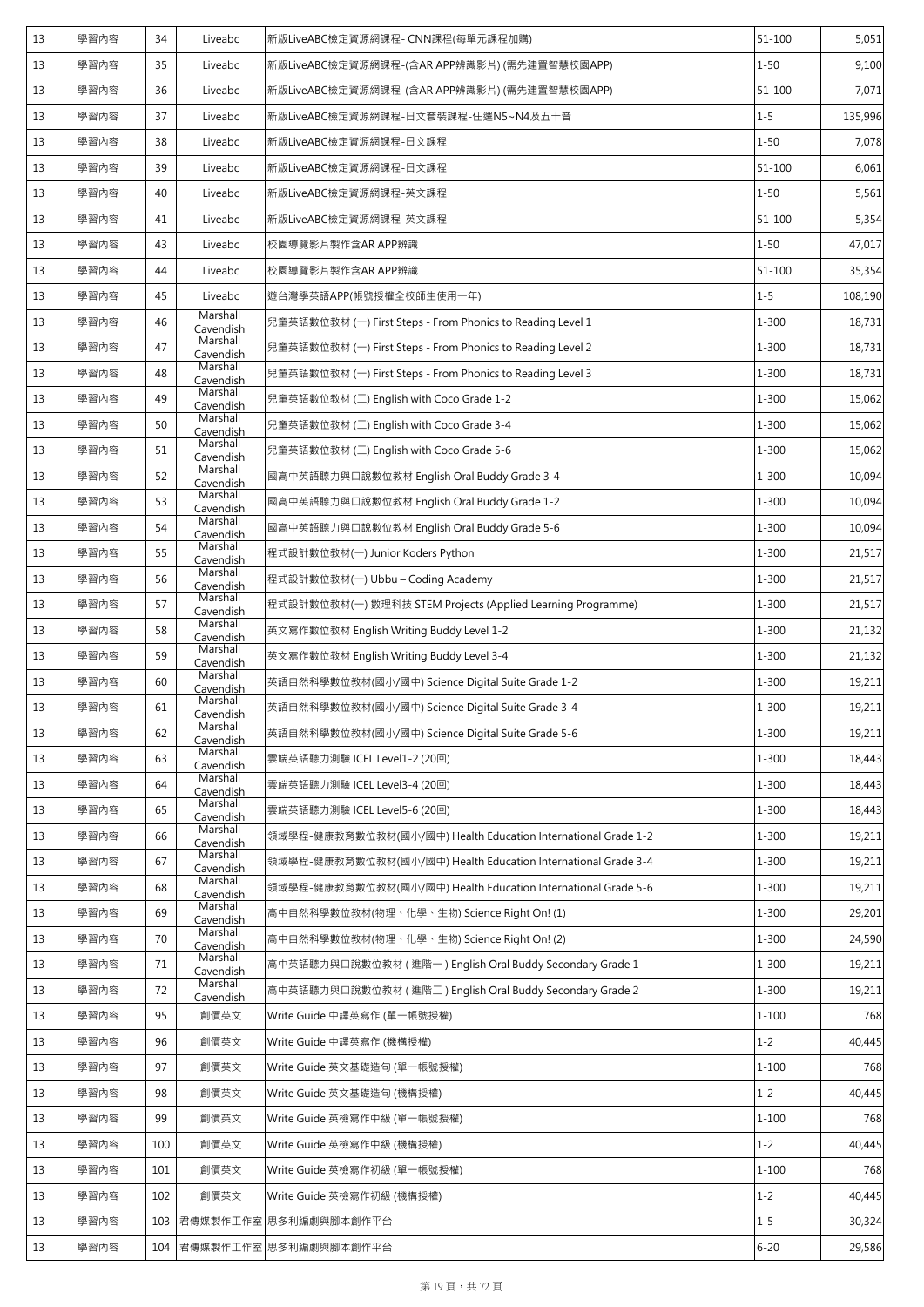| 13 | 學習內容   | 105 | 哈瑪星科技股份有<br>限公司     | 3D數位教材                                                                                                                                                       | $1 - 50$   | 735,376   |
|----|--------|-----|---------------------|--------------------------------------------------------------------------------------------------------------------------------------------------------------|------------|-----------|
| 13 | 學習內容   | 106 | 哈瑪星科技股份有<br>限公司     | IFMS平台                                                                                                                                                       | $1 - 50$   | 980,569   |
| 13 | 學習內容   | 107 | 哈瑪星科技股份有<br>限公司     | IFMS平台(每增加一單位)                                                                                                                                               | $1 - 50$   | 244,990   |
| 13 | 學習內容   | 108 | 哈瑪星科技股份有<br>限公司     | KMHub行動知識管理系統                                                                                                                                                | 30-100     | 26,079    |
| 13 | 學習內容   | 109 | 哈瑪星科技股份有<br>限公司     | LearningHub行動數位學習系統                                                                                                                                          | 30-150     | 25,043    |
| 13 | 學習內容   | 110 | 哈瑪星科技股份有<br>限公司     | MAGIC MR體感虛擬實境智能平台                                                                                                                                           | $1 - 3$    | 1,617,695 |
| 13 | 學習內容   | 111 | 哈瑪星科技股份有<br>限公司     | SimMAGIC Bookstore電子書上下架管理平台                                                                                                                                 | 20-150     | 35,390    |
| 13 | 學習內容   | 112 | 哈瑪星科技股份有<br>限公司     | SimMAGIC CLibrary雲端書櫃管理平台                                                                                                                                    | 20-150     | 41,082    |
| 13 | 學習內容   | 113 | 哈瑪星科技股份有<br>限公司     | SimMAGIC eBook互動式多媒體電子書編輯軟體                                                                                                                                  | $1 - 45$   | 101,820   |
| 13 | 學習內容   | 114 | 哈瑪星科技股份有<br>限公司     | 志工服務整合管理平台                                                                                                                                                   | $1 - 50$   | 980,569   |
| 13 | 學習內容   | 115 | 哈瑪星科技股份有<br>限公司     | 志工服務整合管理平台(每增加一單位)                                                                                                                                           | $1 - 50$   | 408,452   |
| 13 | 學習內容   | 116 | 哈瑪星科技股份有<br>限公司     | 數位教材                                                                                                                                                         | $1 - 50$   | 244,990   |
| 13 | 學習內容   | 117 | 四度空間資訊股份<br>有限公司    | 數學命題系統                                                                                                                                                       | $1 - 5$    | 86,916    |
| 13 | 學習內容   | 118 | 四度空間資訊股份<br>有限公司    | 雲端數學動畫系統-學生版                                                                                                                                                 | $5 - 30$   | 5,957     |
| 13 | 學習內容   | 119 | 四度空間資訊股份<br>有限公司    | 雲端數學動畫系統-教師版                                                                                                                                                 | $1 - 5$    | 86,911    |
| 13 | 學習內容   | 120 | 四度空間資訊股份<br>有限公司    | 雲端數學專用網-國中帳號                                                                                                                                                 | 10-1000    | 1,317     |
| 13 | 學習內容   | 121 | 四度空間資訊股份<br>有限公司    | 雲端數學專用網-國小帳號                                                                                                                                                 | 10-1000    | 327       |
| 13 | 學習內容   | 122 | 四度空間資訊股份<br>有限公司    | 雲端數學專用網系統                                                                                                                                                    | $1 - 2$    | 289,716   |
| 13 | 學習內容   | 123 | 威盛電子股份有限<br>公司      | 學習吧加分版訂閱制課程組合包(每年訂閱)                                                                                                                                         | 1-9999     | 4,732     |
| 13 | 學習內容   | 124 | 威盛電子股份有限<br>公司      | 學習吧加分版課程制課程組合包                                                                                                                                               | 1-9999     | 293       |
| 13 | 學習內容   | 125 | 必揚實境                | VR 毒品防制互動教材 「那個同學好像壞掉了?!」 (提供一年保固)                                                                                                                           | $1 - 50$   | 27,907    |
| 13 | 學習內容   | 126 | 必揚實境                | VR 科學實驗互動教材                                                                                                                                                  | $1 - 50$   | 40,040    |
| 13 | 學習內容   | 127 | 必揚實境                | VR 科學實驗互動教材增量包(提供一年保固)                                                                                                                                       | $1 - 20$   | 6,370     |
| 13 | 學習內容   | 128 | 必揚實境                | 國中小VR一體機教材(提供一年保固)                                                                                                                                           | $1 - 50$   | 9,606     |
| 13 | 學習內容   | 129 | 政高有限公司              | 圖解文法平台-主控端                                                                                                                                                   | $1 - 10$   | 124,367   |
| 13 | 學習內容   | 130 | 政高有限公司              | 圖解文法平台-使用端                                                                                                                                                   | $1 - 20$   | 108,998   |
| 13 | 學習內容   | 131 | 政高有限公司              | 智能語言學習系統-使用端                                                                                                                                                 | $1 - 100$  | 7,982     |
| 13 | 學習內容   | 132 | 泉榮資訊股份有限<br>公司      | 語言教學應用學習平台-用戶端授權                                                                                                                                             | $1 - 100$  | 16,420    |
| 13 | 學習內容   | 134 | 財團法人中華民國<br>電腦技能基金會 | Code Judger -程式自動化批改測驗系統帳號 (程式語言Python、程式語言C、程式語言C#、網頁資料擷取<br>與分析Python、網頁資料擷取與分析R、物件導向程式設計Java-六擇一/100U/一年授權/教師後台)                                          | $1 - 10$   | 99,039    |
| 13 | 學習內容   | 135 | 財團法人中華民國<br>電腦技能基金會 | CSF雲端練功坊-基礎創意App程式設計App Inventor 2 第2版、商品彩現認證 V-Ray 3 for Rhino、創意<br>APP程式設計 App Inventor 2第2版、商品造形設計認證Rhinoceros 5-四擇一/100U/一年授權/CLV教師                     | $1 - 10$   | 121,284   |
| 13 | 學習內容   | 136 | 財團法人中華民國<br>雷腦技能基金會 | CSF雲端練功坊-CWT全民中檢線上模擬測驗帳號 (初等,中等,中高等,高等,四擇一/100U/一年授權/教師後                                                                                                     | $1 - 50$   | 75,784    |
| 13 | 學習內容   | 137 | 財團法人中華民國<br>電腦技能基金會 | CSF雲端練功坊-人工智慧:機器學習 Python 3、基礎零件設計、進階零件及曲面設計、電腦輔助平面製<br>圖、基礎電腦輔助平面製圖、電腦輔助立體製圖、基礎電腦輔助立體製圖-七擇一/100U/一年授權/CLV教                                                  | $1 - 10$   | 121,284   |
| 13 | 學習內容   | 138 | 財團法人中華民國<br>電腦技能基金會 | CSF雲端練功坊-工程圖學及機械製圖、電腦繪圖概論與數位色彩配色、建築設計圖學、軟體開發知識、數<br>位媒體出版、網頁程式設計HTML5 第2版、電子電路與數位邏輯設計、物聯網開發核心知識、造形設計及<br>材質運用、App Inventor程式設計核心能力 第2版-十擇一/100U/一年授權/CLV教師後台 | $1 - 10$   | 75,784    |
| 13 | 學習內容   | 139 | 財團法人中華民國<br>電腦技能基金會 | CSF雲端練功坊-物聯網智慧應用及技術、雲端技術及網路服務 第2版、電子商務概論 第4版、人工智慧應<br>用與技術、資訊科技 Python-專業級、行動裝置應用、大型資料庫管理系統 MySQL 5-七擇一/100U/一年<br>授權/CLV教師後台                                | $1 - 10$   | 75,784    |
| 13 | 學習內容   | 140 | 財團法人中華民國<br>電腦技能基金會 | 中文能力線上練習平台(初等*10回/中等*10回/中高等*10回/高等*3回,擇一等級)                                                                                                                 | $1 - 10$   | 145,207   |
| 13 | 學習內容   | 141 | 財團法人中華民國<br>電腦技能基金會 | 中文能力線上題庫擴充模組 (初等/中等/中高等, 同級雙回加購,須搭配中文能力線上練習平台使用)                                                                                                             | $1 - 30$   | 25,611    |
| 13 | 學習內容   | 142 | 財團法人中華民國<br>電腦技能基金會 | 作文易學堂(100U/一年授權)                                                                                                                                             | $1 - 100$  | 75,784    |
| 13 | 學習內容   | 145 | 鈊保資訊                | 教學報表系統50人版一年授權                                                                                                                                               | 1-999      | 88,777    |
| 13 | 學習內容   | 146 | 鈊保資訊                | 教學管理平台100人版一年授權                                                                                                                                              | $1 - 19$   | 634,985   |
| 13 | 學習內容   | 147 | 驊鉅數位科技有限<br>公司      | 驊鉅線上學習平台                                                                                                                                                     | 10-100     | 13,134    |
| 13 | 學習內容   | 148 | 驊鉅數位科技有限<br>公司      | 驊鉅線上測驗平台                                                                                                                                                     | $10 - 100$ | 13,134    |
| 14 | 其他應用軟體 | 9   | AgilePoint          | AgilePoint NX Low-Code 自動化應用擴充(5 AgilePoint NX Low-Code Apps)含一年保固                                                                                           | $1 - 10$   | 230,908   |
| 14 | 其他應用軟體 | 10  | AgilePoint          | AgilePoint NX Low-Code 表單設計工具(AgilePoint NX eForm Builder)含一年保固                                                                                              | $1 - 10$   | 868,421   |
| 14 | 其他應用軟體 | 11  | AgilePoint          | AgilePoint NX基本套件包,含一年保固                                                                                                                                     | $1 - 10$   | 851,535   |
| 14 | 其他應用軟體 | 27  | BXB卡訊電子股份<br>有限公司   | BXB 多媒體影音串流系統(Client)                                                                                                                                        | $1 - 150$  | 41,270    |
| 14 | 其他應用軟體 | 28  | BXB卡訊電子股份<br>有限公司   | BXB 環境監測控制系統(Server)                                                                                                                                         | $1 - 10$   | 148,881   |
| 14 | 其他應用軟體 | 29  | BXB卡訊電子股份<br>有限公司   | BXB 環境監測邊緣運算模組                                                                                                                                               | $1 - 150$  | 15,147    |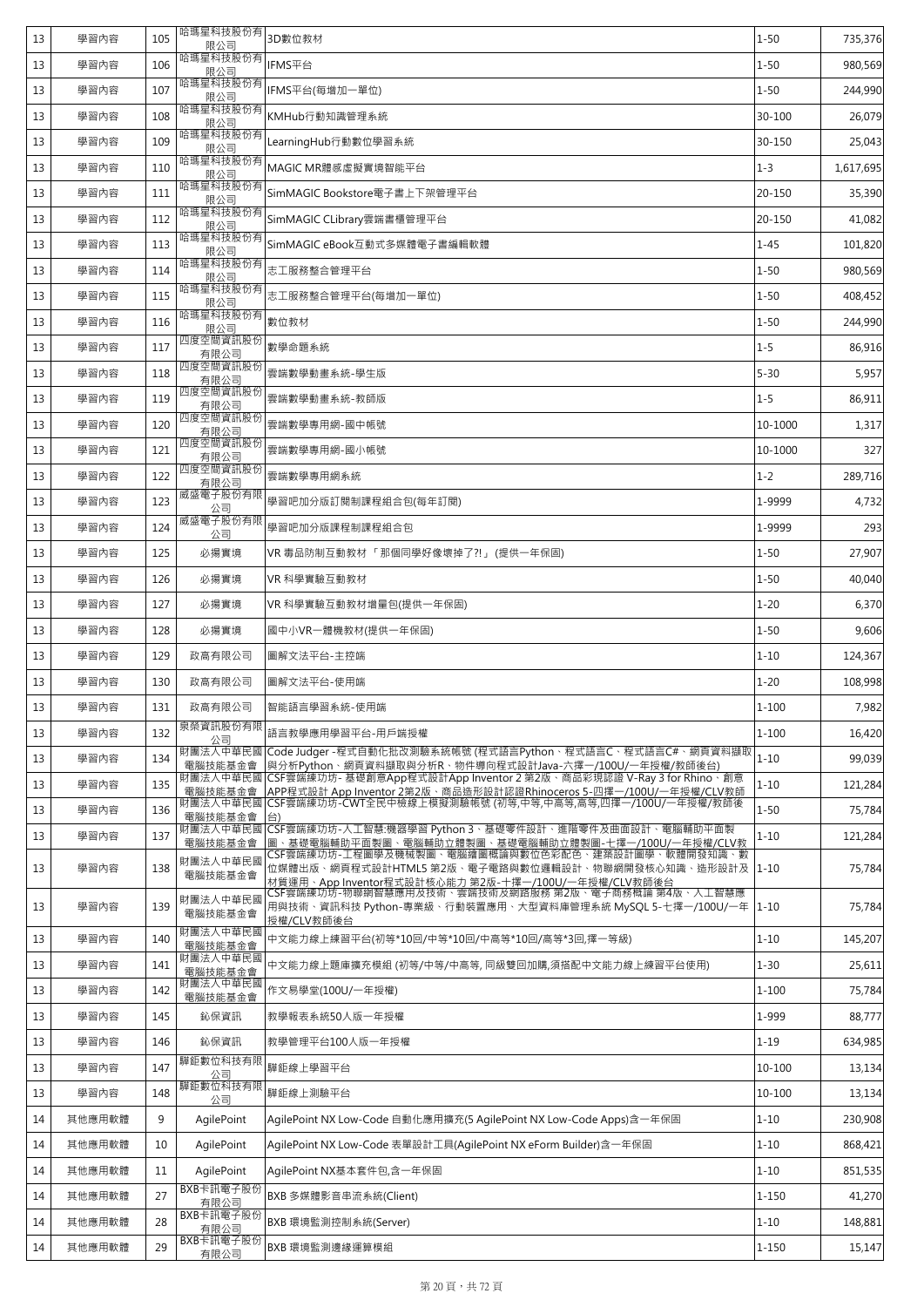| 14 | 其他應用軟體 | 30 | BXB卡訊電子股份<br>有限公司 | BXB分散式影音矩陣系統(Client)                                                | $1 - 150$  | 30,313    |
|----|--------|----|-------------------|---------------------------------------------------------------------|------------|-----------|
| 14 | 其他應用軟體 | 31 | BXB卡訊電子股份<br>有限公司 | BXB分散式影音矩陣系統(Server)                                                | $1 - 10$   | 206,508   |
| 14 | 其他應用軟體 | 32 | BXB卡訊電子股份<br>有限公司 | BXB可程式音樂定時播放編輯軟體(含地震速報暨作習鐘軟體)                                       | $1 - 10$   | 98,127    |
| 14 | 其他應用軟體 | 33 | BXB卡訊電子股份<br>有限公司 | BXB圖文公告廣播系統(Client)                                                 | $1 - 150$  | 16,158    |
| 14 | 其他應用軟體 | 34 | BXB卡訊電子股份<br>有限公司 | BXB圖文公告廣播系統(Server)                                                 | $1 - 10$   | 107,491   |
| 14 | 其他應用軟體 | 35 | BXB卡訊電子股份<br>有限公司 | BXB多媒體影音串流伺服器(Server)                                               | $1 - 10$   | 231,657   |
| 14 | 其他應用軟體 | 36 | BXB卡訊電子股份<br>有限公司 | BXB影音訊號編碼系統                                                         | $1 - 10$   | 40,425    |
| 14 | 其他應用軟體 | 37 | BXB卡訊電子股份<br>有限公司 | BXB數位IP化廣播暨指揮系統(用戶端軟體1U授權)                                          | 1-150      | 17,886    |
| 14 | 其他應用軟體 | 38 | BXB卡訊電子股份<br>有限公司 | BXB數位IP化廣播暨指揮系統圖控管理軟體(SEVER端)                                       | $1 - 10$   | 301,967   |
| 14 | 其他應用軟體 | 39 | BXB卡訊電子股份<br>有限公司 | BXB數位播音圖控管理軟體(含英語聽力播放軟體)                                            | $1 - 10$   | 198,495   |
| 14 | 其他應用軟體 | 40 | BXB卡訊電子股份<br>有限公司 | BXB數位播音系統-接收端軟體                                                     | 1-150      | 16,663    |
| 14 | 其他應用軟體 | 41 | BXB卡訊電子股份<br>有限公司 | BXB現場影音擷取編碼串流系統                                                     | $1 - 10$   | 111,203   |
| 14 | 其他應用軟體 | 42 | BXB卡訊電子股份<br>有限公司 | BXB環境控制邊緣運算模組                                                       | $1 - 150$  | 10,091    |
| 14 | 其他應用軟體 | 43 | BXB卡訊電子股份<br>有限公司 | BXB網路對講系統                                                           | $1 - 150$  | 20,202    |
| 14 | 其他應用軟體 | 44 | BXB卡訊電子股份<br>有限公司 | BXB網路影音分流管理系統                                                       | $1 - 10$   | 49,549    |
| 14 | 其他應用軟體 | 45 | BXB卡訊電子股份<br>有限公司 | BXB網路錄播暨導播系統                                                        | $1 - 10$   | 190,269   |
| 14 | 其他應用軟體 | 46 | BXB卡訊電子股份<br>有限公司 | BXB緊急呼叫對講系統軟體                                                       | $1 - 150$  | 20,202    |
| 14 | 其他應用軟體 | 47 | BXB卡訊電子股份<br>有限公司 | BXB行動指揮管理軟體                                                         | $1 - 100$  | 28,291    |
| 14 | 其他應用軟體 | 48 | BXB卡訊電子股份<br>有限公司 | BXB装置能源管理系統                                                         | $1 - 150$  | 21,178    |
| 14 | 其他應用軟體 | 57 | Cisco Systems     | 思科 AppDynamics Visibility Pack On Premise for Public Sector, 一年使用授權 | $1 - 5$    | 2,628,868 |
| 14 | 其他應用軟體 | 59 | Cisco Systems     | 思科 Prime Infrastructure 無線有線網路管理系統 10U, 一年使用授權                      | $1 - 100$  | 181,951   |
| 14 | 其他應用軟體 | 61 | Clarizen          | 以色列 Clarizen Go 雲端敏捷式專案管理系統授權(每年訂閱)                                 | $1 - 200$  | 11,082    |
| 14 | 其他應用軟體 | 62 | Clarizen          | 以色列 Clarizen Go 雲端敏捷式專案管理系統授權(每年訂閱)                                 | 201-1000   | 7,141     |
| 14 | 其他應用軟體 | 63 | Clarizen          | 以色列 Clarizen 雲端專案管理系統 - 企業版 - Full 授權(每年訂閱,無法混搭無限版授權)               | 1-1000     | 27,442    |
| 14 | 其他應用軟體 | 64 | Clarizen          | 以色列 Clarizen 雲端專案管理系統 - 企業版 - Requester 授權(每年訂閱,須搭配企業版 Full 授權)     | 1-10000    | 2,275     |
| 14 | 其他應用軟體 | 67 | Clarizen          | 以色列 Clarizen 雲端專案管理系統 - 無限版 - Requester 授權(每年訂閱,須搭配無限版 Full 授權)     | 1-1000     | 2,285     |
| 14 | 其他應用軟體 | 68 | Clarizen          | 以色列 Clarizen 雲端專案管理系統 - 無限版 - Requester 授權(每年訂閱,須搭配無限版 Full 授權)     | 1001-10000 | 1,778     |
| 14 | 其他應用軟體 | 74 | Cyberlink         | PowerDVD 極致藍光版 最新版 單套盒裝                                             | $1 - 500$  | 2,252     |
| 14 | 其他應用軟體 | 75 | Cyberlink         | PowerDVD 標準版 最新版 單套下載                                               | $1 - 500$  | 1,292     |
| 14 | 其他應用軟體 | 76 | Cyberlink         | PowerDVD 標準版 最新版 政府授權                                               | $5 - 500$  | 1,187     |
| 14 | 其他應用軟體 | 77 | Cyberlink         | PowerDVD 標準版 最新版 教育行政授權                                             | $5 - 500$  | 1,187     |
| 14 | 其他應用軟體 | 78 | Cyberlink         | Screen Recorder 最新版 單套下載                                            | 1-500      | 1,269     |
| 14 | 其他應用軟體 | 79 | Cyberlink         | Screen Recorder 最新版 政府授權                                            | $5 - 500$  | 975       |
| 14 | 其他應用軟體 | 80 | Cyberlink         | Screen Recorder 最新版 教育行政授權                                          | $5 - 500$  | 1,187     |
| 14 | 其他應用軟體 | 81 | Cyberlink         | Screen Recorder 最新版 高中職授權                                           | 20-500     | 843       |
| 14 | 其他應用軟體 | 82 | Cyberlink         | YouCam 豪華版 最新版 單套下載                                                 | $1 - 500$  | 1,232     |
| 14 | 其他應用軟體 | 83 | Cyberlink         | YouCam 豪華版 最新版 國中小授權                                                | 20-500     | 725       |
| 14 | 其他應用軟體 | 84 | Cyberlink         | YouCam 豪華版 最新版 大專院校授權                                               | 20-500     | 909       |
| 14 | 其他應用軟體 | 85 | Cyberlink         | YouCam 豪華版 最新版 政府授權                                                 | $5 - 500$  | 1,037     |
| 14 |        |    |                   |                                                                     |            |           |
|    | 其他應用軟體 | 86 | Cyberlink         | YouCam 豪華版 最新版 教育行政授權                                               | $5 - 500$  | 1,187     |
| 14 | 其他應用軟體 | 87 | Cyberlink         | YouCam 豪華版 最新版 高中職授權                                                | 20-500     | 843       |
| 14 | 其他應用軟體 | 88 | Cyberlink         | 創意導演 365 一年訂閱版 全校授權500台                                             | $5 - 10$   | 623,782   |
| 14 | 其他應用軟體 | 89 | Cyberlink         | 創意導演 365一年訂閱版 單套盒裝                                                  | $1 - 500$  | 3,060     |
| 14 | 其他應用軟體 | 90 | Cyberlink         | 創意導演 365一年訂閱版 國中小授權                                                 | 20-500     | 1,717     |
| 14 | 其他應用軟體 | 91 | Cyberlink         | 創意導演 365一年訂閱版 大專院校授權                                                | 20-500     | 2,155     |
| 14 | 其他應用軟體 | 92 | Cyberlink         | 創意導演 365一年訂閱版 政府授權                                                  | $5 - 500$  | 2,811     |
| 14 | 其他應用軟體 | 93 | Cyberlink         | 創意導演 365一年訂閱版 教育行政授權                                                | $5 - 500$  | 2,811     |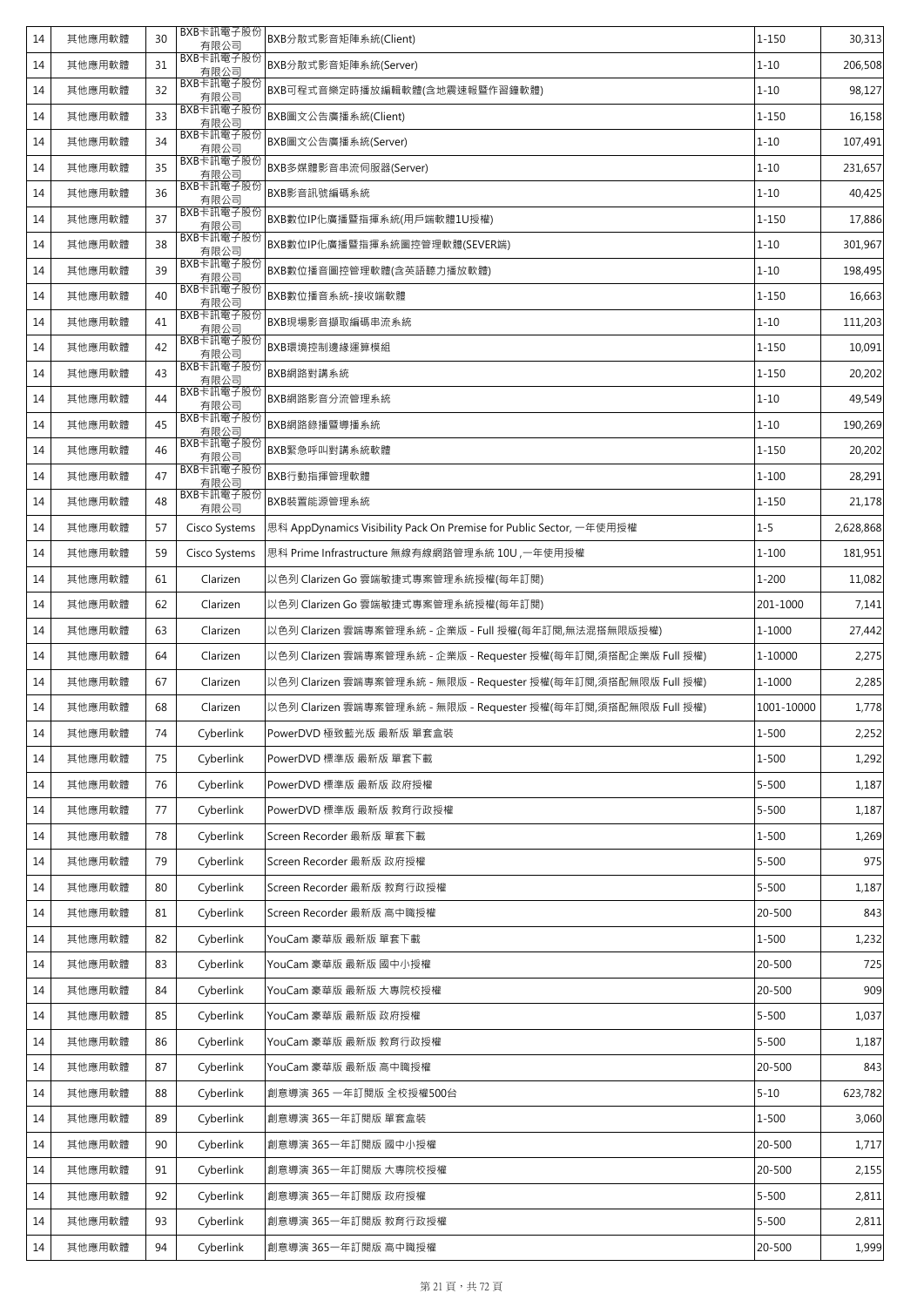| 14 | 其他應用軟體 | 95  | Cyberlink | 威力導演 365 Mac 一年訂閱版 全校授權 100台     | $5 - 500$ | 51,001  |
|----|--------|-----|-----------|----------------------------------|-----------|---------|
| 14 | 其他應用軟體 | 96  | Cyberlink | 威力導演 365 Mac 一年訂閱版 全校授權 500台     | $5 - 100$ | 255,005 |
| 14 | 其他應用軟體 | 97  | Cyberlink | 威力導演 365 Mac 一年訂閱版 單套下載          | $1 - 100$ | 1,553   |
| 14 | 其他應用軟體 | 98  | Cyberlink | 威力導演 365 Mac 一年訂閱版 國中小授權         | 20-500    | 854     |
| 14 | 其他應用軟體 | 99  | Cyberlink | 威力導演 365 Mac 一年訂閱版 大專院校授權        | 20-500    | 1,072   |
| 14 | 其他應用軟體 | 100 | Cyberlink | 威力導演 365 Mac 一年訂閱版 政府授權          | $5 - 500$ | 1,398   |
| 14 | 其他應用軟體 | 101 | Cyberlink | 威力導演 365 Mac 一年訂閱版 教育行政授權        | $5 - 500$ | 1,398   |
| 14 | 其他應用軟體 | 102 | Cyberlink | 威力導演 365 Mac 一年訂閱版 高中職授權         | 20-500    | 995     |
| 14 | 其他應用軟體 | 103 | Cyberlink | 威力導演 365 Windows 一年訂閱版 全校授權 100台 | $5 - 500$ | 51,001  |
| 14 | 其他應用軟體 | 104 | Cyberlink | 威力導演 365 Windows 一年訂閱版 全校授權 500台 | $5 - 100$ | 255,005 |
| 14 | 其他應用軟體 | 105 | Cyberlink | 威力導演 365 Windows 一年訂閱版 國中小授權     | 20-500    | 854     |
| 14 | 其他應用軟體 | 106 | Cyberlink | 威力導演 365 Windows 一年訂閱版 大專院校授權    | 20-500    | 1,072   |
| 14 | 其他應用軟體 | 107 | Cyberlink | 威力導演 365 Windows 一年訂閱版 教育行政授權    | $5 - 500$ | 1,398   |
| 14 | 其他應用軟體 | 108 | Cyberlink | 威力導演 365 Windows 一年訂閱版 高中職授權     | 20-500    | 995     |
| 14 | 其他應用軟體 | 109 | Cyberlink | 威力導演 旗艦版 最新版 單套盒裝                | $1 - 500$ | 2,671   |
| 14 | 其他應用軟體 | 110 | Cyberlink | 威力導演 旗艦版 最新版 國中小授權               | 20-500    | 2,032   |
| 14 | 其他應用軟體 | 111 | Cyberlink | 威力導演 旗艦版 最新版 大專院校授權              | 20-500    | 2,550   |
| 14 | 其他應用軟體 | 112 | Cyberlink | 威力導演 旗艦版 最新版 政府授權                | $5 - 500$ | 2,963   |
| 14 | 其他應用軟體 | 113 | Cyberlink | 威力導演 旗艦版 最新版 高中職授權               | 20-500    | 2,366   |
| 14 | 其他應用軟體 | 114 | Cyberlink | 威力導演 旗艦組合包 最新版 單套下載              | $1 - 300$ | 5,481   |
| 14 | 其他應用軟體 | 115 | Cyberlink | 威力導演 旗艦組合包 最新版 大專院校授權            | 20-500    | 4,457   |
| 14 | 其他應用軟體 | 116 | Cyberlink | 威力導演 旗艦組合包 最新版 政府授權              | $5 - 300$ | 3,928   |
| 14 | 其他應用軟體 | 117 | Cyberlink | 威力導演 旗艦組合包 最新版 高中職授權             | 20-500    | 2,220   |
| 14 | 其他應用軟體 | 118 | Cyberlink | 威力導演 極致版 最新版 單套盒裝                | 1-500     | 2,169   |
| 14 | 其他應用軟體 | 119 | Cyberlink | 威力導演 極致版 最新版 大專院校授權              | 20-500    | 1,776   |
| 14 | 其他應用軟體 | 120 | Cyberlink | 威力導演 極致版 最新版 政府授權                | $5 - 500$ | 2,051   |
| 14 | 其他應用軟體 | 121 | Cyberlink | 威力導演 極致版 最新版 教育行政授權              | $5 - 500$ | 2,316   |
| 14 | 其他應用軟體 | 122 | Cyberlink | 威力導演 極致版 最新版 高中職授權               | 20-500    | 1,647   |
| 14 | 其他應用軟體 | 123 | Cyberlink | 威力影相創意包 最新版 全校授權 100台            | $5 - 10$  | 203,219 |
| 14 | 其他應用軟體 | 124 | Cyberlink | 威力影相創意包 最新版 全校授權 500台            | $5 - 10$  | 914,487 |
| 14 | 其他應用軟體 | 125 | Cyberlink | 威力影相創意包 最新版 國中小授權                | 20-500    | 1,942   |
| 14 | 其他應用軟體 | 126 | Cyberlink | 威力影相創意包 最新版 大專院校授權               | 20-500    | 2,436   |
| 14 | 其他應用軟體 | 127 | Cyberlink | 威力影相創意包 最新版 教育行政授權               | $5 - 500$ | 2,307   |
| 14 | 其他應用軟體 | 128 | Cyberlink | 威力影相創意包 最新版 高中職授權                | 20-500    | 2,260   |
| 14 | 其他應用軟體 | 129 | Cyberlink | 相片大師 365 一年訂閱版 全校授權 100台         | $1 - 500$ | 41,193  |
| 14 | 其他應用軟體 | 130 | Cyberlink | 相片大師 365 一年訂閱版 全校授權 500台         | $1 - 100$ | 205,966 |
| 14 | 其他應用軟體 | 131 | Cyberlink | 相片大師 365 一年訂閱版 單套下載              | $1 - 500$ | 1,177   |
| 14 | 其他應用軟體 | 132 | Cyberlink | 相片大師 365 一年訂閱版 國中小授權             | 20-500    | 647     |
| 14 | 其他應用軟體 | 133 | Cyberlink | 相片大師 365 一年訂閱版 大專院校授權            | 20-500    | 812     |
| 14 | 其他應用軟體 | 134 | Cyberlink | 相片大師 365 一年訂閱版 政府授權              | $5 - 500$ | 1,060   |
| 14 | 其他應用軟體 | 135 | Cyberlink | 相片大師 365 一年訂閱版 教育行政授權            | $5 - 500$ | 1,060   |
| 14 | 其他應用軟體 | 136 | Cyberlink | 相片大師 365 一年訂閱版 高中職授權             | 20-500    | 753     |
| 14 | 其他應用軟體 | 137 | Cyberlink | 相片大師 極致版 最新版 全校授權100台            | $1 - 500$ | 76,894  |
| 14 | 其他應用軟體 | 138 | Cyberlink | 相片大師 極致版 最新版 全校授權500台            | $1 - 100$ | 384,469 |
| 14 | 其他應用軟體 | 139 | Cyberlink | 相片大師 極致版 最新版 單套盒裝                | $1 - 500$ | 2,338   |
| 14 | 其他應用軟體 | 140 | Cyberlink | 相片大師 極致版 最新版 國中小授權               | 20-500    | 1,286   |
| 14 | 其他應用軟體 | 141 | Cyberlink | 相片大師 極致版 最新版 大專院校授權              | 20-500    | 1,614   |
| 14 | 其他應用軟體 | 142 | Cyberlink | 相片大師 極致版 最新版 政府授權                | $5 - 500$ | 2,105   |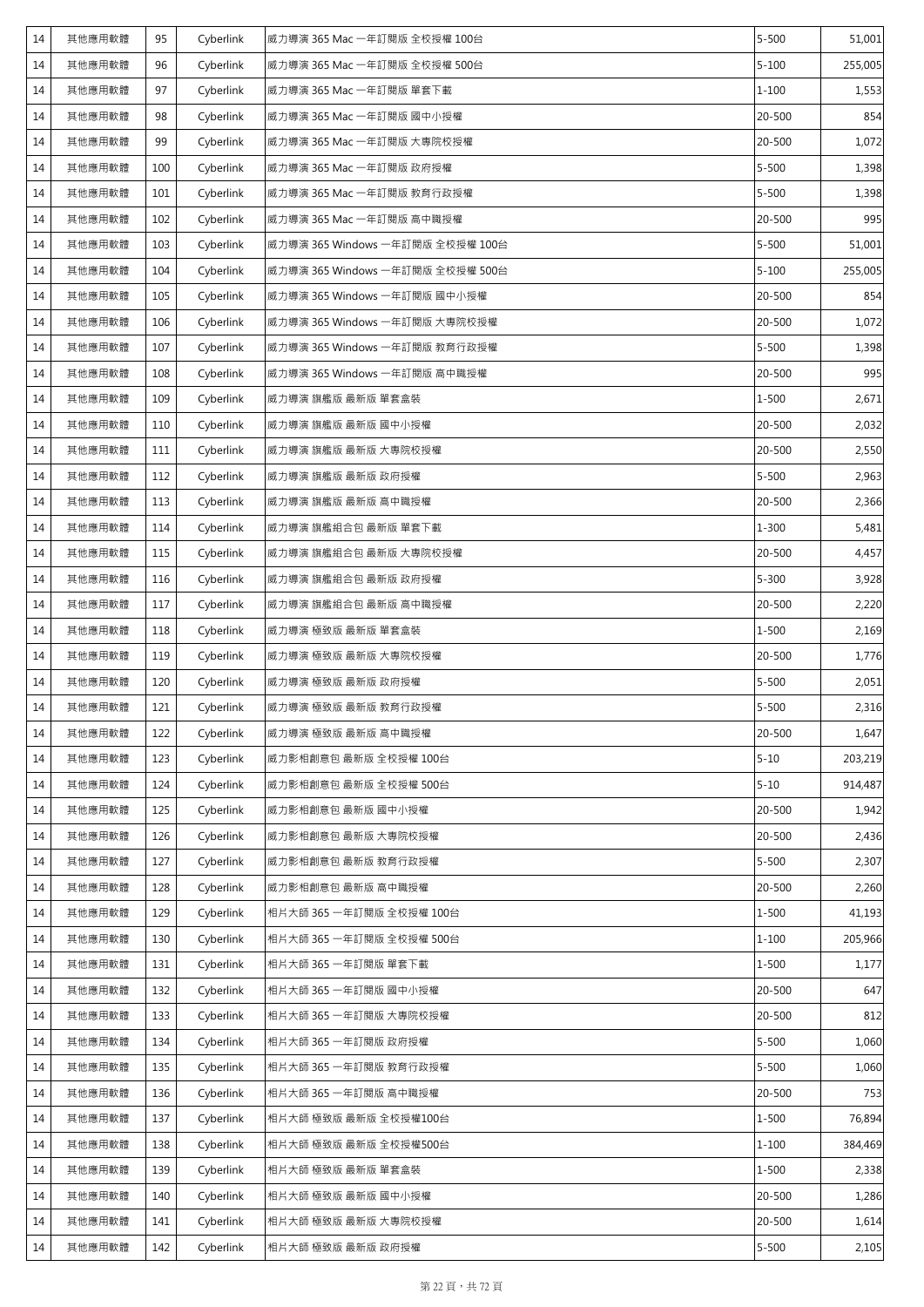| 14 | 其他應用軟體 | 143 | Cyberlink     | 相片大師 極致版 最新版 教育行政授權                                                 | $5 - 500$ | 2,105     |
|----|--------|-----|---------------|---------------------------------------------------------------------|-----------|-----------|
| 14 | 其他應用軟體 | 144 | Cyberlink     | 相片大師 極致版 最新版 高中職授權                                                  | 20-500    | 1,496     |
| 14 | 其他應用軟體 | 165 | D-Link        | D-FACE人臉辨識軟體                                                        | $1 - 99$  | 69,919    |
| 14 | 其他應用軟體 | 166 | D-Link        | D-FACE人臉辨識軟體                                                        | 100-999   | 68,333    |
| 14 | 其他應用軟體 | 167 | D-Link        | DCS-210-PLUS 進階版8路網路攝影機錄影管理軟體(IP監控用)                                | $1 - 99$  | 33,246    |
| 14 | 其他應用軟體 | 168 | D-Link        | DCS-220-PLUS 進階版32路網路攝影機錄影管理軟體(IP監控用)                               | $1 - 30$  | 124,166   |
| 14 | 其他應用軟體 | 169 | D-Link        | DCS-230-PLUS 進階版64路網路攝影機錄影管理軟體(IP監控用)                               | $1 - 30$  | 234,075   |
| 14 | 其他應用軟體 | 170 | D-Link        | DV-700-N1000-LIC 1000路D-View 7.0網路管理軟體授權                            | $1 - 30$  | 211,678   |
| 14 | 其他應用軟體 | 171 | D-Link        | DV-700-N25-LIC 25路D-View 7.0網路管理軟體授權                                | $1 - 30$  | 51,011    |
| 14 | 其他應用軟體 | 172 | D-Link        | DV-700-N250-LIC 250路D-View 7.0網路管理軟體授權                              | $1 - 30$  | 81,294    |
| 14 | 其他應用軟體 | 173 | D-Link        | DV-700-N500-LIC 500路D-View 7.0網路管理軟體授權                              | $1 - 30$  | 126,390   |
| 14 | 其他應用軟體 | 174 | D-Link        | DV-700-P10-LIC 10路D-View 7.0分點端網路管理軟體                               | $1 - 30$  | 26,694    |
| 14 | 其他應用軟體 | 175 | D-Link        | DV-700-P100-LIC 100路D-View 7.0分點端網路管理軟體授權                           | $1 - 30$  | 92,821    |
| 14 | 其他應用軟體 | 176 | D-Link        | DV-700-P25-LIC 25路D-View 7.0分點端網路管理軟體授權                             | $1 - 30$  | 44,944    |
| 14 | 其他應用軟體 | 177 | D-Link        | DV-700-P5-LIC 5路D-View 7.0分點端網路管理軟體授權                               | $1 - 30$  | 12,861    |
| 14 | 其他應用軟體 | 178 | D-Link        | DV-700-P50-LIC 50路D-View 7.0分點端網路管理軟體授權                             | $1 - 30$  | 54,803    |
| 14 | 其他應用軟體 | 179 | D-Link        | IVS-COUNTING-01 單路人車計數授權                                            | $1 - 99$  | 6,016     |
| 14 | 其他應用軟體 | 180 | D-Link        | IVS-SURVEILLANCE-16 16路智能影像辨識授權                                     | $1 - 99$  | 64,510    |
| 14 | 其他應用軟體 | 181 | D-Link        | NCS-BASE D-Link CMS中央監控系統                                           | $1 - 5$   | 51,871    |
| 14 | 其他應用軟體 | 182 | D-Link        | NCS-CN-CAM D-Link CMS中央監控系統單路授權                                     | 1-1999    | 1,274     |
| 14 | 其他應用軟體 | 191 | Dr.eye譯典通     | Dr.eyeX企業授權旗艦版                                                      | 10-500    | 1,213     |
| 14 | 其他應用軟體 | 192 | Dr.eye譯典通     | Dr.eyeX企業授權普及版                                                      | 10-500    | 354       |
| 14 | 其他應用軟體 | 193 | Dr.eye譯典通     | Dr.eyeX企業授權經濟版                                                      | 10-500    | 809       |
| 14 | 其他應用軟體 | 198 | Extreme       | Extreme 無線網路控制器虛擬機版主程式                                              | $1 - 10$  | 419,730   |
| 14 | 其他應用軟體 | 199 | FANSDO 粉絲度    | FANSDO-粉絲行為追蹤器                                                      | $1 - 100$ | 77,149    |
| 14 | 其他應用軟體 | 200 | Fun2D         | Fun2D QR Code 掃描解碼軟體                                                | $1 - 50$  | 2,911     |
| 14 | 其他應用軟體 | 201 | Fun2D         | Fun2D 名片 vCard QR Code 產生軟體                                         | $1 - 50$  | 2,911     |
| 14 | 其他應用軟體 | 202 | Funcode       | 方碼固定資產盤點系統 - 一年度授權                                                  | $1 - 50$  | 6,107     |
| 14 | 其他應用軟體 | 210 | <b>HWACOM</b> | Hwacom Cyber Monitor Basic網路管理軟體                                    | $1 - 10$  | 189,681   |
| 14 | 其他應用軟體 | 211 | <b>HWACOM</b> | Hwacom Cyber Monitor Basic網路管理軟體 - 維護包一年期                           | $1 - 10$  | 28,448    |
| 14 | 其他應用軟體 | 212 | Infominer     | InfoMiner智能輿情分析系統(涵蓋社群及網路新聞) (1個月使用授權、1個登入帳號、10組觀測主題、不限<br>關鍵字修改次數) | $1 - 50$  | 33,367    |
| 14 | 其他應用軟體 | 213 | Infominer     | InfoMiner網路新聞暨社群輿情LINE通報服務 (1個月使用授權, 3組關鍵字群組,不限關鍵字)                 | $1 - 50$  | 18,200    |
| 14 | 其他應用軟體 | 214 | Infominer     | InfoMiner電視新聞監測暨通報服務 (LINE通報)                                       | $1 - 50$  | 34,378    |
| 14 | 其他應用軟體 | 215 | InfuseAl      | PrimeHub MLOps Deploy AI模型佈署授權擴充5個 (一年)                             | $1 - 10$  | 461,072   |
| 14 | 其他應用軟體 | 216 | InfuseAl      | PrimeHub MLOps Deploy AI模型佈署授權擴充續約5個(一年)                            | $1 - 10$  | 461,072   |
| 14 | 其他應用軟體 | 217 | InfuseAl      | PrimeHub MLOps Deploy 中型AI模型佈署授權數量50個 (一年)                          | $1 - 10$  | 2,074,823 |
| 14 | 其他應用軟體 | 218 | InfuseAl      | PrimeHub MLOps Deploy 中型AI模型佈署授權續約數量50個(一年)                         | $1 - 10$  | 1,844,287 |
| 14 | 其他應用軟體 | 219 | InfuseAl      | PrimeHub MLOps Deploy 小型AI模型佈署授權數量10個(一年)                           | $1 - 10$  | 1,152,679 |
| 14 | 其他應用軟體 | 220 | InfuseAl      | PrimeHub MLOps Deploy 小型AI模型佈署授權續約數量10個(一年)                         | $1 - 10$  | 922,144   |
| 14 | 其他應用軟體 | 221 | InfuseAl      | PrimeHub MLOps Deploy 微型AI模型佈署授權數量5個(一年)                            | $1 - 10$  | 461,072   |
| 14 | 其他應用軟體 | 222 | InfuseAl      | PrimeHub MLOps Deploy 微型AI模型佈署授權續約數量5個(一年)                          | $1 - 10$  | 461,072   |
| 14 | 其他應用軟體 | 223 | InfuseAl      | PrimeHub MLOps 深度學習AI開發部署平台 企業叢集版(一年)                               | $3 - 4$   | 384,226   |
| 14 | 其他應用軟體 | 224 | InfuseAl      | PrimeHub MLOps 深度學習AI開發部署平台 企業叢集版(一年)擴充節點                           | $1 - 30$  | 230,536   |
| 14 | 其他應用軟體 | 225 | InfuseAl      | PrimeHub MLOps 深度學習AI開發部署平台 企業叢集版(一年)擴充節點續約                         | $1 - 30$  | 230,536   |
| 14 | 其他應用軟體 | 226 | InfuseAl      | PrimeHub MLOps 深度學習AI開發部署平台 企業叢集版續約(一年)                             | $3 - 4$   | 307,381   |
| 14 | 其他應用軟體 | 227 | InfuseAl      | PrimeHub MLOps 深度學習AI開發部署平台 企業單機版(一年)                               | $1 - 30$  | 384,226   |
| 14 | 其他應用軟體 | 228 | InfuseAl      | PrimeHub MLOps 深度學習AI開發部署平台 企業單機版續約(一年)                             | $1 - 30$  | 307,381   |
| 14 | 其他應用軟體 | 229 | InfuseAl      | PrimeHub MLOps 深度學習AI開發部署平台 企業單機進階版(一年)                             | $1 - 30$  | 614,762   |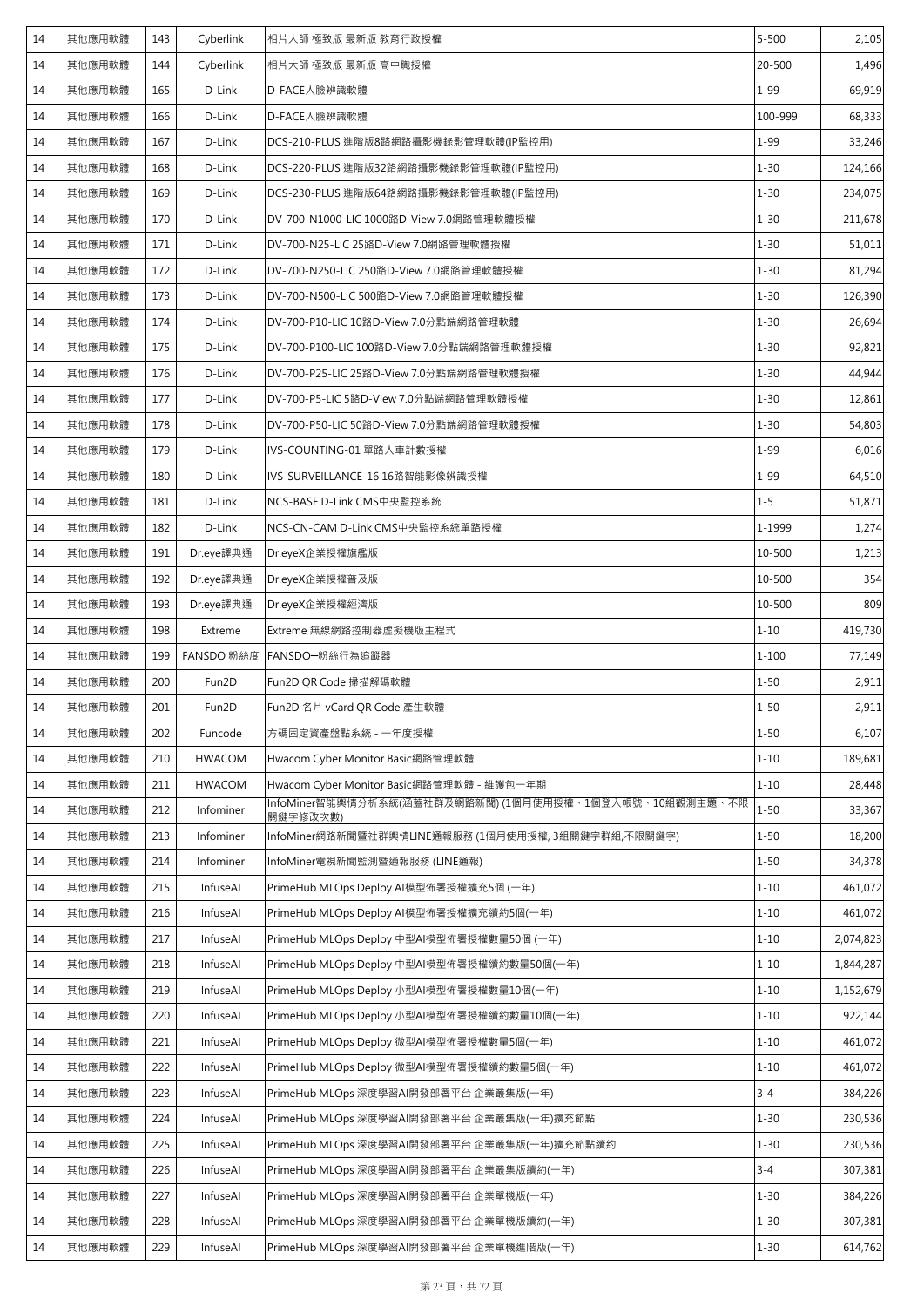| 14 | 其他應用軟體 | 230 | InfuseAl     | PrimeHub MLOps 深度學習AI開發部署平台 企業單機進階版續約(一年)      | $1 - 30$  | 307,381   |
|----|--------|-----|--------------|------------------------------------------------|-----------|-----------|
| 14 | 其他應用軟體 | 231 | InfuseAl     | PrimeHub MLOps 深度學習AI開發部署平台 企業版使用者授權3人(一年)     | $1 - 2$   | 268,959   |
| 14 | 其他應用軟體 | 232 | InfuseAl     | PrimeHub MLOps 深度學習AI開發部署平台 企業版使用者授權3人續約(一年)   | $1 - 2$   | 268,959   |
| 14 | 其他應用軟體 | 233 | InfuseAl     | PrimeHub MLOps 深度學習AI開發部署平台 企業版使用者授權擴充1人(一年)   | $1 - 300$ | 76,845    |
| 14 | 其他應用軟體 | 234 | InfuseAl     | PrimeHub MLOps 深度學習AI開發部署平台 企業版使用者授權擴充1人續約(一年) | $1 - 300$ | 76,845    |
| 14 | 其他應用軟體 | 235 | JR-Live      | Live直播遠距教學系統                                   | $1 - 30$  | 52,205    |
| 14 | 其他應用軟體 | 236 | Jurui-DR     | 教學錄製系統                                         | $1 - 30$  | 37,699    |
| 14 | 其他應用軟體 | 237 | Jurui-edit   | 數位剪輯轉檔系統                                       | $1 - 30$  | 30,956    |
| 14 | 其他應用軟體 | 238 | Jurui-LS     | 雲端線上補課系統                                       | $1 - 30$  | 28,817    |
| 14 | 其他應用軟體 | 239 | <b>KEYPO</b> | FANTI資料庫                                       | $1 - 100$ | 324,267   |
| 14 | 其他應用軟體 | 240 | <b>KEYPO</b> | KEYDERS網路意見領袖搜尋引擎                              | $1 - 100$ | 185,945   |
| 14 | 其他應用軟體 | 241 | <b>KEYPO</b> | KEYPO BOT輿情機器人                                 | $1 - 100$ | 60,566    |
| 14 | 其他應用軟體 | 242 | <b>KEYPO</b> | KEYPO 報表發送系統                                   | $1 - 100$ | 55,308    |
| 14 | 其他應用軟體 | 243 | <b>KEYPO</b> | KEYPO即時警報器                                     | $1 - 100$ | 37,215    |
| 14 | 其他應用軟體 | 244 | <b>KEYPO</b> | KEYPO網路大數據分析關鍵引擎                               | $1 - 100$ | 121,234   |
| 14 | 其他應用軟體 | 245 | <b>KEYPO</b> | Line群組系統                                       | $1 - 100$ | 242,568   |
| 14 | 其他應用軟體 | 256 | <b>MAKAR</b> | MAKAR AR/VR編輯工具-專業版                            | $1 - 500$ | 30,329    |
| 14 | 其他應用軟體 | 257 | <b>MAKAR</b> | MAKAR AR/VR編輯工具-教育版                            | $1 - 100$ | 48,013    |
| 14 | 其他應用軟體 | 258 | <b>MAKAR</b> | MAKAR數位閱讀教材                                    | $1 - 100$ | 101,107   |
| 14 | 其他應用軟體 | 259 | <b>MAKAR</b> | Web AR互動/VR導覽之建置軟體                             | $1 - 100$ | 161,775   |
| 14 | 其他應用軟體 | 260 | <b>MAKAR</b> | XR程式積木編成工具-完整版                                 | $1 - 500$ | 57,654    |
| 14 | 其他應用軟體 | 261 | <b>MAKAR</b> | XR程式積木編成工具-教育版                                 | $1 - 500$ | 79,671    |
| 14 | 其他應用軟體 | 262 | <b>MAKAR</b> | 機關教材展示數位化平台系統                                  | $1 - 10$  | 647,113   |
| 14 | 其他應用軟體 | 264 | Micro Focus  | Micro Focus AppManager 網路/主機/應用系統的整合效能分析與監控    | $1 - 100$ | 32,490    |
| 14 | 其他應用軟體 | 273 | Neo SUITE    | Neo SUITE                                      | 1-1000    | 3,286     |
| 14 | 其他應用軟體 | 274 | Neo SUITE    | Neo SUITE-CTC                                  | 1-1000    | 991       |
| 14 | 其他應用軟體 | 275 | Neo SUITE    | Neo SUITE-ITB                                  | 10-1000   | 1,881     |
| 14 | 其他應用軟體 | 276 | Neo SUITE    | Neo SUITE-MHD                                  | 1-1000    | 991       |
| 14 | 其他應用軟體 | 277 | Neo SUITE    | Neo SUITE-Pro                                  | 1-1000    | 5,687     |
| 14 | 其他應用軟體 | 278 | NS-Guard     | 犯罪情資分析平臺 CIAP/ 地理資訊分析模組/含1年更新                  | $1 - 2$   | 245,295   |
| 14 | 其他應用軟體 | 279 | NS-Guard     | 犯罪情資分析平臺 CIAP/ 地理資訊分析模組/含1年更新                  | $3 - 20$  | 176,434   |
| 14 | 其他應用軟體 | 280 | NS-Guard     | 犯罪情資分析平臺 CIAP/單一模組延長1年更新                       | $1 - 20$  | 31,397    |
| 14 | 其他應用軟體 | 281 | NS-Guard     | 犯罪情資分析平臺 CIAP/地理資訊分析模組-時空交集分析/含1年更新            | $1 - 2$   | 166,801   |
| 14 | 其他應用軟體 | 282 | NS-Guard     | 犯罪情資分析平臺 CIAP/地理資訊分析模組-時空交集分析/含1年更新            | $3 - 20$  | 148,485   |
| 14 | 其他應用軟體 | 283 | NS-Guard     | 犯罪情資分析平臺 CIAP/地理資訊分析模組-目標人物分析/含1年更新            | $1 - 2$   | 147,177   |
| 14 | 其他應用軟體 | 284 | NS-Guard     | 犯罪情資分析平臺 CIAP/地理資訊分析模組-目標人物分析/含1年更新            | $3 - 20$  | 98,019    |
| 14 | 其他應用軟體 | 285 | NS-Guard     | 犯罪情資分析平臺 CIAP/地理資訊分析模組-目標車輛分析/含1年更新            | $1 - 2$   | 137,365   |
| 14 | 其他應用軟體 | 286 | NS-Guard     | 犯罪情資分析平臺 CIAP/地理資訊分析模組-目標車輛分析/含1年更新            | $3 - 20$  | 98,019    |
| 14 | 其他應用軟體 | 287 | NS-Guard     | 犯罪情資分析平臺 CIAP/地理資訊分析模組-相似軌跡分析/含1年更新            | $1 - 2$   | 156,989   |
| 14 | 其他應用軟體 | 288 | NS-Guard     | 犯罪情資分析平臺 CIAP/地理資訊分析模組-相似軌跡分析/含1年更新            | $3 - 20$  | 107,821   |
| 14 | 其他應用軟體 | 289 | NS-Guard     | 犯罪情資分析平臺 CIAP/基本版/含1年更新                        | $1 - 2$   | 1,962,362 |
| 14 | 其他應用軟體 | 290 | NS-Guard     | 犯罪情資分析平臺 CIAP/基本版/含1年更新                        | $3 - 20$  | 1,470,285 |
| 14 | 其他應用軟體 | 291 | NS-Guard     | 犯罪情資分析平臺 CIAP/基本版延長1年更新                        | $1 - 50$  | 392,472   |
| 14 | 其他應用軟體 | 292 | NS-Guard     | 犯罪情資分析平臺 CIAP/影像搜尋模組/含1年更新                     | $1 - 2$   | 196,236   |
| 14 | 其他應用軟體 | 293 | NS-Guard     | 犯罪情資分析平臺 CIAP/影像搜尋模組/含1年更新                     | $3 - 20$  | 137,226   |
| 14 | 其他應用軟體 | 294 | NS-Guard     | 犯罪情資分析平臺 CIAP/影片分析模組/含1年更新                     | $1 - 2$   | 294,355   |
|    |        |     |              |                                                |           |           |
| 14 | 其他應用軟體 | 295 | NS-Guard     | 犯罪情資分析平臺 CIAP/影片分析模組/含1年更新                     | $3 - 20$  | 196,037   |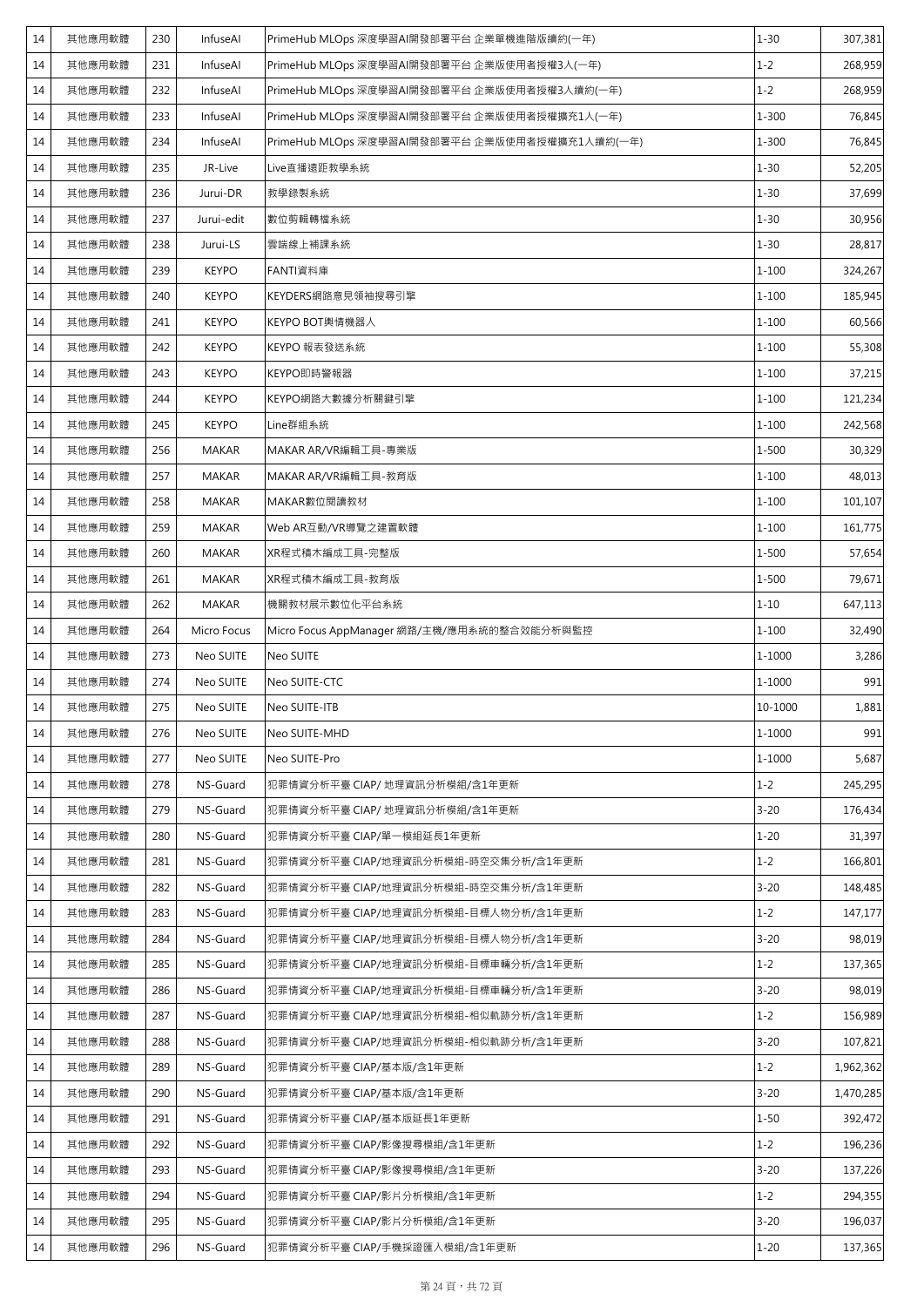| 14 | 其他應用軟體 | 297 | NS-Guard  | 犯罪情資分析平臺 CIAP/數位身分分析模組/含1年更新      | $1 - 2$    | 156,989 |
|----|--------|-----|-----------|-----------------------------------|------------|---------|
| 14 | 其他應用軟體 | 298 | NS-Guard  | 犯罪情資分析平臺 CIAP/數位身分分析模組/含1年更新      | $3 - 20$   | 107,821 |
| 14 | 其他應用軟體 | 299 | NS-Guard  | 犯罪情資分析平臺 CIAP/文字探勘-命名實體辨識模組/含1年更新 | $1 - 2$    | 196,236 |
| 14 | 其他應用軟體 | 300 | NS-Guard  | 犯罪情資分析平臺 CIAP/文字探勘-命名實體辨識模組/含1年更新 | $3 - 20$   | 137,226 |
| 14 | 其他應用軟體 | 301 | NS-Guard  | 犯罪情資分析平臺 CIAP/文字探勘-實體關係辨識模組/含1年更新 | $1 - 2$    | 294,355 |
| 14 | 其他應用軟體 | 302 | NS-Guard  | 犯罪情資分析平臺 CIAP/文字探勘-實體關係辨識模組/含1年更新 | $3 - 20$   | 196,037 |
| 14 | 其他應用軟體 | 303 | NS-Guard  | 犯罪情資分析平臺 CIAP/社群帳號調閱匯入模組/含1年更新    | $1 - 20$   | 147,177 |
| 14 | 其他應用軟體 | 304 | NS-Guard  | 犯罪情資分析平臺 CIAP/自訂儀錶板分析模組/含1年更新     | $1 - 2$    | 156,989 |
| 14 | 其他應用軟體 | 305 | NS-Guard  | 犯罪情資分析平臺 CIAP/自訂儀錶板分析模組/含1年更新     | $3 - 20$   | 107,821 |
| 14 | 其他應用軟體 | 306 | NS-Guard  | 犯罪情資分析平臺 CIAP/虛擬貨幣公開帳本匯入模組/含1年更新  | $1 - 20$   | 166,801 |
| 14 | 其他應用軟體 | 307 | NS-Guard  | 犯罪情資分析平臺 CIAP/虛擬貨幣電商調閱匯入模組/含1年更新  | $1 - 20$   | 147,177 |
| 14 | 其他應用軟體 | 308 | NS-Guard  | 犯罪情資分析平臺 CIAP/證據光碟匯入模組/含1年更新      | $1 - 20$   | 78,494  |
| 14 | 其他應用軟體 | 309 | NS-Guard  | 犯罪情資分析平臺 CIAP/譯文系統匯入模組/含1年更新      | $1 - 20$   | 73,588  |
| 14 | 其他應用軟體 | 310 | NS-Guard  | 犯罪情資分析平臺 CIAP/資料整合工具模組/含1年更新      | $1 - 20$   | 176,613 |
| 14 | 其他應用軟體 | 311 | NS-Guard  | 犯罪情資分析平臺 CIAP/跨案件搜尋分析模組/含1年更新     | $1 - 2$    | 117,742 |
| 14 | 其他應用軟體 | 312 | NS-Guard  | 犯罪情資分析平臺 CIAP/跨案件搜尋分析模組/含1年更新     | $3 - 20$   | 78,415  |
| 14 | 其他應用軟體 | 313 | NS-Guard  | 犯罪情資分析平臺 CIAP/通聯調閱匯入模組/含1年更新      | $1 - 20$   | 49,060  |
| 14 | 其他應用軟體 | 314 | NS-Guard  | 犯罪情資分析平臺 CIAP/關鍵字追蹤模組/含1年更新       | $1 - 2$    | 98,118  |
| 14 | 其他應用軟體 | 315 | NS-Guard  | 犯罪情資分析平臺 CIAP/關鍵字追蹤模組/含1年更新       | $3 - 20$   | 68,613  |
| 14 | 其他應用軟體 | 316 | On-Bright | 人工智慧物聯網(AIOT)科教平臺                 | $1 - 10$   | 339,283 |
| 14 | 其他應用軟體 | 317 | On-Bright | 人工智慧物聯網(AIOT)科教平臺 : 智慧型機器人的應用設計   | $1 - 30$   | 339,286 |
| 14 | 其他應用軟體 | 318 | On-Bright | 人工智慧物聯網(AIOT)科教平臺 : 智慧無人機應用設計     | $1 - 30$   | 33,101  |
| 14 | 其他應用軟體 | 320 | On-Bright | 雲端互聯網智慧校園電器設備管理系統 Client端         | $10 - 50$  | 15,325  |
| 14 | 其他應用軟體 | 321 | On-Bright | 雲端互聯網智慧校園電器設備管理系統 Client端         | 51-200     | 13,893  |
| 14 | 其他應用軟體 | 322 | On-Bright | 雲端互聯網智慧校園電器設備管理系統 Server端         | $1 - 5$    | 422,164 |
| 14 | 其他應用軟體 | 323 | OpView    | IDB社群口碑資料庫 10個觀測主題(3個月使用授權)       | $1 - 50$   | 87,422  |
| 14 | 其他應用軟體 | 327 | Persona   | ADKIOSK廣告軟體                       | $1 - 100$  | 80,890  |
| 14 | 其他應用軟體 | 328 | Persona   | AMS智慧帳戶管理系統                       | $1 - 100$  | 202,224 |
| 14 | 其他應用軟體 | 329 | Persona   | CaptureMe 互動拍照系統                  | $1 - 100$  | 156,439 |
| 14 | 其他應用軟體 | 330 | Persona   | CaptureMe 互動拍照系統                  | 101-200    | 153,156 |
| 14 | 其他應用軟體 | 331 | Persona   | CSKIOSK WEB 雲端版本多媒體觸控廣告系統         | $1 - 50$   | 81,835  |
| 14 | 其他應用軟體 | 332 | Persona   | CSKIOSK WEB 雲端版本多媒體觸控廣告系統         | $51 - 100$ | 80,117  |
| 14 | 其他應用軟體 | 333 | Persona   | CSKIOSK 多媒體觸控廣告系統                 | $1 - 50$   | 99,218  |
| 14 | 其他應用軟體 | 334 | Persona   | CSKIOSK 多媒體觸控廣告系統                 | $51 - 100$ | 95,501  |
| 14 | 其他應用軟體 | 335 | Persona   | FM-KTA 無聲廣播軟體                     | 1-1000     | 13,731  |
| 14 | 其他應用軟體 | 336 | Persona   | LOCKUP加密軟體                        | $1 - 100$  | 121,335 |
| 14 | 其他應用軟體 | 337 | Persona   | wayfinder web 雲端版本觸控導覽系統          | $1 - 50$   | 164,613 |
| 14 | 其他應用軟體 | 338 | Persona   | wayfinder web 雲端版本觸控導覽系統          | $51 - 100$ | 161,158 |
| 14 | 其他應用軟體 | 339 | Persona   | Wayfinding 觸控導覽機系統                | $1 - 50$   | 148,886 |
| 14 | 其他應用軟體 | 340 | Persona   | Wayfinding 觸控導覽機系統                | $51 - 100$ | 145,760 |
| 14 | 其他應用軟體 | 341 | Persona   | 投票安卓軟體                            | $1 - 100$  | 80,890  |
| 14 | 其他應用軟體 | 342 | Persona   | 挑人評分軟體                            | $1 - 100$  | 80,890  |
| 14 | 其他應用軟體 | 343 | Persona   | 雲自板 CLOUDBOARD                    | $1 - 500$  | 72,833  |
| 14 | 其他應用軟體 | 344 | Persona   | 雲端智慧學堂 Persona Teach              | $1 - 300$  | 31,445  |
| 14 | 其他應用軟體 | 345 | Poly      | Microsoft Teams視訊整合服務一年授權         | 1-999      | 29,323  |
| 14 | 其他應用軟體 | 360 | Poly      | RealPresence Desktop 個人版視訊會議軟體    | 1-999      | 2,427   |
| 14 | 其他應用軟體 | 362 | Poly      | RealPresence Desktop 專業版視訊會議軟體授權  | $1 - 99$   | 153,792 |
| 14 | 其他應用軟體 | 363 | Poly      | RealPresence Desktop 精英版視訊會議軟體授權  | 1-999      | 31,850  |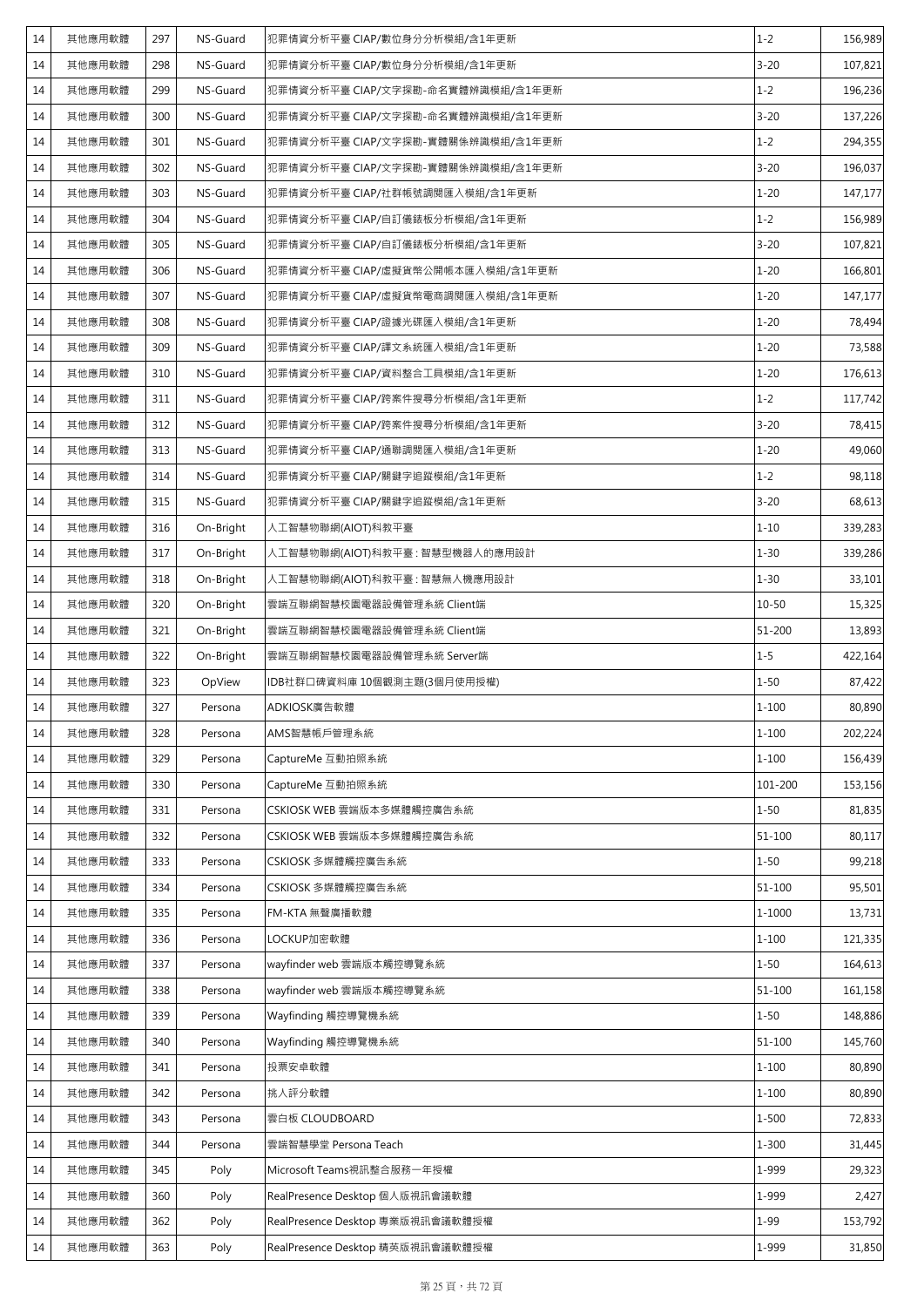| 14 | 其他應用軟體 | 364 | Poly            | RealPresence Desktop 行動版視訊會議軟體授權                        | 1-999     | 6,269     |
|----|--------|-----|-----------------|---------------------------------------------------------|-----------|-----------|
| 14 | 其他應用軟體 | 365 | Poly            | RealPresence Desktop 高階版視訊會議室型軟體授權                      | 1-999     | 26,593    |
| 14 | 其他應用軟體 | 366 | Poly            | RealPresence Studio 中型視訊會議室一年軟體升級及更新授權                  | $1 - 99$  | 11,466    |
| 14 | 其他應用軟體 | 367 | Poly            | RealPresence Studio 中型視訊會議室功能授權                         | $1 - 99$  | 169,869   |
| 14 | 其他應用軟體 | 368 | Poly            | RealPresence Studio 大型視訊會議室一年軟體升級及更新授權                  | $1 - 99$  | 12,032    |
| 14 | 其他應用軟體 | 369 | Poly            | RealPresence Studio 大型視訊會議室功能授權                         | $1 - 99$  | 350,859   |
| 14 | 其他應用軟體 | 370 | Poly            | RealPresence Studio 小型視訊會議室一年軟體升級及更新授權                  | $1 - 99$  | 7,381     |
| 14 | 其他應用軟體 | 371 | Poly            | RealPresence Studio 小型視訊會議室功能授權                         | $1 - 99$  | 108,190   |
| 14 | 其他應用軟體 | 372 | Poly            | RealPresence 自動取景視訊會議功能授權                               | $1 - 99$  | 439,838   |
| 14 | 其他應用軟體 | 373 | Poly            | RealPresence 自動取景視訊會議功能授權室一年軟體升級及更新授權                   | $1 - 99$  | 26,289    |
| 14 | 其他應用軟體 | 374 | Poly            | 視訊/語音終端裝置追蹤一年軟體訂閱授權                                     | 1-999     | 4,550     |
| 14 | 其他應用軟體 | 376 | Radware         | Radware 主機負載平衡報表系統                                      | $1 - 99$  | 619,567   |
| 14 | 其他應用軟體 | 377 | Radware         | Radware 主機負載平衡軟體模組 (100Mbps)                            | $1 - 66$  | 555,781   |
| 14 | 其他應用軟體 | 378 | Radware         | Radware 主機負載平衡軟體模組 (100Mbps)一年維護                        | $1 - 100$ | 73,538    |
| 14 | 其他應用軟體 | 379 | Radware         | Radware 主機負載平衡軟體模組 (1Gbps)                              | $1 - 99$  | 1,415,943 |
| 14 | 其他應用軟體 | 380 | Radware         | Radware 主機負載平衡軟體模組 (200Mbps)                            | $1 - 99$  | 944,850   |
| 14 | 其他應用軟體 | 381 | Radware         | Radware 主機負載平衡軟體模組 (200Mbps)一年維護                        | $1 - 99$  | 95,957    |
| 14 | 其他應用軟體 | 382 | Radware         | Radware 主機負載平衡軟體模組 (3Gbps)                              | $1 - 99$  | 1,888,481 |
| 14 | 其他應用軟體 | 383 | Radware         | Radware 主機負載平衡軟體模組 (6Gbps)                              | $1 - 99$  | 2,792,699 |
| 14 | 其他應用軟體 | 384 | Radware         | Radware 頻寬負載平衡軟體模組 (1 Gbps)                             | $1 - 99$  | 918,621   |
| 14 | 其他應用軟體 | 385 | Radware         | Radware 頻寬負載平衡軟體模組 (1 Gbps)一年維護                         | $1 - 99$  | 143,661   |
| 14 | 其他應用軟體 | 386 | Radware         | Radware 頻寬負載平衡軟體模組 (100 Mbps)                           | $1 - 99$  | 565,869   |
| 14 | 其他應用軟體 | 387 | Radware         | Radware 頻寬負載平衡軟體模組 (100 Mbps)一年維護                       | $1 - 99$  | 79,486    |
| 14 | 其他應用軟體 | 388 | Radware         | Radware 頻寬負載平衡軟體模組 (2 Gbps)                             | $1 - 99$  | 1,747,215 |
| 14 | 其他應用軟體 | 389 | Radware         | Radware 頻寬負載平衡軟體模組 (4 Gbps)                             | $1 - 99$  | 2,370,934 |
| 14 | 其他應用軟體 | 390 | Radware         | Radware 頻寬負載平衡軟體模組 (8 Gbps)                             | $1 - 99$  | 3,965,339 |
| 14 | 其他應用軟體 | 391 | Ruckus          | Ruckus FlexMaster無線基地台網管軟體-維護包(一年期)                     | $1 - 10$  | 115,774   |
| 14 | 其他應用軟體 | 392 | Ruckus          | Ruckus Smart Wired/Wireless LAN 有線/無線網路基地台控制軟體          | $1 - 10$  | 788,675   |
| 14 | 其他應用軟體 | 393 | Ruckus          | Ruckus Smart Wired/Wireless LAN 有線/無線網路基地台控制軟體-維護包(一年期) | $1 - 10$  | 514,661   |
| 14 | 其他應用軟體 | 394 | Ruckus          | Ruckus SmartCell Insight WIFI分析和報告軟體                    | $1 - 10$  | 1,041,456 |
| 14 | 其他應用軟體 | 395 | Ruckus          | Ruckus SmartCell Insight WIFI分析和報告軟體-維護包(一年期)           | $1 - 10$  | 679,980   |
| 14 | 其他應用軟體 | 396 | Ruckus          | Ruckus Unleashed無線/有線網管軟體                               | $1 - 10$  | 452,983   |
| 14 | 其他應用軟體 | 397 | Ruckus          | Ruckus Unleashed無線/有線網管軟體-維護包(一年期)                      | $1 - 10$  | 126,390   |
| 14 | 其他應用軟體 | 398 |                 | Siraya Networks Radar-Basic 網管軟體                        | $1 - 10$  | 25,177    |
| 14 | 其他應用軟體 | 399 |                 | Siraya Networks Radar-DB 網管本地資料庫授權                      | $1 - 10$  | 21,840    |
| 14 | 其他應用軟體 | 400 |                 | Siraya Networks Radar-LIC 網管偵測點擴充授權                     | $1 - 320$ | 2,133     |
| 14 | 其他應用軟體 | 401 |                 | Siraya Networks Radar-Lite 網管軟體                         | $1 - 10$  | 102,123   |
| 14 | 其他應用軟體 | 402 |                 | Siraya Networks Radar-Pro 網管軟體                          | $1 - 10$  | 259,858   |
| 14 | 其他應用軟體 | 403 |                 | Siraya Networks Siraya AMS-1000認證系統                     | $1 - 10$  | 242,164   |
| 14 | 其他應用軟體 | 404 |                 | Siraya Networks Siraya NST-BASE網路測速平台                   | $1 - 10$  | 407,988   |
| 14 | 其他應用軟體 | 405 |                 | Siraya Networks Siraya NST-BASE網路測速平台-1YLIC             | $1 - 20$  | 81,496    |
| 14 | 其他應用軟體 | 406 |                 | Siraya Networks Siraya NST-C100用戶端網路測速軟體                | 1-9999    | 81,496    |
| 14 | 其他應用軟體 | 407 |                 | Siraya Networks Siraya NST-C100用戶端網路測速軟體 - 1YLIC        | 1-9999    | 16,279    |
| 14 | 其他應用軟體 | 408 |                 | Siraya Networks Siraya NST-C1用戶端網路測速軟體                  | 1-9999    | 1,203     |
| 14 | 其他應用軟體 | 409 |                 | Siraya Networks Siraya NST-C1用戶端網路測速軟體 - 1YLIC          | 1-9999    | 238       |
| 14 | 其他應用軟體 | 410 |                 | Siraya Networks Siraya NST-R1用戶端網路測速                    | 1-9999    | 6,471     |
| 14 | 其他應用軟體 | 411 | Siraya Networks | Siraya NST-R1用戶端網路測速 - 1YLIC                            | 1-9999    | 1,294     |
| 14 | 其他應用軟體 | 412 |                 | Siraya Networks Siraya Radar-Basic - 1YLIC              | $1 - 10$  | 4,075     |
|    |        |     |                 |                                                         |           |           |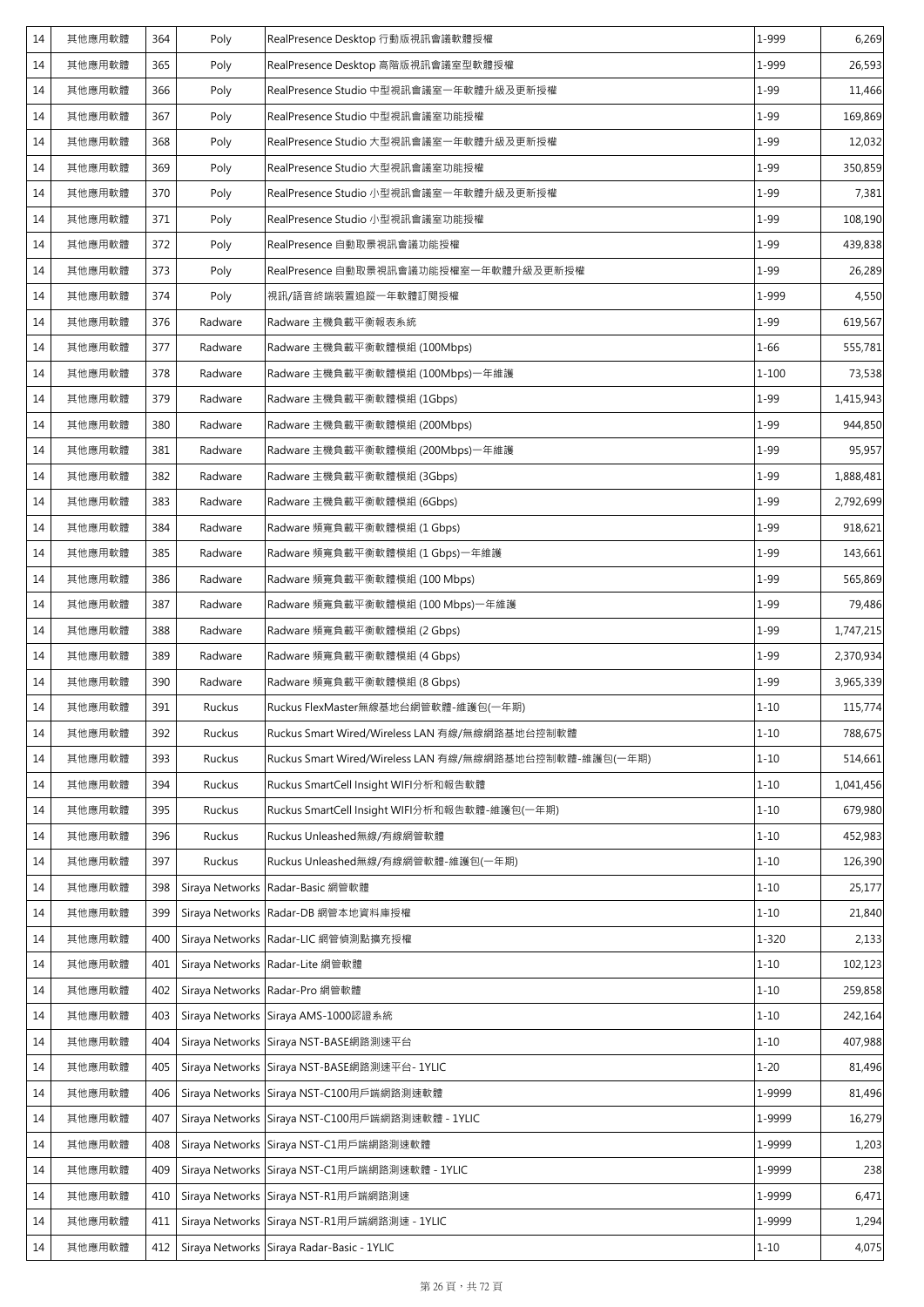| 14 | 其他應用軟體 | 413 |               | Siraya Networks Siraya Radar-Lite - 1YLIC    | $1 - 10$  | 20,526    |
|----|--------|-----|---------------|----------------------------------------------|-----------|-----------|
| 14 | 其他應用軟體 | 414 |               | Siraya Networks Siraya Radar-Pro - 1YLIC     | $1 - 10$  | 52,932    |
| 14 | 其他應用軟體 | 415 |               | Siraya Networks Siraya SNM1000 BASE - 1YLIC  | 1-1000    | 295,248   |
| 14 | 其他應用軟體 | 416 |               | Siraya Networks Siraya SNM1000-DB - 1YLIC    | $1 - 10$  | 58,898    |
| 14 | 其他應用軟體 | 417 |               | Siraya Networks SNM1000-AUTH 認證模組            | $1 - 10$  | 442,366   |
| 14 | 其他應用軟體 | 418 |               | Siraya Networks SNM1000-BASE智慧網管系統           | $1 - 10$  | 1,476,239 |
| 14 | 其他應用軟體 | 419 |               | Siraya Networks SNM1000-DB 資料庫擴充             | $1 - 10$  | 294,237   |
| 14 | 其他應用軟體 | 420 |               | Siraya Networks SNM1000-RADAR-LIC Radar 管理授權 | 1-1000    | 14,510    |
| 14 | 其他應用軟體 | 434 | <b>SOITEK</b> | 融入運算思維的程式設計學習系統                              | 1-1000    | 12,975    |
| 14 | 其他應用軟體 | 435 | Suntzy        | EM-B01緊急求救通訊整合軟體更新及維護備援軟體模組                  | $1 - 20$  | 253,133   |
| 14 | 其他應用軟體 | 436 | Suntzy        | EM-C01緊急求救行動整合連接軟體模組                         | $1 - 500$ | 21,175    |
| 14 | 其他應用軟體 | 437 | Suntzy        | EM-C02緊急求救影像對講連接軟體模組                         | $1 - 500$ | 55,837    |
| 14 | 其他應用軟體 | 438 | Suntzy        | EM-C03緊急求救對講連接軟體模組                           | $1 - 500$ | 38,454    |
| 14 | 其他應用軟體 | 439 | Suntzy        | EM-C04智慧型數位廣播軟體模組                            | $1 - 500$ | 95,363    |
| 14 | 其他應用軟體 | 440 | Suntzy        | EM-C05即時通報軟體模組                               | $1 - 500$ | 18,795    |
| 14 | 其他應用軟體 | 441 | Suntzy        | EM-C06緊急求救鈴連接軟體模組                            | $1 - 500$ | 21,175    |
| 14 | 其他應用軟體 | 442 | Suntzy        | EM-S050緊急對講/影像/廣播整合軟體系統                      | $1 - 5$   | 327,760   |
| 14 | 其他應用軟體 | 443 | Suntzy        | EM-S100緊急對講/影像/廣播整合軟體系統                      | $1 - 5$   | 553,432   |
| 14 | 其他應用軟體 | 444 | Suntzy        | EM-S300緊急對講/影像/廣播整合軟體系統                      | $1 - 5$   | 883,288   |
| 14 | 其他應用軟體 | 445 | Suntzy        | EM-S600緊急對講/影像/廣播整合軟體系統                      | $1 - 5$   | 1,444,529 |
| 14 | 其他應用軟體 | 446 | Suntzy        | EV-C01電子圍籬數位監視影像偵測軟體模組                       | $1 - 500$ | 50,250    |
| 14 | 其他應用軟體 | 447 | Suntzy        | EV-C02電子圍籬數位監視攝影機偵測軟體模組                      | $1 - 500$ | 15,390    |
| 14 | 其他應用軟體 | 448 | Suntzy        | EV-C03電子圍籬智慧數位監視軟體系統                         | $1 - 5$   | 206,078   |
| 14 | 其他應用軟體 | 449 | Suntzy        | EV-C04電子圍籬警報輸出軟體模組                           | $1 - 500$ | 11,861    |
| 14 | 其他應用軟體 | 450 | Suntzy        | MP-B01物聯網數據整合軟體更新及維護備援軟體模組                   | $1 - 20$  | 252,537   |
| 14 | 其他應用軟體 | 451 | Suntzy        | MP-C01智慧冷氣連動控制軟體模組                           | $1 - 500$ | 51,079    |
| 14 | 其他應用軟體 | 452 | Suntzy        | MP-C02智慧水表蒐集軟體模組                             | $1 - 500$ | 74,152    |
| 14 | 其他應用軟體 | 453 | Suntzy        | MP-C03智慧水質蒐集軟體模組                             | $1 - 500$ | 74,152    |
| 14 | 其他應用軟體 | 454 | Suntzy        | MP-C04智慧燈控連動控制軟體模組                           | $1 - 500$ | 42,800    |
| 14 | 其他應用軟體 | 455 | Suntzy        | MP-C05智慧節能自動排程軟體模組                           | $1 - 500$ | 107,781   |
| 14 | 其他應用軟體 | 456 | Suntzy        | MP-C06智慧節能自動控制軟體模組                           | $1 - 500$ | 42,800    |
| 14 | 其他應用軟體 | 457 | Suntzy        | MP-C07智慧電表蒐集軟體模組                             | $1 - 500$ | 50,871    |
| 14 | 其他應用軟體 | 458 | Suntzy        | MP-C08智慧需量連動控制軟體模組                           | $1 - 500$ | 90,190    |
| 14 | 其他應用軟體 | 459 | Suntzy        | MP-C09空氣品質SENSOR數據導入軟體模組                     | $1 - 500$ | 32,247    |
| 14 | 其他應用軟體 | 460 | Suntzy        | MP-C10空氣品質動態即時分析顯示軟體模組                       | $1 - 500$ | 171,519   |
| 14 | 其他應用軟體 | 461 | Suntzy        | MP-C11電子地圖整合軟體模組                             | $1 - 500$ | 22,933    |
| 14 | 其他應用軟體 | 462 | Suntzy        | MP-C12政府OPEN DATA數據傳送軟體模組                    | $1 - 500$ | 19,726    |
| 14 | 其他應用軟體 | 463 | Suntzy        | MP-C13政府OPEN DATA數據接收軟體模組                    | $1 - 500$ | 19,726    |
| 14 | 其他應用軟體 | 464 | Suntzy        | MP-C14區塊鏈數據整合軟體模組                            | $1 - 500$ | 18,795    |
| 14 | 其他應用軟體 | 465 | Suntzy        | MP-C15智慧冷氣刷卡儲值軟體模組                           | $1 - 500$ | 18,795    |
| 14 | 其他應用軟體 | 466 | Suntzy        | MP-S01室外自動升降空品旗連動軟體系統                        | $1 - 5$   | 460,619   |
| 14 | 其他應用軟體 | 467 | Suntzy        | MP-S02室外自動變色空品LED連動軟體系統                      | $1 - 5$   | 402,674   |
| 14 | 其他應用軟體 | 468 | Suntzy        | MP-S050物聯網數據整合蒐集控制多工圖控軟體系統                   | $1 - 5$   | 327,760   |
| 14 | 其他應用軟體 | 469 | Suntzy        | MP-S100物聯網數據整合蒐集控制多工圖控軟體系統                   | $1 - 5$   | 553,432   |
| 14 | 其他應用軟體 | 470 | Suntzy        | MP-S300物聯網數據整合蒐集控制多工圖控軟體系統                   | $1 - 5$   | 883,195   |
| 14 | 其他應用軟體 | 471 | Suntzy        | MP-S600物聯網數據整合蒐集控制多工圖控軟體系統                   | $1 - 5$   | 1,443,598 |
| 14 | 其他應用軟體 | 472 | Suntzy        | PX-B01網路語音視訊交換系統更新及維護備援軟體模組                  | $1 - 20$  | 206,078   |
| 14 | 其他應用軟體 | 473 | Suntzy        | PX-C01網路語音交換系統語音通話軟體模組                       | $1 - 500$ | 21,175    |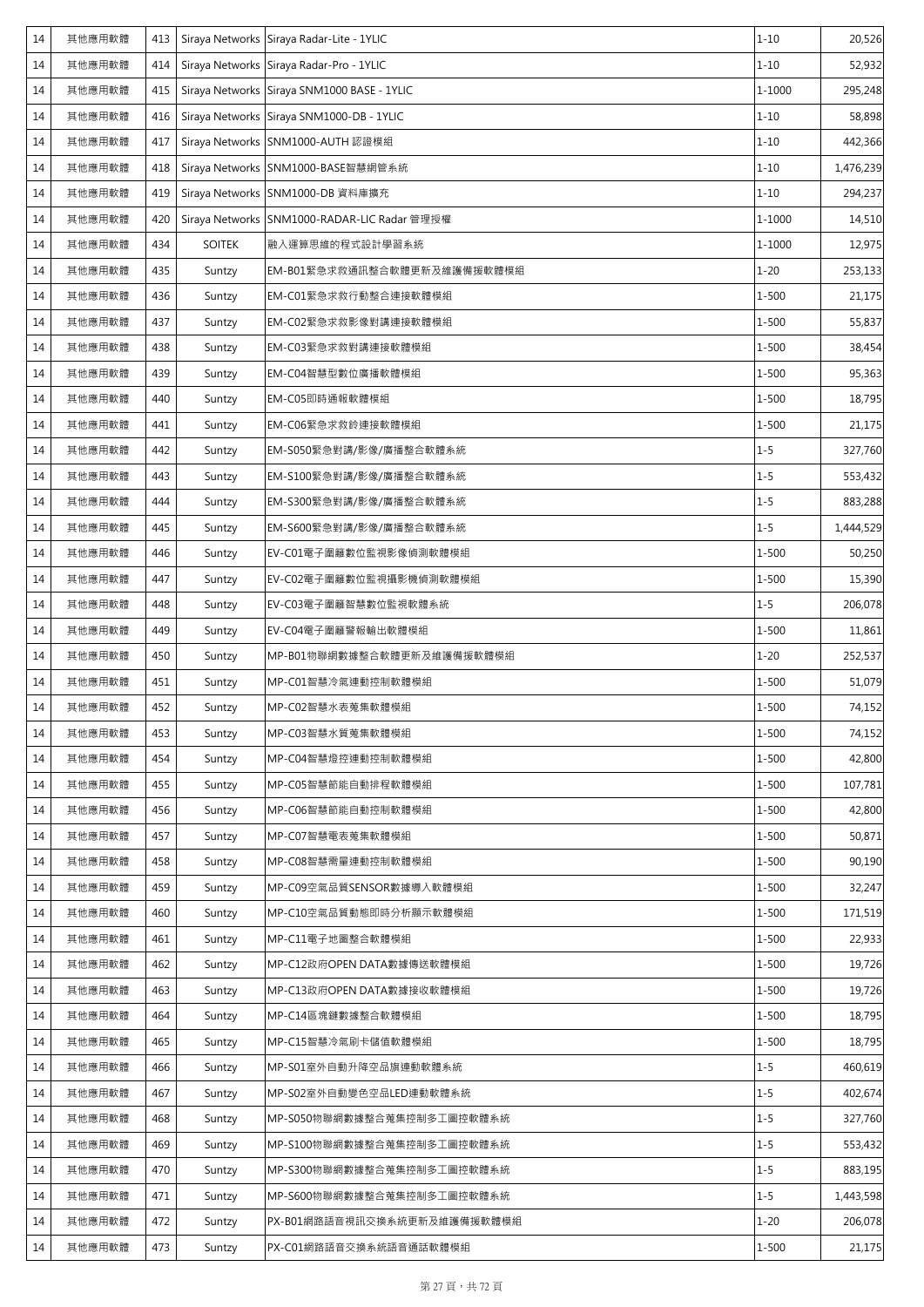| $1 - 500$<br>14<br>其他應用軟體<br>475<br>PX-C03網路語音交換系統廣播通話軟體模組<br>Suntzy<br>$1 - 500$<br>其他應用軟體<br>476<br>PX-C04網路語音交換系統TANET整合軟體模組<br>14<br>Suntzy<br>$1 - 500$<br>其他應用軟體<br>477<br>Suntzy<br>PX-C05網路語音交換系統語音錄音軟體模組<br>14<br>其他應用軟體<br>PX-S050網路語音視訊交換軟體系統<br>$1 - 5$<br>14<br>478<br>Suntzy<br>$1 - 5$<br>14<br>其他應用軟體<br>479<br>PX-S100網路語音視訊交換軟體系統<br>Suntzy<br>$1 - 5$<br>其他應用軟體<br>PX-S300網路語音視訊交換軟體系統<br>14<br>480<br>Suntzy<br>$1 - 5$<br>其他應用軟體<br>481<br>PX-S600網路語音視訊交換軟體系統<br>14<br>Suntzy<br>$1 - 10$<br>其他應用軟體<br>Terilogy<br>14<br>482<br>Momentum Forensics 流量還原 (100 IP)<br>$1 - 5$<br>其他應用軟體<br>483<br>14<br>Terilogy<br>Momentum Log 過濾儲存平台<br>$1 - 5$<br>其他應用軟體<br>484<br>Terilogy<br>Momentum 封包流量錄製平台 C3 (一年軟體授權)<br>14<br>$1 - 5$<br>Momentum 封包流量錄製平台 R3 (一年軟體授權)<br>其他應用軟體<br>486<br>Terilogy<br>14<br>$1 - 5$<br>其他應用軟體<br>Momentum 封包流量錄製平台 R3 (一年軟體維護)<br>14<br>487<br>Terilogy<br>$1 - 5$<br>14<br>其他應用軟體<br>488<br>Terilogy<br>Momentum 流量分析平台 (一年軟體授權)<br>$1 - 10$<br>其他應用軟體<br>14<br>489<br>Terilogy<br>Momentum 遠端存取稽核系統5U擴充授權 (一年維護)<br>$1 - 10$<br>其他應用軟體<br>490<br>Momentum 遠端存取稽核系統5U擴充授權 (含第一年維護)<br>14<br>Terilogy<br>$1 - 10$<br>其他應用軟體<br>Momentum 遠端存取稽核系統管理平台 (含5U授權及第一年維護)<br>14<br>492<br>Terilogy<br>$1 - 40$<br>其他應用軟體<br>495<br><b>TIBCO</b><br>14<br>WebFOCUS數據整合系統工具_使用授權一年 (10 users)<br>$Ur -$<br>$1 - 100$<br>14<br>其他應用軟體<br>496<br>行動教學實物投影註記板軟體<br>Teaching Assistan<br>$Ur-$<br>$1 - 100$<br>497<br>其他應用軟體<br>行動教學電子白板軟體<br>14<br>Teaching Assistan<br>$1 - 10$<br>其他應用軟體<br>14<br>499<br><b>VANTIO</b><br>VANTIQ即時業務開發平台(應用套件包)<br>VANTIQ<br>VANTIQ即時業務開發平台(租賃套件包)<br>$1 - 10$<br>14<br>其他應用軟體<br>500<br>千里智慧桌面, VDI、虚擬桌面、内外網隔離應用、教學電腦精簡、遠距辦公室、手機平板上線操作系統 軟<br>$1 - 5$<br>14<br>其他應用軟體<br>521<br>Wanwei<br>體使用加速應用:SPSS、 <u>SAS、Stata 繪圖軟體硬體共享加速應用 檔案不落地管理 跳板機應用</u><br>WinNexus雲端軟<br>522<br>WinNexus雲端軟體服務系統-進階資產管理模組<br>$1 - 20$<br>其他應用軟體<br>14<br>體服務系統<br>WinNexus雲端軟<br>其他應用軟體<br>523<br>$1 - 100$<br>WinNexus雲端軟體服務系統-遠端喚醒整合模組_用戶端<br>14<br>體服務系統<br>其他應用軟體<br>YESEE 智慧聊天機器人系統-Zenbo機器人介接模組<br>$1 - 100$<br>524<br><b>YESEE</b><br>14<br>14<br>其他應用軟體<br>525<br><b>YESEE</b><br>YESEE 智慧聊天機器人系統-企業版<br>$1 - 10$<br>其他應用軟體<br>YESEE<br>$1 - 100$<br>14<br>526<br>YESEE 智慧聊天機器人系統-問答情境擴充模組<br>$1 - 50$<br>其他應用軟體<br>527<br>YESEE<br>YESEE 智慧聊天機器人系統-標準版<br>14<br>其他應用軟體<br><b>YESEE</b><br>YESEE 智慧聊天機器人系統-聊天機器人模組<br>$1 - 100$<br>14<br>528<br><b>YESEE</b><br>$1 - 100$<br>14<br>其他應用軟體<br>529<br>YESEE 智慧聊天機器人系統-題庫擴充模組<br>-等一科技股份有<br>$1 - 10$<br>其他應用軟體<br>U-Office Force企業資訊入口<br>14<br>534<br>限公司<br>等一科技股份有<br>$1 - 10$<br>其他應用軟體<br>535<br>U-Office Force工作流程<br>14<br>限公司<br>NCS 數位Live轉播專業版(Win 11版含以上)<br>$1 - 6$<br>其他應用軟體<br>信業科技<br>14<br>536<br>NCS 數位Live轉播專業版(Win 11版含以上)<br>$7 - 12$<br>14<br>其他應用軟體<br>537<br>信業科技<br>$5 - 100$<br>其他應用軟體<br>信業科技<br>NCS 數位教材伺服管理系統(Win 11版含以上)<br>14<br>538<br>101-200<br>其他應用軟體<br>539<br>信業科技<br>NCS 數位教材伺服管理系統(Win 11版含以上)<br>14<br>其他應用軟體<br>信業科技<br>NCS 數位校園多媒體聯控伺服系統(Win 11版含以上)<br>$5 - 100$<br>14<br>540<br>101-200<br>14<br>其他應用軟體<br>信業科技<br>NCS 數位校園多媒體聯控伺服系統(Win 11版含以上)<br>541<br>$1 - 6$<br>其他應用軟體<br>14<br>信業科技<br>NCS 數位電子佈告欄排程系統(Win 11版含以上)<br>542<br>$7 - 12$<br>其他應用軟體<br>543<br>信業科技<br>NCS 數位電子佈告欄排程系統(Win 11版含以上)<br>14<br>$5 - 70$<br>14<br>其他應用軟體<br>544<br>信業科技<br>互動式語言學習教學評量系統(Win 11版含以上)<br>互動式語言學習教學評量系統(Win 11版含以上)<br>14<br>其他應用軟體<br>545<br>信業科技<br>71-150<br>14<br>其他應用軟體<br>信業科技<br>多媒體訊息發佈系統(Win 11版含以上)<br>$2 - 100$<br>546<br>101-300<br>其他應用軟體<br>547<br>信業科技<br>多媒體訊息發佈系統(Win 11版含以上)<br>14<br>$1 - 5$<br>其他應用軟體<br>信業科技<br>多屏幕單串流導播錄製直播系統(Win 11版含以上)<br>14<br>548<br>$6 - 12$<br>其他應用軟體<br>549<br>信業科技<br>多屏幕單串流導播錄製直播系統(Win 11版含以上)<br>14<br>$1 - 10$<br>14<br>其他應用軟體<br>550<br>信業科技<br>影音圖文錄直播系統(Win 11版含以上) | 14 | 其他應用軟體 | 474 | Suntzy | PX-C02網路語音交換系統視訊通話軟體模組 | $1 - 500$ | 44,249    |
|-----------------------------------------------------------------------------------------------------------------------------------------------------------------------------------------------------------------------------------------------------------------------------------------------------------------------------------------------------------------------------------------------------------------------------------------------------------------------------------------------------------------------------------------------------------------------------------------------------------------------------------------------------------------------------------------------------------------------------------------------------------------------------------------------------------------------------------------------------------------------------------------------------------------------------------------------------------------------------------------------------------------------------------------------------------------------------------------------------------------------------------------------------------------------------------------------------------------------------------------------------------------------------------------------------------------------------------------------------------------------------------------------------------------------------------------------------------------------------------------------------------------------------------------------------------------------------------------------------------------------------------------------------------------------------------------------------------------------------------------------------------------------------------------------------------------------------------------------------------------------------------------------------------------------------------------------------------------------------------------------------------------------------------------------------------------------------------------------------------------------------------------------------------------------------------------------------------------------------------------------------------------------------------------------------------------------------------------------------------------------------------------------------------------------------------------------------------------------------------------------------------------------------------------------------------------------------------------------------------------------------------------------------------------------------------------------------------------------------------------------------------------------------------------------------------------------------------------------------------------------------------------------------------------------------------------------------------------------------------------------------------------------------------------------------------------------------------------------------------------------------------------------------------------------------------------------------------------------------------------------------------------------------------------------------------------------------------------------------------------------------------------------------------------------------------------------------------------------------------------------------------------------------------------------------------------------------------------------------------------------------------------------------------------------------------------------------------------------------------------------------------------------------|----|--------|-----|--------|------------------------|-----------|-----------|
|                                                                                                                                                                                                                                                                                                                                                                                                                                                                                                                                                                                                                                                                                                                                                                                                                                                                                                                                                                                                                                                                                                                                                                                                                                                                                                                                                                                                                                                                                                                                                                                                                                                                                                                                                                                                                                                                                                                                                                                                                                                                                                                                                                                                                                                                                                                                                                                                                                                                                                                                                                                                                                                                                                                                                                                                                                                                                                                                                                                                                                                                                                                                                                                                                                                                                                                                                                                                                                                                                                                                                                                                                                                                                                                                                                             |    |        |     |        |                        |           | 23,969    |
|                                                                                                                                                                                                                                                                                                                                                                                                                                                                                                                                                                                                                                                                                                                                                                                                                                                                                                                                                                                                                                                                                                                                                                                                                                                                                                                                                                                                                                                                                                                                                                                                                                                                                                                                                                                                                                                                                                                                                                                                                                                                                                                                                                                                                                                                                                                                                                                                                                                                                                                                                                                                                                                                                                                                                                                                                                                                                                                                                                                                                                                                                                                                                                                                                                                                                                                                                                                                                                                                                                                                                                                                                                                                                                                                                                             |    |        |     |        |                        |           | 40,524    |
|                                                                                                                                                                                                                                                                                                                                                                                                                                                                                                                                                                                                                                                                                                                                                                                                                                                                                                                                                                                                                                                                                                                                                                                                                                                                                                                                                                                                                                                                                                                                                                                                                                                                                                                                                                                                                                                                                                                                                                                                                                                                                                                                                                                                                                                                                                                                                                                                                                                                                                                                                                                                                                                                                                                                                                                                                                                                                                                                                                                                                                                                                                                                                                                                                                                                                                                                                                                                                                                                                                                                                                                                                                                                                                                                                                             |    |        |     |        |                        |           | 113,678   |
|                                                                                                                                                                                                                                                                                                                                                                                                                                                                                                                                                                                                                                                                                                                                                                                                                                                                                                                                                                                                                                                                                                                                                                                                                                                                                                                                                                                                                                                                                                                                                                                                                                                                                                                                                                                                                                                                                                                                                                                                                                                                                                                                                                                                                                                                                                                                                                                                                                                                                                                                                                                                                                                                                                                                                                                                                                                                                                                                                                                                                                                                                                                                                                                                                                                                                                                                                                                                                                                                                                                                                                                                                                                                                                                                                                             |    |        |     |        |                        |           | 226,772   |
|                                                                                                                                                                                                                                                                                                                                                                                                                                                                                                                                                                                                                                                                                                                                                                                                                                                                                                                                                                                                                                                                                                                                                                                                                                                                                                                                                                                                                                                                                                                                                                                                                                                                                                                                                                                                                                                                                                                                                                                                                                                                                                                                                                                                                                                                                                                                                                                                                                                                                                                                                                                                                                                                                                                                                                                                                                                                                                                                                                                                                                                                                                                                                                                                                                                                                                                                                                                                                                                                                                                                                                                                                                                                                                                                                                             |    |        |     |        |                        |           | 431,646   |
|                                                                                                                                                                                                                                                                                                                                                                                                                                                                                                                                                                                                                                                                                                                                                                                                                                                                                                                                                                                                                                                                                                                                                                                                                                                                                                                                                                                                                                                                                                                                                                                                                                                                                                                                                                                                                                                                                                                                                                                                                                                                                                                                                                                                                                                                                                                                                                                                                                                                                                                                                                                                                                                                                                                                                                                                                                                                                                                                                                                                                                                                                                                                                                                                                                                                                                                                                                                                                                                                                                                                                                                                                                                                                                                                                                             |    |        |     |        |                        |           | 848,533   |
|                                                                                                                                                                                                                                                                                                                                                                                                                                                                                                                                                                                                                                                                                                                                                                                                                                                                                                                                                                                                                                                                                                                                                                                                                                                                                                                                                                                                                                                                                                                                                                                                                                                                                                                                                                                                                                                                                                                                                                                                                                                                                                                                                                                                                                                                                                                                                                                                                                                                                                                                                                                                                                                                                                                                                                                                                                                                                                                                                                                                                                                                                                                                                                                                                                                                                                                                                                                                                                                                                                                                                                                                                                                                                                                                                                             |    |        |     |        |                        |           | 1,127,388 |
|                                                                                                                                                                                                                                                                                                                                                                                                                                                                                                                                                                                                                                                                                                                                                                                                                                                                                                                                                                                                                                                                                                                                                                                                                                                                                                                                                                                                                                                                                                                                                                                                                                                                                                                                                                                                                                                                                                                                                                                                                                                                                                                                                                                                                                                                                                                                                                                                                                                                                                                                                                                                                                                                                                                                                                                                                                                                                                                                                                                                                                                                                                                                                                                                                                                                                                                                                                                                                                                                                                                                                                                                                                                                                                                                                                             |    |        |     |        |                        |           | 408,604   |
|                                                                                                                                                                                                                                                                                                                                                                                                                                                                                                                                                                                                                                                                                                                                                                                                                                                                                                                                                                                                                                                                                                                                                                                                                                                                                                                                                                                                                                                                                                                                                                                                                                                                                                                                                                                                                                                                                                                                                                                                                                                                                                                                                                                                                                                                                                                                                                                                                                                                                                                                                                                                                                                                                                                                                                                                                                                                                                                                                                                                                                                                                                                                                                                                                                                                                                                                                                                                                                                                                                                                                                                                                                                                                                                                                                             |    |        |     |        |                        |           | 408,604   |
|                                                                                                                                                                                                                                                                                                                                                                                                                                                                                                                                                                                                                                                                                                                                                                                                                                                                                                                                                                                                                                                                                                                                                                                                                                                                                                                                                                                                                                                                                                                                                                                                                                                                                                                                                                                                                                                                                                                                                                                                                                                                                                                                                                                                                                                                                                                                                                                                                                                                                                                                                                                                                                                                                                                                                                                                                                                                                                                                                                                                                                                                                                                                                                                                                                                                                                                                                                                                                                                                                                                                                                                                                                                                                                                                                                             |    |        |     |        |                        |           | 817,259   |
|                                                                                                                                                                                                                                                                                                                                                                                                                                                                                                                                                                                                                                                                                                                                                                                                                                                                                                                                                                                                                                                                                                                                                                                                                                                                                                                                                                                                                                                                                                                                                                                                                                                                                                                                                                                                                                                                                                                                                                                                                                                                                                                                                                                                                                                                                                                                                                                                                                                                                                                                                                                                                                                                                                                                                                                                                                                                                                                                                                                                                                                                                                                                                                                                                                                                                                                                                                                                                                                                                                                                                                                                                                                                                                                                                                             |    |        |     |        |                        |           | 2,288,418 |
|                                                                                                                                                                                                                                                                                                                                                                                                                                                                                                                                                                                                                                                                                                                                                                                                                                                                                                                                                                                                                                                                                                                                                                                                                                                                                                                                                                                                                                                                                                                                                                                                                                                                                                                                                                                                                                                                                                                                                                                                                                                                                                                                                                                                                                                                                                                                                                                                                                                                                                                                                                                                                                                                                                                                                                                                                                                                                                                                                                                                                                                                                                                                                                                                                                                                                                                                                                                                                                                                                                                                                                                                                                                                                                                                                                             |    |        |     |        |                        |           | 311,507   |
|                                                                                                                                                                                                                                                                                                                                                                                                                                                                                                                                                                                                                                                                                                                                                                                                                                                                                                                                                                                                                                                                                                                                                                                                                                                                                                                                                                                                                                                                                                                                                                                                                                                                                                                                                                                                                                                                                                                                                                                                                                                                                                                                                                                                                                                                                                                                                                                                                                                                                                                                                                                                                                                                                                                                                                                                                                                                                                                                                                                                                                                                                                                                                                                                                                                                                                                                                                                                                                                                                                                                                                                                                                                                                                                                                                             |    |        |     |        |                        |           | 408,093   |
|                                                                                                                                                                                                                                                                                                                                                                                                                                                                                                                                                                                                                                                                                                                                                                                                                                                                                                                                                                                                                                                                                                                                                                                                                                                                                                                                                                                                                                                                                                                                                                                                                                                                                                                                                                                                                                                                                                                                                                                                                                                                                                                                                                                                                                                                                                                                                                                                                                                                                                                                                                                                                                                                                                                                                                                                                                                                                                                                                                                                                                                                                                                                                                                                                                                                                                                                                                                                                                                                                                                                                                                                                                                                                                                                                                             |    |        |     |        |                        |           | 7,442     |
|                                                                                                                                                                                                                                                                                                                                                                                                                                                                                                                                                                                                                                                                                                                                                                                                                                                                                                                                                                                                                                                                                                                                                                                                                                                                                                                                                                                                                                                                                                                                                                                                                                                                                                                                                                                                                                                                                                                                                                                                                                                                                                                                                                                                                                                                                                                                                                                                                                                                                                                                                                                                                                                                                                                                                                                                                                                                                                                                                                                                                                                                                                                                                                                                                                                                                                                                                                                                                                                                                                                                                                                                                                                                                                                                                                             |    |        |     |        |                        |           | 37,209    |
|                                                                                                                                                                                                                                                                                                                                                                                                                                                                                                                                                                                                                                                                                                                                                                                                                                                                                                                                                                                                                                                                                                                                                                                                                                                                                                                                                                                                                                                                                                                                                                                                                                                                                                                                                                                                                                                                                                                                                                                                                                                                                                                                                                                                                                                                                                                                                                                                                                                                                                                                                                                                                                                                                                                                                                                                                                                                                                                                                                                                                                                                                                                                                                                                                                                                                                                                                                                                                                                                                                                                                                                                                                                                                                                                                                             |    |        |     |        |                        |           | 372,093   |
|                                                                                                                                                                                                                                                                                                                                                                                                                                                                                                                                                                                                                                                                                                                                                                                                                                                                                                                                                                                                                                                                                                                                                                                                                                                                                                                                                                                                                                                                                                                                                                                                                                                                                                                                                                                                                                                                                                                                                                                                                                                                                                                                                                                                                                                                                                                                                                                                                                                                                                                                                                                                                                                                                                                                                                                                                                                                                                                                                                                                                                                                                                                                                                                                                                                                                                                                                                                                                                                                                                                                                                                                                                                                                                                                                                             |    |        |     |        |                        |           | 968,150   |
|                                                                                                                                                                                                                                                                                                                                                                                                                                                                                                                                                                                                                                                                                                                                                                                                                                                                                                                                                                                                                                                                                                                                                                                                                                                                                                                                                                                                                                                                                                                                                                                                                                                                                                                                                                                                                                                                                                                                                                                                                                                                                                                                                                                                                                                                                                                                                                                                                                                                                                                                                                                                                                                                                                                                                                                                                                                                                                                                                                                                                                                                                                                                                                                                                                                                                                                                                                                                                                                                                                                                                                                                                                                                                                                                                                             |    |        |     |        |                        |           | 19,009    |
|                                                                                                                                                                                                                                                                                                                                                                                                                                                                                                                                                                                                                                                                                                                                                                                                                                                                                                                                                                                                                                                                                                                                                                                                                                                                                                                                                                                                                                                                                                                                                                                                                                                                                                                                                                                                                                                                                                                                                                                                                                                                                                                                                                                                                                                                                                                                                                                                                                                                                                                                                                                                                                                                                                                                                                                                                                                                                                                                                                                                                                                                                                                                                                                                                                                                                                                                                                                                                                                                                                                                                                                                                                                                                                                                                                             |    |        |     |        |                        |           | 17,796    |
|                                                                                                                                                                                                                                                                                                                                                                                                                                                                                                                                                                                                                                                                                                                                                                                                                                                                                                                                                                                                                                                                                                                                                                                                                                                                                                                                                                                                                                                                                                                                                                                                                                                                                                                                                                                                                                                                                                                                                                                                                                                                                                                                                                                                                                                                                                                                                                                                                                                                                                                                                                                                                                                                                                                                                                                                                                                                                                                                                                                                                                                                                                                                                                                                                                                                                                                                                                                                                                                                                                                                                                                                                                                                                                                                                                             |    |        |     |        |                        |           | 2,124,905 |
|                                                                                                                                                                                                                                                                                                                                                                                                                                                                                                                                                                                                                                                                                                                                                                                                                                                                                                                                                                                                                                                                                                                                                                                                                                                                                                                                                                                                                                                                                                                                                                                                                                                                                                                                                                                                                                                                                                                                                                                                                                                                                                                                                                                                                                                                                                                                                                                                                                                                                                                                                                                                                                                                                                                                                                                                                                                                                                                                                                                                                                                                                                                                                                                                                                                                                                                                                                                                                                                                                                                                                                                                                                                                                                                                                                             |    |        |     |        |                        |           | 1,225,863 |
|                                                                                                                                                                                                                                                                                                                                                                                                                                                                                                                                                                                                                                                                                                                                                                                                                                                                                                                                                                                                                                                                                                                                                                                                                                                                                                                                                                                                                                                                                                                                                                                                                                                                                                                                                                                                                                                                                                                                                                                                                                                                                                                                                                                                                                                                                                                                                                                                                                                                                                                                                                                                                                                                                                                                                                                                                                                                                                                                                                                                                                                                                                                                                                                                                                                                                                                                                                                                                                                                                                                                                                                                                                                                                                                                                                             |    |        |     |        |                        |           | 758,342   |
|                                                                                                                                                                                                                                                                                                                                                                                                                                                                                                                                                                                                                                                                                                                                                                                                                                                                                                                                                                                                                                                                                                                                                                                                                                                                                                                                                                                                                                                                                                                                                                                                                                                                                                                                                                                                                                                                                                                                                                                                                                                                                                                                                                                                                                                                                                                                                                                                                                                                                                                                                                                                                                                                                                                                                                                                                                                                                                                                                                                                                                                                                                                                                                                                                                                                                                                                                                                                                                                                                                                                                                                                                                                                                                                                                                             |    |        |     |        |                        |           | 169,477   |
|                                                                                                                                                                                                                                                                                                                                                                                                                                                                                                                                                                                                                                                                                                                                                                                                                                                                                                                                                                                                                                                                                                                                                                                                                                                                                                                                                                                                                                                                                                                                                                                                                                                                                                                                                                                                                                                                                                                                                                                                                                                                                                                                                                                                                                                                                                                                                                                                                                                                                                                                                                                                                                                                                                                                                                                                                                                                                                                                                                                                                                                                                                                                                                                                                                                                                                                                                                                                                                                                                                                                                                                                                                                                                                                                                                             |    |        |     |        |                        |           | 64,024    |
|                                                                                                                                                                                                                                                                                                                                                                                                                                                                                                                                                                                                                                                                                                                                                                                                                                                                                                                                                                                                                                                                                                                                                                                                                                                                                                                                                                                                                                                                                                                                                                                                                                                                                                                                                                                                                                                                                                                                                                                                                                                                                                                                                                                                                                                                                                                                                                                                                                                                                                                                                                                                                                                                                                                                                                                                                                                                                                                                                                                                                                                                                                                                                                                                                                                                                                                                                                                                                                                                                                                                                                                                                                                                                                                                                                             |    |        |     |        |                        |           | 417,140   |
|                                                                                                                                                                                                                                                                                                                                                                                                                                                                                                                                                                                                                                                                                                                                                                                                                                                                                                                                                                                                                                                                                                                                                                                                                                                                                                                                                                                                                                                                                                                                                                                                                                                                                                                                                                                                                                                                                                                                                                                                                                                                                                                                                                                                                                                                                                                                                                                                                                                                                                                                                                                                                                                                                                                                                                                                                                                                                                                                                                                                                                                                                                                                                                                                                                                                                                                                                                                                                                                                                                                                                                                                                                                                                                                                                                             |    |        |     |        |                        |           | 2,753,715 |
|                                                                                                                                                                                                                                                                                                                                                                                                                                                                                                                                                                                                                                                                                                                                                                                                                                                                                                                                                                                                                                                                                                                                                                                                                                                                                                                                                                                                                                                                                                                                                                                                                                                                                                                                                                                                                                                                                                                                                                                                                                                                                                                                                                                                                                                                                                                                                                                                                                                                                                                                                                                                                                                                                                                                                                                                                                                                                                                                                                                                                                                                                                                                                                                                                                                                                                                                                                                                                                                                                                                                                                                                                                                                                                                                                                             |    |        |     |        |                        |           | 125,069   |
|                                                                                                                                                                                                                                                                                                                                                                                                                                                                                                                                                                                                                                                                                                                                                                                                                                                                                                                                                                                                                                                                                                                                                                                                                                                                                                                                                                                                                                                                                                                                                                                                                                                                                                                                                                                                                                                                                                                                                                                                                                                                                                                                                                                                                                                                                                                                                                                                                                                                                                                                                                                                                                                                                                                                                                                                                                                                                                                                                                                                                                                                                                                                                                                                                                                                                                                                                                                                                                                                                                                                                                                                                                                                                                                                                                             |    |        |     |        |                        |           | 667,487   |
|                                                                                                                                                                                                                                                                                                                                                                                                                                                                                                                                                                                                                                                                                                                                                                                                                                                                                                                                                                                                                                                                                                                                                                                                                                                                                                                                                                                                                                                                                                                                                                                                                                                                                                                                                                                                                                                                                                                                                                                                                                                                                                                                                                                                                                                                                                                                                                                                                                                                                                                                                                                                                                                                                                                                                                                                                                                                                                                                                                                                                                                                                                                                                                                                                                                                                                                                                                                                                                                                                                                                                                                                                                                                                                                                                                             |    |        |     |        |                        |           | 166,792   |
|                                                                                                                                                                                                                                                                                                                                                                                                                                                                                                                                                                                                                                                                                                                                                                                                                                                                                                                                                                                                                                                                                                                                                                                                                                                                                                                                                                                                                                                                                                                                                                                                                                                                                                                                                                                                                                                                                                                                                                                                                                                                                                                                                                                                                                                                                                                                                                                                                                                                                                                                                                                                                                                                                                                                                                                                                                                                                                                                                                                                                                                                                                                                                                                                                                                                                                                                                                                                                                                                                                                                                                                                                                                                                                                                                                             |    |        |     |        |                        |           | 166,792   |
|                                                                                                                                                                                                                                                                                                                                                                                                                                                                                                                                                                                                                                                                                                                                                                                                                                                                                                                                                                                                                                                                                                                                                                                                                                                                                                                                                                                                                                                                                                                                                                                                                                                                                                                                                                                                                                                                                                                                                                                                                                                                                                                                                                                                                                                                                                                                                                                                                                                                                                                                                                                                                                                                                                                                                                                                                                                                                                                                                                                                                                                                                                                                                                                                                                                                                                                                                                                                                                                                                                                                                                                                                                                                                                                                                                             |    |        |     |        |                        |           | 131,926   |
|                                                                                                                                                                                                                                                                                                                                                                                                                                                                                                                                                                                                                                                                                                                                                                                                                                                                                                                                                                                                                                                                                                                                                                                                                                                                                                                                                                                                                                                                                                                                                                                                                                                                                                                                                                                                                                                                                                                                                                                                                                                                                                                                                                                                                                                                                                                                                                                                                                                                                                                                                                                                                                                                                                                                                                                                                                                                                                                                                                                                                                                                                                                                                                                                                                                                                                                                                                                                                                                                                                                                                                                                                                                                                                                                                                             |    |        |     |        |                        |           | 258,678   |
|                                                                                                                                                                                                                                                                                                                                                                                                                                                                                                                                                                                                                                                                                                                                                                                                                                                                                                                                                                                                                                                                                                                                                                                                                                                                                                                                                                                                                                                                                                                                                                                                                                                                                                                                                                                                                                                                                                                                                                                                                                                                                                                                                                                                                                                                                                                                                                                                                                                                                                                                                                                                                                                                                                                                                                                                                                                                                                                                                                                                                                                                                                                                                                                                                                                                                                                                                                                                                                                                                                                                                                                                                                                                                                                                                                             |    |        |     |        |                        |           | 278,969   |
|                                                                                                                                                                                                                                                                                                                                                                                                                                                                                                                                                                                                                                                                                                                                                                                                                                                                                                                                                                                                                                                                                                                                                                                                                                                                                                                                                                                                                                                                                                                                                                                                                                                                                                                                                                                                                                                                                                                                                                                                                                                                                                                                                                                                                                                                                                                                                                                                                                                                                                                                                                                                                                                                                                                                                                                                                                                                                                                                                                                                                                                                                                                                                                                                                                                                                                                                                                                                                                                                                                                                                                                                                                                                                                                                                                             |    |        |     |        |                        |           | 251,212   |
|                                                                                                                                                                                                                                                                                                                                                                                                                                                                                                                                                                                                                                                                                                                                                                                                                                                                                                                                                                                                                                                                                                                                                                                                                                                                                                                                                                                                                                                                                                                                                                                                                                                                                                                                                                                                                                                                                                                                                                                                                                                                                                                                                                                                                                                                                                                                                                                                                                                                                                                                                                                                                                                                                                                                                                                                                                                                                                                                                                                                                                                                                                                                                                                                                                                                                                                                                                                                                                                                                                                                                                                                                                                                                                                                                                             |    |        |     |        |                        |           | 56,320    |
|                                                                                                                                                                                                                                                                                                                                                                                                                                                                                                                                                                                                                                                                                                                                                                                                                                                                                                                                                                                                                                                                                                                                                                                                                                                                                                                                                                                                                                                                                                                                                                                                                                                                                                                                                                                                                                                                                                                                                                                                                                                                                                                                                                                                                                                                                                                                                                                                                                                                                                                                                                                                                                                                                                                                                                                                                                                                                                                                                                                                                                                                                                                                                                                                                                                                                                                                                                                                                                                                                                                                                                                                                                                                                                                                                                             |    |        |     |        |                        |           | 54,747    |
|                                                                                                                                                                                                                                                                                                                                                                                                                                                                                                                                                                                                                                                                                                                                                                                                                                                                                                                                                                                                                                                                                                                                                                                                                                                                                                                                                                                                                                                                                                                                                                                                                                                                                                                                                                                                                                                                                                                                                                                                                                                                                                                                                                                                                                                                                                                                                                                                                                                                                                                                                                                                                                                                                                                                                                                                                                                                                                                                                                                                                                                                                                                                                                                                                                                                                                                                                                                                                                                                                                                                                                                                                                                                                                                                                                             |    |        |     |        |                        |           | 62,892    |
|                                                                                                                                                                                                                                                                                                                                                                                                                                                                                                                                                                                                                                                                                                                                                                                                                                                                                                                                                                                                                                                                                                                                                                                                                                                                                                                                                                                                                                                                                                                                                                                                                                                                                                                                                                                                                                                                                                                                                                                                                                                                                                                                                                                                                                                                                                                                                                                                                                                                                                                                                                                                                                                                                                                                                                                                                                                                                                                                                                                                                                                                                                                                                                                                                                                                                                                                                                                                                                                                                                                                                                                                                                                                                                                                                                             |    |        |     |        |                        |           | 60,505    |
|                                                                                                                                                                                                                                                                                                                                                                                                                                                                                                                                                                                                                                                                                                                                                                                                                                                                                                                                                                                                                                                                                                                                                                                                                                                                                                                                                                                                                                                                                                                                                                                                                                                                                                                                                                                                                                                                                                                                                                                                                                                                                                                                                                                                                                                                                                                                                                                                                                                                                                                                                                                                                                                                                                                                                                                                                                                                                                                                                                                                                                                                                                                                                                                                                                                                                                                                                                                                                                                                                                                                                                                                                                                                                                                                                                             |    |        |     |        |                        |           | 270,880   |
|                                                                                                                                                                                                                                                                                                                                                                                                                                                                                                                                                                                                                                                                                                                                                                                                                                                                                                                                                                                                                                                                                                                                                                                                                                                                                                                                                                                                                                                                                                                                                                                                                                                                                                                                                                                                                                                                                                                                                                                                                                                                                                                                                                                                                                                                                                                                                                                                                                                                                                                                                                                                                                                                                                                                                                                                                                                                                                                                                                                                                                                                                                                                                                                                                                                                                                                                                                                                                                                                                                                                                                                                                                                                                                                                                                             |    |        |     |        |                        |           | 265,253   |
|                                                                                                                                                                                                                                                                                                                                                                                                                                                                                                                                                                                                                                                                                                                                                                                                                                                                                                                                                                                                                                                                                                                                                                                                                                                                                                                                                                                                                                                                                                                                                                                                                                                                                                                                                                                                                                                                                                                                                                                                                                                                                                                                                                                                                                                                                                                                                                                                                                                                                                                                                                                                                                                                                                                                                                                                                                                                                                                                                                                                                                                                                                                                                                                                                                                                                                                                                                                                                                                                                                                                                                                                                                                                                                                                                                             |    |        |     |        |                        |           | 39,333    |
|                                                                                                                                                                                                                                                                                                                                                                                                                                                                                                                                                                                                                                                                                                                                                                                                                                                                                                                                                                                                                                                                                                                                                                                                                                                                                                                                                                                                                                                                                                                                                                                                                                                                                                                                                                                                                                                                                                                                                                                                                                                                                                                                                                                                                                                                                                                                                                                                                                                                                                                                                                                                                                                                                                                                                                                                                                                                                                                                                                                                                                                                                                                                                                                                                                                                                                                                                                                                                                                                                                                                                                                                                                                                                                                                                                             |    |        |     |        |                        |           | 38,485    |
|                                                                                                                                                                                                                                                                                                                                                                                                                                                                                                                                                                                                                                                                                                                                                                                                                                                                                                                                                                                                                                                                                                                                                                                                                                                                                                                                                                                                                                                                                                                                                                                                                                                                                                                                                                                                                                                                                                                                                                                                                                                                                                                                                                                                                                                                                                                                                                                                                                                                                                                                                                                                                                                                                                                                                                                                                                                                                                                                                                                                                                                                                                                                                                                                                                                                                                                                                                                                                                                                                                                                                                                                                                                                                                                                                                             |    |        |     |        |                        |           | 18,099    |
|                                                                                                                                                                                                                                                                                                                                                                                                                                                                                                                                                                                                                                                                                                                                                                                                                                                                                                                                                                                                                                                                                                                                                                                                                                                                                                                                                                                                                                                                                                                                                                                                                                                                                                                                                                                                                                                                                                                                                                                                                                                                                                                                                                                                                                                                                                                                                                                                                                                                                                                                                                                                                                                                                                                                                                                                                                                                                                                                                                                                                                                                                                                                                                                                                                                                                                                                                                                                                                                                                                                                                                                                                                                                                                                                                                             |    |        |     |        |                        |           | 17,879    |
|                                                                                                                                                                                                                                                                                                                                                                                                                                                                                                                                                                                                                                                                                                                                                                                                                                                                                                                                                                                                                                                                                                                                                                                                                                                                                                                                                                                                                                                                                                                                                                                                                                                                                                                                                                                                                                                                                                                                                                                                                                                                                                                                                                                                                                                                                                                                                                                                                                                                                                                                                                                                                                                                                                                                                                                                                                                                                                                                                                                                                                                                                                                                                                                                                                                                                                                                                                                                                                                                                                                                                                                                                                                                                                                                                                             |    |        |     |        |                        |           | 402,326   |
|                                                                                                                                                                                                                                                                                                                                                                                                                                                                                                                                                                                                                                                                                                                                                                                                                                                                                                                                                                                                                                                                                                                                                                                                                                                                                                                                                                                                                                                                                                                                                                                                                                                                                                                                                                                                                                                                                                                                                                                                                                                                                                                                                                                                                                                                                                                                                                                                                                                                                                                                                                                                                                                                                                                                                                                                                                                                                                                                                                                                                                                                                                                                                                                                                                                                                                                                                                                                                                                                                                                                                                                                                                                                                                                                                                             |    |        |     |        |                        |           | 386,162   |
|                                                                                                                                                                                                                                                                                                                                                                                                                                                                                                                                                                                                                                                                                                                                                                                                                                                                                                                                                                                                                                                                                                                                                                                                                                                                                                                                                                                                                                                                                                                                                                                                                                                                                                                                                                                                                                                                                                                                                                                                                                                                                                                                                                                                                                                                                                                                                                                                                                                                                                                                                                                                                                                                                                                                                                                                                                                                                                                                                                                                                                                                                                                                                                                                                                                                                                                                                                                                                                                                                                                                                                                                                                                                                                                                                                             |    |        |     |        |                        |           | 287,058   |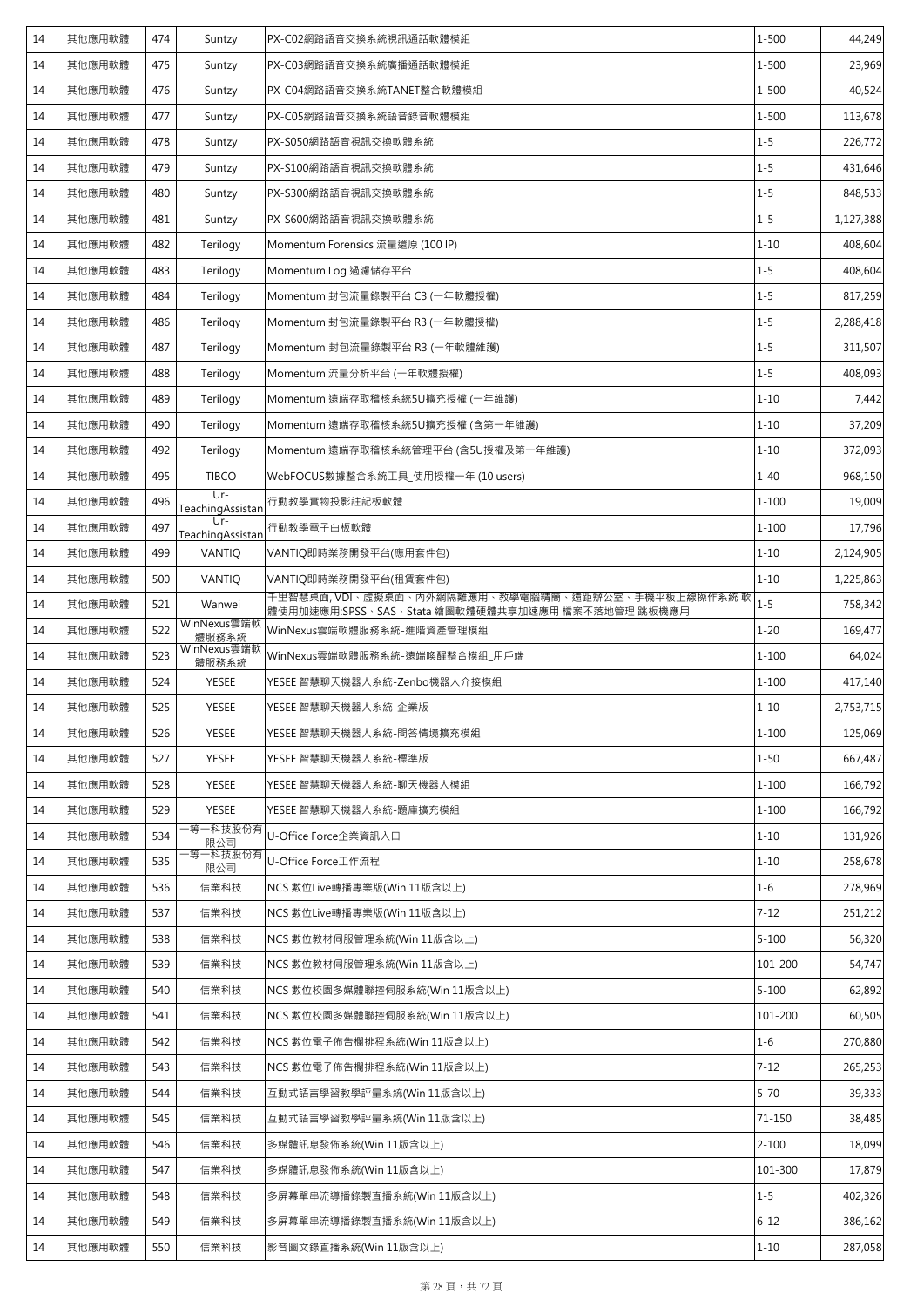| 14 | 其他應用軟體 | 551 | 信業科技                                            | 影音圖文錄直播系統(Win 11版含以上)                                                                       | $11 - 20$ | 272,222   |
|----|--------|-----|-------------------------------------------------|---------------------------------------------------------------------------------------------|-----------|-----------|
| 14 | 其他應用軟體 | 552 | 信業科技                                            | 數位多元化協同作業互動教學系統(Win 11版含以上)                                                                 | 10-100    | 6,168     |
| 14 | 其他應用軟體 | 553 | 信業科技                                            | 數位多元化協同作業互動教學系統(Win 11版含以上)                                                                 | 101-200   | 6,121     |
| 14 | 其他應用軟體 | 554 | 信業科技                                            | 網路廣播影音對講系統(Win 11版含以上)                                                                      | $5 - 50$  | 31,244    |
| 14 | 其他應用軟體 | 555 | 信業科技                                            | 網路廣播影音對講系統(Win 11版含以上)                                                                      | 51-100    | 30,202    |
| 14 | 其他應用軟體 | 556 | 信業科技                                            | 雲端互動教學即時平台(Win 11版含以上)                                                                      | 10-100    | 4,044     |
| 14 | 其他應用軟體 | 557 | 信業科技                                            | 雲端互動教學即時平台(Win 11版含以上)                                                                      | 101-200   | 3,838     |
| 14 | 其他應用軟體 | 558 | 全民通用股份有限<br>公司                                  | 圖文廣播公告系統(伺服器授權)                                                                             | $1 - 10$  | 165,217   |
| 14 | 其他應用軟體 | 559 | 全民通用股份有限<br>公司                                  | 圖文廣播公告系統(單機授權)                                                                              | $1 - 10$  | 20,607    |
| 14 | 其他應用軟體 | 560 | 全民通用股份有限<br>_______公司______________<br>全民通用股份有限 | 大數據數位診斷統計分析系統(一年授權)                                                                         | $1 - 50$  | 82,578    |
| 14 | 其他應用軟體 | 561 | 公司                                              | 影音廣播作業系統(基礎版)                                                                               | $1 - 10$  | 61,234    |
| 14 | 其他應用軟體 | 562 | 全民通用股份有限<br>公司                                  | 網路效能監控管理軟體(單機授權)                                                                            | $1 - 50$  | 20,597    |
| 14 | 其他應用軟體 | 563 | 全民通用股份有限<br>公司                                  | 雲端即時監控狀態通知系統                                                                                | $1 - 50$  | 20,597    |
| 14 | 其他應用軟體 | 564 | 全民通用股份有限<br>公司                                  | 雲端資料庫頻道授權(一年)                                                                               | $1 - 200$ | 1,993     |
| 14 | 其他應用軟體 | 565 | 創意整合                                            | 場地租借門禁管理系統-server端 專業版                                                                      | $1 - 5$   | 226,479   |
| 14 | 其他應用軟體 | 566 | 創意整合                                            | 場地租借門禁管理系統-server端 標準版                                                                      | $1 - 5$   | 145,589   |
| 14 | 其他應用軟體 | 567 | 創意整合                                            | 場地租借門禁管理系統-門禁控制端授權                                                                          | $1 - 50$  | 32,349    |
| 14 | 其他應用軟體 | 568 | 創意整合                                            | 多媒體影音串流編碼管控系統                                                                               | $1 - 10$  | 120,095   |
| 14 | 其他應用軟體 | 569 | 創意整合                                            | 數位廣播圖控整合管理系統                                                                                | $1 - 5$   | 606,367   |
| 14 | 其他應用軟體 | 570 | 創意整合                                            | 會議室資訊推播管理系統-app端                                                                            | $1 - 50$  | 25,878    |
| 14 | 其他應用軟體 | 571 | 創意整合                                            | 會議室資訊推播管理系統-server端                                                                         | $1 - 5$   | 145,589   |
| 14 | 其他應用軟體 | 572 | 創意整合                                            | 校園即時資訊廣播系統Client端軟體(一年訂閱)                                                                   | $1 - 100$ | 5,013     |
| 14 | 其他應用軟體 | 573 | 創意整合                                            | 校園即時資訊廣播系統Server端(一年訂閱)                                                                     | $1 - 5$   | 45,296    |
| 14 | 其他應用軟體 | 574 | 創意整合                                            | 校園無聲文字及數位影音廣播系統-(1U APP版)                                                                   | $1 - 200$ | 18,497    |
| 14 | 其他應用軟體 | 575 | 創意整合                                            | 校園無聲文字及數位影音廣播系統-Client授權使用                                                                  | $1 - 200$ | 15,974    |
| 14 | 其他應用軟體 | 577 | 創意整合                                            | 行動校園資訊共享管理系統                                                                                | $1 - 5$   | 416,996   |
| 14 | 其他應用軟體 | 578 | 創意整合                                            | 電視自動開關控制軟體(一年訂閱)                                                                            | $1 - 100$ | 3,638     |
| 14 | 其他應用軟體 | 585 | 博遠智能科技股份<br>有限公司                                | 分散式智能化影像分析管理系統-主系統平台年授權                                                                     | $1 - 100$ | 122,956   |
| 14 | 其他應用軟體 | 586 | 博遠智能科技股份<br>有限公司                                | 分散式智能化影像分析管理系統-主系統平台授權                                                                      | $1 - 100$ | 346,439   |
| 14 | 其他應用軟體 | 587 | 博遠智能科技股份<br>有限公司                                | 分散式智能化影像分析管理系統-保固服務一年期                                                                      | $1 - 100$ | 51,491    |
| 14 | 其他應用軟體 | 588 | 博遠智能科技股份<br>有限公司                                | 分散式智能化影像分析管理系統-行動辨識軟體授權                                                                     | $1 - 500$ | 55,578    |
| 14 | 其他應用軟體 | 589 | 博遠智能科技股份<br>有限公司                                | 分散式智能化影像分析管理系統-辨識資料庫擴充                                                                      | 1-1000    | 63,751    |
| 14 | 其他應用軟體 | 590 | 叡揚資訊股份有限<br>公司                                  | .<br>QuEye CIP 自動化持續整合平台 (Continuous Integration Platform) Data Center 一年授權 - 500 使用者<br>授權 | $1 - 5$   | 2,375,531 |
| 14 | 其他應用軟體 | 591 | 叡揚資訊股份有限<br>公司                                  | QuEye CIP 自動化持續整合平台 (Continuous Integration Platform) 雲端版 一年授權 - 100 使用者授權                  | $1 - 5$   | 583,620   |
| 14 | 其他應用軟體 | 592 | 叡揚資訊股份有限<br>公司                                  | QuEye CIP 自動化持續整合平台 (Continuous Integration Platform) 雲端版 一年授權 - 25 使用者授權                   | $1 - 5$   | 200,000   |
| 14 | 其他應用軟體 | 594 | 叡揚資訊股份有限<br>公司                                  | QuEye CIP 自動化持續整合平台 (Continuous Integration Platform) 雲端版 一年授權 - 50 使用者授權                   | $1 - 5$   | 399,090   |
| 14 | 其他應用軟體 | 595 | 叡揚資訊股份有限<br>公司                                  | QuEye CIP 自動化持續整合平台 (Continuous Integration Platform) 雲端版 一年授權 - 加購 200 使用者                 | $1 - 5$   | 2,704,146 |
| 14 | 其他應用軟體 | 596 | 叡揚資訊股份有限<br>公司                                  | <br>QuEye CIP 自動化持續整合平台 (Continuous Integration Platform) 雲端版 一年授權 - 加購 25 使用者授             | $1 - 5$   | 198,888   |
| 14 | 其他應用軟體 | 597 | 叡揚資訊股份有限<br>公司                                  | QuEye CIP 自動化持續整合平台 (Continuous Integration Platform) 雲端版 一年授權 - 加購 50 使用者授                 | $1 - 5$   | 323,256   |
| 14 | 其他應用軟體 | 598 | 叡揚資訊股份有限<br>公司                                  | 叡揚SSBU小精靈                                                                                   | $1 - 100$ | 283,620   |
| 14 | 其他應用軟體 | 599 | 台灣好棒資訊股份<br>有限公司                                | TWG多媒體影音互動自學管理平台                                                                            | $1 - 500$ | 2,043     |
| 14 | 其他應用軟體 | 600 | 台灣好棒資訊股份<br>有限公司                                | TWG多媒體教學廣播系統Win10(32&64Bit)版(至少20U)                                                         | $1 - 500$ | 1,862     |
| 14 | 其他應用軟體 | 601 | 台灣好棒資訊股份<br>有限公司                                | TWG校園雲端英聽數位學習系統-伺服端                                                                         | $1 - 100$ | 41,376    |
| 14 | 其他應用軟體 | 602 | 台灣好棒資訊股份<br>有限公司                                | TWG校園雲端英聽數位學習系統-教室播放端                                                                       | $1 - 500$ | 13,894    |
| 14 | 其他應用軟體 | 609 | 坤侑科技股份有限<br>公司                                  | APP即時監控系統                                                                                   | $1 - 20$  | 1,225,965 |
| 14 | 其他應用軟體 | 610 | 坤侑科技股份有限<br>公司                                  | GIS地理分析管理系統                                                                                 | $1 - 10$  | 3,892,820 |
| 14 | 其他應用軟體 | 611 | 坤侑科技股份有限<br>公司                                  | LIMS數位鑑識管理系統                                                                                | $1 - 20$  | 1,516,683 |
| 14 | 其他應用軟體 | 612 | 坤侑科技股份有限<br>公司                                  | 影像AI分析引擎                                                                                    | $1 - 100$ | 85,944    |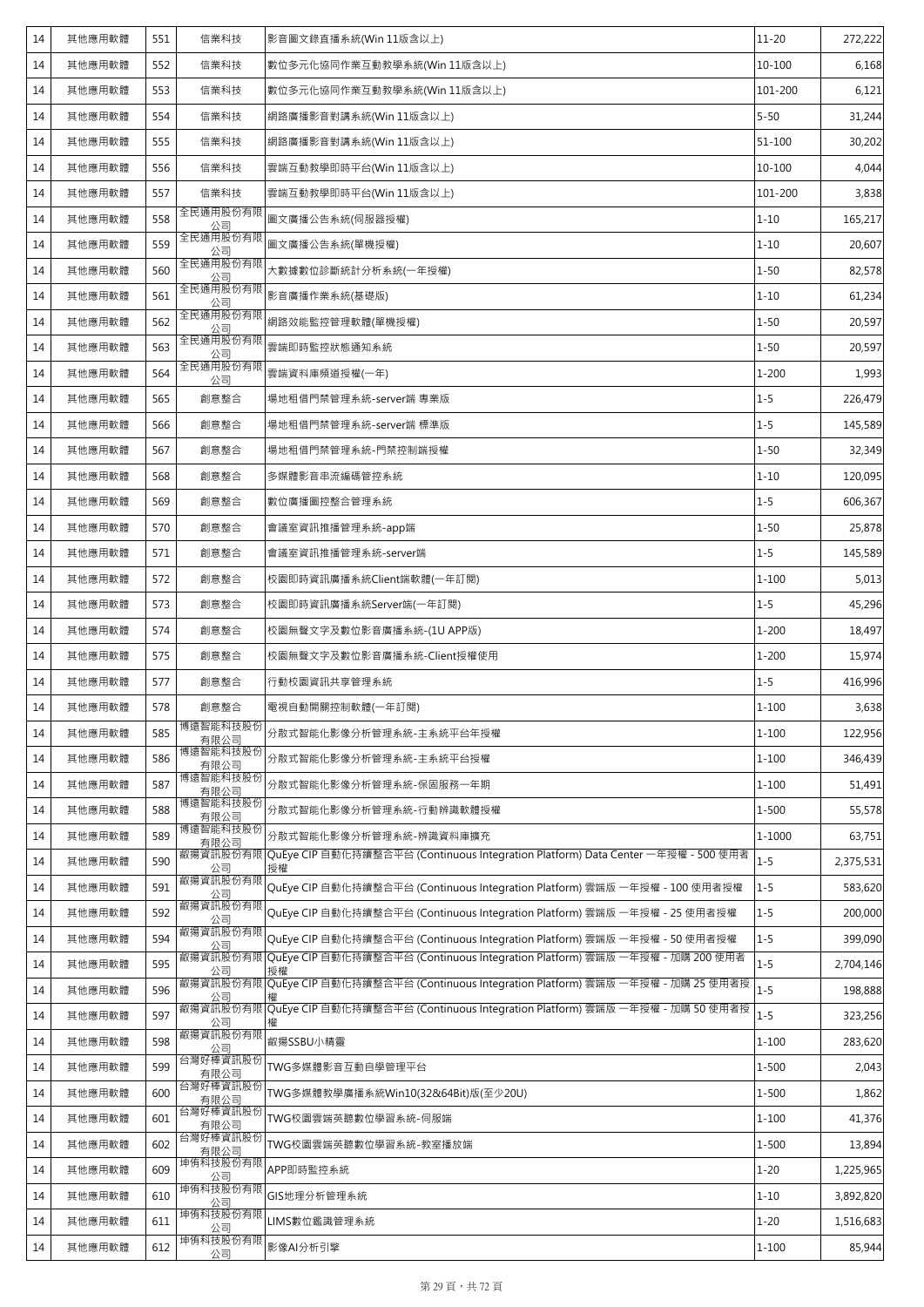| 14 | 其他應用軟體 | 613 | 坤侑科技股份有限<br>公司 | 影音整合平臺                                                            | $1 - 49$   | 910,009   |
|----|--------|-----|----------------|-------------------------------------------------------------------|------------|-----------|
| 14 | 其他應用軟體 | 614 | 坤侑科技股份有限<br>公司 | 情報視覺化分析系統                                                         | $1 - 10$   | 620,808   |
| 14 | 其他應用軟體 | 615 | 坤侑科技股份有限<br>公司 | 案件工作流程線上審查管理系統                                                    | $1 - 10$   | 331,087   |
| 14 | 其他應用軟體 | 616 | 坤侑科技股份有限<br>公司 | 案件管理輔助系統                                                          | $1 - 10$   | 3,600,787 |
| 14 | 其他應用軟體 | 617 | 坤侑科技股份有限<br>公司 | 案件管理輔助系統-文字檢索擴充套件                                                 | $1 - 10$   | 993,305   |
| 14 | 其他應用軟體 | 618 | 坤侑科技股份有限<br>公司 | 科技巨量資料視覺化分析平臺                                                     | $1 - 20$   | 1,489,968 |
| 14 | 其他應用軟體 | 619 | 坤侑科技股份有限<br>公司 | 科技巨量資料視覺化分析平臺一年更新                                                 | $1 - 100$  | 303,336   |
| 14 | 其他應用軟體 | 620 | 坤侑科技股份有限<br>公司 | 網路資訊爬蟲套件                                                          | 10-100     | 9,912     |
| 14 | 其他應用軟體 | 621 | 坤侑科技股份有限<br>公司 | 網路資訊爬蟲套件一年更新                                                      | 10-1000    | 2,959     |
| 14 | 其他應用軟體 | 622 | 坤侑科技股份有限<br>公司 | 網路資訊管理分析平臺                                                        | $1 - 20$   | 827,750   |
| 14 | 其他應用軟體 | 623 | 坤侑科技股份有限<br>公司 | 網路資訊管理分析平臺一年更新                                                    | $1 - 100$  | 165,533   |
| 14 | 其他應用軟體 | 624 | 坤侑科技股份有限<br>公司 | 網通訊資料轉置系統                                                         | $1 - 100$  | 82,755    |
| 14 | 其他應用軟體 | 625 | 坤侑科技股份有限<br>公司 | 證物管理系統                                                            | $1 - 10$   | 3,622,850 |
| 14 | 其他應用軟體 | 626 | 坤侑科技股份有限<br>公司 | 通訊資料轉置系統一年更新                                                      | $1 - 1000$ | 16,534    |
| 14 | 其他應用軟體 | 627 | 坤侑科技股份有限<br>公司 | 金融數據分析系統                                                          | $1 - 10$   | 2,780,585 |
| 14 | 其他應用軟體 | 628 | 堂朝數位           | GOGOFINDER電子刊物加值平台系統 多媒體RWD版 (for PC及行動載具 15本授權 並含一年免費線上更<br>新功能) | $1 - 20$   | 85,834    |
| 14 | 其他應用軟體 | 629 | 堂朝數位           | GOGOFINDER電子刊物加值平台系統 多媒體RWD版 新增10本授權 (for PC及行動載具)                | $1 - 100$  | 34,267    |
| 14 | 其他應用軟體 | 630 | 堂朝數位           | GOGOFINDER電子刊物加值平台系統 新增功能模組                                       | $1 - 20$   | 7,887     |
| 14 | 其他應用軟體 | 631 | 堂朝數位           | GOGOFINDER電子刊物加值平台系統 標準RWD版 (for PC及行動載具 50本授權 並含一年免費線上更新<br>功能)  | $1 - 20$   | 61,678    |
| 14 | 其他應用軟體 | 632 | 天禦慧智           | Cyber X Horizon雲平台                                                | $1 - 10$   | 100,910   |
| 14 | 其他應用軟體 | 633 | 天禦慧智           | Cyber X簡訊推送平台                                                     | $1 - 10$   | 252,275   |
| 14 | 其他應用軟體 | 634 | 天禦慧智           | Cyber X電子出版品管理平台                                                  | $1 - 10$   | 201,820   |
| 14 | 其他應用軟體 | 648 | 寶慶文化           | M7圖書館整合管理系統進階版 (含編目、流通、期刊、採訪、Webpac)                              | $1 - 30$   | 505,561   |
| 14 | 其他應用軟體 | 649 | 寶慶文化           | M7圖書館行動版查詢APP (Android版)                                          | $1 - 30$   | 151,668   |
| 14 | 其他應用軟體 | 651 | 寶慶文化           | M7系統擴充-LDAP帳號整合模組                                                 | $1 - 30$   | 165,554   |
| 14 | 其他應用軟體 | 652 | 寶慶文化           | M7系統擴充-RWD響應式網頁模組(OPAC)                                           | $1 - 30$   | 165,554   |
| 14 | 其他應用軟體 | 653 | 寶慶文化           | M7系統擴充-公用電腦管理系統(10人版)                                             | $1 - 30$   | 132,443   |
| 14 | 其他應用軟體 | 654 | 寶慶文化           | M7系統擴充-自主學習管理系統                                                   | $1 - 30$   | 314,553   |
| 14 | 其他應用軟體 | 655 | 寶慶文化           | M7系統擴充-離線流通模組(單機版)                                                | $1 - 30$   | 64,566    |
| 14 | 其他應用軟體 | 656 | 寶慶文化           | 天梭批次抄錄下載編輯系統(單機版)                                                 | $1 - 30$   | 269,026   |
| 14 | 其他應用軟體 | 659 | 寶慶文化           | 智慧行動版借書(含推薦)APP (iOS版)                                            | $1 - 30$   | 331,109   |
| 14 | 其他應用軟體 | 660 | 寶慶文化           | 神槍手尋書盤點系統                                                         | $1 - 30$   | 231,776   |
| 14 | 其他應用軟體 | 662 | 寶慶文化           | 虛擬門禁刷卡入館系統                                                        | $1 - 30$   | 135,895   |
| 14 | 其他應用軟體 | 665 | 恒和國際股份有限<br>公司 | AR教材開發軟體套件                                                        | $1 - 100$  | 121,335   |
| 14 | 其他應用軟體 | 666 | 恒和國際股份有限<br>公司 | VR雲端教學管理系統                                                        | 10-100     | 50,556    |
| 14 | 其他應用軟體 | 667 | 恒和國際股份有限<br>公司 | 協同教學系統 Client端                                                    | $1 - 50$   | 56,623    |
| 14 | 其他應用軟體 | 668 | 恒和國際股份有限<br>公司 | 影音典藏直播補課系統                                                        | $1 - 20$   | 404,449   |
| 14 | 其他應用軟體 | 669 | 恒和國際股份有限<br>公司 | 校園社群媒體教學雲系統                                                       | $1 - 20$   | 242,669   |
| 14 | 其他應用軟體 | 671 | 恒和國際股份有限<br>公司 | 水耕自動栽種控制系統                                                        | $1 - 50$   | 74,498    |
| 14 | 其他應用軟體 | 672 | 恒和國際股份有限<br>公司 | 雲教網 線上線下教學系統                                                      | $1 - 10$   | 101,112   |
| 14 | 其他應用軟體 | 673 | 恒和國際股份有限<br>公司 | 雲教網 線上線下教學系統Client端                                               | $1 - 200$  | 21,840    |
| 14 | 其他應用軟體 | 674 | 恒和國際股份有限<br>公司 | 雲端多媒體廣播教學管理系統                                                     | $1 - 50$   | 202,224   |
| 14 | 其他應用軟體 | 675 | 恒和國際股份有限<br>公司 | 雲端多媒體廣播教學管理系統Client端                                              | $1 - 100$  | 24,267    |
| 14 | 其他應用軟體 | 676 | 政高有限公司         | 停管車輛門禁車牌辨識管理系統                                                    | $1 - 5$    | 208,644   |
| 14 | 其他應用軟體 | 677 | 政高有限公司         | 公假系統                                                              | $1 - 20$   | 9,999     |
| 14 | 其他應用軟體 | 678 | 政高有限公司         | 公假系統套組                                                            | $1 - 10$   | 27,138    |
| 14 | 其他應用軟體 | 679 | 政高有限公司         | 新課綱彈性學習系統                                                         | $1 - 20$   | 9,190     |
| 14 | 其他應用軟體 | 681 | 政高有限公司         | 新課綱調代課系統                                                          | $1 - 20$   | 8,169     |
|    |        |     |                |                                                                   |            |           |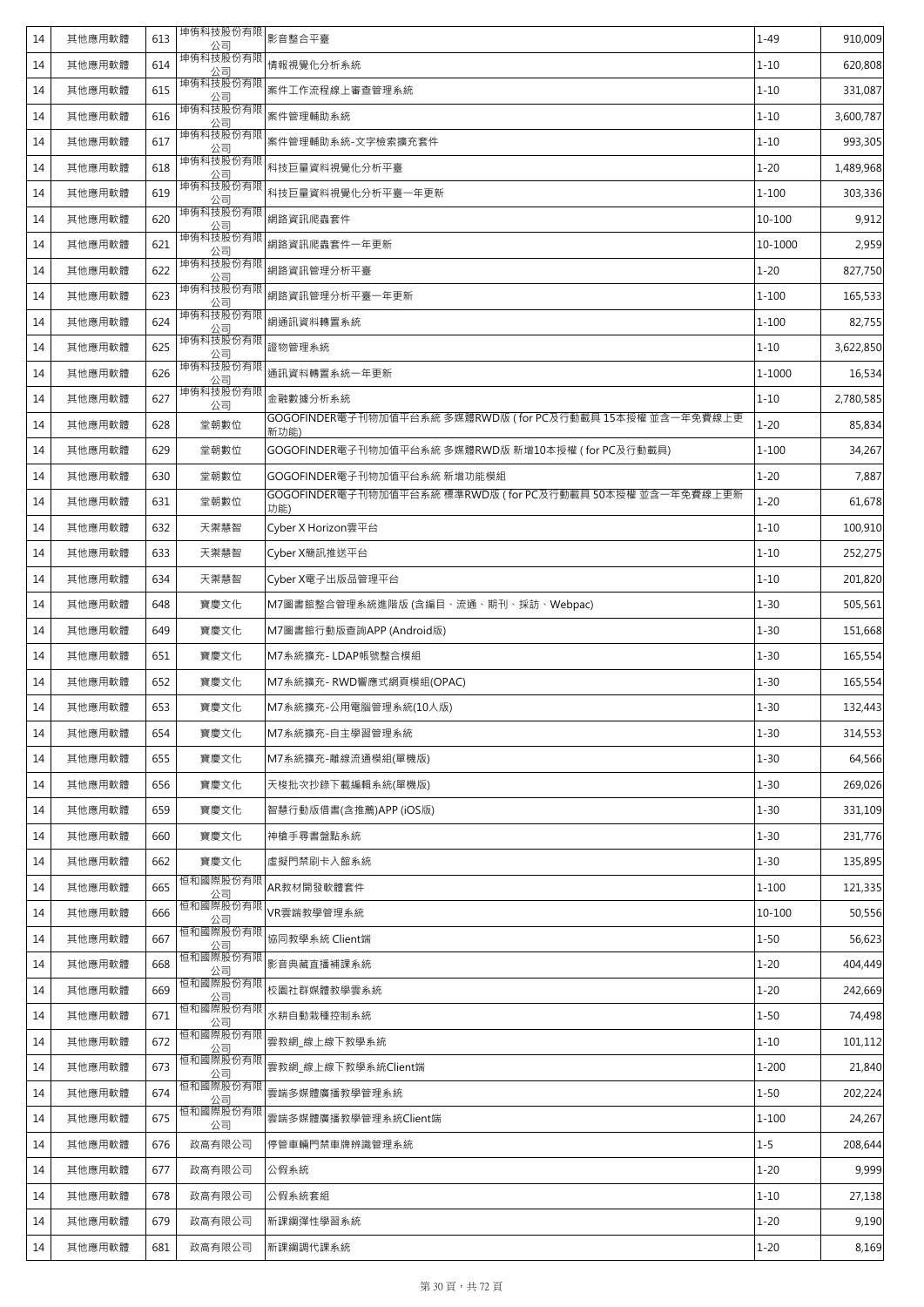| 14 | 其他應用軟體 | 682 | 政高有限公司          | 新課綱調代課系統套組                             | $1 - 10$  | 27,138  |
|----|--------|-----|-----------------|----------------------------------------|-----------|---------|
| 14 | 其他應用軟體 | 683 | 政高有限公司          | 新課綱配排課系統                               | $1 - 20$  | 8,169   |
| 14 | 其他應用軟體 | 684 | 政高有限公司          | 新課綱配排課系統套組                             | $1 - 10$  | 27,138  |
| 14 | 其他應用軟體 | 686 | 政高有限公司          | 請假系統                                   | $1 - 20$  | 9,999   |
| 14 | 其他應用軟體 | 687 | 政高有限公司          | 請假系統套組                                 | $1 - 10$  | 27,138  |
| 14 | 其他應用軟體 | 688 | 政高有限公司          | 點名系統                                   | $1 - 20$  | 9,999   |
| 14 | 其他應用軟體 | 689 | 政高有限公司          | 點名系統套組                                 | $1 - 10$  | 27,138  |
| 14 | 其他應用軟體 | 690 | 旖婕國際            | 人臉辨識監控系統                               | $1 - 167$ | 285,658 |
| 14 | 其他應用軟體 | 691 | 旖婕國際            | 數位圖控整合功能模組                             | $1 - 337$ | 148,837 |
| 14 | 其他應用軟體 | 692 | 旖婕國際            | 數位圖控整合管理系統                             | $1 - 167$ | 300,506 |
| 14 | 其他應用軟體 | 693 | 旖婕國際            | 數位影像擴充授權模組                             | $1 - 390$ | 128,615 |
| 14 | 其他應用軟體 | 694 | 旖婕國際            | 數位影像監控管理系統                             | $1 - 297$ | 169,060 |
| 14 | 其他應用軟體 | 695 | 旖婕國際            | 數位機房環控功能擴充模組                           | $1 - 390$ | 128,615 |
| 14 | 其他應用軟體 | 696 | 旖婕國際            | 數位機房環控管理系統                             | $1 - 135$ | 371,284 |
| 14 | 其他應用軟體 | 697 | 旖婕國際            | 數位監控功能擴充模組                             | $1 - 390$ | 128,615 |
| 14 | 其他應用軟體 | 698 | 旖婕國際            | 車牌辨識監控管理系統                             | $1 - 167$ | 300,506 |
| 14 | 其他應用軟體 |     |                 | 699 杰欣系統有限公司 JS_LIVE直播系統Client端        | $1 - 200$ | 21,840  |
| 14 | 其他應用軟體 |     |                 | 700 杰欣系統有限公司 JS_LIVE直播系統模組             | $1 - 10$  | 97,068  |
| 14 | 其他應用軟體 |     |                 | 701   杰欣系統有限公司 JS_多屏串流線上直播錄製系統         | $1 - 10$  | 161,780 |
| 14 | 其他應用軟體 |     |                 | 702   杰欣系統有限公司 JS_多屏串流線上直播錄製系統Client端  | $1 - 200$ | 21,840  |
| 14 | 其他應用軟體 |     |                 | 703 杰欣系統有限公司 JS_平台使用班級授權數              | $1 - 200$ | 21,840  |
| 14 | 其他應用軟體 |     |                 | 704   杰欣系統有限公司 JS_教學日誌及缺曠管理系統          | $1 - 10$  | 97,068  |
| 14 | 其他應用軟體 |     |                 | 705   杰欣系統有限公司 JS_教學日誌及缺曠管理系統Client端   | $1 - 200$ | 21,840  |
| 14 | 其他應用軟體 |     |                 | 706   杰欣系統有限公司 JS_數位班級課表排程管理系統Client端  | $1 - 200$ | 36,400  |
| 14 | 其他應用軟體 |     |                 | 707   杰欣系統有限公司 JS 數位班級課表排程管理系統主機端      | $1 - 10$  | 202,224 |
| 14 | 其他應用軟體 |     |                 | 708   杰欣系統有限公司 JS_校園廣播系統Client端        | $1 - 200$ | 21,840  |
| 14 | 其他應用軟體 |     |                 | 709 杰欣系統有限公司 JS_校園廣播系統模組               | $1 - 10$  | 121,335 |
| 14 | 其他應用軟體 |     |                 | 710 杰欣系統有限公司 JS_簽到刷卡管理系統Client端        | $1 - 200$ | 21,840  |
| 14 | 其他應用軟體 |     |                 | 711   杰欣系統有限公司   JS_簽到刷卡管理系統主機端        | $1 - 10$  | 97,068  |
| 14 | 其他應用軟體 |     |                 | 712 杰欣系統有限公司 JS_網路帳號管理系統               | $1 - 10$  | 97,068  |
| 14 | 其他應用軟體 |     |                 | 713 杰欣系統有限公司 JS_線上即時錄製Client端          | $1 - 200$ | 21,840  |
| 14 | 其他應用軟體 |     |                 | 714   杰欣系統有限公司 JS_線上即時錄製教學系統           | $1 - 10$  | 97,068  |
| 14 | 其他應用軟體 |     |                 | 715   杰欣系統有限公司 JS 線上教育訓練教學平台           | $1 - 10$  | 647,118 |
| 14 | 其他應用軟體 |     |                 | 716   杰欣系統有限公司   JS_線上教育訓練教學平台_系統維運1年期 | $1 - 10$  | 145,602 |
| 14 | 其他應用軟體 |     |                 | 717   杰欣系統有限公司 JS_線上教育訓練教學平台_系統維運3年期   | $1 - 10$  | 372,093 |
| 14 | 其他應用軟體 |     |                 | 718 杰欣系統有限公司 JS_線上線下教學系統Client端        | $1 - 200$ | 21,840  |
| 14 | 其他應用軟體 |     |                 | 719 杰欣系統有限公司 JS_線上線下教學系統模組             | $1 - 10$  | 97,068  |
| 14 | 其他應用軟體 |     |                 | 720 杰欣系統有限公司 JS_行動教學系統Client端          | $1 - 200$ | 21,840  |
| 14 | 其他應用軟體 |     |                 | 721 杰欣系統有限公司 JS_雲端學習應用服務平台             | $1 - 10$  | 258,847 |
| 14 | 其他應用軟體 |     |                 | 722   杰欣系統有限公司 JS_雲端學習應用服務平台_系統維運1年期   | $1 - 10$  | 79,272  |
| 14 | 其他應用軟體 |     |                 | 723  杰欣系統有限公司 JS_雲端學習應用服務平台_系統維運3年期    | $1 - 10$  | 218,402 |
| 14 | 其他應用軟體 | 725 | 泉榮資訊股份有限 <br>公司 | 人像照片智慧3D建模系統                           | $1 - 20$  | 58,644  |
| 14 | 其他應用軟體 | 726 | 泉榮資訊股份有限<br>公司  | 全方位整合式電話平台-主控端                         | $1 - 10$  | 75,469  |
| 14 | 其他應用軟體 | 727 | 泉榮資訊股份有限<br>公司  | 全方位整合式電話平台-使用端                         | 30-100    | 30,788  |
| 14 | 其他應用軟體 | 728 | 泉榮資訊股份有限<br>公司  | 全方位整合式電話平台-使用端                         | 101-300   | 22,575  |
| 14 | 其他應用軟體 | 730 | 泉榮資訊股份有限<br>公司  | 多媒體影音控制系統-使用端(班級授權)                    | $1 - 100$ | 7,845   |
| 14 | 其他應用軟體 | 731 | 泉榮資訊股份有限<br>公司  | 多媒體影音控制系統-有聲版(主控端)                     | $1 - 5$   | 138,017 |
| 14 | 其他應用軟體 | 732 | 泉榮資訊股份有限<br>公司  | 多媒體影音控制系統-有聲版(使用端)                     | $1 - 100$ | 5,661   |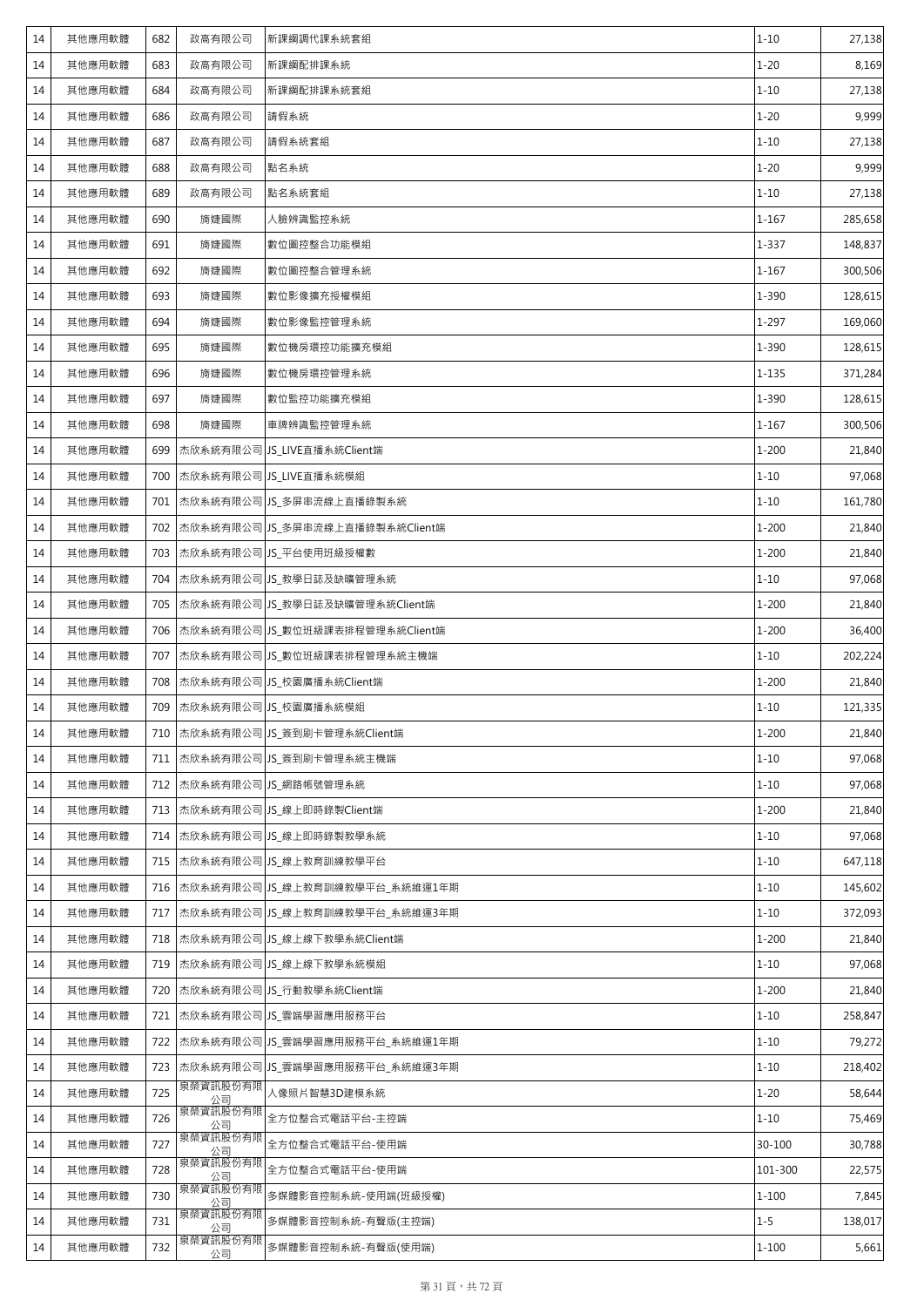| 14 | 其他應用軟體 | 733 | 泉榮資訊股份有限<br>公司                                 | 多媒體影音控制系統-有聲版進階功能                                    | $1 - 100$ | 2,780     |
|----|--------|-----|------------------------------------------------|------------------------------------------------------|-----------|-----------|
| 14 | 其他應用軟體 | 734 | 泉榮資訊股份有限<br>公司                                 | 多媒體影音控制系統-無聲版(主控端)                                   | $1 - 5$   | 138,017   |
| 14 | 其他應用軟體 | 735 | 泉榮資訊股份有限<br>公司                                 | 多媒體影音控制系統-無聲版(使用端)                                   | $1 - 100$ | 5,661     |
| 14 | 其他應用軟體 | 736 | 泉榮資訊股份有限<br>公司                                 | 多媒體影音控制系統-無聲版進階功能                                    | $1 - 100$ | 2,780     |
| 14 | 其他應用軟體 | 737 | 泉榮資訊股份有限<br>公司                                 | 教學雲服務系統-教學應用軟體派送模組                                   | $1 - 10$  | 692,613   |
| 14 | 其他應用軟體 | 739 | 泉榮資訊股份有限<br>公司                                 | 教學雲服務系統-教育應用軟體及應用系統封裝工具                              | $1 - 10$  | 1,197,466 |
| 14 | 其他應用軟體 | 740 | 泉榮資訊股份有限<br>公司                                 | 教學雲服務系統-服務器                                          | $1 - 5$   | 885,990   |
| 14 | 其他應用軟體 | 741 | 泉榮資訊股份有限<br>公司                                 | 教學雲服務系統-用戶端                                          | $1 - 100$ | 15,550    |
| 14 | 其他應用軟體 | 743 | 泉榮資訊股份有限<br>公司                                 | 教學雲服務系統-遠程教學線上授課(雲端教室)系統                             | $1 - 10$  | 1,485,879 |
| 14 | 其他應用軟體 | 744 | 泉榮資訊股份有限<br>公司                                 | 教學雲服務系統維護                                            | $1 - 10$  | 163,887   |
| 14 | 其他應用軟體 | 745 | 泉榮資訊股份有限<br>公司                                 | 智能環控教室(主控端)                                          | $1 - 5$   | 138,017   |
| 14 | 其他應用軟體 | 747 | 泉榮資訊股份有限<br>公司                                 | 智能環控教室進階功能                                           | $1 - 100$ | 2,780     |
| 14 | 其他應用軟體 | 748 | 泉榮資訊股份有限<br>______ <u>公司______</u><br>泉榮資訊股份有限 | 校園資料彙整暨訊息推播平台-主控端                                    | $1 - 5$   | 275,580   |
| 14 | 其他應用軟體 | 749 | 公司                                             | 校園資料彙整暨訊息推播平台-使用端(班級授權)                              | $1 - 100$ | 17,491    |
| 14 | 其他應用軟體 | 750 | 泉榮資訊股份有限<br>公司                                 | 校園資料彙整暨訊息推播平台-維護服務(班級授權)                             | 10-100    | 1,748     |
| 14 | 其他應用軟體 | 751 | 泉榮資訊股份有限<br>公司                                 | 網路攝影機錄影管理系統                                          | $5 - 50$  | 11,121    |
| 14 | 其他應用軟體 | 752 | 泉榮資訊股份有限<br>公司                                 | 跨平台隨選視訊                                              | $1 - 10$  | 69,008    |
| 14 | 其他應用軟體 | 753 | 泉榮資訊股份有限<br>公司                                 | 車位在席系統                                               | $1 - 200$ | 16,683    |
| 14 | 其他應用軟體 | 754 | 泉榮資訊股份有限<br>公司                                 | 電力管控平台-主控端                                           | $1 - 10$  | 81,576    |
| 14 | 其他應用軟體 | 755 | 泉榮資訊股份有限<br>公司                                 | 電力管控平台-使用端                                           | $15 - 50$ | 6,672     |
| 14 | 其他應用軟體 | 756 | 泉榮資訊股份有限<br>公司                                 | 電力管控平台-使用端                                           | 51-200    | 5,656     |
| 14 | 其他應用軟體 | 757 | 泰溥科技                                           | iPO 數位資訊推播系統 伺服器傳送端(須搭配接收端)                          | $1 - 20$  | 57,230    |
| 14 | 其他應用軟體 | 758 | 泰溥科技                                           | iPO 數位資訊推播系統 接收端 (需搭配伺服器傳送端使用)                       | $1 - 100$ | 15,076    |
| 14 | 其他應用軟體 | 759 | 泰溥科技                                           | TOP eClass 多媒體網路教學系統 -- 10U授權                        | $1 - 5$   | 16,320    |
| 14 | 其他應用軟體 | 760 | 泰溥科技                                           | TOP ECLASS+ 多媒體廣播教學系統-無線版-10U授權                      | $1 - 15$  | 24,257    |
| 14 | 其他應用軟體 | 761 | 泰溥科技                                           | TOP ECLASS+ 多媒體廣播教學系統-無線版-10U授權                      | $16 - 30$ | 22,616    |
| 14 | 其他應用軟體 | 762 | 泰溥科技                                           | TOP Voice 語言學習考試系統 -- 10U授權                          | $1 - 5$   | 64,752    |
| 14 | 其他應用軟體 | 763 | 泰溥科技                                           | TOPOO線上報修系統-10U授權                                    | $1 - 50$  | 122,578   |
| 14 | 其他應用軟體 | 765 | 泰溥科技                                           | 智慧教室互動系統-雙螢幕互動版 (支援Android&Windows&iOS最低採購量2u)       | $2 - 100$ | 16,168    |
| 14 | 其他應用軟體 | 766 | 泰溥科技                                           | 網站協同作業管理系統-單一模組                                      | $1 - 10$  | 74,479    |
| 14 | 其他應用軟體 | 767 | 泰溥科技                                           | 網站協同作業管理系統平台                                         | $1 - 10$  | 148,746   |
| 14 | 其他應用軟體 | 768 | 泰溥科技                                           | 網路電子商務平台                                             | $1 - 10$  | 1,001,244 |
| 14 | 其他應用軟體 | 769 | 泰溥科技                                           | 行動影音導播系統 專業版                                         | $1 - 10$  | 314,297   |
| 14 | 其他應用軟體 | 770 | 泰溥科技                                           | 行動影音導播系統 標準版                                         | $1 - 20$  | 164,267   |
| 14 | 其他應用軟體 | 771 | 泰溥科技                                           | 行動觀光導覽系統                                             | $1 - 10$  | 1,000,303 |
| 14 | 其他應用軟體 | 772 | 準線智慧科技股份<br>有限公司                               | GISCAM網路影像串流平台                                       | $1 - 50$  | 50,455    |
| 14 | 其他應用軟體 | 773 | 百加資通股份有限<br>公司                                 | Project Plus 專案管理系統                                  | $1 - 50$  | 809,201   |
| 14 | 其他應用軟體 | 774 | 百加資通股份有限<br>公司                                 | Project Plus 專案管理系統一年更新維護授權(需搭配主系統Project Plus 專案管理) | $1 - 100$ | 98,382    |
| 14 | 其他應用軟體 | 775 | 百加資通股份有限<br>公司                                 | Project Plus 專案管理系統加購人數授權(需搭配主系統Project Plus 專案管理)   | $1 - 500$ | 16,987    |
| 14 | 其他應用軟體 | 776 | 眾至資訊股份有限<br>公司                                 | WorkOn 團隊協作溝通平台-正式版軟體-100 users 一年授權                 | $1 - 50$  | 60,662    |
| 14 | 其他應用軟體 | 777 | 眾至資訊股份有限<br>公司                                 | WorkOn 團隊協作溝通平台-正式版軟體-150 users 一年授權                 | $1 - 50$  | 93,018    |
| 14 | 其他應用軟體 | 778 | 眾至資訊股份有限<br>公司                                 | WorkOn 團隊協作溝通平台-正式版軟體-50 users 一年授權                  | $1 - 50$  | 32,351    |
| 14 | 其他應用軟體 | 779 | 筆世代                                            | E微課                                                  | $1 - 100$ | 13,587    |
| 14 | 其他應用軟體 | 780 | 筆世代                                            | 互動E版課堂模組                                             | $1 - 100$ | 53,738    |
| 14 | 其他應用軟體 | 781 | 筆世代                                            | 互動課堂智能系統學生端                                          | $1 - 100$ | 20,229    |
| 14 | 其他應用軟體 | 782 | 筆世代                                            | 互動課堂智能系統老師端                                          | $1 - 100$ | 136,490   |
| 14 | 其他應用軟體 | 783 | 筆世代                                            | 即時教學互動系統                                             | $1 - 100$ | 30,139    |
| 14 | 其他應用軟體 | 784 | 筆世代                                            | 妙筆1                                                  | $1 - 100$ | 80,096    |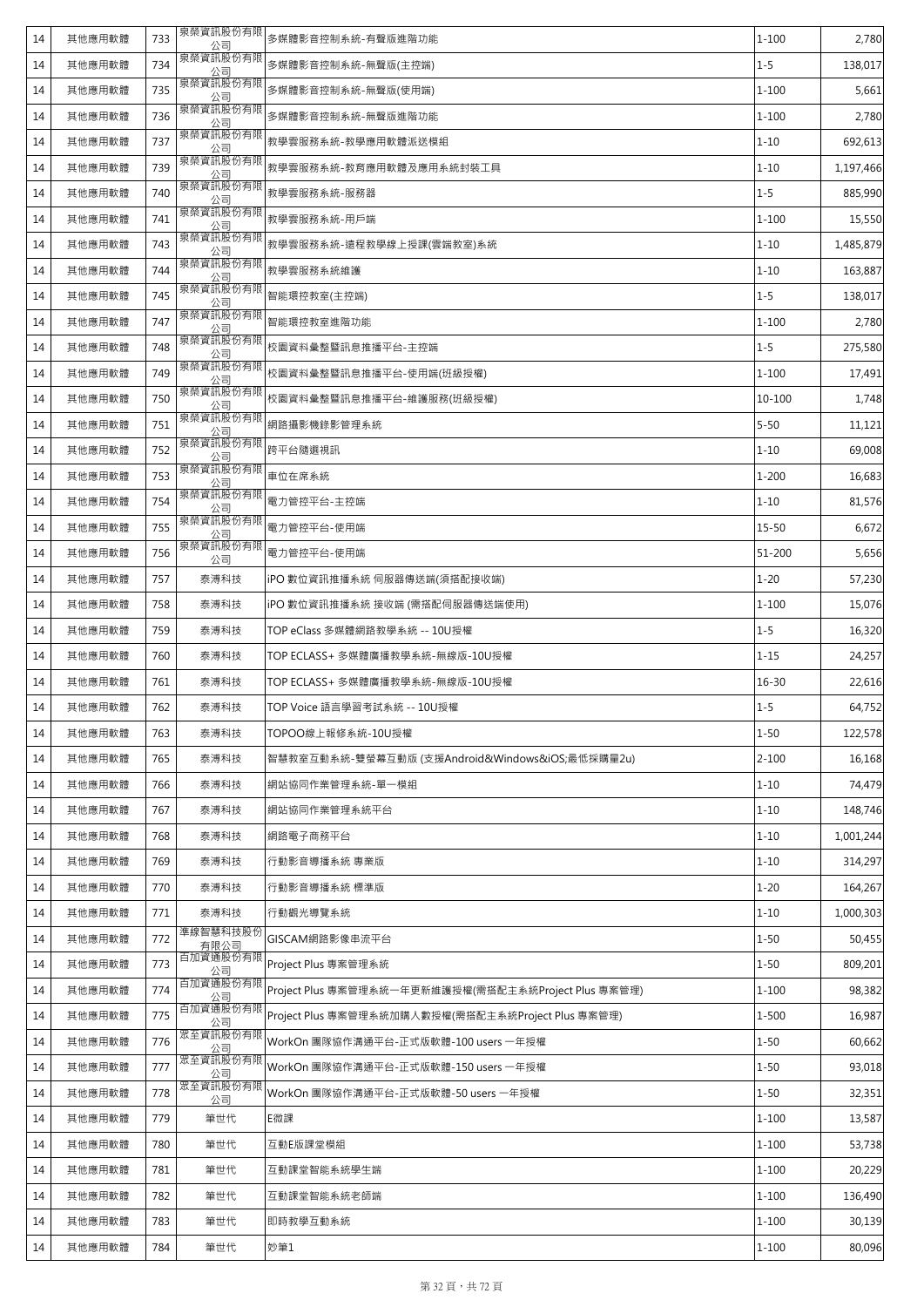| 14 | 其他應用軟體 | 786 | 筆世代            | 無線控制模組                                  | $1 - 100$  | 13,587    |
|----|--------|-----|----------------|-----------------------------------------|------------|-----------|
| 14 | 其他應用軟體 | 793 | 網奕資訊           | AClass ONE智慧學伴學生一年授權(每100個)             | $1 - 100$  | 20,221    |
| 14 | 其他應用軟體 | 794 | 網奕資訊           | AClass ONE智慧學伴學生授權(每100個)               | $1 - 100$  | 125,828   |
| 14 | 其他應用軟體 | 795 | 網奕資訊           | AI人工智能蘇格拉底桌面服務                          | $1 - 100$  | 18,161    |
| 14 | 其他應用軟體 | 796 | 網奕資訊           | HiTeach智慧教學系統 20 Clients套裝              | $1 - 200$  | 48,016    |
| 14 | 其他應用軟體 | 797 | 網奕資訊           | HiTeach智慧教學系統 30 Clients套裝              | $1 - 200$  | 63,340    |
| 14 | 其他應用軟體 | 798 | 網奕資訊           | HiTeach智慧教學系統 40 Clients套裝              | $1 - 200$  | 77,235    |
| 14 | 其他應用軟體 | 799 | 網奕資訊           | HiTeach智慧教學系統Mobile 20 Clients套裝        | $1 - 200$  | 43,929    |
| 14 | 其他應用軟體 | 800 | 網奕資訊           | HiTeach智慧教學系統Mobile 20 Clients套裝(每年)    | $1 - 200$  | 6,128     |
| 14 | 其他應用軟體 | 801 | 網奕資訊           | HiTeach智慧教學系統Mobile 30 Clients套裝        | $1 - 200$  | 54,146    |
| 14 | 其他應用軟體 | 802 | 網奕資訊           | HiTeach智慧教學系統Mobile 30 Clients套裝(每年)    | $1 - 200$  | 7,253     |
| 14 | 其他應用軟體 | 803 | 網奕資訊           | HiTeach智慧教學系統Mobile 40 Clients套裝        | $1 - 200$  | 65,691    |
| 14 | 其他應用軟體 | 804 | 網奕資訊           | HiTeach智慧教學系統Mobile 40 Clients套裝(每年)    | $1 - 200$  | 8,172     |
| 14 | 其他應用軟體 | 805 | 網奕資訊           | HiTeach智慧教學系統TBL 20 Clients套裝           | $1 - 200$  | 56,393    |
| 14 | 其他應用軟體 | 806 | 網奕資訊           | HiTeach智慧教學系統TBL 30 Clients套裝           | $1 - 200$  | 71,207    |
| 14 | 其他應用軟體 | 807 | 網奕資訊           | HiTeach智慧教學系統TBL 40 Clients套裝           | $1 - 200$  | 86,021    |
| 14 | 其他應用軟體 | 808 | 網奕資訊           | HiTeach智慧教學系統學生端授權(最低購買數量為10Client)     | 10-1000    | 1,582     |
| 14 | 其他應用軟體 | 809 | 網奕資訊           | HiTeach智慧教學系統小組端授權                      | 1-1000     | 1,634     |
| 14 | 其他應用軟體 | 810 | 網奕資訊           | HiTeach智慧教學系統混合式教室 20 Clients套裝         | $1 - 200$  | 65,975    |
| 14 | 其他應用軟體 | 811 | 網奕資訊           | HiTeach智慧教學系統混合式教室 30 Clients套裝         | $1 - 200$  | 85,692    |
| 14 | 其他應用軟體 | 812 | 網奕資訊           | HiTeach智慧教學系統混合式教室 40 Clients套裝         | $1 - 200$  | 105,408   |
| 14 | 其他應用軟體 | 813 | 網奕資訊           | 博拉圖評量學情分析平台(學科)                         | $1 - 100$  | 149,645   |
| 14 | 其他應用軟體 | 814 | 網奕資訊           | 博拉圖評量學情分析平台一年授權(學科)                     | $1 - 100$  | 50,151    |
| 14 | 其他應用軟體 | 815 | 網奕資訊           | 卷卡合一閱卷系統                                | $1 - 100$  | 99,089    |
| 14 | 其他應用軟體 | 816 | 網奕資訊           | 卷卡合一閱卷系統一年授權                            | $1 - 100$  | 33,973    |
| 14 | 其他應用軟體 | 817 | 網奕資訊           | 數位觀議課平台(校園版)                            | $1 - 100$  | 99,089    |
| 14 | 其他應用軟體 | 818 | 網奕資訊           | 數位觀議課平台一年授權(校園版)                        | $1 - 100$  | 28,310    |
| 14 | 其他應用軟體 | 819 | 網奕資訊           | 數據儲存服務空間 (一年100GB空間數據服務授權)              | $1 - 100$  | 10,616    |
| 14 | 其他應用軟體 | 820 | 網奕資訊           | 蘇格拉底AI套件                                | $1 - 100$  | 296,258   |
| 14 | 其他應用軟體 | 821 | 網奕資訊           | 蘇格拉底桌面套件                                | $1 - 100$  | 93,022    |
| 14 | 其他應用軟體 | 822 | 網奕資訊           | 蘇格拉底議課app新增授權(每個,僅限採購套件時增購)             | $1 - 1000$ | 1,212     |
| 14 | 其他應用軟體 | 823 | 網奕資訊           | 通用型觀議課套件                                | $1 - 100$  | 45,499    |
| 14 | 其他應用軟體 | 824 | 網奕資訊           | 醍摩豆智慧學習與評量管理平台(校園版)                     | $1 - 100$  | 101,141   |
| 14 | 其他應用軟體 | 825 | 網奕資訊           | 醍摩豆智慧學習與評量管理平台一年授權(校園版)                 | $1 - 100$  | 29,626    |
| 14 | 其他應用軟體 | 826 | 網奕資訊           | 閱卷暨博拉圖評量學情分析平台套裝組合一年授權(學科版)             | $1 - 100$  | 113,447   |
| 14 | 其他應用軟體 | 827 | 網際智慧股份有限<br>公司 | 自然輸入法V12 Windows專業版 250人團體授權            | $1 - 10$   | 252,770   |
| 14 | 其他應用軟體 | 828 | 網際智慧股份有限<br>公司 | 自然輸入法V12 Windows專業版 75人團體授權             | $1 - 10$   | 98,574    |
| 14 | 其他應用軟體 | 829 | 網際智慧股份有限<br>公司 | 自然輸入法V12 Windows專業版【離線版】1000人團體授權       | $1 - 2$    | 800,799   |
| 14 | 其他應用軟體 | 842 | 艾利達            | AI智能語音辨識功能模組                            | $1 - 52$   | 760,300   |
| 14 | 其他應用軟體 | 843 | 艾利達            | AI智能語音辨識系統                              | $1 - 22$   | 1,799,780 |
| 14 | 其他應用軟體 | 844 | 艾利達            | AI智能語音辨識連線使用授權                          | 1-2462     | 20,215    |
| 14 | 其他應用軟體 | 845 | 英丰寶            | DolphinSurvey 2.0 内部管考/考核系統 (一年授權版)     | $1 - 5$    | 371,577   |
| 14 | 其他應用軟體 | 846 | 英丰寶            | DolphinSurvey 2.0 内部管考/考核系統 (三年授權版)     | $1 - 5$    | 654,675   |
| 14 | 其他應用軟體 | 847 | 英丰寶            | DolphinSurvey 2.0 校園數位評量/評鑑系統 (一年授權版)   | $1 - 5$    | 344,944   |
| 14 | 其他應用軟體 | 848 | 英丰寶            | DolphinSurvey 2.0 校園數位評量/評鑑系統 (三年授權版)   | $1 - 5$    | 704,408   |
| 14 | 其他應用軟體 | 849 | 英丰寶            | DolphinSurvey 2.0 行動市調/精準行銷分析平台 (一年授權版) | $1 - 5$    | 371,577   |
| 14 | 其他應用軟體 | 850 | 英丰寶            | DolphinSurvey 2.0 行動市調/精準行銷分析平台 (三年授權版) | $1 - 5$    | 654,675   |
| 14 | 其他應用軟體 | 851 | 英丰寶            | DolphinSurvey 2.0 進階模組                  | $1 - 5$    | 205,712   |
|    |        |     |                |                                         |            |           |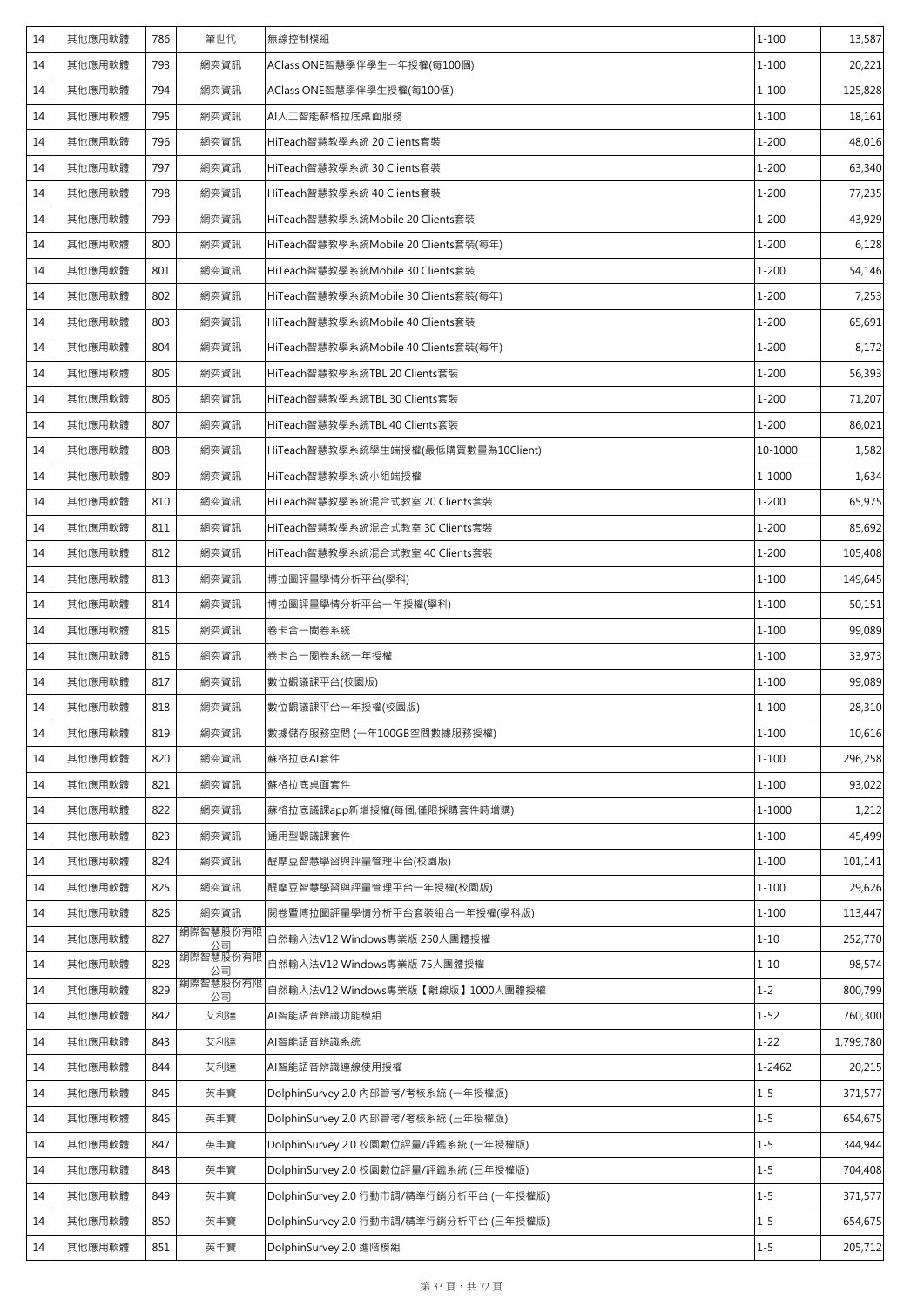| 14 | 其他應用軟體 | 852 | 英丰寶    | DolphinSurvey 2.0 醫療數位評量/評鑑系統 (一年授權版)                 | $1 - 5$    | 320,020   |
|----|--------|-----|--------|-------------------------------------------------------|------------|-----------|
| 14 | 其他應用軟體 | 853 | 英丰寶    | DolphinSurvey 2.0 醫療數位評量/評鑑系統 (三年授權版)                 | $1 - 5$    | 704,408   |
| 14 | 其他應用軟體 | 854 | 英丰寶    | DolphinSurvey Pro 2.0 内部管考/考核系統 (一年授權版)               | $1 - 5$    | 737,866   |
| 14 | 其他應用軟體 | 855 | 英丰寶    | DolphinSurvey Pro 2.0 内部管考/考核系統 (三年授權版)               | $1 - 5$    | 1,299,344 |
| 14 | 其他應用軟體 | 856 | 英丰寶    | DolphinSurvey Pro 2.0 校園數位評量/評鑑系統 (一年授權版)             | $1 - 5$    | 587,265   |
| 14 | 其他應用軟體 | 857 | 英丰寶    | DolphinSurvey Pro 2.0 校園數位評量/評鑑系統 (三年授權版)             | $1 - 5$    | 1,397,375 |
| 14 | 其他應用軟體 | 858 | 英丰寶    | DolphinSurvey Pro 2.0 行動市調/精準行銷分析平台 (一年授權版)           | $1 - 5$    | 737,866   |
| 14 | 其他應用軟體 | 859 | 英丰寶    | DolphinSurvey Pro 2.0 行動市調/精準行銷分析平台 (三年授權版)           | $1 - 5$    | 1,299,344 |
| 14 | 其他應用軟體 | 860 | 英丰寶    | DolphinSurvey Pro 2.0 進階模組                            | $1 - 5$    | 350,572   |
| 14 | 其他應用軟體 | 861 | 英丰寶    | DolphinSurvey Pro 2.0 醫療數位評量/評鑑系統 (一年授權版)             | $1 - 5$    | 635,005   |
| 14 | 其他應用軟體 | 863 | 英丰寶    | NextepTV 智慧政府/城市 全民參與平台 (Branch Base)一年授權版            | $1 - 100$  | 247,101   |
| 14 | 其他應用軟體 | 864 | 英丰寶    | NextepTV 智慧政府/城市 全民參與平台 (Branch Base)三年授權版            | $1 - 100$  | 545,410   |
| 14 | 其他應用軟體 | 865 | 英丰寶    | NextepTV 智慧政府/城市 全民參與平台 (Digital Signage Board)一年授權版  | $1 - 100$  | 40,158    |
| 14 | 其他應用軟體 | 866 | 英丰寶    | NextepTV 智慧政府/城市 全民參與平台 (Digital Signage Board)三年授權版  | $1 - 100$  | 90,135    |
| 14 | 其他應用軟體 | 867 | 英丰寶    | NextepTV 智慧政府/城市 全民參與平台 (Headquarters Base)一年授權版      | $1 - 5$    | 1,323,204 |
| 14 | 其他應用軟體 | 868 | 英丰寶    | NextepTV 智慧政府/城市 全民參與平台 (Headquarters Base)三年授權版      | $1 - 5$    | 2,912,837 |
| 14 | 其他應用軟體 | 869 | 英丰寶    | QuickCORE Dashboard首長戰情中心一年授權版                        | $1 - 5$    | 3,689,598 |
| 14 | 其他應用軟體 | 870 | 英丰寶    | QuickCORE 使用者行為分析套件組一年授權版                             | $1 - 5$    | 197,021   |
| 14 | 其他應用軟體 | 871 | 英丰寶    | QuickCORE 使用者行為蒐集套件組一年授權版                             | $1 - 5$    | 197,021   |
| 14 | 其他應用軟體 | 872 | 英丰寶    | QuickCORE 數位精準行銷分析平台一年使用授權                            | $1 - 5$    | 639,879   |
| 14 | 其他應用軟體 | 873 | 英丰寶    | QuickCORE 數位精準行銷分析平台三年使用授權                            | $1 - 5$    | 1,423,179 |
| 14 | 其他應用軟體 | 874 | 英丰寶    | QuickCORE 智慧物聯網分析平台一年使用授權                             | $1 - 5$    | 1,090,393 |
| 14 | 其他應用軟體 | 875 | 英丰寶    | QuickCORE 智慧物聯網分析平台三年使用授權                             | $1 - 5$    | 2,475,774 |
| 14 | 其他應用軟體 | 876 | 英丰寶    | QuickCORE 校務決策分析平台一年使用授權                              | $1 - 5$    | 533,510   |
| 14 | 其他應用軟體 | 877 | 英丰寶    | QuickCORE 校務決策分析平台三年使用授權                              | $1 - 5$    | 1,264,085 |
| 14 | 其他應用軟體 | 878 | 英丰寶    | QuickCORE 校務研究分析平台一年使用授權                              | $1 - 5$    | 336,501   |
| 14 | 其他應用軟體 | 879 | 英丰寶    | QuickCORE 校務研究分析平台三年使用授權                              | $1 - 5$    | 798,370   |
| 14 | 其他應用軟體 | 880 | 英丰寶    | QuickCORE 開放資料(Open Data)加值應用平台一年使用授權                 | $1 - 5$    | 836,888   |
| 14 | 其他應用軟體 | 881 | 英丰寶    | QuickCORE 開放資料(Open Data)加值應用平台三年使用授權                 | $1 - 5$    | 1,856,601 |
| 14 | 其他應用軟體 | 882 | 英丰寶    | QuickCORE 開放資料互動視覺化應用平台一年使用授權                         | $1 - 5$    | 977,610   |
| 14 | 其他應用軟體 | 883 | 英丰寶    | QuickCORE 開放資料互動視覺化應用平台三年使用授權                         | $1 - 5$    | 2,166,186 |
| 14 | 其他應用軟體 | 884 | 英丰寶    | 輿情分析 一年使用授權(5組觀測議題、5名使用者帳戶)                           | $1 - 5$    | 259,104   |
| 14 | 其他應用軟體 | 885 | 英丰寶    | 輿情分析 三個月使用授權(5組觀測議題、5名使用者帳戶)                          | $1 - 5$    | 72,130    |
| 14 | 其他應用軟體 | 886 | 英丰寶    | 輿情分析 六個月使用授權(5組觀測議題、5名使用者帳戶)                          | $1 - 5$    | 132,454   |
| 14 | 其他應用軟體 | 887 | 英丰寶    | 輿情分析 增加5個觀測議題                                         | $1 - 5$    | 42,708    |
| 14 | 其他應用軟體 | 888 | 英丰寶    | 輿情分析 進階模組                                             | $1 - 5$    | 81,121    |
| 14 | 其他應用軟體 | 889 | 英丰寶    | 輿情民意組合包 一年使用授權(含10組議題及10份問卷)                          | $1 - 5$    | 526,473   |
| 14 | 其他應用軟體 | 890 | 英丰寶    | 輿情民意組合包 一年使用授權(含15組議題及10份問卷)                          | $1 - 5$    | 719,966   |
| 14 | 其他應用軟體 | 895 | 華麗得    | AI智能數位廣播使用授權                                          | 1-1368     | 32,350    |
| 14 | 其他應用軟體 | 896 | 華麗得    | AI智能數位廣播系統                                            | $1 - 41$   | 972,260   |
| 14 | 其他應用軟體 | 897 | 華麗得    | 智慧影像安防使用授權                                            | 1-849      | 37,225    |
| 14 | 其他應用軟體 | 898 | 華麗得    | 智慧影像安防加值模組                                            | $1 - 18$   | 1,568,520 |
| 14 | 其他應用軟體 | 899 | 華麗得    | 智慧影像安防管理模組                                            | $1 - 9$    | 2,901,150 |
| 14 | 其他應用軟體 | 900 | 華麗得    | 雲端影像搜尋分析模組                                            | $1 - 4$    | 6,543,100 |
| 14 | 其他應用軟體 | 901 | 萬碼奔騰科技 | 萬碼奔騰列管事項及會議管理加值功能授權(每年訂閱,需搭配企業版Clarizen Requester 授權) | 1-1000     | 1,153     |
| 14 | 其他應用軟體 | 902 | 萬碼奔騰科技 | 萬碼奔騰列管事項及會議管理加值功能授權(每年訂閱,需搭配企業版Clarizen Requester 授權) | 1001-10000 | 939       |
| 14 | 其他應用軟體 | 903 | 萬碼奔騰科技 | 萬碼奔騰列管事項及會議管理加值功能授權(每年訂閱,需搭配無限版Clarizen Requester 授權) | 1-1000     | 1,153     |
| 14 | 其他應用軟體 | 904 | 萬碼奔騰科技 | 萬碼奔騰列管事項及會議管理加值功能授權(每年訂閱,需搭配無限版Clarizen Requester 授權) | 1001-10000 | 939       |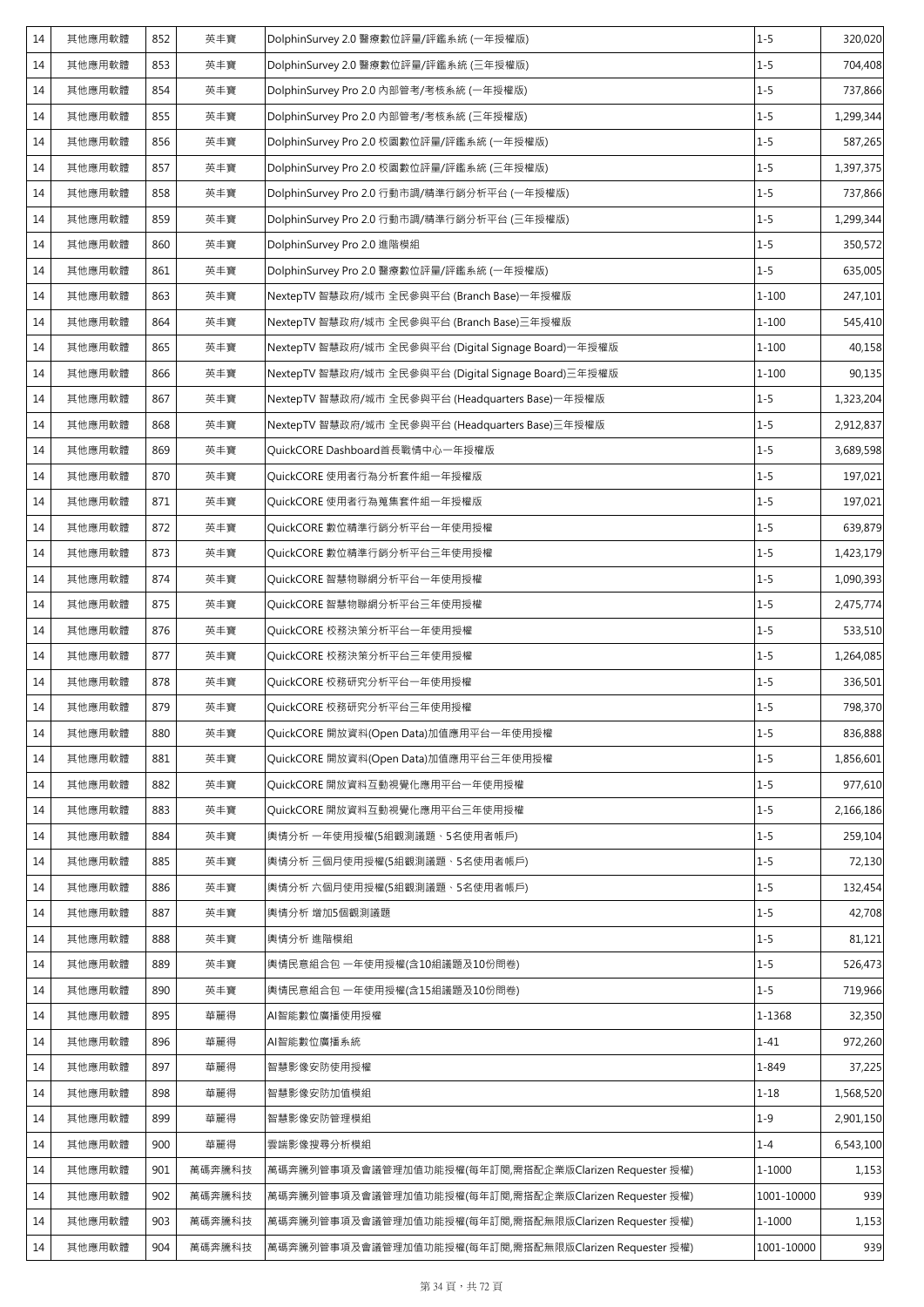| 14 | 其他應用軟體           | 905            | 萬碼奔騰科技                 | 萬碼奔騰標準管理加值功能授權(每年訂閱,需搭配企業版Clarizen Requester 授權)                               | 1-1000     | 1,173     |
|----|------------------|----------------|------------------------|--------------------------------------------------------------------------------|------------|-----------|
| 14 | 其他應用軟體           | 906            | 萬碼奔騰科技                 | 萬碼奔騰標準管理加值功能授權(每年訂閱,需搭配企業版Clarizen Requester 授權)                               | 1001-10000 | 747       |
| 14 | 其他應用軟體           | 907            | 萬碼奔騰科技                 | 萬碼奔騰標準管理加值功能授權(每年訂閱,需搭配無限版Clarizen Requester 授權)                               | 1-1000     | 1,173     |
| 14 | 其他應用軟體           | 908            | 萬碼奔騰科技                 | 萬碼奔騰標準管理加值功能授權(每年訂閱,需搭配無限版Clarizen Requester 授權)                               | 1001-10000 | 747       |
| 14 | 其他應用軟體           | 909            | 萬碼奔騰科技                 | 萬碼奔騰為民服案件加值功能授權(每年訂閱,需搭配企業版Clarizen Requester 授權)                              | 1-1000     | 1,173     |
| 14 | 其他應用軟體           | 910            | 萬碼奔騰科技                 | 萬碼奔騰為民服案件加值功能授權(每年訂閱,需搭配企業版Clarizen Requester 授權)                              | 1001-10000 | 747       |
| 14 | 其他應用軟體           | 911            | 萬碼奔騰科技                 | 萬碼奔騰為民服案件加值功能授權(每年訂閱,需搭配無限版Clarizen Requester 授權)                              | 1-1000     | 1,173     |
| 14 | 其他應用軟體           | 912            | 萬碼奔騰科技                 | 萬碼奔騰為民服案件加值功能授權(每年訂閱,需搭配無限版Clarizen Requester 授權)                              | 1001-10000 | 747       |
| 14 | 其他應用軟體           | 913            | 萬碼奔騰科技                 | 萬碼奔騰預算管理加值功能授權(每年訂閱,需搭配企業版Clarizen Requester 授權)                               | 1-1000     | 1,173     |
| 14 | 其他應用軟體           | 914            | 萬碼奔騰科技                 | 萬碼奔騰預算管理加值功能授權(每年訂閱,需搭配企業版Clarizen Requester 授權)                               | 1001-10000 | 747       |
| 14 | 其他應用軟體           | 915            | 萬碼奔騰科技                 | 萬碼奔騰預算管理加值功能授權(每年訂閱,需搭配無限版Clarizen Requester 授權)                               | 1-1000     | 1,173     |
| 14 | 其他應用軟體           | 916            | 萬碼奔騰科技                 | 萬碼奔騰預算管理加值功能授權(每年訂閱,需搭配無限版Clarizen Requester 授權)                               | 1001-10000 | 747       |
| 14 | 其他應用軟體           | 981            | 豐雅                     | 校園共同體訊息直播系統平台                                                                  | $1 - 20$   | 77,634    |
| 14 | 其他應用軟體           | 982            | 豐雅                     | 校園共同體零距離訊息管理系統-Client端授權                                                       | $1 - 150$  | 18,788    |
| 14 | 其他應用軟體           | 983            | 豐雅                     | 校園共同體零距離訊息管理系統-伺服器端授權                                                          | $1 - 10$   | 531,244   |
| 14 | 其他應用軟體           | 984            | 豐雅                     | 校園殿堂多媒體影音頻道廣播系統-(Server)端模組授權                                                  | $1 - 10$   | 326,916   |
| 14 | 其他應用軟體           | 985            | 豐雅                     | 校園殿堂多媒體影音頻道廣播系統Client端授權                                                       | $1 - 150$  | 28,596    |
| 14 | 其他應用軟體           | 986            | 豐雅                     | 校園殿堂網路直播系統                                                                     | $1 - 20$   | 77,634    |
| 14 | 其他應用軟體           |                | 1009 金偉資訊有限公司          | Magnnex 多媒體教學系統                                                                | 10-300     | 1,937     |
| 14 | 其他應用軟體           |                |                        | 1010 金偉資訊有限公司 Magnnex 電腦教室管理系統                                                 | 10-300     | 1,482     |
| 14 | 其他應用軟體           |                |                        | 1011 金偉資訊有限公司 Magnnex-電腦教室數位媒體廣播系統                                             | $5 - 250$  | 2,356     |
| 14 | 其他應用軟體           | 1012           | 鋐源國際科技有限<br>公司         | 鋐源多媒體教學系統全功能版                                                                  | 10-9000    | 3,981     |
| 15 | 資安_身分識別與存<br>取管理 | $\mathbf{1}$   | <b>Attivo Networks</b> | Attivo ADAssessor AD風險評估軟體套件100個用戶一年授權                                         | $1 - 190$  | 200,597   |
| 15 | 資安_身分識別與存<br>取管理 | $\overline{2}$ | <b>Attivo Networks</b> | Attivo ADAssessor AD風險評估軟體套件10個用戶一年授權                                          | 1-1000     | 20,051    |
| 15 | 資安_身分識別與存<br>取管理 | 3              | Axway                  | AMPLIFY API Base 一年軟體更新維護                                                      | $1 - 100$  | 845,804   |
| 15 | 資安_身分識別與存<br>取管理 | $\overline{4}$ | Axway                  | AMPLIFY API Manager 2 Core 一年軟體更新維護                                            | $1 - 100$  | 360,971   |
| 15 | 資安_身分識別與存<br>取管理 | 5              | Axway                  | AMPLIFY API Manager 2 Core 一年軟體更新維護(測試環境使用)                                    | $1 - 100$  | 78,868    |
| 15 | 資安_身分識別與存<br>取管理 | 6              | Axway                  | AMPLIFY API 加值包                                                                | $1 - 100$  | 352,882   |
| 15 | 資安_身分識別與存<br>取管理 | $\overline{7}$ | Axway                  | Axway AMPLIFY API Manager 1yr Subscription (1Mill. API Transactions per Month) | $1 - 25$   | 1,423,660 |
| 15 | 資安_身分識別與存<br>取管理 | 8              | Axway                  | Axway AMPLIFY API Manager 2Core (內含軟體、一年保固、for測試環境使用)                          | $1 - 100$  | 295,753   |
| 15 | 資安_身分識別與存<br>取管理 | 9              | BeyondTrust            | BeyondTrust B Series-VM一年訂閱授權                                                  | $1 - 5$    | 271,780   |
| 15 | 資安_身分識別與存<br>取管理 | 10             | BeyondTrust            | BeyondTrust Password Safe-Per Asset一年訂閱授權                                      | $25 - 50$  | 12,447    |
| 15 | 資安_身分識別與存<br>取管理 | 11             | BeyondTrust            | BeyondTrust Privilege Management forDesktop-Per Asset (Windows & Mac)一年訂閱授權    | $25 - 50$  | 3,953     |
| 15 | 資安_身分識別與存<br>取管理 | 12             | BeyondTrust            | BeyondTrust Privilege Management forUNIX/LINUX-Per Asset-年訂閱授權                 | $5 - 10$   | 61,143    |
| 15 | 資安_身分識別與存<br>取管理 | 13             | BeyondTrust            | BeyondTrust Privilege Management-PerAsset WinServer一年訂閱授權                      | $5 - 10$   | 20,374    |
| 15 | 資安_身分識別與存<br>取管理 | 14             | BeyondTrust            | BeyondTrust Privileged Remote Access-Per Asset一年訂閱授權                           | $20 - 40$  | 15,278    |
| 15 | 資安_身分識別與存<br>取管理 | 15             | BeyondTrust            | BeyondTrust Remote Support - PerConcurrent User一年訂閱授權                          | $2 - 10$   | 152,872   |
| 15 | 資安_身分識別與存<br>取管理 | 16             | BeyondTrust            | BeyondTrust U Series-VM一年訂閱授權                                                  | $1 - 5$    | 724,762   |
| 15 | 資安_身分識別與存<br>取管理 | 19             | CyberArk               | CyberArk 端點特權管理器-伺服器授權(25U)(年約訂閱制)                                             | $1 - 50$   | 318,402   |
| 15 | 資安_身分識別與存<br>取管理 | 20             | CyberArk               | CyberArk 端點特權管理器-工作站授權(200U) (年約訂閱制)                                           | $1 - 20$   | 1,019,110 |
| 15 | 資安_身分識別與存<br>取管理 | 21             | CyberArk               | CyberArk 端點特權管理器-工作站授權(擴充套件50U) (年約訂閱制)                                        | $1 - 50$   | 254,702   |
| 15 | 資安_身分識別與存<br>取管理 | 22             | CyberArk               | CyberArk 身份安全存取(50U) (年約訂閱制)                                                   | $1 - 50$   | 551,972   |
| 15 | 資安_身分識別與存<br>取管理 | 23             | CyberArk               | CyberArk 身份安全存取(擴充套件25U)(年約訂閱制)                                                | $1 - 50$   | 275,935   |
| 15 | 資安_身分識別與存<br>取管理 | 24             | CyberArk               | CyberArk商用軟體應用程式管理方案(年約訂閱制)                                                    | $1 - 20$   | 467,037   |
| 15 | 資安_身分識別與存<br>取管理 | 25             | CyberArk               | CyberArk應用程式資訊通用組合方案(年約訂閱制)                                                    | $1 - 5$    | 6,286,628 |
| 15 | 資安_身分識別與存<br>取管理 | 26             | CyberArk               | CyberArk核心特權外部帳號管理模組(含15個使用者授權)                                                | $1 - 20$   | 1,049,027 |
| 15 | 資安_身分識別與存<br>取管理 | 27             | CyberArk               | CyberArk核心特權外部帳號管理模組(含15個使用者授權)(年約訂閱制)                                         | $1 - 50$   | 509,505   |
| 15 | 資安_身分識別與存<br>取管理 | 28             | CyberArk               | CyberArk核心特權外部帳號管理模組(含15個使用者授權/增購一年維護)                                         | $1 - 50$   | 196,296   |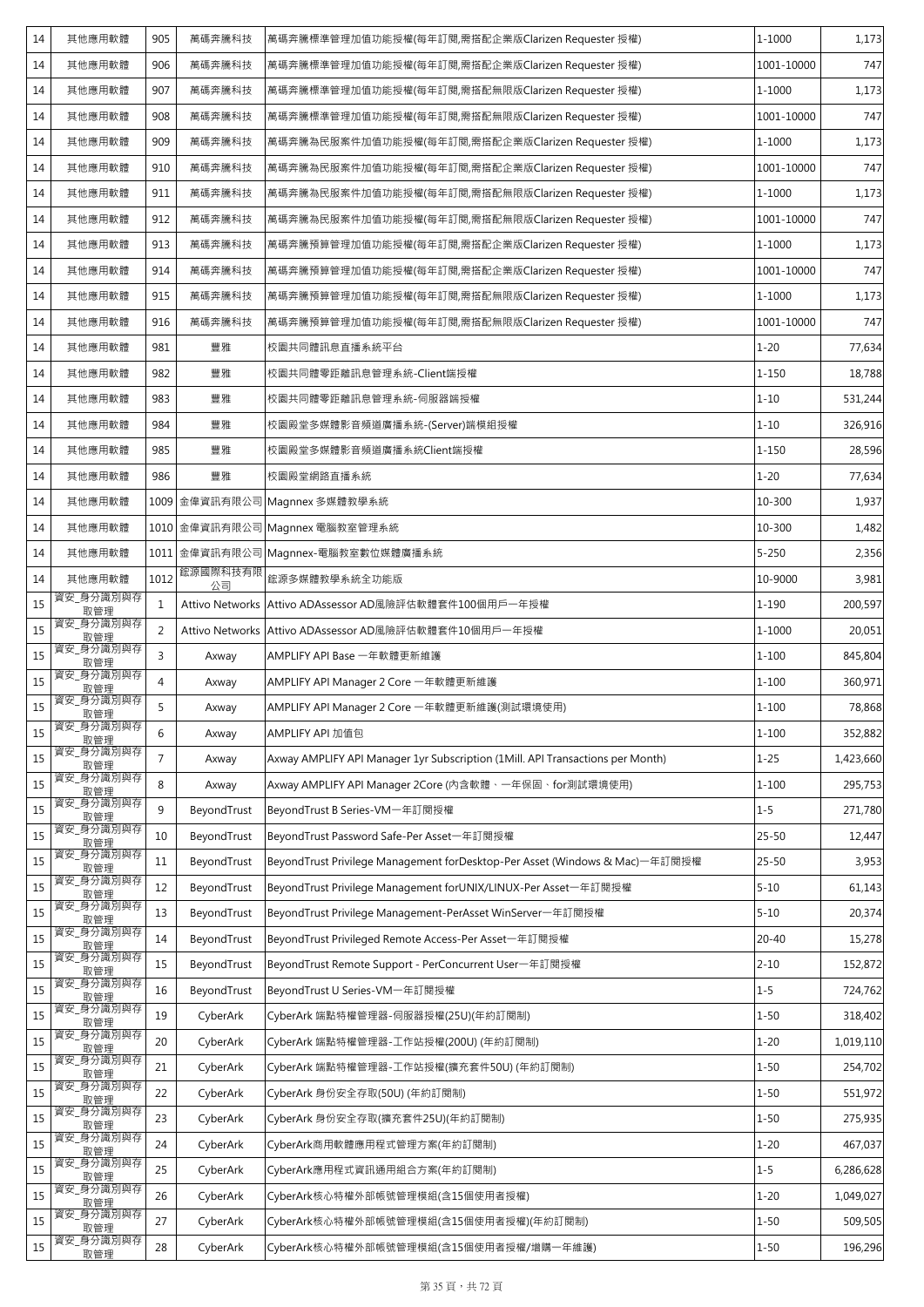| 15 | 資安 身分識別與存<br>取管理 | 29 | CyberArk    | CyberArk核心特權帳號管理模組(含10個使用者授權)                                    | $1 - 5$    | 4,243,974 |
|----|------------------|----|-------------|------------------------------------------------------------------|------------|-----------|
| 15 | 資安_身分識別與存<br>取管理 | 30 | CyberArk    | CyberArk核心特權帳號管理模組(含10個使用者授權)(年約訂閱制)                             | $1 - 20$   | 1,460,768 |
| 15 | 資安_身分識別與存<br>取管理 | 31 | CyberArk    | CyberArk核心特權帳號管理模組(含10個使用者授權/增購一年維護)                             | $1 - 50$   | 794,389   |
| 15 | 資安 身分識別與存<br>取管理 | 32 | CyberArk    | CyberArk核心特權帳號管理模組(增購DC異常警示防護)                                   | $1 - 50$   | 635,697   |
| 15 | 資安_身分識別與存<br>取管理 | 33 | CyberArk    | CyberArk核心特權帳號管理模組(增購DC異常警示防護)(年約訂閱制)                            | $1 - 50$   | 407,583   |
| 15 | 資安_身分識別與存<br>取管理 | 34 | CyberArk    | CyberArk核心特權帳號管理模組(增購DC異常警示防護一年維護)                               | $1 - 250$  | 114,556   |
| 15 | 資安_身分識別與存<br>取管理 | 35 | CyberArk    | CyberArk核心特權帳號管理模組備援金庫                                           | $1 - 5$    | 1,776,423 |
| 15 | 資安 身分識別與存<br>取管理 | 36 | CyberArk    | CyberArk核心特權帳號管理模組備援金庫(增購一年維護)                                   | $1 - 25$   | 332,464   |
| 15 | 資安_身分識別與存<br>取管理 | 37 | CyberArk    | CyberArk特權帳號外部存取通用組合套組(含15個使用者授權)(年約訂閱制)                         | $1 - 50$   | 724,494   |
| 15 | 資安_身分識別與存<br>取管理 | 38 | CyberArk    | CyberArk特權帳號存取通用組合套組(含15個使用者授權)(年約訂閱制)                           | $1 - 20$   | 1,759,631 |
| 15 | 資安_身分識別與存<br>取管理 | 39 | CyberArk    | CyberArk自動化開發應用程式管理方案(年約訂閱制)                                     | $1 - 50$   | 280,182   |
| 15 | 資安_身分識別與存<br>取管理 | 40 | CyberArk    | CyberArk靜態應用程式管理方案(年約訂閱制)                                        | $1 - 50$   | 467,037   |
| 15 | 資安_身分識別與存<br>取管理 | 41 | e-SOFT      | SIP-AD Detector系統-適用50人軟體一年版本升級授權                                | $1 - 200$  | 23,631    |
| 15 | 資安_身分識別與存<br>取管理 | 42 | e-SOFT      | SIP-AD Detector系統-適用50人軟體授權                                      | $1 - 200$  | 46,388    |
| 15 | 資安_身分識別與存<br>取管理 | 43 | e-SOFT      | SIP-新興科技IoT盤點統整系統模組適用50IP一年版本升級軟體授權                              | 20-200     | 20,051    |
| 15 | 資安_身分識別與存<br>取管理 | 44 | e-SOFT      | SIP-新興科技IoT盤點統整系統適用50IP軟體授權                                      | 20-200     | 100,381   |
| 15 | 資安_身分識別與存<br>取管理 | 45 | e-SOFT      | SIP-端點設備自動化管理系統-IPv6模組50 Licenses一年版本升級授權                        | $1 - 200$  | 5,408     |
| 15 | 資安 身分識別與存<br>取管理 | 46 | e-SOFT      | SIP-端點設備自動化管理系統-IPv6模組50 Licenses軟體授權                            | $1 - 200$  | 17,263    |
| 15 | 資安_身分識別與存<br>取管理 | 47 | e-SOFT      | SIP-端點設備自動化管理系統-適用50 Licenses軟體一年版本升級授權                          | $1 - 200$  | 19,306    |
| 15 | 資安_身分識別與存<br>取管理 | 48 | e-SOFT      | SIP-端點設備自動化管理系統-適用50 Licenses軟體授權                                | $1 - 200$  | 54,660    |
| 15 | 資安_身分識別與存<br>取管理 | 49 | e-SOFT      | SIP-開關機管理系統適用50U軟體授權                                             | $1 - 200$  | 56,926    |
| 15 | 資安_身分識別與存<br>取管理 | 50 | Ekran       | Ekran System - 特權帳號密碼管理-增加一個連線用戶                                 | $1 - 50$   | 26,552    |
| 15 | 資安_身分識別與存<br>取管理 | 51 | Ekran       | Ekran System -特權帳號密碼管理-增加一個連線用戶-年度維護與原廠一年技術支援                    | $1 - 50$   | 5,349     |
| 15 | 資安_身分識別與存<br>取管理 | 52 | Ekran       | Ekran System -特權帳號密碼管理基本套件                                       | $1 - 5$    | 737,108   |
| 15 | 資安_身分識別與存<br>取管理 | 53 | Ekran       | Ekran System - 特權帳號密碼管理基本套件-年度維護與原廠一年技術支援                        | $1 - 5$    | 145,602   |
| 15 | 資安_身分識別與存<br>取管理 | 54 | Entarian    | ForestSafe-特權帳號管理基本套件(100H)年度維護與原廠一年技術支援                         | $1 - 10$   | 135,794   |
| 15 | 資安 身分識別與存<br>取管理 | 55 | Entarian    | ForestSafe -特權帳號管理擴充授權管理單台電腦/網路設備年度維護與原廠一年技術支援                   | 1-2000     | 1,355     |
| 15 | 資安_身分識別與存<br>取管理 | 56 | Entarian    | ForestSafe Privileged User Management - 基本套件升級OCR功能年度維護與原廠一年技術支援 | 100-2000   | 622       |
| 15 | 資安_身分識別與存<br>取管理 | 57 | Entarian    | ForestSafe Privileged User Management - 基本套件單台電腦/網路設備升級 OCR 功能   | 100-2000   | 2,750     |
| 15 | 資安_身分識別與存<br>取管理 | 58 | Entarian    | ForestSafe 基本套件(100H, 含錄影不含OCR): 特權帳號管理與連線側錄軟體                   | $1 - 10$   | 626,896   |
| 15 | 資安_身分識別與存<br>取管理 | 59 | Entarian    | ForestSafe 基本套件(100H, 含錄影與OCR) : 特權帳號管理與連線側錄軟體                   | $1 - 10$   | 787,644   |
| 15 | 資安_身分識別與存<br>取管理 | 60 | Entarian    | ForestSafe 基本套件(100H, 含錄影與Real Time OCR) : 特權帳號管理與連線側錄軟體         | $1 - 10$   | 872,032   |
| 15 | 資安_身分識別與存<br>取管理 | 61 | Entarian    | ForestSafe(擴充授權):含錄影不含OCR - 特權帳號管理與連線側錄軟體管理單台電腦/網路設備             | 1-2000     | 6,218     |
| 15 | 資安_身分識別與存<br>取管理 | 62 | Entarian    | ForestSafe(擴充授權) : 含錄影與OCR- 特權帳號管理與連線側錄軟體管理單台電腦/網路設備             | $1 - 2000$ | 7,786     |
| 15 | 資安_身分識別與存<br>取管理 | 63 | Entarian    | ForestSafe(擴充授權) : 含錄影與Real Time OCR- 特權帳號管理與連線側錄軟體管理單台電腦/網路設備   | 1-2000     | 8,716     |
| 15 | 資安_身分識別與存<br>取管理 | 64 | Extreme     | Extreme 網路管理系統主程式 (含 10 Device 管理授權)                             | $1 - 10$   | 344,568   |
| 15 | 資安_身分識別與存<br>取管理 | 65 | Extreme     | Extreme 網路管理系統主程式 (含 25 Device 管理授權)                             | $1 - 10$   | 740,075   |
| 15 | 資安_身分識別與存<br>取管理 | 66 | Extreme     | Extreme 網路管理系統主程式 (含50 Device 管理授權)                              | $1 - 10$   | 1,079,137 |
| 15 | 資安_身分識別與存<br>取管理 | 67 | Extreme     | Extreme 身份認證存取控制管理系統主程式 (含 250 端點授權)                             | $1 - 10$   | 131,250   |
| 15 | 資安_身分識別與存<br>取管理 | 68 | Extreme     | Extreme 身份認證存取控制管理系統主程式 (含 500 端點授權)                             | $1 - 10$   | 230,094   |
| 15 | 資安_身分識別與存<br>取管理 | 69 | Extreme     | Extreme 身份認證存取控制管理系統擴充授權 1000 端點 (需有主程式)                         | $1 - 10$   | 231,442   |
| 15 | 資安_身分識別與存<br>取管理 | 70 | F5 Networks | F5-ADD-BIG-DNS-1K                                                | $1 - 5$    | 506,053   |
| 15 | 資安_身分識別與存<br>取管理 | 71 | F5 Networks | F5-ADD-BIG-DNS-M                                                 | $1 - 5$    | 1,687,701 |
| 15 | 資安_身分識別與存<br>取管理 | 72 | F5 Networks | F5-BIG-DNS-VE250K                                                | $1 - 5$    | 1,701,188 |
| 15 | 資安_身分識別與存<br>取管理 | 73 | F5 Networks | F5-BIQ集中式管理軟體                                                    | $1 - 5$    | 568,890   |
| 15 | 資安_身分識別與存<br>取管理 | 74 | ForeScout   | ForeScout網路行為控管系統(500設備授權)-1年版本更新維護授權                            | $1 - 50$   | 222,194   |
| 15 | 資安_身分識別與存<br>取管理 | 75 | ForeScout   | ForeScout網路行為控管系統(500設備授權)                                       | $1 - 50$   | 1,111,982 |
| 15 | 資安 身分識別與存<br>取管理 | 76 | ForeScout   | ForeScout開放整合模組 ~ 選其一功能: DB、SIEM、APT - 1年版本更新維護授權                | $1 - 50$   | 30,081    |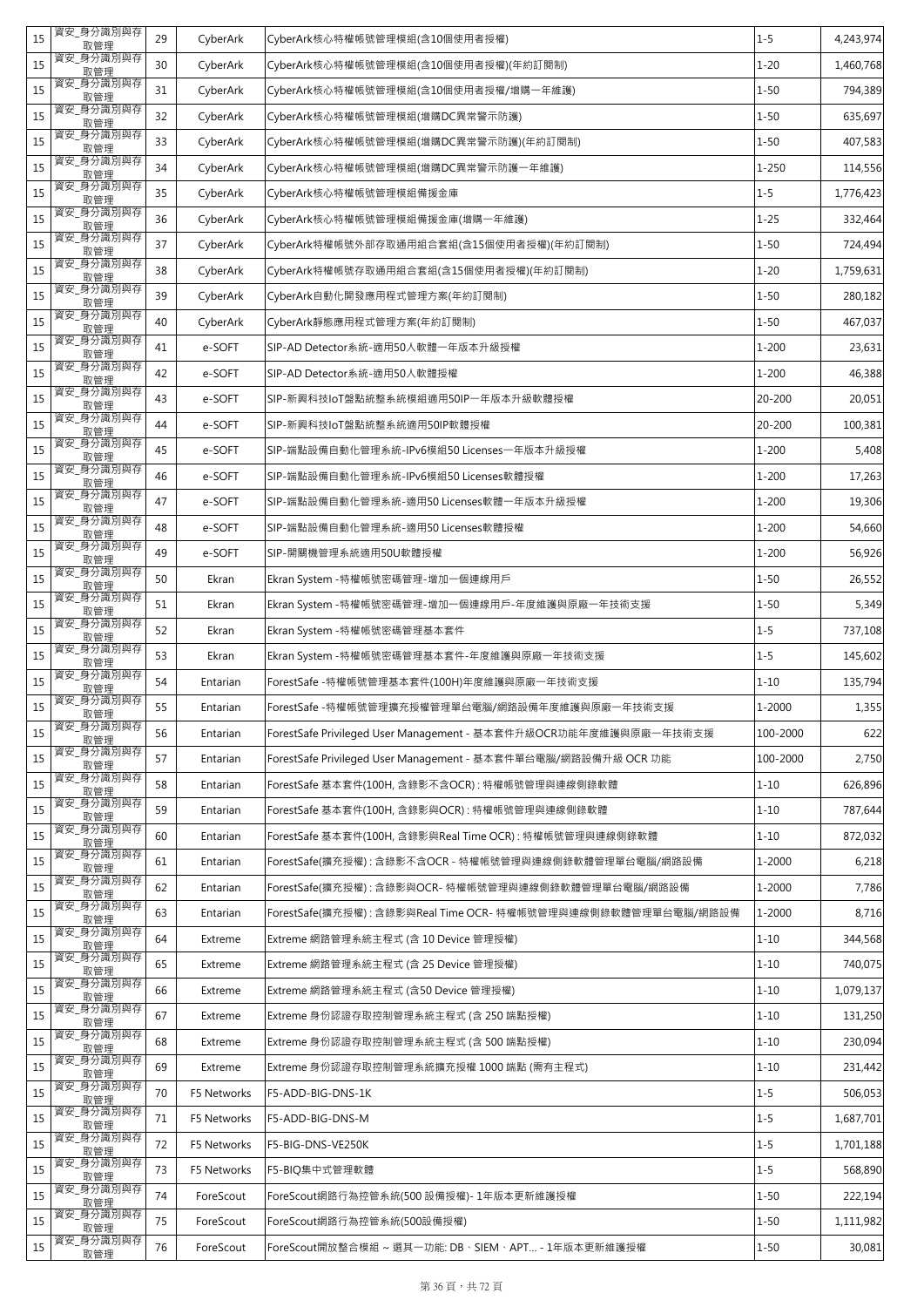| 15 | 資安_身分識別與存<br>取管理 | 77  | ForeScout    | ForeScout開放整合模組 ~ 選其一功能: DB、SIEM、APT(500 設備授權)                                                                       | $1 - 50$  | 151,416   |
|----|------------------|-----|--------------|----------------------------------------------------------------------------------------------------------------------|-----------|-----------|
| 15 | 資安_身分識別與存<br>取管理 | 78  | Jrsys        | Jrsys GOTP 一次性動態密碼系統 (含軟體認證系統伺服器&伺服器主控端及,APP認證軟體等授權 永久授<br>權.)                                                       | $1 - 100$ | 302,404   |
| 15 | 資安 身分識別與存<br>取管理 | 79  | Jrsys        | Jrsys GOTP 一次性動態密碼系統(含軟體認證系統伺服器&伺服器主控端,) 一年維護服務費用                                                                    | $1 - 100$ | 55,329    |
| 15 | 資安_身分識別與存<br>取管理 | 80  | Jrsys        | Jrsys GOTP行動動態密碼系統,應用系統整合模組API 使用授權 永久授權                                                                             | $1 - 50$  | 49,038    |
| 15 | 資安_身分識別與存<br>取管理 | 81  | Jrsys        | Jrsys GOTP行動動態密碼系統,軟體認證系統伺服器主控端 一年維護服務費用                                                                             | $1 - 100$ | 8,445     |
| 15 | 資安_身分識別與存<br>取管理 | 82  | Jrsys        | Jrsys GOTP行動動態密碼系統,軟體認證系統伺服器主控端使用者授權 (永久授權)                                                                          | $1 - 100$ | 45,769    |
| 15 | 資安_身分識別與存<br>取管理 | 83  | Jrsys        | Jrsys GOTP行動動態密碼系統之 行動裝置app 認證軟體 (永久授權)                                                                              | $1 - 100$ | 7,356     |
| 15 | 資安_身分識別與存<br>取管理 | 84  | Jrsys        | Jrsys PAM 特權帳號管理系統 主機管理平台 備援系統 使用授權                                                                                  | $1 - 10$  | 364,004   |
| 15 | 資安_身分識別與存<br>取管理 | 85  | Jrsys        | Jrsys PAM 特權帳號管理系統 標準版(管理系統主機*1使用授權 + 管理者&使用者共 10人 使用授權+ 連線<br>監控主機授權數*25)                                           | $1 - 10$  | 728,008   |
| 15 | 資安_身分識別與存<br>取管理 | 86  | Jrsys        | Jrsys PAM 特權帳號管理系統 管理者或一般使用端 使用授權                                                                                    | $1 - 100$ | 25,885    |
| 15 | 資安_身分識別與存<br>取管理 | 87  | Jrsys        | Jrsys PAM 特權帳號管理系統 連線監控主機授權數10台 使用授權                                                                                 | $1 - 100$ | 48,534    |
| 15 | 資安_身分識別與存<br>取管理 | 92  | One Identity | Active Roles 使用者授權(Per Managed Person)                                                                               | 1-5000    | 6,216     |
| 15 | 資安_身分識別與存<br>取管理 | 93  | One Identity | Active Roles 使用者授權(Per Managed Person)(一年維護)                                                                         | 1-5000    | 1,827     |
| 15 | 資安 身分識別與存<br>取管理 | 94  | One Identity | Identity Manager 使用者授權(Per Managed Person)                                                                           | 1-3000    | 8,439     |
| 15 | 資安 身分識別與存<br>取管理 | 95  | One Identity | Identity Manager 使用者授權(Per Managed Person)(一年維護)                                                                     | 1-3000    | 2,472     |
| 15 | 資安_身分識別與存<br>取管理 | 97  |              | Pulse Secure, LLC Profiler 網路識別軟體 100裝置版                                                                             | $1 - 5$   | 777,017   |
| 15 | 資安_身分識別與存<br>取管理 | 98  |              | Pulse Secure, LLC SSLVPN 安全存取控制軟體 100人版                                                                              | $1 - 10$  | 1,593,711 |
| 15 | 資安_身分識別與存<br>取管理 | 99  |              | Pulse Secure, LLC SSLVPN 安全存取控制軟體 250人版                                                                              | $1 - 10$  | 2,758,382 |
| 15 | 資安_身分識別與存<br>取管理 | 100 |              | Pulse Secure, LLC SSLVPN 安全存取控制軟體 25人版                                                                               | $1 - 8$   | 776,400   |
| 15 | 資安_身分識別與存<br>取管理 | 101 |              | Pulse Secure, LLC SSLVPN 安全存取控制軟體 500人版                                                                              | $1 - 10$  | 4,597,331 |
| 15 | 資安_身分識別與存<br>取管理 | 102 |              | Pulse Secure, LLC SSLVPN 安全存取控制軟體 50人版                                                                               | $1 - 4$   | 1,009,333 |
| 15 | 資安_身分識別與存<br>取管理 | 103 | Quest        | Security Explorer權限管理工具                                                                                              | 100-1000  | 663       |
| 15 | 資安_身分識別與存<br>取管理 | 104 | SailPoint    | Identity IQ Basic 服務套件包, 包含IIQ-CM, IIQ-LCM, 1,000個使用者授權,三年授權 (含原廠100點訓練點<br>數)                                       | $1 - 5$   | 4,792,214 |
| 15 | 資安_身分識別與存<br>取管理 | 105 | SailPoint    | Identity IQ FAM服務套件包 , 包含IIQ-FAM主程式與全四項模組, 1,000個使用者授權,三年授權 (含原廠<br>100點訓練點數)                                        | $1 - 5$   | 4,879,575 |
| 15 | 資安_身分識別與存<br>取管理 | 106 | SailPoint    | Identity IQ Standard服務套件包, 包含IIQ-CM, IIQ-LCM. IIQ-FAM,IIQ-FAM-OP 1,000個使用者授權,三年<br>授權 (含原廠100點訓練點數)                  | $1 - 5$   | 6,796,663 |
| 15 | 資安_身分識別與存<br>取管理 | 107 | SailPoint    | IdentityIQ 主程式啟動與規劃模組                                                                                                | $1 - 50$  | 550,556   |
| 15 | 資安_身分識別與存<br>取管理 | 108 | SailPoint    | ldentitylQ 帳號清查盤點管理員 (IdentitylQ Compliance Manager), 1,500個使用者授權,三年授權 (含原<br>廠100點訓練點數)                             | $1 - 10$  | 2,943,074 |
| 15 | 資安_身分識別與存<br>取管理 | 109 | SailPoint    | ldentitylQ 帳號清查盤點管理員 (IdentitylQ Compliance Manager),加購100個使用者授權,一年授權                                                | $1 - 50$  | 159,858   |
| 15 | 資安_身分識別與存<br>取管理 | 110 | SailPoint    | ldentitylQ 帳號生命週期管理員 (IdentitylQ Lifecycle Manager), 加購100個使用者授權,一年授權                                                | $1 - 100$ | 210,010   |
| 15 | 資安_身分識別與存<br>取管理 | 111 | SailPoint    | ldentitylQ 帳號生命週期管理員 (IdentitylQ Lifecycle Manager),1,500個使用者授權, 三年授權 (含原廠<br>100點訓練點數)                              | $1 - 10$  | 3,694,540 |
| 15 | 資安_身分識別與存<br>取管理 | 112 | SailPoint    | IdentityIQ 機密檔案存取管理 - NAS存儲設備模組(IdentityIQ for NAS File Storage ), 100個使用者授權,<br>三年授權                                | $1 - 200$ | 77,351    |
| 15 | 資安_身分識別與存<br>取管理 | 113 | SailPoint    | IdentityIQ 機密檔案存取管理 - O365存儲模組 (IdentityIQ for O365 File Storage), 100個使用者授權,三<br>年授權                                | $1 - 200$ | 77,351    |
| 15 | 資安_身分識別與存<br>取管理 | 114 | SailPoint    | IdentityIQ 機密檔案存取管理 - 微軟本地端存儲設備模組 (IdentityIQ for On-premises File Storage ),<br>100個使用者授權,三年授權                      | $1 - 200$ | 77,351    |
| 15 | 資安_身分識別與存<br>取管理 | 115 | SailPoint    | ldentitylQ 機密檔案存取管理 - 雲端存儲模組 (IdentitylQ for Cloud File Storage ), 100個使用者授權,三<br>年授權                                | $1 - 200$ | 77,351    |
| 15 | 資安_身分識別與存<br>取管理 | 116 | SailPoint    | IdentityIQ 機密檔案存取管理及AD監管 ( IdentityIQ File Access Manager & Active Directory<br>Monitoring ), 主系統含 2,000個使用者授權, 三年授權 | $1 - 10$  | 3,011,021 |
| 15 | 資安_身分識別與存<br>取管理 | 117 | SailPoint    | IdentityIQ 機密檔案存取管理及AD監管 (IdentityIQ File Access Manager & Active Directory<br>Monitoring ), 加購100個使用者授權,一年授權訂閱制     | $1 - 200$ | 123,458   |
| 15 | 資安_身分識別與存<br>取管理 | 118 | Splashtop    | Splashtop Business Access Pro 遠端連線與居家辦公軟體,使用者一年授權                                                                    | $5 - 100$ | 3,589     |
| 15 | 資安_身分識別與存<br>取管理 | 119 | Splashtop    | Splashtop Business Access Pro 遠端連線與居家辦公軟體,使用者一年授權                                                                    | 101-500   | 2,879     |
| 15 | 資安_身分識別與存<br>取管理 | 120 | Splashtop    | Splashtop On-Prem 自建主機,使用者一年維護服務                                                                                     | $5 - 100$ | 2,730     |
| 15 | 資安_身分識別與存<br>取管理 | 121 | Splashtop    | Splashtop On-Prem 自建主機,使用者一年維護服務                                                                                     | 101-500   | 2,172     |
| 15 | 資安_身分識別與存<br>取管理 | 122 | Splashtop    | Splashtop On-Prem 自建主機,同時使用者一年維護服務                                                                                   | $1 - 100$ | 10,364    |
| 15 | 資安_身分識別與存<br>取管理 | 123 | Splashtop    | Splashtop On-Prem 自建主機,永久使用者授權                                                                                       | $5 - 100$ | 16,684    |
| 15 | 資安_身分識別與存<br>取管理 | 124 | Splashtop    | Splashtop On-Prem 自建主機,永久使用者授權                                                                                       | 101-500   | 13,333    |
| 15 | 資安_身分識別與存<br>取管理 | 125 | Splashtop    | Splashtop On-Prem 自建主機,永久同時使用者授權                                                                                     | $1 - 100$ | 62,386    |
| 15 | 資安_身分識別與存<br>取管理 | 126 | Splashtop    | Splashtop Remote Labs 遠距實驗室與電腦教室,同時使用者一年授權                                                                           | $5 - 100$ | 7,381     |
| 15 | 資安_身分識別與存<br>取管理 | 127 | Splashtop    | Splashtop Remote Labs 遠距實驗室與電腦教室,同時使用者一年授權                                                                           | 101-500   | 5,859     |
| 15 | 資安_身分識別與存<br>取管理 | 128 | Splashtop    | Splashtop Remote Support Premium 遠端支援白金版 (含loT遠端支援),25台被控裝置,一年授權                                                     | $1 - 10$  | 17,492    |
| 15 | 資安_身分識別與存<br>取管理 | 129 | Splashtop    | Splashtop Remote Support Premium 遠端支援白金版 (含loT遠端支援),25台被控裝置,一年授權                                                     | $11 - 50$ | 14,192    |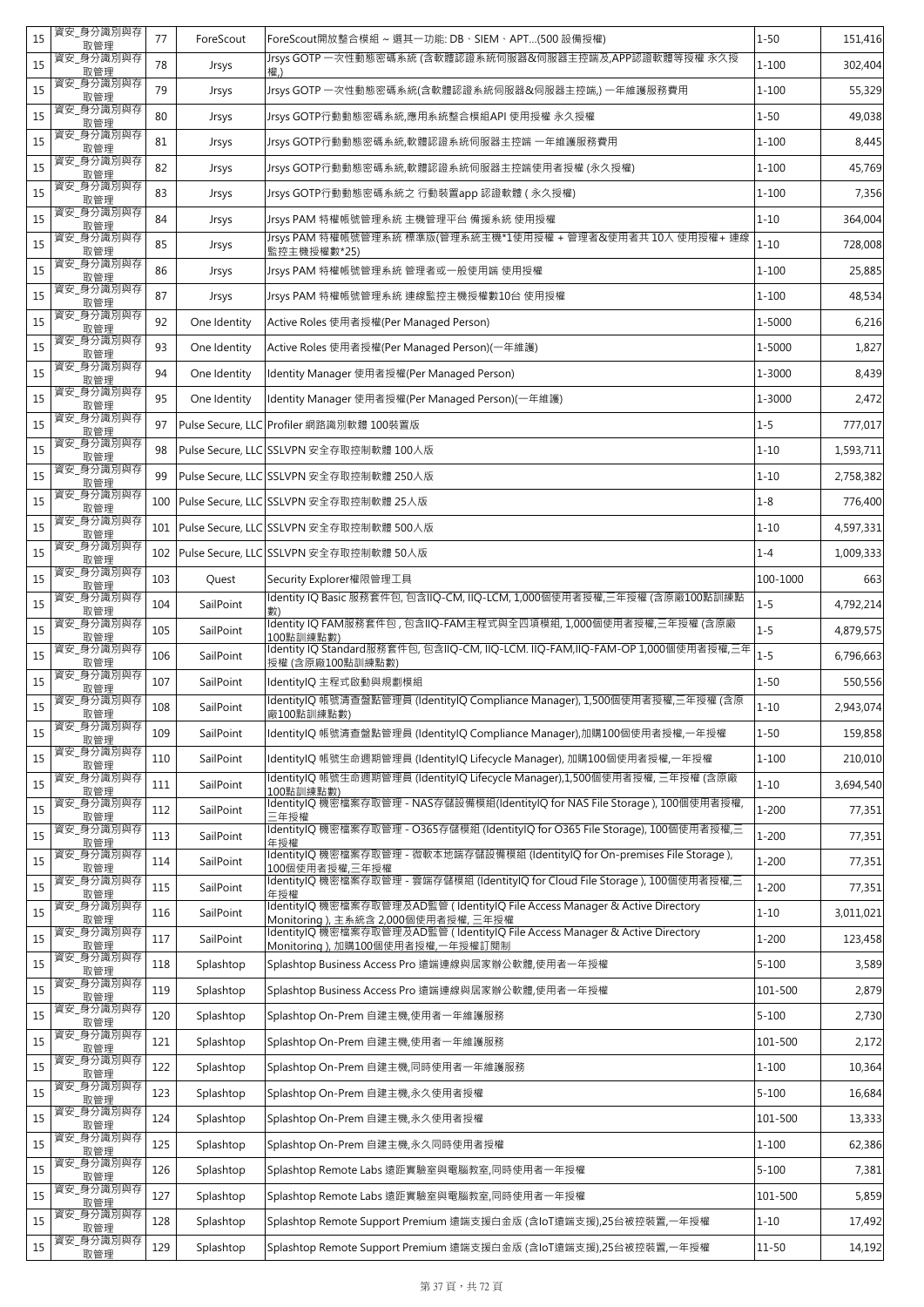| 15 | 資安_身分識別與存<br>取管理              | 130 | Splashtop   | Splashtop Single Sign-On (SSO) 整合模組,使用者一年授權 (需搭配 Splashtop Business Access Pro 授 | $5 - 100$ | 1,820     |
|----|-------------------------------|-----|-------------|----------------------------------------------------------------------------------|-----------|-----------|
| 15 | 資安_身分識別與存<br>取管理              | 131 | Splashtop   | Splashtop Single Sign-On (SSO) 整合模組,使用者一年授權 (需搭配 Splashtop Business Access Pro 授 | 101-500   | 1,414     |
| 15 | 資安_身分識別與存<br>取管理              | 132 | Splashtop   | Splashtop SOS Enterprise 快速遠端支援企業版,同時使用者一年授權                                     | $5 - 100$ | 29,626    |
| 15 | 資安_身分識別與存<br>取管理              | 133 | Splashtop   | Splashtop SOS Enterprise 快速遠端支援企業版,同時使用者一年授權                                     | 101-500   | 23,687    |
| 15 | 資安_身分識別與存<br>取管理              | 134 | Splashtop   | Splashtop SOS Unlimited 快速遠端支援無限佈署版,同時使用者一年授權                                    | $5 - 100$ | 14,813    |
| 15 | 資安_身分識別與存<br>取管理              | 135 | Splashtop   | Splashtop SOS 快速遠端支援,同時使用者一年授權                                                   | $5 - 100$ | 7,078     |
| 15 | 資安_身分識別與存<br>取管理              | 136 | Splashtop   | Splashtop SOS+10 快速遠端支援,同時使用者一年授權                                                | $5 - 100$ | 8,089     |
| 15 | 資安_身分識別與存<br>取管理              | 137 | Splashtop   | 遠端技術支援校園授權方案,一年授權 (大專院校以上)                                                       | $1 - 10$  | 117,139   |
| 15 | 資安_身分識別與存<br>取管理              | 138 | Splashtop   | 遠端技術支援校園授權方案,一年授權(高中/職以下)                                                        | $1 - 10$  | 43,731    |
| 15 | 資安_身分識別與存<br>取管理              | 139 | UGuard      | EOSD® 終端裝置上線狀態偵測模組                                                               | $1 - 9$   | 112,360   |
| 15 | 資安_身分識別與存<br>取管理              | 142 | UGuard      | UVM-10000 網路流量軌跡管理(10G)                                                          | $1 - 9$   | 4,952,386 |
| 15 | 資安_身分識別與存<br>取管理              | 143 | UGuard      | UVM-10000 網路流量軌跡管理(10G)續約                                                        | $1 - 9$   | 990,469   |
| 15 | 資安_身分識別與存<br>取管理              | 144 | UGuard      | UVM-20000 網路流量軌跡管理(20G)                                                          | $1 - 9$   | 6,180,865 |
| 15 | 資安_身分識別與存<br>取管理              | 145 | UGuard      | UVM-20000 網路流量軌跡管理(20G)續約                                                        | $1 - 9$   | 1,238,186 |
| 15 | 資安_身分識別與存<br>取管理              | 148 | UGuard      | UVM-500 網路流量軌跡管理(500M)                                                           | $1 - 9$   | 700,819   |
| 15 | 資安_身分識別與存<br>取管理              | 149 | UGuard      | UVM-5000 網路流量軌跡管理(5G)                                                            | $1 - 9$   | 3,418,242 |
| 15 | 資安_身分識別與存<br>取管理              | 150 | UGuard      | UVM-5000 網路流量軌跡管理(5G) 續約                                                         | $1 - 9$   | 718,097   |
| 15 | 資安_身分識別與存<br>取管理              | 151 | UGuard      | UVM-500網路流量軌跡管理(500M) 續約                                                         | $1 - 9$   | 140,156   |
| 15 | 資安_身分識別與存<br>取管理              | 152 | UGuard      | UVM-8000 網路流量軌跡管理(8G)                                                            | $1 - 9$   | 4,478,296 |
| 15 | 資安」身分識別與存<br>取管理              | 153 | UGuard      | UVM-8000 網路流量軌跡管理(8G)續約                                                          | $1 - 9$   | 897,672   |
| 15 | 資安_身分識別與存<br>取管理              | 154 | <b>UPAS</b> | AD管理系統(50U)                                                                      | $1 - 200$ | 113,145   |
| 15 | 資安_身分識別與存<br>取管理              | 155 | <b>UPAS</b> | AD管理系統一年MA(50U)                                                                  | 1-200     | 22,548    |
| 15 | 資安_身分識別與存<br>取管理              | 156 | <b>UPAS</b> | AD管理系統一年使用授權(10U)                                                                | 1-1000    | 9,029     |
| 15 | 資安_身分識別與存<br>取管理              | 157 | <b>UPAS</b> | AD管理系統升級版(50U)                                                                   | $1 - 200$ | 39,585    |
|    |                               |     |             |                                                                                  |           |           |
| 15 | 資安_身分識別與存<br>取管理              | 158 | <b>UPAS</b> | DHCP Server軟體(50U)                                                               | $1 - 200$ | 48,504    |
| 15 | 資安_身分識別與存<br>取管理              | 159 | <b>UPAS</b> | DHCP Server軟體一年MA(50U)                                                           | $1 - 200$ | 9,676     |
| 15 | 資安_身分識別與存<br>取管理              | 162 | <b>UPAS</b> | Gatherer軟體一年MA                                                                   | $1 - 200$ | 2,882     |
| 15 | 資安_身分識別與存<br>取管理              | 164 | <b>UPAS</b> | IAM身分認證系統(50U)                                                                   | $1 - 100$ | 258,746   |
| 15 | 資安_身分識別與存<br>取管理              | 165 | <b>UPAS</b> | IPAM管理系統(50U)                                                                    | $1 - 200$ | 145,501   |
| 15 | 資安_身分識別與存<br>取管理              | 166 | <b>UPAS</b> | IPv6管理系統(50U)                                                                    | $1 - 200$ | 48,504    |
| 15 | 資安_身分識別與存<br>取管理              | 168 | <b>UPAS</b> | IPv6管理系統升級版(50U)                                                                 | $1 - 200$ | 12,170    |
| 15 | 資安_身分識別與存<br>取管理              | 169 | <b>UPAS</b> | IP位址管理系統(50U)                                                                    | $1 - 200$ | 48,504    |
| 15 | 資安_身分識別與存<br>取管理              | 170 | <b>UPAS</b> | IP位址管理系統一年MA(50U)                                                                | $1 - 200$ | 9,676     |
| 15 | 資安_身分識別與存<br>取管理              | 171 | <b>UPAS</b> | IP位址管理系統一年使用授權(10U)                                                              | 1-1000    | 3,852     |
| 15 | 資安_身分識別與存<br>取管理              | 172 | <b>UPAS</b> | IP位址管理系統升級版(50U)                                                                 | $1 - 200$ | 16,957    |
| 15 | 資安_身分識別與存<br>取管理              | 174 | <b>UPAS</b> | IP管理系統一年MA(50U)                                                                  | $1 - 200$ | 19,383    |
| 15 | 資安_身分識別與存<br>取管理              | 175 | <b>UPAS</b> | IP管理系統一年使用授權(10U)                                                                | 1-1000    | 7,735     |
| 15 | 資安_身分識別與存<br>取管理              | 177 | <b>UPAS</b> | NAC網路存取控制系統(50U)                                                                 | $1 - 100$ | 258,746   |
| 15 | 資安_身分識別與存<br>取管理              | 178 | <b>UPAS</b> | SCP中樞平台(1U)                                                                      | $1 - 50$  | 549,949   |
| 15 | 資安_身分識別與存<br>取管理              | 179 | <b>UPAS</b> | SCP中樞平台一年MA(1U)                                                                  | $1 - 50$  | 109,909   |
| 15 | 資安_身分識別與存<br>取管理              | 181 | <b>UPAS</b> | Sensor軟體                                                                         | 1-1000    | 39,606    |
| 15 | 資安_身分識別與存<br>取管理              | 182 | <b>UPAS</b> | Sensor軟體一年MA                                                                     | 1-1000    | 7,897     |
| 15 | 資安_身分識別與存<br>取管理              | 183 | <b>UPAS</b> | Sensor軟體升級版                                                                      | 1-1000    | 13,842    |
| 15 | 資安_身分識別與存<br>取管理              | 184 | <b>UPAS</b> | 安全整合管理系統(50U)                                                                    | $1 - 200$ | 113,145   |
| 15 | 資安_身分識別與存<br>取管理              | 185 | <b>UPAS</b> | 安全整合管理系統一年MA(50U)                                                                | $1 - 200$ | 22,548    |
| 15 | 資安_身分識別與存<br>取管理              | 186 | <b>UPAS</b> | 安全整合管理系統一年使用授權(10U)                                                              | 1-1000    | 9,029     |
| 15 | 資安_身分識別與存<br>取管理<br>資安_身分識別與存 | 187 | <b>UPAS</b> | 安全整合管理系統升級版(50U)                                                                 | $1 - 200$ | 39,606    |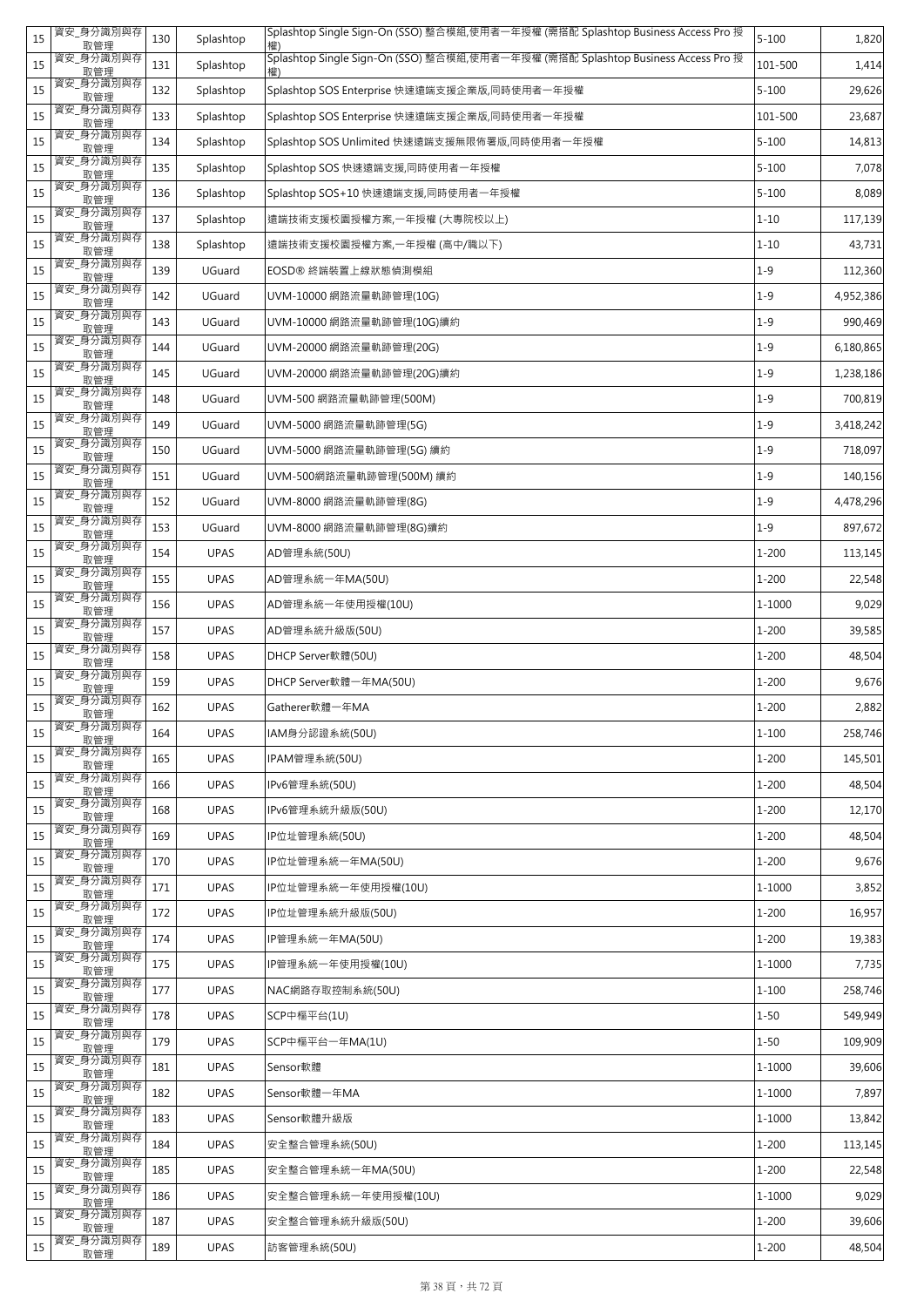| 15 | 資安_身分識別與存<br>取管理 | 191 | <b>UPAS</b>      | 訪客管理系統升級版(50U)                                          | $1 - 200$ | 16,957    |
|----|------------------|-----|------------------|---------------------------------------------------------|-----------|-----------|
| 15 | 資安_身分識別與存<br>取管理 | 192 | <b>UPAS</b>      | 資料分析系統一年使用授權(10U)                                       | 1-1000    | 9,676     |
| 15 | 資安 身分識別與存<br>取管理 | 193 | <b>UPAS</b>      | 身分驗證系統(50U)                                             | $1 - 200$ | 48,504    |
| 15 | 資安_身分識別與存<br>取管理 | 194 | <b>UPAS</b>      | 身分驗證系統一年MA(50U)                                         | $1 - 200$ | 9,676     |
| 15 | 資安_身分識別與存<br>取管理 | 195 | <b>UPAS</b>      | 身分驗證系統升級版(50U)                                          | $1 - 200$ | 16,957    |
| 15 | 資安_身分識別與存<br>取管理 | 196 | <b>UPAS</b>      | 雙因子認證系統(50U)                                            | $1 - 200$ | 113,145   |
| 15 | 資安_身分識別與存<br>取管理 | 197 | <b>UPAS</b>      | 雙因子認證系統一年MA(50U)                                        | $1 - 200$ | 22,599    |
| 15 | 資安_身分識別與存<br>取管理 | 198 | <b>UPAS</b>      | 雙因子認證系統一年使用授權(10U)                                      | 1-1000    | 9,029     |
| 15 | 資安_身分識別與存<br>取管理 | 199 | <b>UPAS</b>      | 雙因子認證系統升級版(50U)                                         | $1 - 200$ | 39,585    |
| 15 | 資安_身分識別與存<br>取管理 | 200 | 來毅數位科技股份<br>有限公司 | Keypasco多因素身分認證                                         | 1001-3000 | 922       |
| 15 | 資安_身分識別與存<br>取管理 | 201 | 來毅數位科技股份<br>有限公司 | Keypasco多因素身分認證用戶使用授權                                   | 100-1000  | 1,153     |
| 15 | 資安_身分識別與存<br>取管理 | 202 | 來毅數位科技股份<br>有限公司 | Keypasco身分認證系統軟體授權-標準版                                  | $1 - 5$   | 2,420,627 |
| 15 | 資安_身分識別與存<br>取管理 | 203 | 來毅數位科技股份<br>有限公司 | 雲端Keypasco多因素身分認證訂閱服務啟用費-標準版                            | $1 - 5$   | 288,170   |
| 15 | 資安_身分識別與存<br>取管理 | 204 | 全景軟體             | MOTP行動動態密碼系統 (含軟體主伺服器,主控端授權,認證載具授權)                     | $1 - 100$ | 202,531   |
| 15 | 資安_身分識別與存<br>取管理 | 205 | 全景軟體             | MOTP行動動態密碼系統 API使用者開發套件                                 | $1 - 500$ | 66,217    |
| 15 | 資安_身分識別與存<br>取管理 | 206 | 全景軟體             | MOTP行動動態密碼系統 HA備援系統                                     | $1 - 50$  | 95,594    |
| 15 | 資安_身分識別與存<br>取管理 | 207 | 全景軟體             | MOTP行動動態密碼系統 主控端使用者授權 (永久授權)                            | $1 - 500$ | 62,462    |
| 15 | 資安_身分識別與存<br>取管理 | 208 | 全景軟體             | MOTP行動動態密碼系統 加購技術支援授權 (含升級維護)                           | $1 - 500$ | 27,299    |
| 15 | 資安_身分識別與存<br>取管理 | 209 | 全景軟體             | MOTP行動動態密碼系統 軟體認證載具 Token (手機APP 永久授權)                  | $1 - 500$ | 11,998    |
| 15 | 資安_身分識別與存<br>取管理 | 211 | 全球系統整合股份<br>有限公司 | GKP 運維管理平台 一年維護合約(含軟體升級)                                | $11 - 50$ | 8,241     |
| 15 | 資安_身分識別與存<br>取管理 | 212 | 希比思系統股份有<br>限公司  | CPS Systems UAP 新一代維運稽核與風險控制系統 最新進階功能版-保護主機1台授權使用       | $1 - 500$ | 40,394    |
| 15 | 資安_身分識別與存<br>取管理 | 213 | 希比思系統股份有<br>限公司  | CPS Systems 維運稽核與風險控制系統 最新進階功能版-維護更新模組                  | $1 - 50$  | 64,611    |
| 15 | 資安_身分識別與存<br>取管理 | 214 | 智弘軟體科技           | ANCHOR EP 端點側錄稽核平台(含1年保固)                               | $1 - 10$  | 665,976   |
| 15 | 資安_身分識別與存<br>取管理 | 216 | 智弘軟體科技           | ANCHOR 進階 特權帳號管理與稽核平台-企業加值版ETP+(含1年保固)                  | $1 - 10$  | 2,705,197 |
| 15 | 資安_身分識別與存<br>取管理 | 217 | 智弘軟體科技           | ANCHOR 進階平台-破窗系統(含1年保固)                                 | $1 - 10$  | 371,776   |
| 15 | 資安_身分識別與存<br>取管理 | 219 | 智弘軟體科技           | ANCHOR 進階特權帳號管理與稽核平台-企業版ETP(含1年保固)                      | $1 - 10$  | 2,133,438 |
| 15 | 資安 身分識別與存<br>取管理 | 220 | 智弘軟體科技           | ANCHOR 進階特權帳號管理與稽核平台-同時上線授權數 (含1年保固)                    | $1 - 100$ | 143,706   |
| 15 | 資安_身分識別與存<br>取管理 | 222 | 智弘軟體科技           | ANCHOR 進階特權帳號管理與稽核平台-基礎版FDT(含1年保固)                      | $1 - 10$  | 977,634   |
| 15 | 資安_身分識別與存<br>取管理 | 225 | 智弘軟體科技           | ANCHOR 進階特權帳號管理與稽核平台-被管理端設備側錄授權數(含一年保固)                 | 1-1000    | 24,534    |
| 15 | 資安_身分識別與存<br>取管理 | 226 | 智弘軟體科技           | ANCHOR 進階特權帳號管理與稽核平台升級套件(含1年保固)                         | $1 - 10$  | 581,272   |
| 15 | 資安_身分識別與存<br>取管理 | 227 | 智弘軟體科技           | ANCHOR 進階特權帳號管理與稽核平台尊榮服務包(含教育訓練/技術服務/版本升級)              | $1 - 10$  | 275,106   |
| 15 | 資安_身分識別與存<br>取管理 | 228 | 智弘軟體科技           | ANCHOR 進階組合包-企業加值版ETP+ 帳號管理、 連線側錄功能模組二選―(含1年保固)         | $1 - 10$  | 1,758,241 |
| 15 | 資安_身分識別與存<br>取管理 | 229 | 智弘軟體科技           | ANCHOR 進階組合包-企業版ETP 帳號管理、連線側錄功能模組二選一(含1年保固)             | $1 - 10$  | 1,386,365 |
| 15 | 資安_身分識別與存<br>取管理 | 230 | 智弘軟體科技           | ANCHOR 進階組合包-基礎版FDT 帳號管理、連線側錄功能模組二選一(含1年保固)             | $1 - 10$  | 600,899   |
| 15 | 資安_身分識別與存<br>取管理 | 231 | 智弘軟體科技           | ANCHOR 進階組合包-帳號管理, 連線側錄功能模組二選一 升級套件(含1年保固)              | $1 - 10$  | 478,254   |
| 15 | 資安_身分識別與存<br>取管理 | 232 | 智弘軟體科技           | ANCHOR 進階組合包-標準版STD 帳號管理、連線側錄功能模組二選一(含1年保固)             | $1 - 10$  | 1,033,083 |
| 15 | 資安_身分識別與存<br>取管理 | 233 | 智弘軟體科技           | ANCHOR進階特權帳號管理與稽核平台-VDI模組擴充套件(含1年保固)                    | $1 - 10$  | 474,041   |
| 15 | 資安_身分識別與存<br>取管理 | 234 | 阿母斯壯             | 空氣品質安全監測私有雲端整合系統                                        | $1 - 5$   | 975,144   |
| 15 | 資安_身分識別與存<br>取管理 | 235 | 阿母斯壯             | 養殖漁業綜合標準管理套組                                            | $1 - 80$  | 232,508   |
| 15 | 資安_身分識別與存<br>取管理 | 236 | 飛幕科技             | IT 資源管理與網路安全防護系統(提供IPV4& IPV6偵測、封鎖) - 適用 50 IP 管理       | $1 - 10$  | 114,257   |
| 15 | 資安_身分識別與存<br>取管理 | 237 | 飛幕科技             | IT 資源管理與網路安全防護系統(提供IPV4& IPV6偵測、封鎖) - 適用 一個C -Class管理   | $1 - 10$  | 263,360   |
| 15 | 資安_身分識別與存<br>取管理 | 238 | 飛幕科技             | IT 資源管理與網路安全防護系統年度升級程式(提供IPV4& IPV6偵測、封鎖) - 適用 50 IP 管理 | $1 - 10$  | 36,476    |
| 15 | 資安_身分識別與存<br>取管理 | 239 | 飛幕科技             | IT 資源管理與網路安全防護系統年度升級程式(提供IPV4& IPV6偵測、封鎖)- 適用 250 IP 管理 | $1 - 10$  | 62,007    |
| 15 | 資安_身分識別與存<br>取管理 | 240 | 飛幕科技             | MaxPro - IP 管理與事件地圖整合監控中心 - 100 IP                      | $1 - 10$  | 313,918   |
| 15 | 資安_身分識別與存<br>取管理 | 241 | 飛幕科技             | MaxPro - IP 管理與事件地圖整合監控中心 - 50 IP                       | $1 - 30$  | 126,390   |
| 15 | 資安_身分識別與存<br>取管理 | 242 | 飛幕科技             | MaxPro - IP 管理與事件地圖整合監控中心年度升級程式 - 100 IP                | $1 - 10$  | 62,690    |
| 15 | 資安_身分識別與存<br>取管理 | 243 | 飛幕科技             | MaxPro - IP 管理與事件地圖整合監控中心年度升級程式 - 50 IP                 | $1 - 30$  | 31,173    |
| 15 | 資安_身分識別與存<br>取管理 | 244 | 飛幕科技             | 設備監控管理系統 - 管理 100 台設備                                   | $1 - 10$  | 159,757   |
|    |                  |     |                  |                                                         |           |           |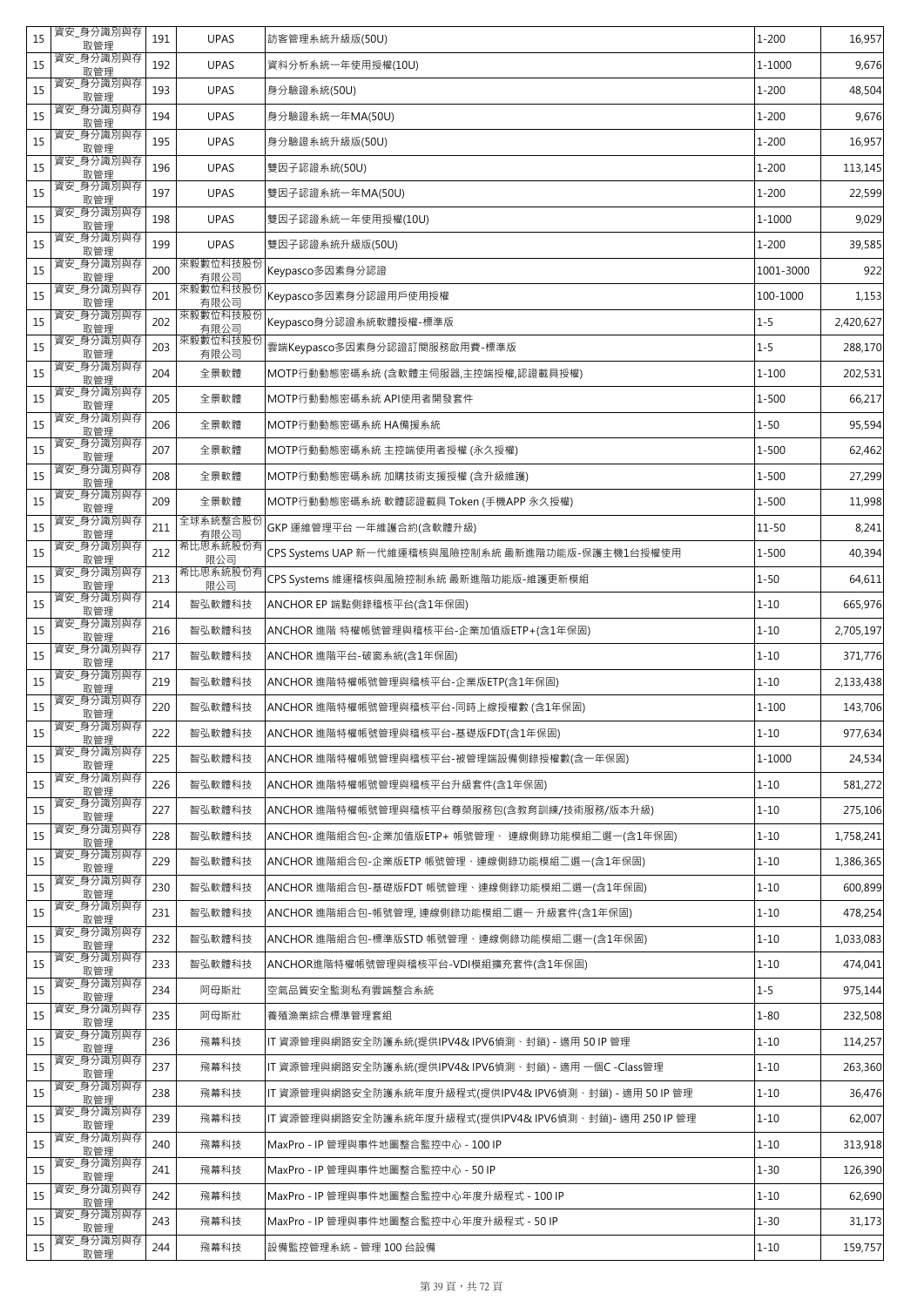| 15 | 資安_身分識別與存<br>取管理 | 245            | 飛幕科技                   | 設備監控管理系統 - 管理 100 台設備 一年使用                                                 | $1 - 10$   | 77,856    |
|----|------------------|----------------|------------------------|----------------------------------------------------------------------------|------------|-----------|
| 15 | 資安_身分識別與存<br>取管理 | 246            | 飛幕科技                   | 設備監控管理系統 - 管理 100 台設備年度升級程式                                                | $1 - 10$   | 38,524    |
| 15 | 資安 身分識別與存<br>取管理 | 247            | 飛幕科技                   | 設備監控管理系統 - 管理 200 台設備                                                      | $1 - 10$   | 354,095   |
| 15 | 資安_身分識別與存<br>取管理 | 248            | 飛幕科技                   | 設備監控管理系統 - 管理 200 台設備 一年使用                                                 | $1 - 10$   | 142,063   |
| 15 | 資安_身分識別與存<br>取管理 | 249            | 飛幕科技                   | 設備監控管理系統 - 管理 200 台設備年度升級程式                                                | $1 - 10$   | 76,845    |
| 16 | 資安_網路安全          | 1              | A10 Networks<br>Inc.   | aGALAXY TPS 報表系統                                                           | $1 - 10$   | 1,213,306 |
| 16 | 資安 網路安全          | 4              | A10 Networks<br>Inc.   | vThunder TPS-1Gbps DDoS攻擊防護系統                                              | $1 - 10$   | 1,585,278 |
| 16 | 資安_網路安全          | 5              | A10 Networks<br>Inc.   | vThunder TPS-2Gbps DDoS攻擊防護系統                                              | $1 - 10$   | 2,536,542 |
| 16 | 資安_網路安全          | 6              | A10 Networks<br>Inc.   | vThunder TPS-5Gbps DDoS攻擊防護系統                                              | $1 - 10$   | 3,963,438 |
| 16 | 資安 網路安全          | $\overline{7}$ | A10 Networks<br>Inc.   | vThunder-1Gbps throughput software ADC                                     | $1 - 10$   | 1,732,922 |
| 16 | 資安_網路安全          | 9              | A10 Networks<br>Inc.   | vThunder-4Gbps throughput software ADC                                     | $1 - 10$   | 2,310,617 |
| 16 | 資安_網路安全          | 12             | <b>ARISTA</b>          | Arista WIPS Server License +10 Sensor SAAS 一年使用權                           | $1 - 57$   | 612,740   |
| 16 | 資安_網路安全          | 13             | <b>ARISTA</b>          | Arista WIPS Server License +10 Sensor SAAS次年續約授權                           | $1 - 150$  | 204,247   |
| 16 | 資安_網路安全          | 14             | <b>Attivo Networks</b> | Attivo ADSecure Active Directory保護 10 個一年授權                                | 1-1600     | 24,172    |
| 16 | 資安_網路安全          | 15             | <b>Attivo Networks</b> | Attivo ADSecure Active Directory保護 100 個一年授權                               | $1 - 160$  | 241,576   |
| 16 | 資安_網路安全          | 16             | <b>Attivo Networks</b> | Attivo BOTsink 中央管理軟體一年授權(二套(含)以上BOTsink需加購此項目)                            | $1 - 15$   | 2,602,051 |
| 16 | 資安_網路安全          | 17             | <b>Attivo Networks</b> | Attivo BOTsink欺敵系統企業版一年授權- (含100 個EDN端點偵測羅網套件授權)                           | $1 - 9$    | 4,413,538 |
| 16 | 資安_網路安全          | 18             | <b>Attivo Networks</b> | Attivo BOTsink欺敵系統企業版一年授權- (含100 個EDN端點偵測羅網套件授權)-續約                        | $1 - 10$   | 4,004,883 |
| 16 | 資安_網路安全          | 19             | <b>Attivo Networks</b> | Attivo BOTsink欺敵系統標準版一年授權- (含50 個EDN端點偵測羅網套件授權)                            | $1 - 10$   | 2,006,558 |
| 16 | 資安_網路安全          | 20             | <b>Attivo Networks</b> | Attivo BOTsink欺敵系統標準版一年授權- (含50 個EDN端點偵測羅網套件授權)-續約                         | $1 - 10$   | 1,597,903 |
| 16 | 資安_網路安全          | 21             | <b>Attivo Networks</b> | Attivo EDN 中控管理軟體一年授權                                                      | $1 - 40$   | 891,808   |
| 16 | 資安_網路安全          | 22             | <b>Attivo Networks</b> | Attivo Endpoint Detection Net (EDN) 端點偵測羅網 套件10 個一年授權                      | $1 - 723$  | 56,374    |
| 16 | 資安_網路安全          | 23             | <b>Attivo Networks</b> | Attivo Endpoint Detection Net (EDN)端點偵測羅網套件100個一年授權                        | $1 - 71$   | 563,924   |
| 16 | 資安_網路安全          | 24             | <b>Attivo Networks</b> | Attivo IDEntitleX 外網帳號授權風險評估軟體套件100個用戶一年授權                                 | 1-198      | 200,597   |
| 16 | 資安_網路安全          | 25             |                        | Attivo Networks   Attivo IDEntitleX 外網帳號授權風險評估軟體套件10個用戶一年授權                | 1-1980     | 20,051    |
| 16 | 資安_網路安全          | 26             | <b>Attivo Networks</b> | Attivo ThreatDirect 欺敵系統三層傳送器 1 個遠端Vlan 一年授權                               | $1 - 99$   | 48,283    |
| 16 | 資安 網路安全          | 27             | Barracuda<br>Networks  | Barracuda CloudGen Firewall 雲端世代防火牆 50 IP 標準版 (一年使用授權)                     | $1 - 100$  | 131,244   |
| 16 | 資安_網路安全          | 28             | Cato Networks          | Cato遠距安全連線存取中流量版一年授權                                                       | $1 - 50$   | 416,747   |
| 16 | 資安_網路安全          | 29             | Cato Networks          | Cato遠距安全連線存取低流量版一年授權                                                       | $1 - 50$   | 195,082   |
| 16 | 資安_網路安全          | 30             | Cato Networks          | Cato遠距安全連線存取特高流量版一年授權                                                      | $1 - 50$   | 735,497   |
| 16 | 資安 網路安全          | 31             | Cato Networks          | Cato遠距安全連線存取高流量版一年授權                                                       | $1 - 50$   | 603,747   |
| 16 | 資安_網路安全          | 32             | Check Point            | Check Point Firewall(防火牆)一年軟體授權-2 Core                                     | 1-1000     | 250,195   |
| 16 | 資安_網路安全          | 33             | Check Point            | Check Point Firewall(防火牆)一年軟體授權-For Small-size packages (續約)               | 1-1000     | 129,680   |
| 16 | 資安 網路安全          | 35             | Check Point            | Check Point IPS(入侵偵測防護)一年軟體授權-For Mid-size packages                        | $1 - 1000$ | 660,978   |
| 16 | 資安 網路安全          | 36             | Check Point            | Check Point IPS(入侵偵測防護)一年軟體授權-For Small-size packages                      | 1-1000     | 329,869   |
| 16 | 資安_網路安全          | 37             | Check Point            | Check Point 新世代威脅防護組合(NGTP)一年軟體授權-2 Core                                   | 1-1000     | 586,400   |
| 16 | 資安_網路安全          | 38             | Check Point            | Check Point 新世代威脅防護組合(NGTP)一年軟體授權-4 Core                                   | $1 - 1000$ | 1,203,996 |
| 16 | 資安_網路安全          | 39             | Check Point            | Check Point 新世代威脅防護組合(NGTP)一年軟體授權-8 Core                                   | 1-1000     | 2,916,759 |
| 16 | 資安_網路安全          | 41             | Check Point            | Check Point 新世代威脅防護組合(NGTP)一年軟體授權-For Mid-size packages(續約)                | 1-1000     | 577,373   |
| 16 | 資安_網路安全          | 42             | Check Point            | Check Point 新世代威脅防護組合(NGTP)一年軟體授權-For Small-size packages(續約)              | 1-1000     | 137,930   |
| 16 | 資安_網路安全          | 43             | Check Point            | Check Point 新世代進階威脅防護暨威脅萃取組合(SNBT)一年軟體授權-2 Core                            | 1-1000     | 853,809   |
| 16 | 資安_網路安全          | 45             | Check Point            | Check Point 新世代進階威脅防護暨威脅萃取組合(SNBT)一年軟體授權-8 Core                            | 1-1000     | 3,833,415 |
| 16 | 資安_網路安全          | 46             | Check Point            | Check Point 新世代進階威脅防護暨威脅萃取組合(SNBT)一年軟體授權-For High-end packages(續約)         | 1-1000     | 1,091,420 |
| 16 | 資安_網路安全          | 47             | Check Point            | Check Point 新世代進階威脅防護暨威脅萃取組合(SNBT)一年軟體授權-For Mid-size packages(續約)         | 1-1000     | 850,538   |
| 16 | 資安_網路安全          | 48             | Check Point            | Check Point 新世代進階威脅防護暨威脅萃取組合(SNBT)一年軟體授權-For Small-size packages(續約)       | 1-1000     | 209,992   |
| 16 | 資安_網路安全          | 49             | Check Point            | Check Point 管理、事件分析及報表一年軟體授權(管理5台 Gateways)                                | $1 - 1000$ | 342,803   |
| 16 | 資安 網路安全          | 50             | Check Point            | Check Point 虛擬環境防護威脅防護組合(NGTP)-CloudGuard 一年軟體授權(2 virtual core)           | $1 - 1000$ | 276,581   |
| 16 | 資安_網路安全          | 51             | Check Point            | Check Point 虚擬環境防護進階威脅防護暨威脅萃取組合(SNBT)-CloudGuard 一年軟體授權(2 virtual<br>core) | 1-1000     | 336,078   |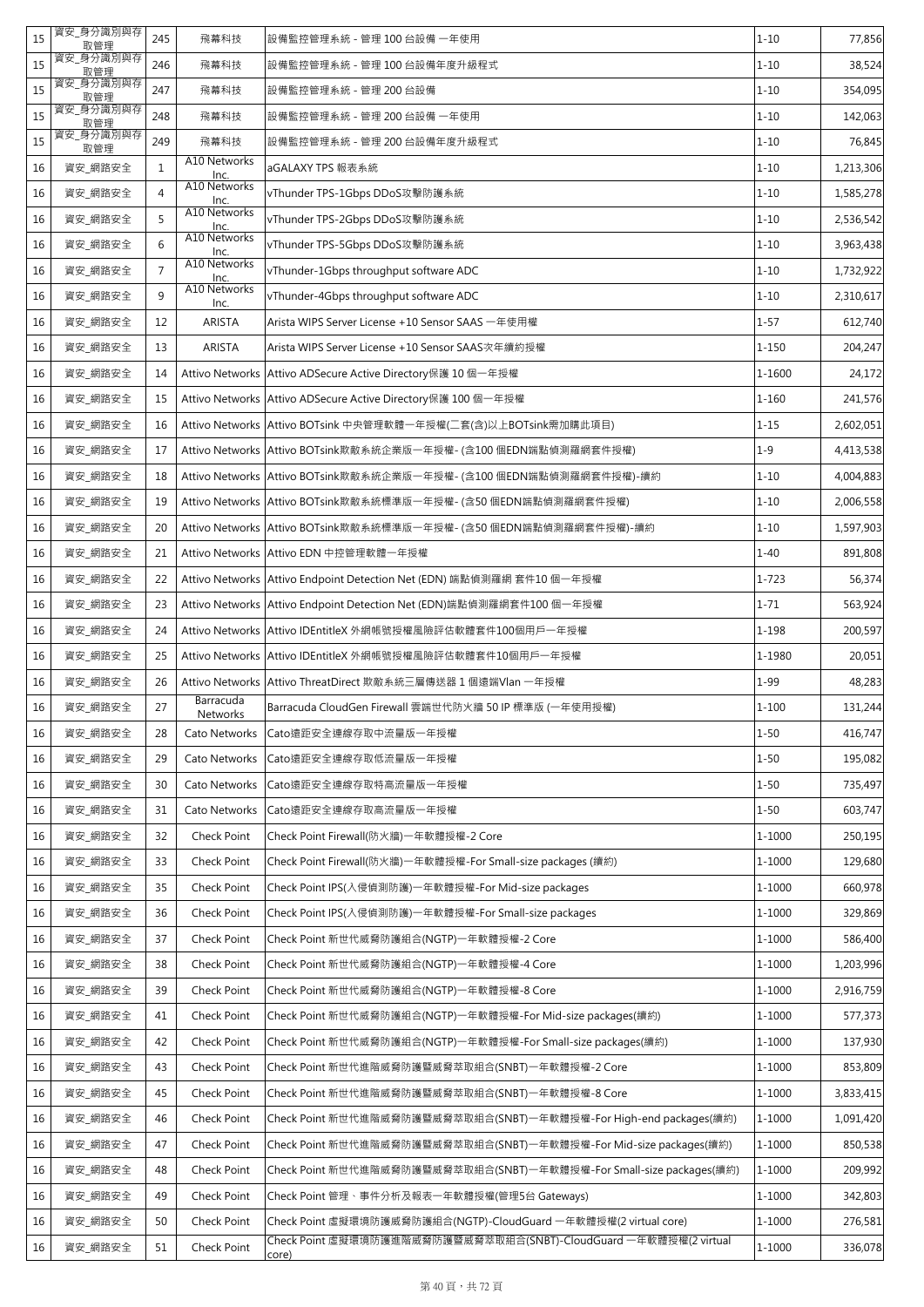| 16 | 資安_網路安全 | 53  | Check Point     | Check Point虚擬環境防護組合 (CloudGuard for VM Ware NSX) 一年軟體授權                                     | 1-1000    | 206,738   |
|----|---------|-----|-----------------|---------------------------------------------------------------------------------------------|-----------|-----------|
| 16 | 資安_網路安全 | 55  | Cisco Systems   | 思科惡意程式連結保護傘 50U,一年使用授權                                                                      | $1 - 100$ | 185,786   |
| 16 | 資安_網路安全 | 56  | Cisco Systems   | 思科新世代防火牆中央管理系統,可管理 25 個設備,一年使用授權                                                            | $1 - 50$  | 424,621   |
| 16 | 資安 網路安全 | 57  | <b>CRETECH</b>  | CRETECH風險管理系列 - 社交工程郵件警覺測試平台                                                                | $1 - 10$  | 145,871   |
| 16 | 資安_網路安全 | 61  | Curelan         | 網路異常行為偵測設備- 1 Gbps throughput                                                               | $1 - 100$ | 3,017,229 |
| 16 | 資安_網路安全 | 62  | Curelan         | 網路異常行為偵測設備-10 Gbps throughput                                                               | $1 - 100$ | 3,724,973 |
| 16 | 資安 網路安全 | 63  | Cyberint        | Cyberint 偽冒網站/APP偵測軟體套件+ 6次下架 (年度保固及訂閱服務)                                                   | $1 - 23$  | 1,698,686 |
| 16 | 資安_網路安全 | 64  | Cyberint        | Cyberint 偽冒網站/APP偵測軟體套件+12次下架 (年度保固及訂閱服務)                                                   | $1 - 18$  | 1,911,021 |
| 16 | 資安_網路安全 | 65  | Cyberint        | Cyberint 偽冒網站/APP偵測軟體套件+25次下架 (年度保固及訂閱服務)                                                   | $1 - 10$  | 2,123,357 |
| 16 | 資安_網路安全 | 66  | Cyberint        | Cyberint 偽冒網站/APP偵測軟體套件+50次下架 (年度保固及訂閱服務)                                                   | $1 - 12$  | 2,654,196 |
| 16 | 資安_網路安全 | 67  | Darktrace       | Darktrace自動化Cyber AI資安事件分析系統- 2Gbps (含1,200 device/ 1年授權)                                   | $1 - 20$  | 1,920,981 |
| 16 | 資安_網路安全 | 68  | Darktrace       | Darktrace自動化Cyber AI資安事件分析系統- 300Mbps (含300 devices/1年授權)                                   | $1 - 20$  | 858,251   |
| 16 | 資安_網路安全 | 69  | Darktrace       | Darktrace自動化Cyber AI資安事件分析系統- 5Gbps (含2,000 device/ 1年授權)                                   | $1 - 15$  | 2,958,898 |
| 16 | 資安_網路安全 | 70  | Darktrace       | 增購模組- Darktrace Cyber AI自動回應系統 (含300 devices/ 1年授權)                                         | $1 - 100$ | 358,165   |
| 16 | 資安_網路安全 | 71  | Darktrace       | 擴充Darktrace AI端點入侵行為偵測及回應- 10台終端授權( 1年授權)                                                   | $1 - 500$ | 57,179    |
| 16 | 資安_網路安全 | 72  | Darktrace       | 擴充Darktrace自動化Cyber AI資安事件分析系統(100 devices/ 1年授權)                                           | $1 - 300$ | 119,161   |
| 16 | 資安_網路安全 | 73  | Data Diode      | OT-IT檔案傳輸系統虛擬平台版本(FTP 或 SMTP 或 Syslog, 三項模組擇一,含一年免費軟體版本更新)                                  | $1 - 10$  | 986,805   |
| 16 | 資安 網路安全 | 74  | Data Diode      | 單向傳輸代理伺服器管理系統                                                                               | $1 - 10$  | 2,258,484 |
| 16 | 資安_網路安全 | 75  | Data Diode      | 單向傳輸代理伺服器管理系統                                                                               | $11 - 30$ | 1,995,744 |
| 16 | 資安_網路安全 | 76  | Data Diode      | 單向傳輸代理伺服器管理系統-一年期維護                                                                         | $1 - 30$  | 450,491   |
| 16 | 資安 網路安全 | 77  | Data Diode      | 實體隔離系統軟體模組(OPTS或OSTS或MBTS或OLFS或DNP3或OV25或AMOP或MOTT或RFTS或Talon,<br>十項模組擇一,含一年免費軟體版本更新)流量10MB | $1 - 5$   | 4,065,048 |
| 16 | 資安_網路安全 | 78  | Data Diode      | 實體隔離系統軟體模組(OPTS或OSTS或MBTS或OLFS或DNP3或OV25或AMQP或MQTT或RFTS或Talon,<br>十項模組擇一,含一年免費軟體版本更新)流量10MB | $6 - 8$   | 3,824,161 |
| 16 | 資安_網路安全 | 79  | Data Diode      | 實體隔離系統軟體模組(OPTS或OSTS或MBTS或OLFS或DNP3或OV25或AMQP或MQTT或RFTS或Talon,<br>十項模組擇一)一年期更新授權            | $1 - 10$  | 986,805   |
| 16 | 資安_網路安全 | 80  | Data Diode      | 實體隔離資料傳輸伺服器管理系統                                                                             | $1 - 20$  | 1,214,822 |
| 16 | 資安 網路安全 | 81  | <b>DECISION</b> | Central Management System(CMS)(含一年免費軟體版本升級)                                                 | $1 - 50$  | 1,281,598 |
| 16 | 資安_網路安全 | 82  | <b>DECISION</b> | Central Management System(CMS)一年軟體版本升級                                                      | $1 - 100$ | 188,069   |
| 16 | 資安_網路安全 | 83  | <b>DECISION</b> | Cyber Forensic System(CFS)50人版(含一年免費軟體版本升級)                                                 | $1 - 200$ | 208,696   |
| 16 | 資安_網路安全 | 84  | <b>DECISION</b> | Cyber Forensic System(CFS)50人版一年軟體版本升級                                                      | $1 - 400$ | 30,435    |
| 16 | 資安_網路安全 | 85  | <b>DECISION</b> | Data Retention Management System(DRMS)-10                                                   | $1 - 50$  | 497,472   |
| 16 | 資安 網路安全 | 86  | <b>DECISION</b> | Data Retention Management System(DRMS)-10一年軟體版本升級                                           | $1 - 100$ | 62,184    |
| 16 | 資安_網路安全 | 87  | <b>DECISION</b> | ED-CIC網路資訊集納系統(含一年免費軟體版本升級)                                                                 | $1 - 100$ | 421,638   |
| 16 | 資安_網路安全 | 88  | <b>DECISION</b> | ED-CIC網路資訊集納系統一年軟體版本升級                                                                      | $1 - 200$ | 63,195    |
| 16 | 資安_網路安全 | 89  | <b>DECISION</b> | ED-SSL網路加密封包透視系統(含一年免費軟體版本維護)                                                               | $1 - 100$ | 345,399   |
| 16 | 資安_網路安全 | 90  | <b>DECISION</b> | ED-SSL網路加密封包透視系統一年軟體版本維護                                                                    | $1 - 200$ | 51,264    |
| 16 | 資安_網路安全 | 91  | <b>DECISION</b> | Forensics E-Detective(FED)網路封包解譯鑑識系統(含一年免費軟體版本維護)                                           | $1 - 30$  | 352,376   |
| 16 | 資安_網路安全 | 92  | <b>DECISION</b> | Forensics E-Detective(FED)網路封包解譯鑑識系統一年軟體版本維護                                                | $1 - 60$  | 52,781    |
| 16 | 資安_網路安全 | 93  | <b>DECISION</b> | Forensics Investigation Toolkit(FIT)(含一年免費軟體版本升級)                                           | $1 - 30$  | 96,057    |
| 16 | 資安_網路安全 | 94  | <b>DECISION</b> | Forensics Investigation Toolkit(FIT)一年軟體版本升級                                                | $1 - 60$  | 14,358    |
| 16 | 資安_網路安全 | 95  | <b>DECISION</b> | Network Investigation Toolkit(NIT)(含一年免費軟體版本升級)                                             | $1 - 30$  | 684,530   |
| 16 | 資安_網路安全 | 96  | <b>DECISION</b> | Network Investigation Toolkit(NIT)一年軟體版本升級                                                  | $1 - 60$  | 100,101   |
| 16 | 資安_網路安全 | 97  | <b>DECISION</b> | RAAS遠端存取稽核系統5U擴充授權(含第一年MA)                                                                  | $1 - 200$ | 46,006    |
| 16 | 資安_網路安全 | 98  | <b>DECISION</b> | RAAS遠端存取稽核系統5U擴充授權一年MA                                                                      | $1 - 800$ | 8,999     |
| 16 | 資安_網路安全 | 99  | <b>DECISION</b> | RAAS遠端存取稽核系統管理平台(含5U授權及第一年MA)                                                               | $1 - 50$  | 460,061   |
| 16 | 資安_網路安全 | 100 | <b>DECISION</b> | RAAS遠端存取稽核系統管理平台一年MA                                                                        | $1 - 400$ | 89,990    |
| 16 | 資安_網路安全 | 101 | <b>EQIT</b>     | 1-yr Annual support for Finika IoT模組                                                        | $1 - 300$ | 104,651   |
| 16 | 資安_網路安全 | 102 | <b>EQIT</b>     | 1-yr Annual support for Finika IP申請系統模組                                                     | $1 - 300$ | 104,651   |
| 16 | 資安_網路安全 | 103 | <b>EQIT</b>     | 1-yr Annual support for Finika IT決策控管平台(500 IP License)                                     | $1 - 150$ | 217,391   |
| 16 | 資安_網路安全 | 104 | <b>EQIT</b>     | 1-yr Annual support for Finika NAC 模組                                                       | $1 - 300$ | 104,651   |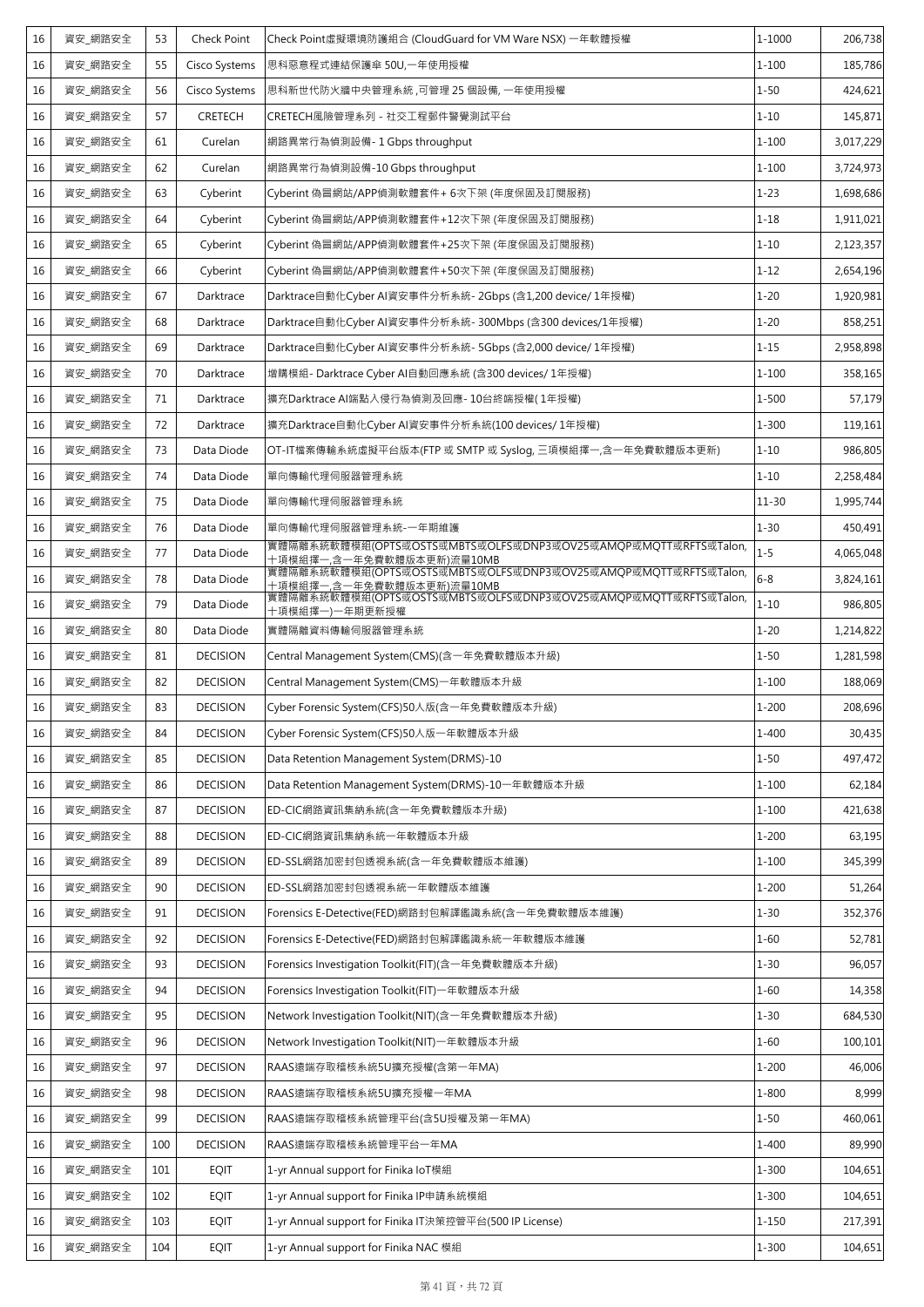| 16 | 資安_網路安全 | 105 | <b>EQIT</b>              | 1-yr Annual support for Finika NDM 模組                          | $1 - 300$ | 104,651   |
|----|---------|-----|--------------------------|----------------------------------------------------------------|-----------|-----------|
| 16 | 資安_網路安全 | 106 | <b>EQIT</b>              | 1-yr Annual support for Finika 資料整合模組                          | $1 - 300$ | 104,651   |
| 16 | 資安_網路安全 | 107 | <b>EQIT</b>              | 1-yr Annual support for Finika 資訊整合平台(500 IP)                  | $1 - 360$ | 104,651   |
| 16 | 資安_網路安全 | 108 | <b>EQIT</b>              | Finika IoT模組                                                   | $1 - 110$ | 346,815   |
| 16 | 資安_網路安全 | 109 | <b>EQIT</b>              | Finika IP申請系統模組                                                | $1 - 110$ | 346,815   |
| 16 | 資安_網路安全 | 110 | <b>EQIT</b>              | Finika IT決策控管平台(500 IP License)                                | $1 - 50$  | 1,051,567 |
| 16 | 資安_網路安全 | 111 | <b>EQIT</b>              | Finika NAC 模組                                                  | $1 - 110$ | 346,815   |
| 16 | 資安 網路安全 | 112 | <b>EQIT</b>              | Finika NDM 模組                                                  | $1 - 110$ | 346,815   |
| 16 | 資安_網路安全 | 113 | <b>EQIT</b>              | Finika 資料整合模組                                                  | $1 - 110$ | 346,815   |
| 16 | 資安 網路安全 | 114 | <b>EQIT</b>              | Finika 資訊整合平台(500 IP)                                          | $1 - 110$ | 346,815   |
| 16 | 資安_網路安全 | 115 | ExtraHop                 | ExtraHop 中型網路之網路流量分析軟體一年授權版本                                   | $1 - 10$  | 2,505,231 |
| 16 | 資安 網路安全 | 117 | ExtraHop                 | ExtraHop 小型網路之網路流量分析軟體一年授權版本                                   | $1 - 10$  | 1,845,968 |
| 16 | 資安_網路安全 | 118 | ExtraHop                 | ExtraHop 特大型網路之網路流量分析軟體一年授權版本                                  | $1 - 10$  | 4,153,541 |
| 16 | 資安_網路安全 | 119 | Extreme                  | Extreme 公有雲網路管理系統授權-基礎版 (含1 Device 授權及一年訂閱更新)                  | $1 - 100$ | 37,106    |
| 16 | 資安_網路安全 | 120 | Extreme                  | Extreme 公有雲網路管理系統授權-標準版 (含1 Device 授權及一年訂閱更新)                  | $1 - 100$ | 76,950    |
| 16 | 資安_網路安全 | 121 | Extreme                  | Extreme 公有雲網路管理系統授權-進階版 (含1 Device 授權及一年訂閱更新)                  | $1 - 100$ | 195,256   |
| 16 | 資安_網路安全 | 122 | Extreme                  | Extreme 公有雲網路管理系統授權-雲端基礎版 (含1 Device 授權及一年訂閱更新)                | $1 - 100$ | 7,274     |
| 16 | 資安_網路安全 | 123 | Extreme                  | Extreme 公有雲網路管理系統授權-雲端標準版 (含1 Device 授權及一年訂閱更新)                | $1 - 100$ | 26,839    |
| 16 | 資安 網路安全 | 124 | Extreme                  | Extreme 公有雲網路管理系統授權-雲端進階版 (含1 Device 授權及一年訂閱更新)                | $1 - 100$ | 57,947    |
| 16 | 資安_網路安全 | 125 | Extreme                  | Extreme 無線入侵防禦系統虛擬機版主程式 (含 2 個感測器授權)                           | $1 - 10$  | 117,100   |
| 16 | 資安_網路安全 | 126 | Extreme                  | Extreme 無線入侵防禦系統虛擬機版擴充授權 2 個感測器 (需有主程式)                        | $1 - 50$  | 92,019    |
| 16 | 資安_網路安全 | 127 | Extreme                  | Extreme 私有雲網路管理系統授權-基礎版 (含1 Device 授權及一年訂閱更新)                  | $1 - 100$ | 26,890    |
| 16 | 資安_網路安全 | 128 | Extreme                  | Extreme 私有雲網路管理系統授權-標準版 (含1 Device 授權及一年訂閱更新)                  | $1 - 100$ | 57,947    |
| 16 | 資安 網路安全 | 129 | Extreme                  | Extreme 私有雲網路管理系網路管理系統主程式                                      | $1 - 10$  | 81,649    |
| 16 | 資安_網路安全 | 130 | F5 Networks              | F5-ADD-BIG-APMI26XXB堆疊加密通路存取軟體                                 | $1 - 5$   | 392,003   |
| 16 | 資安_網路安全 | 131 | F5 Networks              | F5-ADD-BIG-APMI26XXM堆疊式加密通路存取軟體進階版                             | $1 - 5$   | 652,400   |
| 16 | 資安_網路安全 | 132 | F5 Networks              | F5-ADD-BIG-APMI28XXB堆疊式加密通路存取軟體                                | $1 - 5$   | 519,178   |
| 16 | 資安_網路安全 | 133 | F5 Networks              | F5-ADD-BIG-APMI28XXM堆疊式加密通路存取軟體進階版                             | $1 - 5$   | 1,623,774 |
| 16 | 資安_網路安全 | 134 | F5 Networks              | F5-ADD-BIG-AWF-I2XXX 虛擬式網頁防火牆軟體                                | $1 - 5$   | 1,168,940 |
| 16 | 資安_網路安全 | 135 | F5 Networks              | F5-ADD-BIG-AWF-I4XXX虚擬式網頁防火牆軟體                                 | $1 - 5$   | 1,568,641 |
| 16 | 資安 網路安全 | 136 | F5 Networks              | F5-ADD-BIG-VPN-100 100人授權虛擬通道                                  | $1 - 5$   | 96,833    |
| 16 | 資安_網路安全 | 137 | F5 Networks              | F5-ADD-BIG-VPN-50 50人授權虛擬通道                                    | $1 - 5$   | 64,345    |
| 16 | 資安_網路安全 | 138 | F5 Networks              | F5-BIG-APM-I26B虛擬式加密通路存取軟體                                     | $1 - 5$   | 1,558,472 |
| 16 | 資安_網路安全 | 139 | F5 Networks              | F5-BIG-APM-I26M虛擬式加密通路存取軟體進階版                                  | $1 - 5$   | 1,818,377 |
| 16 | 資安_網路安全 | 140 | F5 Networks              | F5-SBS-BIG-IPI-3-1YR惡意IP阻擋                                     | $1 - 5$   | 194,623   |
| 16 | 資安_網路安全 | 141 | Fidelis<br>Cybersecurity | Fidelis Deception 駭客誘捕偵測防禦系統授權 -管理平台系統                         | $1 - 10$  | 2,324,570 |
| 16 | 資安_網路安全 | 142 | Fidelis<br>Cybersecurity | Fidelis Deception 駭客誘捕偵測防禦系統授權 50IP                            | $3 - 200$ | 403,943   |
| 16 | 資安_網路安全 | 143 | Fidelis<br>Cybersecurity | Fidelis Deception 駭客誘捕偵測防禦系統授權 50IP 一年期更新                      | $3 - 200$ | 141,355   |
| 16 | 資安_網路安全 | 144 | Fidelis<br>Cybersecurity | Fidelis Deception 駭客誘捕偵測防禦系統授權-管理平台系統一年期更新                     | $1 - 10$  | 464,611   |
| 16 | 資安_網路安全 | 145 | Fidelis<br>Cybersecurity | Fidelis Network 網路駭侵主動威脅防禦-資安鑑識系統 50M(網路流量鑑識模組)                | $1 - 30$  | 2,486,754 |
| 16 | 資安 網路安全 | 146 | Fidelis<br>Cybersecurity | Fidelis Network 網路駭侵主動威脅防禦-資安鑑識系統 50M(網路流量鑑識模組)一年期更新           | $1 - 30$  | 989,990   |
| 16 | 資安_網路安全 | 147 | Fidelis<br>Cybersecurity | Fidelis Network 網路駭侵主動威脅防禦管理平台系統 50M                           | $1 - 20$  | 1,135,996 |
| 16 | 資安_網路安全 | 148 | Fidelis<br>Cybersecurity | Fidelis Network 網路駭侵主動威脅防禦管理平台系統 50M一年期更新                      | $1 - 20$  | 449,949   |
| 16 | 資安_網路安全 | 149 | Fidelis<br>Cybersecurity | Fidelis Network 網路駭侵主動威脅防禦系統 50M(進階式威脅防禦模組及防資料外洩模組)            | $1 - 100$ | 842,366   |
| 16 | 資安 網路安全 | 150 | Fidelis<br>Cybersecurity | Fidelis Network 網路駭侵主動威脅防禦系統 50M(進階式威脅防禦模組及防資料外洩模組)一年期更新       | $1 - 100$ | 332,356   |
| 16 | 資安_網路安全 | 151 | FireEye                  | FireEye Network Security APT (網路進階威脅防護)一年虛擬主機軟體授權 (網路流量 50Mbs) | $1 - 10$  | 574,317   |
| 16 | 資安_網路安全 | 152 | FireEye                  | FireEye Network Security APT (網路進階威脅防護)一年虛擬主機軟體授權 (網路流量 50Mbs) | $11 - 30$ | 562,626   |
| 16 | 資安_網路安全 | 153 | Forcepoint               | Forcepoint Stonesoft 軟體擴充功能授權包 (1 CPU CORE/1年授權)               | $1 - 250$ | 82,471    |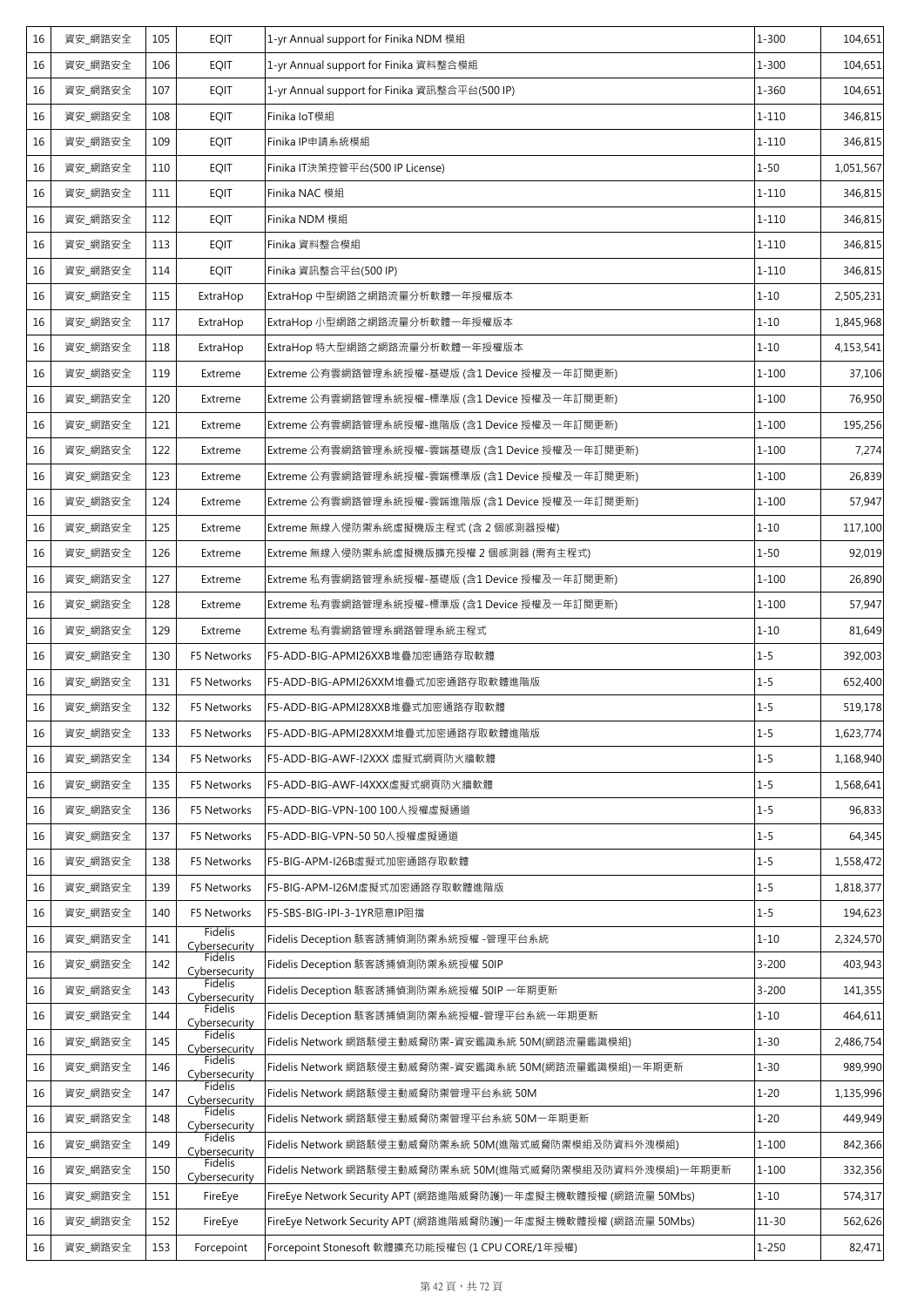| 16 | 資安_網路安全 | 154 | Forcepoint        | Forcepoint Stonesoft 軟體次世代防火牆使用授權 (1 CPU CORE/1年授權)                                   | $1 - 200$ | 164,629   |
|----|---------|-----|-------------------|---------------------------------------------------------------------------------------|-----------|-----------|
| 16 | 資安_網路安全 | 155 | Forcepoint        | Forcepoint 上網安全隔離(標準版)/一年使用授權                                                         | 4-1000    | 40,950    |
| 16 | 資安_網路安全 | 156 | Forcepoint        | Forcepoint 上網安全隔離(進階版)/一年使用授權                                                         | 4-1000    | 197,978   |
| 16 | 資安_網路安全 | 157 | Forcepoint        | Forcepoint 資訊安全防護授權 (上網安全防護、電子郵件安全防護過濾、閘道資料外洩保護、端點資料外<br>洩保護,模組四選一) (25人/1年授權)        | $1 - 600$ | 81,952    |
| 16 | 資安_網路安全 | 158 | Forcepoint        | Forcepoint 資訊安全防護系統擴充模組 (WEB資料外洩防護/電子郵件資料外洩防護/WEB雲端沙箱/Email<br>雲端沙箱,功能四選一) (25人/1年授權) | 1-1200    | 36,426    |
| 16 | 資安_網路安全 | 159 | Forcepoint        | Forcepoint 雲端應用安全暨行為感知存取控管系統/一年使用授權                                                   | 20-1000   | 139,939   |
| 16 | 資安 網路安全 | 160 | ForeScout         | ForeScout IoT 可視性平台 (100 IP授權)                                                        | $1 - 100$ | 222,194   |
| 16 | 資安_網路安全 | 161 | ForeScout         | ForeScout IoT 可視性平台 (100 IP授權)- 1年版本更新維護授權                                            | $1 - 100$ | 47,408    |
| 16 | 資安_網路安全 | 162 | ForeScout         | ForeScout IoT及網路行為控制可視性平台 (100 IP授權)                                                  | $1 - 100$ | 725,733   |
| 16 | 資安_網路安全 | 164 | ForeScout         | ForeScout 可視性平台開放整合功能模組-選其一功能(100 IP授權)                                               | $1 - 100$ | 28,515    |
| 16 | 資安_網路安全 | 165 | ForeScout         | ForeScout 可視性平台開放整合功能模組-選其一功能(100 IP授權) - 1年版本更新維護授權                                  | $1 - 100$ | 5,751     |
| 16 | 資安_網路安全 | 166 | Fortinet          | Fortinet 標準版資安防護系統 一年授權                                                               | $1 - 100$ | 289,102   |
| 16 | 資安_網路安全 | 168 | Fortinet          | Fortinet 高階版資安防護系統 一年授權                                                               | $1 - 100$ | 496,046   |
| 16 | 資安_網路安全 | 173 | Gemini Data, Inc. | Gemini Enterprise - Professional (Investigate)(1平台/1年授權)                              | $3 - 200$ | 1,294,085 |
| 16 | 資安_網路安全 | 174 |                   | Gemini Data, Inc. Gemini Enterprise - Standard (Manage) (1平台/1年授權)                    | $3 - 500$ | 970,526   |
| 16 | 資安_網路安全 | 175 | Gigamon           | Gigamon Adaptive Packet Filtering                                                     | $1 - 10$  | 345,692   |
| 16 | 資安_網路安全 | 176 | Gigamon           | Gigamon Application Session Filtering feature                                         | $1 - 10$  | 216,353   |
| 16 | 資安_網路安全 | 177 | Gigamon           | Gigamon De-Duplication                                                                | $1 - 10$  | 345,692   |
| 16 | 資安_網路安全 | 178 | Gigamon           | Gigamon Header Stripping                                                              | $1 - 10$  | 206,034   |
| 16 | 資安_網路安全 | 179 | Gigamon           | Gigamon license combo, includes Slicing, Masking, Source Port features                | $1 - 10$  | 288,787   |
| 16 | 資安_網路安全 | 180 | Gigamon           | <b>Gigamon NetFlow Generation</b>                                                     | $1 - 10$  | 345,692   |
| 16 | 資安_網路安全 | 184 | Gigamon           | Gigamon SSL Decryption                                                                | $1 - 10$  | 416,083   |
| 16 | 資安_網路安全 | 185 | Gigamon           | Gigamon SSL Decryption 進階版                                                            | $1 - 10$  | 909,207   |
| 16 | 資安_網路安全 | 186 | Gigamon           | Gigamon Tunneling feature (includes ERSPAN De-Encapsulation)                          | $1 - 10$  | 178,144   |
| 16 | 資安_網路安全 | 187 | Gigamon           | Gigamon 中央控管流量管理軟體                                                                    | $1 - 10$  | 930,886   |
| 16 | 資安_網路安全 | 188 | Gigamon           | Gigamon 加密流量透視軟體                                                                      | $1 - 10$  | 2,275,975 |
| 16 | 資安 網路安全 | 189 | Gigamon           | Gigamon 加密流量透視軟體進階版                                                                   | $1 - 8$   | 4,597,239 |
| 16 | 資安_網路安全 | 190 | Gigamon           | Gigamon 基礎版 一年續約授權                                                                    | $1 - 10$  | 122,464   |
| 16 | 資安_網路安全 | 191 | Gigamon           | Gigamon 專業版 一年續約授權                                                                    | $1 - 10$  | 677,418   |
| 16 | 資安_網路安全 | 192 | Gigamon           | Gigamon 應用程式之網路流量封包切割(Application Flow Slicing)一年期訂閱式-中流量版                            | $1 - 10$  | 413,120   |
| 16 | 資安_網路安全 | 193 | Gigamon           | Gigamon 應用程式之網路流量封包切割(Application Flow Slicing)一年期訂閱式-低流量版                            | $1 - 10$  | 220,950   |
| 16 | 資安_網路安全 | 194 | Gigamon           | Gigamon 應用程式之網路流量封包切割(Application Flow Slicing)一年期訂閱式-特高流量版                           | $1 - 10$  | 797,664   |
| 16 | 資安_網路安全 | 195 | Gigamon           | Gigamon 應用程式之網路流量封包切割(Application Flow Slicing)一年期訂閱式-高流量版                            | $1 - 10$  | 496,485   |
| 16 | 資安_網路安全 | 196 | Gigamon           | Gigamon 智慧型元數據處理功能(Application Metadata Intelligence)一年期訂閱式-中流量版                      | $1 - 10$  | 829,642   |
| 16 | 資安_網路安全 | 197 | Gigamon           | Gigamon 智慧型元數據處理功能(Application Metadata Intelligence)一年期訂閱式-低流量版                      | $1 - 10$  | 413,120   |
| 16 | 資安_網路安全 | 198 | Gigamon           | Gigamon 智慧型元數據處理功能(Application Metadata Intelligence)一年期訂閱式-特高流量版                     | $1 - 10$  | 1,919,014 |
| 16 | 資安_網路安全 | 199 | Gigamon           | Gigamon 智慧型元數據處理功能(Application Metadata Intelligence)一年期訂閱式-高流量版                      | $1 - 10$  | 957,857   |
| 16 | 資安_網路安全 | 200 | Gigamon           | Gigamon 智慧型應用程式過濾功能(Application Filtering Intelligence)一年期訂閱式-中流量版                    | $1 - 10$  | 829,642   |
| 16 | 資安_網路安全 | 201 | Gigamon           | Gigamon 智慧型應用程式過濾功能(Application Filtering Intelligence)一年期訂閱式-低流量版                    | $1 - 10$  | 413,120   |
| 16 | 資安_網路安全 | 202 | Gigamon           | Gigamon 智慧型應用程式過濾功能(Application Filtering Intelligence)一年期訂閱式-特高流量版                   | $1 - 10$  | 1,919,014 |
| 16 | 資安_網路安全 | 203 | Gigamon           | Gigamon 智慧型應用程式過濾功能(Application Filtering Intelligence)一年期訂閱式-高流量版                    | $1 - 10$  | 957,857   |
| 16 | 資安_網路安全 | 204 | Gigamon           | Gigamon 標準版 一年續約授權                                                                    | $1 - 10$  | 361,732   |
| 16 | 資安_網路安全 | 210 | Infoblox          | DNS及DHCP自動化管理系統 - 白金永久版 (續約一年).                                                       | $1 - 30$  | 338,374   |
| 16 | 資安_網路安全 | 211 | Infoblox          | DNS及DHCP自動化管理系統 - 白金進階永久版 (續約一年)                                                      | $1 - 5$   | 512,070   |
| 16 | 資安_網路安全 | 212 | Infoblox          | DNS及DHCP自動化管理系統 - 銀級永久版 (續約一年)                                                        | $1 - 30$  | 50,893    |
| 16 | 資安_網路安全 | 213 | Infoblox          | DNS及DHCP自動化管理系統 - 銀級進階永久版報表模組 (續約一年)                                                  | $1 - 5$   | 165,228   |
| 16 | 資安_網路安全 | 214 | Infoblox          | DNS及DHCP自動化管理系統 - 黃金永久版 (續約一年)                                                        | $1 - 30$  | 177,871   |
| 16 | 資安_網路安全 | 215 | Infoblox          | DNS及DHCP自動化管理系統 - 黃金進階永久版. (續約一年)                                                     | $1 - 30$  | 255,373   |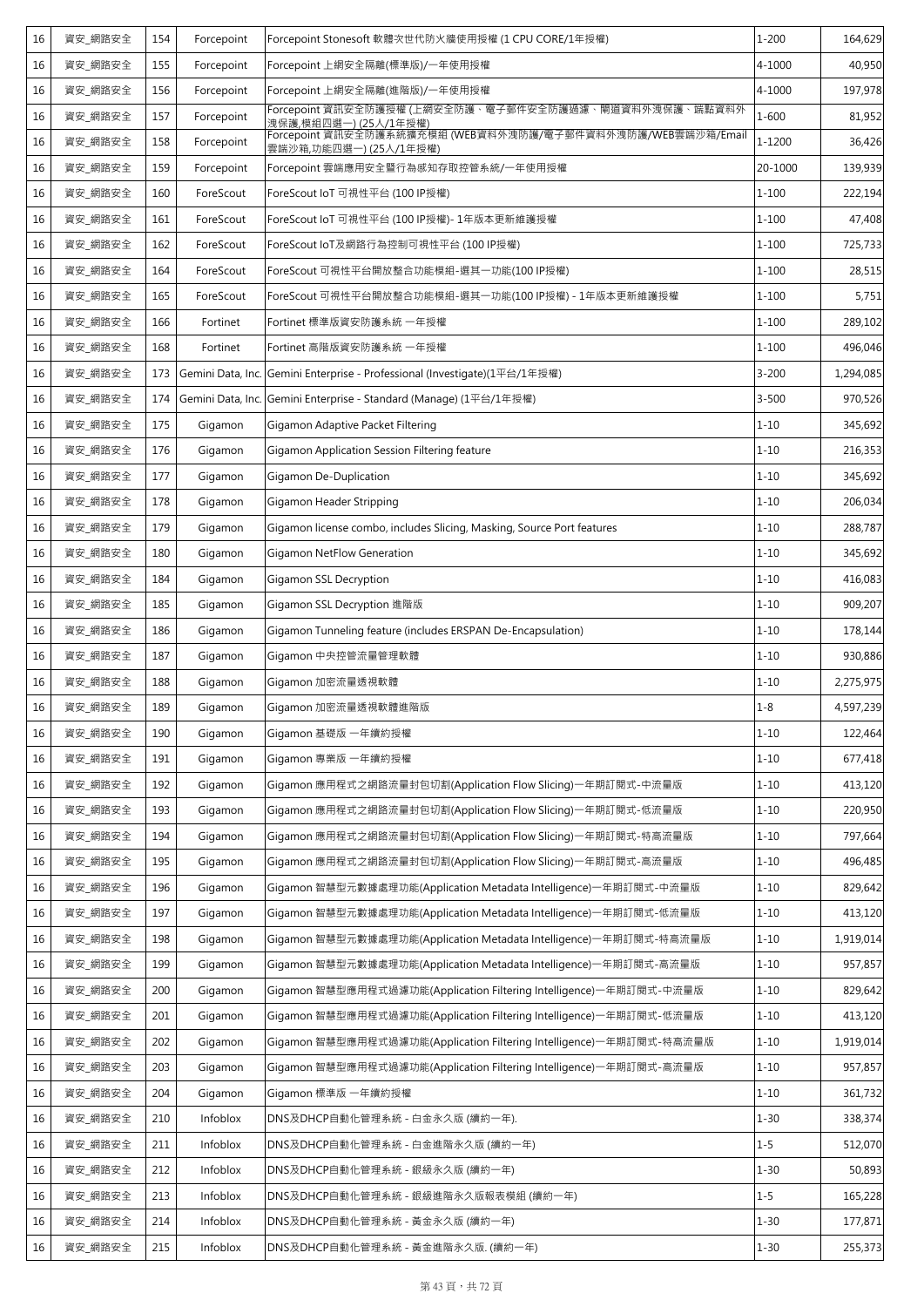| 16 | 資安_網路安全 | 219 | Infoblox     | 網域名稱系統 - 標準版報表模組一年授權                                   | $1 - 5$   | 1,046,142 |
|----|---------|-----|--------------|--------------------------------------------------------|-----------|-----------|
| 16 | 資安_網路安全 | 221 | Infoblox     | 網域名稱系統入門版一年授權                                          | $1 - 30$  | 160,109   |
| 16 | 資安_網路安全 | 223 | Infoblox     | 網域名稱系統回應政策區域暨防火牆模組一年授權 - 網域名稱系統標準/標準強化版適用              | $1 - 30$  | 125,941   |
| 16 | 資安_網路安全 | 224 | Infoblox     | 網域名稱系統回應政策區域暨防火牆模組一年授權 - 網域名稱系統進階/進階強化版適用              | $1 - 30$  | 244,307   |
| 16 | 資安_網路安全 | 225 | Infoblox     | 網域名稱系統威脅情資基本版一年更新 - 網域名稱系統入門強化版一年授權適用                  | $1 - 30$  | 308,832   |
| 16 | 資安_網路安全 | 226 | Infoblox     | 網域名稱系統威脅情資基本版一年更新 - 網域名稱系統入門版一年授權適用                    | $1 - 30$  | 203,440   |
| 16 | 資安_網路安全 | 227 | Infoblox     | 網域名稱系統威脅情資基本版一年更新 - 網域名稱系統標準強化版一年授權適用                  | $1 - 30$  | 808,450   |
| 16 | 資安_網路安全 | 228 | Infoblox     | 網域名稱系統威脅情資基本版一年更新 - 網域名稱系統標準版一年授權適用                    | $1 - 30$  | 613,462   |
| 16 | 資安 網路安全 | 229 | Infoblox     | 網域名稱系統威脅情資基本版一年更新 - 網域名稱系統進階強化版一年授權適用                  | $1 - 5$   | 1,694,018 |
| 16 | 資安_網路安全 | 230 | Infoblox     | 網域名稱系統威脅情資基本版一年更新 - 網域名稱系統進階版一年授權適用                    | $1 - 5$   | 1,250,924 |
| 16 | 資安_網路安全 | 231 | Infoblox     | 網域名稱系統威脅情資進階版一年更新單人授權 - 中型客戶適用                         | 1251-2500 | 1,248     |
| 16 | 資安_網路安全 | 232 | Infoblox     | 網域名稱系統威脅情資進階版一年更新單人授權 - 小型客戶適用                         | 500-1249  | 1,380     |
| 16 | 資安_網路安全 | 233 | Infoblox     | 網域名稱系統標準強化版一年授權                                        | $1 - 30$  | 809,288   |
| 16 | 資安_網路安全 | 236 | Infoblox     | 網域名稱系統負載平衡一年授權 - 網域名稱系統入門版一年授權適用                       | $1 - 30$  | 73,472    |
| 16 | 資安 網路安全 | 237 | Infoblox     | 網域名稱系統負載平衡一年授權 - 網域名稱系統標準版一年授權適用                       | $1 - 30$  | 251,628   |
| 16 | 資安_網路安全 | 238 | Infoblox     | 網域名稱系統進階強化版一年授權                                        | $1 - 10$  | 1,623,201 |
| 16 | 資安_網路安全 | 240 | Infoblox     | 進階網域名稱系統保護一年授權 - 網域名稱系統入門強化版適用                         | $1 - 30$  | 171,092   |
| 16 | 資安_網路安全 | 241 | Infoblox     | 進階網域名稱系統保護一年授權 - 網域名稱系統入門版適用                           | $1 - 30$  | 112,520   |
| 16 | 資安_網路安全 | 243 | Infoblox     | 進階網域名稱系統保護一年授權 - 網域名稱系統標準版適用                           | $1 - 30$  | 355,961   |
| 16 | 資安 網路安全 | 244 | Infoblox     | 進階網域名稱系統保護一年授權 - 網域名稱系統進階強化版適用                         | $1 - 5$   | 1,557,426 |
| 16 | 資安_網路安全 | 245 | Infoblox     | 進階網域名稱系統保護一年授權 - 網域名稱系統進階版適用                           | $1 - 5$   | 861,270   |
| 16 | 資安_網路安全 | 246 | Kemp Flowmon | Flowmon ADS網路行為分析擴充模組(100fps)                          | $1 - 10$  | 837,108   |
| 16 | 資安_網路安全 | 247 | Kemp Flowmon | Flowmon ADS網路行為分析擴充模組(100fps)(每年訂閱)                    | $1 - 30$  | 363,903   |
| 16 | 資安_網路安全 | 248 | Kemp Flowmon | Flowmon ADS網路行為分析擴充模組(100fps/一年Support授權)次年軟體更新        | $1 - 100$ | 109,201   |
| 16 | 資安_網路安全 | 249 | Kemp Flowmon | Flowmon APM應用服務效能管理擴充模組(1500tpm)                       | $1 - 30$  | 697,573   |
| 16 | 資安_網路安全 | 250 | Kemp Flowmon | Flowmon APM應用服務效能管理擴充模組(1500tpm)(每年訂閱)                 | $1 - 30$  | 303,236   |
| 16 | 資安_網路安全 | 251 | Kemp Flowmon | Flowmon APM應用服務效能管理擴充模組(1500tpm/一年Support授權)次年軟體更新     | $1 - 100$ | 91,001    |
| 16 | 資安_網路安全 | 252 | Kemp Flowmon | Flowmon Collector網路效能指標收集器(500G儲存容量)                   | $1 - 30$  | 383,620   |
| 16 | 資安_網路安全 | 253 | Kemp Flowmon | Flowmon Collector網路效能指標收集器(500G儲存容量)(每年訂閱)             | $1 - 30$  | 166,734   |
| 16 | 資安_網路安全 | 254 | Kemp Flowmon | Flowmon Collector網路效能指標收集器(500G儲存容量/一年Support授權)次年軟體更新 | $1 - 100$ | 50,051    |
| 16 | 資安_網路安全 | 256 | Kemp Flowmon | Flowmon Probe網路效能指標收集器探針(1G流量)                         | $1 - 100$ | 104,550   |
| 16 | 資安_網路安全 | 257 | Kemp Flowmon | Flowmon Probe網路效能指標收集器探針(1G流量)(每年訂閱)                   | $1 - 100$ | 45,399    |
| 16 | 資安_網路安全 | 258 | Kemp Flowmon | Flowmon Probe網路效能指標收集器探針(1G流量/一年Support授權)次年軟體更新       | $1 - 100$ | 13,650    |
| 16 | 資安_網路安全 | 270 | NetScout     | Netscout 10個測試節點,一年軟體授權                                | $1 - 150$ | 643,499   |
| 16 | 資安_網路安全 | 271 | NetScout     | Netscout AED分散式阻斷服務攻擊防護系統暨情資分享攔截100Mbps版一年維護包          | $1 - 10$  | 253,761   |
| 16 | 資安_網路安全 | 272 | NetScout     | Netscout AED分散式阻斷服務攻擊防護系統暨情資分享攔截100Mbps版一年軟體授權         | $1 - 10$  | 1,568,220 |
| 16 | 資安_網路安全 | 273 | NetScout     | Netscout AED分散式阻斷服務攻擊防護系統暨情資分享攔截1Gbps版一年維護包            | $1 - 10$  | 506,542   |
| 16 | 資安_網路安全 | 274 | NetScout     | Netscout AED分散式阻斷服務攻擊防護系統暨情資分享攔截1Gbps版一年軟體授權           | $1 - 10$  | 2,731,011 |
| 16 | 資安_網路安全 | 275 | NetScout     | Netscout AED分散式阻斷服務攻擊防護系統暨情資分享攔截250Mbps版一年維護包          | $1 - 10$  | 304,317   |
| 16 | 資安 網路安全 | 276 | NetScout     | Netscout AED分散式阻斷服務攻擊防護系統暨情資分享攔截250Mbps版一年軟體授權         | $1 - 10$  | 1,770,445 |
| 16 | 資安_網路安全 | 277 | NetScout     | Netscout AED分散式阻斷服務攻擊防護系統暨情資分享攔截500Mbps版一年維護包          | $1 - 10$  | 395,319   |
| 16 | 資安 網路安全 | 278 | NetScout     | Netscout AED分散式阻斷服務攻擊防護系統暨情資分享攔截500Mbps版一年軟體授權         | $1 - 10$  | 2,225,450 |
| 16 | 資安 網路安全 | 279 | NetScout     | Netscout Arbor分散式阻斷服務攻擊防護系統-維護包(一年期)100Mbps版           | $1 - 10$  | 204,964   |
| 16 | 資安 網路安全 | 280 | NetScout     | Netscout Arbor分散式阻斷服務攻擊防護系統-維護包(一年期)1Gbps版             | $1 - 10$  | 462,417   |
| 16 | 資安_網路安全 | 281 | NetScout     | Netscout Arbor分散式阻斷服務攻擊防護系統-維護包(一年期)500Mbps版           | $1 - 10$  | 255,596   |
| 16 | 資安_網路安全 | 282 | NetScout     | Netscout 主動式網路效能管理系統,一年維護包                             | $1 - 6$   | 1,041,938 |
| 16 | 資安_網路安全 | 283 | NetScout     | Netscout 主動式網路效能管理系統,一年軟體授權                            | $1 - 6$   | 5,189,789 |
| 16 | 資安_網路安全 | 284 | NetScout     | Netscout 加解密軟體平台專業版,一年維護包                              | $1 - 5$   | 1,012,103 |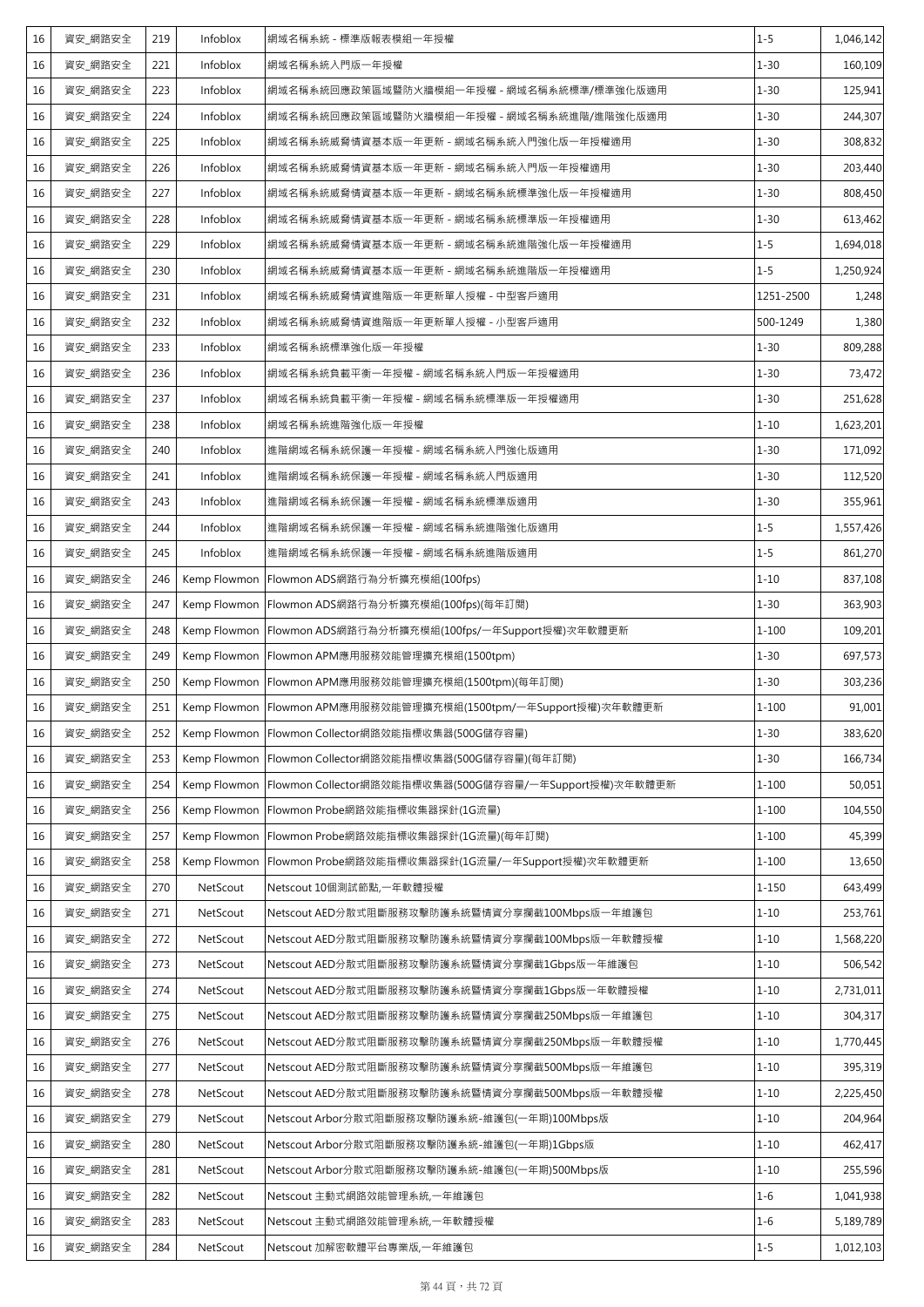| 16 | 資安_網路安全 | 285 | NetScout              | Netscout 加解密軟體平台專業版,一年軟體授權                                                                         | $1 - 3$   | 10,011,092 |
|----|---------|-----|-----------------------|----------------------------------------------------------------------------------------------------|-----------|------------|
| 16 | 資安 網路安全 | 286 | NetScout              | Netscout 加解密軟體平台標準版,一年維護包                                                                          | $1 - 5$   | 725,231    |
| 16 | 資安_網路安全 | 287 | NetScout              | Netscout 加解密軟體平台標準版,一年軟體授權                                                                         | $1 - 5$   | 7,662,153  |
| 16 | 資安_網路安全 | 288 | NetScout              | Netscout 智慧深度封包擷取與分析雲端版,一年維護包                                                                      | $1 - 4$   | 142,897    |
| 16 | 資安_網路安全 | 289 | NetScout              | Netscout 智慧深度封包擷取與分析雲端版,一年軟體授權                                                                     | $1 - 4$   | 694,581    |
| 16 | 資安_網路安全 | 290 | NetScout              | Netscout 網路流量收集過濾平台標準版,一年維護包                                                                       | $1 - 5$   | 102,031    |
| 16 | 資安 網路安全 | 291 | NetScout              | Netscout 網路流量收集過濾平台標準版,一年軟體授權                                                                      | $1 - 5$   | 1,583,406  |
| 16 | 資安_網路安全 | 292 | NetScout              | Netscout 網路流量收集過濾平台進階版,一年維護包                                                                       | $1 - 5$   | 214,412    |
| 16 | 資安_網路安全 | 293 | NetScout              | Netscout 網路流量收集過濾平台進階版,一年軟體授權                                                                      | $1 - 5$   | 2,298,553  |
| 16 | 資安_網路安全 | 294 | NetScout              | Netscout 網路與應用程式統一效能管理暨智慧深度封包擷取與分析平台 (4 Links,10Gbps) 一年維護包                                        | $1 - 3$   | 1,808,167  |
| 16 | 資安_網路安全 | 295 | NetScout              | Netscout 網路與應用程式統一效能管理暨智慧深度封包擷取與分析平台 (4 Links,10Gbps) 一年軟體授權                                       | $1 - 3$   | 8,837,036  |
| 16 | 資安_網路安全 | 296 | NetScout              | Netscout 網路與應用程式統一效能管理暨智慧深度封包擷取與分析平台 (4 Links,1Gbps) 一年維護包                                         | $1 - 3$   | 694,581    |
| 16 | 資安 網路安全 | 297 | NetScout              | Netscout 網路與應用程式統一效能管理暨智慧深度封包擷取與分析平台 (4 Links,1Gbps) 一年軟體授權                                        | $1 - 3$   | 4,290,747  |
| 16 | 資安_網路安全 | 298 | NetScout              | Netscout 網路與應用程式統一效能管理暨智慧深度封包擷取與分析雲端版,一年維護包                                                        | $1 - 5$   | 561,768    |
| 16 | 資安_網路安全 | 299 | NetScout              | Netscout 網路與應用程式統一效能管理暨智慧深度封包擷取與分析雲端版,一年軟體授權                                                       | $1 - 5$   | 2,768,507  |
| 16 | 資安_網路安全 | 300 | Netskope              | Netskope 次世代網路安全閘道 NGSWG 雲端防護系統 (一年授權100人專業版)                                                      | $1 - 50$  | 603,629    |
| 16 | 資安_網路安全 | 301 | Netskope              | Netskope 私人訪問系統 NPA 零信任存取管道 (一年授權100人專業版)                                                          | $1 - 50$  | 240,636    |
| 16 | 資安_網路安全 | 302 | Netskope              | Netskope 網路安全閘道 SWG 雲端防護系統 (一年授權100人標準版)                                                           | $1 - 50$  | 335,681    |
| 16 | 資安_網路安全 | 303 | Netskope              | Netskope 雲端 Inline 防護 (一年授權100人專業版)                                                                | $1 - 50$  | 397,360    |
| 16 | 資安 網路安全 | 304 | NS-Guard              | 網路威脅誘捕與偵測防禦 EdgeGuard                                                                              | $1 - 100$ | 264,919    |
| 16 | 資安_網路安全 | 305 | Palo Alto<br>Networks | Palo Alto Networks Panorama 管理平台 25 Devices                                                        | $1 - 30$  | 448,896    |
| 16 | 資安_網路安全 | 306 | Palo Alto<br>Networks | Palo Alto Networks Panorama 管理平台 25 Devices一年維護更新模組                                                | $1 - 30$  | 71,018     |
| 16 | 資安_網路安全 | 307 | Palo Alto<br>Networks | Palo Alto Networks Virtual NGFW 5 Cerdit軟體擴充                                                       | $1 - 90$  | 529,828    |
| 16 | 資安_網路安全 | 308 | Palo Alto<br>Networks | Palo Alto Networks Virtual NGFW Supported 2 vCPUs全模組版資安防護平台(15 Credit to deploy)                   | $1 - 30$  | 1,575,865  |
| 16 | 資安 網路安全 | 309 | Palo Alto<br>Networks | Palo Alto Networks Virtual NGFW Supported 2 vCPUs資安防護平台(10 Credit to deploy)                       | $1 - 50$  | 942,872    |
| 16 | 資安_網路安全 | 310 | Palo Alto<br>Networks | Palo Alto Networks Virtual NGFW Supported 4 vCPUs全模組版資安防護平台(30 Credit to deploy)                   | $1 - 15$  | 2,854,196  |
| 16 | 資安_網路安全 | 311 | Palo Alto<br>Networks | Palo Alto Networks Virtual NGFW Supported 4 vCPUs資安防護平台(20 Credit to deploy)                       | $1 - 20$  | 1,905,157  |
| 16 | 資安_網路安全 |     |                       | 312 Pulse Secure, LLC Pulse Secure Virtual Traffic Manager Advanced edition with 1Gb of throughput | $1 - 5$   | 1,427,594  |
| 16 | 資安_網路安全 |     |                       | 313 Pulse Secure, LLC Pulse Secure Virtual Traffic Manager Advanced edition with 5Gb of throughput | $1 - 5$   | 2,326,633  |
| 16 | 資安_網路安全 | 314 | Radware               | Radware SSL Inspection 軟體模組                                                                        | $1 - 99$  | 791,204    |
| 16 | 資安_網路安全 | 315 | Radware               | Radware SSL Inspection 軟體模組(含類別資料庫)                                                                | $1 - 35$  | 1,127,833  |
| 16 | 資安_網路安全 | 316 | Radware               | Radware 防阻斷攻擊報表軟體授權 (1Gbps)                                                                        | $1 - 99$  | 214,524    |
| 16 | 資安_網路安全 | 317 | Radware               | Radware 防阻斷攻擊軟體模組(1 Gbps)                                                                          | $1 - 99$  | 1,295,330  |
| 16 | 資安_網路安全 | 318 | Radware               | Radware 防阻斷攻擊軟體模組(2 Gbps)                                                                          | $1 - 99$  | 2,537,907  |
| 16 | 資安_網路安全 | 320 | Radware               | Radware 防阻斷攻擊軟體模組(200Mbps) 一年維護                                                                    | $1 - 99$  | 92,850     |
| 16 | 資安_網路安全 | 321 | Radware               | Radware 防阻斷攻擊軟體模組(5 Gbps)                                                                          | $1 - 99$  | 3,238,357  |
| 16 | 資安_網路安全 | 322 | Radware               | Radware 防阻斷攻擊軟體模組(500Mbps)                                                                         | $1 - 37$  | 1,072,700  |
| 16 | 資安_網路安全 | 323 | Radware               | Radware 防阻斷攻擊軟體模組(500Mbps) 一年維護                                                                    | $1 - 99$  | 134,082    |
| 16 | 資安_網路安全 | 324 | Radware               | Radware 防阻斷攻擊軟體特徵碼更新訂閱一年 (200Mbps)                                                                 | $1 - 99$  | 49,731     |
| 16 | 資安 網路安全 | 325 | Radware               | Radware 防阻斷攻擊軟體特徵碼更新訂閱一年 (500Mbps)                                                                 | $1 - 99$  | 71,822     |
| 16 | 資安_網路安全 | 326 | RDSecurer             | TDC 流量定義控制系統-DB DNS流量定向管理模組                                                                        | $1 - 200$ | 180,007    |
| 16 | 資安_網路安全 | 327 | RDSecurer             | TDC 流量定義控制系統-DP 裝置定位系統                                                                             | $1 - 100$ | 9,340      |
| 16 | 資安_網路安全 | 328 | RDSecurer             | TDC 流量定義控制系統-DP 裝置定位系統-2,000筆IP地址管理授權                                                              | $1 - 20$  | 840,598    |
| 16 | 資安_網路安全 | 330 | RDSecurer             | TDC 流量定義控制系統-FG 流量管制模組                                                                             | $1 - 100$ | 279,775    |
| 16 | 資安_網路安全 | 331 | RDSecurer             | TDC 流量定義控制系統-FT 流量複製模組                                                                             | $1 - 200$ | 151,138    |
| 16 | 資安_網路安全 | 332 | RDSecurer             | TDC 流量定義控制系統-N/P 拒絕/信任名單管理模組                                                                       | $1 - 200$ | 140,099    |
| 16 | 資安_網路安全 | 333 | RDSecurer             | TDC 流量定義控制系統-RL 頻寬限制模組                                                                             | $1 - 100$ | 180,007    |
| 16 | 資安_網路安全 | 334 | RDSecurer             | TDC 流量定義控制系統-SN 流量指向模組                                                                             | $1 - 200$ | 180,007    |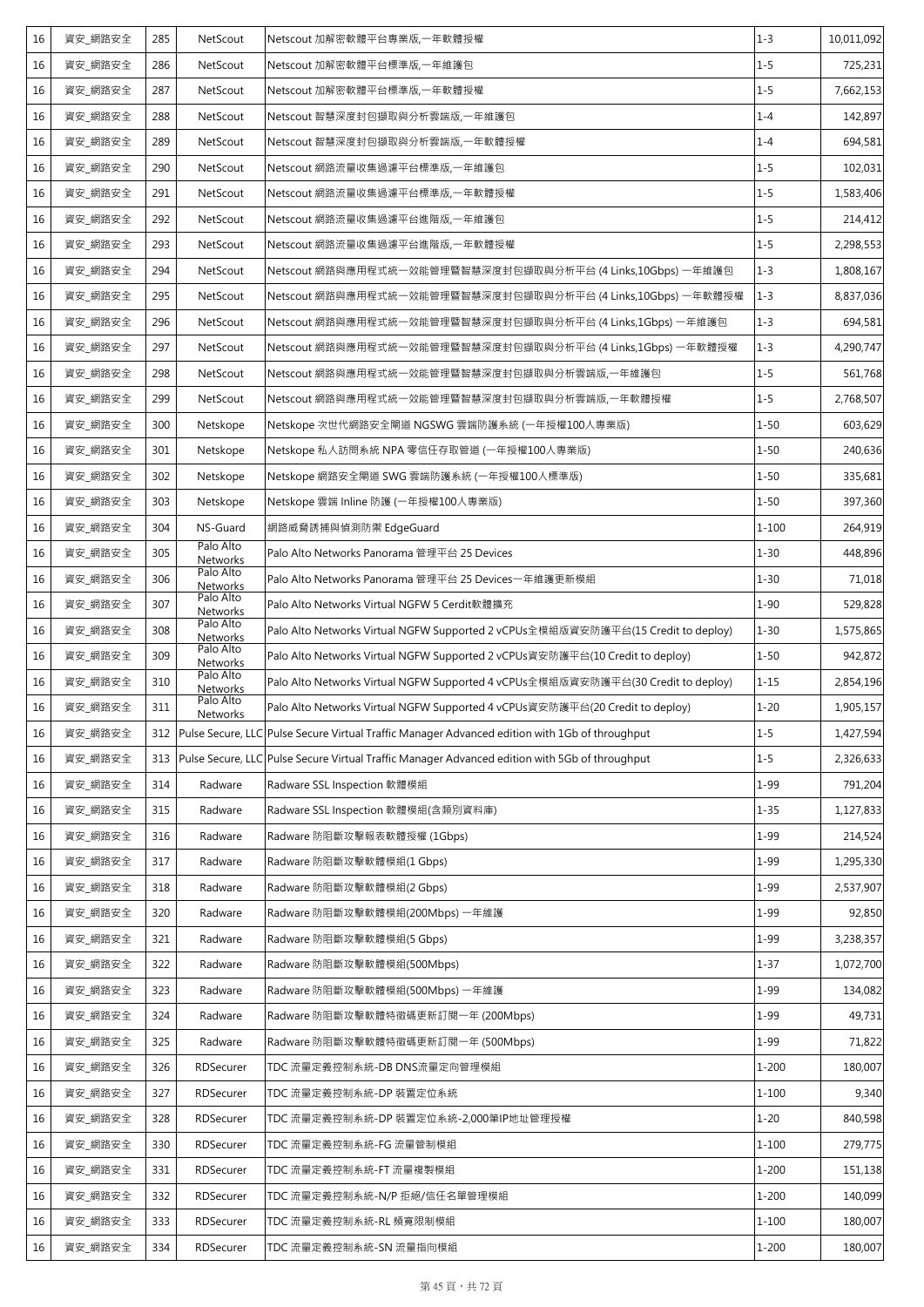| 16 | 資安_網路安全 | 335 | RDSecurer     | TDC 流量定義控制系統-VC VLAN編輯加購模組-5筆 VLAN ID 控制管理授權 須搭配FC流量導流模組或FG<br>流量管制模組擇一搭配共同使用。                            | $1 - 200$  | 180,007   |
|----|---------|-----|---------------|-----------------------------------------------------------------------------------------------------------|------------|-----------|
| 16 | 資安 網路安全 | 336 | RDSecurer     | TDC 流量定義控制系統-管理平台企業版                                                                                      | $1 - 20$   | 999,376   |
| 16 | 資安_網路安全 | 337 | RDSecurer     | TDC 流量定義控制系統-管理平台升級授權                                                                                     | $1 - 10$   | 598,607   |
| 16 | 資安_網路安全 | 338 | RDSecurer     | TDC 流量定義控制系統-管理平台標準版                                                                                      | $1 - 20$   | 479,735   |
| 16 | 資安_網路安全 | 339 | Sasa Software | Sasa GateScanner 勒索病毒防治救星!Injector for Files 1GB流量管理,單向網路控管系統(含永久授權及-<br>年軟體維護服務),最低採購數量:1                | $1 - 5$    | 2,102,113 |
| 16 | 資安_網路安全 | 340 | Sasa Software | Sasa GateScanner 勒索病毒防治救星!獨家防毒防駭檔案拆解技術!Injector for Files 100MB流量管理,單向<br>網路控管系統(含永久授權及一年軟體維護服務),最低採購數量:1 | $1 - 5$    | 1,528,807 |
| 16 | 資安 網路安全 | 341 | SonicWall     | SonicWall SSL VPN 安全存取系統 25人版一年授權                                                                         | $1 - 200$  | 196,158   |
| 16 | 資安_網路安全 | 342 | SonicWall     | SonicWall 中控管理系統 (5 Nodes) 一年續約授權                                                                         | $1 - 100$  | 89,990    |
| 16 | 資安_網路安全 | 343 | SonicWall     | SonicWall 中控管理系統 (5 Nodes)一年授權                                                                            | $1 - 100$  | 88,979    |
| 16 | 資安_網路安全 | 344 | SonicWall     | SonicWall 事件分析報表系統一年授權                                                                                    | $1 - 100$  | 17,189    |
| 16 | 資安_網路安全 | 346 | SonicWall     | SonicWall 資安防護安全系統一年授權                                                                                    | $1 - 100$  | 397,371   |
| 16 | 資安_網路安全 | 347 | SonicWall     | SonicWall 資安防護安全系統一年續約授權                                                                                  | $1 - 100$  | 176,946   |
| 16 | 資安_網路安全 | 348 | SonicWall     | SonicWall 防火牆防護系統一年授權                                                                                     | $1 - 100$  | 268,959   |
| 16 | 資安_網路安全 | 349 | SonicWall     | SonicWall 防火牆防護系統一年續約授權                                                                                   | $1 - 100$  | 53,589    |
| 16 | 資安_網路安全 | 350 | Sophos        | Sophos Central Device Encryption-年授權或續約授權                                                                 | 1-2500     | 2,878     |
| 16 | 資安_網路安全 | 351 | Sophos        | Sophos Central Email Protection 郵件防護一年授權或續約授權                                                             | $1 - 5$    | 4,154     |
| 16 | 資安_網路安全 | 352 | Sophos        | Sophos Central Firewall Reporting 100GB一年授權或續約授權                                                          | $1 - 100$  | 19,312    |
| 16 | 資安_網路安全 | 353 | Sophos        | Sophos Central Intercept X Advanced Server with XDR and MTR 一年授權或續約授權                                     | 1-1000     | 22,831    |
| 16 | 資安_網路安全 | 354 | Sophos        | Sophos Central Intercept X Advanced Server with XDR伺服器進階威脅偵測與防禦系統一年授權或續約<br>授權                            | $1 - 1000$ | 10,576    |
| 16 | 資安_網路安全 | 355 | Sophos        | Sophos Central Intercept X Advanced Server 伺服器進階防護軟體(1000人(含)以下版)一年授權或續約<br>授權                            | 1-1000     | 7,482     |
| 16 | 資安_網路安全 | 356 | Sophos        | Sophos Central Intercept X Advanced with XDR and MTR-年授權或續約授權                                             | 1-2000     | 14,641    |
| 16 | 資安_網路安全 | 357 | Sophos        | Sophos Central Intercept X Advanced with XDR 端點進階威脅偵測與防禦系統(1000人(含)以下版)一年<br>授權或續約授權                      | $1 - 1000$ | 4,477     |
| 16 | 資安 網路安全 | 358 | Sophos        | Sophos Central Intercept X Advanced with XDR 端點進階威脅偵測與防禦系統(1001人(含)以上版) 一年<br>授權或續約授權                     | 1001-2500  | 3,190     |
| 16 | 資安_網路安全 | 359 | Sophos        | Sophos Central Intercept X Advanced 端點進階防護軟體(1000人(含)以下版)一年授權或續約授權                                        | 1-1000     | 3,782     |
| 16 | 資安 網路安全 | 360 | Sophos        | Sophos Central Intercept X Advanced 端點進階防護軟體(1001人(含)以上版) 一年授權或續約授權                                       | 1001-2500  | 2,593     |
| 16 | 資安_網路安全 | 361 | Sophos        | Sophos Central Intercept X Essentials Server 伺服器防護軟體(1000人(含)以下版) 一年授權或續約                                 | 1-1000     | 5,956     |
| 16 | 資安_網路安全 | 362 | Sophos        | Sophos Central Intercept X Essentials 端點防護軟體(1000人(含)以下版) 一年授權或續約授權                                       | 1-1000     | 2,983     |
| 16 | 資安_網路安全 | 363 | Sophos        | Sophos Central Intercept X Essentials 端點防護軟體(1001人(含)以上版) 一年授權或續約授權                                       | 1001-2500  | 2,071     |
| 16 | 資安_網路安全 | 364 | Sophos        | Sophos Central Intercept X for Mobile行動裝置防護軟體(1000人(含)以下版)一年授權或續約授權                                       | 1-1000     | 2,619     |
| 16 | 資安 網路安全 | 365 | Sophos        | Sophos Central Intercept X for Mobile行動裝置防護軟體(1001人(含)以上版)一年授權或續約授權                                       | 1001-2500  | 1,769     |
| 16 | 資安 網路安全 | 366 | Sophos        | Sophos Central Phish Threat 網路社交工程與教育訓練一年授權或續約授權                                                          | $1 - 1000$ | 1,769     |
| 16 | 資安_網路安全 | 367 | Sophos        | Sophos Email Protection 郵件防護 一年續約授權                                                                       | 1-2500     | 3,504     |
| 16 | 資安_網路安全 | 368 | Sophos        | Sophos Endpoint Exploit Prevention 漏洞利用防護軟體(1000人(含)以下版) 一年續約授權                                           | 1-1000     | 2,178     |
| 16 | 資安_網路安全 | 369 | Sophos        | Sophos Endpoint Exploit Prevention 漏洞利用防護軟體(1001人(含)以上版) 一年續約授權                                           | 1001-2500  | 1,021     |
| 16 | 資安_網路安全 | 370 | Sophos        | Sophos Endpoint Protection 端點防護軟體(1000人(含)以下版) 一年續約授權                                                     | $1 - 1000$ | 2,237     |
| 16 | 資安_網路安全 | 371 | Sophos        | Sophos Endpoint Protection 端點防護軟體(1001人(含)以上版) 一年續約授權                                                     | 1001-2500  | 1,159     |
| 16 | 資安_網路安全 | 372 | Sophos        | Sophos Intercept X 進階端點防護軟體(1000人(含)以下版) 一年續約授權                                                           | 1-1000     | 2,353     |
| 16 | 資安_網路安全 | 373 | Sophos        | Sophos Intercept X 進階端點防護軟體(1001人(含)以上版) 一年續約授權                                                           | 1001-2500  | 1,399     |
| 16 | 資安_網路安全 | 374 | Sophos        | Sophos Safeguard 資料加密 一年續約授權                                                                              | 1-2500     | 2,878     |
| 16 | 資安_網路安全 | 375 | Sophos        | Sophos Server Protection 伺服器安全防護軟體 一年續約授權                                                                 | 1-1000     | 2,469     |
| 16 | 資安_網路安全 | 376 | Sophos        | Sophos 標準版同步安全防護防火牆 500Mbps 一年授權                                                                          | $1 - 100$  | 175,159   |
| 16 | 資安_網路安全 | 377 | Sophos        | Sophos 標準版同步安全防護防火牆 500Mbps 一年續約授權                                                                        | $1 - 100$  | 131,331   |
| 16 | 資安_網路安全 | 378 | Sophos        | Sophos 標準版同步安全防護防火牆 頻寬提升授權 1Gbps 一年授權                                                                     | $1 - 100$  | 280,271   |
| 16 | 資安_網路安全 | 379 | Sophos        | Sophos 標準版閘道防護套件授權-Mid size或續約授權                                                                          | $1 - 100$  | 121,183   |
| 16 | 資安_網路安全 | 380 | Sophos        | Sophos 標準版閘道防護套件授權-Small size或續約授權                                                                        | $1 - 100$  | 72,700    |
| 16 | 資安_網路安全 | 381 | Sophos        | Sophos 標準版閘道防護防套件授-High end或續約授權                                                                          | $1 - 100$  | 242,568   |
| 16 | 資安_網路安全 | 382 | Sophos        | Sophos 虛擬網路防火牆                                                                                            | $1 - 100$  | 30,050    |
| 16 | 資安_網路安全 | 383 | Sophos        | Sophos 虛擬網路防火牆 一年續約授權                                                                                     | $1 - 100$  | 19,826    |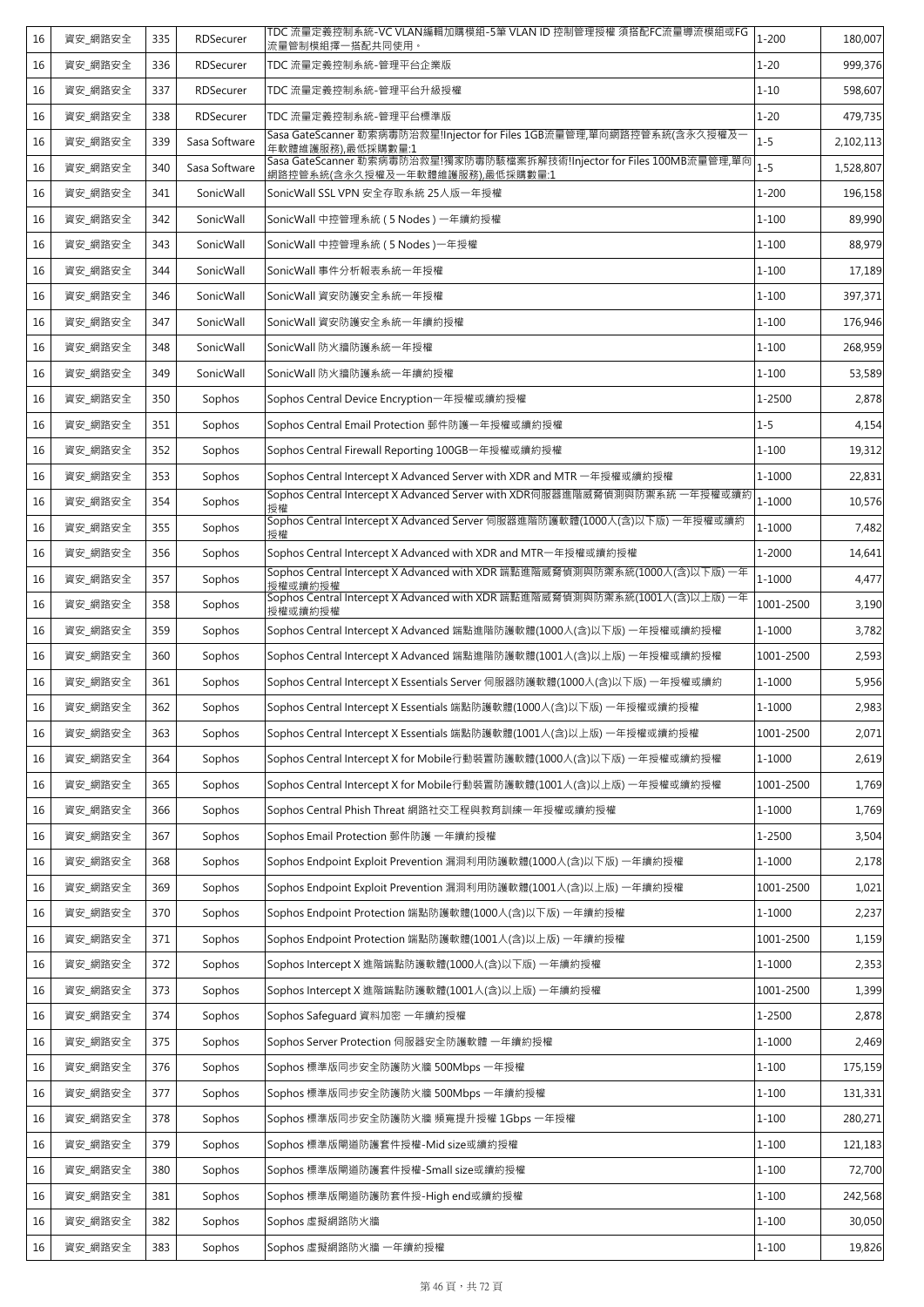| 16<br>資安 網路安全<br>385<br>Sophos<br>Sophos 虛擬網路防火牆-Mid size或續約授權<br>$1 - 100$<br>16<br>資安_網路安全<br>386<br>Sophos<br>Sophos 虛擬網路防火牆-Small size或續約授權<br>$1 - 100$<br>資安_網路安全<br>$1 - 50$<br>387<br>Sophos<br>Sophos 資安聯防系統-High end<br>16<br>資安_網路安全<br>$1 - 100$<br>16<br>388<br>Sophos<br>Sophos 資安聯防系統-Mid size<br>資安_網路安全<br>16<br>389<br>Sophos<br>Sophos 資安聯防系統-Small size<br>$1 - 100$<br>資安_網路安全<br>$1 - 100$<br>16<br>390<br>Sophos<br>Sophos 資安聯防系統續約授權<br>$1 - 15$<br>資安_網路安全<br>16<br>391<br>Sophos<br>Sophos 進階威脅防護防火牆 2Gbps<br>$1 - 20$<br>資安_網路安全<br>392<br>Sophos 進階威脅防護防火牆 2Gbps 一年續約授權<br>16<br>Sophos<br>16<br>$1 - 25$<br>資安_網路安全<br>393<br>Sophos<br>Sophos 進階威脅防護防火牆 頻寬提升授權 1Gbps<br>資安_網路安全<br>Sophos 進階版同步安全防護防火牆 500Mbps 一年授權<br>$1 - 85$<br>16<br>394<br>Sophos<br>$1 - 100$<br>395<br>16<br>資安_網路安全<br>Sophos<br>Sophos 進階版同步安全防護防火牆 500Mbps 一年續約授權<br>$1 - 50$<br>資安_網路安全<br>Sophos 進階版同步安全防護防火牆 頻寬提升授權 1Gbps 一年授權<br>396<br>Sophos<br>16<br>資安_網路安全<br>397<br>$1 - 100$<br>16<br>Sophos<br>Sophos 進階版閘道防護套件授權-High end或續約授權<br>資安_網路安全<br>Sophos 進階版閘道防護套件授權-Mid size或續約授權<br>$1 - 100$<br>16<br>398<br>Sophos<br>$1 - 100$<br>資安_網路安全<br>16<br>399<br>Sophos<br>Sophos 進階版閘道防護套件授權-Small size或續約授權<br>$1 - 50$<br>資安_網路安全<br>16<br>400<br>Sophos<br>Sophos 閘道防護系統(入侵偵測防禦或廣域網路負載平衡)-High end<br>資安_網路安全<br>$1 - 100$<br>16<br>401<br>Sophos<br>Sophos 閘道防護系統(入侵偵測防禦或廣域網路負載平衡)-Mid size<br>資安_網路安全<br>Sophos 閘道防護系統(入侵偵測防禦或廣域網路負載平衡)-Small size<br>16<br>402<br>Sophos<br>$1 - 100$<br>$1 - 100$<br>16<br>資安_網路安全<br>403<br>Sophos<br>Sophos 閘道防護系統(入侵偵測防禦或廣域網路負載平衡)續約授權<br>$1 - 50$<br>資安_網路安全<br>16<br>404<br>Sophos<br>Sophos 閘道防護系統(應用程式識別與網頁過濾)-High end<br>資安_網路安全<br>$1 - 50$<br>16<br>405<br>Sophos<br>Sophos 閘道防護系統(應用程式識別與網頁過濾)-Mid size<br>16<br>資安 網路安全<br>406<br>Sophos 閘道防護系統(應用程式識別與網頁過濾)-Small size<br>$1 - 100$<br>Sophos<br>16<br>資安_網路安全<br>407<br>Sophos<br>Sophos 閘道防護系統(應用程式識別與網頁過濾)續約授權<br>$1 - 100$<br>資安 網路安全<br>$1 - 50$<br>408<br>Sophos<br>Sophos 閘道防護系統(網站應用程式或電子郵件或Zero Day防護)-High end<br>16<br>16<br>資安_網路安全<br>409<br>Sophos<br>Sophos 閘道防護系統(網站應用程式或電子郵件或Zero Day防護)-Mid size<br>$1 - 100$<br>16<br>資安 網路安全<br>410<br>Sophos 閘道防護系統(網站應用程式或電子郵件或Zero Day防護)-Small size<br>$1 - 100$<br>Sophos | 242,568<br>109,151 |
|--------------------------------------------------------------------------------------------------------------------------------------------------------------------------------------------------------------------------------------------------------------------------------------------------------------------------------------------------------------------------------------------------------------------------------------------------------------------------------------------------------------------------------------------------------------------------------------------------------------------------------------------------------------------------------------------------------------------------------------------------------------------------------------------------------------------------------------------------------------------------------------------------------------------------------------------------------------------------------------------------------------------------------------------------------------------------------------------------------------------------------------------------------------------------------------------------------------------------------------------------------------------------------------------------------------------------------------------------------------------------------------------------------------------------------------------------------------------------------------------------------------------------------------------------------------------------------------------------------------------------------------------------------------------------------------------------------------------------------------------------------------------------------------------------------------------------------------------------------------------------------------------------------------------------------------------------------------------------------------------------------------------------------------------------------------------------------------------------------------------------------------------------------------------------------------------------------------------------------------------------------|--------------------|
|                                                                                                                                                                                                                                                                                                                                                                                                                                                                                                                                                                                                                                                                                                                                                                                                                                                                                                                                                                                                                                                                                                                                                                                                                                                                                                                                                                                                                                                                                                                                                                                                                                                                                                                                                                                                                                                                                                                                                                                                                                                                                                                                                                                                                                                        |                    |
|                                                                                                                                                                                                                                                                                                                                                                                                                                                                                                                                                                                                                                                                                                                                                                                                                                                                                                                                                                                                                                                                                                                                                                                                                                                                                                                                                                                                                                                                                                                                                                                                                                                                                                                                                                                                                                                                                                                                                                                                                                                                                                                                                                                                                                                        |                    |
|                                                                                                                                                                                                                                                                                                                                                                                                                                                                                                                                                                                                                                                                                                                                                                                                                                                                                                                                                                                                                                                                                                                                                                                                                                                                                                                                                                                                                                                                                                                                                                                                                                                                                                                                                                                                                                                                                                                                                                                                                                                                                                                                                                                                                                                        | 727,935            |
|                                                                                                                                                                                                                                                                                                                                                                                                                                                                                                                                                                                                                                                                                                                                                                                                                                                                                                                                                                                                                                                                                                                                                                                                                                                                                                                                                                                                                                                                                                                                                                                                                                                                                                                                                                                                                                                                                                                                                                                                                                                                                                                                                                                                                                                        | 363,903            |
|                                                                                                                                                                                                                                                                                                                                                                                                                                                                                                                                                                                                                                                                                                                                                                                                                                                                                                                                                                                                                                                                                                                                                                                                                                                                                                                                                                                                                                                                                                                                                                                                                                                                                                                                                                                                                                                                                                                                                                                                                                                                                                                                                                                                                                                        | 109,169            |
|                                                                                                                                                                                                                                                                                                                                                                                                                                                                                                                                                                                                                                                                                                                                                                                                                                                                                                                                                                                                                                                                                                                                                                                                                                                                                                                                                                                                                                                                                                                                                                                                                                                                                                                                                                                                                                                                                                                                                                                                                                                                                                                                                                                                                                                        | 72,758             |
|                                                                                                                                                                                                                                                                                                                                                                                                                                                                                                                                                                                                                                                                                                                                                                                                                                                                                                                                                                                                                                                                                                                                                                                                                                                                                                                                                                                                                                                                                                                                                                                                                                                                                                                                                                                                                                                                                                                                                                                                                                                                                                                                                                                                                                                        | 2,085,124          |
|                                                                                                                                                                                                                                                                                                                                                                                                                                                                                                                                                                                                                                                                                                                                                                                                                                                                                                                                                                                                                                                                                                                                                                                                                                                                                                                                                                                                                                                                                                                                                                                                                                                                                                                                                                                                                                                                                                                                                                                                                                                                                                                                                                                                                                                        | 1,668,352          |
|                                                                                                                                                                                                                                                                                                                                                                                                                                                                                                                                                                                                                                                                                                                                                                                                                                                                                                                                                                                                                                                                                                                                                                                                                                                                                                                                                                                                                                                                                                                                                                                                                                                                                                                                                                                                                                                                                                                                                                                                                                                                                                                                                                                                                                                        | 1,244,447          |
|                                                                                                                                                                                                                                                                                                                                                                                                                                                                                                                                                                                                                                                                                                                                                                                                                                                                                                                                                                                                                                                                                                                                                                                                                                                                                                                                                                                                                                                                                                                                                                                                                                                                                                                                                                                                                                                                                                                                                                                                                                                                                                                                                                                                                                                        | 385,429            |
|                                                                                                                                                                                                                                                                                                                                                                                                                                                                                                                                                                                                                                                                                                                                                                                                                                                                                                                                                                                                                                                                                                                                                                                                                                                                                                                                                                                                                                                                                                                                                                                                                                                                                                                                                                                                                                                                                                                                                                                                                                                                                                                                                                                                                                                        | 289,098            |
|                                                                                                                                                                                                                                                                                                                                                                                                                                                                                                                                                                                                                                                                                                                                                                                                                                                                                                                                                                                                                                                                                                                                                                                                                                                                                                                                                                                                                                                                                                                                                                                                                                                                                                                                                                                                                                                                                                                                                                                                                                                                                                                                                                                                                                                        | 616,874            |
|                                                                                                                                                                                                                                                                                                                                                                                                                                                                                                                                                                                                                                                                                                                                                                                                                                                                                                                                                                                                                                                                                                                                                                                                                                                                                                                                                                                                                                                                                                                                                                                                                                                                                                                                                                                                                                                                                                                                                                                                                                                                                                                                                                                                                                                        | 363,903            |
|                                                                                                                                                                                                                                                                                                                                                                                                                                                                                                                                                                                                                                                                                                                                                                                                                                                                                                                                                                                                                                                                                                                                                                                                                                                                                                                                                                                                                                                                                                                                                                                                                                                                                                                                                                                                                                                                                                                                                                                                                                                                                                                                                                                                                                                        | 181,960            |
|                                                                                                                                                                                                                                                                                                                                                                                                                                                                                                                                                                                                                                                                                                                                                                                                                                                                                                                                                                                                                                                                                                                                                                                                                                                                                                                                                                                                                                                                                                                                                                                                                                                                                                                                                                                                                                                                                                                                                                                                                                                                                                                                                                                                                                                        | 109,159            |
|                                                                                                                                                                                                                                                                                                                                                                                                                                                                                                                                                                                                                                                                                                                                                                                                                                                                                                                                                                                                                                                                                                                                                                                                                                                                                                                                                                                                                                                                                                                                                                                                                                                                                                                                                                                                                                                                                                                                                                                                                                                                                                                                                                                                                                                        | 509,504            |
|                                                                                                                                                                                                                                                                                                                                                                                                                                                                                                                                                                                                                                                                                                                                                                                                                                                                                                                                                                                                                                                                                                                                                                                                                                                                                                                                                                                                                                                                                                                                                                                                                                                                                                                                                                                                                                                                                                                                                                                                                                                                                                                                                                                                                                                        | 363,902            |
|                                                                                                                                                                                                                                                                                                                                                                                                                                                                                                                                                                                                                                                                                                                                                                                                                                                                                                                                                                                                                                                                                                                                                                                                                                                                                                                                                                                                                                                                                                                                                                                                                                                                                                                                                                                                                                                                                                                                                                                                                                                                                                                                                                                                                                                        | 218,300            |
|                                                                                                                                                                                                                                                                                                                                                                                                                                                                                                                                                                                                                                                                                                                                                                                                                                                                                                                                                                                                                                                                                                                                                                                                                                                                                                                                                                                                                                                                                                                                                                                                                                                                                                                                                                                                                                                                                                                                                                                                                                                                                                                                                                                                                                                        | 72,699             |
|                                                                                                                                                                                                                                                                                                                                                                                                                                                                                                                                                                                                                                                                                                                                                                                                                                                                                                                                                                                                                                                                                                                                                                                                                                                                                                                                                                                                                                                                                                                                                                                                                                                                                                                                                                                                                                                                                                                                                                                                                                                                                                                                                                                                                                                        | 594,439            |
|                                                                                                                                                                                                                                                                                                                                                                                                                                                                                                                                                                                                                                                                                                                                                                                                                                                                                                                                                                                                                                                                                                                                                                                                                                                                                                                                                                                                                                                                                                                                                                                                                                                                                                                                                                                                                                                                                                                                                                                                                                                                                                                                                                                                                                                        | 424,570            |
|                                                                                                                                                                                                                                                                                                                                                                                                                                                                                                                                                                                                                                                                                                                                                                                                                                                                                                                                                                                                                                                                                                                                                                                                                                                                                                                                                                                                                                                                                                                                                                                                                                                                                                                                                                                                                                                                                                                                                                                                                                                                                                                                                                                                                                                        | 254,702            |
|                                                                                                                                                                                                                                                                                                                                                                                                                                                                                                                                                                                                                                                                                                                                                                                                                                                                                                                                                                                                                                                                                                                                                                                                                                                                                                                                                                                                                                                                                                                                                                                                                                                                                                                                                                                                                                                                                                                                                                                                                                                                                                                                                                                                                                                        | 84,833             |
|                                                                                                                                                                                                                                                                                                                                                                                                                                                                                                                                                                                                                                                                                                                                                                                                                                                                                                                                                                                                                                                                                                                                                                                                                                                                                                                                                                                                                                                                                                                                                                                                                                                                                                                                                                                                                                                                                                                                                                                                                                                                                                                                                                                                                                                        | 424,570            |
|                                                                                                                                                                                                                                                                                                                                                                                                                                                                                                                                                                                                                                                                                                                                                                                                                                                                                                                                                                                                                                                                                                                                                                                                                                                                                                                                                                                                                                                                                                                                                                                                                                                                                                                                                                                                                                                                                                                                                                                                                                                                                                                                                                                                                                                        | 303,236            |
|                                                                                                                                                                                                                                                                                                                                                                                                                                                                                                                                                                                                                                                                                                                                                                                                                                                                                                                                                                                                                                                                                                                                                                                                                                                                                                                                                                                                                                                                                                                                                                                                                                                                                                                                                                                                                                                                                                                                                                                                                                                                                                                                                                                                                                                        | 181,901            |
| 資安_網路安全<br>$1 - 100$<br>16<br>411<br>Sophos<br>Sophos 閘道防護系統(網站應用程式或電子郵件或Zero Day防護)續約授權                                                                                                                                                                                                                                                                                                                                                                                                                                                                                                                                                                                                                                                                                                                                                                                                                                                                                                                                                                                                                                                                                                                                                                                                                                                                                                                                                                                                                                                                                                                                                                                                                                                                                                                                                                                                                                                                                                                                                                                                                                                                                                                                                               | 60,566             |
| $1 - 5$<br>16<br>資安_網路安全<br>412<br>Spirent<br>CyberFlood / DBA 數據洩露評估與資安防禦能力檢測系統                                                                                                                                                                                                                                                                                                                                                                                                                                                                                                                                                                                                                                                                                                                                                                                                                                                                                                                                                                                                                                                                                                                                                                                                                                                                                                                                                                                                                                                                                                                                                                                                                                                                                                                                                                                                                                                                                                                                                                                                                                                                                                                                                                       | 1,634,569          |
| 資安_網路安全<br>$1 - 5$<br>16<br>413<br>Spirent<br>CyberFlood / DDoS攻擊檢測包                                                                                                                                                                                                                                                                                                                                                                                                                                                                                                                                                                                                                                                                                                                                                                                                                                                                                                                                                                                                                                                                                                                                                                                                                                                                                                                                                                                                                                                                                                                                                                                                                                                                                                                                                                                                                                                                                                                                                                                                                                                                                                                                                                                   | 645,624            |
| $1 - 5$<br>16<br>資安 網路安全<br>Spirent<br>CyberFlood 網路效能模擬與資安測試包<br>414                                                                                                                                                                                                                                                                                                                                                                                                                                                                                                                                                                                                                                                                                                                                                                                                                                                                                                                                                                                                                                                                                                                                                                                                                                                                                                                                                                                                                                                                                                                                                                                                                                                                                                                                                                                                                                                                                                                                                                                                                                                                                                                                                                                  | 694,662            |
| 資安_網路安全<br>$1 - 45$<br>16<br>415<br>Symantec<br>Symantec 安全上網閘道防護系統 ISG-SG整合功能模組(擇一選購)-(軟體版)                                                                                                                                                                                                                                                                                                                                                                                                                                                                                                                                                                                                                                                                                                                                                                                                                                                                                                                                                                                                                                                                                                                                                                                                                                                                                                                                                                                                                                                                                                                                                                                                                                                                                                                                                                                                                                                                                                                                                                                                                                                                                                                                                           | 994,641            |
| $1 - 10$<br>16<br>資安_網路安全<br>416<br>Symantec<br>Symantec 安全上網閘道防護系統一年授權, 1000人版(軟體版)                                                                                                                                                                                                                                                                                                                                                                                                                                                                                                                                                                                                                                                                                                                                                                                                                                                                                                                                                                                                                                                                                                                                                                                                                                                                                                                                                                                                                                                                                                                                                                                                                                                                                                                                                                                                                                                                                                                                                                                                                                                                                                                                                                   | 2,240,344          |
| 資安_網路安全<br>$1 - 80$<br>417<br>Symantec<br>Symantec 安全上網閘道防護系統一年授權, 100人版(軟體版)<br>16                                                                                                                                                                                                                                                                                                                                                                                                                                                                                                                                                                                                                                                                                                                                                                                                                                                                                                                                                                                                                                                                                                                                                                                                                                                                                                                                                                                                                                                                                                                                                                                                                                                                                                                                                                                                                                                                                                                                                                                                                                                                                                                                                                    | 582,103            |
| $1 - 10$<br>16<br>資安 網路安全<br>418<br>Symantec 安全上網閘道防護系統一年授權, 1500人版(軟體版)<br>Symantec                                                                                                                                                                                                                                                                                                                                                                                                                                                                                                                                                                                                                                                                                                                                                                                                                                                                                                                                                                                                                                                                                                                                                                                                                                                                                                                                                                                                                                                                                                                                                                                                                                                                                                                                                                                                                                                                                                                                                                                                                                                                                                                                                                   | 3,324,267          |
| $1 - 10$<br>16<br>資安_網路安全<br>Symantec<br>Symantec 安全上網閘道防護系統一年授權, 2000人版(軟體版)<br>419                                                                                                                                                                                                                                                                                                                                                                                                                                                                                                                                                                                                                                                                                                                                                                                                                                                                                                                                                                                                                                                                                                                                                                                                                                                                                                                                                                                                                                                                                                                                                                                                                                                                                                                                                                                                                                                                                                                                                                                                                                                                                                                                                                   | 4,286,855          |
| $1 - 40$<br>16<br>資安_網路安全<br>420<br>Symantec 安全上網閘道防護系統一年授權, 500人版(軟體版)<br>Symantec                                                                                                                                                                                                                                                                                                                                                                                                                                                                                                                                                                                                                                                                                                                                                                                                                                                                                                                                                                                                                                                                                                                                                                                                                                                                                                                                                                                                                                                                                                                                                                                                                                                                                                                                                                                                                                                                                                                                                                                                                                                                                                                                                                    | 1,107,887          |
| 資安_網路安全<br>$1 - 80$<br>1-yr Annual support for Synesis Starter kit<br>16<br>421<br>Synesis                                                                                                                                                                                                                                                                                                                                                                                                                                                                                                                                                                                                                                                                                                                                                                                                                                                                                                                                                                                                                                                                                                                                                                                                                                                                                                                                                                                                                                                                                                                                                                                                                                                                                                                                                                                                                                                                                                                                                                                                                                                                                                                                                             | 468,150            |
| $1 - 49$<br>16<br>資安_網路安全<br>422<br>1-yr Annual support for Synesis Starter kit 10G<br>Synesis                                                                                                                                                                                                                                                                                                                                                                                                                                                                                                                                                                                                                                                                                                                                                                                                                                                                                                                                                                                                                                                                                                                                                                                                                                                                                                                                                                                                                                                                                                                                                                                                                                                                                                                                                                                                                                                                                                                                                                                                                                                                                                                                                         | 798,787            |
| $1 - 12$<br>16<br>資安_網路安全<br>Synesis Starter kit 10G<br>423<br>Synesis                                                                                                                                                                                                                                                                                                                                                                                                                                                                                                                                                                                                                                                                                                                                                                                                                                                                                                                                                                                                                                                                                                                                                                                                                                                                                                                                                                                                                                                                                                                                                                                                                                                                                                                                                                                                                                                                                                                                                                                                                                                                                                                                                                                 | 3,063,701          |
| $1 - 9$<br>資安_網路安全<br>16<br>424<br>UGuard<br>AL-1005V 線路負載均衡器(5G)                                                                                                                                                                                                                                                                                                                                                                                                                                                                                                                                                                                                                                                                                                                                                                                                                                                                                                                                                                                                                                                                                                                                                                                                                                                                                                                                                                                                                                                                                                                                                                                                                                                                                                                                                                                                                                                                                                                                                                                                                                                                                                                                                                                      | 2,103,189          |
| 資安_網路安全<br>$1 - 9$<br>425<br>UGuard<br>AL-1005V 線路負載均衡器(5G)續約<br>16                                                                                                                                                                                                                                                                                                                                                                                                                                                                                                                                                                                                                                                                                                                                                                                                                                                                                                                                                                                                                                                                                                                                                                                                                                                                                                                                                                                                                                                                                                                                                                                                                                                                                                                                                                                                                                                                                                                                                                                                                                                                                                                                                                                    | 315,460            |
| $1 - 9$<br>16<br>資安_網路安全<br>UGuard<br>AL-1008V 線路負載均衡器(8G)<br>426                                                                                                                                                                                                                                                                                                                                                                                                                                                                                                                                                                                                                                                                                                                                                                                                                                                                                                                                                                                                                                                                                                                                                                                                                                                                                                                                                                                                                                                                                                                                                                                                                                                                                                                                                                                                                                                                                                                                                                                                                                                                                                                                                                                      | 2,432,657          |
| $1 - 9$<br>16<br>資安_網路安全<br>427<br>UGuard<br>AL-1008V 線路負載均衡器(8G)續約                                                                                                                                                                                                                                                                                                                                                                                                                                                                                                                                                                                                                                                                                                                                                                                                                                                                                                                                                                                                                                                                                                                                                                                                                                                                                                                                                                                                                                                                                                                                                                                                                                                                                                                                                                                                                                                                                                                                                                                                                                                                                                                                                                                    | 400,394            |
| $1 - 9$<br>資安_網路安全<br>UGuard<br>16<br>428<br>AL-1012V 線路負載均衡器(12G)                                                                                                                                                                                                                                                                                                                                                                                                                                                                                                                                                                                                                                                                                                                                                                                                                                                                                                                                                                                                                                                                                                                                                                                                                                                                                                                                                                                                                                                                                                                                                                                                                                                                                                                                                                                                                                                                                                                                                                                                                                                                                                                                                                                     | 3,227,104          |
| 資安_網路安全<br>AL-1012V 線路負載均衡器(12G)續約<br>$1 - 9$<br>16<br>429<br>UGuard                                                                                                                                                                                                                                                                                                                                                                                                                                                                                                                                                                                                                                                                                                                                                                                                                                                                                                                                                                                                                                                                                                                                                                                                                                                                                                                                                                                                                                                                                                                                                                                                                                                                                                                                                                                                                                                                                                                                                                                                                                                                                                                                                                                   | 806,768            |
| $1 - 9$<br>16<br>資安_網路安全<br>430<br>UGuard<br>AL-310V 線路負載均衡器(300M)                                                                                                                                                                                                                                                                                                                                                                                                                                                                                                                                                                                                                                                                                                                                                                                                                                                                                                                                                                                                                                                                                                                                                                                                                                                                                                                                                                                                                                                                                                                                                                                                                                                                                                                                                                                                                                                                                                                                                                                                                                                                                                                                                                                     | 192,103            |
| 資安_網路安全<br>AL-310V 線路負載均衡器(300M)續約<br>$1 - 9$<br>16<br>431<br>UGuard                                                                                                                                                                                                                                                                                                                                                                                                                                                                                                                                                                                                                                                                                                                                                                                                                                                                                                                                                                                                                                                                                                                                                                                                                                                                                                                                                                                                                                                                                                                                                                                                                                                                                                                                                                                                                                                                                                                                                                                                                                                                                                                                                                                   | 23,043             |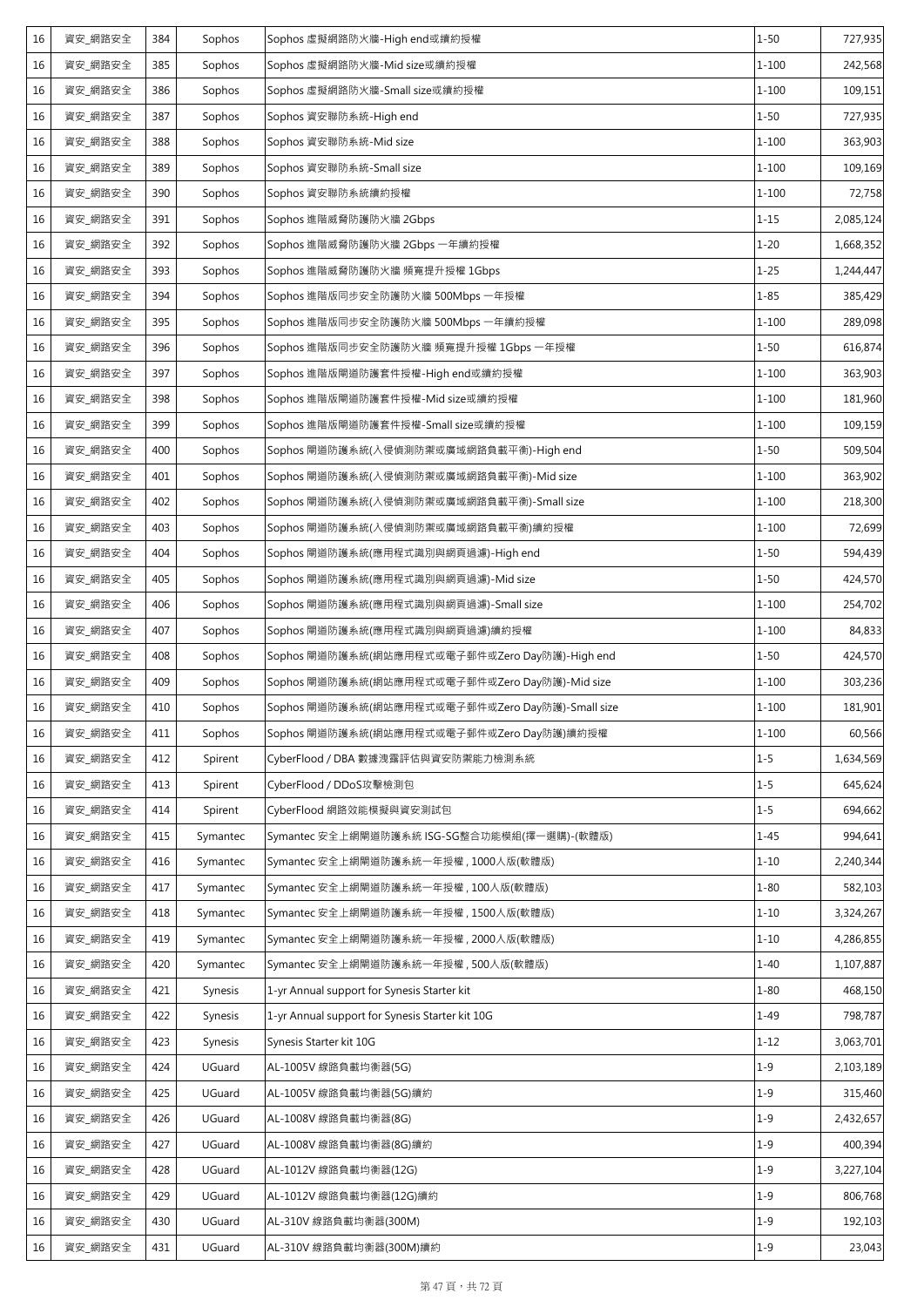| 16 | 資安_網路安全 | 432 | UGuard               | AL-520V 線路負載均衡器(600M)                                                             | $1 - 9$   | 607,419   |
|----|---------|-----|----------------------|-----------------------------------------------------------------------------------|-----------|-----------|
| 16 | 資安_網路安全 | 433 | UGuard               | AL-520V 線路負載均衡器(600M)續約                                                           | $1 - 9$   | 89,041    |
| 16 | 資安_網路安全 | 434 | UGuard               | AL-710V 線路負載均衡器 (1G)                                                              | $1 - 9$   | 1,006,620 |
| 16 | 資安 網路安全 | 435 | UGuard               | AL-710V 線路負載均衡器 (1G)續約                                                            | $1 - 9$   | 161,203   |
| 16 | 資安 網路安全 | 436 | UGuard               | AL-910V 線路負載均衡器(3G)                                                               | $1 - 9$   | 1,210,008 |
| 16 | 資安_網路安全 | 437 | UGuard               | AL-910V 線路負載均衡器(3G)續約                                                             | $1 - 9$   | 230,526   |
| 16 | 資安 網路安全 | 438 | UGuard               | TBS 威脅情報服務                                                                        | $1 - 9$   | 173,707   |
| 16 | 資安_網路安全 | 439 | <b>UPAS</b>          | HostInsight主機監測軟體                                                                 | $1 - 200$ | 24,493    |
| 16 | 資安_網路安全 | 440 | <b>UPAS</b>          | HostInsight主機監測軟體一年MA                                                             | $1 - 200$ | 5,914     |
| 16 | 資安_網路安全 | 441 | <b>UPAS</b>          | HostInsight主機監測軟體升級版                                                              | $1 - 200$ | 11,899    |
| 16 | 資安_網路安全 | 442 | <b>UPAS</b>          | NetInsight 網路監測軟體(50U)                                                            | $1 - 200$ | 45,669    |
| 16 | 資安_網路安全 | 443 | <b>UPAS</b>          | NetInsight 網路監測軟體一年MA(50U)                                                        | $1 - 200$ | 15,434    |
| 16 | 資安 網路安全 | 444 | <b>UPAS</b>          | NetInsight 網路監測軟體升級版(50U)                                                         | $1 - 200$ | 27,468    |
| 16 | 資安 網路安全 | 445 | <b>UPAS</b>          | WebPatron網頁保護軟體一年使用授權                                                             | $1 - 200$ | 155,207   |
| 16 | 資安 網路安全 | 446 | Waterfall            | Waterfall 1Gbps完全阻絕外來網路攻擊!單向網路控管系統 - 基本IT通訊協定 (含永久授權及一年軟體維護<br>服務)單位價,最低採購數量:1單位  | $1 - 5$   | 1,887,974 |
| 16 | 資安_網路安全 | 447 | Waterfall            | Waterfall 1Gbps完全阻絕外來網路攻擊!單向網路控管系統 - 基本OT通訊協定 (一年軟體維護服務)                          | $1 - 5$   | 964,109   |
| 16 | 資安_網路安全 | 448 | Waterfall            | Waterfall 1Gbps完全阻絕外來網路攻擊!單向網路控管系統 - 基本OT通訊協定 (含永久授權及一年軟體維<br>護服務)單位價, 最低採購數量:1單位 | $1 - 5$   | 2,831,968 |
| 16 | 資安_網路安全 | 449 | Waterfall            | Waterfall 1Gbps完全阻絕外來網路攻擊!單向網路控管系統 - 進階OT通訊協定 (一年軟體維護服務)                          | $1 - 5$   | 1,652,764 |
| 16 | 資安_網路安全 | 450 | Waterfall            | Waterfall 1Gbps完全阻絕外來網路攻擊!單向網路控管系統 - 進階OT通訊協定 (含永久授權及一年軟體維<br>護服務)單位價,最低採購數量:1    | $1 - 5$   | 4,462,502 |
| 16 | 資安_網路安全 | 451 | Waterfall            | Waterfall 1Gbps完全阻絶外來網路攻擊!單向網路控管系統-基本IT通訊協定(一年軟體維護服務)                             | $1 - 5$   | 596,825   |
| 16 | 資安_網路安全 | 452 | WinNexus雲端軟<br>體服務系統 | WinNexus雲端軟體服務系統-網通 Firewall GCB模組                                                | $1 - 100$ | 34,648    |
| 16 | 資安 網路安全 | 453 | WinNexus雲端軟<br>體服務系統 | WinNexus雲端軟體服務系統-網通 Wireless AP GCB模組                                             | $1 - 10$  | 50,372    |
| 16 | 資安_網路安全 | 454 | <b>YESEE</b>         | AI網路管理系統YSN-AC Unit-Authn Integration Module                                      | $1 - 10$  | 1,119,374 |
| 16 | 資安_網路安全 | 455 | <b>YESEE</b>         | AI網路管理系統YSN-AC Unit-Controller Redundant Module                                   | $1 - 10$  | 139,714   |
| 16 | 資安_網路安全 | 456 | <b>YESEE</b>         | AI網路管理系統YSN-AC Unit-DHCP Flowing Module                                           | $1 - 10$  | 1,225,593 |
| 16 | 資安 網路安全 | 457 | <b>YESEE</b>         | AI網路管理系統YSN-AC Unit-DNS Flowing Module                                            | $1 - 10$  | 1,225,593 |
| 16 | 資安_網路安全 | 458 | <b>YESEE</b>         | AI網路管理系統YSN-AC Unit-Main Function Module                                          | $1 - 10$  | 1,397,176 |
| 16 | 資安_網路安全 | 459 | YESEE                | AI網路管理系統YSN-East West Net Security Fuction                                        | $1 - 10$  | 2,982,283 |
| 16 | 資安_網路安全 | 460 | YESEE                | AI網路管理系統YSN-NFV Security Fuction                                                  | $1 - 10$  | 1,350,604 |
| 16 | 資安_網路安全 | 461 | YESEE                | AI網路管理系統YSN-Number of NFV Security Module                                         | $1 - 100$ | 153,603   |
| 16 | 資安 網路安全 | 462 | YESEE                | AI網路管理系統YSN-QS Unit-Main Function Module                                          | $1 - 10$  | 449,381   |
| 16 | 資安_網路安全 | 463 | YESEE                | AI網路管理系統YSN-SC Unit-Black List Module                                             | $1 - 10$  | 171,359   |
| 16 | 資安_網路安全 | 464 | YESEE                | AI網路管理系統YSN-SC Unit-Load Balance Module                                           | $1 - 10$  | 625,050   |
| 16 | 資安_網路安全 | 465 | YESEE                | AI網路管理系統YSN-SC Unit-Main Function Module                                          | $1 - 10$  | 1,492,774 |
| 16 | 資安_網路安全 | 466 | YESEE                | AI網路管理系統YSN-SC Unit-Number of Security Module                                     | 1-1000    | 23,690    |
| 16 | 資安 網路安全 | 467 | YESEE                | Al網路管理系統YSN-SC Unit-Security Integration Module                                   | $1 - 30$  | 830,133   |
| 16 | 資安 網路安全 | 468 | YESEE                | AI網路管理系統YSN-SC Unit-Security Stack Module                                         | $1 - 30$  | 816,244   |
| 16 | 資安 網路安全 | 469 | YESEE                | AI網路管理系統YSN-SC Unit-White List Module                                             | $1 - 100$ | 172,395   |
| 16 | 資安 網路安全 | 470 | YESEE                | AI網路管理系統YSN-TP Unit-Main Function Module                                          | $1 - 10$  | 465,722   |
| 16 | 資安_網路安全 | 471 | YESEE                | AI網路管理系統YSN-YSN Bypass Package                                                    | $1 - 10$  | 776,207   |
| 16 | 資安_網路安全 | 473 | YESEE                | AI網路管理系統YSN-YSN Enterprise                                                        | $1 - 10$  | 1,119,374 |
| 16 | 資安_網路安全 | 474 | <b>YESEE</b>         | AI網路管理系統YSN-YSN Standard                                                          | $1 - 10$  | 334,992   |
| 16 | 資安 網路安全 | 476 | <b>YESEE</b>         | AI網路管理系統YSN-YSN-Main Function-Controller Redundant Module                         | $1 - 20$  | 138,280   |
| 16 | 資安_網路安全 | 477 | YESEE                | AI網路管理系統YSN-YSN-Main Function-HA Module                                           | $1 - 10$  | 138,280   |
| 16 | 資安_網路安全 | 478 | YESEE                | AI網路管理系統YSN-YSN-Main Function-Number of Account Module                            | $1 - 200$ | 97,847    |
| 16 | 資安_網路安全 | 480 | YESEE                | AI網路管理系統YSN-YSN-Main Function-Number of Policy Module                             | $1 - 100$ | 313,758   |
| 16 |         |     |                      |                                                                                   |           | 1,251,631 |
|    | 資安_網路安全 | 481 | YESEE                | SDN智慧網路管理系統-Traffic A-網路使用權限功能 Access Control 系統                                  | $1 - 10$  |           |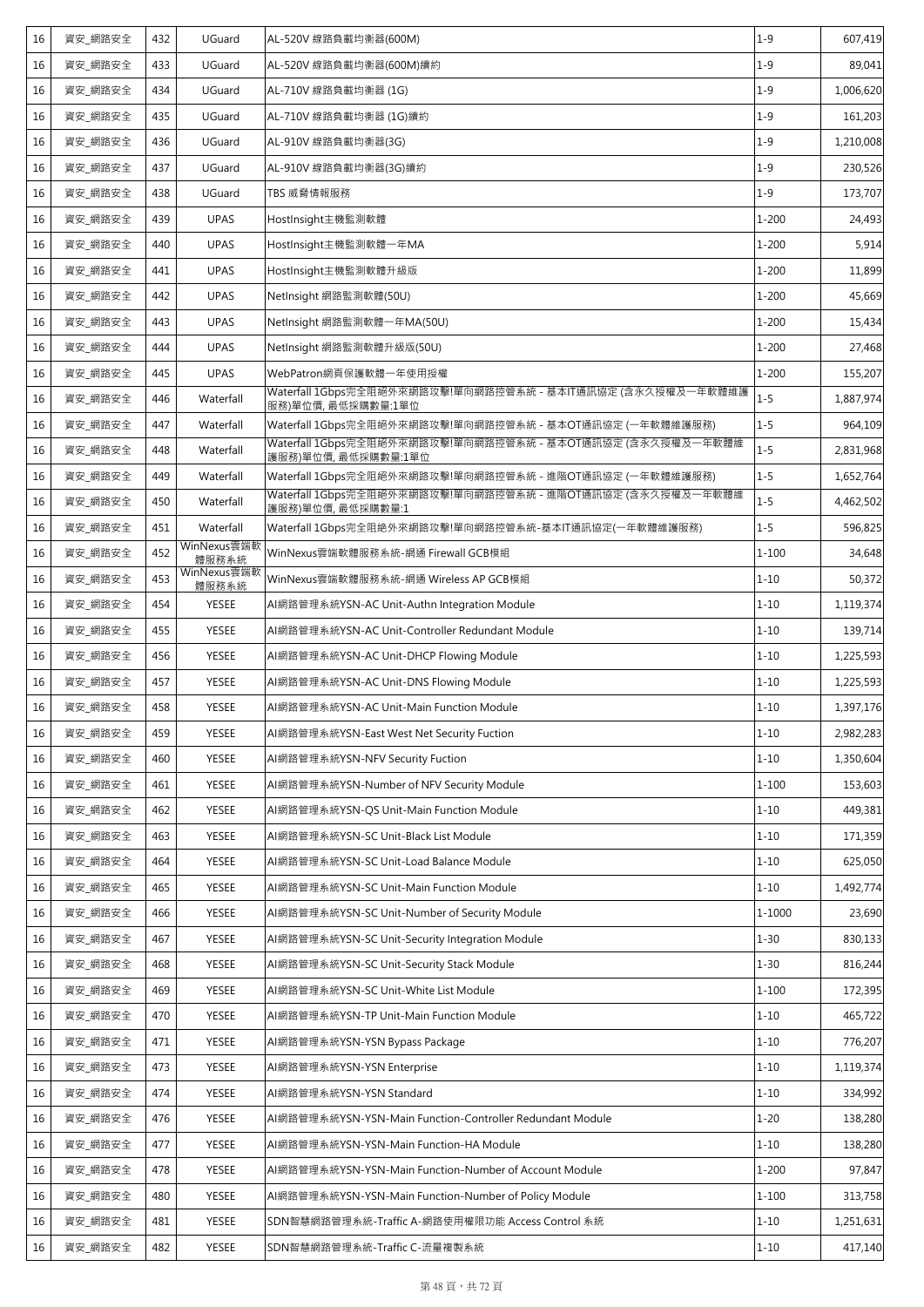| 16 | 資安_網路安全 | 483 | <b>YESEE</b>      | SDN智慧網路管理系統-Traffic Q-網路頻寬使用效能管理QoS系統                                            | $1 - 10$  | 400,450   |
|----|---------|-----|-------------------|----------------------------------------------------------------------------------|-----------|-----------|
| 16 | 資安_網路安全 | 485 | <b>YESEE</b>      | SDN智慧網路管理系統-Traffic S-智慧分流 Service chain 系統                                      | $1 - 10$  | 1,335,081 |
| 16 | 資安_網路安全 | 486 | <b>YESEE</b>      | SDN智慧網路管理系統-Traffic S-智慧分流 Service chain 系統-Load balance 功能模組                    | $1 - 10$  | 559,003   |
| 16 | 資安 網路安全 | 488 | <b>YESEE</b>      | SDN智慧網路管理系統-Traffic-Bypass模組                                                     | $1 - 20$  | 367,070   |
| 16 | 資安_網路安全 | 490 | <b>YESEE</b>      | SDN智慧網路管理系統-Traffic-可管理設備擴充授權                                                    | $1 - 100$ | 42,858    |
| 16 | 資安_網路安全 | 491 | <b>YESEE</b>      | SDN智慧網路管理系統-Traffic-政策擴充授權                                                       | $1 - 100$ | 274,942   |
| 16 | 資安_網路安全 | 493 | <b>YESEE</b>      | SDN智慧網路管理系統-標準版-控制用戶授權                                                           | 1-3000    | 8,006     |
| 16 | 資安 網路安全 | 494 | YESEE             | YESEE SDN 智慧網路管理系統 企業版                                                           | $1 - 10$  | 1,001,284 |
| 16 | 資安_網路安全 | 495 | <b>YESEE</b>      | YESEE SDN 智慧網路管理系統 標準版                                                           | $1 - 10$  | 300,310   |
| 16 | 資安 網路安全 | 496 | <b>YESEE</b>      | 越世SDN支援Container管理軟體-Traffic Container 1U軟體定義網路Container分流系統                     | $1 - 10$  | 1,370,539 |
| 16 | 資安 網路安全 | 497 | YESEE             | 越世SDN支援Container管理軟體-Traffic Container 1U軟體定義網路Container分流系統/1U                  | $1 - 100$ | 8,105     |
| 16 | 資安_網路安全 | 498 | <b>YESEE</b>      | 越世SDN支援NFV管理軟體-Traffic NFV 1U軟體定義網路NFV分流/VM                                      | $1 - 100$ | 137,860   |
| 16 | 資安 網路安全 | 499 | YESEE             | 越世SDN支援NFV管理軟體-Traffic NFV 1U軟體定義網路NFV分流系統                                       | $1 - 10$  | 1,208,344 |
| 16 | 資安 網路安全 | 500 | 中華數位              | Content SQR網路管理服務或選購模組中文版50人數使用權                                                 | $1 - 50$  | 248,100   |
| 16 | 資安_網路安全 | 501 | 中華數位              | Content SQR網路管理服務或選購模組中文版50人數使用權(次年保個)                                           | $1 - 50$  | 86,685    |
| 16 | 資安 網路安全 | 502 | 中華資安國際股份<br>有限公司  | 資安防護閘道器-防護軟體授權(兩年防護授權)                                                           | $1 - 500$ | 16,279    |
| 16 | 資安_網路安全 | 503 | 兆勤科技              | CloudCNM平台授權_1年                                                                  | $1 - 300$ | 24,146    |
| 16 | 資安_網路安全 | 504 | 兆勤科技              | CloudCNM設備管理授權_50部                                                               | $1 - 300$ | 126,132   |
| 16 | 資安_網路安全 | 505 | 兆勤科技              | CloudCNM雲端網路安全管理平台                                                               | $1 - 300$ | 53,104    |
| 16 | 資安_網路安全 | 507 | 兆勤科技              | ZNI流量管理模組                                                                        | $1 - 10$  | 184,024   |
| 16 | 資安_網路安全 | 508 | 兆勤科技              | ZNI用戶端授權                                                                         | $1 - 10$  | 223,660   |
| 16 | 資安_網路安全 | 509 | 兆勤科技              | ZNI網路設備管理授權                                                                      | $1 - 10$  | 82,508    |
| 16 | 資安 網路安全 | 510 | 兆勤科技              | ZNI網路資安管理平台                                                                      | $1 - 10$  | 304,206   |
| 16 | 資安_網路安全 | 511 | 兆勤科技              | ZNI資安設備管理授權                                                                      | $1 - 10$  | 33,974    |
| 16 | 資安 網路安全 | 512 | 兆勤科技              | ZNI軟體昇級授權                                                                        | $1 - 10$  | 51,769    |
| 16 | 資安_網路安全 | 513 | 兆勤科技              | ZYXEL網路資安日誌平台_1年                                                                 | $1 - 10$  | 202,224   |
| 16 | 資安_網路安全 | 514 | 兆勤科技              | ZYXEL網路資安日誌平台-設備管理授權                                                             | $1 - 100$ | 20,222    |
| 16 | 資安_網路安全 | 515 | 全球系統整合股份<br>有限公司  | GSI 上網行為管理 一年維護合約(含軟體升級)                                                         | $1 - 500$ | 1,163     |
| 16 | 資安_網路安全 | 516 | 全球系統整合股份<br>有限公司  | GSI上網行為管理                                                                        | $1 - 500$ | 4,692     |
| 16 | 資安_網路安全 | 517 | 全球系統整合股份<br>有限公司  | URL 統計分析 網路服務 統計分析 IP/帳號/MAC 統計分析 行為記錄分析 阻斷記錄分析                                  | 10-300    | 77,149    |
| 16 | 資安_網路安全 | 518 | 創泓科技股份有限<br>公司    | NGB單向傳輸系統                                                                        | $1 - 10$  | 3,881,699 |
| 16 | 資安 網路安全 | 519 | 創泓科技股份有限<br>公司    | 管理偵測回應(MDR)中央管理平台軟體一年授權                                                          | $1 - 10$  | 980,772   |
| 16 | 資安_網路安全 | 520 | 創泓科技股份有限<br>公司    | 管理偵測回應(MDR)軟體(100U) 一年授權                                                         | $1 - 25$  | 1,512,024 |
| 16 | 資安 網路安全 | 521 | 創泓科技股份有限<br>公司    | 管理偵測回應(MDR)軟體(10U)一年授權                                                           | $1 - 265$ | 151,202   |
| 16 | 資安_網路安全 | 522 | 創泓科技股份有限<br>公司    | 管理偵測回應(MDR)軟體(50U) 一年授權                                                          | $1 - 50$  | 756,012   |
| 16 | 資安_網路安全 | 523 | 創泓科技股份有限<br>公司    | 管理偵測回應(MDR)軟體(5U) 一年授權                                                           | 1-500     | 80,096    |
| 16 | 資安_網路安全 | 524 | 卡巴斯基<br>Kaspersky | 卡巴斯基 反攻擊防護系統 Kaspersky Anti Targeted Attack (含中控管理平台)                            | $1 - 5$   | 3,003,610 |
| 16 | 資安_網路安全 | 525 | 天禦慧智              | Ares SDN網絡管理平臺 - 100G交換機模組                                                       | $1 - 64$  | 503,539   |
| 16 | 資安_網路安全 | 526 | 天禦慧智              | Ares SDN網絡管理平臺 - 10G交換機模組                                                        | $1 - 64$  | 261,375   |
| 16 | 資安_網路安全 | 527 | 天禦慧智              | Ares SDN網絡管理平臺 - 1G交換機模組-入門                                                      | $1 - 64$  | 55,157    |
| 16 | 資安 網路安全 | 528 | 天禦慧智              | Ares SDN網絡管理平臺 - 1G交換機模組-進階                                                      | $1 - 64$  | 66,178    |
| 16 | 資安_網路安全 | 529 | 天禦慧智              | Ares SDN網絡管理平臺 - 1G交換機模組-高階                                                      | $1 - 64$  | 66,886    |
| 16 | 資安_網路安全 | 530 | 天禦慧智              | Ares SDN網絡管理平臺 - 25G交換機模組                                                        | $1 - 64$  | 402,629   |
| 16 | 資安_網路安全 | 531 | 天禦慧智              | Ares SDN網絡管理平臺 - 400G交換機模組                                                       | $1 - 10$  | 958,645   |
| 16 | 資安_網路安全 | 532 | 天禦慧智              | Ares SDN網絡管理平臺 - One Logical Switch Topology 控制系統                                | $1 - 20$  | 1,210,920 |
| 16 | 資安_網路安全 | 533 | 天禦慧智              | Ares SDN網絡管理平臺 - One Logical Switch Topology 控制系統 - ACL模組                        | $1 - 20$  | 121,092   |
| 16 | 資安_網路安全 | 534 | 天禦慧智              | Ares SDN網絡管理平臺 - One Logical Switch Topology 控制系統 - DHCP Relay模組                 | $1 - 20$  | 121,092   |
| 16 | 資安_網路安全 | 535 | 天禦慧智              | Ares SDN網絡管理平臺 - One Logical Switch Topology 控制系統 - Edpoint Group Policy (EGP)模組 | $1 - 20$  | 121,092   |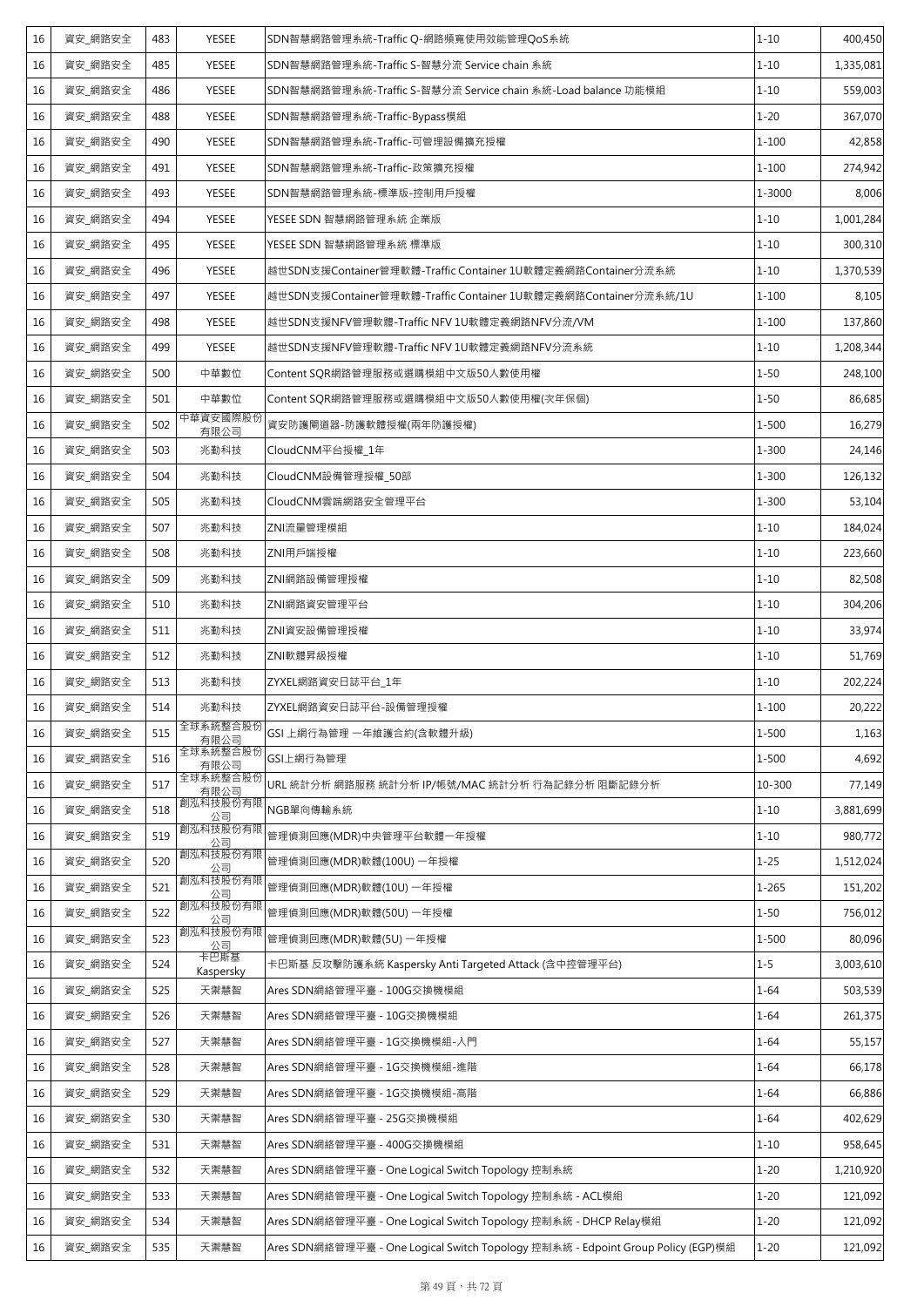| 16 | 資安_網路安全 | 536 | 天禦慧智           | Ares SDN網絡管理平臺 - One Logical Switch Topology 控制系統 - HA 模組             | $1 - 20$ | 121,092   |
|----|---------|-----|----------------|-----------------------------------------------------------------------|----------|-----------|
| 16 | 資安_網路安全 | 537 | 天禦慧智           | Ares SDN網絡管理平臺 - One Logical Switch Topology 控制系統 - Logical Port模組    | $1 - 20$ | 121,092   |
| 16 | 資安_網路安全 | 538 | 天禦慧智           | Ares SDN網絡管理平臺 - One Logical Switch Topology 控制系統 - Logical Router模組  | $1 - 20$ | 121,092   |
| 16 | 資安_網路安全 | 539 | 天禦慧智           | Ares SDN網絡管理平臺 - One Logical Switch Topology 控制系統 - Loopback Detect模組 | $1 - 20$ | 121,092   |
| 16 | 資安_網路安全 | 540 | 天禦慧智           | Ares SDN網絡管理平臺 - One Logical Switch Topology 控制系統 - QoS模組             | $1 - 20$ | 504,550   |
| 16 | 資安_網路安全 | 541 | 天禦慧智           | Ares SDN網絡管理平臺 - One Logical Switch Topology 控制系統 - SFLOW模組           | $1 - 20$ | 121,092   |
| 16 | 資安_網路安全 | 542 | 天禦慧智           | Ares SDN網絡管理平臺 - One Logical Switch Topology 控制系統 - SPAN模組            | $1 - 20$ | 121,092   |
| 16 | 資安_網路安全 | 543 | 天禦慧智           | Ares SDN網絡管理平臺 - One Logical Switch Topology 控制系統 - WebSSH模組          | $1 - 20$ | 40,404    |
| 16 | 資安 網路安全 | 544 | 天禦慧智           | Ares SDN網絡管理平臺 - One Logical Switch Topology 控制系統 - 交換機控制模組           | $1 - 64$ | 40,404    |
| 16 | 資安_網路安全 | 545 | 天禦慧智           | Ares SDN網絡管理平臺 - Openflow控制系統                                         | $1 - 20$ | 1,210,920 |
| 16 | 資安_網路安全 | 546 | 天禦慧智           | Ares SDN網絡管理平臺 - Openflow控制系統 - DHCP Relay模組                          | $1 - 20$ | 121,092   |
| 16 | 資安_網路安全 | 547 | 天禦慧智           | Ares SDN網絡管理平臺 - Openflow控制系統 - dynamic routing模組                     | $1 - 20$ | 504,550   |
| 16 | 資安_網路安全 | 548 | 天禦慧智           | Ares SDN網絡管理平臺 - Openflow控制系統 - HA 模組                                 | $1 - 20$ | 121,092   |
| 16 | 資安_網路安全 | 549 | 天禦慧智           | Ares SDN網絡管理平臺 - Openflow控制系統 - QoS模組                                 | $1 - 20$ | 504,550   |
| 16 | 資安_網路安全 | 550 | 天禦慧智           | Ares SDN網絡管理平臺 - Openflow控制系統 - Static Routing模組                      | $1 - 20$ | 504,550   |
| 16 | 資安_網路安全 | 551 | 天禦慧智           | Ares SDN網絡管理平臺 - Openflow控制系統 - VLAN模組                                | $1 - 20$ | 504,550   |
| 16 | 資安_網路安全 | 552 | 天禦慧智           | Ares SDN網絡管理平臺 - Openflow控制系統 - WebSSH模組                              | $1 - 20$ | 40,404    |
| 16 | 資安_網路安全 | 553 | 天禦慧智           | Ares SDN網絡管理平臺 - Openflow控制系統 - 交換機控制模組                               | $1 - 64$ | 40,404    |
| 16 | 資安_網路安全 | 554 | 天禦慧智           | Ares SDN網絡管理平臺 - Openflow控制系統 - 黑白名單模組                                | $1 - 20$ | 252,528   |
| 16 | 資安_網路安全 | 555 | 天禦慧智           | Ares SDN網絡管理平臺 - Tree Topology 控制系統                                   | $1 - 20$ | 1,210,920 |
| 16 | 資安_網路安全 | 556 | 天禦慧智           | Ares SDN網絡管理平臺 - Tree Topology 控制系統 - ACL                             | $1 - 20$ | 121,092   |
| 16 | 資安_網路安全 | 557 | 天禦慧智           | Ares SDN網絡管理平臺 - Tree Topology 控制系統 - DHCP Relay                      | $1 - 20$ | 121,092   |
| 16 | 資安_網路安全 | 558 | 天禦慧智           | Ares SDN網絡管理平臺 - Tree Topology 控制系統 - DHCP Snooping                   | $1 - 20$ | 121,092   |
| 16 | 資安_網路安全 | 559 | 天禦慧智           | Ares SDN網絡管理平臺 - Tree Topology 控制系統 - Loopback Detect                 | $1 - 20$ | 121,092   |
| 16 | 資安_網路安全 | 560 | 天禦慧智           | Ares SDN網絡管理平臺 - Tree Topology 控制系統 - QoS模組                           | $1 - 20$ | 504,550   |
| 16 | 資安_網路安全 | 561 | 天禦慧智           | Ares SDN網絡管理平臺 - Tree Topology 控制系統 - Sflow                           | $1 - 20$ | 121,092   |
| 16 | 資安_網路安全 | 562 | 天禦慧智           | Ares SDN網絡管理平臺 - Tree Topology 控制系統 - Trafficsegement                 | $1 - 20$ | 121,092   |
| 16 | 資安_網路安全 | 563 | 天禦慧智           | Ares SDN網絡管理平臺 - Tree Topology 控制系統 - WebSSH模組                        | $1 - 20$ | 40,404    |
| 16 | 資安_網路安全 | 564 | 天禦慧智           | Ares SDN網絡管理平臺 - Tree Topology 控制系統 - 交換機控制模組                         | $1 - 64$ | 40,404    |
| 16 | 資安_網路安全 | 565 | 天禦慧智           | Ares SDN網絡管理平臺 - Tree Topology 控制系統- HA 模組                            | $1 - 20$ | 121,092   |
| 16 | 資安_網路安全 | 566 | 天禦慧智           | CGS 網路流量智能化管理模組(Network Packet Brokers License)入門                     | $1 - 10$ | 453,994   |
| 16 | 資安_網路安全 | 567 | 天禦慧智           | CGS 網路流量智能化管理模組(Network Packet Brokers License)進階                     | $1 - 10$ | 1,210,920 |
| 16 | 資安_網路安全 | 568 | 天禦慧智           | CGS 網路流量智能化管理模組(Network Packet Brokers License)高階                     | $1 - 10$ | 2,220,020 |
| 16 | 資安_網路安全 | 569 | 天禦慧智           | Cyber X SDN擴充整合平台                                                     | $1 - 5$  | 80,688    |
| 16 | 資安_網路安全 | 570 | 天禦慧智           | Cyber X擴充模組-APT進階持續性滲透攻擊防禦模組-2Core                                    | $1 - 20$ | 1,210,920 |
| 16 | 資安_網路安全 | 571 | 天禦慧智           | Cyber X擴充模組-政府組態基準模組(GCB) - 100U                                      | 1-5000   | 538,928   |
| 16 | 資安_網路安全 | 572 | 天禦慧智           | Cyber X擴充模組-政府組態基準模組(GCB) - 25U                                       | 1-5000   | 205,763   |
| 16 | 資安_網路安全 | 573 | 天禦慧智           | OT實體隔離單向閘道系統(Physical Isolation Gateway, P.I.G.)                      | $1 - 10$ | 1,291,608 |
| 16 | 資安_網路安全 | 574 | 天禦慧智           | OT實體隔離雙向閘道系統(Physical Isolation Gateway, P.I.G.)                      | $1 - 10$ | 1,291,608 |
| 16 | 資安_網路安全 | 575 | 眾至資訊股份有阳<br>公司 | ShareTech IoT及流量行為監控可視性平台 (30 IP授權)                                   | $1 - 50$ | 64,707    |
| 16 | 資安_網路安全 | 577 | 眾至資訊股份有限<br>公司 | ShareTech UTM 10GB防護系統維護套件包(一年期)                                      | $1 - 50$ | 59,034    |
| 16 | 資安_網路安全 | 578 | 眾至資訊股份有限<br>公司 | ShareTech UTM 1GB防護系統維護套件包(一年期)                                       | $1 - 50$ | 15,303    |
| 16 | 資安_網路安全 | 579 | 眾至資訊股份有限<br>公司 | ShareTech UTM 20GB防護系統維護套件包(一年期)                                      | $1 - 50$ | 48,529    |
| 16 | 資安_網路安全 | 580 | 眾至資訊股份有限<br>公司 | ShareTech UTM 2GB防護系統維護套件包(一年期)                                       | $1 - 50$ | 24,130    |
| 16 | 資安_網路安全 | 581 | 眾至資訊股份有限<br>公司 | ShareTech UTM 5GB防護系統維護套件包(一年期)                                       | $1 - 50$ | 28,595    |
| 16 | 資安_網路安全 | 582 | 眾至資訊股份有附<br>公司 | ShareTech UTM Sandstorm惡意程式偵測                                         | $1 - 50$ | 12,391    |
| 16 | 資安_網路安全 | 583 | 眾至資訊股份有限<br>公司 | ShareTech UTM URL資料庫                                                  | $1 - 50$ | 6,598     |
| 16 | 資安_網路安全 | 584 | 眾至資訊股份有限<br>公司 | ShareTech UTM 威脅情報中心                                                  | $1 - 50$ | 12,381    |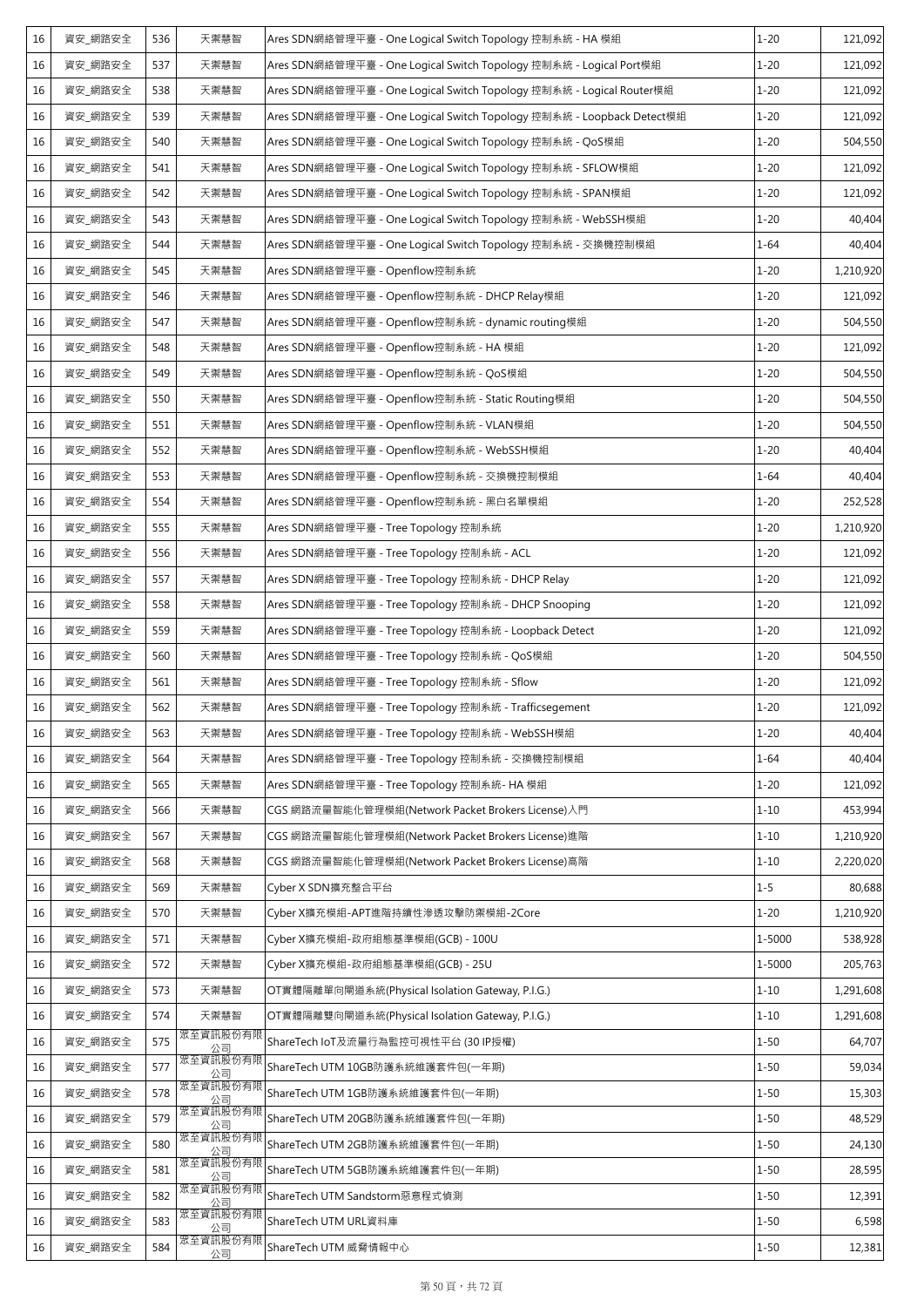| 16 | 資安_網路安全 | 585            | 眾至資訊股份有限<br>公司   | ShareTech UTM 應用程式控管套件                                                                             | $1 - 50$   | 6,598     |
|----|---------|----------------|------------------|----------------------------------------------------------------------------------------------------|------------|-----------|
| 16 | 資安 網路安全 | 586            | 眾至資訊股份有限<br>公司   | ShareTech UTM 郵件稽核套件                                                                               | $1 - 50$   | 4,985     |
| 16 | 資安 網路安全 | 587            | 眾至資訊股份有限<br>公司   | ShareTech UTM 防護系統 10GB版 一年授權                                                                      | $1 - 50$   | 224,141   |
| 16 | 資安 網路安全 | 588            | 眾至資訊股份有限<br>公司   | ShareTech UTM 防護系統 1GB版 一年授權                                                                       | $1 - 50$   | 58,749    |
| 16 | 資安 網路安全 | 589            | 眾至資訊股份有限<br>公司   | ShareTech UTM 防護系統 20GB版 一年授權                                                                      | $1 - 50$   | 307,376   |
| 16 | 資安_網路安全 | 590            | 眾至資訊股份有限<br>公司   | ShareTech UTM 防護系統 2GB版 一年授權                                                                       | $1 - 50$   | 104,899   |
| 16 | 資安 網路安全 | 591            | 眾至資訊股份有限<br>公司   | ShareTech UTM 防護系統 5GB版 一年授權                                                                       | $1 - 50$   | 116,946   |
| 16 | 資安 網路安全 | 593            | 立寶科技股份有限<br>公司   | 閘道型資安防禦系統 (APT防禦模組或資料外洩防禦模組或SSL加密模組或特權管理模組或VPN模組或威脅<br>事件分析資料庫模組或網路流量分流器,七項模組擇一,含一年免費軟體版本更新)流量25Mb | $1 - 20$   | 851,230   |
| 16 | 資安 網路安全 | 594            | 立寶科技股份有限<br>公司   | 閘道型資安防禦系統 一年期維護套件包 (APT防禦模組或資料外洩防禦模組或SSL加密模組或特權管理模組<br>或VPN模組或威脅事件分析資料庫模組或網路流量分流器,七項模組擇一)流量25Mb    | $1 - 20$   | 208,977   |
| 16 | 資安_網路安全 | 595            | 趨勢科技             | APT威脅偵測與回應組合包-A方案                                                                                  | $1 - 10$   | 3,677,856 |
| 16 | 資安 網路安全 | 596            | 趨勢科技             | APT威脅偵測與回應組合包-B方案                                                                                  | $1 - 10$   | 2,451,891 |
| 16 | 資安_網路安全 | 597            | 趨勢科技             | Deep Discovery Analyzer 動態分析系統                                                                     | $1 - 10$   | 1,452,620 |
| 16 | 資安_網路安全 | 598            | 趨勢科技             | Deep Discovery Analyzer 動態分析系統一 年更新授權                                                              | $1 - 10$   | 476,885   |
| 16 | 資安_網路安全 | 599            | 趨勢科技             | Enterprise Security for Gateways 閘道安全套件一年更新授權                                                      | $5 - 600$  | 453       |
| 16 | 資安_網路安全 | 600            | 趨勢科技             | OT Defense Console一年最新版(per pair)                                                                  | $1 - 197$  | 204,307   |
| 16 | 資安_網路安全 | 601            | 趨勢科技             | 趨勢社交工程攻擊防護組合方案 (內含目標式攻擊與社交攻擊行為偵測分析模組)                                                              | $1 - 50$   | 644,654   |
| 16 | 資安 網路安全 | 602            | 趨勢科技             | 進階攻擊防禦包 100人版 - 沙盒模組                                                                               | $1 - 5$    | 144,798   |
| 16 | 資安 網路安全 | 603            | 趨勢科技             | 進階攻擊防禦包100人版 - 網頁模組                                                                                | $1 - 5$    | 144,798   |
| 16 | 資安_網路安全 | 604            | 趨勢科技             | 進階攻擊防禦包100人版 - 郵件模組                                                                                | $1 - 5$    | 144,798   |
| 17 | 資安_端點安全 | 3              | Bitdefender      | 新一代端點防護(XEDR版)-訂閱一年授權                                                                              | 25-249     | 1,689     |
| 17 | 資安_端點安全 | 4              | Bitdefender      | 新一代端點防護(XEDR版)-訂閱一年授權                                                                              | 250-10000  | 1,560     |
| 17 | 資安_端點安全 | 5              | Bitdefender      | 新一代端點防護(XEDR版)-訂閱三年授權                                                                              | 25-10000   | 4,067     |
| 17 | 資安 端點安全 | 6              | Bitdefender      | 新一代端點防護(基礎版)-訂閱一年授權                                                                                | 25-249     | 705       |
| 17 | 資安 端點安全 | $\overline{7}$ | Bitdefender      | 新一代端點防護(基礎版)-訂閱一年授權                                                                                | 250-10000  | 690       |
| 17 | 資安_端點安全 | 8              | Bitdefender      | 新一代端點防護(基礎版)-訂閱三年授權                                                                                | 25-10000   | 1,727     |
| 17 | 資安 端點安全 | 9              | Bitdefender      | 新一代端點防護(沙箱模組)-訂閱一年授權                                                                               | $1 - 20$   | 646,051   |
| 17 | 資安_端點安全 | 10             | Bitdefender      | 新一代端點防護(沙箱模組)-訂閱三年授權                                                                               | $1 - 20$   | 1,001,362 |
| 17 | 資安 端點安全 | 11             | <b>BullGuard</b> | BullGuard英國布格防毒 端點安全解決方案 全面防護專業版BullGuard Premium Protection 1年1裝置授                                | 1-10000    | 1,416     |
| 17 | 資安_端點安全 | 12             | Check Point      | Check Point Cloud Security Posture Manager 一年軟體授權, 100Assets                                       | 1-1000     | 1,782,113 |
| 17 | 資安_端點安全 | 13             | Check Point      | Check Point Cloud Security Posture Manager 一年軟體授權, 25Assets                                        | 1-1000     | 524,115   |
| 17 | 資安_端點安全 | 14             | Check Point      | Check Point CloudGuard SaaS 一年軟體授權 (10U)                                                           | 1-1000     | 41,515    |
| 17 | 資安 端點安全 | 15             | Check Point      | Check Point Harmony Connect Internet Access 一年軟體授權,50U                                             | 1-1000     | 194,085   |
| 17 | 資安_端點安全 | 17             | Check Point      | Check Point進階持續威脅端點防護(Harmony Agent)與端點管理方案(100臺Devices)一年軟體授權                                     | 1-1000     | 436,754   |
| 17 | 資安_端點安全 | 18             | Check Point      | Check Point進階持續威脅端點防護(Harmony Agent)與端點管理方案(500臺Devices)一年軟體授權                                     | $1 - 1000$ | 1,844,237 |
| 17 | 資安_端點安全 | 19             | Check Point      | CloudGuard AppSec Workload 100 workload 一年軟體授權, 100U                                               | $1 - 1000$ | 1,553,033 |
| 17 | 資安_端點安全 | 20             | Cisco Systems    | 思科 Meraki System Manager 端點管理解決方案, 10U, 三年使用授權                                                     | $1 - 200$  | 32,305    |
| 17 | 資安_端點安全 | 22             | COMODO           | COMODO EDR端點監控與回應                                                                                  | 100-999    | 3,635     |
| 17 | 資安_端點安全 | 23             | COMODO           | COMODO EDR端點監控與回應                                                                                  | 1000-4999  | 2,459     |
| 17 | 資安_端點安全 | 24             | COMODO           | COMODO次世代防毒(防勒索)-政府版-一年授權(含防火牆、入侵防禦、防毒、沙箱模組)(單機版無中控)                                               | $1 - 99$   | 2,518     |
| 17 | 資安_端點安全 | 25             | COMODO           | COMODO次世代防毒(防勒索)-教育版-一年授權(含防火牆、入侵防禦、防毒、沙箱模組)(單機版無中控)                                               | $1 - 99$   | 1,507     |
| 17 | 資安_端點安全 | 36             | Cybereason       | Cybereason 次世代端點防護模組 - Server 版本 (一年授權地端版) 最低採購單位100U                                              | 100-500    | 9,493     |
| 17 | 資安_端點安全 | 37             | Cybereason       | Cybereason 次世代端點防護模組 - Server 版本 (一年授權雲端版) 最低採購單位100U                                              | 100-500    | 7,775     |
| 17 | 資安_端點安全 | 38             | Cybereason       | Cybereason 次世代端點防護模組 - Workstation 版本 (一年授權地端版) 最低採購單位100U                                         | 100-500    | 6,460     |
| 17 | 資安_端點安全 | 39             | Cybereason       | Cybereason 次世代端點防護模組 - Workstation 版本 (一年授權雲端版) 最低採購單位100U                                         | 100-500    | 5,348     |
| 17 | 資安_端點安全 | 40             | Dr. Web          | Dr.Web Enterprise Security Suite(授權一年) 500人版,包含伺服單和個人電腦,但伺服器不可超過授權數<br>10% (450 PC, 50 server)     | $1 - 9$    | 55,713    |
| 17 | 資安_端點安全 | 41             | Dr. Web          | Dr.Web Enterprise Security Suite(授權一年) 50人版,包含伺服單和個人電腦,但伺服器不可超過授權數<br>10% (45 PC, 5 server)        | $1 - 9$    | 8,999     |
| 17 | 資安_端點安全 | 42             | Dr. Web          | Dr.Web Enterprise Security Suite(授權一年) 5人版,可個人電腦或包含伺服器(4 PC, 1 server; 或 5 PC)                     | $1 - 9$    | 1,193     |
| 17 | 資安_端點安全 | 44             | <b>ESET</b>      | ESET PROTECT ENTRY On-Premises 標準版 集中管理授權方案包 (一年授權)                                                | 25-3000    | 1,446     |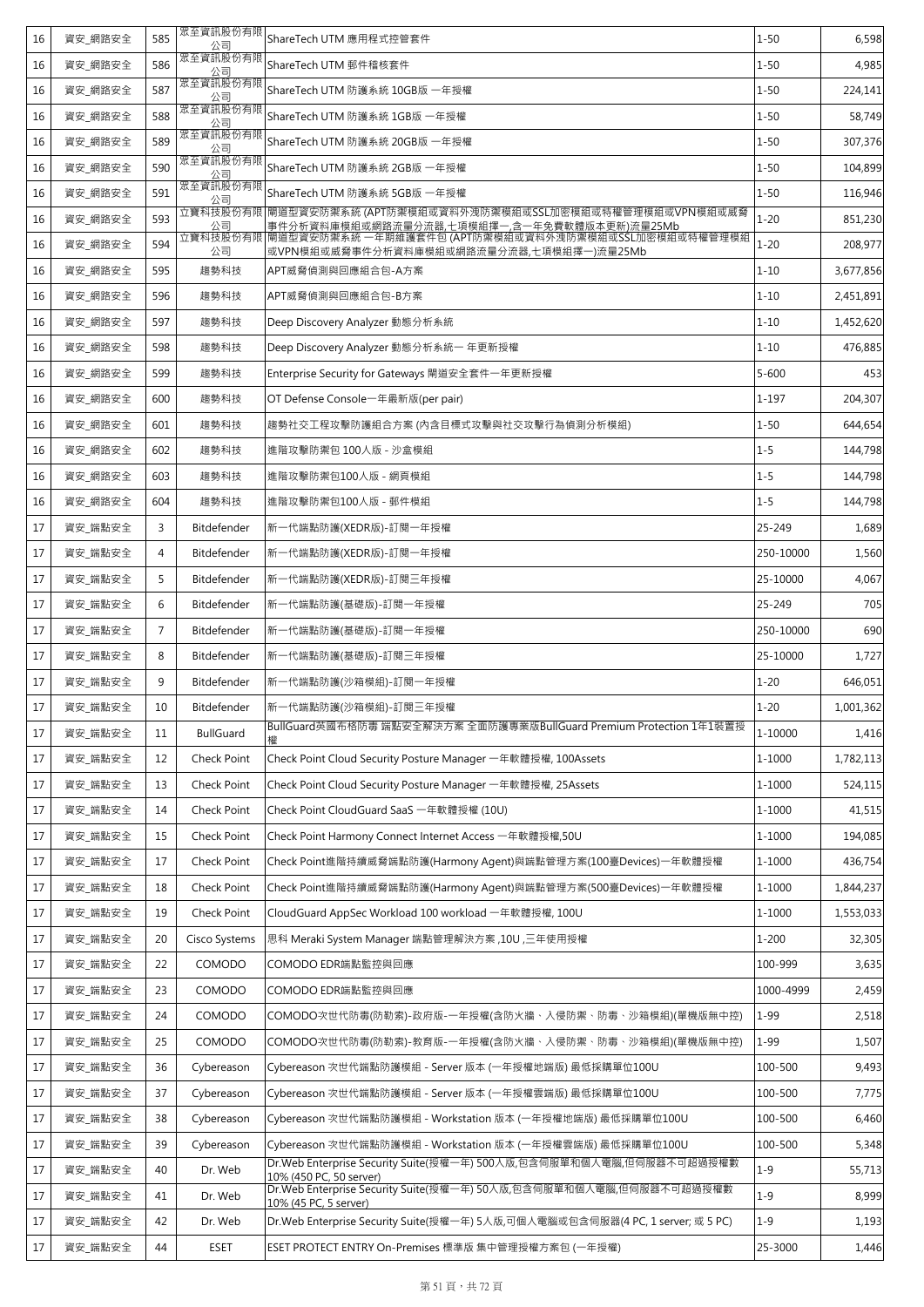| 17 | 資安_端點安全 | 45  | Extreme                  | Extreme IoT 物聯網資安防護系統一年訂閱擴充授權 (需有主程式, 含10 Device授權)                               | $1 - 30$   | 266,502   |
|----|---------|-----|--------------------------|-----------------------------------------------------------------------------------|------------|-----------|
| 17 | 資安_端點安全 | 46  | Extreme                  | Extreme IoT 物聯網資安防護系統一年訂閱擴充授權維護包                                                  | $1 - 30$   | 49,232    |
| 17 | 資安_端點安全 | 47  | Extreme                  | Extreme IoT 物聯網資安防護系統主程式一年訂閱授權 - 入門版 (含5 Device授權)                                | $1 - 30$   | 211,901   |
| 17 | 資安_端點安全 | 48  | Extreme                  | EXtreme IoT 物聯網資安防護系統主程式一年訂閱授權 - 入門版維護包                                           | $1 - 30$   | 73,571    |
| 17 | 資安_端點安全 | 49  | Extreme                  | Extreme IoT 物聯網資安防護系統主程式一年訂閱授權 - 基礎版 (含10 Device授權)                               | $1 - 30$   | 330,404   |
| 17 | 資安_端點安全 | 50  | Extreme                  | Extreme IoT 物聯網資安防護系統主程式一年訂閱授權 - 基礎版維護包                                           | $1 - 30$   | 81,668    |
| 17 | 資安_端點安全 | 51  | Extreme                  | Extreme IoT 物聯網資安防護系統主程式一年訂閱授權 - 標準版 (含30 Device授權)                               | $1 - 30$   | 861,041   |
| 17 | 資安_端點安全 | 52  | Extreme                  | Extreme IoT 物聯網資安防護系統主程式一年訂閱授權 - 標準版維護包                                           | $1 - 30$   | 177,927   |
| 17 | 資安 端點安全 | 53  | Fidelis<br>Cybersecurity | Fidelis Endpoint 端點設備進階式威脅防禦-管理平台系統                                               | $1 - 20$   | 319,616   |
| 17 | 資安_端點安全 | 54  | Fidelis<br>Cybersecurity | Fidelis Endpoint 端點設備進階式威脅防禦-管理平台系統一年期更新                                          | $1 - 20$   | 135,086   |
| 17 | 資安_端點安全 | 55  | Fidelis<br>Cybersecurity | Fidelis Endpoint 端點設備進階式威脅防禦系統授權 50IP                                             | $2 - 200$  | 350,051   |
| 17 | 資安_端點安全 | 56  | Fidelis<br>Cybersecurity | Fidelis Endpoint 端點設備進階式威脅防禦系統授權 50IP一年期更新                                        | $2 - 200$  | 135,086   |
| 17 | 資安_端點安全 | 57  | FireEye                  | FireEye Endpoint Security APT (端點進階威脅防護)一年虛擬主機軟體授權200人版                           | $1 - 10$   | 1,696,663 |
| 17 | 資安 端點安全 | 58  | FireEye                  | FireEye Endpoint Security APT (端點進階威脅防護)一年虛擬主機軟體授權200人版                           | $11 - 23$  | 1,678,788 |
| 17 | 資安 端點安全 | 59  | FireEye                  | FireEye Endpoint Security APT (端點進階威脅防護)一年雲端版軟體授權200人版                            | $1 - 10$   | 1,575,329 |
| 17 | 資安 端點安全 | 61  | Forcepoint               | Forcepoint 內部威脅行為分析與鑑識系統 (含端點操作行為畫面側錄模組) ( 25個端點/1年授權)                            | 20-500     | 123,241   |
| 17 | 資安_端點安全 | 62  | Fortinet                 | Fortinet 上網行為控管系統 1CPU (依照CPU數量授權方式出貨)                                            | $1 - 100$  | 571,914   |
| 17 | 資安 端點安全 | 63  | Fortinet                 | Fortinet 上網行為控管系統 防護升級模組                                                          | $1 - 100$  | 204,123   |
| 17 | 資安_端點安全 | 65  | Fortinet                 | Fortinet 物聯網安全管理系統升級 100台終端設備 一年授權                                                | $1 - 100$  | 430,031   |
| 17 | 資安_端點安全 | 66  | Fortinet                 | Fortinet 端點(End Point)資安防護 200 Clients 一年授權                                       | $1 - 100$  | 413,268   |
| 17 | 資安_端點安全 | 67  | Fortinet                 | Fortinet 端點偵測、保護與回應系統(本地自建版)                                                      | $1 - 100$  | 1,470,956 |
| 17 | 資安_端點安全 | 68  | Fortinet                 | Fortinet 端點偵測、保護與回應系統(本地自建版) 擴充25個端點資產                                            | $1 - 100$  | 89,701    |
| 17 | 資安_端點安全 | 70  | Fortinet                 | Fortinet 端點偵測、保護與回應系統(雲端版) 擴充25個端點資產                                              | $1 - 100$  | 66,816    |
| 17 | 資安 端點安全 | 71  | Fortinet                 | Fortinet 端點威脅獵捕授權-100人版授權                                                         | $1 - 100$  | 727,907   |
| 17 | 資安_端點安全 | 72  | Fortinet                 | Fortinet 端點威脅獵捕授權-10人版授權                                                          | $1 - 100$  | 96,967    |
| 17 | 資安 端點安全 | 76  | GoSecure                 | CounterTack惡意程式獵人 100U Software 一年                                                | $1 - 10$   | 1,242,793 |
| 17 | 資安_端點安全 | 77  | GoSecure                 | CounterTack惡意程式獵人 250U Software 一年                                                | $1 - 10$   | 2,615,363 |
| 17 | 資安_端點安全 | 78  | GoSecure                 | CounterTack惡意程式獵人 500U Software 一年                                                | $1 - 10$   | 3,567,019 |
| 17 | 資安_端點安全 | 79  | GoSecure                 | CounterTack惡意程式獵人 新購 50U/add-on license 一年                                        | $1 - 20$   | 459,094   |
| 17 | 資安 端點安全 | 90  | Invictus                 | Invictus 數據匿蹤管理系統                                                                 | $5 - 300$  | 18,402    |
| 17 | 資安_端點安全 | 91  | ivanti                   | ivanti Endpoint Manager終端安全管理系統- 跨平台資產管理套件+安全套件+行為稽核套件 - 30台終端<br>使用權             | $1 - 100$  | 294,396   |
| 17 | 資安_端點安全 | 92  | ivanti                   | 使用權(年度保固及訂閱服務)                                                                    | $1 - 100$  | 144,158   |
| 17 | 資安_端點安全 | 93  | ivanti                   | ivanti Endpoint Manager終端安全管理系統-跨平台資產管理套件-30台終端使用權                                | $1 - 200$  | 242,644   |
| 17 | 資安_端點安全 | 94  | ivanti                   | ivanti Endpoint Manager終端安全管理系統-跨平台資產管理套件-30台終端使用權(年度保固)                          | $1 - 200$  | 51,542    |
| 17 | 資安 端點安全 | 95  | ivanti                   | ivanti EPM 跨平台終端資產管理套件+Patch Manager-中文版 - 30台終端使用權                               | $1 - 150$  | 236,577   |
| 17 | 資安_端點安全 | 96  | ivanti                   | ivanti EPM 跨平台終端資產管理套件+Patch Manager-中文版 - 30台終端使用權(年度保固及訂閱服務)                    | $1 - 150$  | 118,883   |
| 17 | 資安_端點安全 | 97  | ivanti                   | ivanti Patch (原Patchlink) Subscription for Windows漏洞修補系統年度訂閱授權-30台終端使用權           | $1 - 200$  | 232,533   |
| 17 | 資安_端點安全 | 98  | Lookout                  | Lookout行動裝置威脅防護(Mobile Endpoint Security)10人版一年軟體授權                               | $1 - 500$  | 31,325    |
| 17 | 資安_端點安全 | 99  | ManageEngine             | 行動裝置管理平台多語系專業版(授權管理100台設備with 1 technician)                                       | $1 - 100$  | 353,893   |
| 17 | 資安_端點安全 | 100 | McAfee                   | McAfee Cloud Workload Security Advanced (McAfee 伺服器安全防護包進階版)                      | $1 - 500$  | 39,103    |
| 17 | 資安_端點安全 | 101 | McAfee                   | McAfee Cloud Workload Security Essentials (McAfee 伺服器安全防護包基礎版)                    | 1-500      | 17,374    |
| 17 | 資安_端點安全 | 102 | McAfee                   | McAfee Complete Data Protection Advanced (McAfee 端點資料加密防護套件-進階版 一年軟體授權)           | $5 - 500$  | 8,569     |
| 17 | 資安_端點安全 | 103 | McAfee                   | McAfee Complete Endpoint Protection (McAfee 端點防護套件 - 完整版)                         | $5 - 250$  | 5,115     |
| 17 | 資安_端點安全 | 104 | McAfee                   | McAfee Complete Endpoint Protection (McAfee 端點防護套件 - 完整版)                         | 251-1000   | 3,474     |
| 17 | 資安_端點安全 | 105 | McAfee                   | McAfee Endpoint Threat Defense and Response (McAfee 端點威脅保護軟體 - 進階威脅防禦及回應加<br>購套件) | $5 - 1000$ | 1,532     |
| 17 | 資安_端點安全 | 106 | McAfee                   | McAfee MVISION Insights (McAfee 端點威脅保護軟體 - 主動式威脅與風險分析加購套件)                        | $5 - 1000$ | 1,908     |
| 17 | 資安_端點安全 | 107 | McAfee                   | McAfee MVISION Protect Plus (McAfee MVISION 端點威脅防護軟體-進階版 一年訂閱授權)                  | $5 - 250$  | 3,066     |
| 17 | 資安_端點安全 | 108 | McAfee                   | McAfee MVISION Protect Plus (McAfee MVISION 端點威脅防護軟體-進階版 一年訂閱授權)                  | 251-1000   | 2,745     |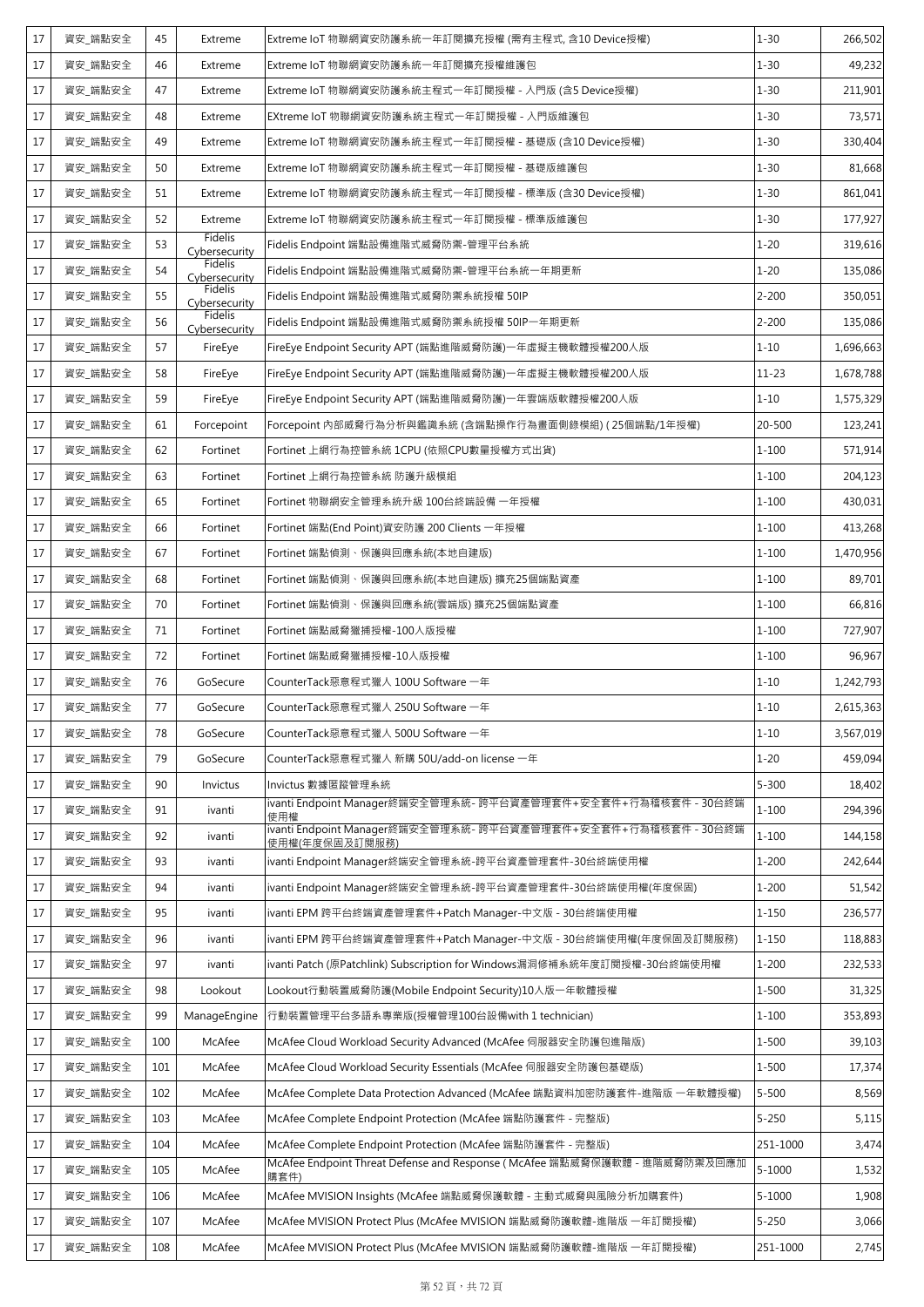| 17 | 資安_端點安全 | 109 | McAfee                   | McAfee MVISION Protect Standard (McAfee MVISION 端點威脅防護軟體-標準版 一年訂閱授權) | $5 - 250$ | 1,546     |
|----|---------|-----|--------------------------|----------------------------------------------------------------------|-----------|-----------|
| 17 | 資安_端點安全 | 110 | McAfee                   | McAfee MVISION Protect Standard (McAfee MVISION 端點威脅防護軟體-標準版 一年訂閱授權) | 251-1000  | 1,385     |
| 17 | 資安_端點安全 | 111 | McAfee                   | McAfee Policy Auditor for Desktops (McAfee 政策稽核-PC版 一年軟體授權)          | $5 - 250$ | 1,549     |
| 17 | 資安_端點安全 | 112 | McAfee                   | McAfee Policy Auditor for Desktops (McAfee 政策稽核-PC版 一年軟體授權)          | 251-1000  | 1,371     |
| 17 | 資安_端點安全 | 113 | McAfee                   | McAfee Policy Auditor for Servers (McAfee 政策稽核-伺服器版 一年軟體授權)          | 1-500     | 42,979    |
| 17 | 資安_端點安全 | 114 | Micro Focus              | Micro Focus ZENworks Asset Management 資產管理                           | 1-1000    | 91,533    |
| 17 | 資安 端點安全 | 115 | Micro Focus              | Micro Focus ZENworks Configuration Management 組態管理                   | 1-1000    | 157,054   |
| 17 | 資安_端點安全 | 116 | Micro Focus              | Micro Focus ZENworks Endpoint Security Management 端點安全管理             | 1-1000    | 189,232   |
| 17 | 資安_端點安全 | 117 | Micro Focus              | Micro Focus ZENworks Patch Management 修補管理                           | 1-1000    | 31,779    |
| 17 | 資安_端點安全 | 118 | NS-Guard                 | 政府組態設定 GCB Agent/1年授權                                                | $1 - 100$ | 44,590    |
| 17 | 資安_端點安全 | 119 | NS-Guard                 | 政府組態設定 GCB Agent/更新1年授權/50U                                          | $1 - 100$ | 8,918     |
| 17 | 資安_端點安全 | 120 | NS-Guard                 | 政府組態設定平台 GCB Server /更新1年授權                                          | $1 - 100$ | 21,760    |
| 17 | 資安_端點安全 | 121 | NS-Guard                 | 政府組態設定平台 GCB Server/ 支援500U/1年授權                                     | $1 - 100$ | 108,801   |
| 17 | 資安_端點安全 | 122 | NS-Guard                 | 端點威脅偵測 EDR Agent/1年授權                                                | $1 - 100$ | 148,635   |
| 17 | 資安 端點安全 | 123 | NS-Guard                 | 端點威脅偵測 EDR Agent/更新1年授權/50U                                          | $1 - 100$ | 29,727    |
| 17 | 資安_端點安全 | 124 | NS-Guard                 | 端點威脅偵測平台 EDR Server /更新1年授權                                          | $1 - 100$ | 72,534    |
| 17 | 資安_端點安全 | 125 | NS-Guard                 | 端點威脅偵測平台 EDR Server/ 支援500U/1年授權                                     | $1 - 100$ | 362,669   |
| 17 | 資安_端點安全 | 126 | <b>OPSWAT</b>            | OPSWAT 用戶端USB控管軟體                                                    | 1-10000   | 388       |
| 17 | 資安_端點安全 | 127 | <b>OPSWAT</b>            | OPSWAT 用戶端點防護軟體                                                      | 1-20000   | 1,597     |
| 17 | 資安_端點安全 | 128 | Palo Alto<br>Networks    | Palo Alto Networks 端點防護平台Prevent(一年期)-100人版                          | $1 - 30$  | 794,338   |
| 17 | 資安_端點安全 | 129 | Palo Alto<br>Networks    | Palo Alto Networks 端點防護平台Prevent(一年期)-200人版                          | $1 - 30$  | 1,204,970 |
| 17 | 資安_端點安全 | 130 | Palo Alto<br>Networks    | Palo Alto Networks 端點防護平台Pro(一年期)-200人版                              | $1 - 10$  | 2,914,651 |
| 17 | 資安_端點安全 | 131 | Phantosys (幻雲<br>資訊股份有限公 | Phantosys 電腦雲端管理系統 Lite 升級版(5.0升10.0)                                | 10-300    | 1,903     |
| 17 | 資安_端點安全 | 132 | Phantosys (幻雲<br>資訊股份有限公 | Phantosys 電腦雲端管理系統 Pro 升級版(5.0升10.0)                                 | 10-300    | 2,932     |
| 17 | 資安_端點安全 | 133 | Phantosys (幻雲<br>資訊股份有限公 | Phantosys 電腦雲端管理系統 版本: Lite 10.0                                     | 10-250    | 3,440     |
| 17 | 資安_端點安全 | 134 | Phantosys (幻雲<br>資訊股份有限公 | Phantosys 電腦雲端管理系統 版本: Pro 10.0                                      | 10-200    | 4,874     |
| 17 | 資安_端點安全 | 135 | Phantosys (幻雲<br>資訊股份有限公 | Phantosys-電腦雲端管理系統 Web 版                                             | $1 - 30$  | 58,342    |
| 17 | 資安_端點安全 | 136 | SentinelOne              | SentinelOne Singularity Complete 新世代端點偵測應變系統 5U 一年使用授權               | 20-300    | 72,770    |
| 17 | 資安_端點安全 | 137 | SentinelOne              | SentinelOne Singularity Control 新世代端點偵測應變系統 5U 一年使用授權                | 20-300    | 48,504    |
| 17 | 資安_端點安全 | 138 | SentinelOne              | SentinelOne Singularity Core 新世代端點偵測應變系統 5U 一年使用授權                   | 20-300    | 40,415    |
| 17 | 資安_端點安全 | 139 | SmartIT                  | SmartIT Desktop Manager 基礎模組+資訊安全(包含CPE轉換_VANS系統上傳)                  | 10-100    | 1,181     |
| 17 | 資安_端點安全 | 140 | SmartIT                  | SmartIT Desktop Manager 基礎模組+資訊安全(包含CPE轉換_VANS系統上傳)                  | 101-3000  | 906       |
| 17 | 資安_端點安全 | 141 | SmartIT                  | SmartIT Desktop Manager 基礎模組維護+資訊安全維護(包含CPE轉換_VANS系統上傳)              | 10-100    | 233       |
| 17 | 資安_端點安全 | 142 | SmartIT                  | SmartIT Desktop Manager 基礎模組維護+資訊安全維護(包含CPE轉換_VANS系統上傳)              | 101-3000  | 178       |
| 17 | 資安_端點安全 | 143 | SmartIT                  | SmartIT Desktop Manager 授權(包含CPE轉換_VANS系統上傳)                         | 10-100    | 3,236     |
| 17 | 資安_端點安全 | 144 | SmartIT                  | SmartIT Desktop Manager 授權(包含CPE轉換_VANS系統上傳)                         | 101-3000  | 2,909     |
| 17 | 資安_端點安全 | 145 | SmartIT                  | SmartIT Desktop Manager 維護(包含CPE轉換_VANS系統上傳)                         | 10-100    | 647       |
| 17 | 資安_端點安全 | 146 | SmartIT                  | SmartIT Desktop Manager 維護(包含CPE轉換_VANS系統上傳)                         | 101-3000  | 582       |
| 17 | 資安_端點安全 | 147 | SonicWall                | SonicWall 端點 ATP 防護與 EDR 回應系統 50人版一年授權                               | $1 - 100$ | 310,415   |
| 17 | 資安_端點安全 | 148 | Symantec                 | Symantec SPS企業多層次防護軟體組合包 Protection Suite - 訂閱軟體授權(最低授權購買數100人)      | 100-499   | 1,405     |
| 17 | 資安_端點安全 | 149 | Symantec                 | Symantec SPS企業多層次防護軟體組合包 Protection Suite - 訂閱軟體授權(最低授權購買數1人)        | $1 - 99$  | 1,891     |
| 17 | 資安_端點安全 | 151 | Symantec                 | Symantec 端點防護 SEP 訂閱軟體授權(最低授權購買數1人)                                  | $1 - 99$  | 1,001     |
| 17 | 資安_端點安全 | 152 | Symantec                 | Symantec 端點防護 SES 訂閱軟體授權(最低授權購買數100人)                                | 100-499   | 839       |
| 17 | 資安_端點安全 | 154 | Symantec                 | Symantec 網頁安全隔離系統 Web Isolation 訂閱軟體授權 (最低授權購買數 500人)                | 500-20000 | 1,260     |
| 17 | 資安_端點安全 | 155 | Symantec                 | Symantec 進階威脅防護 SESC 訂閱軟體授權(最低授權購買數1人)                               | 1-10000   | 3,266     |
| 17 | 資安_端點安全 | 156 | Symantec                 | Symantec 預防資料外洩軟體 DLP (含DLP 軟體訂閱授權以及安裝服務費用,授權數為50U)                  | $1 - 30$  | 1,134,580 |
| 17 | 資安_端點安全 | 157 | Symantec                 | Symantec 預防資料外洩軟體 DLP (單一模組:端點/網路/儲存任一)不含資料庫版(最低授權購買數1人)             | 1-5000    | 5,207     |
| 17 | 資安_端點安全 | 158 | Symantec                 | Symantec 預防資料外洩軟體 DLP Oracle 資料庫主程式訂閱版 (需搭配DLP 單一模組使用)               | $1 - 100$ | 305,460   |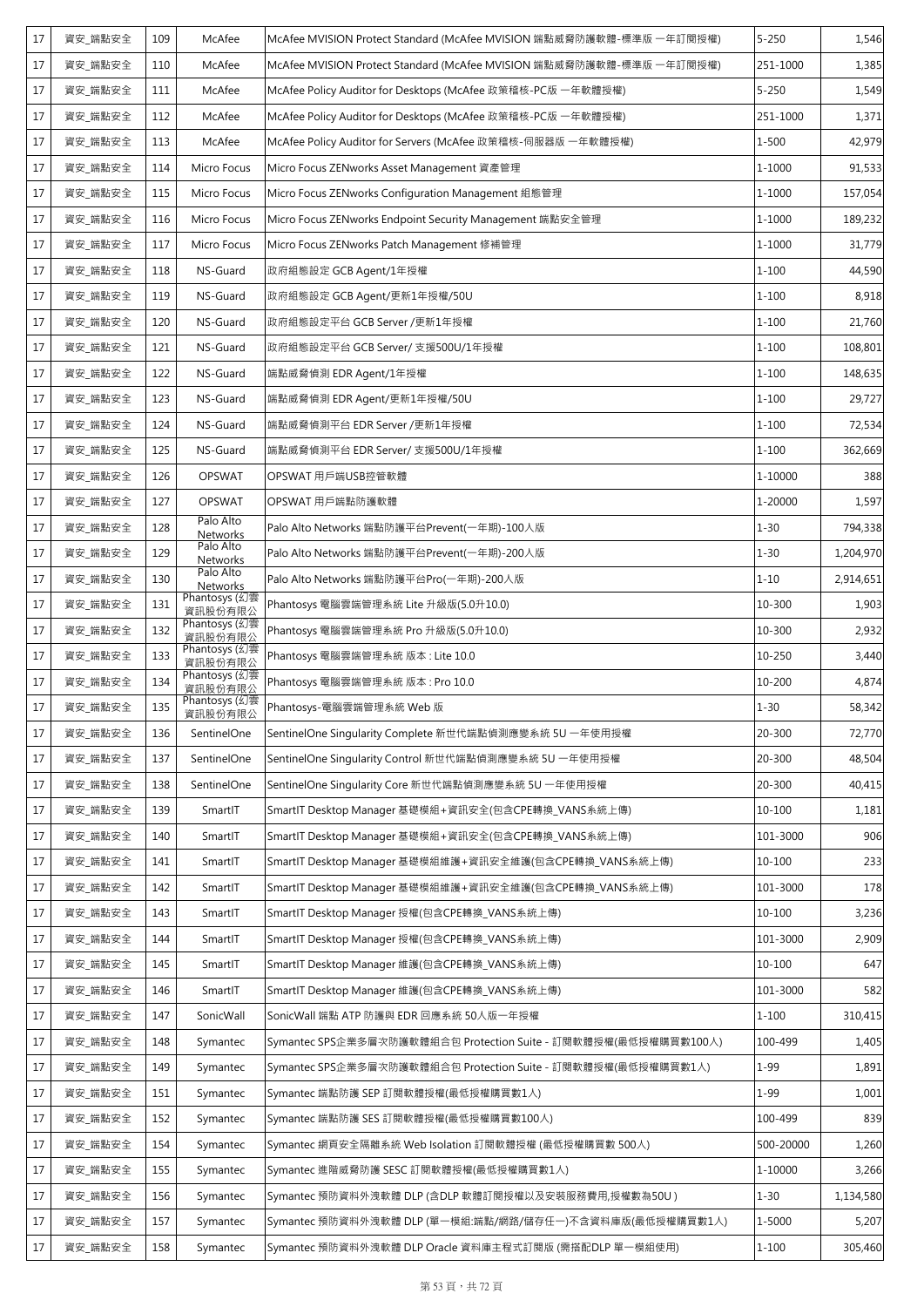| 17 | 資安_端點安全 | 159 | Teamsoftex           | EVO Care加值保固服務一年期線上維護(10pack),現場協助及升級訂閱,訂購前需已採購EVO相關產品)          | $1 - 500$ | 11,912    |
|----|---------|-----|----------------------|------------------------------------------------------------------|-----------|-----------|
| 17 | 資安_端點安全 | 160 | Teamsoftex           | EVO Class 軟體廣播系統 2022版(5pack)                                    | $1 - 500$ | 9,658     |
| 17 | 資安_端點安全 | 161 | TeamT5               | ThreatSonar APT威脅鑑識及回應工具包(5端點/1年授權/支援Windows、Linux及Mac)          | $1 - 50$  | 506,529   |
| 17 | 資安 端點安全 | 162 | TeamT5               | ThreatSonar EDR - APT與勒索威脅防護系統專業版(5端點/1年授權/支援Windows及Mac)        | 20-500    | 61,375    |
| 17 | 資安_端點安全 | 163 | TeamT5               | ThreatSonar EDR - APT與勒索威脅防護系統旗艦版(5端點/1年授權/支援Windows、Linux及Mac)  | 20-500    | 71,082    |
| 17 | 資安_端點安全 | 164 | TeamT5               | ThreatSonar EDR - APT與勒索威脅防護系統標準版(5端點/1年授權/支援Windows)            | 20-500    | 48,433    |
| 17 | 資安_端點安全 | 165 | TeamT5               | ThreatSonar EDR - APT與勒索威脅防護系統進階版(5端點/1年授權/支援Windows及Linux)      | 20-500    | 58,140    |
| 17 | 資安_端點安全 | 166 | TeamT5               | ThreatSonar EDR - APT與勒索威脅防護系統雲端版(10端點/1年授權/支援Windows、Linux及Mac) | 1-1000    | 38,726    |
| 17 | 資安 端點安全 | 173 | <b>UPAS</b>          | GCB政府組態基準管理系統(50U)                                               | $1 - 100$ | 258,746   |
| 17 | 資安_端點安全 | 175 | <b>UPAS</b>          | GPO檢測修補系統一年MA(50U)                                               | $1 - 200$ | 22,619    |
| 17 | 資安_端點安全 | 176 | <b>UPAS</b>          | GPO檢測修補系統一年使用授權(10U)                                             | 1-1000    | 9,029     |
| 17 | 資安_端點安全 | 177 | <b>UPAS</b>          | GPO檢測修補系統升級版(50U)                                                | $1 - 200$ | 39,606    |
| 17 | 資安_端點安全 | 178 | <b>UPAS</b>          | ITAM IT資產管理系統(50U)                                               | $1 - 100$ | 371,992   |
| 17 | 資安_端點安全 | 179 | <b>UPAS</b>          | VANS弱點修補系統(50U)                                                  | $1 - 100$ | 258,746   |
| 17 | 資安_端點安全 | 180 | <b>UPAS</b>          | 端點風險相關性分析一年使用授權(10U)                                             | 1-1000    | 9,676     |
| 17 | 資安 端點安全 | 181 | <b>UPAS</b>          | 行動裝置管理系統(50U)                                                    | $1 - 100$ | 396,259   |
| 17 | 資安_端點安全 | 183 | <b>UPAS</b>          | 行動裝置管理系統升級版(50U)                                                 | $1 - 200$ | 138,625   |
| 17 | 資安_端點安全 | 184 | <b>UPAS</b>          | 補丁管理系統(50U)                                                      | $1 - 200$ | 113,195   |
| 17 | 資安_端點安全 | 185 | <b>UPAS</b>          | 補丁管理系統一年MA(50U)                                                  | $1 - 200$ | 22,619    |
| 17 | 資安_端點安全 | 187 | <b>UPAS</b>          | 補丁管理系統升級版(50U)                                                   | $1 - 200$ | 39,606    |
| 17 | 資安_端點安全 | 188 | <b>UPAS</b>          | 設備管理系統(50U)                                                      | $1 - 200$ | 113,145   |
| 17 | 資安_端點安全 | 189 | <b>UPAS</b>          | 設備管理系統一年MA(50U)                                                  | $1 - 200$ | 22,599    |
| 17 | 資安_端點安全 | 190 | <b>UPAS</b>          | 設備管理系統升級版(50U)                                                   | $1 - 200$ | 39,585    |
| 17 | 資安_端點安全 | 191 | <b>UPAS</b>          | 遠程維運系統(50U)                                                      | $1 - 200$ | 113,215   |
| 17 | 資安_端點安全 | 192 | <b>UPAS</b>          | 遠程維運系統一年MA(50U)                                                  | $1 - 200$ | 22,599    |
| 17 | 資安 端點安全 | 193 | <b>UPAS</b>          | 遠程維運系統一年使用授權(10U)                                                | 1-1000    | 9,029     |
| 17 | 資安_端點安全 | 194 | <b>UPAS</b>          | 遠程維運系統升級版(50U)                                                   | $1 - 200$ | 39,585    |
| 17 | 資安 端點安全 | 195 | VMware               | VMware Carbon Black 伺服器APT攻擊偵防系統(每部主機/1年授權)                      | 10-1000   | 15,627    |
| 17 | 資安 端點安全 | 196 | VMware               | VMware Carbon Black 端點APT攻擊偵防系統(每部主機/1年授權)                       | 100-1000  | 3,589     |
| 17 | 資安_端點安全 | 197 | WinNexus雲端軟<br>體服務系統 | WinNexus雲端軟體服務系統-IP掃描整合功能模組                                      | $1 - 10$  | 124,247   |
| 17 | 資安_端點安全 | 198 | WinNexus雲端軟<br>體服務系統 | WinNexus雲端軟體服務系統-IP掃描整合功能模組                                      | $11 - 30$ | 104,727   |
| 17 | 資安_端點安全 | 199 | WinNexus雲端軟<br>體服務系統 | WinNexus雲端軟體服務系統-Linux GCB                                       | $1 - 20$  | 199,339   |
| 17 | 資安_端點安全 | 200 | WinNexus雲端軟<br>體服務系統 | WinNexus雲端軟體服務系統-Server GCB                                      | $1 - 20$  | 199,339   |
| 17 | 資安_端點安全 | 201 | WinNexus雲端軟<br>體服務系統 | WinNexus雲端軟體服務系統-檔案安全保護模組                                        | $1 - 10$  | 124,247   |
| 17 | 資安_端點安全 | 202 | WinNexus雲端軟<br>體服務系統 | WinNexus雲端軟體服務系統-檔案安全保護模組                                        | $11 - 30$ | 104,727   |
| 17 | 資安_端點安全 | 203 | WinNexus雲端軟<br>體服務系統 | WinNexus雲端軟體服務系統-特殊權限管理權回收模組                                     | $1 - 10$  | 182,487   |
| 17 | 資安_端點安全 | 204 | WinNexus雲端軟<br>體服務系統 | WinNexus雲端軟體服務系統-特殊權限管理權回收模組                                     | $11 - 30$ | 162,909   |
| 17 | 資安_端點安全 | 205 | WinNexus雲端軟<br>體服務系統 | WinNexus雲端軟體服務系統-異常登入偵測模組_用戶端                                    | $1 - 300$ | 120,517   |
| 17 | 資安_端點安全 | 206 | WinNexus雲端軟<br>體服務系統 | WinNexus雲端軟體服務系統-訂閱制GCB模組升級包                                     | $1 - 10$  | 182,487   |
| 17 | 資安_端點安全 | 207 | WinNexus雲端軟<br>體服務系統 | WinNexus雲端軟體服務系統-訂閱制GCB模組升級包                                     | $11 - 30$ | 162,909   |
| 17 | 資安_端點安全 | 208 | 中芯數據                 | Core Cloud 意圖威脅即時鑑識系統 2019 PC 專業版 (10U) 一年授權                     | $1 - 300$ | 127,623   |
| 17 | 資安_端點安全 | 209 | 中芯數據                 | Core Cloud 意圖威脅即時鑑識系統 2019 PC 專業版 (10U) 一年授權-續約                  | $1 - 300$ | 126,396   |
| 17 | 資安_端點安全 | 210 | 中芯數據                 | Core Cloud 意圖威脅即時鑑識系統 2019 PC 標準版 (5U) 一年授權                      | $1 - 300$ | 77,778    |
| 17 | 資安_端點安全 | 211 | 中芯數據                 | Core Cloud 意圖威脅即時鑑識系統 2019 PC 標準版 (5U) 一年授權-續約                   | $1 - 300$ | 77,070    |
| 17 | 資安_端點安全 | 212 | 中芯數據                 | Core Cloud 意圖威脅即時鑑識系統 2019 PC 白金版 (10U) 一年授權                     | 1-270     | 145,112   |
| 17 | 資安_端點安全 | 213 | 中芯數據                 | Core Cloud 意圖威脅即時鑑識系統 2019 PC 白金版 (10U) 一年授權-續約                  | $1 - 270$ | 145,112   |
| 17 | 資安_端點安全 | 214 | 中芯數據                 | Core Cloud 意圖威脅即時鑑識系統 2019 Server 版 (50U) 一年授權                   | $1 - 32$  | 1,244,172 |
| 17 | 資安_端點安全 | 215 | 中芯數據                 | Core Cloud 意圖威脅即時鑑識系統 2019 Server 版 (50U) 一年授權-續約                | $1 - 32$  | 1,244,172 |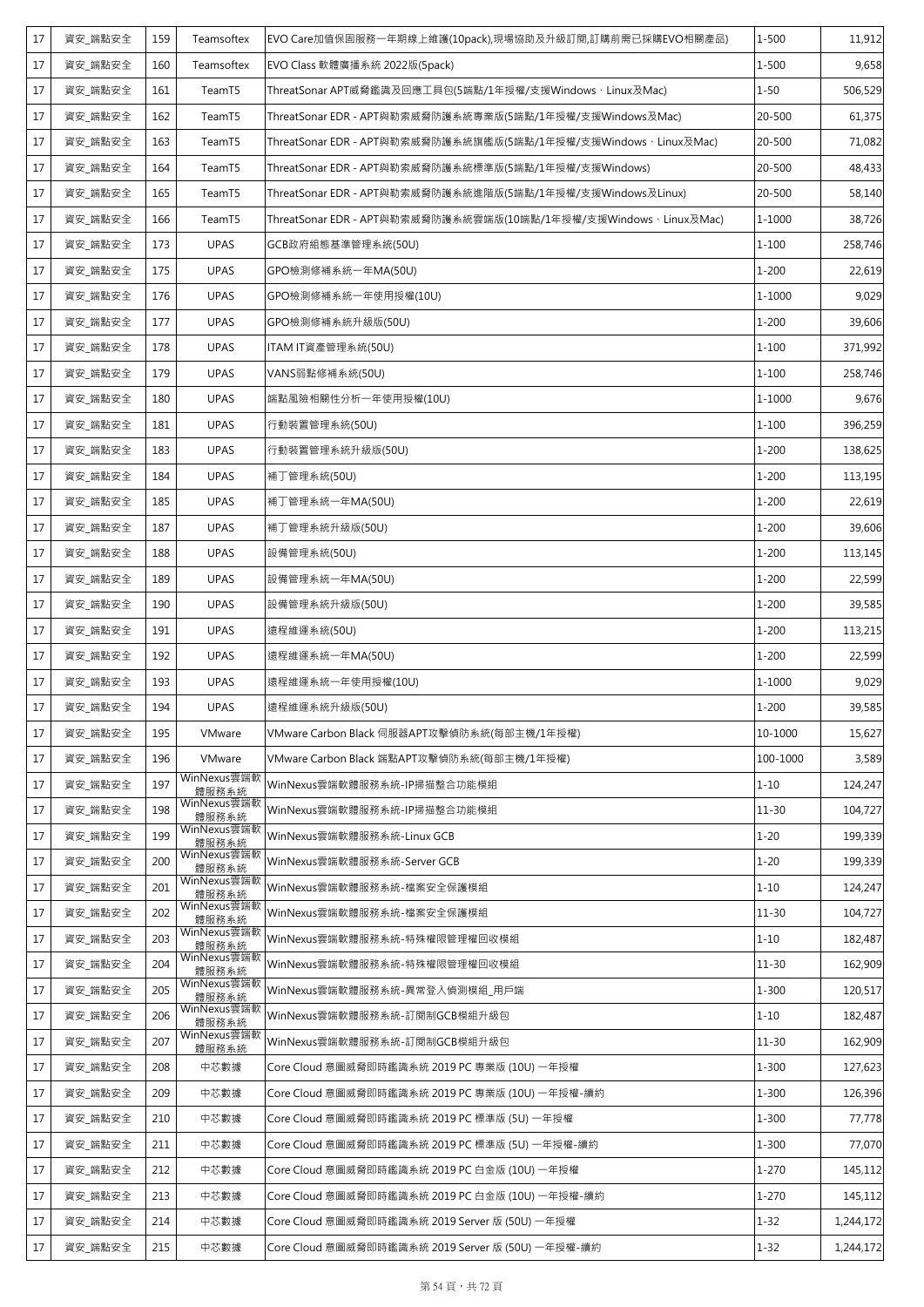| 17 | 資安 端點安全 | 216 | 中芯數據                | Core Cloud 意圖威脅即時鑑識系統 2019 網站 Server 版 (50U) 一年授權          | $1 - 23$  | 1,703,857 |
|----|---------|-----|---------------------|------------------------------------------------------------|-----------|-----------|
| 17 | 資安 端點安全 | 217 | 中芯數據                | Core Cloud 意圖威脅即時鑑識系統 2019 網站 Server 版 (50U) 一年授權-續約       | $1 - 23$  | 1,703,857 |
| 17 | 資安_端點安全 | 219 | 中華數位                | IR資安檢測端點訂閱軟體授權工具(第三階段)                                     | $1 - 3$   | 303,311   |
| 17 | 資安_端點安全 | 221 | 中華數位                | IR資安檢測端點資安巡邏軟體授權工具-100IP(第一階段)                             | $1 - 100$ | 146,587   |
| 17 | 資安_端點安全 | 222 | 中華數位                | IR資安檢測端點資安清除軟體授權工具-IP嚴重等級2~3級(中危險等級)(第二階段)                 | $1 - 100$ | 37,892    |
| 17 | 資安_端點安全 | 223 | 中華數位                | IR資安檢測端點資安清除軟體授權工具-IP嚴重等級4~5級(高危險等級)(第二階段)                 | $1 - 100$ | 57,103    |
| 17 | 資安 端點安全 | 224 | 中華數位                | 跨平台資產安全[稽核]管理平台(VANS系統)-MSAV: 30台終端使用權                     | $1 - 100$ | 338,244   |
| 17 | 資安_端點安全 | 225 | 中華數位                | 跨平台資產安全[稽核]管理平台(VANS系統)-MSAV:30台終端使用權(年度保固及訂閱服務)           | $1 - 100$ | 183,817   |
| 17 | 資安_端點安全 | 229 | 中華數位                | 跨平台資產管理 安全平台(VANS系統)-MSV: 30台終端使用權                         | $1 - 100$ | 307,356   |
| 17 | 資安_端點安全 | 230 | 中華數位                | 跨平台資產管理 軟體漏洞修補(VANS系統)-MPV :30台終端使用權 (年度保固及訂閱服務)           | $1 - 100$ | 136,112   |
| 17 | 資安_端點安全 | 231 | 中華數位                | 跨平台資產管理 軟體漏洞修補(VANS系統)-MPV: 30台終端使用權                       | $1 - 100$ | 312,290   |
| 17 | 資安_端點安全 | 232 | 中華資安國際股份<br>有限公司    | 端點威脅偵測應變系統PC標準版(10U)一年授權                                   | $2 - 50$  | 133,733   |
| 17 | 資安_端點安全 | 233 | 中華資安國際股份<br>有限公司    | 端點威脅偵測應變系統PC標準版(50U)一年授權                                   | $1 - 50$  | 612,984   |
| 17 | 資安_端點安全 | 234 | 中華資安國際股份<br>有限公司    | 端點威脅偵測應變系統Server 專業版(10U)一年授權                              | $2 - 50$  | 245,296   |
| 17 | 資安 端點安全 | 235 | 中華資安國際股份<br>有限公司    | 端點威脅偵測應變系統Server 專業版(50U)一年授權                              | $1 - 30$  | 1,170,798 |
| 17 | 資安_端點安全 | 236 | 中華龍網股份有限<br>公司      | DragonSoft GCB 政府資安組態稽核軟體-輔助工具旗艦版                          | 1-950     | 40,293    |
| 17 | 資安 端點安全 | 237 | 中華龍網股份有限<br>公司      | DragonSoft Hyper EDR 人工智慧端點防護軟體-基本升級版/32U/壹年授權與更新          | $1 - 100$ | 61,623    |
| 17 | 資安_端點安全 | 238 | 中華龍網股份有限<br>公司      | DragonSoft Hyper EDR 人工智慧端點防護軟體-基本版/32U/壹年授權與更新            | $1 - 100$ | 198,205   |
| 17 | 資安_端點安全 | 239 | 中華龍網股份有限<br>公司      | DragonSoft Hyper EDR 人工智慧端點防護軟體-離線升級版/32U/壹年授權與更新          | $1 - 100$ | 82,317    |
| 17 | 資安_端點安全 | 240 | 中華龍網股份有限<br>公司      | DragonSoft Hyper EDR 人工智慧端點防護軟體-離線版/32U/壹年授權與更新            | $1 - 100$ | 330,648   |
| 17 | 資安_端點安全 | 241 | 中華龍網股份有限<br>公司      | DragonSoft Hyper EDR 人工智慧端點防護軟體-雲端升級版/32U/壹年授權與更新          | $1 - 100$ | 40,928    |
| 17 | 資安_端點安全 | 242 | 中華龍網股份有限<br>公司      | DragonSoft Hyper EDR 人工智慧端點防護軟體-雲端版/32U/壹年授權與更新            | $1 - 100$ | 165,094   |
| 17 | 資安_端點安全 | 243 | 中華龍網股份有限<br>公司      | DragonSoft 資安合規管理平台                                        | $1 - 80$  | 444,742   |
| 17 | 資安_端點安全 | 244 | 兆勤科技                | Astra 端點防護                                                 | $1 - 100$ | 9,100     |
| 17 | 資安_端點安全 | 245 | 創穩資云                | 主動式端點威脅分析偵測及應變軟體 (單台 Windows Client PC/年約使用授權),不含基本安裝與教育訓練 | 10-199    | 3,994     |
| 17 | 資安_端點安全 | 246 | 創穩資云                | 主動式端點威脅分析偵測及應變軟體 (單台 Windows Client PC/年約使用授權),不含基本安裝與教育訓練 | 200-10000 | 3,586     |
| 17 | 資安 端點安全 | 247 | 創穩資云                | 主動式端點威脅分析偵測及應變軟體 (單台 Windows Server/年約使用授權),不含基本安裝與教育訓練    | $3 - 25$  | 8,038     |
| 17 | 資安_端點安全 | 248 | 創穩資云                | 主動式端點威脅分析偵測及應變軟體 (單台 Windows Server/年約使用授權),不含基本安裝與教育訓練    | 26-2500   | 7,222     |
| 17 | 資安_端點安全 | 249 | 卡巴斯基<br>Kaspersky   | 卡巴斯基 端點安全解決方案-標準防護版 Select - 新購 (含工作站/伺服器)                 | 10-10000  | 1,213     |
| 17 | 資安_端點安全 | 250 | 卡巴斯基<br>Kaspersky   | 卡巴斯基 端點安全解決方案-標準防護版 Select - 續約 (含工作站/伺服器)                 | 10-10000  | 607       |
| 17 | 資安_端點安全 | 251 | 卡巴斯基<br>Kaspersky   | 卡巴斯基 端點安全解決方案-進階防護版 Advanced - 新購 (含工作站/伺服器)               | 10-10000  | 1,426     |
| 17 | 資安_端點安全 | 252 | 卡巴斯基<br>Kaspersky   | 卡巴斯基 端點安全解決方案-進階防護版 Advanced - 續約 (含工作站/伺服器)               | 10-10000  | 1,092     |
| 17 | 資安_端點安全 | 253 | 卡巴斯基<br>Kaspersky   | 卡巴斯基 遠端託管偵測回應服務 (此服務須搭配KESB端點安全軟體啟用,已含KESB 250 U授權)        | 1-1000    | 1,031,951 |
| 17 | 資安_端點安全 | 254 | 天禦慧智                | Cyber X 數位教育雲分析監控平台                                        | 20-10000  | 2,321     |
| 17 | 資安_端點安全 | 255 | 奧義智慧科技<br>(CyCraft) | AIR(AI-bot Response)端點偵測及應變機制(EDR/MDR) - 續約(25IP/1年授權)     | $1 - 182$ | 218,313   |
| 17 | 資安_端點安全 | 256 | 奧義智慧科技<br>(CyCraft) | AIR(AI-bot Response) 端點偵測及應變機制(EDR/MDR) (25 IP/1年授權)       | $1 - 131$ | 303,248   |
| 17 | 資安_端點安全 | 257 | 奧義智慧科技<br>(CyCraft) | Xensor端點APT進階持續性威脅攻擊防禦系統 - 續約(25IP/1年授權)                   | 1-456     | 87,081    |
| 17 | 資安_端點安全 | 258 | 奧義智慧科技<br>(CyCraft) | Xensor端點APT進階持續性威脅攻擊防禦系統 (25IP/一年授權)                       | $1 - 246$ | 161,691   |
| 17 | 資安_端點安全 | 259 | 奧義智慧科技<br>(CyCraft) | 資通安全健診系統 (25 IP)                                           | $1 - 615$ | 64,623    |
| 17 | 資安_端點安全 | 260 | 日月晶耀                | USB加密模組                                                    | $1 - 100$ | 1,269     |
| 17 | 資安_端點安全 | 261 | 日月晶耀                | 使用者政策管理模組(最低購買數量10人版)                                      | 10-3000   | 1,795     |
| 17 | 資安_端點安全 | 262 | 日月晶耀                | 神網7-IT 設備用戶端 一年軟體系統更新                                      | 10-3000   | 727       |
| 17 | 資安_端點安全 | 263 | 日月晶耀                | 神網7-IT設備用戶端                                                | 10-3000   | 2,154     |
| 17 | 資安_端點安全 | 264 | 日月晶耀                | 神網7-IT設備管理平台                                               | $1 - 30$  | 18,069    |
| 17 | 資安_端點安全 | 265 | 日月晶耀                | 神網端點防護安全系統Web端(50人版)                                       | $1 - 50$  | 116,279   |
| 17 | 資安_端點安全 | 266 | 日月晶耀                | 神網端點防護安全系統Web端一年更新保固(50人版)                                 | $1 - 50$  | 38,807    |
| 17 | 資安_端點安全 | 267 | 日月晶耀                | 神網端點防護安全系統用戶端Lite版                                         | 10-3000   | 1,813     |
| 17 | 資安_端點安全 | 268 | 日月晶耀                | 神網端點防護安全系統用戶端Lite版一年更新與維護                                  | 10-3000   | 439       |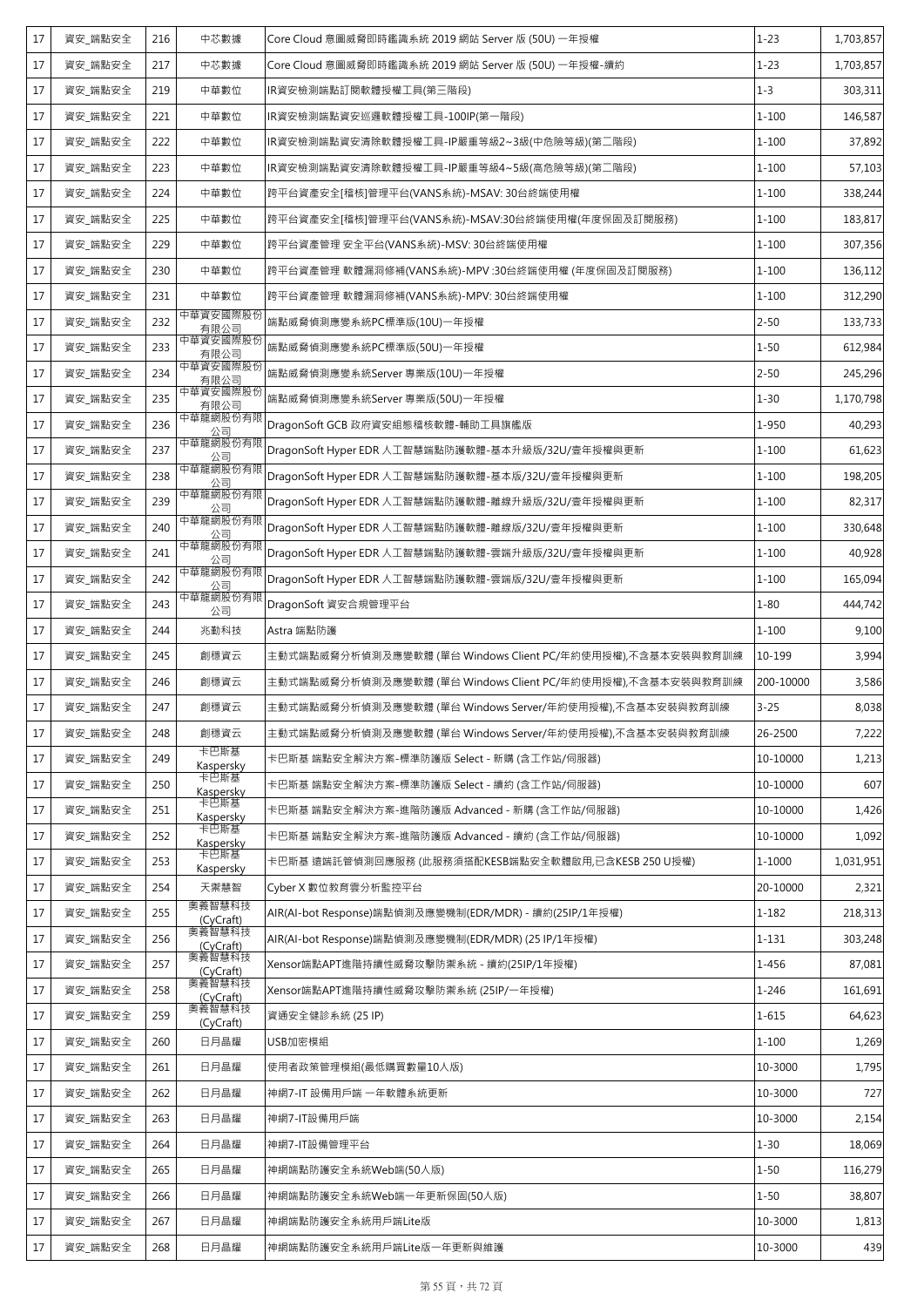| 17 | 資安_端點安全 | 269 | 日月晶耀           | 神網維運管理系統(100人版)                                                                                                                                                         | $1 - 20$   | 323,964   |
|----|---------|-----|----------------|-------------------------------------------------------------------------------------------------------------------------------------------------------------------------|------------|-----------|
| 17 | 資安_端點安全 | 270 | 日月晶耀           | 神網電腦終端防護系統Client端升級版                                                                                                                                                    | 1-3000     | 1,657     |
| 17 | 資安_端點安全 | 271 | 日月晶耀           | 系統安全性檢測模組一年更新保固(最低購買數量10人版)                                                                                                                                             | 10-3000    | 556       |
| 17 | 資安_端點安全 | 272 | 日月晶耀           | 軟體派送檢測更新模組 一年期訂閱版                                                                                                                                                       | 10-8000    | 880       |
| 17 | 資安_端點安全 | 273 | 朝陽科技           | cEducation Manager 數位教育雲分析平台(CAL版)                                                                                                                                      | 30-3000    | 2,224     |
| 17 | 資安_端點安全 | 274 | 朝陽科技           | cEducation Manager 數位教育雲分析平台(SVR版)                                                                                                                                      | 1-1000     | 36,198    |
| 17 | 資安 端點安全 | 275 | 朝陽科技           | cResource Analyzer 伺服器效能監控平台                                                                                                                                            | 1-1000     | 33,367    |
| 17 | 資安 端點安全 | 276 | 朝陽科技           | cSecurityProtector 全智能資安控制平台                                                                                                                                            | 1-1000     | 2,123     |
| 17 | 資安_端點安全 | 277 | 泉榮資訊股份有限<br>公司 | 教學雲服務系統-Windows GCB模組(100User)                                                                                                                                          | $1 - 5$    | 1,281,374 |
| 17 | 資安_端點安全 | 278 | 泉榮資訊股份有限<br>公司 | 教學雲服務系統-Windows GCB模組(25User)                                                                                                                                           | $1 - 5$    | 316,379   |
| 17 | 資安_端點安全 | 279 | 泉榮資訊股份有限<br>公司 | 教學雲服務系統-資安管控模組                                                                                                                                                          | $1 - 10$   | 1,310,414 |
| 17 | 資安_端點安全 | 280 | 泰溥科技           | TOP CPR 個人電腦保護系統 LAN版- 10U授權                                                                                                                                            | $1 - 50$   | 21,021    |
| 17 | 資安_端點安全 | 282 | 泰溥科技           | TOP CPR 個人電腦保護系統 WAN版 -5U一年使用授權                                                                                                                                         | $1 - 200$  | 6,057     |
| 17 | 資安 端點安全 | 283 | 泰溥科技           | TOP CPR 個人電腦保護系統 WAN版 -5U一年使用授權                                                                                                                                         | 201-600    | 4,838     |
| 17 | 資安 端點安全 | 284 | 泰溥科技           | TOP CPR 個人電腦保護系統 單機版 - 10U授權                                                                                                                                            | $1 - 50$   | 14,702    |
| 17 | 資安_端點安全 | 285 | 泰溥科技           | TOP-PXE 群組電腦管理系統 伺服器端(離線版;含10個用戶端授權;須搭配用戶端)                                                                                                                             | $1 - 45$   | 52,022    |
| 17 | 資安_端點安全 | 286 | 泰溥科技           | TOP-PXE 群組電腦管理系統 離線版 用戶端(最低採購數量5user,需搭配伺服器端)                                                                                                                           | $5 - 300$  | 2,841     |
| 17 | 資安_端點安全 | 287 | 立寶科技股份有限<br>公司 | 端點AI情資偵測與事件反應系統                                                                                                                                                         | 1-1000     | 287,029   |
| 17 | 資安_端點安全 | 289 | 精品科技股份有限<br>公司 | X-FORT基本系統模組授權                                                                                                                                                          | 10-5000    | 1,383     |
| 17 | 資安_端點安全 | 290 | 精品科技股份有限<br>公司 | X-FORT文件安全保護模組(SVS安全碟) 一年更新授權                                                                                                                                           | 10-5000    | 1,283     |
| 17 | 資安_端點安全 | 291 | 精品科技股份有限<br>公司 | X-FORT文件安全保護模組(SVS安全碟) 授權                                                                                                                                               | 10-5000    | 4,287     |
| 17 | 資安_端點安全 | 292 | 公司             | 精品科技股份有限  X-FORT端點防護模組一年更新授權 (基本外接儲存裝置控管/共用資料夾控管/SVT伺服器安全通道/CPE軟<br>體描述/EDR事件反應, 5擇1)                                                                                   | 10-20000   | 241       |
| 17 | 資安_端點安全 | 293 | 精品科技股份有限<br>公司 | X-FORT端點防護模組一年更新授權(進階系統/進階外接儲存裝置/光碟裝置/列印裝置/操作記錄/進階操作<br>記錄/其他控管/通訊控管/網頁控管/網頁文字記錄/Webmail記錄/雲端控管/傳輸控管/電子郵件/Outlook<br>附檔加密/軟體安控/特殊軟體安控/軟體資產/硬體資產/遠端功能/畫面擷取,21擇1          | 10-105000  | 99        |
| 17 | 資安 端點安全 | 294 | 精品科技股份有限<br>公司 | X-FORT端點防護模組授權 (基本外接儲存裝置控管/共用資料夾控管/SVT伺服器安全通道/CPE軟體描述<br>/EDR事件反應, 5擇1)                                                                                                 | 10-20000   | 689       |
| 17 | 資安_端點安全 | 295 | 精品科技股份有限<br>公司 | X-FORT端點防護模組授權 (進階系統/進階外接儲存裝置/光碟裝置/列印裝置/操作記錄/進階操作記錄/其<br>他控管/通訊控管/網頁控管/網頁文字記錄/Webmail記錄/雲端控管/傳輸控管/電子郵件/Outlook附檔加密  10-105000<br>/軟體安控/特殊軟體安控/軟體資產/硬體資產/遠端功能/畫面擷取,21擇1) |            | 340       |
| 17 | 資安_端點安全 | 296 | 精品科技股份有限<br>公司 | X-ITasset 資產管理系統升級X-FORT資產管理模組一年更新授權                                                                                                                                    | 10-5000    | 357       |
| 17 | 資安_端點安全 | 298 | 趨勢科技           | Apex Central Advanced Edition 一年更新授權                                                                                                                                    | 5-10000    | 62        |
| 17 | 資安_端點安全 | 299 | 趨勢科技           | Apex Central Advanced Edition 最新版                                                                                                                                       | 5-10000    | 220       |
| 17 | 資安_端點安全 | 300 | 趨勢科技           | Apex One Endpoint Protection 一年更新授權                                                                                                                                     | 5-10000    | 711       |
| 17 | 資安_端點安全 | 301 | 趨勢科技           | Apex One Endpoint Protection 最新版                                                                                                                                        | 5-10000    | 1,838     |
| 17 | 資安_端點安全 | 302 | 趨勢科技           | Deep Security - Enterprise - per CPU (Socket) 一年更新授權                                                                                                                    | $1 - 200$  | 52,969    |
| 17 | 資安_端點安全 | 303 | 趨勢科技           | Deep Security 全模組組合包server client (防毒、系統、網路模組)                                                                                                                          | $1 - 10$   | 28,268    |
| 17 | 資安_端點安全 | 304 | 趨勢科技           | Deep Security全模組Server client(AV,DPI,FW,LI,IM)一年更新授權                                                                                                                    | $1 - 500$  | 10,376    |
| 17 | 資安_端點安全 | 305 | 趨勢科技           | Deep Security全模組組合包Desktop client (防毒、系統、網路模組)                                                                                                                          | $1 - 500$  | 14,101    |
| 17 | 資安_端點安全 | 306 | 趨勢科技           | ESO趨勢防毒專家組合(含防毒授權套件包)                                                                                                                                                   | $5 - 6000$ | 3,527     |
| 17 | 資安_端點安全 | 307 | 趨勢科技           | PC-cillin 最新版                                                                                                                                                           | $5 - 3000$ | 336       |
| 17 | 資安_端點安全 | 308 | 趨勢科技           | PC-cillin 最新版一年軟體更新授權                                                                                                                                                   | $5 - 3000$ | 140       |
| 17 | 資安_端點安全 | 309 | 趨勢科技           | Smart Protection Complete 一年更新授權                                                                                                                                        | 5-10000    | 2,734     |
| 17 | 資安_端點安全 | 310 | 趨勢科技           | Smart Protection Complete 最新版                                                                                                                                           | 5-6900     | 5,789     |
| 17 | 資安_端點安全 | 311 | 趨勢科技           | Smart Protection for Endpoints 一年更新授權                                                                                                                                   | 5-10000    | 1,704     |
| 17 | 資安_端點安全 | 312 | 趨勢科技           | Smart Protection for Endpoints 最新版                                                                                                                                      | 5-10000    | 3,635     |
| 17 | 資安_端點安全 | 313 | 趨勢科技           | Trend Micro Education Suite 大專院校防 毒組合包全校授權一年軟體更新授權                                                                                                                      | $1 - 5$    | 220,236   |
| 17 | 資安_端點安全 | 314 | 趨勢科技           | Trend Micro Education Suite大專院校單 項產品全校授權                                                                                                                                | $1 - 5$    | 58,925    |
| 17 | 資安_端點安全 | 315 | 趨勢科技           | Trend Micro Education Suite高中職單項 產品全校授權                                                                                                                                 | $1 - 5$    | 16,119    |
| 17 | 資安_端點安全 | 316 | 趨勢科技           | Trend Micro Endpoint / Central (擇一) 國中小教育版全校授權                                                                                                                          | $1 - 5$    | 8,004     |
| 17 | 資安_端點安全 | 317 | 趨勢科技           | 端點安全附加模組最新版 Data Loss Prevention(DLP)                                                                                                                                   | 5-3000     | 2,704     |
| 17 | 資安_端點安全 | 318 | 達煬科技           | WinMatrix IT資源管理系統 CPE更新稽核模組使用授權(10U)                                                                                                                                   | $1 - 300$  | 6,705     |
|    |         |     |                |                                                                                                                                                                         |            |           |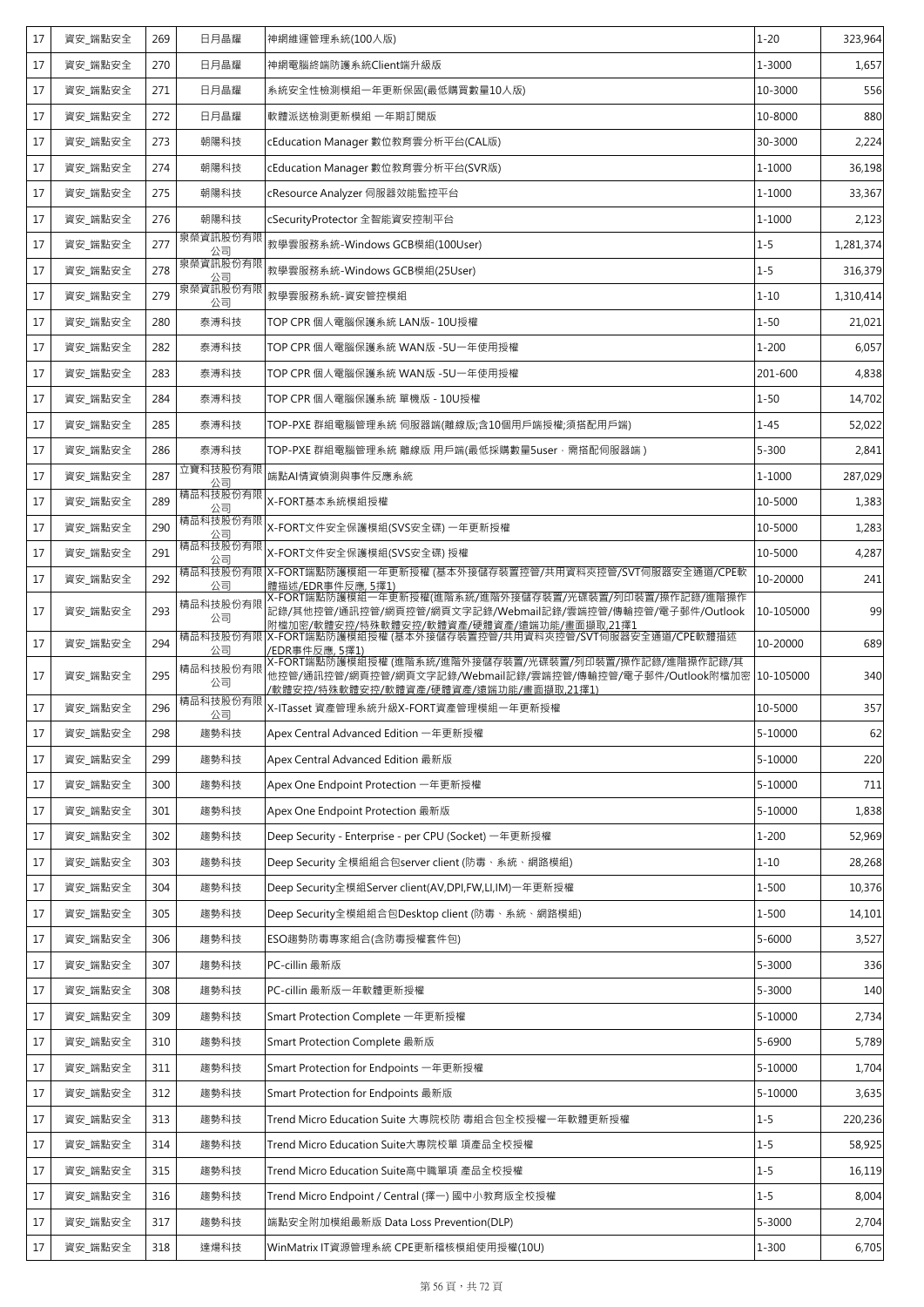| 17 | 資安_端點安全 | 319 | 達煬科技                         | WinMatrix IT資源管理系統 GCB稽核模組使用授權(10U)                                                         | $1 - 300$  | 6,705     |
|----|---------|-----|------------------------------|---------------------------------------------------------------------------------------------|------------|-----------|
| 17 | 資安 端點安全 | 322 | 達煬科技                         | WinMatrix IT資源管理系統 更新升級權益一年期 適用於軟體安全管理模組舊客戶(10U)                                            | $1 - 300$  | 1,612     |
| 17 | 資安_端點安全 | 323 | 達煬科技                         | WinMatrix IT資源管理系統 更新升級權益一年期 適用於週邊裝置安全管理模組舊客戶(10U)                                          | $1 - 300$  | 1,967     |
| 18 | 資安_訊息安全 | 31  | Barracuda<br><b>Networks</b> | Barracuda Email Security Gateway 郵件安全過濾防護系統 50U (一年使用授權)                                    | $1 - 100$  | 103,134   |
| 18 | 資安_訊息安全 | 32  | Barracuda<br>Networks        | Barracuda Email Security Gateway 郵件安全過濾防護系統 50U 更新套件包 (一年期)                                 | $1 - 100$  | 42,518    |
| 18 | 資安_訊息安全 | 33  | Barracuda<br>Networks        | Barracuda Web Security Gateway 上網安全防護系統 50U (一年使用授權)                                        | $1 - 100$  | 102,983   |
| 18 | 資安 訊息安全 | 34  | Barracuda<br>Networks        | Barracuda Web Security Gateway 上網安全防護系統 50U 更新套件包 (一年期)                                     | $1 - 100$  | 42,113    |
| 18 | 資安_訊息安全 | 36  | Cisco Systems                | 思科郵件安全解決方案, 100U, 一年使用授權                                                                    | $1 - 50$   | 222,396   |
| 18 | 資安_訊息安全 | 37  | COMODO                       | COMODO郵件APT雲端過濾服務一年使用授權(垃圾郵件過濾、郵件APT過濾及郵件病毒掃描服務)(最低購<br>買10u)                               | 10-999     | 1,782     |
| 18 | 資安 訊息安全 | 38  | COMODO                       | COMODO郵件APT雲端過濾服務一年使用授權(垃圾郵件過濾、郵件APT過濾及郵件病毒掃描服務)(最低購<br>買10u)                               | 1000-4999  | 1,515     |
| 18 | 資安_訊息安全 | 39  | Datiphy                      | Datiphy Cloud - 雲端企業資訊安全管理系統 (3Million QPD License) Per VM                                  | $1 - 50$   | 339,737   |
| 18 | 資安_訊息安全 | 40  | Datiphy                      | Datiphy Cloud - 雲端企業資訊安全管理系統安裝設定 Per VM                                                     | $1 - 50$   | 42,909    |
| 18 | 資安 訊息安全 | 41  | Datiphy                      | Datiphy Cloud - 雲端企業資訊安全管理系統年租賃 (3Million QPD License) Per VM                               | $1 - 50$   | 127,401   |
| 18 | 資安_訊息安全 | 42  | Datiphy                      | Datiphy Enterprise 資料庫智能安全管理系統 (3Million OPD License) Per VM                                | $1 - 50$   | 509,606   |
| 18 | 資安_訊息安全 | 43  | Datiphy                      | Datiphy Enterprise 資料庫智能安全管理系統年租賃 (3Million QPD License) Per VM                             | $1 - 50$   | 169,869   |
| 18 | 資安_訊息安全 | 44  | Datiphy                      | Datiphy Enterprise 資料庫智能安全管理系統年維護 (3Million QPD License) Per VM                             | $1 - 50$   | 101,921   |
| 18 | 資安_訊息安全 | 45  | Datiphy                      | Datiphy PI 效能智能中心 (3Million QPD License) Per VM: 需同時購買Datiphy Enterprise 資料庫智能安<br>全管理系統    | $1 - 50$   | 254,803   |
| 18 | 資安_訊息安全 | 46  | Datiphy                      | Datiphy PI 效能智能中心年維護 (3Million QPD License) Per VM                                          | $1 - 50$   | 50,961    |
| 18 | 資安_訊息安全 | 47  | Datiphy                      | Datiphy Splunk Add-on 資料庫稽核軟體 (3Million QPD License) Per VM                                 | $1 - 50$   | 424,671   |
| 18 | 資安_訊息安全 | 48  | Datiphy                      | Datiphy Splunk Add-on 資料庫稽核軟體年維護 (3Million QPD License) Per VM                              | $1 - 50$   | 84,934    |
| 18 | 資安_訊息安全 | 49  | Datiphy                      | Datiphy 本機型資料庫稽核 (Non TCP/IP) 記錄軟體                                                          | $1 - 200$  | 101,921   |
| 18 | 資安_訊息安全 | 50  | Datiphy                      | Datiphy 本機型資料庫稽核 (Non TCP/IP) 記錄軟體年維護                                                       | $1 - 200$  | 20,384    |
| 18 | 資安_訊息安全 | 51  | Datiphy                      | Datiphy 本機型資料庫稽核 (TCP/IP) 記錄軟體                                                              | $1 - 200$  | 101,921   |
| 18 | 資安 訊息安全 | 52  | Datiphy                      | Datiphy 本機型資料庫稽核 (TCP/IP) 記錄軟體年維護                                                           | $1 - 200$  | 20,384    |
| 18 | 資安_訊息安全 | 53  | Datiphy                      | Datiphy 網路型資料庫稽核記錄系統 (10Million OPD License)                                                | $1 - 30$   | 509,606   |
| 18 | 資安_訊息安全 | 54  | Datiphy                      | Datiphy 網路型資料庫稽核記錄系統年維護 (10Million QPD License)                                             | $1 - 30$   | 101,921   |
| 18 | 資安_訊息安全 | 55  | Datiphy                      | Datiphy 資料庫安全合規應用軟體 (3Million QPD License): 需購買Datiphy Enterprise資料庫安全管理系<br>統              | $1 - 50$   | 254,803   |
| 18 | 資安_訊息安全 | 56  | Datiphy                      | Datiphy 資料庫安全合規應用軟體年維護 (3Million QPD License)                                               | $1 - 50$   | 50,961    |
| 18 | 資安 訊息安全 | 57  | Datiphy                      | Datiphy 資料庫智能分析報表管理系統 (3Million QPD License) Per VM: 需同時購買Datiphy Enterprise<br>資料庫智能安全管理系統 | $1 - 50$   | 254,803   |
| 18 | 資安 訊息安全 | 58  | Datiphy                      | Datiphy 資料庫智能分析報表管理系統年維護 (3Million QPD License) Per VM                                      | $1 - 50$   | 50,961    |
| 18 | 資安_訊息安全 | 59  | FireEye                      | FireEve Email Security APT VM (電子郵件進階威脅防護) 一年虛擬軟體授權100人版                                    | $1 - 10$   | 1,211,325 |
| 18 | 資安_訊息安全 | 60  | FireEye                      | FireEye Email Security APT VM (電子郵件進階威脅防護) 一年虛擬軟體授權100人版                                    | $11 - 33$  | 1,169,697 |
| 18 | 資安_訊息安全 | 61  | FireEye                      | FireEve Email Security APT Cloud with AV/AS(雲端電子郵件進階威脅防護包含病毒 / 垃圾郵件防護)一年<br>雲端軟體授權200人版     | $1 - 10$   | 1,009,100 |
| 18 | 資安_訊息安全 | 62  | FireEye                      | FireEye Email Security APT Cloud with AV/AS(雲端電子郵件進階威脅防護包含病毒 / 垃圾郵件防護)一年<br>雲端軟體授權200人版     | $11 - 41$  | 967,677   |
| 18 | 資安_訊息安全 | 63  | FireEye                      | FireEye Email Security APT Cloud(雲端電子郵件進階威脅防護)一年雲端軟體授權200人版                                 | $1 - 10$   | 790,698   |
| 18 | 資安_訊息安全 | 65  | Forcepoint                   | Forcepoint 先進惡意程式檢測分析系統 (沙箱模擬環境檢測) (25人版/1年授權)                                              | 10-600     | 82,471    |
| 18 | 資安_訊息安全 | 66  | Green-<br>Computing          | 綠色運算 NOPAM Themis 一年期軟體維護(垃郵過濾/Mail Server/郵件歸檔/郵件稽核)擇一選購-25人版                              | 1-1000     | 8,775     |
| 18 | 資安_訊息安全 | 67  | Green-<br>Computing          | 綠色運算 NOPAM Themis 軟體升版(垃郵過濾/Mail Server/郵件歸檔/郵件稽核)擇一選購-25人版                                 | $1 - 1000$ | 23,453    |
| 18 | 資安_訊息安全 | 68  | Green-<br>Computing          | 綠色運算 電子郵件系統 (Mail Server/Webmail)-25人版                                                      | 1-1000     | 43,687    |
| 18 | 資安_訊息安全 | 69  | Green-<br>Computing          | 綠色運算NOPAM Themis 全系列軟體(1)垃郵過濾(2)郵件歸檔(3)郵件稽核 三選一-25人版                                        | $1 - 1000$ | 39,717    |
| 18 | 資安_訊息安全 | 70  | Green-<br>Computing          | 綠色運算NOPAM Themis 進階或延伸功能模組 擇一選購-25人版                                                        | 1-1000     | 28,957    |
| 18 | 資安_訊息安全 | 79  | One Identity                 | One Identity Safequard for Privileged Passwords 特權使用者密碼管理系統-使用者授權                           | $1 - 150$  | 127,798   |
| 18 | 資安_訊息安全 | 80  | One Identity                 | One Identity Safeguard for Privileged Passwords 特權使用者密碼管理系統-使用者授權(一年維護)                     | $1 - 150$  | 49,246    |
| 18 | 資安_訊息安全 | 81  | One Identity                 | One Identity Safequard for Privileged Passwords 特權使用者密碼管理系統授權                               | $1 - 10$   | 606,370   |
| 18 | 資安_訊息安全 | 82  | One Identity                 | One Identity Safequard for Privileged Passwords 特權使用者密碼管理系統授權(一年維護)                         | $1 - 10$   | 181,699   |
| 18 | 資安_訊息安全 | 83  | One Identity                 | One Identity Safeguard for Privileged Sessions 特權使用者連線管理系統-使用者授權                            | $1 - 150$  | 204,782   |
| 18 | 資安_訊息安全 | 84  | One Identity                 | One Identity Safeguard for Privileged Sessions 特權使用者連線管理系統-使用者授權(一年維護)                      | $1 - 150$  | 71,313    |
| 18 | 資安_訊息安全 | 85  | One Identity                 | One Identity Safeguard for Privileged Sessions 特權使用者連線管理系統授權                                | $1 - 10$   | 758,038   |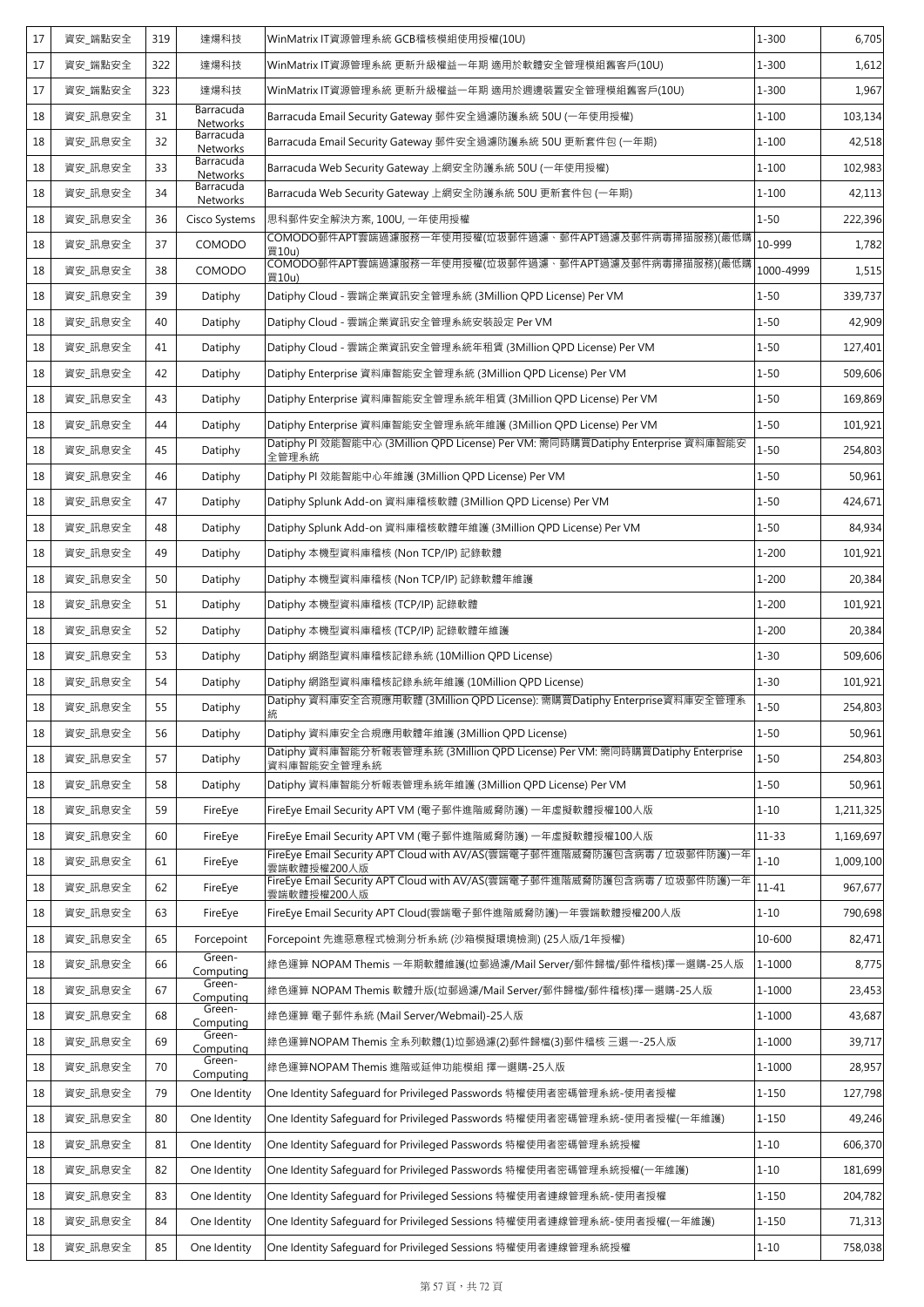| 18 | 資安 訊息安全 | 86  | One Identity                        | One Identity Safeguard for Privileged Sessions 特權使用者連線管理系統授權(一年維護)                                                                       | $1 - 10$  | 227,199   |
|----|---------|-----|-------------------------------------|------------------------------------------------------------------------------------------------------------------------------------------|-----------|-----------|
| 18 | 資安_訊息安全 | 87  | Openfind                            | Mail2000電子郵件系統-50人版(含投票管理/內嵌式防毒/系統儀表板)                                                                                                   | $1 - 100$ | 79,970    |
| 18 | 資安_訊息安全 | 88  | Openfind                            | MailAudit 郵件稽核系統 - 50 人版 (含郵件內文/附檔/個人資料即時稽核)                                                                                             | $1 - 100$ | 32,374    |
| 18 | 資安_訊息安全 | 90  | Openfind                            | MailBase 郵件歸檔管理系統 - 50人版 (含我的信件匣/郵件隨身光碟)                                                                                                 | $1 - 100$ | 37,495    |
| 18 | 資安_訊息安全 | 91  | Openfind                            | MailBase郵件歸檔管理系統 - 維護套件包 (一年期) - 50人版                                                                                                    | $1 - 100$ | 10,593    |
| 18 | 資安_訊息安全 | 92  | Openfind                            | MailGates 郵件防護系統 - 維護套件包 (一年期) - 50人版                                                                                                    | $1 - 100$ | 8,886     |
| 18 | 資安_訊息安全 | 93  | Openfind                            | MailGates- SEP 社交工程防護解決方案 (一年期) - 50人版                                                                                                   | $1 - 100$ | 51,515    |
| 18 | 資安_訊息安全 | 94  | Openfind                            | MailGates-進階威脅防護專業版解決方案-(一年期)50人版                                                                                                        | $1 - 100$ | 65,264    |
| 18 | 資安 訊息安全 | 95  | Openfind                            | Openfind 升級授權包                                                                                                                           | $1 - 200$ | 68,751    |
| 18 | 資安_訊息安全 | 96  | Openfind                            | 機關憑證 S/MIME 數位簽章模組 (一年期) - 25人版                                                                                                          | $1 - 200$ | 68,755    |
| 18 | 資安_訊息安全 | 100 | <b>OPSWAT</b>                       | OPSWAT Metadefender 電子郵件防護模組(需搭配基礎建構平台)                                                                                                  | $1 - 40$  | 843,680   |
| 18 | 資安_訊息安全 | 101 | Proofpoint                          | Proofpoint Threat Protection suite - Bundle 電子郵件攻擊防禦系統 -含Email Protection及Target<br>Attack Protection URL點擊及Attachment附件掃描服務(250人版/1年授權) | $1 - 50$  | 950,444   |
| 18 | 資安_訊息安全 | 102 | Quest                               | InTrust Enterprise Edition日誌管理工具                                                                                                         | 300-1000  | 1,275     |
| 18 | 資安 訊息安全 | 103 | SendQuick                           | SendQuick ConeXa 100                                                                                                                     | $1 - 5$   | 966,601   |
| 18 | 資安_訊息安全 | 104 | SendQuick                           | SendQuick ConeXa 300                                                                                                                     | $1 - 5$   | 1,159,921 |
| 18 | 資安_訊息安全 | 105 | SendQuick                           | SendQuick Entera                                                                                                                         | $1 - 5$   | 724,950   |
| 18 | 資安_訊息安全 | 106 | ST Engineering<br>Data Diode        | ST Engineering Data Diode 功能模組擴充授權                                                                                                       | $1 - 50$  | 549,747   |
| 18 | 資安_訊息安全 | 107 | <b>ST Engineering</b><br>Data Diode | ST Engineering Data Diode 功能模組擴充授權(一年維護)                                                                                                 | $1 - 50$  | 165,521   |
| 18 | 資安_訊息安全 | 108 | <b>ST Engineering</b><br>Data Diode | ST Engineering Data Diode 單向傳輸應用服務授權                                                                                                     | $1 - 20$  | 2,224,166 |
| 18 | 資安_訊息安全 | 109 | <b>ST Engineering</b><br>Data Diode | ST Engineering Data Diode 單向傳輸應用服務授權(一年維護)                                                                                               | $1 - 20$  | 226,303   |
| 18 | 資安_訊息安全 | 110 | Zimbra                              | Zimbra Collaboration&Mail Academic教育包(含標準版250人及專業版25人使用權)                                                                                | $1 - 200$ | 72,328    |
| 18 | 資安_訊息安全 | 111 | Zimbra                              | Zimbra Collaboration&Mail for 50人數 MailBox 專業版                                                                                           | $1 - 150$ | 174,014   |
| 18 | 資安_訊息安全 | 112 | Zimbra                              | Zimbra Collaboration&Mail for 50人數 MailBox 標準版                                                                                           | $1 - 200$ | 126,074   |
| 18 | 資安_訊息安全 | 113 | Zimbra                              | Zimbra Collaboration&Mail for 50人數 MailBox專業版(年度保固)                                                                                      | $1 - 200$ | 47,711    |
| 18 | 資安_訊息安全 | 114 | Zimbra                              | Zimbra Collaboration&Mail for 50人數 MailBox標準版(年度保固)                                                                                      | $1 - 200$ | 34,378    |
| 18 | 資安_訊息安全 | 115 | Zimbra                              | Zimbra Collaboration&Mail 教育包(含標準版250人及專業版25人使用權)(年度保固)                                                                                  | $1 - 200$ | 21,652    |
| 18 | 資安_訊息安全 | 121 | 中華數位                                | Mail SQR電子郵件備份稽核記錄管理(含防毒功能)或選購模組中文版25人數使用權                                                                                               | $1 - 100$ | 99,101    |
| 18 | 資安_訊息安全 | 122 | 中華數位                                | PowerMail嵌入式郵件服務管理中文版30人數使用權                                                                                                             | $1 - 20$  | 90,823    |
| 18 | 資安 訊息安全 | 123 | 中華數位                                | SPAM SQR郵件安全過濾防護(含防毒功能)或系統選購模組軟體中文版25人數使用權                                                                                               | $1 - 100$ | 99,101    |
| 18 | 資安_訊息安全 | 124 | 中華數位                                | 基礎服務模組軟體授權 Check SMTP/mail flow                                                                                                          | $1 - 100$ | 8,064     |
| 18 | 資安_訊息安全 | 126 | 中華數位                                | 電子郵件備份(含防毒功能)或選購模組-年度維保授權更新 軟體中文版25人數使用授權                                                                                                | $1 - 100$ | 34,731    |
| 18 | 資安_訊息安全 | 127 | 中華資安國際股份<br>有限公司                    | CypherCom Secure Element套件包(行動裝置端50人版)                                                                                                   | $1 - 40$  | 80,789    |
| 18 | 資安_訊息安全 | 128 | 中華資安國際股份<br>有限公司                    | CypherCom端對端加密通訊系統(400人版)                                                                                                                | $1 - 10$  | 1,277,958 |
| 18 | 資安_訊息安全 | 129 | 中華資安國際股份<br>有限公司                    | CypherCom端對端加密通訊系統(MA/年)                                                                                                                 | $1 - 10$  | 323,458   |
| 18 | 資安_訊息安全 | 130 | 眾至資訊股份有限<br>公司                      | ShareTech 郵件安全郵件加密模組                                                                                                                     | $1 - 50$  | 4,848     |
| 18 | 資安_訊息安全 | 131 | 眾至資訊股份有限<br>公司                      | ShareTech 郵件安全防護系統 Sandstorm惡意程式偵測                                                                                                       | $1 - 50$  | 12,391    |
| 18 | 資安_訊息安全 | 132 | 眾至資訊股份有限<br>公司                      | ShareTech 郵件安全防護系統 郵件稽核套件                                                                                                                | $1 - 50$  | 4,985     |
| 18 | 資安_訊息安全 | 133 | 眾至資訊股份有限<br>公司                      | ShareTech 郵件安全防護系統-1000人版維護套件包(一年期)                                                                                                      | $1 - 50$  | 32,351    |
| 18 | 資安_訊息安全 | 134 | 眾至資訊股份有限<br>公司                      | ShareTech 郵件安全防護系統-100人版維護套件包(一年期)                                                                                                       | $1 - 50$  | 11,813    |
| 18 | 資安_訊息安全 | 135 | 眾至資訊股份有限<br>公司                      | ShareTech 郵件安全防護系統-200人版維護套件包(一年期)                                                                                                       | $1 - 50$  | 12,381    |
| 18 | 資安_訊息安全 | 136 | 眾至資訊股份有限<br>公司                      | ShareTech 郵件安全防護系統-250人版維護套件包(一年期)                                                                                                       | $1 - 50$  | 12,937    |
| 18 | 資安_訊息安全 | 137 | 眾至資訊股份有限<br>公司                      | ShareTech 郵件安全防護系統-300人版維護套件包(一年期)                                                                                                       | $1 - 50$  | 13,998    |
| 18 | 資安_訊息安全 | 138 | 眾至資訊股份有限<br>公司                      | ShareTech 郵件安全防護系統-500人版維護套件包(一年期)                                                                                                       | $1 - 50$  | 19,307    |
| 18 | 資安_訊息安全 | 139 | 眾至資訊股份有限<br>公司                      | ShareTech 郵件安全防護系統-Web Chat 25人版                                                                                                         | $1 - 50$  | 24,808    |
| 18 | 資安_訊息安全 | 140 | 眾至資訊股份有限<br>公司                      | ShareTech 郵件安全防護系統1000人版 一年授權                                                                                                            | $1 - 50$  | 323,554   |
| 18 | 資安_訊息安全 | 141 | 眾至資訊股份有限<br>公司                      | ShareTech 郵件安全防護系統100人版 一年授權                                                                                                             | $1 - 50$  | 59,526    |
| 18 | 資安_訊息安全 | 143 | 眾至資訊股份有限<br>公司                      | ShareTech 郵件安全防護系統250人版 一年授權                                                                                                             | $1 - 50$  | 101,107   |
| 18 | 資安_訊息安全 | 144 | 眾至資訊股份有限<br>公司                      | ShareTech 郵件安全防護系統300人版 一年授權                                                                                                             | $1 - 50$  | 132,401   |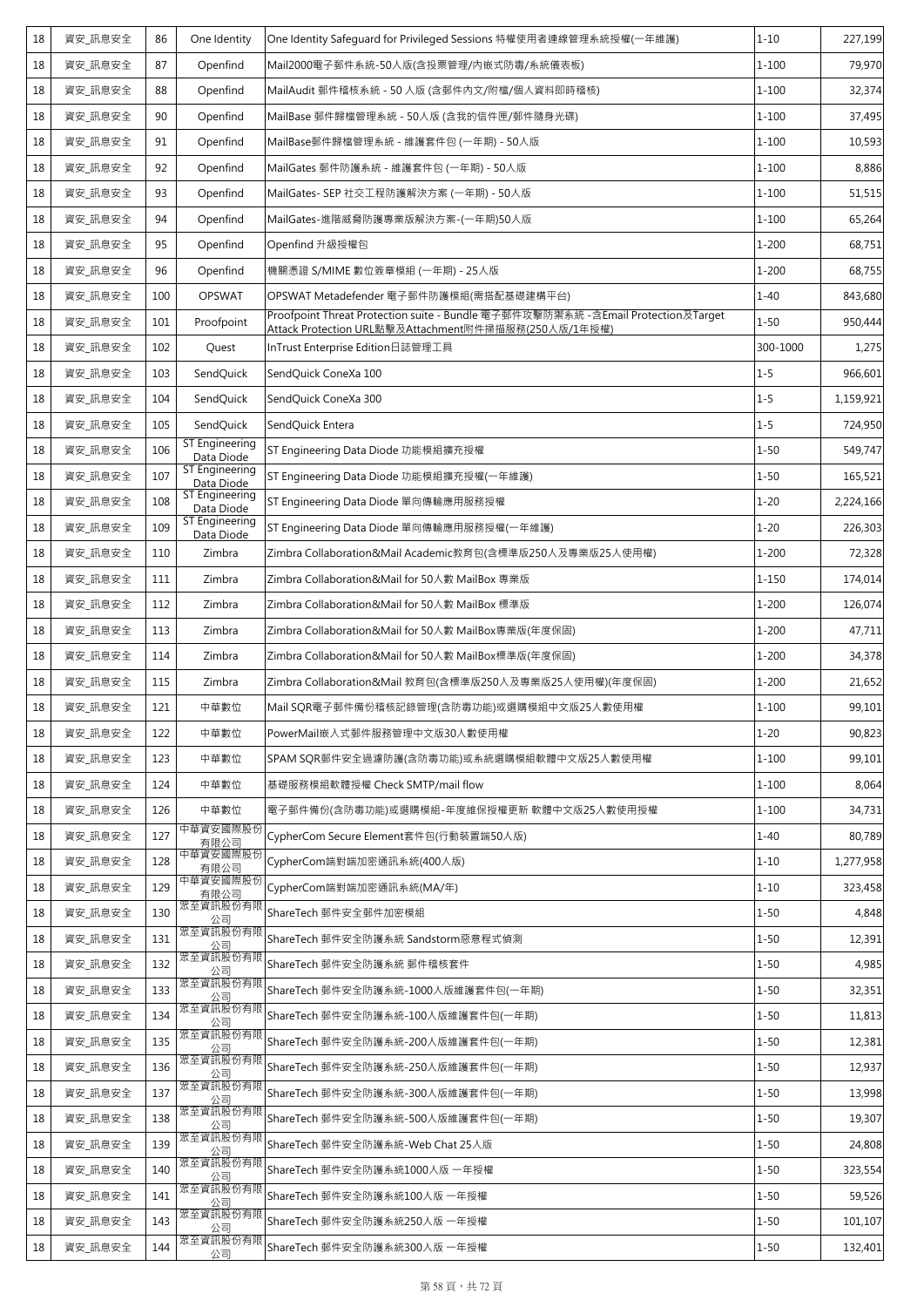| 18 | 資安_訊息安全        | 145            | 眾至資訊股份有限<br>公司        | ShareTech 郵件安全防護系統500人版 一年授權                                                        | $1 - 50$   | 240,728   |
|----|----------------|----------------|-----------------------|-------------------------------------------------------------------------------------|------------|-----------|
| 18 | 資安_訊息安全        | 146            | 眾至資訊股份有限<br>公司        | ShareTech 郵件履歷歸檔系統-1000人版維護套件包(一年期)                                                 | $1 - 50$   | 46,958    |
| 18 | 資安_訊息安全        | 147            | 眾至資訊股份有限<br>公司        | ShareTech 郵件履歷歸檔系統-200人版維護套件包(一年期)                                                  | $1 - 50$   | 16,229    |
| 18 | 資安_訊息安全        | 148            | 眾至資訊股份有限<br>公司        | ShareTech 郵件履歷歸檔系統-400人版維護套件包(一年期)                                                  | $1 - 50$   | 32,341    |
| 18 | 資安_訊息安全        | 150            | 眾至資訊股份有限<br>公司        | ShareTech 郵件履歷歸檔系統200人版一年授權                                                         | $1 - 50$   | 89,419    |
| 18 | 資安_訊息安全        | 151            | 眾至資訊股份有限<br>公司        | ShareTech 郵件履歷歸檔系統400人版一年授權                                                         | $1 - 50$   | 163,736   |
| 18 | 資安 訊息安全        | 152            | 訊揚科技有限公司              | 郵件演練進階防護包                                                                           | $1 - 100$  | 206,697   |
| 18 | 資安_訊息安全        | 153            | 趨勢科技                  | Deep Discovery Email Inspector 1000 社交 工程郵件防禦系統                                     | $1 - 10$   | 1,447,976 |
| 18 | 資安_訊息安全        | 154            | 趨勢科技                  | Deep Discovery Email Inspector 1000 社交 工程郵件防禦系統更新授權                                 | $1 - 10$   | 474,827   |
| 19 | 資安_主機或網站安      | $\mathbf{1}$   | Achelos               | Achelos網路憑證與傳輸加密強度技術檢測工具                                                            | $1 - 20$   | 99,325    |
| 19 | 資安_主機或網站安      | $\overline{2}$ | Barracuda<br>Networks | Barracuda Web Application Firewall 網站應用程式防火牆 25 Mbps (一年使用授權)                       | $1 - 100$  | 306,320   |
| 19 | 資安_主機或網站安      | $\overline{3}$ | Barracuda<br>Networks | Barracuda Web Application Firewall 網站應用程式防火牆 25 Mbps 更新套件包 (一年期)                    | $1 - 100$  | 184,580   |
| 19 | 資安_主機或網站安      | $\overline{4}$ | COMODO                | COMODO應用程式安全管理系統-政府版-一年授權 (白名單程式管理)(最低購買10u)                                        | 10-999     | 6,067     |
| 19 | 資安_主機或網站安      | 5              | COMODO                | COMODO應用程式安全管理系統-政府版-一年授權 (白名單程式管理)(最低購買10u)                                        | 1000-4999  | 4,114     |
| 19 | 資安 主機或網站安      | 6              | COMODO                | COMODO網站安全管理(DDoS防護、WAF、OWASP風險評估與SOC監控服務)                                          | $1 - 9$    | 283,114   |
| 19 | 資安 主機或網站安      | $\overline{7}$ | COMODO                | COMODO網站安全管理(DDoS防護、WAF、OWASP風險評估與SOC監控服務)                                          | 10-99      | 252,525   |
| 19 | 資安 主機或網站安      | 8              | eLock                 | eLock WebAlarm System Professional (1 console中控 + 1 Server軟體授權)/一年訂閱授權              | $1 - 100$  | 293,912   |
| 19 | 資安_主機或網站安      | 9              | eLock                 | eLock WebAlarm System Professional (1 console中控 + 1 Server軟體授權)/一年買斷授權MA            | $1 - 100$  | 90,552    |
| 19 | 資安_主機或網站安      | 10             | eLock                 | eLock WebAlarm System Professional (加購1 Server軟體授權)/ 一年訂閱授權                         | $1 - 100$  | 77,943    |
| 19 | 資安_主機或網站安      | 11             | eLock                 | eLock WebAlarm System Professional (加購1 Server軟體授權)/ 一年買斷授權MA                       | $1 - 100$  | 23,925    |
| 19 | 資安_主機或網站安      | 12             | <b>ESET</b>           | ESET Mail Security 郵件伺服器安全 (一年授權及升級維護)                                              | $5 - 500$  | 875       |
| 19 | 資安_主機或網站安      | 13             | F5 Networks           | F5-AWF-VE-1G 防駭虛擬式網頁防火牆軟體(大數據分析版)                                                   | $1 - 5$    | 3,018,267 |
| 19 | 資安_主機或網站安      | 14             | F5 Networks           | F5-AWF-VE-200M防駭虛擬式網頁防火牆軟體                                                          | $1 - 5$    | 1,507,583 |
| 19 | 資安_主機或網站安      | 15             | F5 Networks           | F5-AWF-VE-200M防駭虛擬式網頁防火牆軟體(大數據分析版)                                                  | $1 - 5$    | 2,542,298 |
| 19 | 資安_主機或網站安      | 16             | <b>IMPERVA</b>        | IMPERVA CounterBreach 資料庫AI智能防護系統                                                   | $1 - 10$   | 366,313   |
| 19 | 資安_主機或網站安      | 17             | <b>IMPERVA</b>        | IMPERVA CounterBreach 資料庫AI智能防護系統                                                   | $11 - 20$  | 324,597   |
| 19 | 資安_主機或網站安<br>全 | 18             | <b>IMPERVA</b>        | IMPERVA CounterBreach 資料庫AI智能防護系統軟體更新(一年授權)                                         | $1 - 10$   | 90,764    |
| 19 | 資安_主機或網站安      | 19             | <b>IMPERVA</b>        | IMPERVA CounterBreach 資料庫AI智能防護系統軟體更新(一年授權)                                         | $11 - 20$  | 80,336    |
| 19 | 資安_主機或網站安      | 20             | <b>IMPERVA</b>        | IMPERVA中央集中管理及報表軟體                                                                  | $1 - 40$   | 650,860   |
| 19 | 資安_主機或網站安      | 21             | <b>IMPERVA</b>        | IMPERVA中央集中管理及報表軟體更新(一年授權)                                                          | $1 - 40$   | 192,063   |
| 19 | 資安_主機或網站安      | 22             | <b>IMPERVA</b>        | IMPERVA中央集中管理及報表軟體訂閱使用授權一年(以年度訂閱制計價)                                                | $1 - 40$   | 214,560   |
| 19 | 資安_主機或網站安      | 23             | <b>IMPERVA</b>        | IMPERVA網頁應用程式防火牆軟體100M                                                              | $1 - 40$   | 651,895   |
| 19 | 資安_主機或網站安      | 24             | <b>IMPERVA</b>        | IMPERVA網頁應用程式防火牆軟體100M更新(一年授權)                                                      | $1 - 40$   | 193,616   |
| 19 | 資安_主機或網站安      | 25             | <b>IMPERVA</b>        | IMPERVA網頁應用程式防火牆軟體訂閱100M使用授權一年(以年度訂閱制計價)                                            | $1 - 40$   | 301,011   |
| 19 | 資安_主機或網站安      | 26             | <b>IMPERVA</b>        | IMPERVA資料庫監控既記錄軟體100M更新(一年授權)                                                       | $5 - 40$   | 119,116   |
| 19 | 資安_主機或網站安      | 27             | <b>IMPERVA</b>        | IMPERVA資料庫監控暨記錄軟體100M                                                               | $5 - 40$   | 399,322   |
| 19 | 資安_主機或網站安      | 28             | <b>IMPERVA</b>        | IMPERVA資料庫稽核系統(100M throughput)                                                     | $5 - 40$   | 301,541   |
| 19 | 資安_主機或網站安      | 29             | <b>IMPERVA</b>        | IMPERVA資料庫稽核系統(100M throughput)更新(一年授權)                                             | $5 - 40$   | 74,105    |
| 19 | 資安_主機或網站安      | 30             | <b>IMPERVA</b>        | IMPERVA資料庫防火牆軟體100M                                                                 | $5 - 40$   | 526,695   |
| 19 | 資安_主機或網站安      | 31             | <b>IMPERVA</b>        | IMPERVA資料庫防火牆軟體100M更新(一年授權)                                                         | $5 - 40$   | 156,164   |
| 19 | 資安_主機或網站安      | 32             | <b>IMPERVA</b>        | IMPERVA資料庫防火牆軟體訂閱100M使用授權一年(以年度訂閱制計價)                                               | $1 - 40$   | 189,282   |
| 19 | 資安_主機或網站安      | 33             | ManageEngine          | Log360日誌稽核平台(授權稽核5台設備)                                                              | $1 - 100$  | 399,393   |
| 19 | 資安_主機或網站安      | 34             | Micro Focus           | Micro Focus Change Guardian 伺服器主機異動稽核軌跡管理                                           | $1 - 1000$ | 55,333    |
| 19 | 資安_主機或網站安      | 35             | Panorays              | Panorays Automated Security & Compliance網路資產安全與合規性訪問模組 (一年訂閱授權)單位價, 最<br>低採購數量:10單位 | $10 - 50$  | 12,001    |
| 19 | 資安_主機或網站安      | 36             | Panorays              | Panorays Cyber Posture 網路資產安全與合規性訪問模組 (一年訂閱授權)單位價, 最低採購數量:5單位                       | $5 - 20$   | 102,968   |
| 19 | 資安_主機或網站安      | 37             | Panorays              | Panorays Cyber Posture 網路資產安全與合規性訪問模組 (單次使用授權)單位價, 最低採購數量:5單位                       | $5 - 20$   | 60,059    |
| 19 | 資安_主機或網站安      | 38             | Radware               | Radware 應用層防火牆報表管理軟體授權                                                              | $1 - 99$   | 214,524   |
| 19 | 資安_主機或網站安<br>全 | 39             | Radware               | Radware 應用層防火牆軟體模組 (1Gbps)                                                          | $1 - 99$   | 1,221,858 |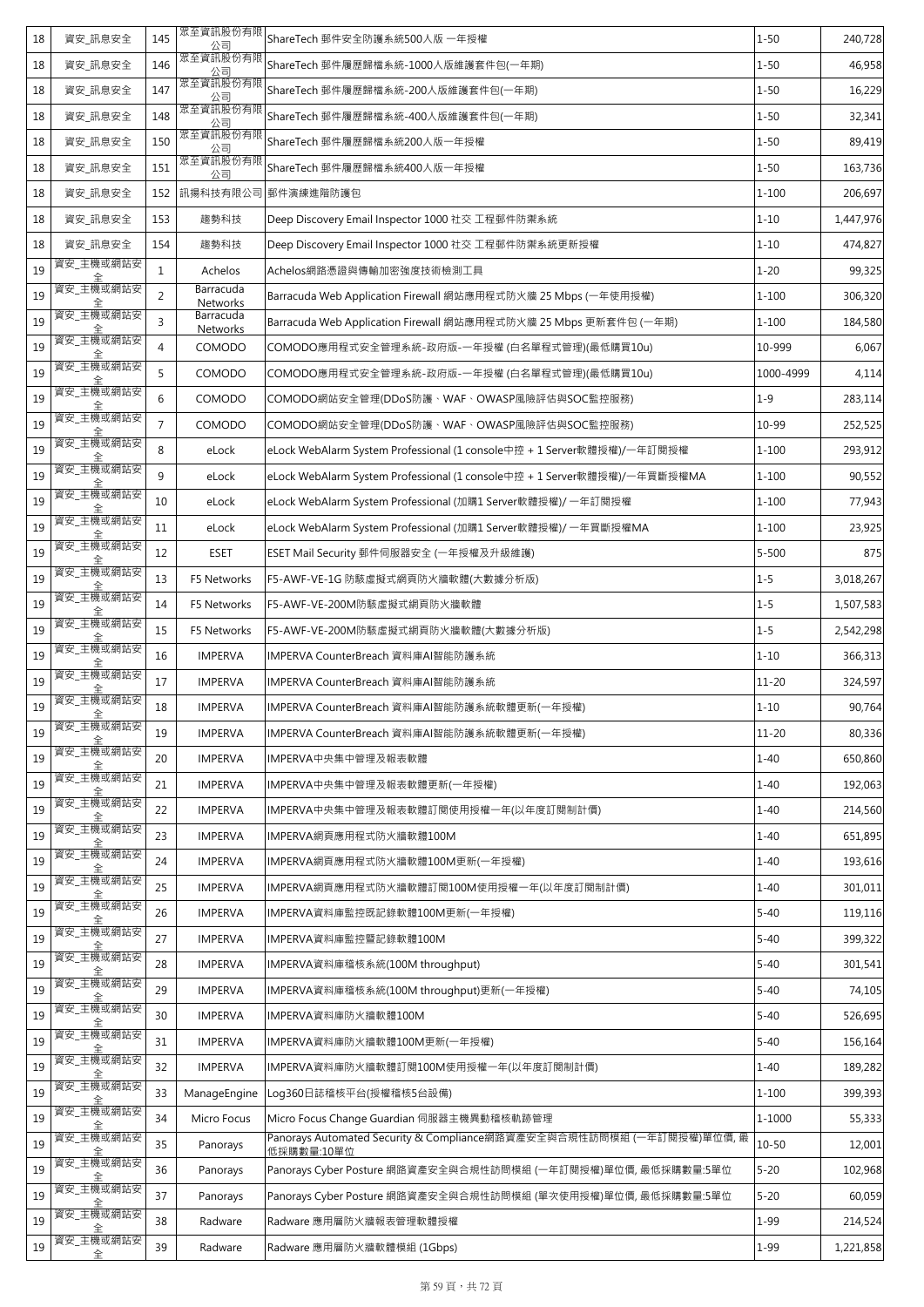| 19 | 資安_主機或網站安        | 40 | Radware                | Radware 應用層防火牆軟體模組 (1Gbps)一年維護                                                                   | $1 - 99$  | 159,618   |
|----|------------------|----|------------------------|--------------------------------------------------------------------------------------------------|-----------|-----------|
| 19 | 資安 主機或網站安        | 41 | Radware                | Radware 應用層防火牆軟體模組 (200Mbps)                                                                     | $1 - 99$  | 797,182   |
| 19 | 資安_主機或網站安        | 42 | Radware                | Radware 應用層防火牆軟體模組 (200Mbps)一年維護                                                                 | $1 - 99$  | 113,744   |
| 19 | 資安 主機或網站安        | 43 | Radware                | Radware 應用層防火牆軟體模組 (2Gbps)                                                                       | $1 - 99$  | 2,004,965 |
| 19 | 資安_主機或網站安        | 44 | Radware                | Radware 應用層防火牆軟體模組 (500Mbps)                                                                     | $1 - 99$  | 950,839   |
| 19 | 資安_主機或網站安<br>全   | 45 | Radware                | Radware 應用層防火牆軟體特徵碼更新訂閱一年 (1Gbps)                                                                | $1 - 99$  | 101,123   |
| 19 | 資安_主機或網站安        | 46 | Radware                | Radware 應用層防火牆軟體特徵碼更新訂閱一年 (200Mbps)                                                              | $1 - 99$  | 78,362    |
| 19 | 資安_主機或網站安        | 47 | Silverfort Ltd.        | Silverfort 統一身份保護 - Silverfort Protection Platform保護平台 (SPP):員工保護與監控服務帳號一年軟<br>體訂約租賃             | $1 - 2$   | 1,010,617 |
| 19 | 資安_主機或網站安        | 48 | Silverfort Ltd.        | Silverfort 統一身份保護 - Silverfort Protection Platform保護平台 (SPP) : 員工保護與監控服務帳號一年軟<br>體訂約租賃           | $3 - 8$   | 790,192   |
| 19 | 資安_主機或網站安        | 49 | Symantec               | Symantec 主機型入侵偵測系統 Data Center Security 訂閱軟體授權(最低授權購買數1人)                                        | $1 - 800$ | 47,270    |
| 19 | 資安_主機或網站安        | 50 | Tripwire               | Tripwire安全組態合規管理Agent(5個)一年期原廠維護                                                                 | $1 - 10$  | 90,785    |
| 19 | 資安_主機或網站安        | 51 | Tripwire               | Tripwire安全組態合規管理平台(1 Console + 5 Agent)一年期原廠維護服務                                                 | $1 - 5$   | 246,182   |
| 19 | 資安_主機或網站安        | 52 | TrustONE               | TrustONE for Server 中控進階功能模組訂閱式一年使用授權(政府版)                                                       | 1-1000    | 37,406    |
| 19 | 資安_主機或網站安        | 53 | TrustONE               | TrustONE for Server主機匿蹤防禦主系統及模組一年更新授權(政府版)                                                       | $1 - 500$ | 74,818    |
| 19 | 資安_主機或網站安        | 54 | TrustONE               | TrustONE for Server主機匿蹤防禦主系統及模組授權(政府版)                                                           | $1 - 100$ | 374,110   |
| 19 | 資安_主機或網站安        | 55 | TrustONE               | TrustONE for Server主機匿蹤防禦訂閱式一年使用授權(政府版)                                                          | $1 - 500$ | 74,818    |
| 19 | 資安_主機或網站安        | 56 | 卡巴斯基<br>Kaspersky      | 卡巴斯基 混合雲端安全企業級解決方案 -Enterprise, 伺服器Server                                                        | 1-1000    | 13,377    |
| 19 | 資安_主機或網站安        | 57 | 卡巴斯基<br>Kaspersky      | 卡巴斯基 混合雲端安全企業級解決方案 -Enterprise, 處理器CPU                                                           | $1 - 100$ | 118,916   |
| 19 | 資安_主機或網站安        | 58 | 卡巴斯基<br>Kaspersky      | 卡巴斯基 混合雲端安全解決方案 - 伺服器Server                                                                      | 10-1000   | 4,900     |
| 19 | 資安_主機或網站安        | 59 | 卡巴斯基<br>Kaspersky      | 卡巴斯基 混合雲端安全解決方案 - 處理器CPU                                                                         | $1 - 100$ | 39,636    |
| 19 | 資安_主機或網站安        | 60 | 奧義智慧科技<br>(CyCraft)    | AD 檢測工具 (AD Matrix Radar)                                                                        | $1 - 98$  | 404,360   |
| 19 | 資安_主機或網站安        | 61 | 庫柏資訊軟體股份<br>有限公司       | osAegis 特權存取控管暨防駭系統安全軟體(Per svrcore unit License,每台SERVER至少需購4core)                              | 4-99      | 64,776    |
| 19 | 資安_主機或網站安        | 62 | 庫柏資訊軟體股份<br>有限公司       | osAegis 特權存取控管暨防駭系統安全軟體(Per svrcore unit License,每台SERVER至少需購4core)                              | 100-1000  | 43,041    |
| 19 | 資安_主機或網站安        | 64 | 庫柏資訊軟體股份<br>有限公司       | osAeqis 特權存取控管暨防駭系統安全軟體(Per svrcore unit License)一年維護保固模組                                        | 100-1000  | 8,685     |
| 19 | 資安_主機或網站安        | 66 | 庫柏資訊軟體股份<br>有限公司       | osAegis 特權存取控管暨防駭系統安全軟體(Per VM unit License)                                                     | 17-250    | 201,154   |
| 19 | 資安_主機或網站安        | 67 | 庫柏資訊軟體股份<br>有限公司       | osAeqis 特權存取控管暨防駭系統安全軟體(Per VM unit License)一年維護保固模組                                             | $1 - 16$  | 49,255    |
| 19 | 資安_主機或網站安<br>全   | 68 | 庫柏資訊軟體股份<br>有限公司       | osAegis 特權存取控管暨防駭系統安全軟體(Per VM unit License)一年維護保固模組                                             | 17-250    | 37,730    |
| 19 | 資安_主機或網站安        | 69 | 日月晶耀                   | SMR網頁管理平台1套                                                                                      | $1 - 20$  | 486,148   |
| 19 | 資安_主機或網站安        | 70 | 日月晶耀                   | SMR表單管理系統1套                                                                                      | $1 - 20$  | 485,339   |
| 19 | 資安 主機或網站安        | 71 | 日月晶耀                   | SMR表單管理系統一年更新與維護                                                                                 | $1 - 20$  | 160,566   |
| 20 | 資安_安全管理與弱<br>點評估 | 41 | Arxan                  | Arxan Essential App Protection-一年授權 (android/iOS)                                                | $1 - 71$  | 693,076   |
| 20 | 資安_安全管理與弱<br>點評估 | 43 | Arxan                  | Arxan 安全防護-一年授權                                                                                  | $1 - 27$  | 1,825,177 |
| 20 | 資安_安全管理與弱<br>點評估 | 44 | Arxan                  | Arxan 安全防護-三年授權                                                                                  | $1 - 10$  | 4,818,694 |
| 20 | 資安_安全管理與弱<br>點評估 | 45 | Arxan                  | Arxan 安全防護-二年授權                                                                                  | $1 - 14$  | 3,358,442 |
| 20 | 資安_安全管理與弱<br>點評估 | 46 | Azul                   | Azul Java安全開發套件 Core 一年授權                                                                        | 1-5200    | 9,427     |
| 20 | 資安_安全管理與弱<br>點評估 | 48 | Azul                   | Azul Java安全開發套件 Prime 一年授權                                                                       | 1-1050    | 46,665    |
| 20 | 資安_安全管理與弱<br>點評估 | 49 | <b>Beyond Security</b> | beSECURE自動化弱點掃描系統 (100IP, 一年授權)                                                                  | $1 - 10$  | 429,727   |
| 20 | 資安_安全管理與弱<br>點評估 | 50 | <b>Beyond Security</b> | beSECURE自動化弱點掃描系統 (100IP, 一年維護)                                                                  | $1 - 5$   | 114,372   |
| 20 | 資安 安全管理與弱<br>點評估 | 51 | Checkmarx              | Checkmarx SAST 源碼安全檢測工具 三年授權                                                                     | $1 - 13$  | 2,986,759 |
| 20 | 資安_安全管理與弱<br>點評估 | 52 | Checkmarx              | Checkmarx SAST 源碼安全檢測工具 二年授權                                                                     | $1 - 19$  | 2,567,546 |
| 20 | 資安_安全管理與弱<br>點評估 | 53 | Checkmarx              | Checkmarx SAST 源碼安全檢測工具-一年授權                                                                     | $1 - 38$  | 1,047,897 |
| 20 | 資安_安全管理與弱<br>點評估 | 54 | Checkmarx              | Checkmarx源碼安全檢測工具升級包-一年授權                                                                        | $1 - 161$ | 247,563   |
| 20 | 資安_安全管理與弱<br>點評估 | 55 | Checkmarx              | Codebashing 安全程式開發線上學習平台-一年授權                                                                    | $1 - 58$  | 734,829   |
| 20 | 資安_安全管理與弱<br>點評估 | 56 | Cisco Systems          | 思科網路可視性與安全分析系統1,000 flow per second, 一年使用授權                                                      | $1 - 5$   | 960,516   |
| 20 | 資安_安全管理與弱<br>點評估 | 57 | COMODO                 | COMODO威脅資產管理(VANS-軟體資產、弱點風險與Patch修補管理)                                                           | 10-999    | 2,002     |
| 20 | 資安_安全管理與弱<br>點評估 | 58 | COMODO                 | COMODO威脅資產管理(VANS-軟體資產、弱點風險與Patch修補管理)                                                           | 1000-4999 | 1,697     |
| 20 | 資安 安全管理與弱<br>點評估 | 59 | COMODO                 | COMODO端點安全管理(未知攻擊預防,防APT,防勒索)-政府版(新購)-一年授權(含防火牆、入侵防禦、防<br><u>毒、程式控管、周邊控管、沙箱、檔案評價模組)(最低購買10u)</u> | 10-999    | 3,013     |
| 20 | 資安_安全管理與弱<br>點評估 | 61 | COMODO                 | COMODO端點安全管理(未知攻擊預防,防APT,防勒索)-政府版(競爭升級)-一年授權(含防火牆、入侵防<br>禦、防毒、程式控管、周邊控管、沙箱、檔案評價模組)(最低購買10u)      | 10-1999   | 1,964     |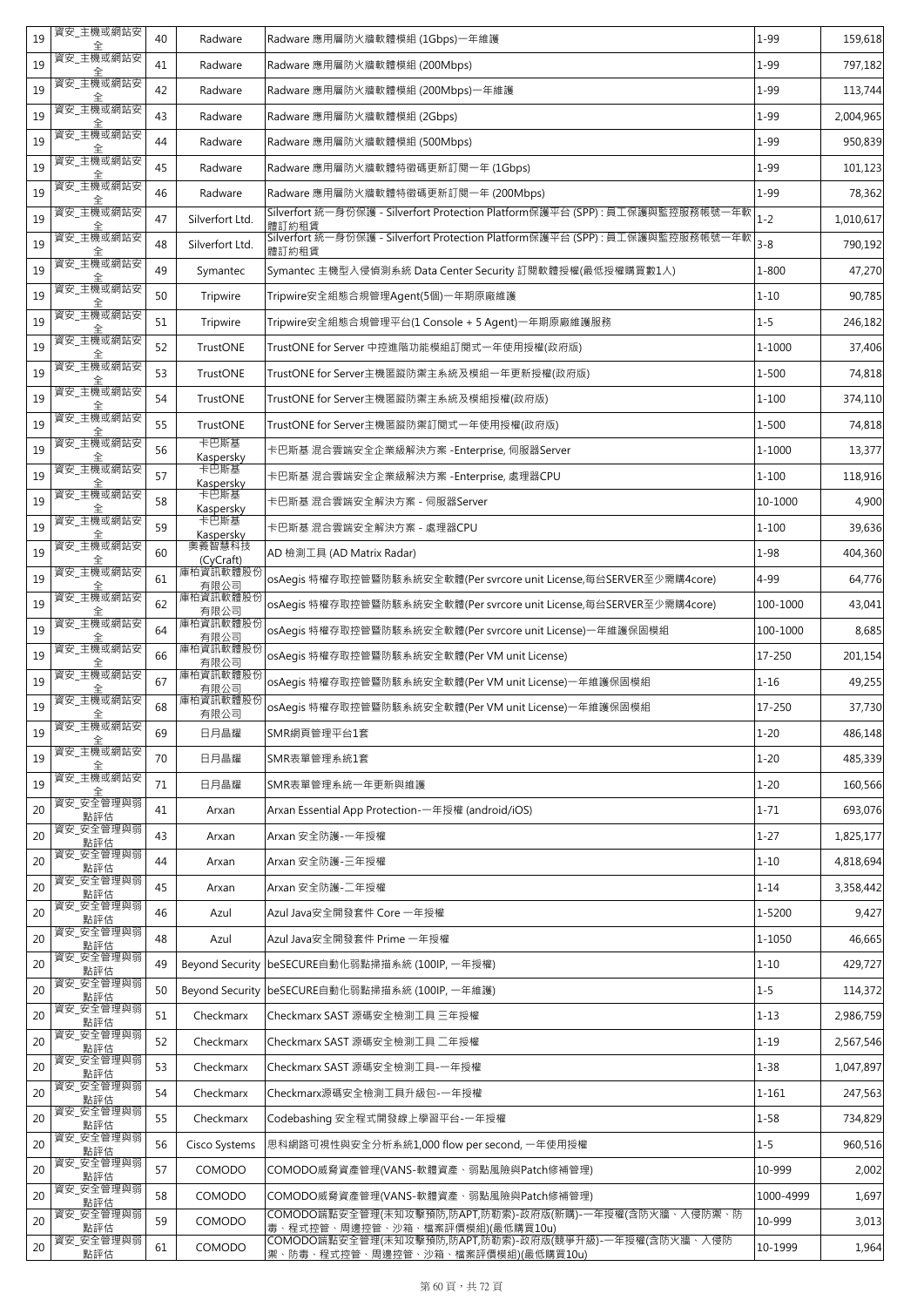| 20 | 資安_安全管理與弱<br>點評估 | 62  | COMODO       | COMODO端點安全管理(未知攻擊預防,防APT,防勒索)-政府版(競爭升級)-一年授權(含防火牆、入侵防<br>禦、防毒、程式控管、周邊控管、沙箱、檔案評價模組)(最低購買10u) | 2000-4999 | 1,697     |
|----|------------------|-----|--------------|---------------------------------------------------------------------------------------------|-----------|-----------|
| 20 | 資安 安全管理與弱<br>點評估 | 63  | COMODO       | COMODO端點安全管理(未知攻擊預防,防APT,防勒索)-教育版(新購)-一年授權(含防火牆、入侵防禦、防<br>毒、程式控管、周邊控管、沙箱、檔案評價模組)(最低購買10u)   | 10-4999   | 1,847     |
| 20 | 資安_安全管理與弱<br>點評估 | 64  | COMODO       | 毒、程式控管、周邊控管、沙箱、檔案評價模組)(最低購買10u)                                                             | 5000-9999 | 1,602     |
| 20 | 資安_安全管理與弱<br>點評估 | 65  | COMODO       | COMODO端點安全管理(未知攻擊預防,防APT,防勒索)-教育版(競爭升級)-一年授權(含防火牆、入侵防<br>禦、防毒、程式控管、周邊控管、沙箱、檔案評價模組)(最低購買10u) | 10-999    | 1,395     |
| 20 | 資安_安全管理與弱<br>點評估 | 66  | COMODO       | COMODO端點安全管理(末知攻擊預防,防APT,防勒索)-教育版(競爭升級)-一年授權(含防火牆、入侵防<br>禦、防毒、程式控管、周邊控管、沙箱、檔案評價模組)(最低購買10u) | 1000-4999 | 1,192     |
| 20 | 資安_安全管理與弱<br>點評估 | 67  | Cyberint     | Cyberint 多元智能資安鑑識調查系統(年度保固及訂閱服務)                                                            | $1 - 5$   | 7,431,749 |
| 20 | 資安_安全管理與弱<br>點評估 | 68  | Cyberint     | Cyberint 攻擊面偵測管理套件(年度保固及訂閱服務)                                                               | $1 - 20$  | 1,941,345 |
| 20 | 資安_安全管理與弱<br>點評估 | 69  | Cyberint     | Cyberint 攻擊面向偵測管理套件+深暗網威脅情資軟體套件(年度保固及訂閱服務)                                                  | $1 - 5$   | 4,044,479 |
| 20 | 資安_安全管理與弱<br>點評估 | 70  | Cyberint     | Cyberint 數位資產管理套件(單次授權及報告)                                                                  | $1 - 500$ | 53,105    |
| 20 | 資安_安全管理與弱<br>點評估 | 71  | Cyberint     | Cyberint 深暗網威脅情資軟體套件(年度保固及訂閱服務)                                                             | $1 - 14$  | 2,654,196 |
| 20 | 資安_安全管理與弱<br>點評估 | 72  | Digital.AI   | Continue Testing for Mobile Device -一年授權                                                    | $1 - 80$  | 590,263   |
| 20 | 資安_安全管理與弱<br>點評估 | 73  | Digital.AI   | Continue Testing for Web - 一年授權                                                             | $1 - 60$  | 806,381   |
| 20 | 資安 安全管理與弱<br>點評估 | 74  | e-SOFT       | Security Intelligence Portal (SIP)- SmartAD 100U軟體一年升級授權                                    | $1 - 200$ | 22,355    |
| 20 | 資安_安全管理與弱<br>點評估 | 75  | e-SOFT       | Security Intelligence Portal (SIP)- SmartAD 100U軟體授權最新版                                     | $1 - 200$ | 74,550    |
| 20 | 資安_安全管理與弱<br>點評估 | 76  | e-SOFT       | Security Intelligence Portal (SIP)-GCB 進階稽核管理系統50U軟體一年升級授權                                  | $1 - 200$ | 12,123    |
| 20 | 資安 安全管理與弱<br>點評估 | 77  | e-SOFT       | Security Intelligence Portal (SIP)-GCB進階稽核管理系統50U軟體授權最新版                                    | $1 - 200$ | 34,666    |
| 20 | 資安_安全管理與弱<br>點評估 | 78  | e-SOFT       | SIP-Agentless NAC++ 適用50U軟體授權                                                               | $1 - 200$ | 73,332    |
| 20 | 資安_安全管理與弱<br>點評估 | 79  | e-SOFT       | SIP-Agentless NAC++適用50U軟體一年版本升級授權                                                          | $1 - 200$ | 21,959    |
| 20 | 資安_安全管理與弱<br>點評估 | 80  | e-SOFT       | 政府機關資安弱點通報機制VANS資訊資產系統 50U(支援CPE格式上傳)                                                       | $1 - 200$ | 34,666    |
| 20 | 資安_安全管理與弱<br>點評估 | 81  | e-SOFT       | 政府機關資安弱點通報機制VANS資訊資產系統 50U(支援CPE格式上傳) 一年版本升級授權                                              | $1 - 200$ | 9,382     |
| 20 | 資安_安全管理與弱<br>點評估 | 82  | FireEye      | FireEye Cloudvisory On-premise/VM Edition 雲端可視管理軟體訂閱授權一年                                    | $1 - 3$   | 4,490,394 |
| 20 | 資安_安全管理與弱<br>點評估 | 83  | FireEye      | FireEye 專業版 一年續約授權                                                                          | $1 - 10$  | 949,444   |
| 20 | 資安_安全管理與弱<br>點評估 | 84  | FireEye      | FireEye 專業版 一年續約授權                                                                          | $11 - 20$ | 927,273   |
| 20 | 資安_安全管理與弱<br>點評估 | 85  | FireEye      | FireEye 標準版 一年續約授權                                                                          | $1 - 10$  | 1,511,628 |
| 20 | 資安_安全管理與弱<br>點評估 | 86  | FireEye      | FireEye 標準版 一年續約授權                                                                          | $11 - 20$ | 1,476,768 |
| 20 | 資安_安全管理與弱<br>點評估 | 87  | FireMon,LLC  | FireMon Application Server 防火牆安全策略管理軟體主程式(設備授權需另購)                                          | $1 - 5$   | 203,741   |
| 20 | 資安 安全管理與弱<br>點評估 | 88  | FireMon,LLC  | FireMon Security Manager License 防火牆安全策略管理軟體設備授權                                            | $1 - 50$  | 142,447   |
| 20 | 資安_安全管理與弱<br>點評估 | 89  | Fortinet     | Fortinet 稽核管理系統50台設備一年授權                                                                    | $1 - 100$ | 2,648,253 |
| 20 | 資安_安全管理與弱<br>點評估 | 90  | Fortinet     | Fortinet 稽核管理系統Windows Agent 50台設備一年授權                                                      | $1 - 100$ | 496,046   |
| 20 | 資安_安全管理與弱<br>點評估 | 91  | Fortinet     | Fortinet 稽核管理系統升級100 EPS 一年授權                                                               | 1-900     | 72,700    |
| 20 | 資安_安全管理與弱<br>點評估 | 93  | HEXACYBER    | ICS資安稽核輔助管理系統                                                                               | $1 - 10$  | 3,775,923 |
| 20 | 資安_安全管理與弱<br>點評估 | 94  | HEXACYBER    | ICS資安稽核輔助管理系統 -主機系統弱掃管理擴充模組                                                                 | $1 - 10$  | 980,721   |
| 20 | 資安_安全管理與弱<br>點評估 | 95  | <b>ISSDU</b> | uSecure Logs 日誌保存管理系統                                                                       | $1 - 10$  | 509,602   |
| 20 | 資安_安全管理與弱<br>點評估 | 96  | <b>ISSDU</b> | uSecure RIM 資安風險管理系統 - 威脅案件模組                                                               | $1 - 10$  | 849,338   |
| 20 | 資安_安全管理與弱<br>點評估 | 97  | <b>ISSDU</b> | uSecure RIM 資安風險管理系統 - 威脅案件模組- 一年版本維護                                                       | $1 - 10$  | 169,867   |
| 20 | 資安_安全管理與弱<br>點評估 | 98  | <b>ISSDU</b> | uSecure RIM 資安風險管理系統 - 弱點管理模組                                                               | $1 - 10$  | 254,799   |
| 20 | 資安_安全管理與弱<br>點評估 | 99  | <b>ISSDU</b> | uSecure RIM 資安風險管理系統 - 弱點管理模組 - 一年版本維護                                                      | $1 - 10$  | 50,960    |
| 20 | 資安_安全管理與弱<br>點評估 | 100 | <b>ISSDU</b> | uSecure RIM 資安風險管理系統 - 資料管理平台                                                               | $1 - 10$  | 424,667   |
| 20 | 資安_安全管理與弱<br>點評估 | 101 | <b>ISSDU</b> | uSecure RIM 資安風險管理系統 - 資料管理平台 - 一年版本維護                                                      | $1 - 10$  | 84,933    |
| 20 | 資安_安全管理與弱<br>點評估 | 102 | <b>ISSDU</b> | uSecure SIEM 資安事件管理系統                                                                       | $1 - 10$  | 806,871   |
| 20 | 資安_安全管理與弱<br>點評估 | 103 | Kryptowire   | Kryptowire Mobile APP行動安全 On-Demand                                                         | $1 - 70$  | 570,368   |
| 20 | 資安_安全管理與弱<br>點評估 | 112 | Mandiant     | Mandiant Advantage Threat Intelligence -Fusion 版-資安情資一年訂閱授權                                 | $1 - 5$   | 6,873,610 |
| 20 | 資安_安全管理與弱<br>點評估 | 114 | Mandiant     | Mandiant Advantage Threat Intelligence Security Ops 版-資安情資一年訂閱授權                            | $1 - 8$   | 4,689,585 |
| 20 | 資安_安全管理與弱<br>點評估 | 115 | Mandiant     | Mandiant IRR 基礎版授權一年                                                                        | $1 - 10$  | 3,961,577 |
| 20 | 資安_安全管理與弱<br>點評估 | 116 | Mandiant     | Mandiant Managed Defense-500U 防禦管理監控平台軟體訂閱授權一年                                              | $1 - 9$   | 4,204,247 |
| 20 | 資安_安全管理與弱<br>點評估 | 117 | Mandiant     | Mandiant MSV 資安驗證平台-基礎版軟體訂閱授權一年                                                             | $1 - 7$   | 5,255,814 |
| 20 | 資安_安全管理與弱<br>點評估 | 118 | Mandiant     | Mandiant 基礎版 一年續約授權                                                                         | $1 - 12$  | 3,071,790 |
| 20 | 資安_安全管理與弱<br>點評估 | 119 | Mandiant     | Mandiant 標準版 一年續約授權                                                                         | $1 - 10$  | 3,638,018 |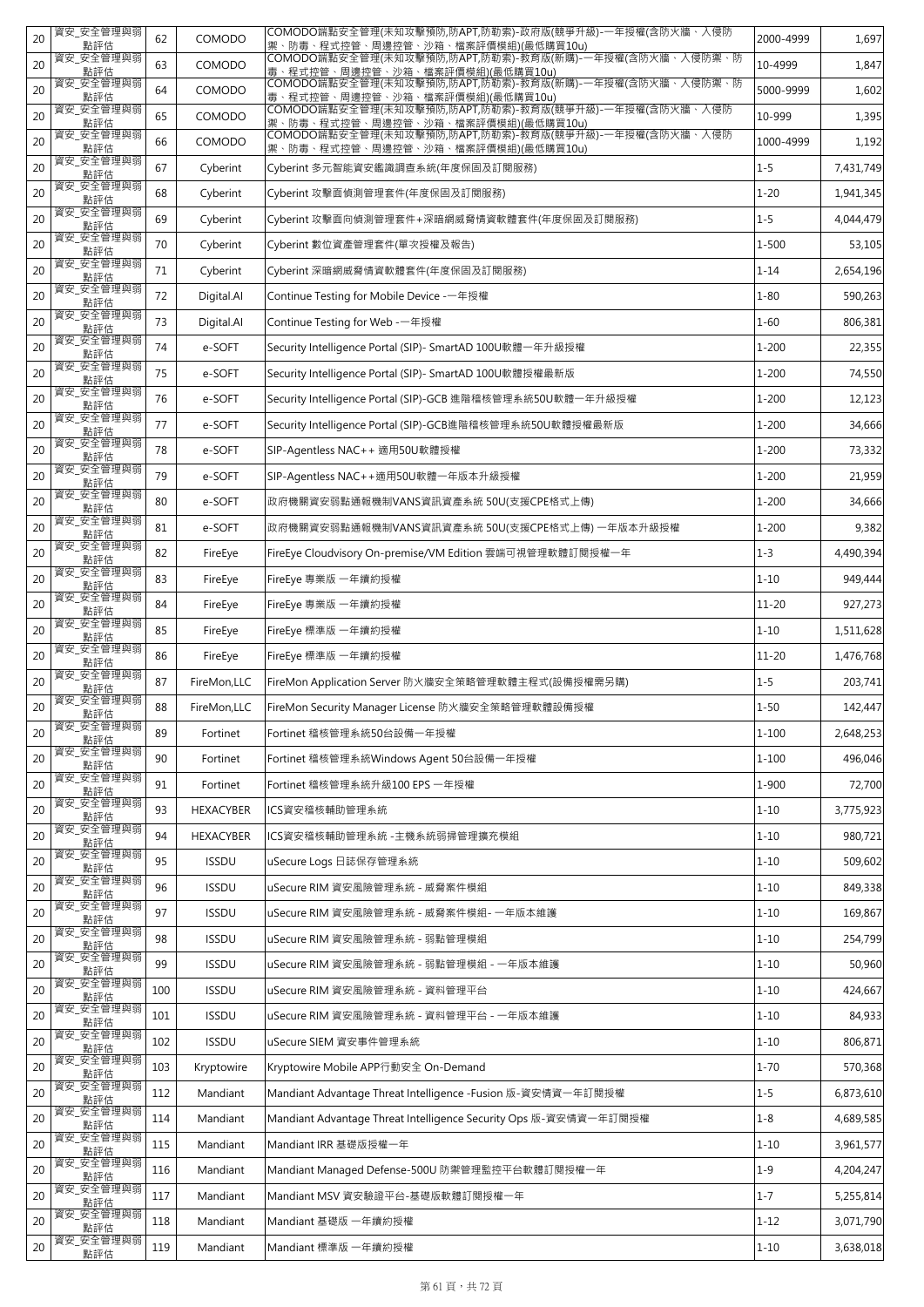| 20 | 資安_安全管理與弱<br>點評估 | 121 | Mandiant             | Mandiant 進階版 一年續約授權                                                                     | $1 - 8$   | 4,608,696 |
|----|------------------|-----|----------------------|-----------------------------------------------------------------------------------------|-----------|-----------|
| 20 | 資安_安全管理與弱<br>點評估 | 122 | McAfee               | McAfee Virtual Advanced Threat Defense Appliance (McAfee 進階威脅防禦虛擬版沙箱 - 8VM版 一年<br>訂閱授權) | $1 - 20$  | 407,016   |
| 20 | 資安_安全管理與弱<br>點評估 | 123 | <b>NEITHNET</b>      | NEITH i 端點資安威脅智能鑑識監控系統(10端點/1年授權/支援windows/Linux)                                       | 1-1000    | 30,334    |
| 20 | 資安_安全管理與弱<br>點評估 | 124 | NEITHNET             | NEITH i 端點資安威脅智能鑑識監控系統專業版(10端點/1年授權/支援windows/Mac/Linux)                                | $1 - 500$ | 78,868    |
| 20 | 資安_安全管理與弱<br>點評估 | 125 | <b>NEITHNET</b>      | NEITHNET惡意威脅資安鑑識軟體(5端點/1年授權/支援windows/Mac/Linux)                                        | $1 - 50$  | 100,101   |
| 20 | 資安_安全管理與弱<br>點評估 | 126 | NS-Guard             | 主機資安弱點偵測 VANS Agent/1年授權                                                                | $1 - 100$ | 70,645    |
| 20 | 資安_安全管理與弱<br>點評估 | 127 | NS-Guard             | 主機資安弱點偵測 VANS Agent/更新1年授權/50U                                                          | $1 - 100$ | 14,269    |
| 20 | 資安 安全管理與弱<br>點評估 | 128 | NS-Guard             | 資安弱點通報平台 VANS Server / 支援500U /1年授權                                                     | $1 - 100$ | 172,689   |
| 20 | 資安 安全管理與弱<br>點評估 | 129 | NS-Guard             | 資安弱點通報平台 VANS Server /更新1年授權                                                            | $1 - 100$ | 32,861    |
| 20 | 資安 安全管理與弱<br>點評估 | 130 | Rapixus              | RapixEngine Client-標準版(含GCB、Hotfix掃描功能)                                                 | $1 - 256$ | 1,287     |
| 20 | 資安_安全管理與弱<br>點評估 | 131 | Rapixus              | RapixEngine Client-標準版(含GCB、Hotfix掃描功能)                                                 | 257-1000  | 1,194     |
| 20 | 資安_安全管理與弱<br>點評估 | 132 | Rapixus              | RapixEngine Client-進階版(含GCB、Hotfix掃描及主動派送功能)                                            | $1 - 256$ | 2,197     |
| 20 | 資安_安全管理與弱<br>點評估 | 133 | Rapixus              | RapixEngine Client-進階版(含GCB、Hotfix掃描及主動派送功能)                                            | 257-1000  | 2,103     |
| 20 | 資安_安全管理與弱<br>點評估 | 134 | Rapixus              | RapixEngine GCB升級套件組合包(100U/含原廠一年保固服務)                                                  | 1-1000    | 145,972   |
| 20 | 資安_安全管理與弱<br>點評估 | 135 | Rapixus              | RapixEngine Server                                                                      | $1 - 100$ | 681,769   |
| 20 | 資安_安全管理與弱<br>點評估 | 136 | Rapixus              | RapixEngine VANS_CPE轉換(10U/含原廠一年保固服務)                                                   | 1-256     | 8,069     |
| 20 | 資安_安全管理與弱<br>點評估 | 137 | Rapixus              | RapixEngine VANS_CPE轉換(10U/含原廠一年保固服務)                                                   | 257-1000  | 7,899     |
| 20 | 資安 安全管理與弱<br>點評估 | 138 | Rapixus              | RapixEngine VANS_弱點修補(10U/含原廠一年保固服務)                                                    | 1-256     | 8,069     |
| 20 | 資安_安全管理與弱<br>點評估 | 139 | Rapixus              | RapixEngine VANS_弱點修補(10U/含原廠一年保固服務)                                                    | 257-1000  | 7,899     |
| 20 | 資安_安全管理與弱<br>點評估 | 140 | Rapixus              | RapixEngine維護服務(含一年的軟體更新、定義檔更新、保固,提供100User內維護,一年4次5*8電話服務)                             | $1 - 256$ | 44,370    |
| 20 | 資安_安全管理與弱<br>點評估 | 141 | <b>RISKVIEW</b>      | RiskView 智能數位資產風險防護套件(企業版)                                                              | 1-380     | 101,112   |
| 20 | 資安_安全管理與弱<br>點評估 | 142 | <b>RISKVIEW</b>      | RiskView 智能數位資產風險防護套件(進階版)                                                              | $1 - 120$ | 303,337   |
| 20 | 資安_安全管理與弱<br>點評估 | 143 | Tenable Inc.         | Nessus Agents -512u (單套)                                                                | $1 - 10$  | 413,702   |
| 20 | 資安_安全管理與弱<br>點評估 | 144 | Tenable Inc.         | Security Center-512 IP (單套)                                                             | $1 - 10$  | 1,913,992 |
| 20 | 資安_安全管理與弱<br>點評估 | 146 | Tenable Inc.         | SecurityCenter Continuous View -512 IP (單套)                                             | $1 - 10$  | 2,503,825 |
| 20 | 資安_安全管理與弱<br>點評估 | 147 | Tenable Inc.         | SecurityCenter Continuous View -512 IP (單套)-次年軟體保固續約                                    | $1 - 10$  | 909,929   |
| 20 | 資安 安全管理與弱<br>點評估 | 148 | Tenable Inc.         | Tenable.ad 網域目錄服務管理安全偵測系統-地端部署一年訂閱版本(300u)                                              | $1 - 5$   | 708,514   |
| 20 | 資安_安全管理與弱<br>點評估 | 149 | Tenable Inc.         | tenable.ot 工業控制安全監控系統平台-地端部署一年訂閱授權版本(100u)                                              | $1 - 5$   | 1,116,198 |
| 20 | 資安_安全管理與弱<br>點評估 | 150 | Tenable Inc.         | TIO-VM (Tenable.io Vulnerability Management)-256 IP (單套)                                | $1 - 10$  | 367,607   |
| 20 | 資安_安全管理與弱<br>點評估 | 151 | Tenable Inc.         | TIO-WAS (Tenable.io Web Application Scanning)- 10 url (單套)                              | $1 - 10$  | 245,010   |
| 20 | 資安_安全管理與弱<br>點評估 | 156 | WhiteSource          | WhiteSource 升級包-一年授權                                                                    | $1 - 140$ | 285,308   |
| 20 | 資安_安全管理與弱<br>點評估 | 157 | WhiteSource          | WhiteSource 開源安全檢測工具 Premium 一年授權                                                       | $1 - 27$  | 1,833,182 |
| 20 | 資安_安全管理與弱<br>點評估 | 158 | WhiteSource          | WhiteSource 開源安全檢測工具 Standard 一年授權                                                      | $1 - 34$  | 1,297,888 |
| 20 | 資安_安全管理與弱<br>點評估 | 159 | WhiteSource          | WhiteSource 開源安全檢測工具Basic-一年授權                                                          | $1 - 59$  | 671,213   |
| 20 | 資安_安全管理與弱<br>點評估 | 160 | WhiteSource          | WhiteSource 開源安全檢測工具Basic-三年授權                                                          | $1 - 20$  | 2,391,551 |
| 20 | 資安_安全管理與弱<br>點評估 | 161 | WhiteSource          | WhiteSource 開源安全檢測工具Basic-二年授權                                                          | $1 - 30$  | 1,644,672 |
| 20 | 資安_安全管理與弱<br>點評估 | 162 | WinNexus雲端軟<br>體服務系統 | WinNexus雲端軟體服務系統-CVSS及軟體更新伺服器                                                           | $1 - 10$  | 318,382   |
| 20 | 資安_安全管理與弱<br>點評估 | 163 | WinNexus雲端軟<br>體服務系統 | WinNexus雲端軟體服務系統-VANS模組                                                                 | $1 - 100$ | 34,648    |
| 20 | 資安 安全管理與弱<br>點評估 | 164 | WinNexus雲端軟<br>體服務系統 | WinNexus雲端軟體服務系統-訂閱制CVSS及軟體更新伺服器                                                        | $1 - 200$ | 163,074   |
| 20 | 資安_安全管理與弱<br>點評估 | 165 | 中華資安國際股份<br>有限公司     | 中華資安事件管理及戰情牆系統(100U)                                                                    | $1 - 10$  | 3,530,629 |
| 20 | 資安_安全管理與弱<br>點評估 | 166 | 中華資安國際股份<br>有限公司     | 中華資安事件管理及戰情牆系統(100U) MA                                                                 | $1 - 50$  | 706,004   |
| 20 | 資安 安全管理與弱<br>點評估 | 167 | 中華資安國際股份<br>有限公司     | 中華資安事件管理及戰情牆系統(每增購100U)                                                                 | $1 - 50$  | 686,388   |
| 20 | 資安_安全管理與弱<br>點評估 | 168 | 中華資安國際股份<br>有限公司     | 中華資安通用日誌管理系統100EPS(增購)                                                                  | $1 - 50$  | 116,570   |
| 20 | 資安 安全管理與弱<br>點評估 | 169 | 中華資安國際股份<br>有限公司     | 中華資安通用日誌管理系統100EPS(訂閱制)                                                                 | $1 - 50$  | 329,377   |
| 20 | 資安_安全管理與弱<br>點評估 | 170 | 中華資安國際股份<br>有限公司     | 中華資安通用日誌管理系統5GB/day(增購)                                                                 | $1 - 50$  | 116,570   |
| 20 | 資安_安全管理與弱<br>點評估 | 171 | 中華資安國際股份<br>有限公司     | 中華資安通用日誌管理系統5GB/day(訂閱制)                                                                | $1 - 50$  | 329,377   |
| 20 | 資安_安全管理與弱<br>點評估 | 172 | 中華資安國際股份<br>有限公司     | 日誌蒐集分析檢測包                                                                               | $1 - 100$ | 290,299   |
| 20 | 資安_安全管理與弱<br>點評估 | 173 | 中華資安國際股份<br>有限公司     | 源碼檢測分析測試檢測包(進階版)                                                                        | $1 - 100$ | 157,027   |
|    |                  |     |                      |                                                                                         |           |           |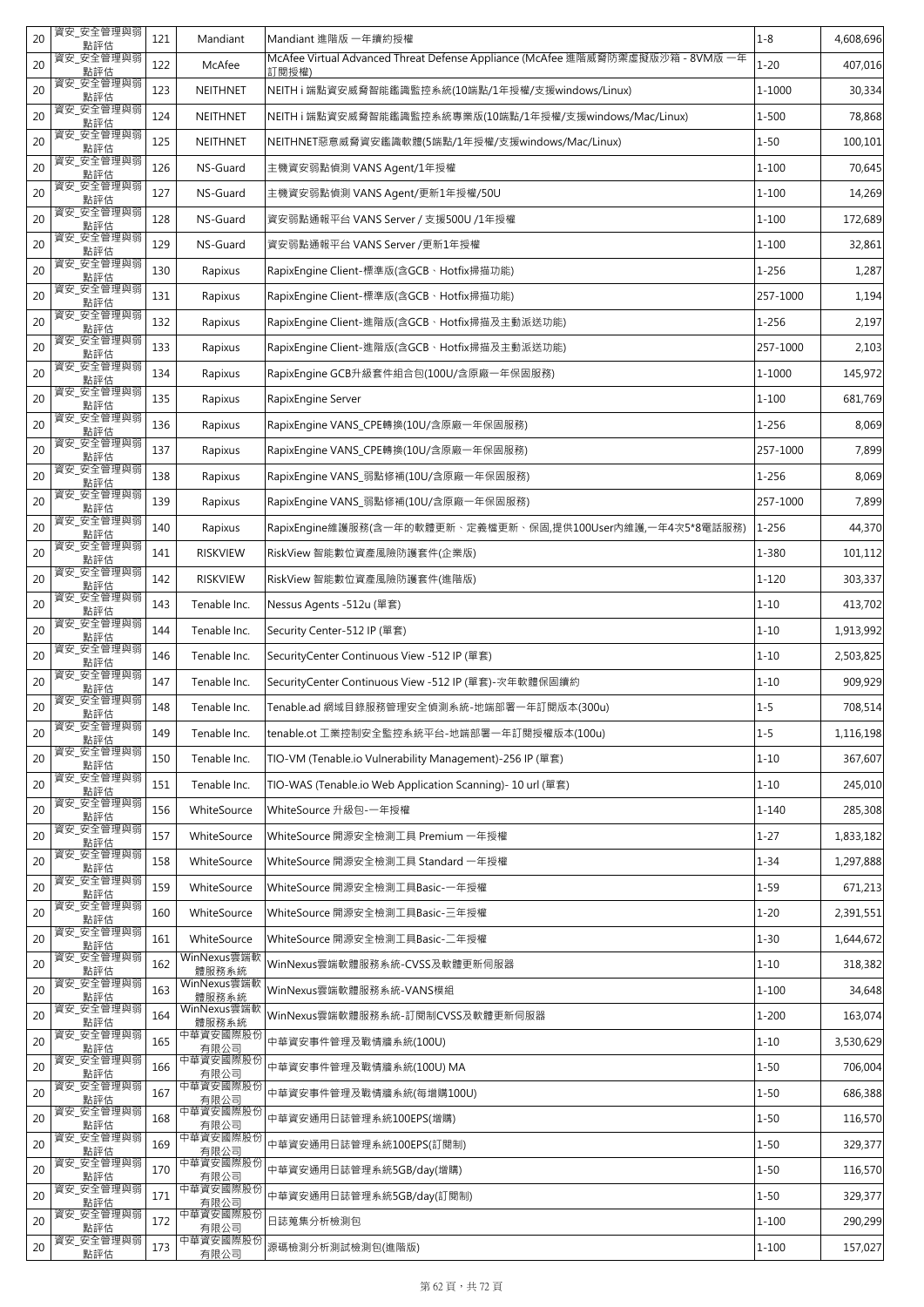| 20 | 資安_安全管理與弱<br>點評估              | 174 | 中華資安國際股份<br>有限公司  | 源碼檢測分析測試檢測包(高階版)                                                                    | $1 - 100$ | 242,538 |
|----|-------------------------------|-----|-------------------|-------------------------------------------------------------------------------------|-----------|---------|
| 20 | 資安_安全管理與弱<br>點評估              | 175 | 中華資安國際股份<br>有限公司  | 資安事件快速檢測軟體授權(2U)                                                                    | $1 - 100$ | 73,355  |
| 20 | 資安_安全管理與弱<br>點評估              | 176 | 中華龍網股份有限<br>公司    | DragonSoft GCB 政府資安組態稽核軟體-專業升級版/128U/壹年更新與支援                                        | 1-100     | 100,425 |
| 20 | 資安_安全管理與弱<br>點評估              | 177 | 中華龍網股份有限<br>公司    | DragonSoft GCB 政府資安組態稽核軟體-專業版/128U/壹年更新與支援/附授權書與光碟                                  | $1 - 100$ | 251,597 |
| 20 | 資安_安全管理與弱<br>點評估              | 178 | 中華龍網股份有限<br>公司    | DragonSoft Vulnerability Management全中文弱點掃描軟體-企業升級版/256U/壹年更新與支援                     | $1 - 100$ | 199,860 |
| 20 | 資安_安全管理與弱<br>點評估              | 179 | 中華龍網股份有限<br>公司    | DragonSoft Vulnerability Management全中文弱點掃描軟體-企業版7.5/256U/壹年更新與支援/附授權<br>書與光碟        | $1 - 100$ | 261,443 |
| 20 | 資安_安全管理與弱<br>點評估              | 180 | 中華龍網股份有限<br>公司    | DragonSoft Vulnerability Management全中文弱點掃描軟體-專業升級版/128U/壹年更新與支援                     | $1 - 100$ | 121,522 |
| 20 | 資安 安全管理與弱<br>點評估              | 181 | 中華龍網股份有限<br>公司    | DragonSoft Vulnerability Management全中文弱點掃描軟體-專業版7.5/128U/壹年更新與支援/附授權<br>書與光碟        | 1-100     | 199,860 |
| 20 | 資安_安全管理與弱<br>點評估              | 182 | 中華龍網股份有限<br>公司    | DragonSoft Vulnerability Management全中文弱點掃描軟體-旗艦升級版/512U/壹年更新與支援                     | $1 - 100$ | 282,638 |
| 20 | 資安_安全管理與弱<br>點評估              | 183 | 中華龍網股份有限<br>公司    | DragonSoft Vulnerability Management全中文弱點掃描軟體-旗艦版7.5/512U/壹年更新與支援/附授權<br>書與光碟        | $1 - 100$ | 448,192 |
| 20 | 資安_安全管理與弱<br>點評估              | 184 | 中華龍網股份有限<br>公司    | DragonSoft Vulnerability Management全中文弱點掃描軟體-稽核版/壹年更新與支援                            | $1 - 100$ | 118,739 |
| 20 | 資安_安全管理與弱<br>點評估              | 185 | 創泓科技股份有限<br>公司    | 物聯網(IoT)檢測掃描服務(50 IPs),含檢測掃描後報告乙份                                                   | $1 - 10$  | 121,585 |
| 20 | 資安 安全管理與弱<br>點評估              | 186 | 創穩資云              | RMS 客製功能模組,不含基本安裝與教育訓練                                                              | $1 - 20$  | 123,862 |
| 20 | 資安 安全管理與弱<br>點評估              | 187 | 創穩資云              | RMS 客製功能模組,不含基本安裝與教育訓練                                                              | $21 - 50$ | 111,111 |
| 20 | 資安 安全管理與弱<br>點評估              | 188 | 創穩資云              | RMS 客製功能模組(一年維護授權),不含基本安裝與教育訓練                                                      | $1 - 20$  | 23,761  |
| 20 | 資安 安全管理與弱<br>點評估              | 189 | 創穩資云              | RMS 客製功能模組(一年維護授權),不含基本安裝與教育訓練                                                      | $21 - 50$ | 21,717  |
| 20 | 資安 安全管理與弱<br>點評估              | 190 | 創穩資云              | RMS 知識圖譜展現功能模組,(單一資訊資產授權),不含基本安裝與教育訓練                                               | 50-200    | 490     |
| 20 | 資安_安全管理與弱<br>點評估              | 191 | 創穩資云              | RMS 知識圖譜展現功能模組,(單一資訊資產授權),不含基本安裝與教育訓練                                               | 201-10000 | 470     |
| 20 | 資安_安全管理與弱<br>點評估              | 192 | 創穩資云              | RMS 知識圖譜展現功能模組,(單一資訊資產授權/一年維護授權),不含基本安裝與教育訓練                                        | 50-200    | 238     |
| 20 | 資安_安全管理與弱<br>點評估              | 193 | 創穩資云              | RMS 知識圖譜展現功能模組,(單一資訊資產授權/一年維護授權),不含基本安裝與教育訓練                                        | 201-10000 | 217     |
| 20 | 資安_安全管理與弱<br>點評估              | 194 | 創穩資云              | RMS 資安威脅管理功能模組,(單一資訊資產授權),不含基本安裝與教育訓練                                               | 50-200    | 2,002   |
| 20 | 資安_安全管理與弱                     | 195 | 創穩資云              | RMS 資安威脅管理功能模組,(單一資訊資產授權),不含基本安裝與教育訓練                                               | 201-10000 | 1,793   |
| 20 | 點評估<br>資安_安全管理與弱              | 196 | 創穩資云              | RMS 資安威脅管理功能模組,(單一資訊資產授權/一年維護授權),不含基本安裝與教育訓練                                        | 50-200    | 399     |
| 20 | 點評估<br>資安_安全管理與弱              | 197 | 創穩資云              | RMS 資安威脅管理功能模組,(單一資訊資產授權/一年維護授權),不含基本安裝與教育訓練                                        | 201-10000 | 359     |
| 20 | 點評估<br>資安_安全管理與弱              | 198 | 創穩資云              | RMS 資安弱點管理功能模組(單一資訊資產授權),不含基本安裝與教育訓練                                                | 50-200    | 1,486   |
| 20 | 點評估<br>資安 安全管理與弱              | 199 | 創穩資云              | RMS 資安弱點管理功能模組(單一資訊資產授權),不含基本安裝與教育訓練                                                | 201-10000 | 1,338   |
| 20 | 點評估<br>資安_安全管理與弱              | 200 | 創穩資云              | RMS 資安弱點管理功能模組(單一資訊資產授權/一年維護授權),不含基本安裝與教育訓練                                         | 50-200    | 298     |
| 20 | 點評估<br>資安_安全管理與弱              | 201 | 創穩資云              | RMS 資安弱點管理功能模組(單一資訊資產授權/一年維護授權),不含基本安裝與教育訓練                                         | 201-10000 | 268     |
| 20 | 點評估<br>資安_安全管理與弱              | 202 | 創穩資云              | RMS 資安預警情資分享功能模組,(單一資訊資產授權),不含基本安裝與教育訓練                                             | 50-200    | 1,390   |
| 20 | 點評估<br>資安_安全管理與弱              | 203 | 創穩資云              | RMS 資安預警情資分享功能模組,(單一資訊資產授權),不含基本安裝與教育訓練                                             | 201-10000 | 1,338   |
| 20 | 點評估<br>資安_安全管理與弱              | 204 | 創穩資云              | RMS 資安預警情資分享功能模組,(單一資訊資產授權/一年維護授權),不含基本安裝與教育訓練                                      | 50-200    | 298     |
| 20 | 點評估<br>資安_安全管理與弱              | 205 | 創穩資云              | RMS 資安預警情資分享功能模組,(單一資訊資產授權/一年維護授權),不含基本安裝與教育訓練                                      | 201-10000 | 273     |
| 20 | 點評估<br>資安_安全管理與弱              | 206 | 創穩資云              | RMS 資安風險管理平台(年約租賃版),含 250 個資訊資產授權、資安弱點管理功能模組授權,不含基本安裝                               | $1 - 50$  | 661,780 |
| 20 | 點評估<br>資安_安全管理與弱              | 207 | 創穩資云              | 與教育訓練<br>RMS 資安風險管理系統平台(單一資訊資產授權),不含基本安裝與教育訓練                                       | 50-200    | 3,033   |
| 20 | 點評估<br>資安_安全管理與弱              | 208 | 創穩資云              | RMS 資安風險管理系統平台(單一資訊資產授權),不含基本安裝與教育訓練                                                | 201-10000 | 2,828   |
| 20 | 點評估<br>資安_安全管理與弱              | 209 | 創穩資云              | RMS 資安風險管理系統平台(單一資訊資產授權/一年維護授權),不含基本安裝與教育訓練                                         | 50-200    | 602     |
| 20 | 點評估<br>資安_安全管理與弱              | 210 | 創穩資云              | RMS 資安風險管理系統平台(單一資訊資產授權/一年維護授權),不含基本安裝與教育訓練                                         | 201-10000 | 561     |
|    | 點評估<br>資安_安全管理與弱              |     |                   | 資安法合規技術軟體包【(A) 主機弱點掃描模組、(B) 網頁黑箱檢測模組、(C) 滲透測試模組、(D) GCB 檢測                          |           |         |
| 20 | 點評估                           | 211 | 創穩資云              | 模組、(E) 網路惡意活動檢視模組 、(F) 資安健診模組、(G) 社交工程演練模組、(H) 源碼檢測模組 】(以上<br>功能模組擇一,得依據需求增購各種模組組合) | $1 - 20$  | 206,785 |
| 20 | 資安_安全管理與弱<br>點評估              | 212 | 創穩資云              | 資安法合規管理軟體包【(A) 資通系統分級及防護基準評估輔導模組、(B) ISMS 顧問輔導模組】(以上功能<br>模組擇一,得依據需求增購各種模組組合)       | $1 - 20$  | 206,825 |
| 20 | 資安_安全管理與弱<br>點評估              | 213 | 卡巴斯基<br>Kaspersky | 卡巴斯基 系統管理軟體 KSM (含100U Client 授權及管理平台)                                              | $1 - 10$  | 123,407 |
| 20 | 資安_安全管理與弱<br>點評估              | 214 | 卡巴斯基<br>Kaspersky | 卡巴斯基 網路安全管理中心 KSC                                                                   | $1 - 10$  | 182,518 |
| 20 | 資安_安全管理與弱<br>點評估              | 215 | 叡揚資訊股份有限<br>公司    | Application Security Analysis On-Demand                                             | $1 - 135$ | 305,741 |
| 20 | 資安_安全管理與弱<br>點評估              | 217 | 叡揚資訊股份有限<br>公司    | GSS APP Testing Platform 計次授權                                                       | $1 - 120$ | 402,408 |
| 20 | 資安_安全管理與弱<br>點評估              | 219 | 叡揚資訊股份有限<br>公司    | 資安弱點管理平台(AVC) - 一年授權                                                                | $1 - 75$  | 568,513 |
| 20 | 資安_安全管理與弱<br>點評估              | 220 | 叡揚資訊股份有限<br>公司    | 資安弱點管理平台(AVC) 加值模組- 一年授權                                                            | 1-185     | 150,452 |
|    |                               |     |                   |                                                                                     |           |         |
| 20 | 資安_安全管理與弱<br>點評估              | 221 | 叡揚資訊股份有限<br>公司    | 軟體資安檢測防護授權                                                                          | 1-116     | 361,941 |
| 20 | 資安_安全管理與弱<br>點評估<br>資安_安全管理與弱 | 222 | 天禦慧智              | Cyber X 擴充模組-EDR整合管理模組                                                              | $1 - 5$   | 151,365 |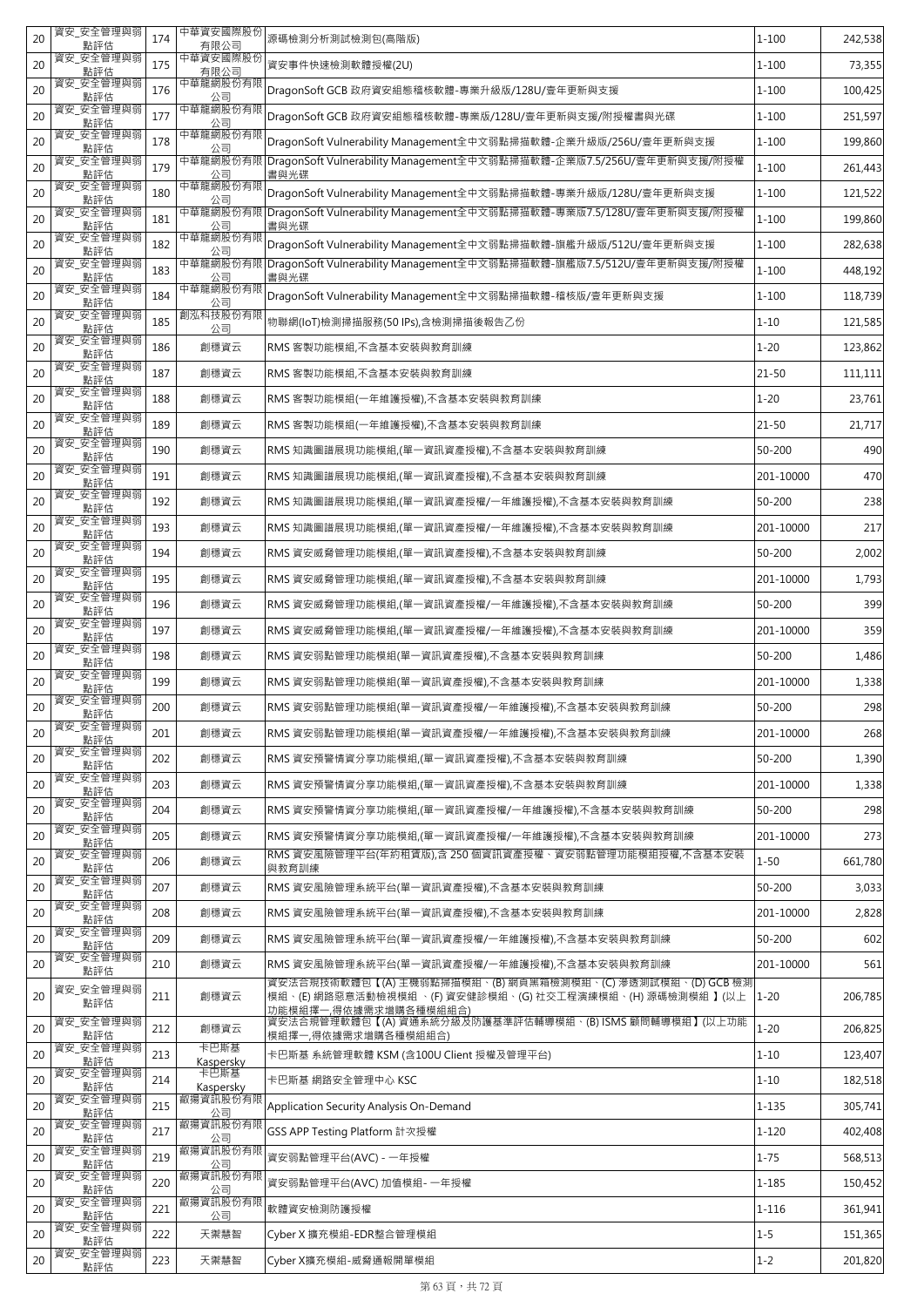| 20 | 資安_安全管理與弱<br>點評估 | 224 | 天禦慧智                | Cyber X擴充模組-防火牆策略管理模組                                                                                                                                                          | $1 - 5$    | 454,095   |
|----|------------------|-----|---------------------|--------------------------------------------------------------------------------------------------------------------------------------------------------------------------------|------------|-----------|
| 20 | 資安_安全管理與弱<br>點評估 | 225 | 奧義智慧科技<br>(CyCraft) | 政府組態基準(GCB)模組(購買該模組需有資通安全健診系統/Xensor端點APT進階持續性威脅攻擊防禦系統<br><mark>/AlR(Al-bot Response)端點偵測及應變機制(EDR/MDR)其中一項)</mark><br>資安弱點通報機制(VANS)模組 (購買該模組需有資通安全健診系統/Xensor端點APT進階持續性威脅攻擊防 | 1-1407     | 27,312    |
| 20 | 資安_安全管理與弱<br>點評估 | 226 | 奧義智慧科技<br>(CyCraft) | 禦系統/AIR(AI-bot Response)端點偵測及應變機制(EDR/MDR)其中一項)                                                                                                                                | 1-1407     | 28,222    |
| 20 | 資安_安全管理與弱<br>點評估 | 227 | 安資捷                 | Privacy ID【資料庫型】個資盤點工具 Management server 授權                                                                                                                                    | $1 - 50$   | 331,108   |
| 20 | 資安_安全管理與弱<br>點評估 | 228 | 安資捷                 | Privacy ID【資料庫型】個資盤點工具 Management Server 授權-1年版本維護                                                                                                                             | $1 - 50$   | 66,220    |
| 20 | 資安_安全管理與弱<br>點評估 | 229 | 安資捷                 | Privacy ID【資料庫型】個資盤點工具 Per DB 授權 (含100個instance)                                                                                                                               | $1 - 100$  | 1,014,019 |
| 20 | 資安_安全管理與弱<br>點評估 | 230 | 安資捷                 | Privacy ID【資料庫型】個資盤點工具 Per DB 授權 (含100個instance) - 1年版本維護                                                                                                                      | $1 - 100$  | 202,803   |
| 20 | 資安_安全管理與弱<br>點評估 | 231 | 安資捷                 | Privacy ID 【資料庫型】個資盤點工具 Per instance - 1年版本維護                                                                                                                                  | 1-1000     | 5,173     |
| 20 | 資安_安全管理與弱<br>點評估 | 232 | 安資捷                 | Privacy ID 【資料庫型】個資盤點工具 Per instance 授權                                                                                                                                        | $3 - 1000$ | 25,867    |
| 20 | 資安_安全管理與弱<br>點評估 | 233 | 安資捷                 | SCA Web Agent for Fortify SCA 源碼檢測引擎整合模組                                                                                                                                       | $1 - 100$  | 103,470   |
| 20 | 資安_安全管理與弱<br>點評估 | 234 | 安資捷                 | SCA Web Server for Fortify SSC 源碼檢測專案管理平台                                                                                                                                      | $1 - 50$   | 310,414   |
| 20 | 資安_安全管理與弱<br>點評估 | 235 | 安資捷                 | SCA Web User存取授權                                                                                                                                                               | 10-10000   | 516       |
| 20 | 資安_安全管理與弱<br>點評估 | 236 | 安資捷                 | TVMS 資安案件管理系統 - Management Server                                                                                                                                              | $1 - 50$   | 593,602   |
| 20 | 資安_安全管理與弱<br>點評估 | 237 | 安資捷                 | TVMS 資安案件管理系統 Management Server - 1年版本維護                                                                                                                                       | $1 - 50$   | 138,942   |
| 20 | 資安_安全管理與弱<br>點評估 | 238 | 安資捷                 | TVMS 資安案件管理系統 加購技術支援一年授權                                                                                                                                                       | $1 - 50$   | 161,780   |
| 20 | 資安 安全管理與弱<br>點評估 | 239 | 安資捷                 | TVMS 資安案件管理系統專業版 (1年有效授權) - 管理平台                                                                                                                                               | $1 - 50$   | 228,847   |
| 20 | 資安_安全管理與弱<br>點評估 | 240 | 安資捷                 | TVMS 資訊資產擴充授權                                                                                                                                                                  | 100-10000  | 1,241     |
| 20 | 資安 安全管理與弱<br>點評估 | 242 | 安資捷                 | TVMS 資訊資產擴充授權 - 1024 - 1年版本維護                                                                                                                                                  | $1 - 50$   | 211,907   |
| 20 | 資安 安全管理與弱<br>點評估 | 243 | 安資捷                 | TVMS 資訊資產擴充授權 - 1年版本維護                                                                                                                                                         | 1-10000    | 248       |
| 20 | 資安_安全管理與弱<br>點評估 | 244 | 安資捷                 | TVMS 資訊資產擴充授權專業版 (1年有效授權)                                                                                                                                                      | 200-10000  | 413       |
| 20 | 資安_安全管理與弱<br>點評估 | 245 | 安資捷                 | 資安法因應包 - 100個帳號電子郵件社交工程報表授權 (301個帳號以下需加購平台單次作業授權)                                                                                                                              | 1-1000     | 12,133    |
| 20 | 資安_安全管理與弱<br>點評估 | 246 | 安資捷                 | 資安法因應包 - 50000行原始碼檢測報表授權(50001行內需加購平台單次作業授權)                                                                                                                                   | $1 - 100$  | 50,961    |
| 20 | 資安_安全管理與弱<br>點評估 | 247 | 安資捷                 | 資安法因應包 - 50台主機弱點檢測報表授權 (251台以下需加購平台單次作業授權)                                                                                                                                     | $1 - 100$  | 13,650    |
| 20 | 資安_安全管理與弱<br>點評估 | 248 | 安資捷                 | 資安法因應包 - 人工智能漏洞修補分析授權                                                                                                                                                          | $1 - 100$  | 254,803   |
| 20 | 資安_安全管理與弱<br>點評估 | 249 | 安資捷                 | 資安法因應包 - 平台單次作業授權                                                                                                                                                              | $1 - 100$  | 36,400    |
| 20 | 資安_安全管理與弱<br>點評估 | 250 | 安資捷                 | 資安法因應包 - 網站弱點檢測報表授權 (單1 URL需加購平台單次作業授權)                                                                                                                                        | $1 - 100$  | 33,974    |
| 20 | 資安_安全管理與弱<br>點評估 | 251 | 安資捷                 | 資安法因應包 - 電腦個資盤點報表模組授權 ( 6模組或300台電腦或30個instaance)                                                                                                                               | $1 - 100$  | 228,049   |
| 20 | 資安_安全管理與弱<br>點評估 | 258 | 日月晶耀                | SMR GCB組態檢測模組(100人版)                                                                                                                                                           | $1 - 20$   | 200,182   |
| 20 | 資安_安全管理與弱<br>點評估 | 259 | 日月晶耀                | SMR GCB組態檢測模組(100人版)一年更新保固                                                                                                                                                     | $1 - 20$   | 114,965   |
| 20 | 資安_安全管理與弱<br>點評估 | 260 | 日月晶耀                | SMR Patch整合系統(100人版)                                                                                                                                                           | $1 - 20$   | 265,172   |
| 20 | 資安_安全管理與弱<br>點評估 | 261 | 日月晶耀                | SMR Patch整合系統(100人版)一年更新保固                                                                                                                                                     | $1 - 20$   | 166,330   |
| 20 | 資安_安全管理與弱<br>點評估 | 262 | 日月晶耀                | SMR資訊安全風險管理平台(5人版)                                                                                                                                                             | $1 - 20$   | 478,261   |
| 20 | 資安 安全管理與弱<br>點評估 | 263 | 日月晶耀                | SMR資訊安全風險管理平台(5人版)一年更新與維護                                                                                                                                                      | $1 - 20$   | 128,311   |
| 20 | 資安_安全管理與弱<br>點評估 | 264 | 日月晶耀                | SMR資訊服務管理平台(單次最低購買數量:30人)一年更新保固                                                                                                                                                | 30-1000    | 619       |
| 20 | 資安_安全管理與弱<br>點評估 | 266 | 漢昕科技                | BCCS資安大師-ISMS管理系統一年訂閱(On Demand版)                                                                                                                                              | $1 - 50$   | 102,160   |
| 20 | 資安_安全管理與弱<br>點評估 | 267 | 漢昕科技                | BCCS資安大師-ISMS管理系統一年訂閱(VM版)                                                                                                                                                     | $1 - 50$   | 122,593   |
| 20 | 資安_安全管理與弱<br>點評估 | 268 | 漢昕科技                | BCCS資安大師-管理系統一年訂閱(10人新評版)                                                                                                                                                      | $1 - 10$   | 784,614   |
| 20 | 資安_安全管理與弱<br>點評估 | 269 | 漢昕科技                | BCCS資安大師-管理系統一年訂閱(10人複評版)                                                                                                                                                      | $1 - 10$   | 392,305   |
| 20 | 資安_安全管理與弱<br>點評估 | 270 | 漢昕科技                | BCCS資安大師-管理系統一年訂閱(單人新評版)                                                                                                                                                       | $1 - 10$   | 228,843   |
| 20 | 資安_安全管理與弱<br>點評估 | 271 | 漢昕科技                | BCCS資安大師-管理系統一年訂閱(單人複評版)                                                                                                                                                       | $1 - 10$   | 114,420   |
| 20 | 資安_安全管理與弱<br>點評估 | 272 | 漢昕科技                | BCCS資安大師-郵件社交工程演練統計軟體(100人版)                                                                                                                                                   | $1 - 10$   | 384,224   |
| 20 | 資安_安全管理與弱<br>點評估 | 276 | 網邑國際                | SGCB政府組態基準檢核系統(128U)壹年MA                                                                                                                                                       | $1 - 100$  | 100,708   |
| 20 | 資安_安全管理與弱<br>點評估 | 277 | 網邑國際                | SGCB政府組態基準檢核系統(128U)壹年授權                                                                                                                                                       | $1 - 100$  | 251,769   |
| 20 | 資安_安全管理與弱<br>點評估 | 278 | 訊揚科技有限公司            | 弱點風險進階整合系統一年新購授權                                                                                                                                                               | $1 - 20$   | 531,141   |
| 20 | 資安_安全管理與弱<br>點評估 | 279 | 訊揚科技有限公司            | 弱點風險進階整合系統一年更新授權                                                                                                                                                               | $1 - 20$   | 262,791   |
| 20 | 資安_安全管理與弱<br>點評估 | 280 |                     | 訊揚科技有限公司 弱點風險進階整合系統事項管理模組一年新購授權                                                                                                                                                | $1 - 20$   | 485,238   |
| 20 | 資安_安全管理與弱<br>點評估 | 281 |                     | 訊揚科技有限公司 弱點風險進階整合系統事項管理模組一年更新授權                                                                                                                                                | $1 - 20$   | 291,102   |
| 20 | 資安_安全管理與弱<br>點評估 | 282 |                     | 訊揚科技有限公司  弱點風險進階整合系統改善管理模組一年新購授權                                                                                                                                               | $1 - 20$   | 485,238   |
|    |                  |     |                     |                                                                                                                                                                                |            |           |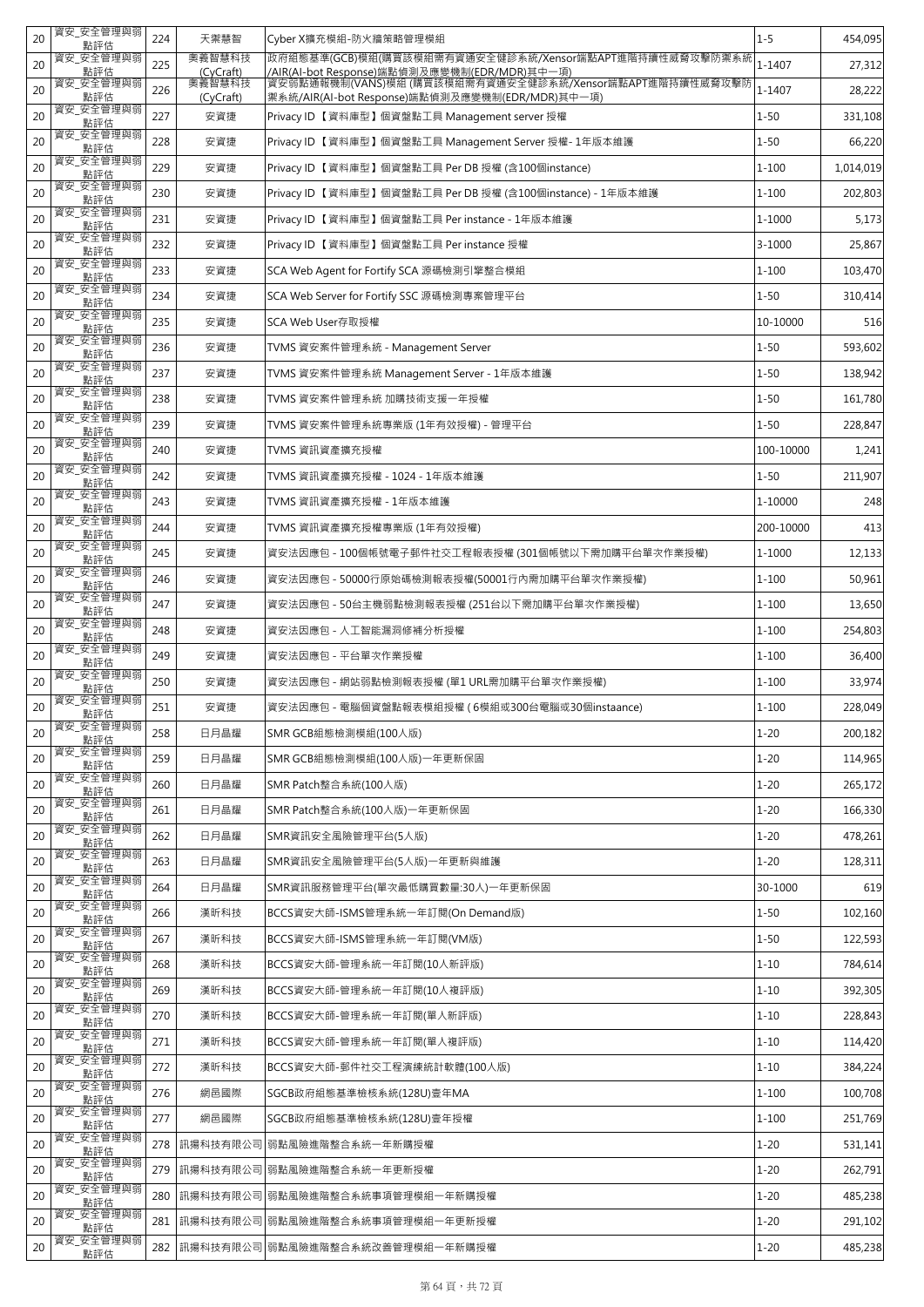| 20              | 資安 安全管理與弱<br>點評估 | 283            | 訊揚科技有限公司      | 弱點風險進階整合系統改善管理模組一年更新授權                                                                                                                                                                                   | $1 - 20$  | 291,102   |
|-----------------|------------------|----------------|---------------|----------------------------------------------------------------------------------------------------------------------------------------------------------------------------------------------------------|-----------|-----------|
| 21              | 資安 檔案安全管理        | 6              | <b>CIMCOR</b> | CimTrak Collector : 即時偵測異動、防止竄改重要資料與設定、快速復原軟體與原廠一年技術支援                                                                                                                                                   | $1 - 49$  | 18,180    |
| 21 <sub>1</sub> | 資安_檔案安全管理        | $\overline{7}$ | <b>CIMCOR</b> | CimTrak Compliance Module : 法規遵循與漏洞管理軟體模組一年訂約租賃                                                                                                                                                          | $1 - 49$  | 8,473     |
| 21              | 資安 檔案安全管理        | 8              | <b>CIMCOR</b> | CimTrak for Active Directory/LDAP (必須購買 Cimtra for Server 授權) : 即時偵測異動、防止竄改重要資<br>料與設定、快速復原軟體與原廠一年技術支援                                                                                                   | $1 - 10$  | 21,244    |
| 21              | 資安_檔案安全管理        | 9              | <b>CIMCOR</b> | 快速復原軟體與原廠一年技術支援                                                                                                                                                                                          | $1 - 10$  | 21,244    |
| 21              | 資安_檔案安全管理        | 10             | <b>CIMCOR</b> | CimTrak for Server Standard Support/Upgrades 原廠年度維護與更新:即時偵測異動、防止竄改重要資<br>料與設定、快速復原軟體                                                                                                                     | $1 - 49$  | 9,100     |
| 21              | 資安 檔案安全管理        | 11             | <b>CIMCOR</b> | 料與設定、快速復原軟體                                                                                                                                                                                              | 50-249    | 8,889     |
| 21              | 資安_檔案安全管理        | 12             | <b>CIMCOR</b> | CimTrak for Servers: 即時偵測異動、防止竄改重要資料與設定、快速復原軟體與原廠一年技術支援                                                                                                                                                  | $1 - 49$  | 30,637    |
| 21              | 資安 檔案安全管理        | 13             | <b>CIMCOR</b> | CimTrak for Servers: 即時偵測異動、防止竄改重要資料與設定、快速復原軟體與原廠一年技術支援                                                                                                                                                  | 50-249    | 29,596    |
| 21              | 資安_檔案安全管理        | 14             | <b>CIMCOR</b> | CimTrak for VMware ESXi Configuration Monitor : 即時偵測異動、防止竄改重要資料與設定、快速復原<br>軟體與原廠一年技術支援                                                                                                                   | $1 - 49$  | 26,542    |
| 21 <sub>1</sub> | 資安_檔案安全管理        | 15             | <b>CIMCOR</b> | CimTrak for Workstations/Desktops: 即時偵測異動、防止竄改重要資料與設定、快速復原軟體與原廠<br>年技術支援                                                                                                                                 | $1 - 49$  | 20,425    |
| 21              | 資安_檔案安全管理        | 16             | <b>CIMCOR</b> | CimTrak Log Monitor (必須購買 Cimtrak for Server 或 Workstations/Desktops 授權): 即時偵測異動、<br><u>防止竄改重要資料與設定、快速復原軟體與原廠一年技術支援</u><br>CimTrak Master Repository License Standard Support/Upgrades 年度維護與更新):即時偵測異動、防 | $1 - 49$  | 7,755     |
| 21              | 資安_檔案安全管理        | 17             | <b>CIMCOR</b> | 止竄改重要資料與設定、快速復原軟體                                                                                                                                                                                        | $1 - 49$  | 15,217    |
| 21              | 資安_檔案安全管理        | 18             | <b>CIMCOR</b> | 年技術支援                                                                                                                                                                                                    | $1 - 49$  | 27,452    |
| 21              | 資安 檔案安全管理        | 19             | Cohesity      | Cohesity SmartFiles -勒索病毒防禦型儲存授權, AI分析異常存取行為,提供告警及乾淨快照辨識;含原廠保<br>固一年7*24技術支援                                                                                                                             | $3 - 20$  | 407,906   |
| 21              | 資安_檔案安全管理        | 20             | Cohesity      | Cohesity SmartFiles -存取稽核分析型儲存授權;含原廠保固一年7*24技術支援                                                                                                                                                         | $3 - 20$  | 407,906   |
| 21              | 資安_檔案安全管理        | 21             | Cohesity      | Cohesity SmartFiles -機敏資料內文分析型儲存授權;含原廠保固一年7*24技術支援                                                                                                                                                       | $3 - 30$  | 407,906   |
| 21              | 資安_檔案安全管理        | 24             | FinalCode     | FinalCode 新世代數位版權管理系統基本模組 - 本地端中央管理版本(每年訂閱)                                                                                                                                                              | 10-2000   | 12,133    |
| 21              | 資安_檔案安全管理        | 26             | FinalCode     | FinalCode新世代數位版權管理系API整合模組(每年訂閱)                                                                                                                                                                         | $1 - 5$   | 1,233,569 |
| 21              | 資安 檔案安全管理        | 27             | FinalCode     | FinalCode新世代數位版權管理系統離線閱讀模組(每年訂閱)                                                                                                                                                                         | $1 - 5$   | 303,337   |
| 21              | 資安_檔案安全管理        | 28             | Foxit         | Foxit PDF Editor (MA)-1年版更新維護授權                                                                                                                                                                          | 1-1000    | 1,210     |
| 21              | 資安_檔案安全管理        | 29             | Foxit         | Foxit PDF Editor Mobile - NEW (每年訂閱)                                                                                                                                                                     | 1-1000    | 334       |
| 21              | 資安_檔案安全管理        | 30             | Foxit         | Foxit PDF Editor PRO(MA)-1年版更新維護授權                                                                                                                                                                       | 1-1000    | 1,211     |
| 21 <sub>1</sub> | 資安_檔案安全管理        | 31             | Foxit         | 資料自動化安全管理伺服器版 (PDF Compressor - 2 Core License)                                                                                                                                                          | $1 - 20$  | 577,516   |
| 21              | 資安_檔案安全管理        | 33             | Foxit         | 資料自動化安全管理伺服器版 (Rendition Server) 12M PPY - 1年版更新維護授權                                                                                                                                                     | $1 - 100$ | 332,475   |
| 21              | 資安_檔案安全管理        | 34             | Foxit         | 資料自動化安全管理伺服器版 (Rendition Server) 12M PPY (含1年版維護授權)                                                                                                                                                      | $1 - 16$  | 1,995,255 |
|                 | 21 資安 檔案安全管理     | 35             | Foxit         | 資料自動化安全管理伺服器版 (Rendition Server) 3M PPY - 1年版更新維護授權                                                                                                                                                      | $1 - 100$ | 97,068    |
|                 | 21   資安_檔案安全管理   | 36             | Foxit         | 資料自動化安全管理伺服器版 (Rendition Server) 3M PPY (含1年版維護授權)                                                                                                                                                       | $1 - 32$  | 582,628   |
| 21              | 資安_檔案安全管理        | 37             | Micro Focus   | Micro Focus iPrint 印表安全管理                                                                                                                                                                                | 1-1000    | 252,186   |
| 21              | 資安_檔案安全管理        | 41             | NeuShield     | NeuShield Data Sentinel for Node - 端點檔案復原系統(每年訂閱)                                                                                                                                                        | $5 - 99$  | 1,668     |
| 21              | 資安 檔案安全管理        | 42             | NeuShield     | NeuShield Data Sentinel for Server - 伺服器檔案復原系統(每年訂閱)                                                                                                                                                     | $5 - 9$   | 3,276     |
|                 | 21   資安_檔案安全管理   | 43             | NeuShield     | NeuShield Data Sentinel for Server - 伺服器檔案復原系統(每年訂閱)                                                                                                                                                     | $10 - 49$ | 2,768     |
| 21              | 資安_檔案安全管理        | 45             | <b>OPSWAT</b> | OPSWAT MetaDefender for Secure Storage 安全儲存防護模組(需搭配基礎建構平台)                                                                                                                                               | $1 - 40$  | 824,065   |
| $21 \mid$       | 資安 檔案安全管理        | 46             | <b>OPSWAT</b> | OPSWAT Metadefender ICAP Server                                                                                                                                                                          | $1 - 99$  | 332,012   |
| 21              | 資安 檔案安全管理        | 51             | OPSWAT        | OPSWAT MetaDefender Kiosk USB 防護模組(需搭配基礎建構平台)                                                                                                                                                            | $1 - 90$  | 423,256   |
| 21              | 資安_檔案安全管理        | 56             | OPSWAT        | OPSWAT MetaDefender Vault 安全檔案傳輸模組(需搭配基礎建構平台)                                                                                                                                                            | $1 - 40$  | 840,849   |
| 21              | 資安_檔案安全管理        | 57             | OPSWAT        | OPSWAT Metadefender 二十防毒套裝                                                                                                                                                                               | $1 - 99$  | 2,582,618 |
| 21              | 資安_檔案安全管理        | 58             | OPSWAT        | OPSWAT Metadefender 全面防護套裝                                                                                                                                                                               | 1-99      | 6,133,759 |
| 21              | 資安_檔案安全管理        | 59             | OPSWAT        | OPSWAT Metadefender 八防毒套裝                                                                                                                                                                                | $1 - 99$  | 322,800   |
| 21              | 資安_檔案安全管理        | 60             | OPSWAT        | OPSWAT Metadefender 十二防毒套裝                                                                                                                                                                               | $1 - 99$  | 645,631   |
| 21              | 資安_檔案安全管理        | 61             | OPSWAT        | OPSWAT Metadefender 十六防毒套裝                                                                                                                                                                               | $1 - 99$  | 1,614,124 |
| 21              | 資安_檔案安全管理        | 62             | OPSWAT        | OPSWAT Metadefender 單選高階防毒引擎                                                                                                                                                                             | $1 - 99$  | 484,215   |
| 21              | 資安_檔案安全管理        | 63             | OPSWAT        | OPSWAT MetaDefender 基礎建構平台                                                                                                                                                                               | $1 - 80$  | 455,005   |
| 21              | 資安_檔案安全管理        | 64             | OPSWAT        | OPSWAT Metadefender 文件淨化引擎                                                                                                                                                                               | $1 - 99$  | 776,006   |
| 21              | 資安_檔案安全管理        | 65             | OPSWAT        | OPSWAT MetaDefender 漏洞偵測檢視模組                                                                                                                                                                             | $1 - 90$  | 423,256   |
| 21              | 資安_檔案安全管理        | 66             | OPSWAT        | OPSWAT Metadefender 防毒掃描碟軟體企業版                                                                                                                                                                           | $1 - 200$ | 197,169   |
|                 | 21 資安_檔案安全管理     | 67             | OPSWAT        | OPSWAT Metadefender 防毒掃描碟軟體進階版                                                                                                                                                                           | $1 - 99$  | 322,800   |
|                 | 21 資安_檔案安全管理     | 68             | OPSWAT        | OPSWAT Metadefender 集中控管平台                                                                                                                                                                               | $1 - 150$ | 253,387   |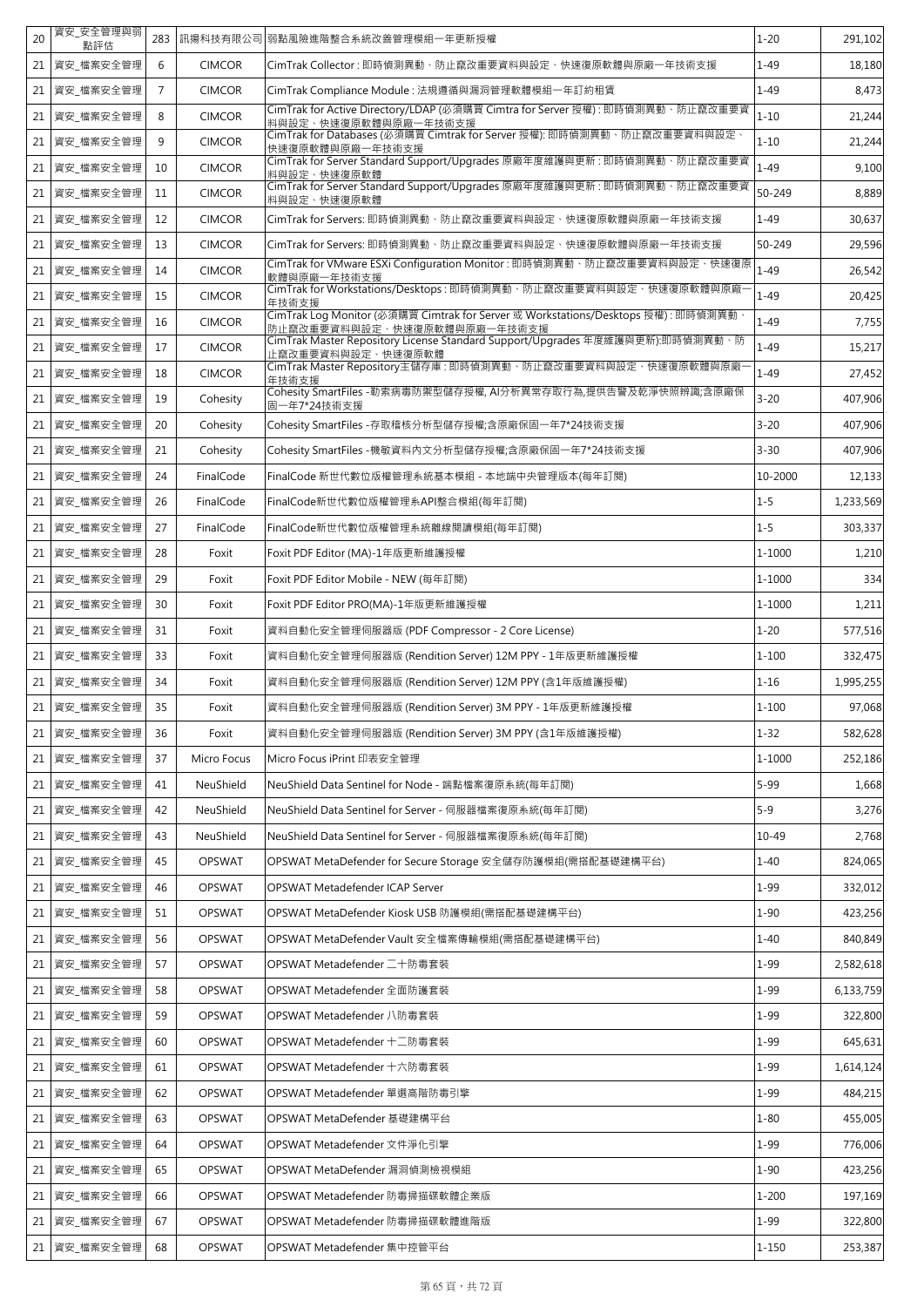| 21 | 資安 檔案安全管理      | 69  | <b>OPSWAT</b>     | OPSWAT Proactive DLP 主動式資料外洩防護                                                                                                                                                                      | $1 - 127$  | 318,731   |
|----|----------------|-----|-------------------|-----------------------------------------------------------------------------------------------------------------------------------------------------------------------------------------------------|------------|-----------|
| 21 | 資安_檔案安全管理      | 70  | Quest             | Change Auditor for AD & Logon稽核模組                                                                                                                                                                   | 100-1000   | 1,298     |
| 21 | 資安_檔案安全管理      | 71  | Quest             | Change Auditor for SQL Server稽核模組                                                                                                                                                                   | 1000-3000  | 394       |
| 21 | 資安_檔案安全管理      | 72  | Quest             | Change Auditor for Windows File Servers稽核模組                                                                                                                                                         | 500-1000   | 786       |
| 21 | 資安_檔案安全管理      | 73  | Quest             | Change Auditor Suite稽核全功能組合包                                                                                                                                                                        | 100-1000   | 3,400     |
| 21 | 資安_檔案安全管理      | 74  | Sasa Software     | Sasa GateScanner 勒索病毒防治救星!獨家防毒防駭檔案拆解技術!Bundle for FTP or other Network<br>CDR企業文件無害化單Engine清洗系統(獨家檔案清洗與無害化技術,附加五種防毒,含永久授權及一年軟體<br>維護服務),最低採購數量:1                                                    | $1 - 10$   | 3,530,951 |
| 21 | 資安_檔案安全管理      | 75  | Sasa Software     | Sasa GateScanner 勒索病毒防治救星!獨家防毒防駭檔案拆解技術!Bundle for Mail CDR企業郵件無害化<br><u>單Engine清洗系統(獨家檔案清洗與無害化技術,附加五種防毒,含永久授權及一年軟體維護服務),最低採購數<br/>Sasa GateScanner 勒索病毒防治救星!獨家防毒防駭檔案拆解技術!Engine,永久授權及一年軟體維護服務),</u> | $1 - 10$   | 3,248,726 |
| 21 | 資安_檔案安全管理      | 76  | Sasa Software     | 最低採購數量·1                                                                                                                                                                                            | $1 - 5$    | 2,102,113 |
| 21 | 資安_檔案安全管理      | 77  | Sasa Software     | Sasa GateScanner 勒索病毒防治救星!獨家防毒防駭檔案拆解技術!Kiosk for USB企業文件無害化清洗系統<br>(含永久授權 <u>及一年軟體維護服務),最低採購數量:1</u>                                                                                                | $1 - 5$    | 936,390   |
| 21 | 資安_檔案安全管理      | 78  | Secward           | goPatrol-文件保全                                                                                                                                                                                       | 1-1000     | 3,678     |
| 21 | 資安_檔案安全管理      | 79  | Secward           | goPatrol-檔案安心遊                                                                                                                                                                                      | $1 - 1000$ | 3,678     |
| 21 | 資安_檔案安全管理      | 80  | Secward           | goPatrol-檔案盔甲                                                                                                                                                                                       | 10-500     | 9,242     |
| 21 | 資安_檔案安全管理      | 81  | Secward           | qoPatrol-檔案金盔甲升級套件(僅適用於已使用TFG之用戶)                                                                                                                                                                   | 10-1000    | 2,532     |
| 21 | 資安_檔案安全管理      | 82  | Secward           | goPatrol-管理中心                                                                                                                                                                                       | $1 - 3$    | 49,960    |
| 21 | 資安_檔案安全管理      | 83  | Secward           | TFG文件保護多密鑰終端授權                                                                                                                                                                                      | 1-1000     | 9,707     |
| 21 | 資安 檔案安全管理      | 84  | TrustView         | TrustView VDP Lite 安全組合包 (含VDP主系統與用戶端授權數10U)                                                                                                                                                        | $1 - 200$  | 163,450   |
| 21 | 資安 檔案安全管理      | 85  | TrustView         | TrustView 主系統進階版                                                                                                                                                                                    | $1 - 5$    | 326,911   |
| 21 | 資安_檔案安全管理      | 86  | TrustView         | TrustView 主系統進階版 一年更新授權                                                                                                                                                                             | $1 - 5$    | 81,718    |
| 21 | 資安_檔案安全管理      | 87  | TrustView         | TrustView 多功能模組進階版                                                                                                                                                                                  | $1 - 10$   | 122,583   |
| 21 | 資安_檔案安全管理      | 88  | TrustView         | TrustView 多功能模組進階版 一年更新授權                                                                                                                                                                           | $1 - 10$   | 30,637    |
| 21 | 資安_檔案安全管理      | 89  | TrustView         | TrustView 用戶端進階版                                                                                                                                                                                    | 1-5000     | 4,073     |
| 21 | 資安_檔案安全管理      | 90  | TrustView         | TrustView 用戶端進階版 一年更新授權                                                                                                                                                                             | 1-5000     | 1,009     |
| 21 | 資安_檔案安全管理      | 91  | <b>UPAS</b>       | 檔案加密系統(50U)                                                                                                                                                                                         | $1 - 100$  | 396,259   |
| 21 | 資安_檔案安全管理      | 92  | <b>UPAS</b>       | 檔案加密系統一年MA(50U)                                                                                                                                                                                     | $1 - 100$  | 79,242    |
| 21 | 資安_檔案安全管理      | 93  | <b>UPAS</b>       | 檔案加密系統一年使用授權(10U)                                                                                                                                                                                   | 1-1000     | 31,678    |
| 21 | 資安_檔案安全管理      | 94  | <b>UPAS</b>       | 檔案加密系統升級版(50U)                                                                                                                                                                                      | $1 - 100$  | 138,625   |
|    | 21 資安_檔案安全管理   | 95  | Votiro            | 應用程式介面無害化防護 (一年訂閱)                                                                                                                                                                                  | $1 - 20$   | 3,153,084 |
|    | 21   資安_檔案安全管理 | 96  | Votiro            | 檔案伺服器無害化防護                                                                                                                                                                                          | $1 - 20$   | 3,078,766 |
| 21 | 資安_檔案安全管理      | 97  | Votiro            | 檔案伺服器無害化防護 (加購一年維護)                                                                                                                                                                                 | $1 - 100$  | 615,672   |
| 21 | 資安_檔案安全管理      | 98  | Votiro            | 檔案傳輸清洗防護(一年訂閱)                                                                                                                                                                                      | $1 - 20$   | 3,591,026 |
| 21 | 資安_檔案安全管理      | 99  | Votiro            | 郵件伺服器無害化防護 (100個郵件帳戶/一年訂閱)                                                                                                                                                                          | $1 - 50$   | 1,033,443 |
| 21 | 資安_檔案安全管理      | 100 | Watchsoft         | VESBOX文管保險櫃                                                                                                                                                                                         | $1 - 10$   | 383,721   |
| 21 | 資安_檔案安全管理      | 101 | Watchsoft         | VESUSB隨身碟加密管理                                                                                                                                                                                       | $1 - 50$   | 31,446    |
| 21 | 資安_檔案安全管理      | 102 | Watchsoft         | VES内外網資料交換包                                                                                                                                                                                         | $1 - 100$  | 211,729   |
| 21 | 資安_檔案安全管理      | 103 | Watchsoft         | VES文件加密系統一年維護保固                                                                                                                                                                                     | $1 - 50$   | 14,156    |
| 21 | 資安_檔案安全管理      | 104 | Watchsoft         | VES文件日誌稽核報表                                                                                                                                                                                         | $1 - 5$    | 276,239   |
| 21 | 資安_檔案安全管理      | 105 | Watchsoft         | VES文件進階共享功能                                                                                                                                                                                         | $1 - 10$   | 162,993   |
| 21 | 資安_檔案安全管理      | 106 | Watchsoft         | VES虛擬加密系統 使用端                                                                                                                                                                                       | $1 - 1000$ | 5,157     |
|    | 21   資安_檔案安全管理 | 107 | Watchsoft         | VES虛擬加密系統 管理端                                                                                                                                                                                       | $1 - 10$   | 368,049   |
| 21 | 資安_檔案安全管理      | 108 | 中華數位              | CRA 報表分析稽核系統                                                                                                                                                                                        | $1 - 200$  | 16,153    |
| 21 | 資安_檔案安全管理  109 |     | 卡巴斯基<br>Kaspersky | 卡巴斯基 儲存安全解決方案-單一設備授權 KSS                                                                                                                                                                            | $1 - 60$   | 65,719    |
| 21 | 資安_檔案安全管理      | 110 | 安資捷               | Privacy ID 【檔案型】個資盤點工具 Per enrollment 授權                                                                                                                                                            | 50-10000   | 2,172     |
| 21 | 資安_檔案安全管理      | 111 | 安資捷               | Privacy ID 【檔案型】個資盤點工具 Per enrollment 授權 - 1年版本維護                                                                                                                                                   | 1-10000    | 433       |
| 21 | 資安_檔案安全管理      | 112 | 安資捷               | Privacy ID 【檔案型】個資盤點工具 加購技術支援一年授權                                                                                                                                                                   | $1 - 50$   | 161,780   |
| 21 | 資安_檔案安全管理      | 113 | 安資捷               | Privacy ID 【檔案型】個資盤點工具專業版(1年有效授權) - Per enrollment                                                                                                                                                  | 50-50000   | 723       |
| 21 | 資安_檔案安全管理      | 114 | 安資捷               | Privacy ID 【檔案型】個資盤點工具專業版(1年有效授權) - 管理平台                                                                                                                                                            | $1 - 50$   | 206,942   |
|    | 21 資安 檔案安全管理   | 116 | 安資捷               | Privacy ID 【檔案型】個資盤點工具管理平台 - 1年版本維護                                                                                                                                                                 | $1 - 5$    | 124,165   |
|    | 21 資安_檔案安全管理   |     |                   | 121 訊揚科技有限公司 IRT版本流程管理系統一年新購授權                                                                                                                                                                      | $1 - 10$   | 980,661   |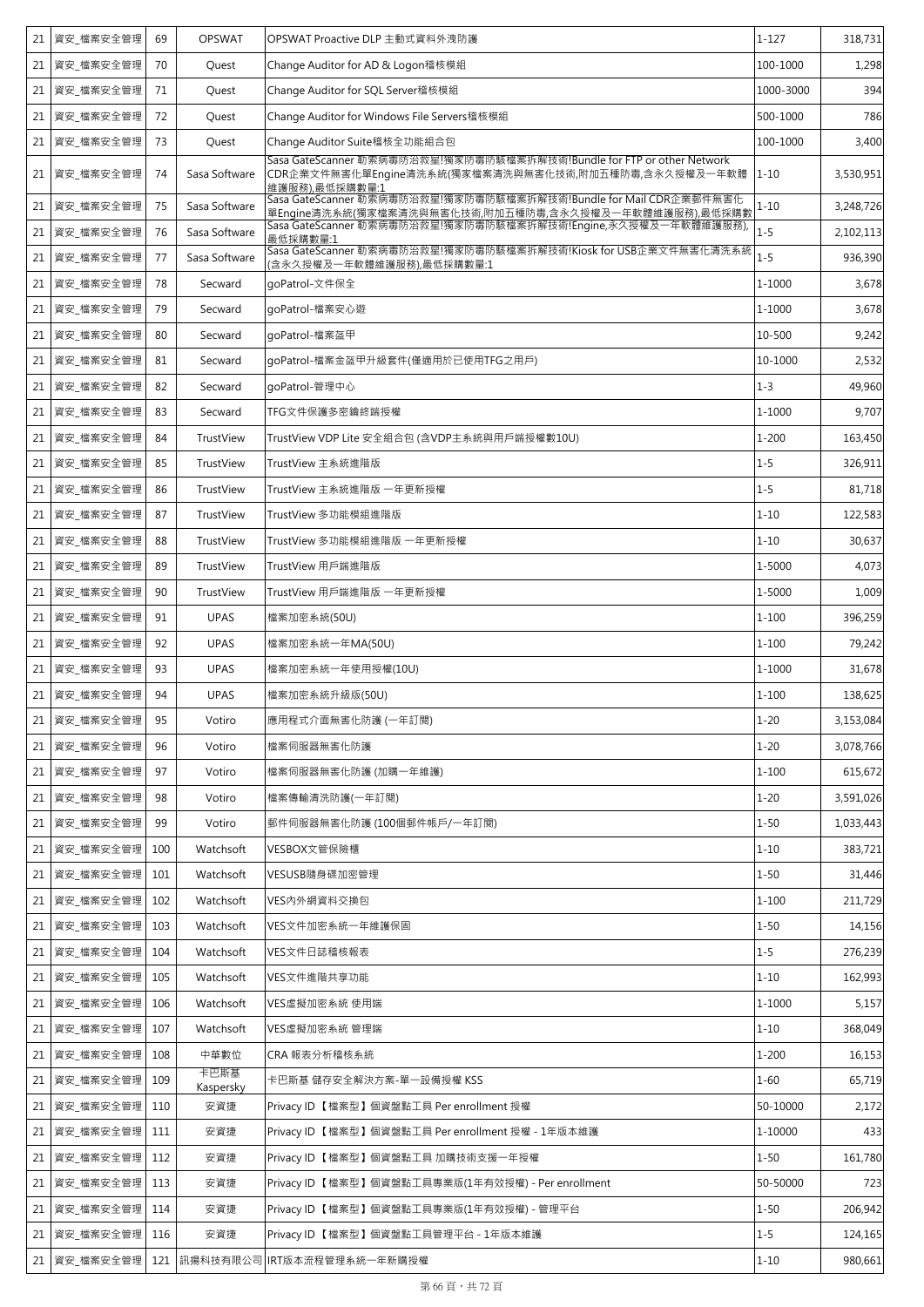| 21 | 資安 檔案安全管理 |                |                | 122 訊揚科技有限公司 IRT版本流程管理系統一年更新授權                                                                   | $1 - 10$  | 363,903   |
|----|-----------|----------------|----------------|--------------------------------------------------------------------------------------------------|-----------|-----------|
| 21 | 資安_檔案安全管理 | 125            | 鈊保資訊           | 鈊保資訊-個資盤點工具中控管理軟體一年授權                                                                            | $1 - 99$  | 191,082   |
| 21 | 資安_檔案安全管理 | 126            | 鈊保資訊           | 鈊保資訊-個資盤點工具中控管理軟體三年授權                                                                            | $1 - 99$  | 478,231   |
| 21 | 資安_檔案安全管理 | 127            | 鈊保資訊           | 鈊保資訊-資料庫(可掃網站)個資盤點工具一年授權                                                                         | 1-399     | 86,835    |
| 21 | 資安_檔案安全管理 | 128            | 鈊保資訊           | 鈊保資訊-電腦個資盤點工具10人版一年授權                                                                            | 1-999     | 17,290    |
| 22 | 資安_其他     | $\overline{4}$ | Claroty        | Claroty CTD Sensor 持續威脅偵測感應器 一年期授權                                                               | $1 - 200$ | 158,544   |
| 22 | 資安_其他     | 6              | Claroty        | Claroty CTD 持續威脅偵測軟體 (50 asset)                                                                  | $2 - 50$  | 1,817,998 |
| 22 | 資安_其他     | $\overline{7}$ | Claroty        | Claroty CTD 持續威脅偵測軟體 (50 asset) 一年期授權                                                            | $2 - 50$  | 606,168   |
| 22 | 資安_其他     | 8              | Claroty        | Claroty CTD 持續威脅偵測軟體 Add On Active One Size模組 一年期授權                                              | $1 - 50$  | 568,251   |
| 22 | 資安_其他     | 9              | Claroty        | Claroty CTD 持續威脅偵測軟體 Add On AppDB One Size模組 一年期授權                                               | $1 - 50$  | 568,251   |
| 22 | 資安_其他     | 10             | Claroty        | Claroty CTD.Live Starter 持續威脅偵測雲端平台 一年期授權                                                        | $1 - 10$  | 2,728,008 |
| 22 | 資安_其他     | 11             | Claroty        | Claroty EDGE 邊緣資料收集器 (50 asset)                                                                  | $2 - 50$  | 1,817,998 |
| 22 | 資安_其他     | 13             | Claroty        | Claroty EMC 企業管理主控台 一年期授權                                                                        | $1 - 10$  | 2,728,008 |
| 22 | 資安 其他     | 14             | Claroty        | Claroty SRA 安全遠端存取 (單一伺服器) 一年期授權                                                                 | $1 - 50$  | 272,801   |
| 22 | 資安_其他     | 15             | Claroty        | Claroty SRA 安全遠端存取 (單一站點) 一年期授權                                                                  | $1 - 50$  | 545,501   |
| 22 | 資安_其他     | 16             | <b>CRETECH</b> | CRETECH標準管理系列 - 國際標準管理系統【資訊安全、個資管理、雲端安全、資訊服務】依需求選擇模                                              | $1 - 30$  | 253,970   |
| 22 | 資安_其他     | 17             | <b>CRETECH</b> | CRETECH風險管理系列-資安行事曆模組                                                                            | $1 - 30$  | 146,037   |
| 22 | 資安_其他     | 18             | CRETECH        | CRETECH風險管理系列-資安風險管理工具                                                                           | $1 - 30$  | 308,301   |
| 22 | 資安_其他     | 19             | Curelan        | IP綁定控管系統-適用100IP位址                                                                               | $1 - 100$ | 19,036    |
| 22 | 資安_其他     | 22             | F5 Networks    | F5-ADD-BIG-SSLO-I28 HTTP/HTTPS網路加密流量解析器                                                          | $1 - 5$   | 828,184   |
| 22 | 資安_其他     | 23             | F5 Networks    | F5-ADD-BIG-SSLO-I28 HTTP/HTTPS網路加密流量解析器(大數據分析版)                                                  | $1 - 5$   | 2,277,413 |
| 22 | 資安_其他     | 24             | F5 Networks    | F5-LTM-VE 1G 虛擬式伺服器負載平衡軟體                                                                        | $1 - 5$   | 999,435   |
| 22 | 資安_其他     | 25             | F5 Networks    | F5-LTM-VE 1G 虛擬式伺服器負載平衡軟體(大數據分析版)                                                                | $1 - 5$   | 2,034,875 |
| 22 | 資安_其他     | 26             | F5 Networks    | F5-LTM-VE 200M 虛擬式伺服器負載平衡軟體                                                                      | $1 - 5$   | 660,049   |
| 22 | 資安_其他     | 27             | F5 Networks    | F5-LTM-VE 200M 虛擬式伺服器負載平衡軟體(大數據分析版)                                                              | $1 - 5$   | 1,695,488 |
| 22 | 資安_其他     | 28             | F5 Networks    | F5-LTM-VE 25M 虚擬式伺服器負載平衡器                                                                        | $1 - 5$   | 576,736   |
| 22 | 資安_其他     | 29             | F5 Networks    | F5-LTM-VE 25M 虚擬式伺服器負載平衡器(大數據分析版)                                                                | $1 - 5$   | 1,612,711 |
| 22 | 資安_其他     | 30             | F5 Networks    | F5-LTM-VE 3G 虛擬式伺服器負載平衡軟體                                                                        | $1 - 5$   | 1,115,324 |
| 22 | 資安_其他     | 31             | F5 Networks    | F5-LTM-VE 3G 虛擬式伺服器負載平衡軟體(大數據分析版)                                                                | $1 - 5$   | 2,150,762 |
| 22 | 資安_其他     | 32             | FireEye        | FireEye Central Management (集中管控平台)一年虛擬主機資安控管軟體授權版                                               | $1 - 5$   | 668,352   |
| 22 | 資安_其他     | 35             | Fortinet       | Fortinet 廣域網路負載平衡系統 1Gbps                                                                        | $1 - 100$ | 288,482   |
| 22 | 資安_其他     | 36             | Fortinet       | Fortinet 廣域網路負載平衡系統 1Gbps 一年續約授權                                                                 | $1 - 100$ | 99,026    |
| 22 | 資安_其他     | 38             | Fortinet       | Fortinet 集中管理系統 (10台設備)                                                                          | $1 - 100$ | 204,124   |
| 22 | 資安_其他     | 39             | Fortinet       | Fortinet 集中管理系統 一年續約授權                                                                           | $1 - 100$ | 40,875    |
| 22 | 資安_其他     | 40             | Fortinet       | Fortinet 集中管理系統 數量升級 - 10台設備                                                                     | $1 - 100$ | 122,393   |
| 22 | 資安_其他     | 41             | <b>KEMP</b>    | KEMP Virtual LoadMaster 負載平衡軟體(500 Mbps)                                                         | $1 - 10$  | 279,525   |
| 22 | 資安_其他     | 42             | <b>KEMP</b>    | KEMP Virtual LoadMaster 負載平衡軟體(500 Mbps)次年軟體更新授權                                                 | $1 - 30$  | 116,380   |
| 22 | 資安_其他     | 43             | Micro Focus    | Micro Focus ArcSight ESM Standard Edition 100 EPS/5GB 事件關聯紀錄管理套件組                                | $1 - 10$  | 1,981,323 |
| 22 | 資安_其他     | 44             | Micro Focus    | Micro Focus ArcSight ESM Standard Edition 100 EPS/5GB 事件關聯紀錄管理套件組 一年軟體升級及更<br>新授權                | $1 - 10$  | 534,852   |
| 22 | 資安_其他     | 45             | Micro Focus    | Micro Focus ArcSight Intelligence User and Entity Behavioral Analytics 使用者行為分析模組(1000U)<br>年使用授權 | $1 - 10$  | 3,417,344 |
| 22 | 資安_其他     | 46             | Micro Focus    | Micro Focus ArcSight Logger Standard Edition 100 EPS/5GB 通用日誌管理系統 (適用每日5GB日誌資                    | $1 - 10$  | 455,994   |
| 22 | 資安_其他     | 47             | Micro Focus    | Micro Focus ArcSight Logger Standard Edition 100 EPS/5GB 通用日誌管理系統 (適用每日5GB日誌資<br>料量)一年軟體升級及更新授權  | $1 - 10$  | 123,014   |
| 22 | 資安_其他     | 48             | Micro Focus    | Micro Focus ArcSight Recon Standard Edition 100 EPS大數據資安威脅獵捕系統                                   | $1 - 10$  | 721,921   |
| 22 | 資安_其他     | 49             | Micro Focus    | Micro Focus Fortify SCA靜態程式碼分析工具 一年軟體升級及更新授權                                                     | $1 - 10$  | 448,484   |
| 22 | 資安_其他     | 50             | Micro Focus    | Micro Focus Fortify SCA靜態程式碼分析工具(含軟體安全管理中心以及行動裝置源碼檢測)                                            | $1 - 10$  | 1,846,653 |
| 22 | 資安_其他     | 51             | Micro Focus    | Micro Focus Fortify WebInspect 動態網頁安全檢測工具 (含網站即時檢測模組)                                            | $1 - 10$  | 1,365,856 |
| 22 | 資安_其他     | 52             | Micro Focus    | Micro Focus Fortify WebInspect 動態網頁安全檢測工具一年軟體升級及更新授權                                             | $1 - 10$  | 331,167   |
| 22 | 資安_其他     | 53             | N-Partner      | N-Partner N-Balancer Log分析報表系統,提供負載平衡和主機異常偵測-維護更新模組(包含一年免費軟體<br>版本昇級)                            | $1 - 30$  | 67,644    |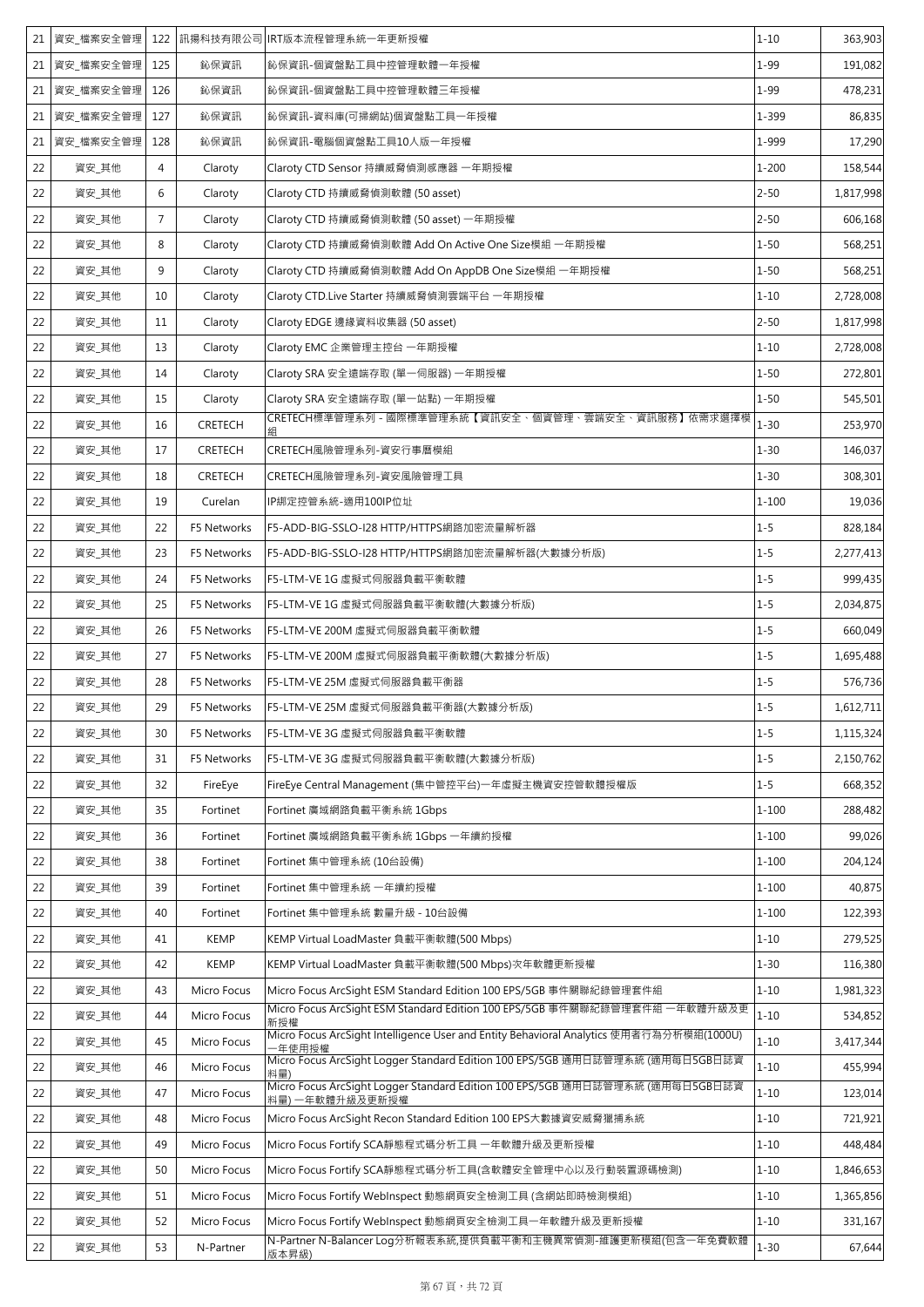| 22 | 資安_其他 | 54  | N-Partner              | N-Partner N-Balancer Log分析報表系統,提供負載平衡和主機異常偵測(包含一年免費軟體版本昇級)                                                                                                                                            | $1 - 30$  | 539,232   |
|----|-------|-----|------------------------|-------------------------------------------------------------------------------------------------------------------------------------------------------------------------------------------------------|-----------|-----------|
| 22 | 資安_其他 | 55  | N-Partner              | N-Partner N-Center Log分析報表系統,提供報表及資料分析服務-維護更新模組(包含一年免費軟體版本昇                                                                                                                                           | $1 - 30$  | 106,067   |
| 22 | 資安_其他 | 56  | N-Partner              | N-Partner N-Center Log分析報表系統,提供報表及資料分析服務(包含一年免費軟體版本昇級)                                                                                                                                                | $1 - 30$  | 882,406   |
| 22 | 資安 其他 | 58  | N-Partner              | N-Partner N-Probe 40GbE流量採集系統((包含一年免費軟體版本昇級))                                                                                                                                                         | $1 - 30$  | 1,489,687 |
| 22 | 資安_其他 | 59  | N-Partner              | N-Partner N-Probe 流量採集系統 (包含一年免費軟體版本昇級)                                                                                                                                                               | $1 - 30$  | 465,420   |
| 22 | 資安_其他 | 60  | N-Partner              | N-Partner N-Probe 流量採集系統-維護更新模組 (包含一年免費軟體版本昇級)                                                                                                                                                        | $1 - 30$  | 69,666    |
| 22 | 資安_其他 | 61  | N-Partner              | N-Partner N-Receiver Log分析報表系統,提供資料收集儲存和運算-維護更新模組(包含一年免費軟體版本<br>昇級)                                                                                                                                   | $1 - 30$  | 79,980    |
| 22 | 資安_其他 | 62  | N-Partner              | N-Partner N-Receiver Log分析報表系統,提供資料收集儲存和運算(包含一年免費軟體版本昇級)                                                                                                                                              | $1 - 30$  | 694,439   |
| 22 | 資安_其他 | 63  | N-Partner              | N-Partner N-Reporter/N-Cloud 進階版智慧維運報表專家服務與教育訓練 (4 hrs)                                                                                                                                               | $1 - 10$  | 68,655    |
| 22 | 資安_其他 | 64  | N-Partner              | N-Partner N-Robot 智慧維運模組Version C, 提供N-Cloud操作輔助與進階分析功能 (一年計價)                                                                                                                                        | $1 - 10$  | 155,298   |
| 22 | 資安_其他 | 65  | N-Partner              | N-Partner N-Robot 智慧維運模組Version R, 提供N-Reporter操作輔助與進階分析功能 (一年計價)                                                                                                                                     | $1 - 10$  | 77,644    |
| 22 | 資安_其他 | 66  | N-Partner              | N-Reporter LOG管理分析系統-主機及資料庫稽核管理功能模組 · 含50部可管理主機數授權                                                                                                                                                    | $1 - 10$  | 230,536   |
| 22 | 資安_其他 | 67  | N-Partner              | N-Reporter LOG管理分析系統-可管理設備擴充,擴充5個資安設備/網路設備/主機服務類型授權                                                                                                                                                   | $1 - 30$  | 39,737    |
| 22 | 資安 其他 | 68  | N-Partner              | N-Reporter LOG管理分析系統-含5部Server services和5部Syslog管理授權 (包含一年免費軟體版本昇級)                                                                                                                                   | $1 - 10$  | 279,869   |
| 22 | 資安_其他 | 69  | N-Partner              | N-Reporter LOG管理分析系統-含5部Syslog和5部Server 服務類型及10部SNMP設備管理授權 (包含一年<br>免費軟體版本昇級)                                                                                                                         | $1 - 10$  | 441.304   |
| 22 | 資安_其他 | 70  | N-Partner              | N-Reporter LOG管理分析系統-流量管理功能模組,含2,000EPS授權                                                                                                                                                             | $1 - 10$  | 221,689   |
| 22 | 資安_其他 | 71  | N-Partner              | N-Reporter LOG管理分析系統-維護更新模組 (包含一年免費軟體版本昇級)                                                                                                                                                            | $1 - 10$  | 61,072    |
| 22 | 資安_其他 | 72  | N-Partner              | N-Reporter LOG管理分析系統-網路設備管理功能模組,含50部可管理網路設備數授權                                                                                                                                                        | $1 - 10$  | 138,827   |
| 22 | 資安_其他 | 73  | <b>NEITHNET</b>        | NEITHCybert 情資資料庫 專業版(1套/1年)                                                                                                                                                                          | $1 - 50$  | 160,768   |
| 22 | 資安_其他 | 74  | <b>NEITHNET</b>        | NEITHCybert 情資資料庫 進階專業版(1套/1年)                                                                                                                                                                        | $1 - 10$  | 2,021,234 |
| 22 | 資安_其他 | 75  | <b>NEITHNET</b>        | NEITHCybert 惡意IP 情資資料庫標準版(1套/1年)                                                                                                                                                                      | $1 - 50$  | 16,077    |
| 22 | 資安_其他 | 78  | Proofpoint             | ObservelT内部威脅暨資料外洩防護解決方案 v7.12 Desktop Agent * 一年MA升級保固合約 (此品項須搭<br>配ObservelT内部威脅暨資料外洩防護解決方案 v7.12版*一年MA升級保固合約)                                                                                      | $1 - 300$ | 2,920     |
| 22 | 資安_其他 | 79  | Proofpoint             | ObservelT内部威脅暨資料外洩防護解決方案 v7.12 Linux/Unix Server Agent * 一年MA升級保固合約 (此<br>品項須搭配ObservelT內部威脅暨資料外洩防護解決方案 v7.12版*一年MA升級保固合約)                                                                            | $1 - 100$ | 44,183    |
| 22 | 資安_其他 | 80  | Proofpoint             | ObservelT内部威脅暨資料外洩防護解決方案 v7.12 TS/Jump Server Agent * 一年MA升級保固合約 (此品<br><u>項須搭配ObservelT内部威脅暨資料外洩防護解決方案 v7.12版*一年MA升級保固合約)</u><br>ObservelT内部威脅暨資料外洩防護解決方案 v7.12 Windows Server Agent * 一年MA升級保固合約 (此 | $1 - 100$ | 107,092   |
| 22 | 資安_其他 | 81  | Proofpoint             | 品項須搭配ObservelT内部威脅暨資料外洩防護解決方案 v7.12版*一年MA升級保固合約)                                                                                                                                                      | $1 - 100$ | 18,592    |
| 22 | 資安_其他 | 82  | Proofpoint             | ObservelT内部威脅暨資料外洩防護解決方案 v7.12 版 * 一年MA升級保固合約                                                                                                                                                         | $1 - 10$  | 198,299   |
| 22 | 資安_其他 | 83  | Proofpoint             | Proofpoint ITM Agent for Linux Desktop 一年授權版 (若尚無系統主程式,須先購買Proofpoint ITM<br>Console 内部威脅防護解決方案)                                                                                                      | $1 - 500$ | 7,067     |
| 22 | 資安 其他 | 84  | Proofpoint             | Proofpoint ITM Agent for Linux/Unix Server 一年授權版 (若尚無系統主程式,須先購買Proofpoint ITM<br>Console 內部威脅防護解決方案)                                                                                                  | $1 - 100$ | 39,423    |
| 22 | 資安_其他 | 85  | Proofpoint             | Proofpoint ITM Agent for Windows Server 一年授權版 (若尚無系統主程式,須先購買Proofpoint ITM<br>Console 內部威脅防護解決方案)                                                                                                     | $1 - 500$ | 7,067     |
| 22 | 資安_其他 | 86  | Proofpoint             | Proofpoint ITM Agent for Windows/Mac Desktop 一年授權版 (若尚無系統主程式,須先購買Proofpoint<br>ITM Console 內部威脅防護解決方案)                                                                                                | $1 - 500$ | 7,067     |
| 22 | 資安 其他 | 87  | Proofpoint             | Proofpoint ITM Console 内部威脅防護解決方案一年授權版                                                                                                                                                                | $1 - 50$  | 404,438   |
| 22 | 資安_其他 | 88  | Proofpoint             | Proofpoint ITM Jump Server 一年授權版 (若尚無系統主程式,須先購買Proofpoint ITM Console 內部威<br>脅防護解決方案)                                                                                                                 | $1 - 100$ | 252,769   |
| 22 | 資安_其他 | 89  | Proofpoint             | Proofpoint ITM Published App Agent 一年授權版 (若尚無系統主程式,須先購買Proofpoint ITM Console<br>內部威脅防護解決方案)                                                                                                          | $1 - 100$ | 58,634    |
| 22 | 資安_其他 | 90  | Proofpoint             | Proofpoint 資安意識培訓 PSAT (一年授權100人版)                                                                                                                                                                    | $1 - 50$  | 324,559   |
| 22 | 資安_其他 | 109 | Quest                  | Enterprise reporter Suite合規報告組合包                                                                                                                                                                      | 100-1000  | 1,498     |
| 22 | 資安_其他 | 112 | <b>Systex Software</b> | IT智能照護平台(30 Device/User 管理授權)                                                                                                                                                                         | $1 - 50$  | 898,888   |
| 22 | 資安_其他 | 113 | Systex Software        | 目錄服務資安暨架構優化套件                                                                                                                                                                                         | $1 - 10$  | 596,158   |
| 22 | 資安_其他 | 114 | Systex Software        | 資安合規稽查服務包                                                                                                                                                                                             | $1 - 10$  | 500,101   |
| 22 | 資安_其他 | 115 | <b>Systex Software</b> | 郵件資安暨架構優化套件                                                                                                                                                                                           | $1 - 10$  | 702,224   |
| 22 | 資安_其他 | 116 | 創價資訊服務股份<br>有限公司       | ELAM 事件日誌告警管理系統 v1.3.0 主機授權 S版                                                                                                                                                                        | $1 - 5$   | 169,866   |
| 22 | 資安_其他 | 117 | 創價資訊服務股份<br>有限公司       | ELAM 事件日誌告警管理系統 v1.3.0 來源授權 S版                                                                                                                                                                        | $1 - 5$   | 42,464    |
| 22 | 資安_其他 | 118 | 區塊科技                   | 手機存證王(網路版)                                                                                                                                                                                            | $1 - 30$  | 259,858   |
| 22 | 資安_其他 | 119 | 卡巴斯基<br>Kaspersky      | 卡巴斯基 威脅情報服務 Data Feeds                                                                                                                                                                                | $1 - 10$  | 7,754,226 |
| 22 | 資安_其他 | 120 | 台迅科技                   | GITS Sawmill 8 - 日誌格式開發服務授權                                                                                                                                                                           | $1 - 5$   | 24,618    |
| 22 | 資安_其他 | 121 | 台迅科技                   | GITS Sawmill 8 企業版 - 一年保固與維護更新模組                                                                                                                                                                      | $1 - 5$   | 88,684    |
| 22 | 資安_其他 | 122 | 台迅科技                   | GITS Sawmill 8 企業版 (1 profile)                                                                                                                                                                        | $1 - 5$   | 154,924   |
| 22 | 資安_其他 | 123 | 台迅科技                   | GITS Sawmill 8 企業版 (5 profiles)                                                                                                                                                                       | $1 - 5$   | 395,676   |
| 22 | 資安_其他 | 124 | 台迅科技                   | GITS Sawmill 8 專業版 (5 profiles)                                                                                                                                                                       | $1 - 5$   | 117,947   |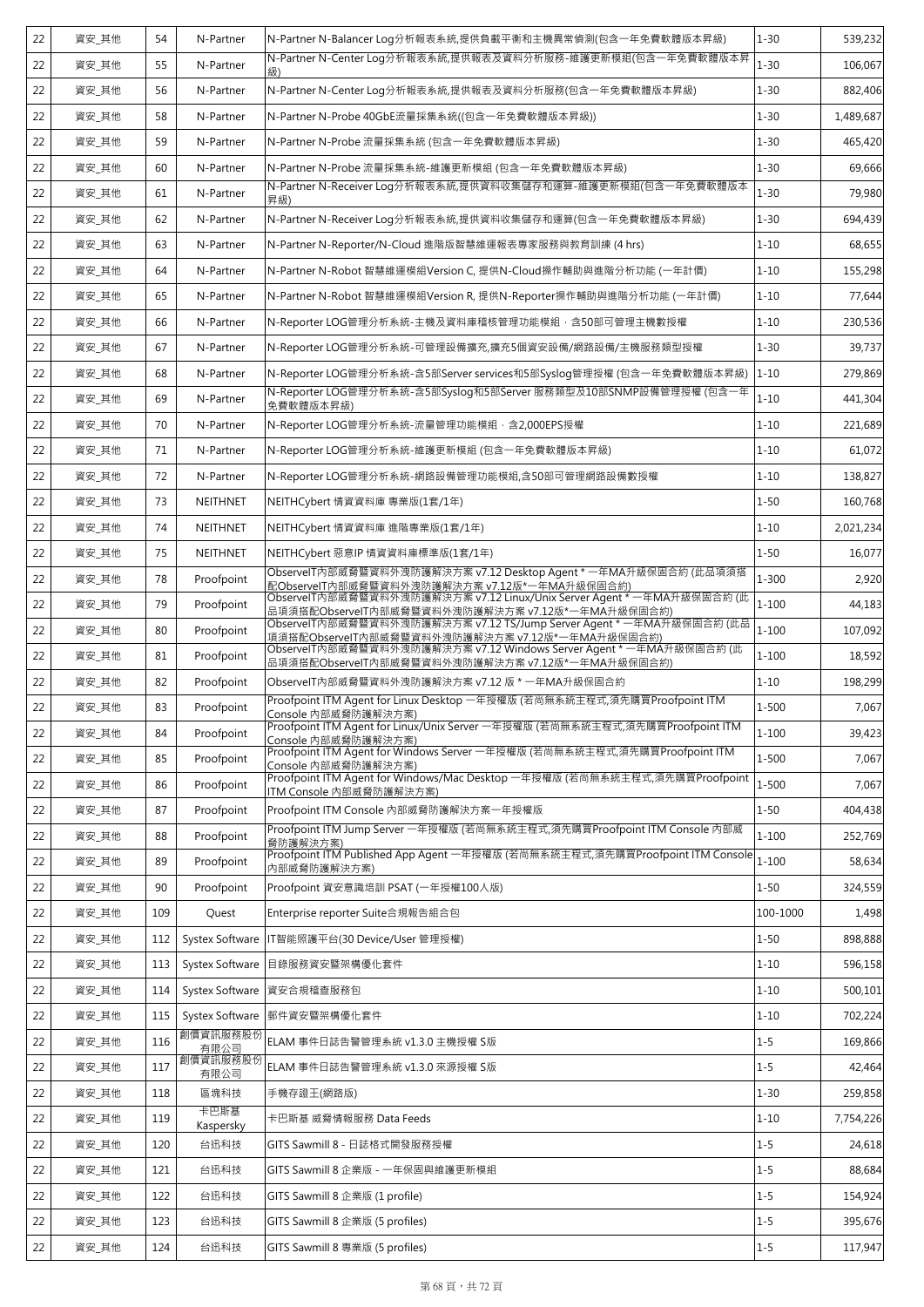| 22 | 資安_其他         | 126            | 天禦慧智                | Cyber X PAP效能監控平台-伺服器與虛擬底層擴充模組                                                                                   | 1-1000    | 2,321     |
|----|---------------|----------------|---------------------|------------------------------------------------------------------------------------------------------------------|-----------|-----------|
| 22 | 資安_其他         | 127            | 奧義智慧科技<br>(CyCraft) | CyberTotal情資查詢系統 (600次/1年/國內外資安威脅情資查詢及訂閱)                                                                        | $1 - 205$ | 214,455   |
| 22 | 資安_其他         | 132            | 庫柏資訊軟體股份<br>有限公司    | dbAegis資料庫本機與應用系統使用者監控暨稽核紀錄鑑識系統軟體                                                                                | $4 - 20$  | 255,679   |
| 22 | 資安_其他         | 133            | 庫柏資訊軟體股份<br>有限公司    | dbAeqis資料庫本機與應用系統使用者監控暨稽核紀錄鑑識系統軟體                                                                                | 21-330    | 190,817   |
| 22 | 資安_其他         | 134            | 庫柏資訊軟體股份<br>有限公司    | dbAegis資料庫本機與應用系統使用者監控暨稽核紀錄鑑識系統軟體一年維護保固模組                                                                        | $4 - 20$  | 50,082    |
| 22 | 資安_其他         | 135            | 庫柏資訊軟體股份<br>有限公司    | dbAegis資料庫本機與應用系統使用者監控暨稽核紀錄鑑識系統軟體一年維護保固模組                                                                        | 21-330    | 34,732    |
| 22 | 資安 其他         | 137            | 庫柏資訊軟體股份<br>有限公司    | dbAegis資料庫本機行為監控暨稽核紀錄鑑識系統軟體一年維護保固模組                                                                              | 4-300     | 24,421    |
| 22 | 資安_其他         | 138            | 日月晶耀                | SMR系統平台擴充組件1套                                                                                                    | $1 - 20$  | 268,150   |
| 22 | 資安_其他         | 139            | 日月晶耀                | SMR軟體保管單(5人版)                                                                                                    | $1 - 20$  | 381,395   |
| 22 | 資安_其他         | 140            | 日月晶耀                | SMR軟體保管單(5人版)一年更新與維護                                                                                             | $1 - 20$  | 137,715   |
| 22 | 資安_其他         | 155            | 網邑國際                | WebAD管理系統標準版壹年MA                                                                                                 | $1 - 50$  | 218,402   |
| 22 | 資安_其他         | 156            | 網邑國際                | WebAD管理系統標準版壹年授權                                                                                                 | $1 - 50$  | 728,008   |
| 22 | 資安_其他         | 157            | 英丰寶                 | QuickCORE 系統安全監控平台一年授權版                                                                                          | $1 - 5$   | 1,617,664 |
| 22 | 資安_其他         | 158            | 華麗得                 | 單向傳輸閘道實體隔離功能模組/使用授權                                                                                              | $1 - 41$  | 973,000   |
| 22 | 資安_其他         | 159            | 華麗得                 | 單向傳輸閘道實體隔離系統                                                                                                     | $1 - 12$  | 3,318,800 |
| 22 | 資安 其他         | 160            | 華麗得                 | 資安攻擊防禦模組                                                                                                         | $1 - 9$   | 3,062,600 |
| 22 | 資安 其他         | 161            | 華麗得                 | 資安檢索分析模組                                                                                                         | $1 - 11$  | 2,400,150 |
| 22 | 資安_其他         | 162            | 華麗得                 | 資安稽核使用授權                                                                                                         | 1-586     | 51,300    |
| 22 | 資安_其他         | 163            | 華麗得                 | 資安稽核管理模組                                                                                                         | $1 - 7$   | 3,807,650 |
| 22 | 資安_其他         | 164            | 鈊保資訊                | 資安攻防演練平台單一場景使用授權-基本版                                                                                             | $1 - 50$  | 505,359   |
| 22 | 資安_其他         | 165            | 鈊保資訊                | 資安攻防演練平台單一場景使用授權-專家版                                                                                             | $1 - 40$  | 764,206   |
| 23 | 人工智慧與數據應<br>用 | $\mathbf{1}$   | COMODO              | COMODO MDR端點威脅監控                                                                                                 | 100-999   | 6,183     |
| 23 | 人工智慧與數據應<br>用 | $\overline{2}$ | COMODO              | COMODO MDR端點威脅監控                                                                                                 | 1000-4999 | 5,125     |
| 23 | 人工智慧與數據應<br>用 | 3              | COMODO              | COMODO動態程式安全分析(AI程式行為分析)使用授權                                                                                     | $1 - 24$  | 1,162,791 |
| 23 | 人工智慧與數據應<br>用 | $\overline{4}$ | COMODO              | COMODO動態程式安全分析(AI程式行為分析)使用授權                                                                                     | 25-49     | 916,364   |
| 23 | 人工智慧與數據應<br>用 | 11             | Sol-Idea            | Sol-Idea 輿情快搜系統 一年使用授權                                                                                           | $1 - 5$   | 45,501    |
| 23 | 人工智慧與數據應<br>用 | 12             | Sol-Idea            | Sol-Idea 輿情觀測整合平台 一年使用授權                                                                                         | $1 - 5$   | 964,425   |
| 23 | 人工智慧與數據應<br>用 | 13             | Solvento            | Solvento情資整合系統-全文檢索模組                                                                                            | $1 - 10$  | 841,828   |
| 23 | 人工智慧與數據應<br>用 | 14             | Solvento            | Solvento情資整合系統-刑事績效管制模組                                                                                          | $1 - 10$  | 384,133   |
| 23 | 人工智慧與數據應<br>用 | 15             | Solvento            | Solvento情資整合系統-地理資訊分析加值模組                                                                                        | $1 - 10$  | 588,461   |
| 23 | 人工智慧與數據應<br>用 | 16             | Solvento            | Solvento情資整合系統-地理資訊分析基本模組                                                                                        | $1 - 10$  | 2,713,468 |
| 23 | 人工智慧與數據應<br>用 | 17             | Solvento            | Solvento情資整合系統-情資追蹤模組                                                                                            | $1 - 10$  | 563,942   |
| 23 | 人工智慧與數據應<br>用 | 18             | Solvento            | Solvento情資整合系統-案件管理模組(含資訊基礎核心模組)                                                                                 | $1 - 10$  | 1,234,137 |
| 23 | 人工智慧與數據應<br>用 | 19             | Solvento            | Solvento情資整合系統-案件資料源擴增                                                                                           | $1 - 10$  | 261,537   |
| 23 | 人工智慧與數據應      | 20             | Solvento            | Solvento情資整合系統-通聯分析模組(含資訊基礎核心模組)                                                                                 | $1 - 10$  | 1,005,290 |
| 23 | 人工智慧與數據應<br>用 | 21             | Solvento            | Solvento情資整合系統-關聯分析加值模組                                                                                          | $1 - 10$  | 3,081,258 |
| 23 | 人工智慧與數據應<br>用 | 22             | Solvento            | Solvento情資整合系統-關聯分析基本模組                                                                                          | $1 - 10$  | 261,537   |
| 23 | 人工智慧與數據應<br>用 | 23             | Solvento            | 數位證物收案管理系統                                                                                                       | $1 - 10$  | 242,669   |
| 23 | 人工智慧與數據應      | 24             | Solvento            | 證物搜扣履歷系統                                                                                                         | $1 - 10$  | 1,784,429 |
| 23 | 人工智慧與數據應<br>用 | 25             | Synergies           | JarviX 智慧數據分析 教育版 2人基本版(每年訂閱)                                                                                    | $1 - 2$   | 327,846   |
| 23 | 人工智慧與數據應<br>用 | 26             | Synergies           | JarviX 智慧數據分析 教育版 8人高階版(每年訂閱)                                                                                    | $1 - 8$   | 879,919   |
| 23 | 人工智慧與數據應<br>用 | 27             | UiPath              | Druid - Chatbot Platform DRUID 聊天機器人設計平台 含原廠一年 5*8電話支援及保固內軟體免費下載升<br>級最新版                                        | $1 - 50$  | 504,510   |
| 23 | 人工智慧與數據應<br>用 | 28             | UiPath              | Druid - External Chatbot 含原廠一年 5*8電話支援及保固內軟體免費下載升級最新版                                                            | $1 - 20$  | 1,498,241 |
| 23 | 人工智慧與數據應      | 29             | UiPath              | Druid - Internal Chatbot 含原廠一年 5*8電話支援及保固內軟體免費下載升級最新版                                                            | $1 - 20$  | 1,225,480 |
| 23 | 人工智慧與數據應<br>用 | 30             | UiPath              | UiPath - Action Center - Named User 含原廠一年 5*8電話支援及保固內軟體免費下載升級最新版                                                 | $1 - 100$ | 18,584    |
| 23 | 人工智慧與數據應<br>用 | 31             | UiPath              | UiPath - Attended - Named User UiPath 半自動流程機器人 Name User 含原廠一年 5*8電話支援及保固<br>內軟體免費下載升級最新版                        | $1 - 100$ | 50,910    |
|    | 人工智慧與數據應      | 32             | UiPath              | UiPath - Automation Developer - Named User UiPath 流程機器人腳本開發工具 - Named User 含原廠                                   | $1 - 100$ | 140,546   |
| 23 | 用<br>人工智慧與數據應 |                |                     | -年 5*8電話支援及保固內軟體免費下載升級)最新版<br>UiPath - Citizen Developer - Named User UiPath 流程機器人腳本開發工具 Studio X - Name User 含原 |           |           |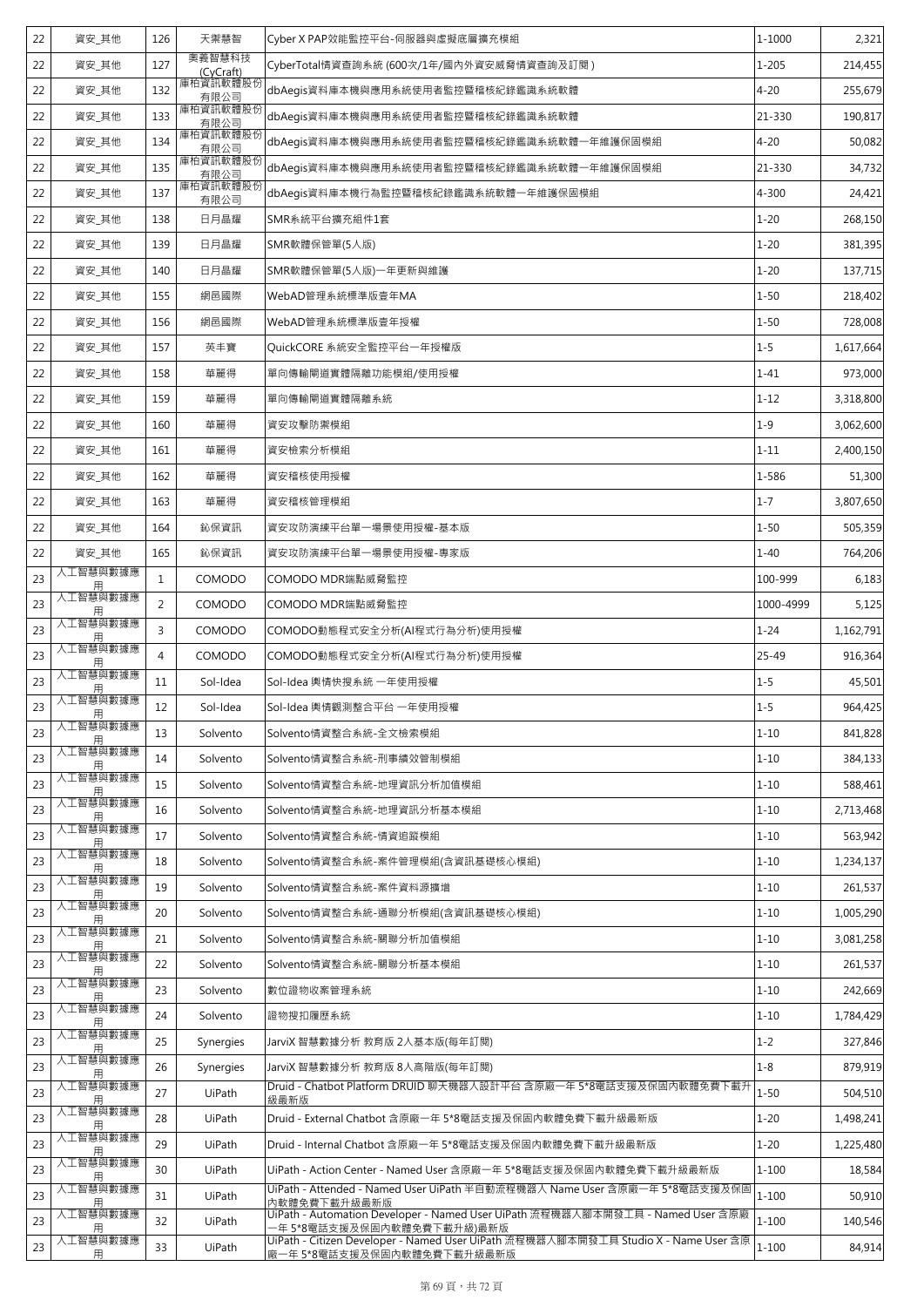| 23 | 人工智慧與數據應<br>用 | 34  | UiPath         | UiPath - Cloud Automation Hub - Standard;UiPath流程自動化中心 - Standard - Clould 標準版 含原廠<br>一年 5*8電話支援及保固內軟體免費下載升級最新版 | $1 - 100$ | 382,287   |
|----|---------------|-----|----------------|-----------------------------------------------------------------------------------------------------------------|-----------|-----------|
| 23 | 人工智慧與數據應<br>用 | 36  | UiPath         | UiPath - Document Understanding Page Bundle - 40K UiPath 文件理解AI套裝模組 含原廠一年 5*8電<br>話支援及保固內軟體免費下載升級)最新版           | $1 - 10$  | 400,404   |
| 23 | 人工智慧與數據應<br>用 | 37  | UiPath         | UiPath - High-Availability Add-On for Orchestrator UiPath 企業級中央管理平台備援授權 含原廠一年<br>5*8電話支援及保固內軟體免費下載升級最新版         | $1 - 10$  | 758,342   |
| 23 | 人工智慧與數據應<br>用 | 38  | UiPath         | UiPath - Orchestrator - Basic UiPath 機器人中央管理平台 Basic版本 含原廠一年 5*8電話支援及保固內<br>軟體免費下載升級最新版                         | $1 - 100$ | 382,287   |
| 23 | 人工智慧與數據應<br>用 | 39  | UiPath         | UiPath - Orchestrator - Basic Upgrade UiPath 機器人中央管理平台升級套件包 含原廠一年 5*8電話支援<br>及保固内軟體免費下載升級最新版                    | $1 - 50$  | 509,817   |
| 23 | 人工智慧與數據應<br>用 | 40  | UiPath         | UiPath - Orchestrator - NonProduction UiPath中央管理平台(開發測試環境版本)含原廠一年 5*8電話支<br>援及保固内軟體免費下載升級最新版                    | $1 - 100$ | 171,125   |
| 23 | 人工智慧與數據應<br>用 | 41  | UiPath         | UiPath - Orchestrator - Standard UiPath 機器人中宜管理平台 Standard版本 含原廠一年 5*8電話支援及<br>保固内軟體免費下載升級最新版                   | $1 - 10$  | 849,898   |
| 23 | 人工智慧與數據應<br>用 | 42  | UiPath         | UiPath - Process Mining Business User - Named User 流程解析使用者 含原廠一年 5*8電話支援及保固<br>內軟體免費下載升級最新版                     | $1 - 100$ | 37,262    |
| 23 | 人工智慧與數據應<br>用 | 43  | UiPath         | UiPath - Process Mining Developer - Named User 流程解析開發者 含原廠一年 5*8電話支援及保固內軟<br>體免費下載升級最新版                         | $1 - 100$ | 227,707   |
| 23 | 人工智慧與數據應<br>用 | 44  | UiPath         | UiPath - Process Mining Server 流程解析伺服器端 含原廠一年 5*8電話支援及保固內軟體免費下載升級<br>最新版                                        | $1 - 10$  | 828,090   |
| 23 | 人工智慧與數據應<br>用 | 45  | UiPath         | UiPath - Robot - NonProduction 自動化流程測試機器人 含原廠一年 5*8電話支援及保固內軟體免費下載<br>升級最新版                                      | $1 - 100$ | 16,532    |
| 23 | 人工智慧與數據應<br>用 | 46  | UiPath         | UiPath - RPA Developer - Named User UiPath 流程機器人腳本開發工具 Studio - Named User 含原廠<br>一年 5*8電話支援及保固內軟體免費下載升級最新版     | $1 - 100$ | 144,383   |
| 23 | 人工智慧與數據應<br>用 | 47  | UiPath         | UiPath - Test Manager 測試管理者授權 含原廠一年 5*8電話支援及保固內軟體免費下載升級最新版                                                      | $1 - 100$ | 385,032   |
| 23 | 人工智慧與數據應      | 49  | UiPath         | UiPath - Unattended Robot - Concurrent Runtime UiPath 全自動流程機器人含原廠一年 5*8電話支援<br>及保固内軟體免費下載升級最新版                  | $1 - 100$ | 339,778   |
| 23 | 人工智慧與數據應<br>用 | 51  | UiPath         | UiPath - Insights - Orchestrator Add-On - NonProduction 含原廠一年 5*8電話支援及保固內軟體免費<br>下載升級最新版                        | $1 - 100$ | 74,523    |
| 23 | 人工智慧與數據應<br>用 | 53  | UiPath         | UiPath 流程機器人腳本開發工具 Studio 開發工具元件模組擴充                                                                            | $1 - 100$ | 210,212   |
| 23 | 人工智慧與數據應<br>用 | 54  | UiPath         | UiPath 自動化流程機器人Premium套件包一式                                                                                     | $1 - 10$  | 3,937,978 |
| 23 | 人工智慧與數據應      | 55  | UiPath         | UiPath 自動化流程機器人StarterUT套件包一式                                                                                   | $1 - 20$  | 1,418,233 |
| 23 | 人工智慧與數據應<br>用 | 56  | UiPath         | UiPath 自動化流程機器人Starter套件包一式                                                                                     | $1 - 50$  | 623,964   |
| 23 | 人工智慧與數據應      | 57  | UiPath         | UiPath 自動化流程機器人Unattended Robot Group授權一式 含原廠一年 5*8電話支援及保固內軟體免費<br>下載升級最新版                                      | $1 - 10$  | 2,002,022 |
| 23 | 人工智慧與數據應<br>用 | 58  | UiPath         | UiPath 自動化流程機器人啟動Attended Robot Group授權一式 含原廠一年 5*8電話支援及保固內軟體免<br>費下載升級最新版                                      | $1 - 100$ | 300,303   |
| 23 | 人工智慧與數據應      | 59  | UiPath         | UiPath 自動化流程機器人設計Automation Developer Group授權一式 含原廠一年 5*8電話支援及保固內<br>軟體免費下載升級最新版                                | $1 - 50$  | 850,859   |
| 23 | 人工智慧與數據應<br>用 | 61  | VAIDIO         | VAIDIO 5.3- AI智能人臉識別比對模組_2路擴充模組一年軟體維護更新                                                                         | $1 - 10$  | 7,660     |
| 23 | 人工智慧與數據應<br>用 | 62  | <b>VAIDIO</b>  | VAIDIO 5.3- AI智能個人防護模組_2路擴充模組                                                                                   | $1 - 10$  | 24,267    |
| 23 | 人工智慧與數據應      | 63  | <b>VAIDIO</b>  | VAIDIO 5.3- AI智能個人防護模組 2路擴充模組 一年軟體更新維護                                                                          | $1 - 10$  | 4,044     |
| 23 | 人工智慧與數據應<br>用 | 64  | <b>VAIDIO</b>  | VAIDIO 5.3- AI智能年齡性別偵測模組 2路擴充模組                                                                                 | $1 - 10$  | 19,414    |
| 23 | 人工智慧與數據應<br>用 | 66  | VAIDIO         | VAIDIO 5.3- AI智能影像分析人流統計模組_1路擴充模組                                                                               | $1 - 10$  | 49,036    |
| 23 | 人工智慧與數據應<br>用 | 67  | <b>VAIDIO</b>  | VAIDIO 5.3- AI智能影像分析人流統計模組_1路擴充模組一年軟體更新維護                                                                       | $1 - 10$  | 7,660     |
| 23 | 人工智慧與數據應<br>用 | 68  | <b>VAIDIO</b>  | VAIDIO 5.3- AI智能影像分析人流統計與攝影機健檢作業平台 (2路)                                                                         | $1 - 10$  | 204,326   |
| 23 | 人工智慧與數據應      | 69  | <b>VAIDIO</b>  | VAIDIO 5.3- AI智能影像分析人流統計與攝影機健檢作業平台 (2路) 一年軟體更新維護                                                                | $1 - 10$  | 34,378    |
| 23 | 人工智慧與數據應      | 70  | <b>VAIDIO</b>  | VAIDIO 5.3- AI智能影像分析車流統計模組_1路擴充模組                                                                               | $1 - 10$  | 49,036    |
| 23 | 人工智慧與數據應<br>用 | 71  | <b>VAIDIO</b>  | VAIDIO 5.3- AI智能影像分析車流統計模組_1路擴充模組一年軟體更新維護                                                                       | $1 - 10$  | 7,660     |
| 23 | 人工智慧與數據應<br>用 | 72  | <b>VAIDIO</b>  | VAIDIO 5.3- AI智能影像分析車流統計與攝影機健檢作業平台 (2路)                                                                         | $1 - 10$  | 204,326   |
| 23 | 人工智慧與數據應      | 74  | <b>VAIDIO</b>  | VAIDIO 5.3- AI智能影像分析車輛廠牌型號模組_2路擴充模組                                                                             | $1 - 10$  | 9,707     |
| 23 | 人工智慧與數據應<br>用 | 75  | <b>VAIDIO</b>  | VAIDIO 5.3- AI智能影像分析車輛廠牌型號模組 2路擴充模組 一年軟體更新維護                                                                    | $1 - 10$  | 1,618     |
| 23 | 人工智慧與數據應<br>用 | 76  | <b>VAIDIO</b>  | VAIDIO 5.3- AI智能影像搜尋查找模組_4路擴充模組                                                                                 | $1 - 10$  | 38,820    |
| 23 | 人工智慧與數據應      | 77  | <b>VAIDIO</b>  | VAIDIO 5.3- AI智能影像搜尋查找模組_4路擴充模組 一年軟體更新維護                                                                        | $1 - 10$  | 6,332     |
| 23 | 人工智慧與數據應<br>用 | 78  | <b>VAIDIO</b>  | VAIDIO 5.3- AI智能影像搜尋查找與攝影機健檢作業平台(8路)                                                                            | $1 - 10$  | 178,785   |
| 23 | 人工智慧與數據應      | 79  | <b>VAIDIO</b>  | VAIDIO 5.3- AI智能影像搜尋查找與攝影機健檢作業平台(8路)一年軟體更新維護                                                                    | $1 - 10$  | 30,647    |
| 23 | 人工智慧與數據應<br>用 | 80  | <b>VAIDIO</b>  | VAIDIO 5.3- AI智能影像車牌辨識模組_2路擴充模組                                                                                 | $1 - 10$  | 49,036    |
| 23 | 人工智慧與數據應<br>用 | 81  | <b>VAIDIO</b>  | VAIDIO 5.3- AI智能影像車牌辨識模組_2路擴充模組 一年軟體更新維護                                                                        | $1 - 10$  | 7,660     |
| 23 | 人工智慧與數據應      | 82  | <b>VAIDIO</b>  | VAIDIO 5.3- AI智能影像辨識入侵偵測模組_2路擴充模組                                                                               | $1 - 10$  | 49,036    |
| 23 | 人工智慧與數據應      | 83  | <b>VAIDIO</b>  | VAIDIO 5.3- AI智能影像辨識入侵偵測模組_2路擴充模組 一年軟體更新維護                                                                      | $1 - 10$  | 7,660     |
| 23 | 人工智慧與數據應      | 86  | <b>VAIDIO</b>  | VAIDIO 5.3- AI智能遺留物偵測模組_2路擴充模組                                                                                  | $1 - 10$  | 48,534    |
| 23 | 人工智慧與數據應<br>用 | 87  | <b>VAIDIO</b>  | VAIDIO 5.3- AI智能遺留物偵測模組_2路擴充模組 一年軟體更新維護                                                                         | $1 - 10$  | 8,493     |
| 23 | 人工智慧與數據應      | 88  | <b>VAIDIO</b>  | VAIDIO 5.3- Cam App- AI智能影像辨識分析APP_1個月授權使用(1個裝置)                                                                | $1 - 10$  | 3,640     |
| 23 | 人工智慧與數據應      | 99  | 叡揚資訊股份有限<br>公司 | iSD 智慧服務管理系統 Data Center 一年授權 - 50 agent 授權                                                                     | $1 - 5$   | 1,121,739 |
| 23 | 人工智慧與數據應<br>用 | 100 | 叡揚資訊股份有限<br>公司 | iSD 智慧服務管理系統 雲端版 一年授權 - 10 agent 授權                                                                             | $1 - 5$   | 206,977   |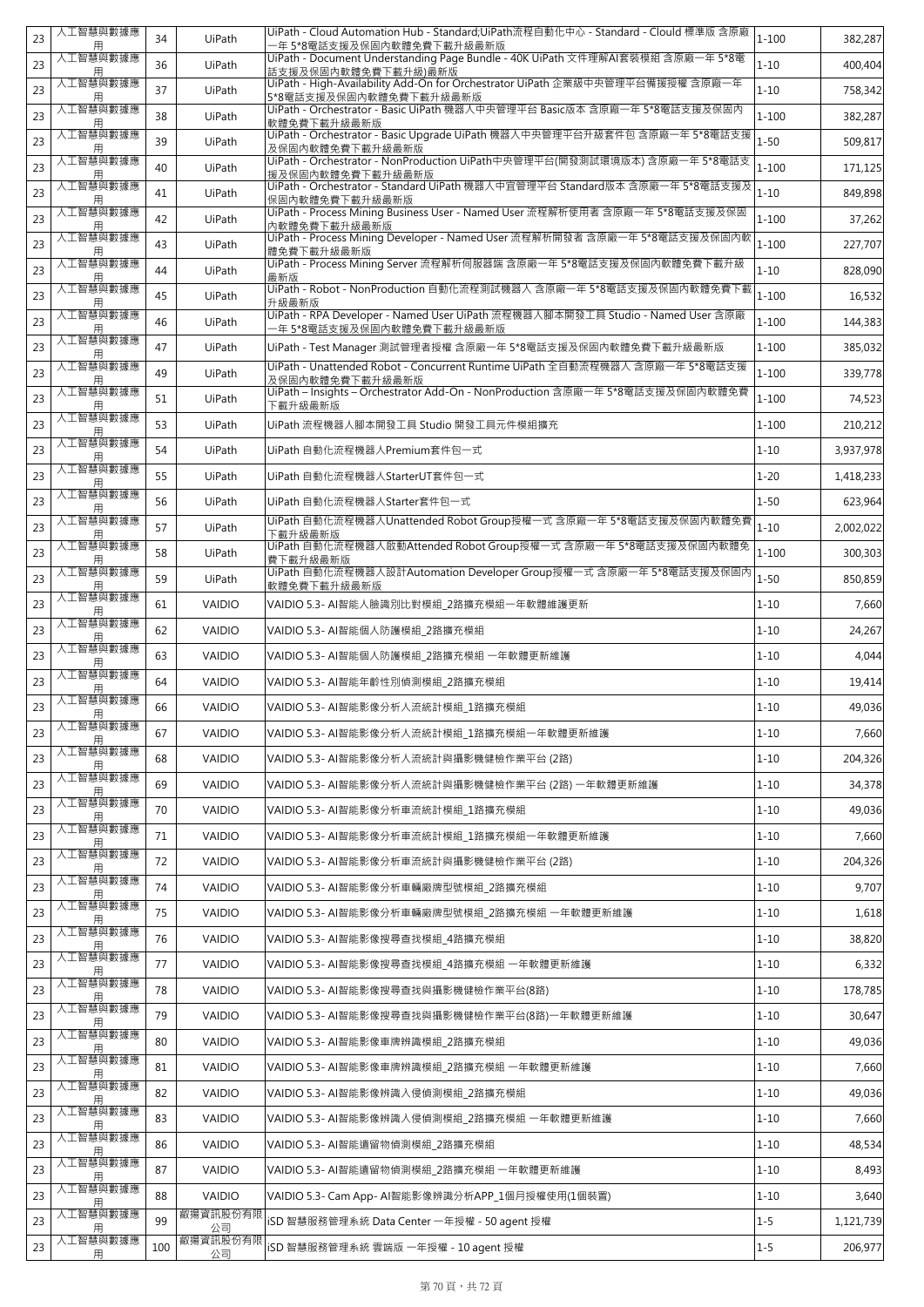| 23 | 人工智慧與數據應<br>用        | 101 | 叡揚資訊股份有限<br>公司 | iSD 智慧服務管理系統 雲端版 一年授權 - 25 agent 授權                                 | $1 - 5$  | 388,878   |
|----|----------------------|-----|----------------|---------------------------------------------------------------------|----------|-----------|
| 23 | 人工智慧與數據應<br>用        | 102 | 叡揚資訊股份有限<br>公司 | iSD 智慧服務管理系統 雲端版 一年授權 - 5 agent 授權                                  | $1 - 5$  | 115,976   |
| 23 | 人工智慧與數據應<br>用        | 103 | 叡揚資訊股份有限<br>公司 | iSD 智慧服務管理系統 雲端版 一年授權 - 50 agent 授權                                 | $1 - 5$  | 697,371   |
| 23 | 人工智慧與數據應<br>用        | 104 | 叡揚資訊股份有限<br>公司 | iSD 智慧服務管理系統 雲端版 一年授權 - 加購 15 agent 授權                              | $1 - 5$  | 181,749   |
| 23 | 人工智慧與數據應<br>用        | 105 | 叡揚資訊股份有限<br>公司 | iSD 智慧服務管理系統 雲端版 一年授權 - 加購 25 agent 授權                              | $1 - 5$  | 308,089   |
| 23 | 人工智慧與數據應<br>用        | 106 | 叡揚資訊股份有限<br>公司 | iSD 智慧服務管理系統 雲端版 一年授權 - 加購 5 agent 授權                               | $1 - 5$  | 90,900    |
| 23 | 人工智慧與數據應<br>用        | 127 | 碩網資訊股份有限<br>公司 | SmartHelpDesk 文字客服(正式、測試環境) for 席次1席                                | $1 - 6$  | 274,014   |
| 23 | 人工智慧與數據應<br>用        | 128 | 碩網資訊股份有限<br>公司 | SmartHelpDesk 文字客服(正式、測試環境)(含席次1席)/前端入口設計服務                         | $1 - 6$  | 700,000   |
| 23 | 人工智慧與數據應<br>用        | 129 | 碩網資訊股份有限<br>公司 | SmartHelpDesk 文字客服(雲端服務12個月)(含席次1席)/SmartRobot 智能客服(雲端服務12個月)       | $1 - 6$  | 670,677   |
| 23 | 人工智慧與數據應<br>用        | 130 | 碩網資訊股份有限<br>公司 | SmartHelpDesk 文字客服(雲端服務12個月)(含席次1席)/前端入口設計服務                        | $1 - 6$  | 250,495   |
| 23 | 人工智慧與數據應<br>用        | 131 | 碩網資訊股份有限<br>公司 | SmartHelpDesk 文字客服(雲端服務12個月)(含席次2席)/前端入口設計服務                        | $1 - 6$  | 280,081   |
| 23 | 人工智慧與數據應<br>用        | 132 | 碩網資訊股份有限<br>公司 | SmartRobot 智能客服(備援環境授權)                                             | $1 - 6$  | 1,183,438 |
| 23 | 人工智慧與數據應<br>用        | 133 | 碩網資訊股份有限<br>公司 | SmartRobot 智能客服(正式、測試環境) / 例句產生器模組(中文200題) / API介接模組*1/繼承訓練模組       | $1 - 6$  | 2,733,711 |
| 23 | 人工智慧與數據應<br>用        | 134 | 碩網資訊股份有限<br>公司 | SmartRobot 智能客服(正式、測試環境) /繼承訓練模組/多輪式對話模組*1                          | $1 - 6$  | 2,692,295 |
| 23 | 人工智慧與數據應<br>用        | 135 | 碩網資訊股份有限<br>公司 | SmartRobot 智能客服(正式、測試環境)for API串接模組*1                               | $1 - 6$  | 147,927   |
| 23 | 人工智慧與數據應<br>用        | 136 | 碩網資訊股份有限<br>公司 | SmartRobot 智能客服(正式、測試環境)for 多輪式對話模組*1(含串接API服務)                     | $1 - 6$  | 414,206   |
| 23 | 人工智慧與數據應<br>用        | 137 | 碩網資訊股份有限<br>公司 | SmartRobot 智能客服(正式、測試環境授權)                                          | $1 - 6$  | 2,465,470 |
| 23 | 人工智慧與數據應<br>用        | 138 | 碩網資訊股份有限<br>公司 | SmartRobot 智能客服(雲端服務)/12個月租用                                        | $1 - 6$  | 487,139   |
| 23 | 人工智慧與數據應<br>用        | 139 | 碩網資訊股份有限<br>公司 | SmartRobot 智能客服(雲端服務) for 多輪式對話模組                                   | $1 - 6$  | 241,658   |
| 23 | 人工智慧與數據應<br>用        | 140 | 碩網資訊股份有限<br>公司 | SmartRobot 智能客服(雲端服務) for 統計分析模組                                    | $1 - 6$  | 241,658   |
| 23 | 人工智慧與數據應<br>用        | 141 | 碩網資訊股份有限<br>公司 | SmartRobot 智能客服(雲端服務) for 例句產生器模組(中文100題)                           | $1 - 6$  | 128,868   |
| 23 | 人工智慧與數據應<br>用        | 142 | 碩網資訊股份有限<br>公司 | SmartRobot 智能客服(雲端服務) for 例句產生器模組(中文200題)                           | $1 - 6$  | 207,098   |
| 23 | 人工智慧與數據應<br>用        | 143 | 碩網資訊股份有限<br>公司 | SmartRobot 智能客服(雲端服務) for 例句產生器模組(中文300題)                           | $1 - 6$  | 248,524   |
| 23 | 人工智慧與數據應<br>用        | 144 | 碩網資訊股份有限<br>公司 | SmartRobot 智能客服(雲端服務) for 前端分類限制模組                                  | $1 - 6$  | 338,301   |
| 23 | 人工智慧與數據應<br>用        | 145 | 碩網資訊股份有限<br>公司 | SmartRobot 智能客服(雲端服務) for 滿意度調查模組                                   | $1 - 6$  | 120,819   |
| 23 | 人工智慧與數據應<br>用        | 146 | 碩網資訊股份有限<br>公司 | SmartRobot 智能客服(雲端服務) for 特殊問答模組                                    | $1 - 6$  | 241,638   |
| 23 | 人工智慧與數據應<br>用        | 147 | 碩網資訊股份有限<br>公司 | SmartRobot 智能客服(雲端服務) for 生活問答模組                                    | $1 - 6$  | 201,365   |
| 23 | 人工智慧與數據應<br>用        | 148 | 碩網資訊股份有限<br>公司 | SmartRobot 智能客服(雲端服務) for 簡易圖卡設計模組                                  | $1 - 6$  | 338,291   |
| 23 | 人工智慧與數據應<br>用        | 149 | 碩網資訊股份有限<br>公司 | SmartRobot 智能客服(雲端服務) for 繼承訓練模組                                    | $1 - 6$  | 352,781   |
| 23 | 人工智慧與數據應             | 150 | 碩網資訊股份有限<br>公司 | SmartRobot 智能客服(雲端服務6個月 ) / 例句產生器模組(中文200題) / API介接模組*1             | $1 - 6$  | 486,502   |
| 23 | 人工智慧與數據應             | 151 | 碩網資訊股份有限<br>公司 | SmartRobot 智能客服(雲端服務6個月) / 例句產生器模組(中文200題) / API介接模組*1/繼承訓練模組       | $1 - 6$  | 687,867   |
| 23 | 人工智慧與數據應             | 152 | 碩網資訊股份有限<br>公司 | SmartRobot 智能客服(雲端服務6個月 ) / 例句產生器模組(中文200題) / API介接模組*2             | $1 - 6$  | 567,139   |
| 23 | 人工智慧與數據應<br>用        | 153 | 碩網資訊股份有限<br>公司 | SmartRobot 智能客服(雲端服務6個月 ) / 例句產生器模組(中文200題) / API介接模組*2/繼承訓練模組      | $1 - 6$  | 723,104   |
| 23 | 人工智慧與數據應             | 154 | 碩網資訊股份有限<br>公司 | SmartRobot 智能客服(雲端服務6個月) / 例句產生器模組(中文300題) / API介接模組*1              | $1 - 6$  | 518,706   |
| 23 | 人工智慧與數據應<br>用        | 155 | 碩網資訊股份有限<br>公司 | SmartRobot 智能客服(雲端服務6個月)/例句產生器模組(中文300題)/API介接模組*1/繼承訓練模組           | $1 - 6$  | 720,121   |
| 23 | 人工智慧與數據應<br>用        | 156 | 碩網資訊股份有限<br>公司 | SmartRobot 智能客服(雲端服務6個月 ) / 例句產生器模組(中文300題) / API介接模組*2             | $1 - 6$  | 599,262   |
| 23 | 人工智慧與數據應             | 157 | 碩網資訊股份有限<br>公司 | SmartRobot 智能客服(雲端服務6個月 ) / 例句產生器模組(中文300題) / API介接模組*2/繼承訓練模組      | $1 - 6$  | 761,375   |
| 23 | 人工智慧與數據應             | 158 | 碩網資訊股份有限<br>公司 | SmartRobot 智能客服(雲端服務6個月)/繼承訓練模組 / 例句產生器模組(中文200題)                   | $1 - 6$  | 526,795   |
| 23 | 人工智慧與數據應<br>用        | 159 | 碩網資訊股份有限<br>公司 | SmartRobot 智能客服(雲端服務6個月)/繼承訓練模組/多輪式對話模組*1                           | $1 - 6$  | 594,439   |
| 23 | 人工智慧與數據應<br>用        | 160 | 碩網資訊股份有限<br>公司 | SmartWork 企業助理(雲端服務)/6個月                                            | $1 - 6$  | 414,257   |
| 23 | 人工智慧與數據應<br>用        | 161 | 碩網資訊股份有限<br>公司 | SmartWork 企業助理(雲端服務6個月)/API串接模組*1                                   | $1 - 6$  | 443,883   |
| 23 | 人工智慧與數據應             | 162 | 碩網資訊股份有限<br>公司 | SmartWork 企業助理(雲端服務6個月 ) /情境式對話模組*1(含API串接服務)                       | $1 - 6$  | 588,170   |
| 23 | 人工智慧與數據應<br>人工智慧與數據應 | 163 | 碩網資訊股份有限<br>公司 | SmartWork 企業助理(雲端服務6個月)/情境式對話模組*1/ 例句產生器模組(中文50題)/API串接內部系統<br>模組*2 | $1 - 6$  | 778,766   |
| 23 | 用<br>人工智慧與數據應        | 170 | 邁梭科技           | BRAIN 客製化智能分類軟體,不含基本安裝與教育訓練。                                        | $1 - 10$ | 248,180   |
| 23 | 用<br>人工智慧與數據應        | 171 | 邁梭科技           | BRAIN 客製化智能檢索軟體軟體,不含基本安裝與教育訓練。                                      | $1 - 10$ | 248,129   |
| 23 | 人工智慧與數據應             | 172 | 邁梭科技           | BRAIN 智能分類軟體,不含基本安裝與教育訓練。                                           | $1 - 5$  | 662,083   |
| 23 |                      | 173 | 邁梭科技           | BRAIN 智能檢索軟體,不含基本安裝與教育訓練。                                           | $1 - 5$  | 662,083   |
| 23 | 人工智慧與數據應<br>用        | 174 | 雲智維CIO         | 雲智維網路與資安分析代管代維平台20個監控設備一年授權                                         | $1 - 30$ | 114,055   |